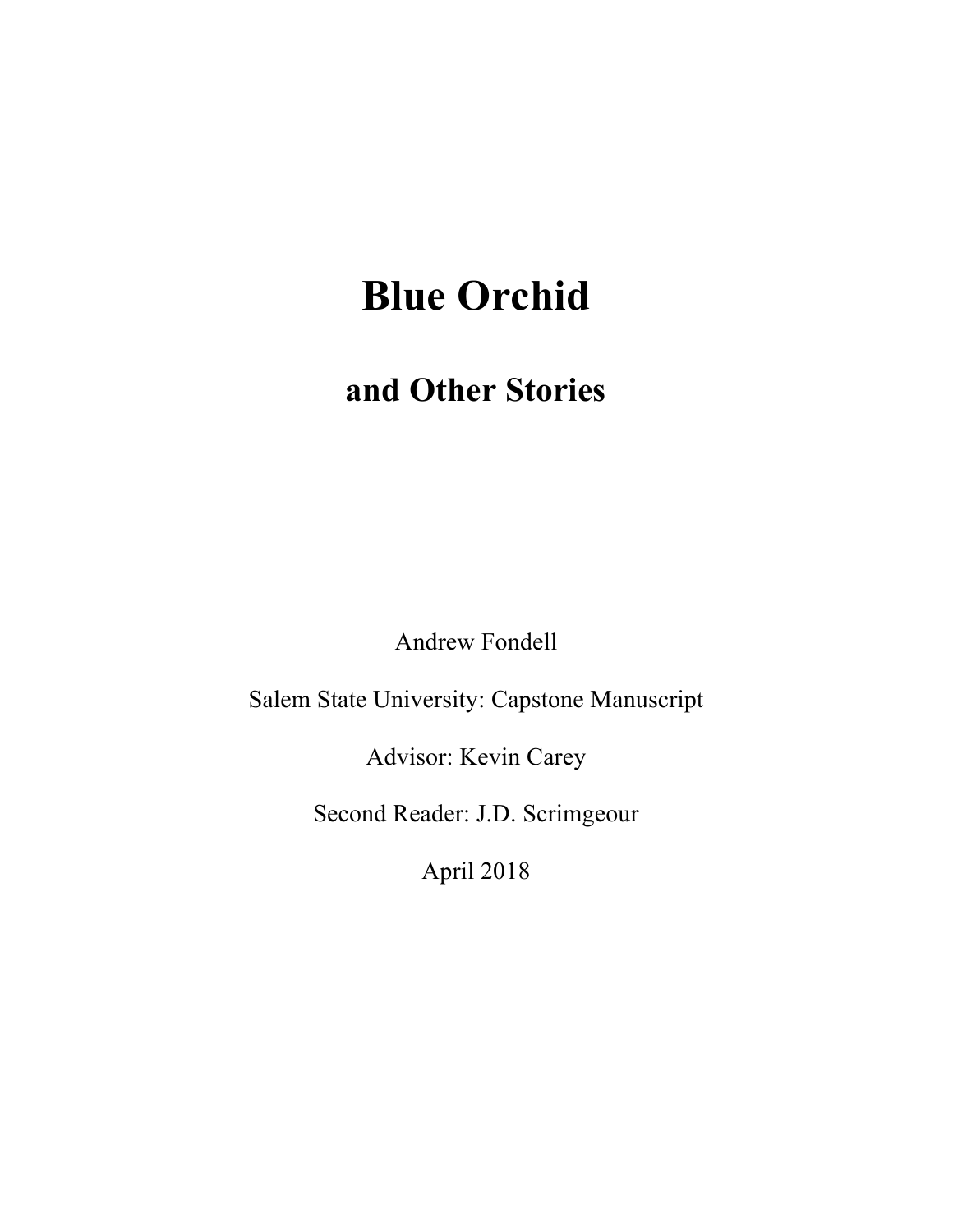## **Table of Contents**

| 1.  | Sargent's Orders   | 3   |
|-----|--------------------|-----|
| 2.  | Father's Day       | 19  |
| 3.  | The Pastor's Wife  | 44  |
| 4.  | <b>Blue Orchid</b> | 56  |
| 5.  | Altar Call         | 72  |
| 6.  | The Bartender      | 83  |
| 7.  | Collecting         | 96  |
| 8.  | Poolside           | 109 |
| 9.  | Ocean City         | 122 |
| 10. | Limited Time Offer | 145 |
| 11. | Yellow             | 159 |
| 12. | Sugarcoating       | 175 |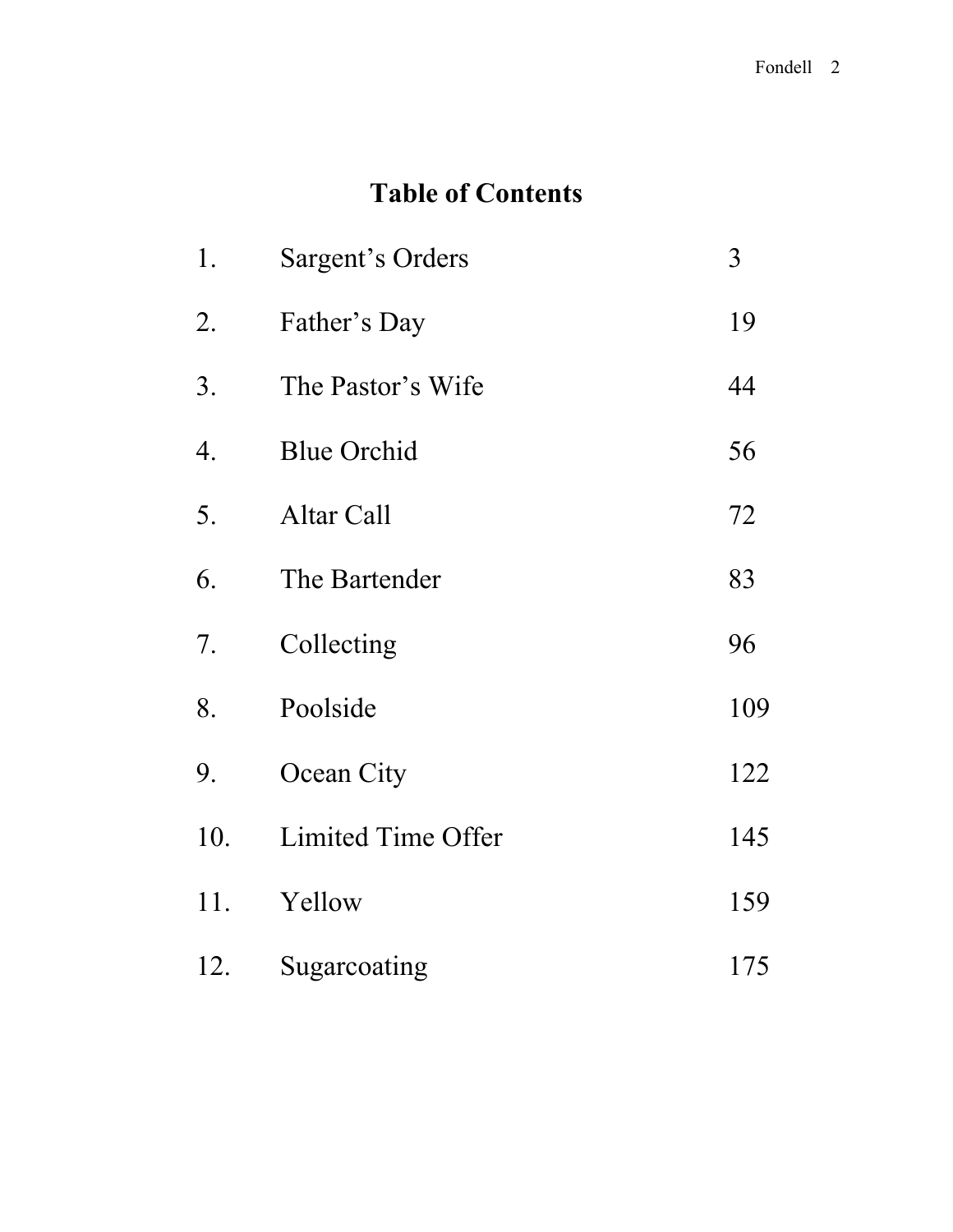**Sargent's Orders**

The speaker on the wall crackled to life. "G-g-good morning," it said. Immediately, twenty-four high-school juniors shut their mouths, found their seats, and fixed their eyes on Mr. Sargent. He rewarded their behavior by turning the corner of his mouth up just a fraction of an inch.

The stuttering sophomore speaking over the intercom asked the school to join him in the pledge of allegiance. As one body, Mr. Sargent's students stood and intoned the familiar words. At the last sound of "for all," they sat. Principal Miller came next to drone his way through the long list of morning announcements: "Good morning, boys and girls. Welcome to another fine day at St. Mary's. Congratulations to the Varsity baseball team on winning their game against Fitzburgh Prep." By this point in the year, even his congratulations lacked enthusiasm. Everyone's thoughts were turning toward summer—faculty and students alike.

Still, not a peep was heard in Mr. Sargent's classroom. By this point in the year, his students had been meticulously groomed to meet the high standards that St. Mary's Academy had set for its students nearly a hundred years before.

Principal Miller always ended the announcements with some clichéd maxim. Today, he said, "And remember, boys and girls: it's never too late to do the right thing."

Then, with a snap, the speaker went dead. The silence that followed was deep enough that the buzzing of the fluorescent lights could be heard overhead. If a student shifted in her seat, the creak of the desk sounded like a wounded animal's cry. Late-spring sunlight streamed through the glazed windows on the eastern wall of the room.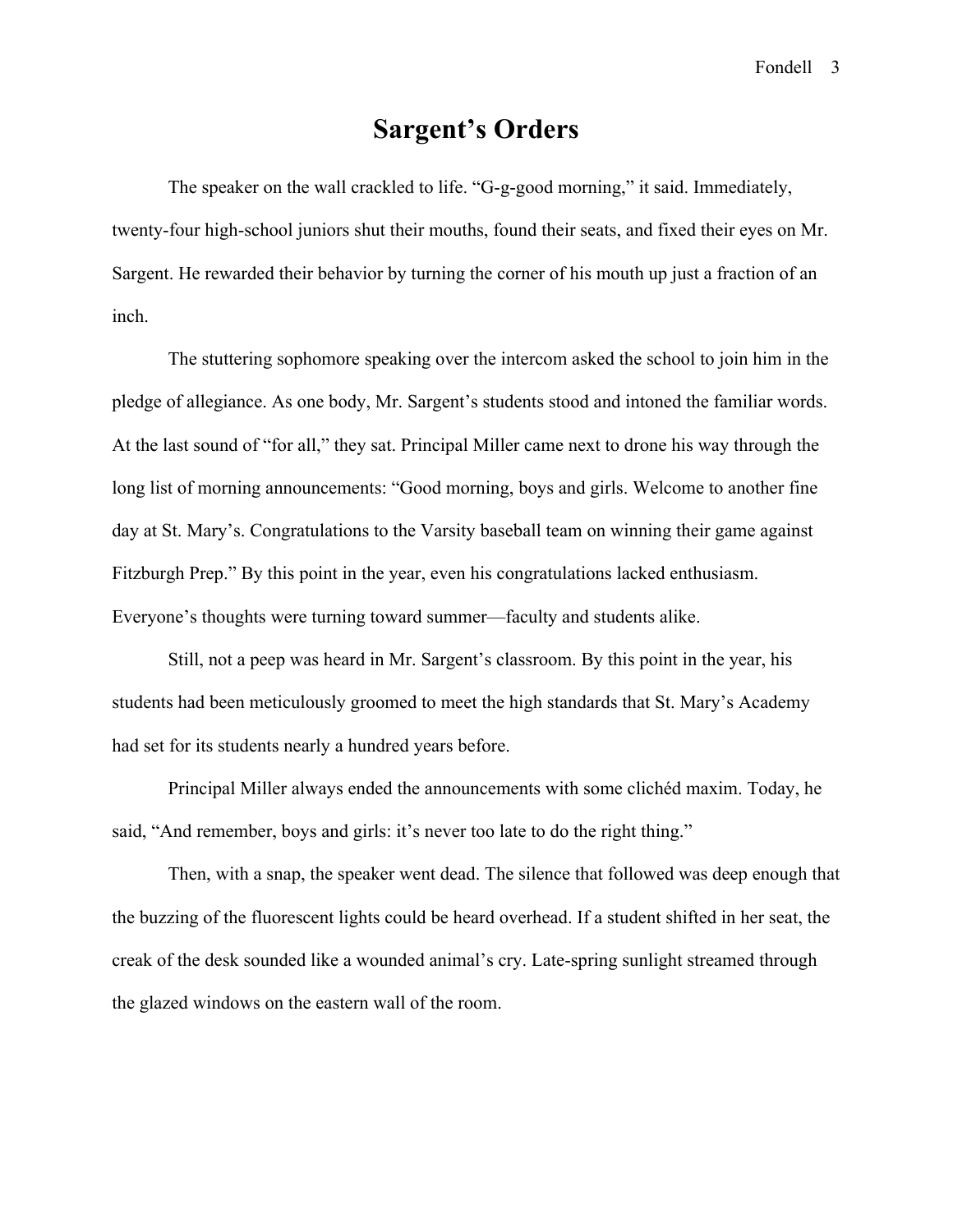Mr. Sargent took a last sip of coffee from a mug emblazoned with "Words Words

Words." He rose from his chair and adjusted the shoulders on his corduroy jacket. He smoothed his starched button-down over his noble bulge of his belly.

"Good morning, class," he said.

"Good morning, Mr. Sargent," they replied in unison.

"And how are you feeling today, boys and girls?"

"We are well, Mr. Sargent. And how are you?"

There was a touch of the robotic in that second response. Mr. Sargent sighed and ran his fingers through thinning gray hair. It was June, after all. They had reasons to be fatigued. "Come now," he said. "A little more enthusiasm, please. How are you feeling today, boys and girls?"

"We are well, Mr. Sargent. And how are you?"

Ah, yes. Even feigned joviality was better than a monotone delivery. Mr. Sargent smiled.

"Why, thank you for asking, my fine young scholars. I am just fine—eager to explore another masterpiece of American literature," he said. "Let us begin this new day with a writing prompt. Please pull out your notebooks and tear out a crisp, unblemished page."

As twenty-four backpacks opened and twenty-four notebooks emerged, Mr. Sargent went to the chalkboard and wrote out his prompt in an elegant script:

*How does Dimmesdale cope with guilt in chapters 11 + 12?* 

Mr. Sargent clapped the chalk off his fingers and returned to his chair. "We will write for a full ten minutes," he said. "Please fill your page with illuminating detail and vibrant wit. Show me how well you've been reading."

He lifted his mug and took a long sip. The coffee was pitch black and bitter. Mr. Sargent liked it that way. Coffee should be strong, students should be courteous, and every moment of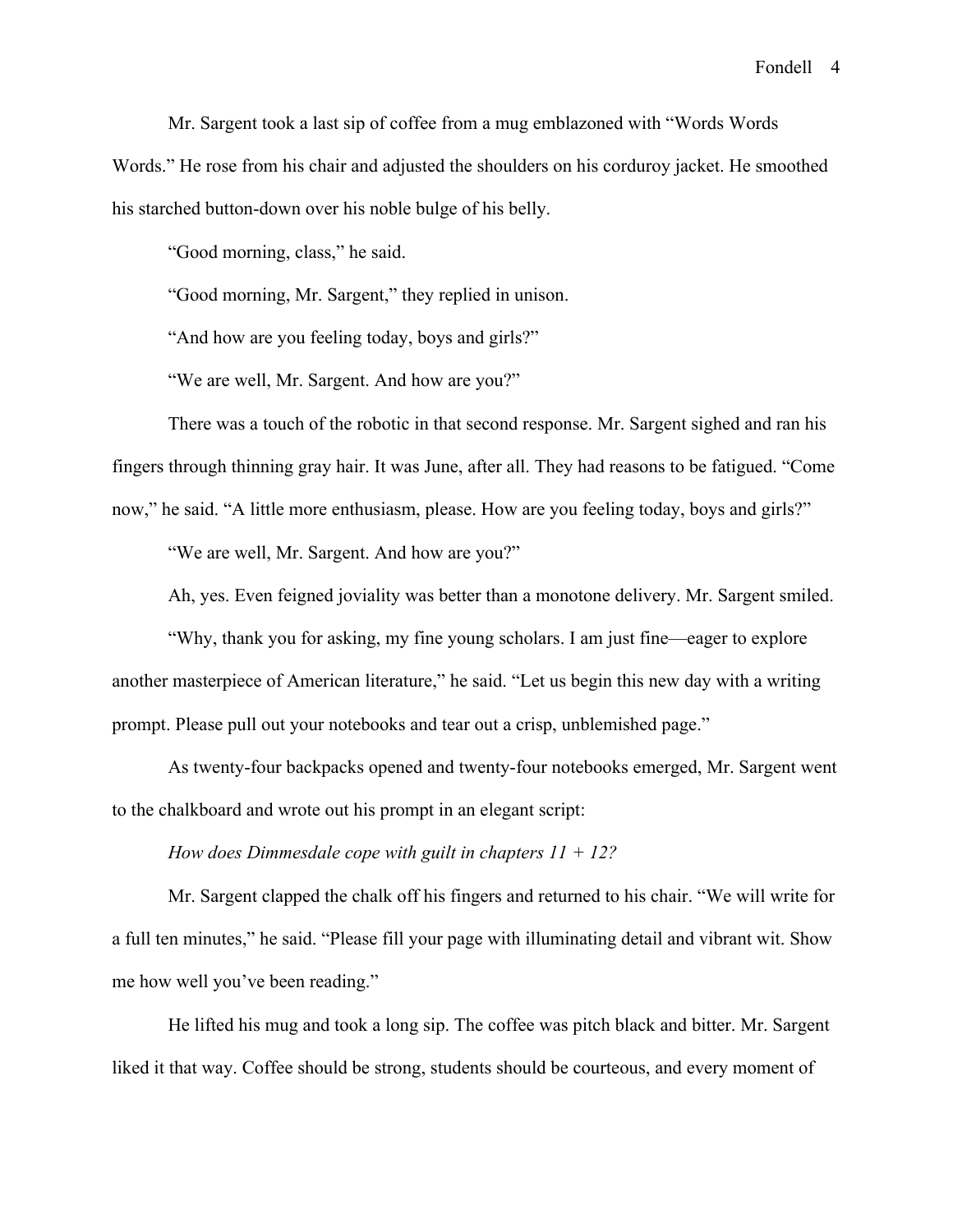class should be filled with deep, resonant learning—June or not. Mr. Walsh, a first-year teacher, had boasted the day before about taking his students outside for a "grass class." He said he could think of no better atmosphere in which to teach *Walden*. Mr. Sargent shook his head and chortled. What would it be like in five more years? In ten?

He reached for his ragged copy of Hawthorne's masterpiece, its pages splayed out like a fan, its spine reinforced with masking tape. Gingerly, he opened the book to page 125, the start of Chapter 11. He knew these pages by heart. He had filled every margin with notes and marked almost every word at some point or another. For over four decades, this book had been his favorite to teach—the reason he saved it for June. Every year he understood more; every year his students seemed to understand less.

The minutes ticked by. Mr. Sargent lifted his eyes to examine his students. Melissa Tyler sat in the front row, writing furiously. Her face showed the strain of her effort. She was the best in the class and Mr. Sargent's favorite. Today she wore a gray high-neck dress, a white sweater over her shoulders, and a sequined pink headband. She was a pretty girl, if a bit plain. Her writing, by contrast, was gorgeous.

Three rows back sat Aaron Hornsby, a rude, ill-tempered young man. Earlier in the year, he had been nothing but trouble. Mr. Sargent saw to it that he learned the meaning of respect. Now his mouth gaped as he stared at the ceiling. The pen in his hand was idle, having no doubt spilled its daily quota of drivel.

Next to Aaron sat Julie Rodrigues, bent over her desk in a facade of concentration. Mr. Sargent couldn't help noticing the ample cleavage exposed by her halter-top dress. He quickly averted his eyes. To think that her parents would let her leave the house like that. Didn't they know how desperately she craved attention? Years ago, Mr. Sargent had made perfectly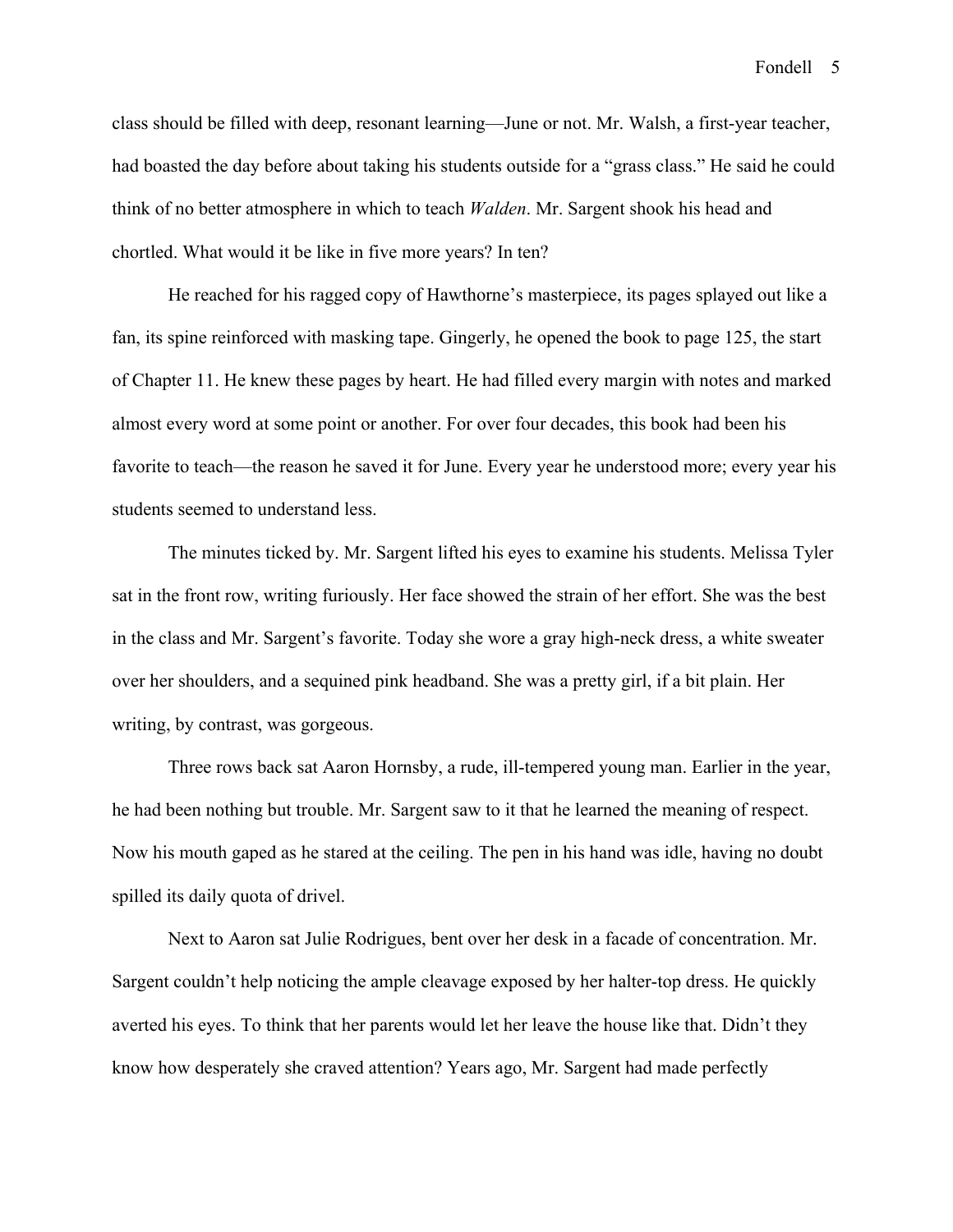reasonable requests for a tightening of the dress code, and the administration, as usual, had ignored him. If even a school as distinguished as St. Mary's would let such standards slide, then there was truly no hope for society.

Mr. Sargent rose from his spot and paced back and forth in front of the room. Michael Benson, sitting by the windows, wrote at a snail's pace. He could be counted on to do just enough to maintain his eligibility for the baseball team. In front of him sat Amy Davis, the cheerleader who put little hearts over her *i'*s. Her short green skirt exposed long white legs. John Martin sat beside her. The only black student in the class, he was as smart as a whip, but disappointingly quiet during discussion.

The minute hand on the clock struck 8:35. "Alright, boys and girls," Mr. Sargent said. "Please conclude your final sentence and pass your papers forward."

He gathered the papers and set them on his desk. Then, he returned to the chalkboard. "Miss Tyler, would you please turn to page 126, and start with 'All this was accomplished.'"

"Yes, Mr. Sargent," said Melissa in her sing-song voice. She flipped to the page as quickly as she could. After clearing her throat with a squeaky "ahem," She began to read. "'All this was accomplished with a subtlety so perfect, that the minister, though he had constantly a dim perception of some evil influence watching over him, could never gain a knowledge of its actual nature…'"

As she continued in her typical fluency, Mr. Sargent began scratching words onto the chalkboard. *Conscience. Atonement. Public v. Private. Hypocrisy. Self-flagellation.*

That would be enough to begin. He set the chalk down and turned back to his students. Melissa was still reading. "'…He took himself to task for his bad sympathies in reference to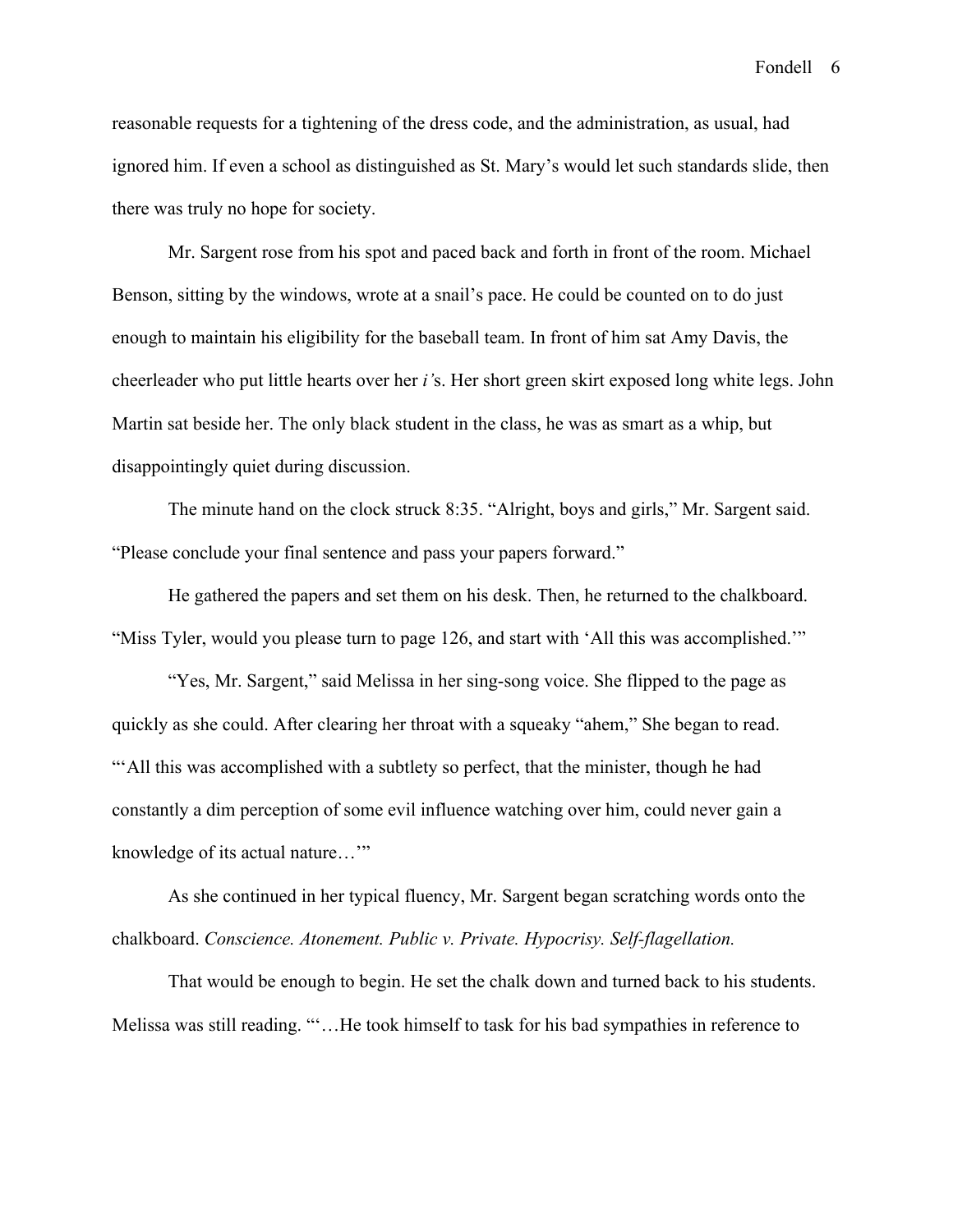Roger Chillingworth, disregarded the lesson that he should have drawn from them, and did his best to root them out…'"

Suddenly, something caught Mr. Sargent's eye. "Miss Chapman!" he exclaimed.

Melissa stopped reading mid-word. Amanda Chapman, a heavyset girl in the second row, froze under Mr. Sargent's accusatory glare. Her eyes grew wide. She was Melissa Tyler's best friend, and usually, like Melissa, so well behaved.

"Bring it to me, Miss Chapman," said Mr. Sargent.

With quaking hands, she produced a folded sheet of notebook paper from beneath her desk. She rose slowly and approached the front of the room.

Mr. Sargent snatched the paper from her outstretched hands and indicated that she should stay put. Unfolding the paper, he saw it was not a written note, but an illustrated one. It was a cartoon. An obscene cartoon. The type of image that no seventeen-year-old, girl or boy, should ever see or even dare to imagine. A young girl wearing a bonnet and an A on the front of her dress was bent over with a ludicrous smile on her face. The skirt of her dress had been hitched up to her waist by a half-clothed man standing behind her. He, too, was smiling. Looking more closely, Mr. Sargent recognized in the man a striking similarity to his own appearance—the same approximate shape, the same wispy hair, the same patches on the elbows of his jacket.

His face turned white. In forty-three years in the classroom, he had never encountered anything so vile. He folded the drawing closed and presented the paper to his students between his thumb and index finger. Each of his students kept their heads down, their hands folded, their eyes fixed on the tops of their desks.

"Which one of you is responsible for this?" he asked.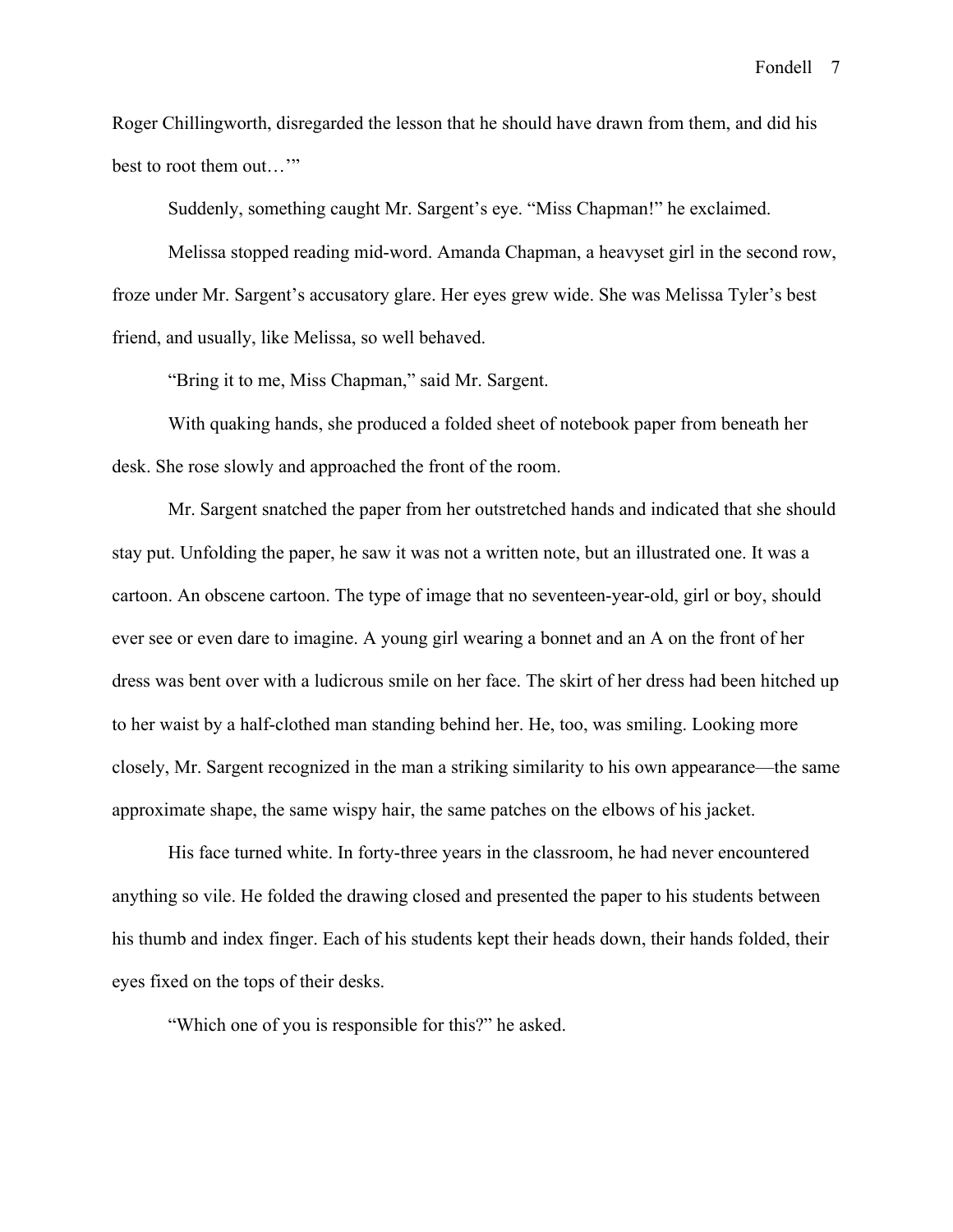The class was silent. Amanda Chapman, still standing next to him, trembled violently. The second hand on the clock ticked loudly. Voices in neighboring classrooms could be heard through the walls. A single vehicle whooshed by on the street outside.

"I will ask again," said Mr. Sargent. "Who is the artist responsible for this crude, offensive, despicable sketch?"

He scanned the room for the slightest signs of guilt. Aaron Hornsby had gone back to staring at the ceiling. Amy Davis looked only at her folded hands. Julie Rodrigues was chewing on her nails. With horror, he realized a disturbing truth: they all looked guilty. They always looked guilty.

"Let us try a different tack," said Mr. Sargent. He put his hands behind his back and turned to the trembling girl by his side. "Miss Chapman, was this your doing?"

She shook her head vigorously. No surprise there. She was hardly the type.

"Then who gave you this note?"

She lowered her gaze and shook her head more gently. Her lip was beginning to tremble.

"Miss Chapman," said Mr. Sargent. "Refusing to tell the truth is just the same as lying. It is a lie of omission."

The girl's eyes were welling up. "I c-c-can't," she stammered. "I can't say wh-wh-who." "It is not that you can't. It is that you won't."

Her eyes reached their saturation point and tears dove down her cheeks. She put her hands over her face and sobbed.

"Take your seat, Miss Chapman," said Mr. Sargent. The girl readily complied. Her body continued to shudder as it slumped over her desk.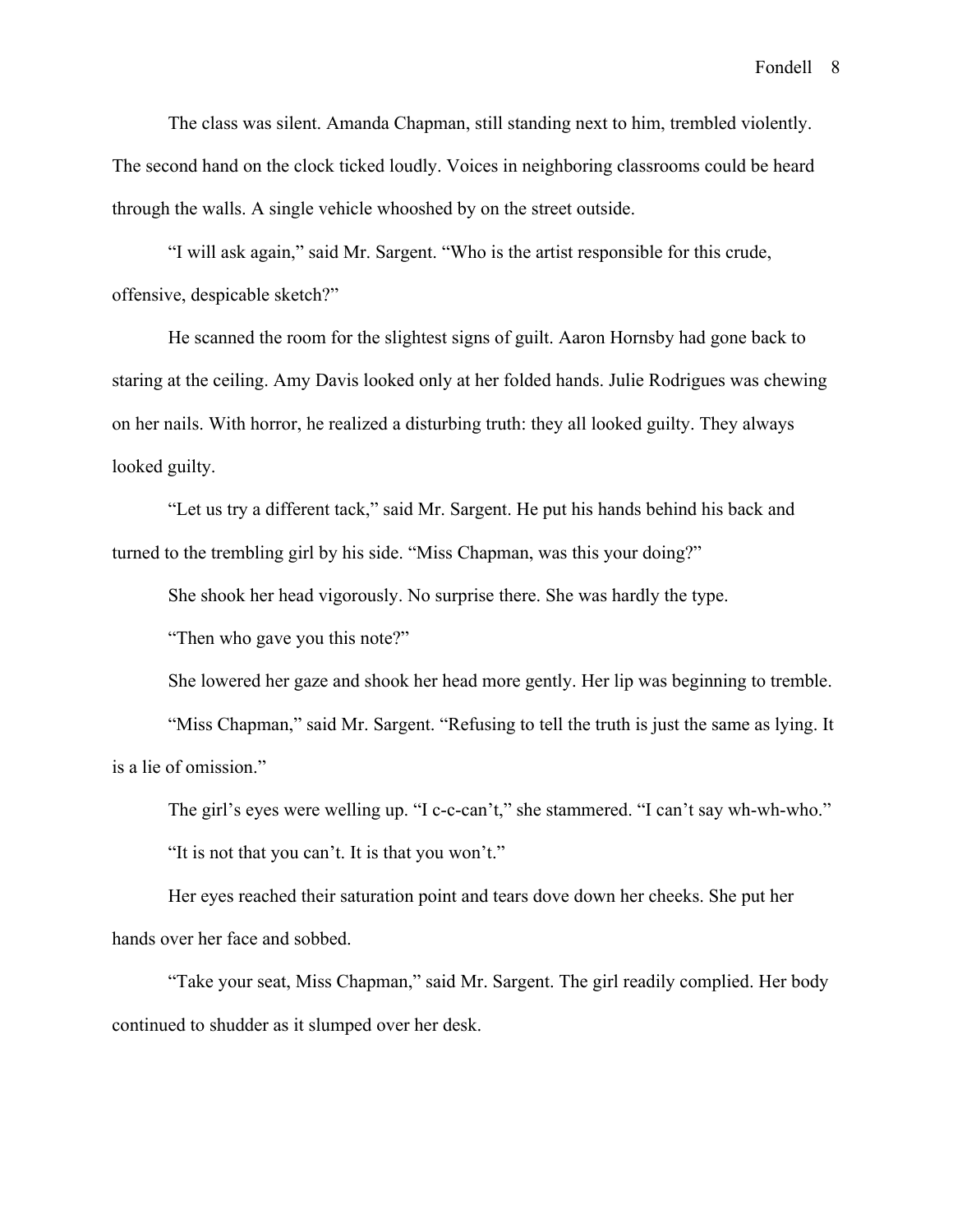"Now," Mr. Sargent continued. "There will be more tears if no one will come forward. Who passed this cartoon to Miss Chapman? Who drew it?"

The students continued to look at anything but Mr. Sargent. He could feel a bit of perspiration forming under his arms.

"Shall we go one by one?"

His question was met by silence.

Mr. Sargent marched to the back of the room and stood over his prime suspect. "Mr.

Hornsby," said Mr. Sargent. The boy sat up straight. "Is this your handiwork?"

"No," said the boy.

Mr. Sargent slapped his hands onto the surface of Aaron's desk. "Tell the truth!"

"No, Mr. Sargent," said the boy.

"Did this note pass through your hands?"

"No, Mr. Sargent. I swear to God."

"You will not take the Lord's name in vain in my class."

"I'm sorry, Mr. Sargent. But it wasn't me."

A trickle of sweat appeared at Mr. Sargent's temple. He brushed it off and crossed the room to stand over Michael Benson's desk. He looked down at the boy.

"It wasn't me either, Mr. Sargent," said the boy before Mr. Sargent could ask. "I don't know anything about it."

"And what about you, Mr. Martin?"

"No, sir."

"Miss Rodrigues?"

"Of course not, Mr. Sargent."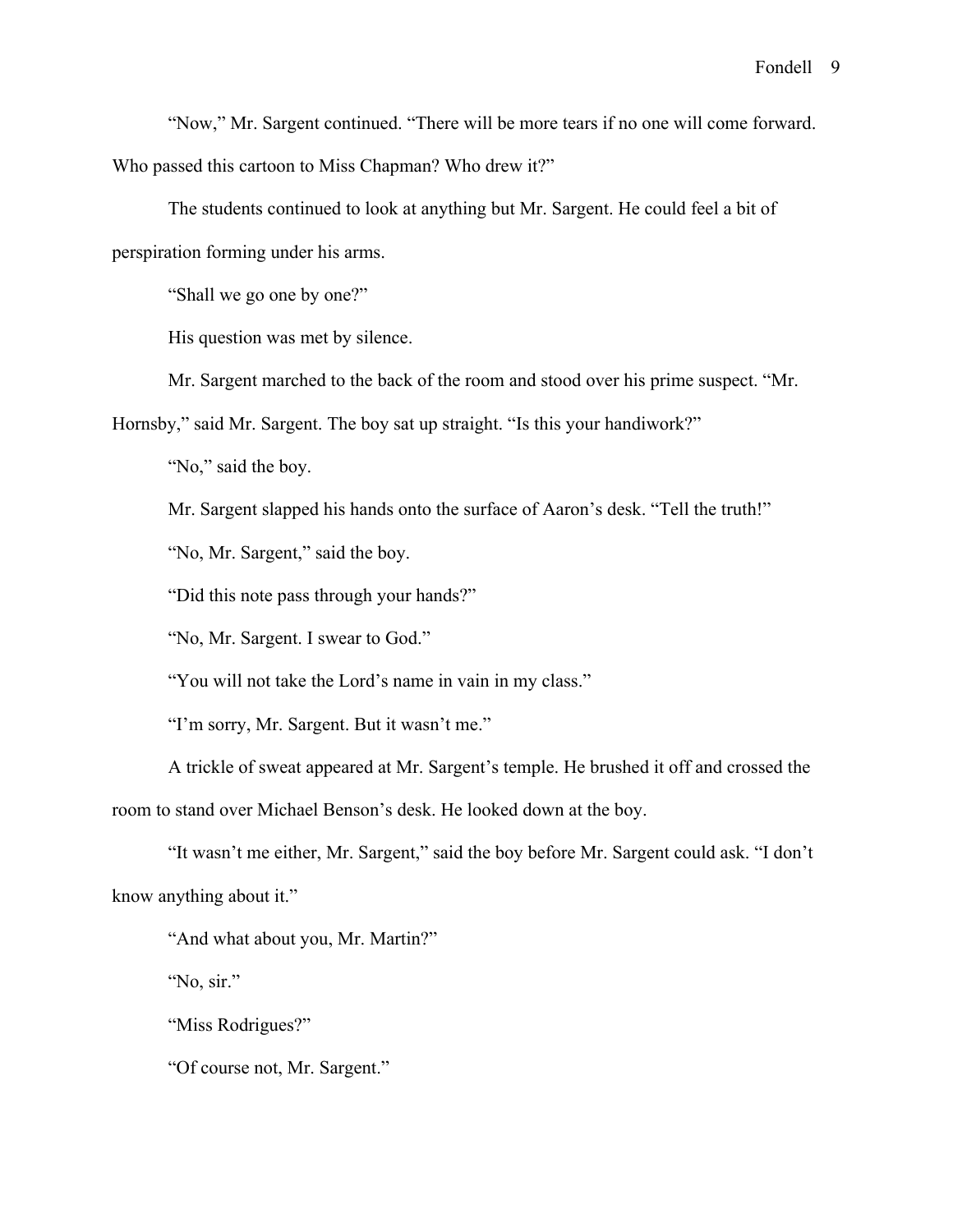*They all lie*, he thought. *They will always lie.* This was getting him nowhere.

"Fine," he said. He returned to his desk and leaned back against it. He folded his arms across his chest. "We will wait then. No one in this room will speak or move until someone confesses to this impertinence. And you can be assured that every minute wasted will multiply the ensuing consequences."

The silence that followed was as tense as any Mr. Sargent had experienced in his career. As he surveyed his students one by one, sweat continued to bead on his head and pour out from beneath his arms. It didn't help that the sun continued to flood through the windows of the thirdfloor classroom, raising the temperature of the room.

Time passed slowly, but steadily. 8:50. 8:55. 9:00.

A few minutes past 9:00, Julie Rodrigues raised her hand in the back of the classroom. Mr. Sargent looked her way and pointedly ignored it. After two minutes she put it down.

Melissa Tyler removed her sweater and began to fan herself with her hand. She looked pale with concern. Amy Davis played with a coil of her long brown hair. John Martin's head bobbed as his eyes threatened to close. Of course he knew better than to fall asleep. He knew what happened to boys and girls who allowed that to happen.

At ten past the hour, Julie Rodrigues put her hand back into the air. Again, Mr. Sargent ignored it. He made eye contact with her and then turned to look at someone else. Thirty seconds later, she spoke without being called on.

"Mr. Sargent?" she said.

"No talking, Miss Rodrigues."

"Mr. Sargent, I have to go to the bathroom."

"It will have to wait."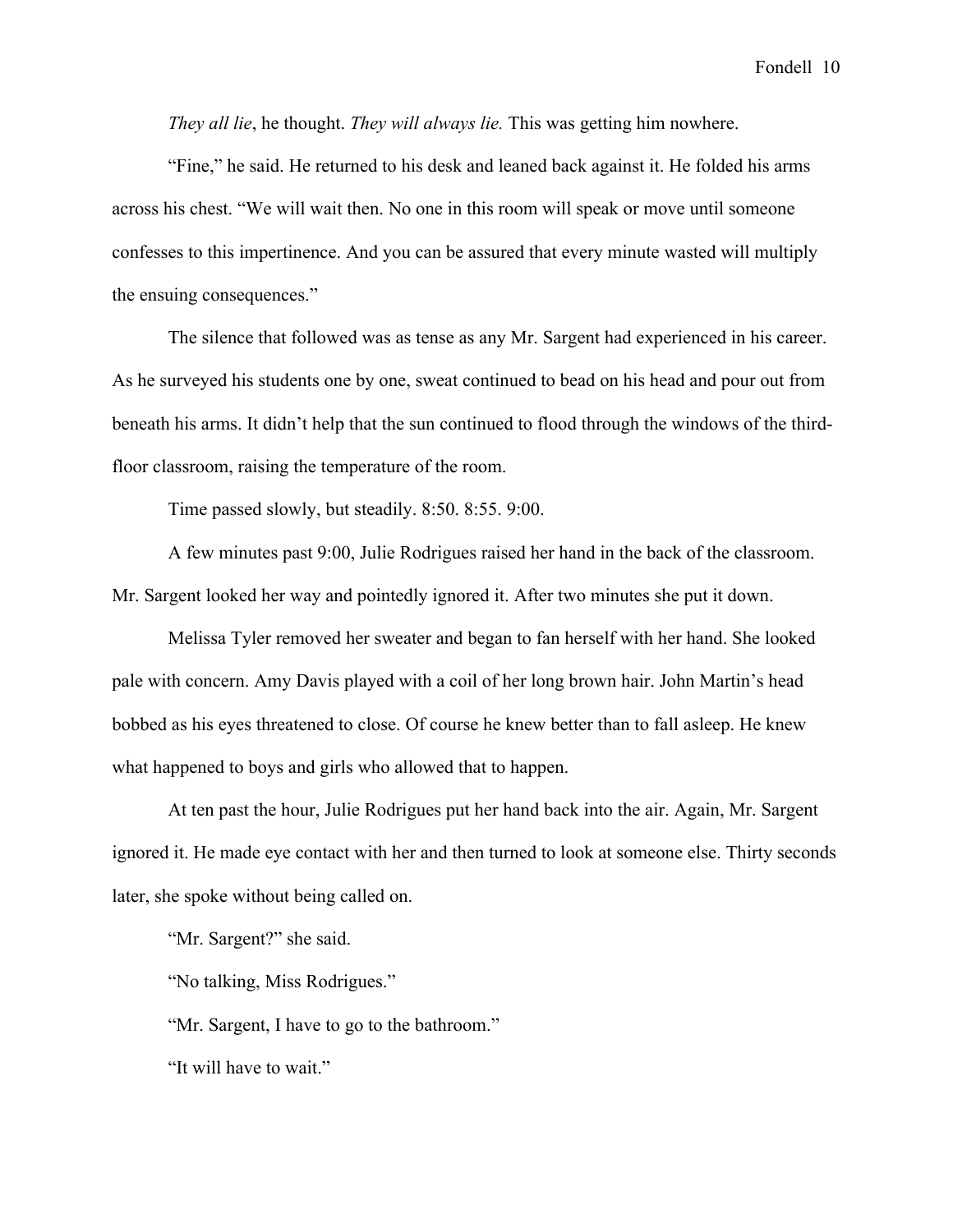"Please, Mr. Sargent. I really need to go."

"You will wait, Miss Rodrigues."

"Please! It's an emergency!"

Mr. Sargent spread his arms and presented his open hands to his students. "Well, boys and girls? You can see how much Miss Rodrigues would like to leave this room. However, I have made it perfectly clear that no one moves until I receive a confession. Would someone care to help out his or her classmate?"

From one corner of the room came an audible gasp. Several mouths fell open. *Now they know I mean business*, thought Mr. Sargent. But still, no one raised a hand and no one came forward. The second hand on the clock made another revolution.

"I'm sorry, Miss Rodrigues," said Mr. Sargent. "It appears you will have to wait."

The girl huffed. She crossed her legs and began bouncing her foot in agitation.

Time was running out on first period. Mr. Sargent's students watched the clock eagerly. It turned to 9:15, then 9:20. The bell would sound at 9:25. As the moment grew closer, a few students tucked their pens and notebooks away. Some swung their legs toward the door.

The bell rang and half of the students stood. "Excuse me!" said Mr. Sargent above the commotion. Everyone froze. "Where do you think you're going?"

"Mr. Sargent," said Melissa Tyler. Still quite pale, she now looked truly panicked. "The bell rang. We have to go to our next class."

The usual commotion of passing time came from the hall. Students leaving other classes could be heard shouting, slamming locker doors, and laughing at what were surely crude jokes. In Mr. Sargent's room, however, nobody moved. Nobody uttered a word.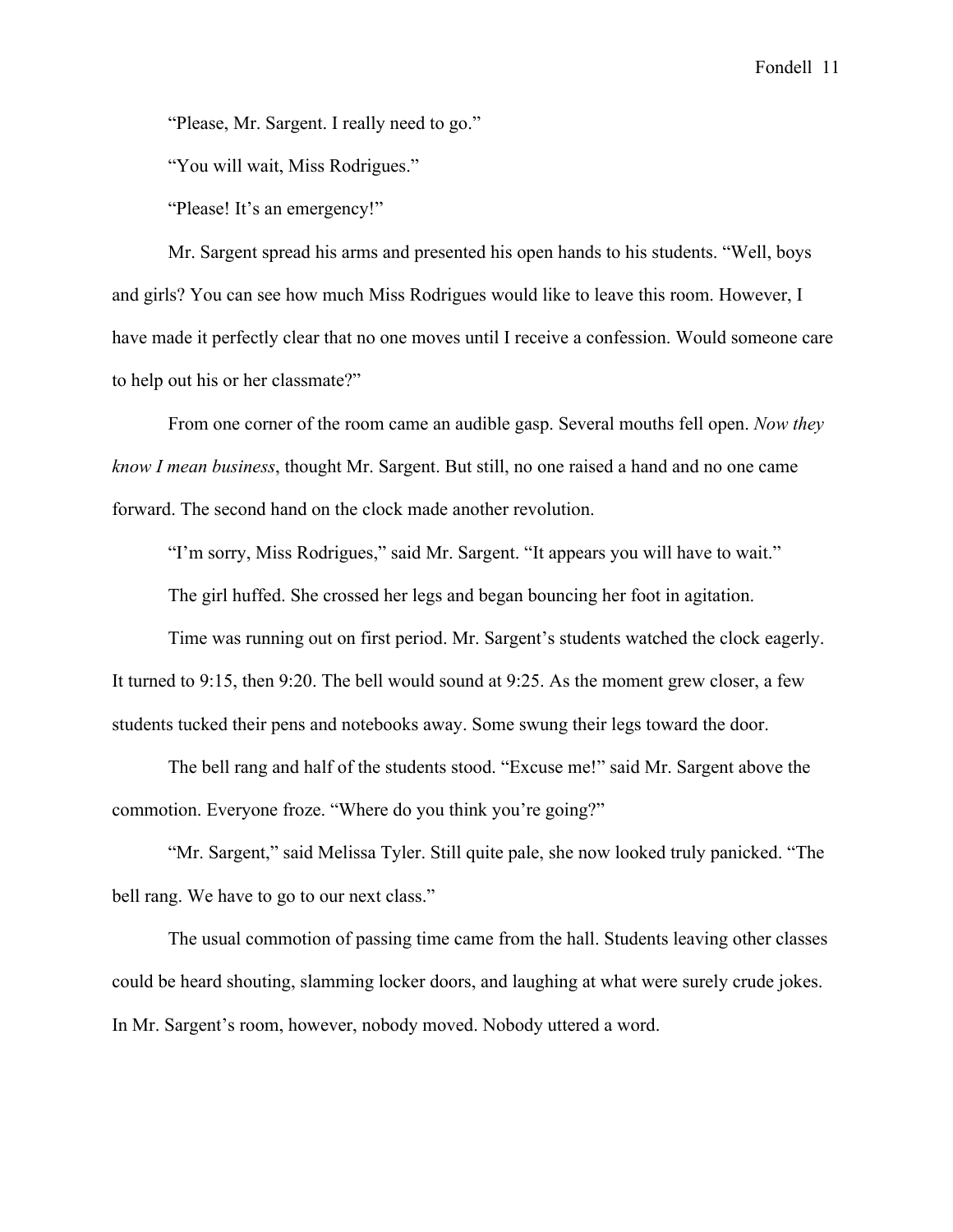"I'm sorry, Miss Tyler," said Mr. Sargent. "The guilty party has not made himself known."

"But I have a chemistry quiz!"

"Please take your seats, everyone."

Horrified, Melissa sat down. She stared blankly ahead while the rest of the students glanced at each other. Some were standing in place, and others remained seated. They looked at the door. They looked at Mr. Sargent.

Julie Rodrigues expelled a loud, exaggerated sigh. "This is ridiculous," she said, lifting her backpack and striding confidently toward the door.

"I agree, Miss Rodrigues," said Mr. Sargent, raising his voice to a dangerous volume. He stepped toward the door himself. "It is quite ridiculous."

She glowered at him. "You can't keep us here," she said.

"Please take your seat."

"We have rights, Mr. Sargent."

"And so do I, Miss Rodrigues. I have the right to know the truth. I have the right to set the rules in my own classroom. Please take your seat."

"My dad will hear about this. He won't be happy."

"I will look forward to explaining the situation to him, Miss Rodrigues. Please take your seat."

For a moment, she appeared ready to bolt for the door. Her face twisted through a range of unpleasant expressions. Mr. Sargent's face betrayed nothing more than ironclad conviction. Finally, she tossed up her arms. "Whatever!" she said before turning on her heels and going back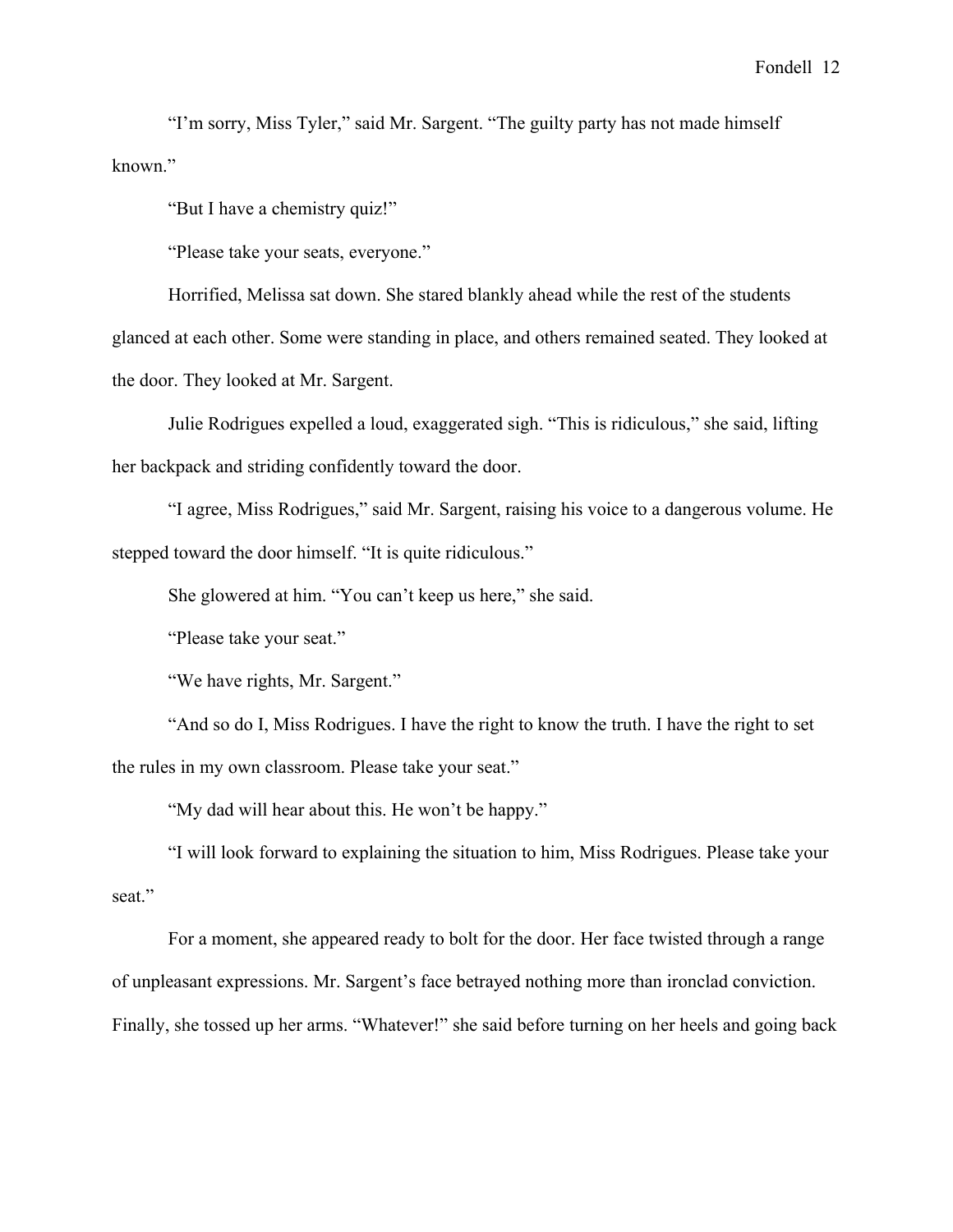to her desk. The rest of the class followed her lead. They all returned to their desks. The impasse resumed.

A few seconds later, Justin Fowler, a student in Mr. Sargent's second period class, poked his head through the door and then froze. He looked at the desks and then at Mr. Sargent.

"Please wait in the hall," said Mr. Sargent.

With a look of abject bewilderment, the boy retreated. Mr. Sargent closed the door behind him.

The clamor in the hall was sustained for a moment or two and then it faded. Only the murmurings of Mr. Sargent's second period students could be heard. The bell rang again to announce the start of the new block. The silence in Mr. Sargent's room was heavier than before.

Melissa Tyler's eyes never left the clock. She sat as stiff as a telephone pole, white as porcelain. Julie Rodrigues kept her black, vengeful eyes trained on Mr. Sargent at all times. In the back of the room, Aaron Hornsby was failing to stifle a laugh.

"Is something funny, Mr. Hornsby?" asked Mr. Sargent.

"No, Mr. Sargent," replied the boy.

Five minutes passed before the silence was broken again. This time, the noise came from the door. Every student in the classroom perked up as Miss Sheehan, the vice principal, opened the door and walked into the room. She held a black radio in her hand. Her heels clicked sharply on the checkered tile floor.

"Mr. Sargent!" she exclaimed. "What in heaven's name is going on here?"

Mr. Sargent had never cared for Miss Sheehan. She was a busybody who'd ascended to the administration after only five years in the classroom. Then, having arrived at that station, she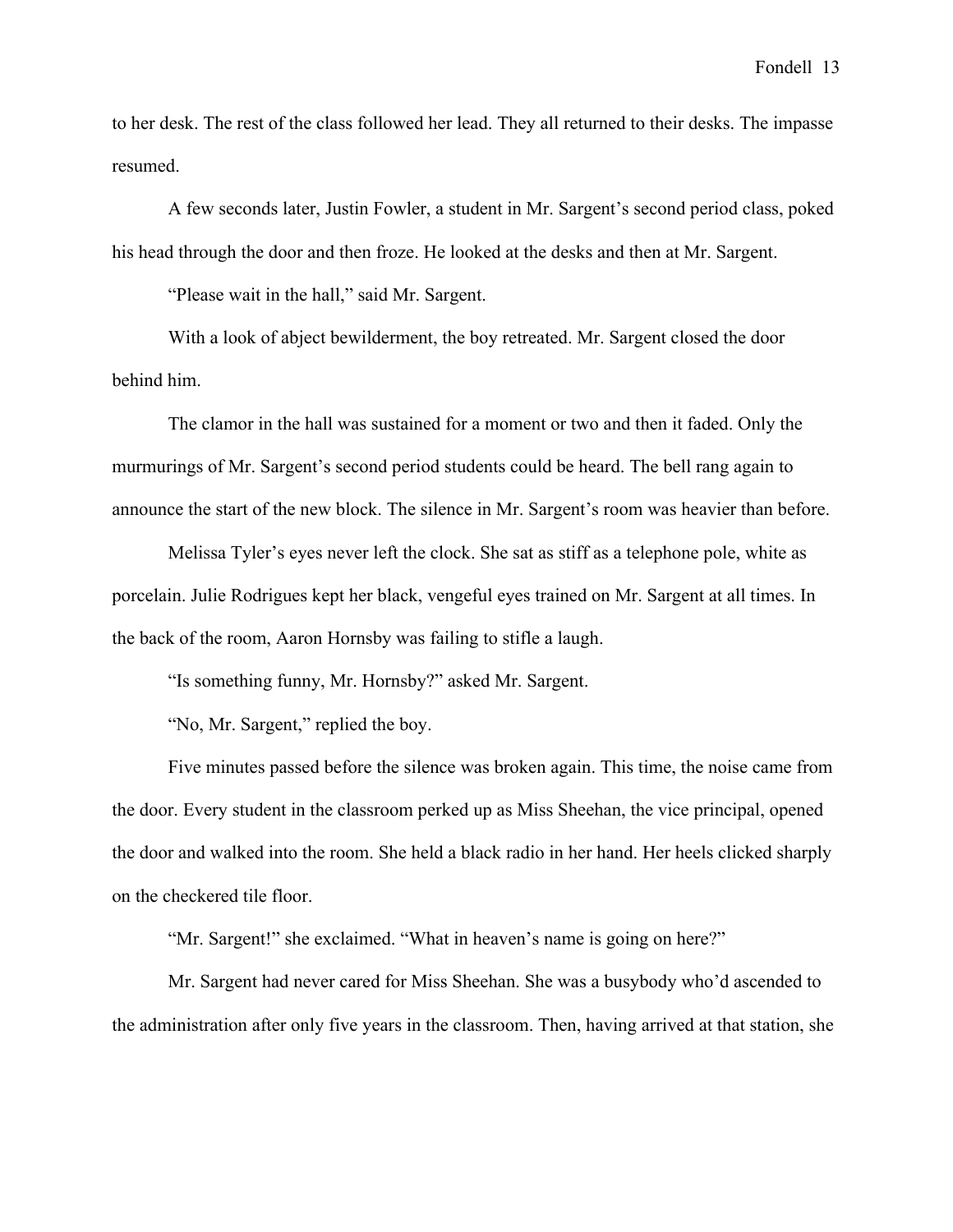had proceeded to tell Mr. Sargent how to do his job, the same job he had, in fact, been doing since before she was born.

"Hello, Miss Sheehan," he said with convincing courtesy. "How lovely to see you today."

She waved off his pleasantries and stood tall in her high-waisted dress pants. "Mr. Sargent, the bell rang almost ten minutes ago. It is second period now. You have students waiting in the hall, and the students in this room belong with their other teachers."

"They are free to go, Miss Sheehan."

"Thank you," she said, looking immediately relieved. But the students knew their teacher too well. They did not move.

"They are free to go as soon as one of them confesses to this," Mr. Sargent said. He held the folded note in the air.

Miss Sheehan crossed the room and took the paper from his hand. She unfolded it and examined the illustration. Her face turned red. She looked back at Mr. Sargent, then back at the note.

"Now do you understand?" asked Mr. Sargent.

Miss Sheehan's expression was inscrutable. She handed the note back to him. In a voice that only he could hear, she said, "I can see perfectly well why this would offend you, and it would be nice to know who drew this, but—"

"'But?"' said Mr. Sargent. "There can be no 'but,' Miss Sheehan. I will know who did this. The culprit is in this room." His eyes blazed as he spoke. He made no effort to keep his voice down.

"Alan," she said quietly. "I would be happy to ask all of these students to serve detention with you for as many days as it takes. But they need to go to their next class."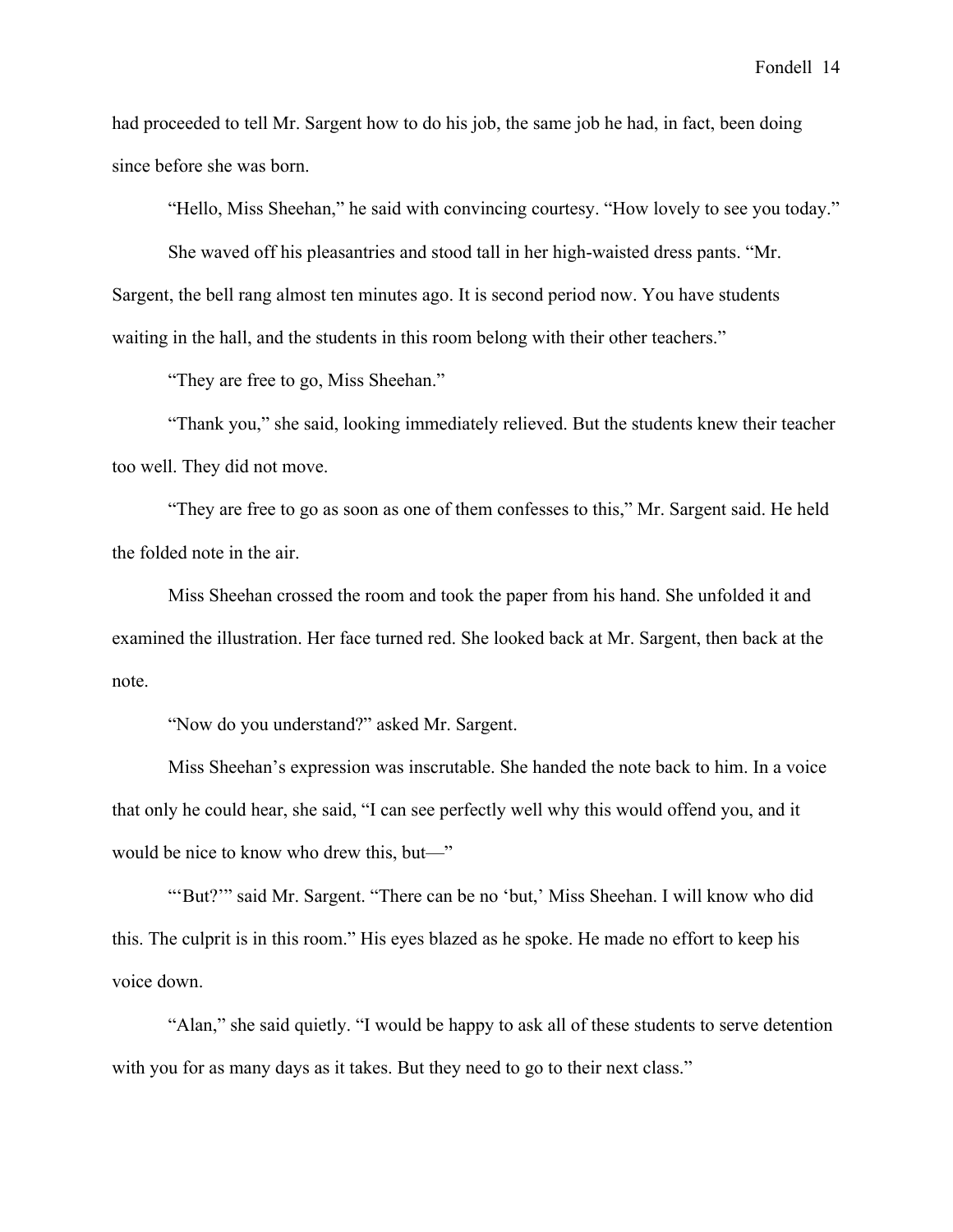"Miss Sheehan," he replied in his usual volume. "If I let them go now, the culprit will never return. I know how they think. I've been doing this my entire adult life."

Miss Sheehan was slow with her response. Her mouth moved slightly, but no words came out.

"Miss Sheehan!" Julie Rodrigues called out from the back of the classroom.

Miss Sheehan turned to face the student.

"I have to go to the bathroom, and he won't let me leave."

Miss Sheehan looked toward Mr. Sargent and then back at the student. "You may go to the bathroom, Julie," she said.

"You will keep your seat, Miss Rodrigues," said Mr. Sargent, not missing a beat.

At this point, it was Miss Sheehan's mouth that fell open. Slowly, she turned to face Mr. Sargent and then positioned herself so that she stood between him and the students. "Alan," she said quietly. "We will sort this out later. You cannot keep these students hostage."

Mr. Sargent felt his shoulders tighten. His sweating had tapered off, but now it resumed again in earnest. The room was very warm.

"Do you mean to undermine my authority, Sarah?" he asked. There was a hard edge to his words.

"We will discuss all of this later," she replied. Then she turned to face the students. "You are all free to go."

As the students rose from their desks, Mr. Sargent flew to the door. He pressed his back against it and clasped the knob tightly in his left hand. His lungs were heaving. His heart was beating out of his chest. He felt the eyes of everyone in the room resting upon him. A trickle of sweat ran past his temple. "No!" he cried. "Nobody leaves!"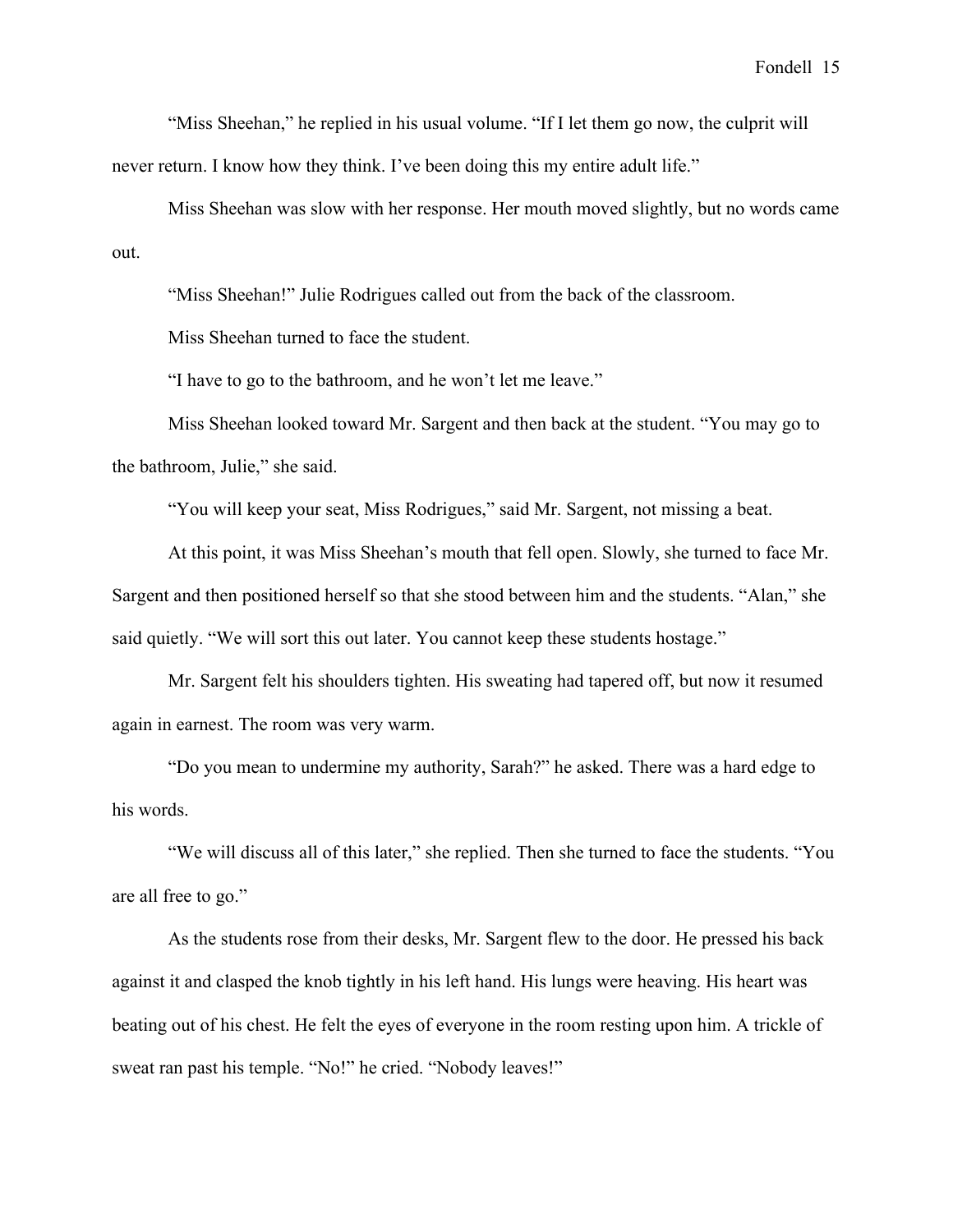Melissa Tyler started to cry. Julie Rodrigues wore a wicked smile. "Holy crap," said Aaron Hornsby, grinning like the imbecile he was.

Miss Sheehan appeared to be doing everything in her power to remain calm. "Gather your things and go home, Alan," she said firmly. "You are in no state to teach today. Do not make me call for additional help." She brandished her radio to punctuate the message.

Mr. Sargent stared at this young administrator with fire in his eyes.

"So call then!"

"Alan," said Miss Sheehan. "When word gets out—"

"What I must do is all that concerns me, not what the people think. Do you know who said that?"

Miss Sheehan raised an eyebrow, but otherwise kept her rigid pose. "Actually, Alan—"

"Nothing can bring you peace but yourself. Nothing can bring you peace but the triumph of principles. Ralph Waldo Emerson, Miss Sheehan!"

Melissa Tyler, with tears still shining on her cheeks, raised her head to look at Mr. Sargent. He wiped his brow with his free hand, keeping the other hand tight on the doorknob. His entire body was trembling.

"Okay, Alan. That's enough," said Miss Sheehan. She raised her radio and pressed the button.

"No," said Mr. Sargent, releasing the doorknob. Miss Sheehan let go of the button.

Mr. Sargent glanced at the varied expressions on his students' faces. He imagined how he must have looked to all of them. A 65-year-old man barring a door and panting like a dog. Sweat streaming down his face. He pictured the vein throbbing at his temple.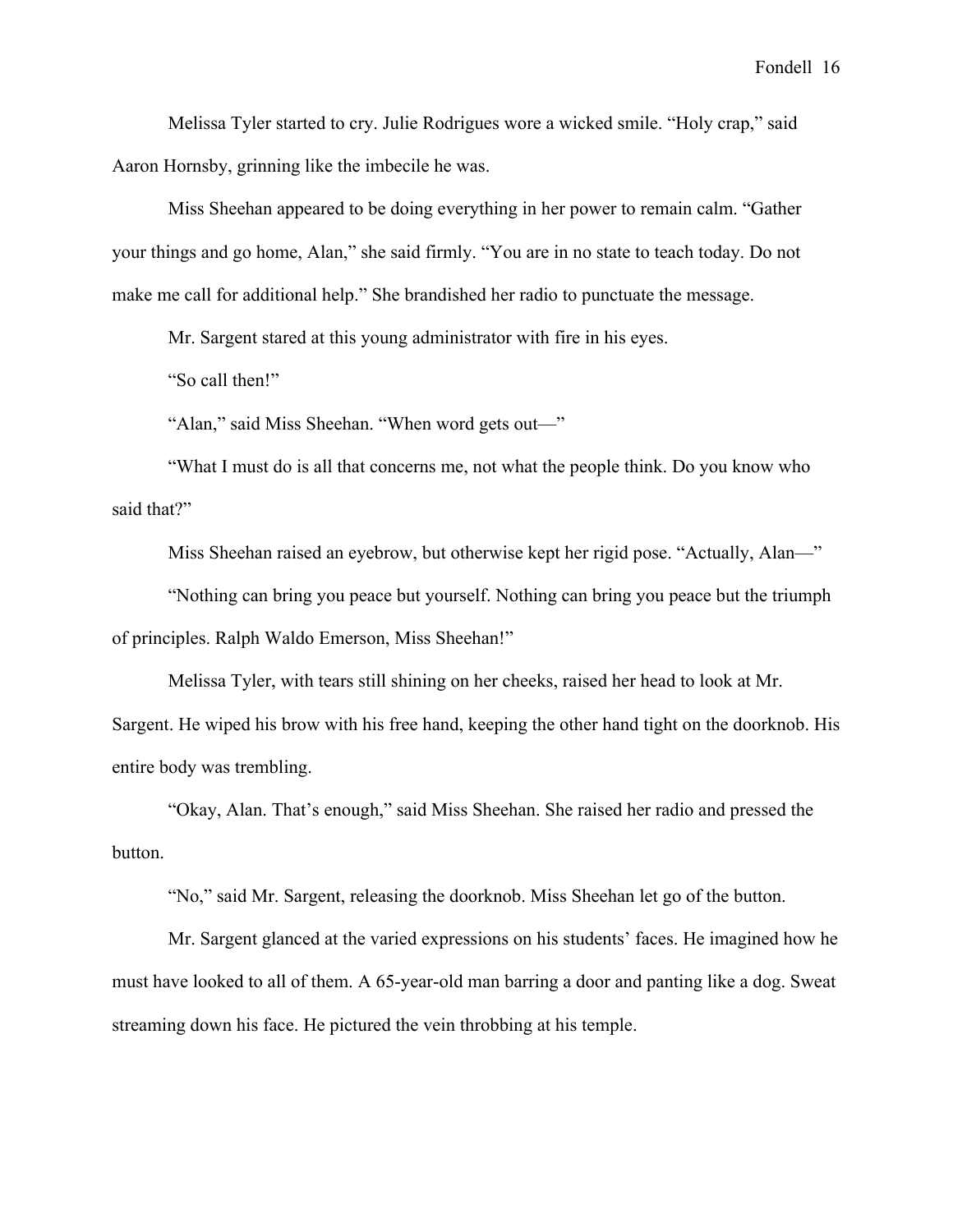Defeated, he returned to his desk. Whispering to one another, his students began to file out. Miss Sheehan stepped into the hall and made an announcement to those who were waiting. She said Mr. Sargent was not well. He would be going home. She would supervise the class until a substitute could be found.

Mr. Sargent felt light-headed. He filled his briefcase with his materials, keeping his eyes down. He tucked away his pens and pencils, his students' papers, and finally his copy of *The Scarlet Letter*. He buckled the bag closed and slung it over his shoulder. Only then did he realize that one student had remained in the room.

"Miss Tyler?" he asked. "Don't you have a class to get to?"

Melissa still had tears streaming down her face. "I'm sorry, Mr. Sargent," she said.

Mr. Sargent was touched. He knew he didn't deserve her compassion. She was mature enough to know he had behaved like a child. "It's quite alright," he told her.

"No, Mr. Sargent," she said. "It was all my fault." In spite of her tears, she spoke clearly. She was always a very articulate young woman.

"What do you mean, Miss Tyler?" he asked her.

"Mr. Sargent," she said. "I drew the picture."

He looked at her face. She was speaking the truth.

A line of charges detonated in Mr. Sargent's brain. It was as if he'd been spinning the last piece of a puzzle all day long, trying to make it fit, trying to jam it into place, and only at that moment realized it was upside down the whole time.

He felt the embers of his rage sparking to life again. He felt his face reddening, his heart beating faster.

"You? You drew the picture?"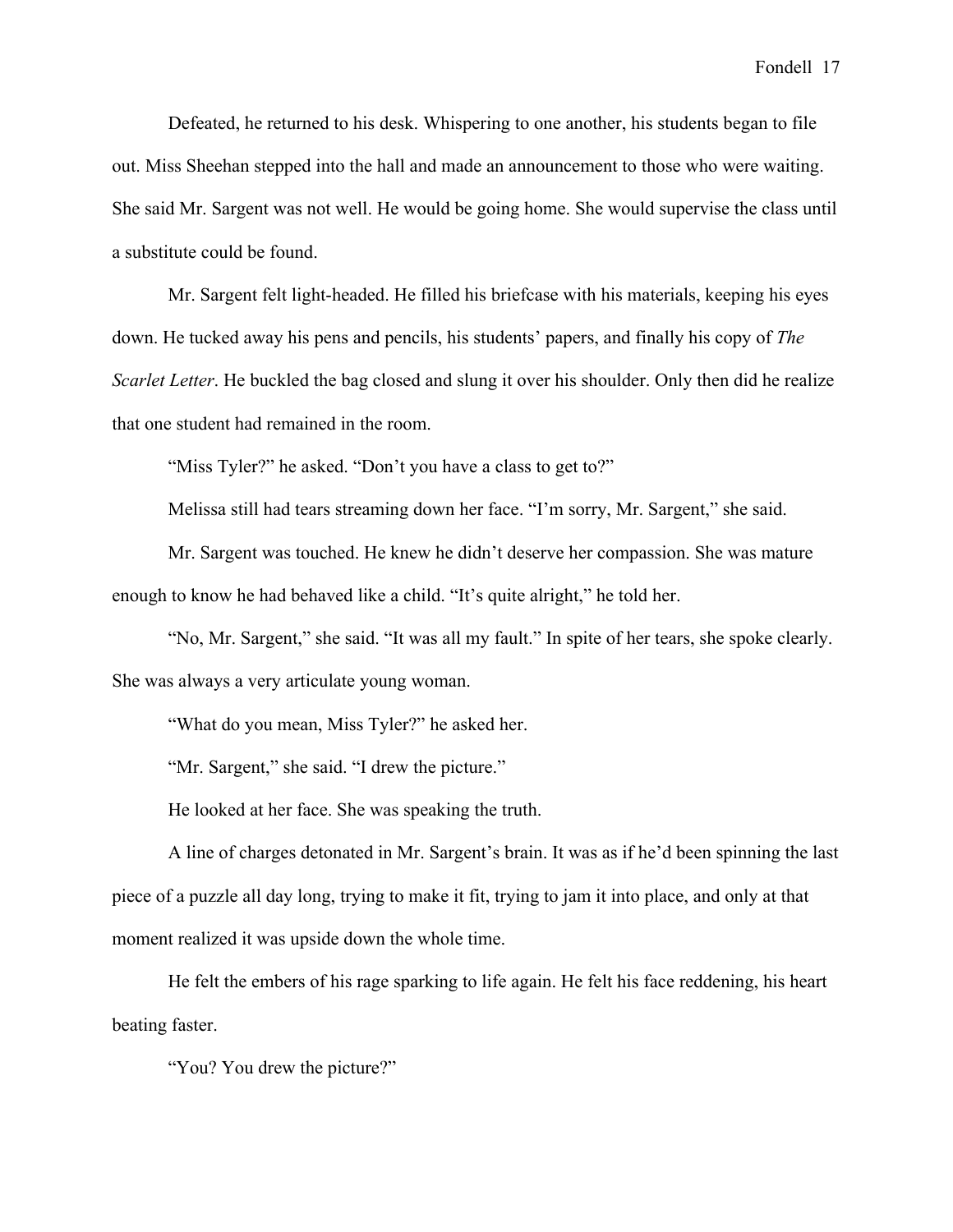She lowered her eyes, focusing on the space between her feet.

"But why? And why didn't you say anything? Why did you let this happen?"

He could see that her face was wet. It looked shiny in the fluorescent light. She shook her head, causing several tears to drip to the floor, and then she raised her eyes to meet his.

"It was a dare," she said. "I don't know what I was thinking. I'll come for detention until I graduate. I am so, so, so sorry."

Mr. Sargent could see her anguish, her shame, her apology blended into a single expression of misery. There was no denying the authenticity of her confession.

"That's alright, Miss Tyler."

He could see that she was shaking. A chill ran down his spine. Hesitantly, he reached out his hand and patted her shoulder.

"We'll forget this ever happened," he said.

The sunlight from the window fell upon her tears, making them sparkle.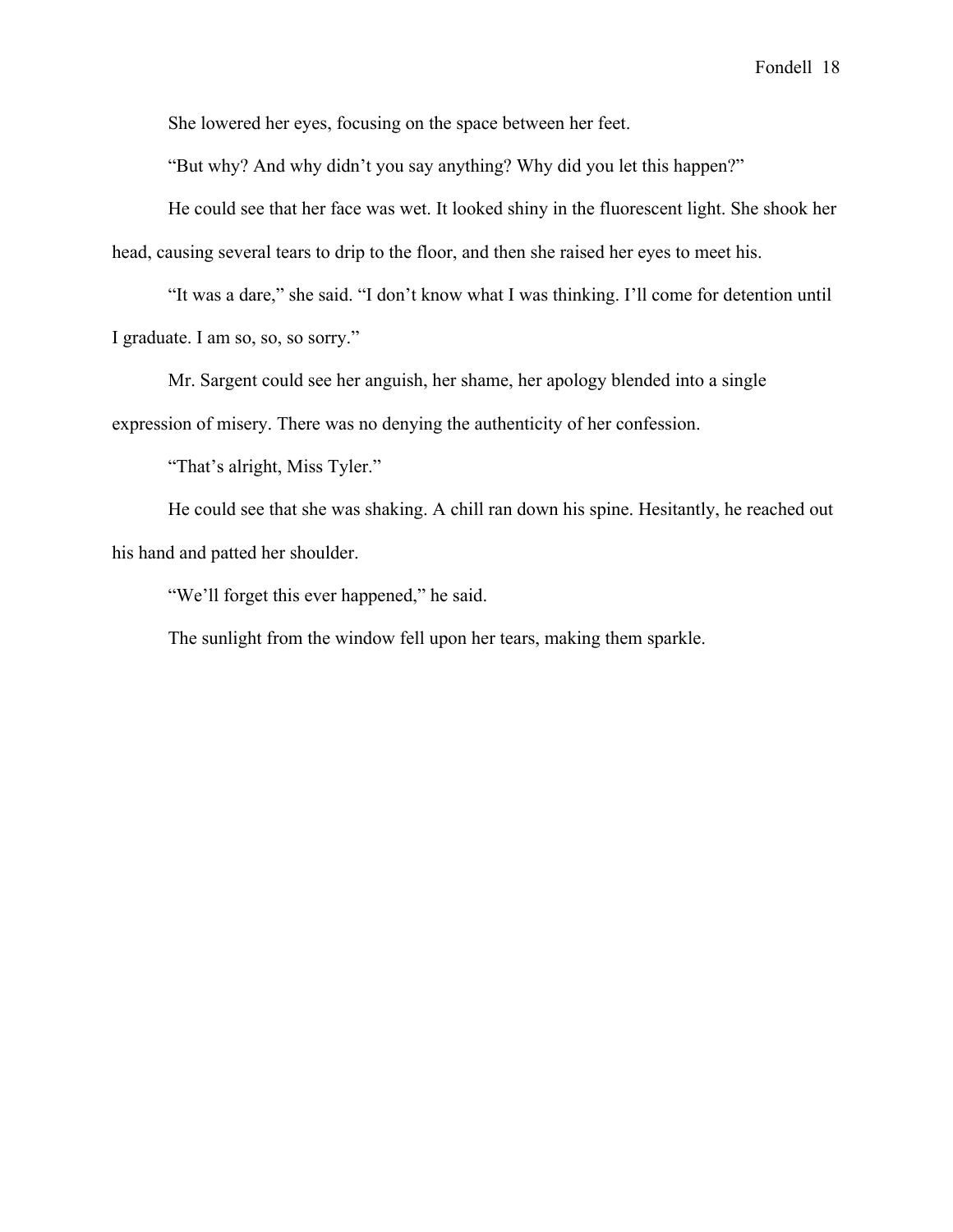## **Father's Day**

At 6:25, the doorbell rang out in a shrill metallic burst. We loved everything about this old, Victorian apartment except for that ear-splitting sound.

"Uggghhh," Brent groaned. He rolled away from the morning sunlight streaming through the window and squeezed a pillow over his head. "So much for the phone call."

"Are you surprised?" I asked. "He's never been one to follow directions."

Brent peeked out from the pillow toward the nightstand and groaned again. "I thought he was coming at quarter of."

I sat on the edge of the mattress to pull a pair of knee-length shorts over my feet. Brent had taken down a few more drinks than I had the night before and was clearly feeling every one of them. I wasn't in great shape myself. My head seemed to have tripled in weight. I could feel every ounce of acid sloshing around in my stomach.

"That's just how he is," I said. "Better to be twenty minutes early than twenty seconds late."

The doorbell rang again.

"Errr…he and I would *not* get along," Brent said.

I staggered into the hall and leaned toward the stairs. "Just a minute, Dad!" I shouted. "I'll be right down!"

Back in the bedroom, Brent had risen to a seated position. He held his phone in his lap and idly flicked his finger across the screen. His hair flared out in every direction. The sunlight illuminated the stubble on his cheek and made his blue eyes shine.

"Well, someday you might have to try," I said.

"Oh yeah?" he said, without looking up from his phone. "And when might that be?"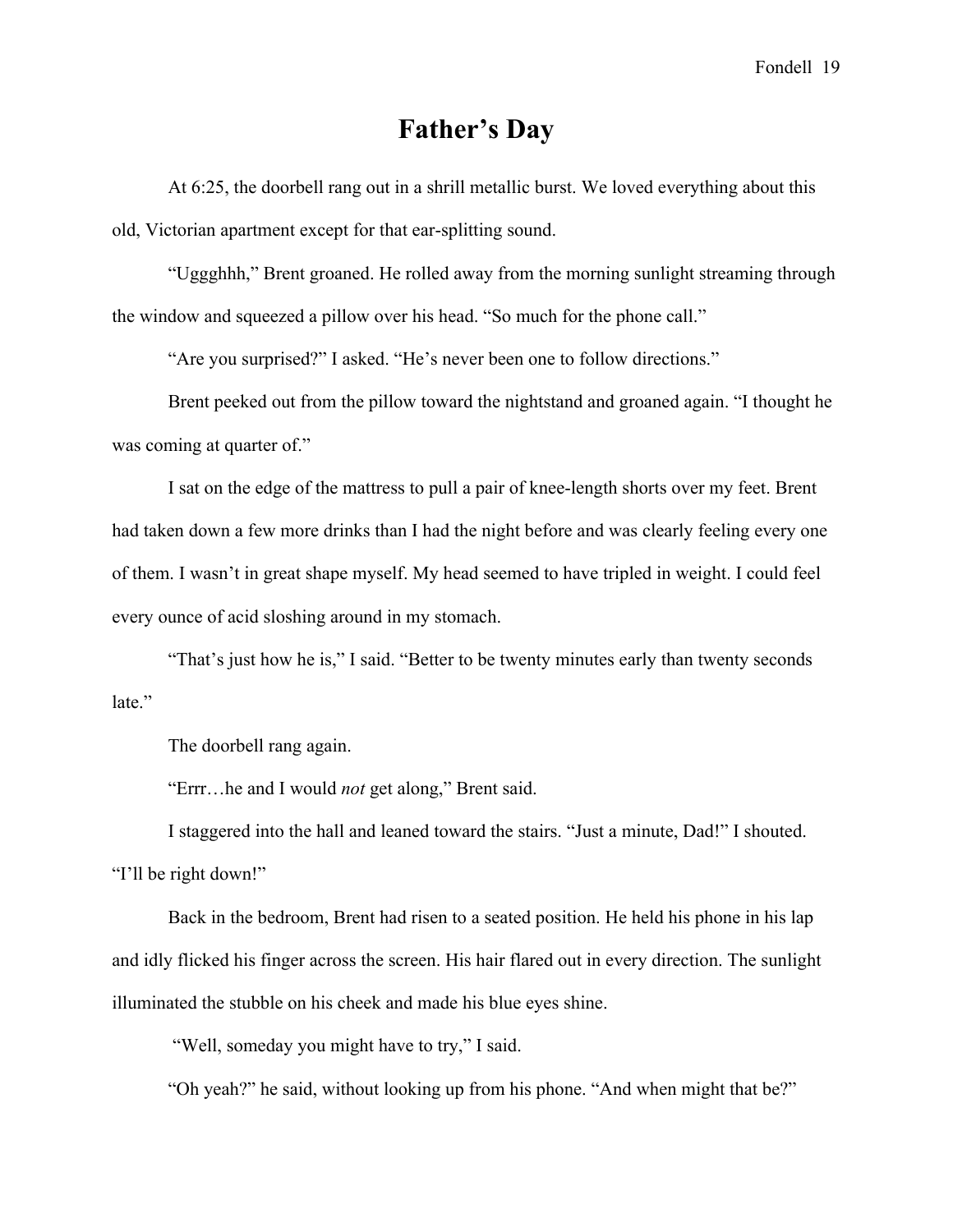"I don't know. Maybe soon."

"You're not embarrassed of me, are you, James?"

I stepped over to the side of the bed, crouched down, and planted a kiss on his temple.

With my forehead pressed against his, I said, "You know it's not that."

He raised an eyebrow.

"It's just that my dad isn't really the progressive type."

"But he knows we're living together, right?"

"Of course. But that doesn't mean he approves."

Brent rolled his eyes. Normally, he had no tolerance for intolerance. When it came to my family, though, he begrudgingly limited his reaction to the nonverbal varieties.

"Then again," I said. "I don't know if he disapproves either. We don't really talk."

"No time like the present," he said. "Nothing like a little father-son fishing trip to clear the air."

I smiled. "That's true."

I walked into the bathroom to empty my bladder one last time. I kept a hand on the vanity top to steady myself as I stood over the toilet. Hopefully my balance would return before we arrived at the lake. I'd been on my dad's boat a hundred times growing up, but never while nursing a hangover. It had been a mistake to go out on the night before Father's Day. So many of our friends seemed bent on drinking away every thought of their own fathers. I may not have had the same motivation, but my efforts to keep the pace were now proving nearly just as costly.

After washing my face and brushing my teeth, I returned to the bedroom and slipped on a worn pair of closed-toe sandals.

"How do I look?" I asked.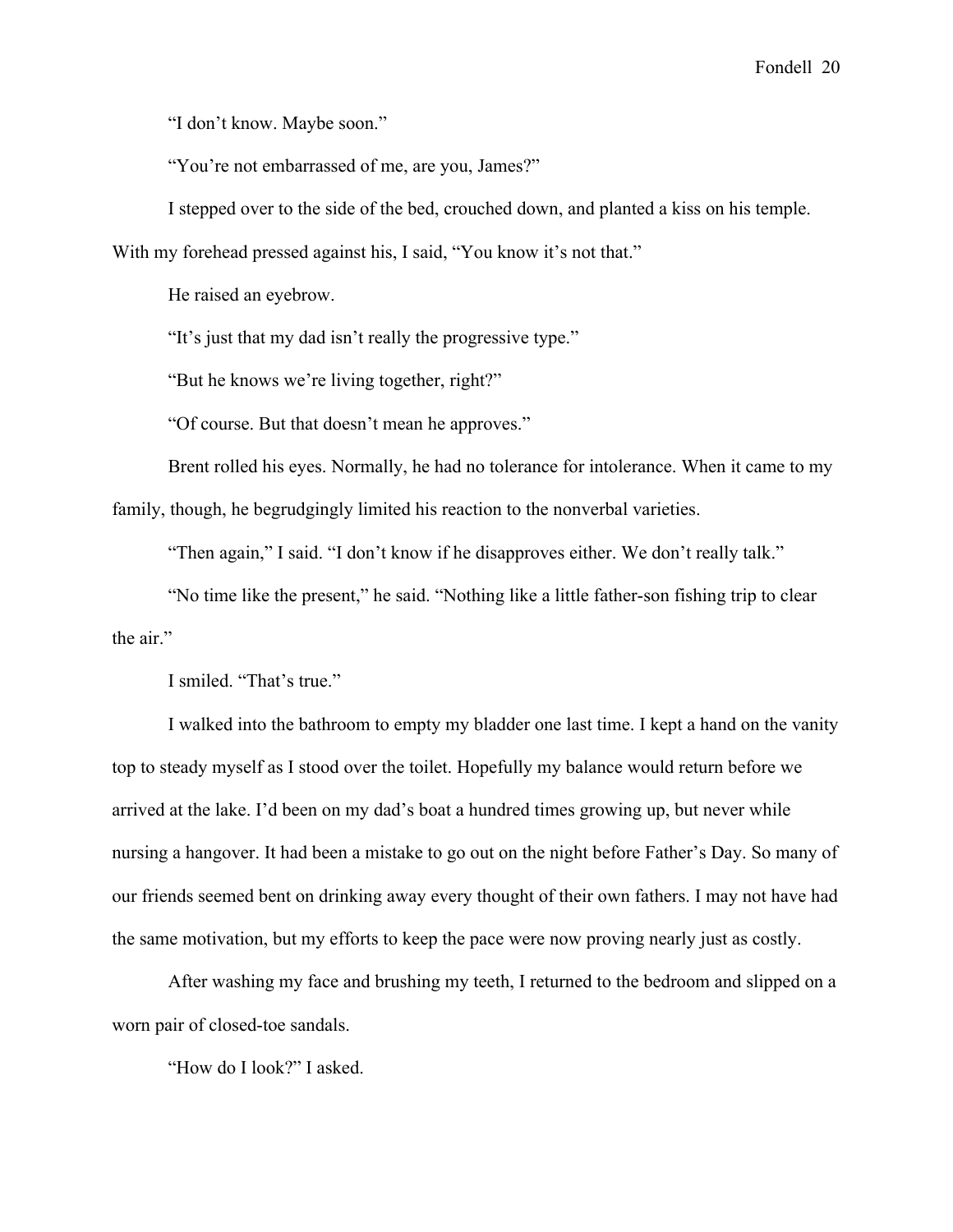"Just adorable, babe," Brent replied. "Cutest fisherman on the block."

"Ha ha," I said.

The doorbell buzzed yet again. "Christ!" Brent yelled. "What's the rush?"

I laughed as I filled my pockets with phone, wallet, and keys. "Go back to sleep," I said.

"I'll see you tonight." I blew him a kiss and then made my way toward the stairs.

"Bring back one of those big trophy bass," he called after me. "We can put it on our wall!"

"Ha!" I called back. "That'll be the day!"

At the bottom of the stairs, I took my sunglasses off the side table and opened the front door. There stood my father with a wide, dopey grin on his face. He wore a pair of ratty flipflops, droopy cargo shorts, and a khaki fishing vest, every pocket bursting with tackle and lures.

"Morning! What took ya?" he asked.

"Hey, Dad," I said, stepping through the door. "I thought you were coming at 6:45."

"Really? I could have sworn I said 6:30."

I gave him a quick hug, trying to avoid the dangerous hooks and barbs poking out of his vest. "Where's the car?" I asked.

"I had to park a couple blocks down, just around the corner." He waved for me to follow him and we set off down the sidewalk. "Not easy towing a boat through the city."

The sky overhead was splotched with puffy clouds and the air was unseasonably warm. The forecast called for a high in the mid-80s, a temp rarely reached in the middle of June. I put on my sunglasses to dim the world.

"You look good, Jim," said Dad. "Been hitting the weights?"

"Every now and then," I said.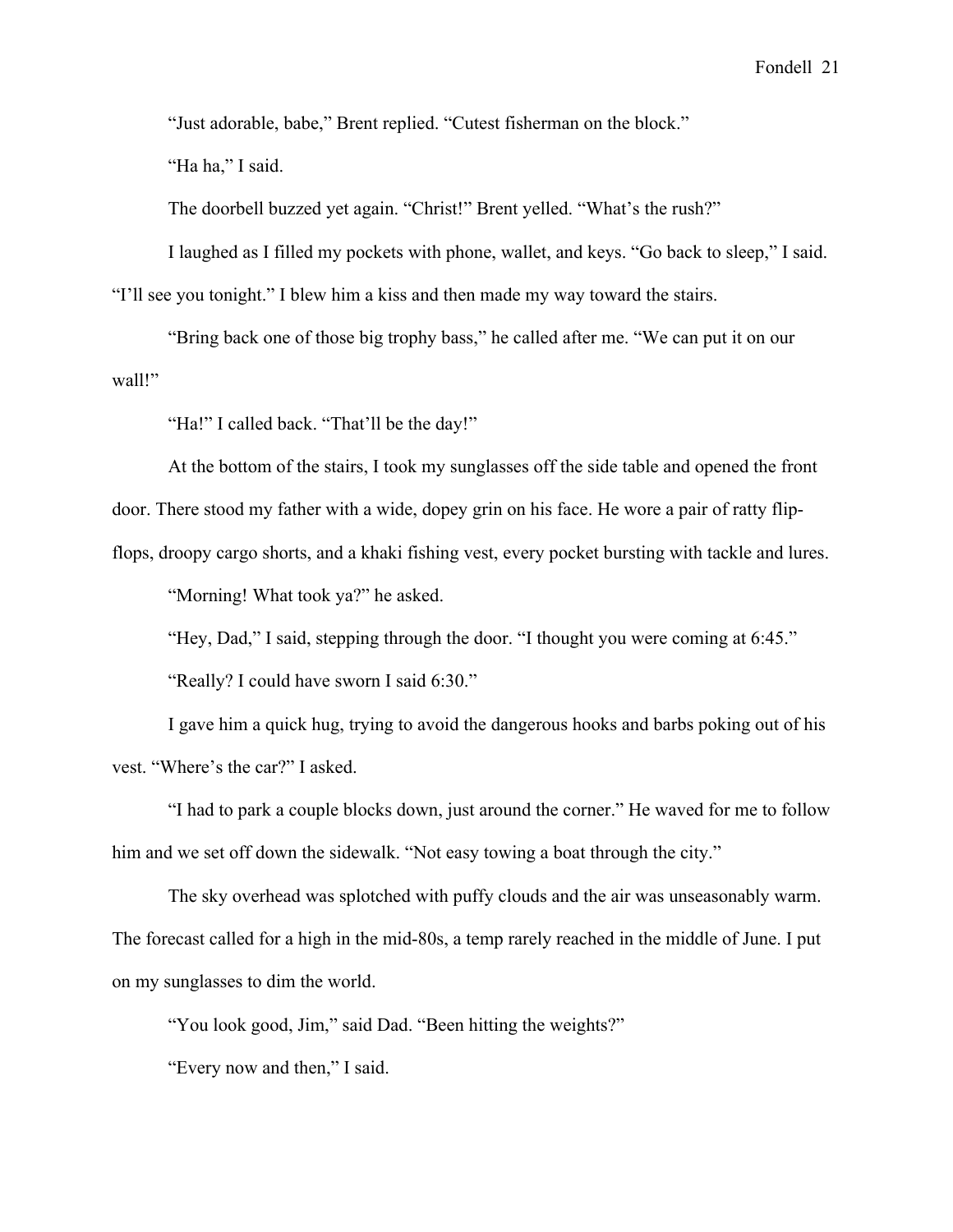"Well, whatever you're doing, keep it up."

We walked in silence for a little while and then Dad turned to me again. Hesitantly, he

asked, "Are you sure your boyfriend wouldn't want to come?"

I shook my head. "I'm sure. Fishing isn't really up his alley," I said. After a brief pause, I

continued. "And his name is Brent, Dad. I refer to him as my 'partner,' not my 'boyfriend.'"

"Oh, okay," Dad said. We took a few more steps. "What's the difference?"

I could tell he was genuinely asking. "I don't know," I said with a shrug. "'Partner' is a little more inclusive, I guess."

"Right. Okay. I'm still figuring this out, you know."

"I know, Dad."

We were nearing the end of the street when Dad's big dopey grin returned to his face. "Just so you know, I've got a surprise for you."

"Oh, really?" I said.

And then we rounded the corner and I saw. The surprise was leaning against the stern of Dad's boat with a cigarette dangling from his lips. The smoke swirled above him.

"Wow!" I said, trying to force some enthusiasm. "It's Grandpa."

"That's right!" said my dad, laughing. He threw an arm around my shoulder and jostled me. "Now you've got your old man, and I've got mine!"

It wasn't easy to hold a smile on my face. Dealing with my dad could be a challenge at times, but a manageable one. Grandpa was a different story. Much more than his son, the old man wore his masculinity like a badge of honor. He'd never much cared for me when I was a quiet and timid little boy. Now that I was living as an openly gay man, he openly detested me. It had been several years since I'd seen him. The last time, in the middle of a family Christmas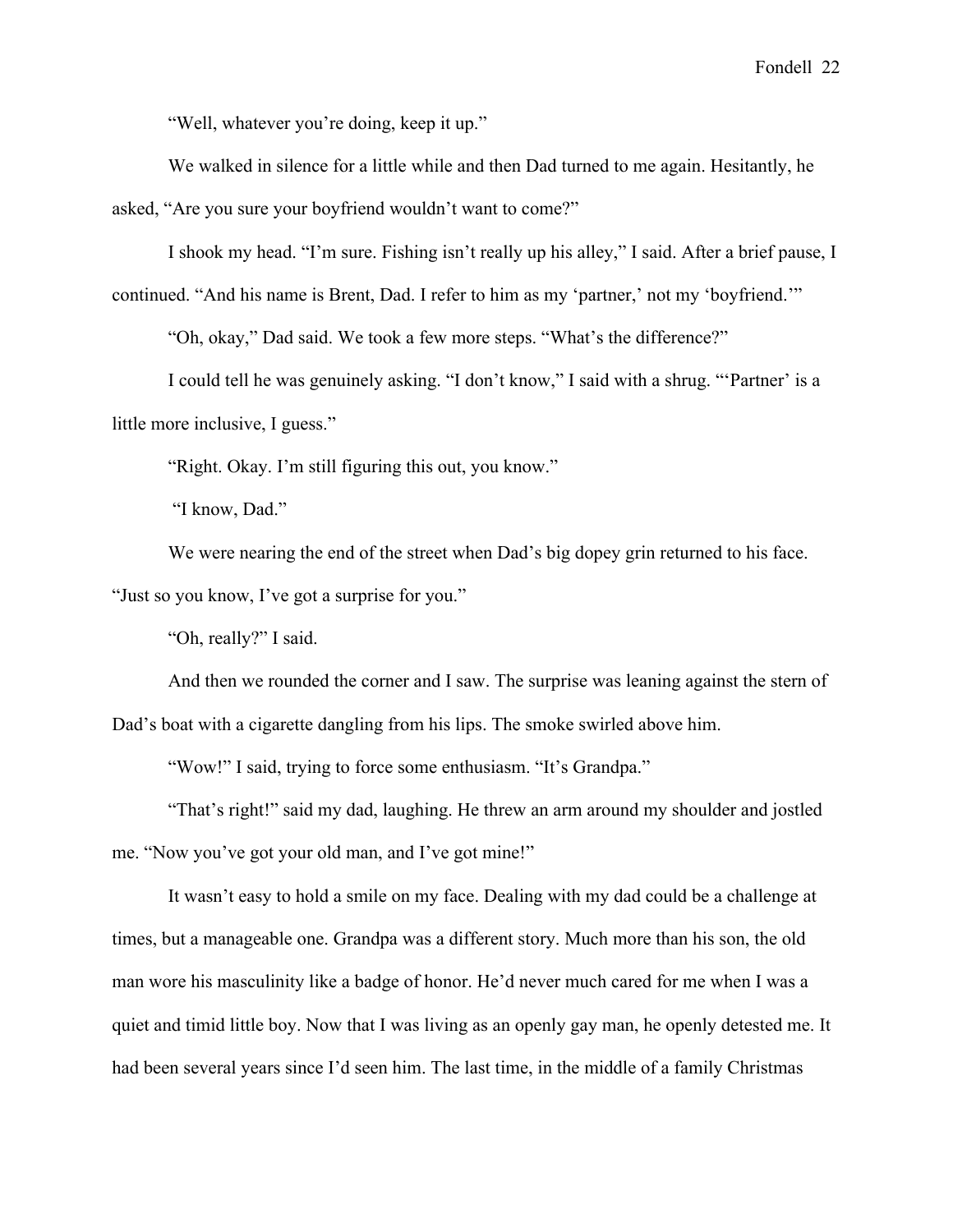party, he'd cornered me in the kitchen so that he could tell me how I had brought shame on our entire family. He told me he'd been praying every night for me to emerge from this 'phase.'

Seeing him here, I couldn't help feeling betrayed. This was just about the worst surprise I could imagine. I looked at Dad and considered telling him I'd changed my mind. But it was too late. The smile on his face made it clear how much this meant to him. I would break his heart if I bailed.

As we approached Dad's four-door Silverado, the old man looked me over from head to toe and then darted his eyes towards his own son. He pitched an eyebrow and smirked before looking back at me.

"Jimmy boy!" he said. He bent down and snuffed his cigarette in the gutter. His camo tshirt hiked up over his round, Budweiser belly.

"Happy Father's Day, Grandpa," I said tonelessly. I leaned in to give him a quick onearmed hug and was taken aback when he wrapped both of his arms around me and thumped my back with his open hand.

"Well, how 'bout this," he said, stepping back and crossing his arms over his chest. "Three generations of Reardan men all together."

"Doesn't happen often," said Dad. The glee in his voice might have been a bit more contagious if not for the dread that had filled me.

"Sure don't," Grandpa replied. "Alright, let's get a move on. Early bird catches the fish, you know. So we're probably out of luck already!" With a boisterous laugh, he climbed into the passenger seat.

Dad laughed himself and walked around the truck to the driver's seat. I took a deep breath, opened the rear door, and crawled inside the cab.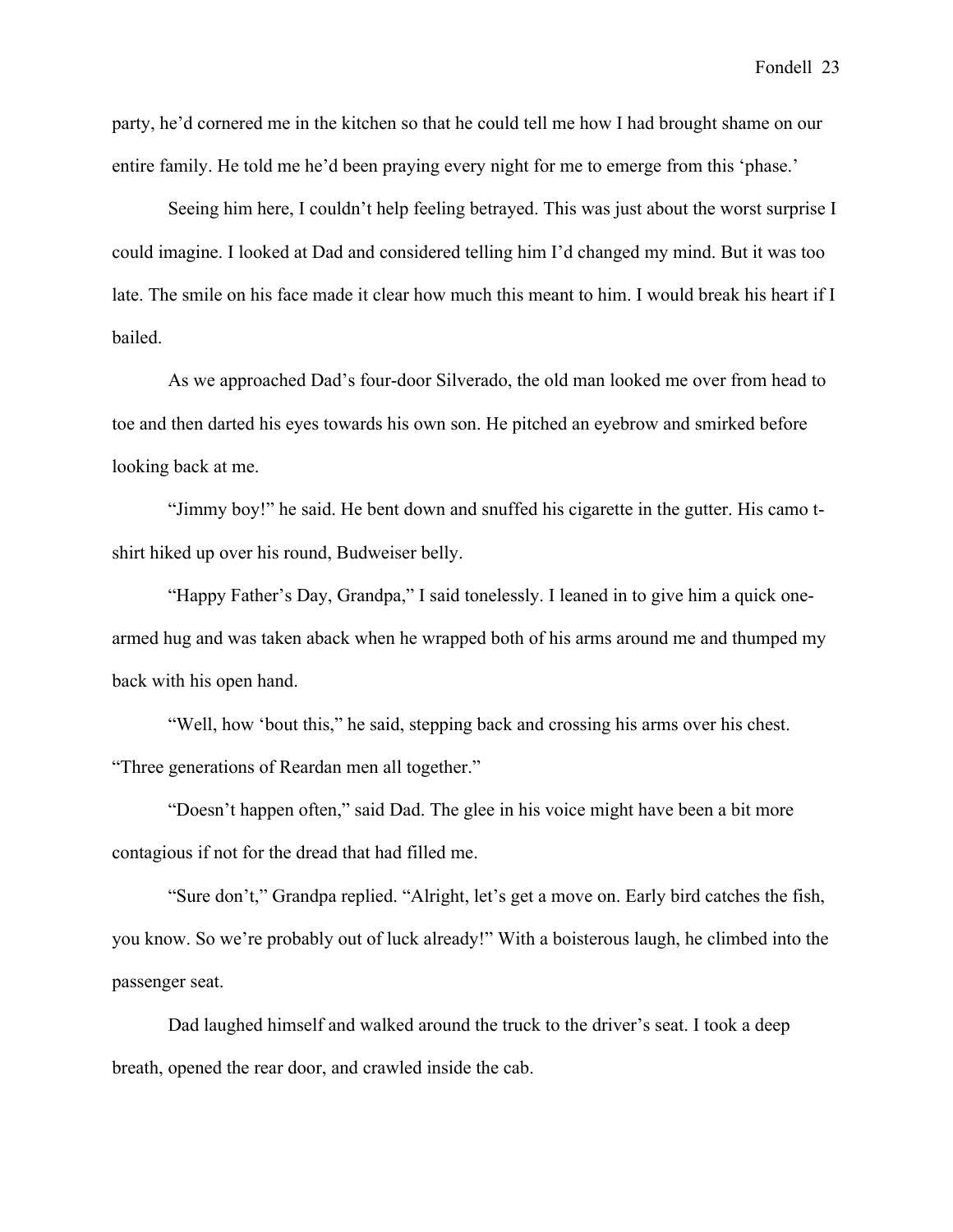Dad started the engine and turned up the volume on the radio. It was about a thousand hours too early for classic rock. My head continued to throb.

We pulled out of the spot and navigated to the freeway on-ramp. Shortly after we got up to speed, Grandpa turned around wearing a smirk.

"You do know we're going out on a boat, right?" he asked.

"Yep. I'm aware."

He looked down toward my feet. "You sure?"

"What?"

"This is your best fishing attire?"

"Uh, shorts and a t-shirt? Yes. What's the issue?"

"I think the term for those is capris, Jimmy boy."

"Nope," I said, faking a smile. "Still shorts."

"A little tight though, aren't they?"

I let out a sigh. "You think these are tight? You should see what I look like in a really tight pair. Very, very cute."

Grandpa's lips parted in a grin, revealing a set of frightfully yellow teeth. "Is that right?"

"Dad," my father jumped in. "Leave him alone. Who cares what he's wearing?"

Grandpa turned around again. "Well, if he don't…"

Dad caught my eye in the rearview mirror. "How about some coffee, kiddo?"

"Sure. I think there's a Starbucks on the next exit."

"Starbucks!" said Grandpa. "So you can pay eight bucks for a cup of coffee-flavored water? No sirree! We've got the real deal right here."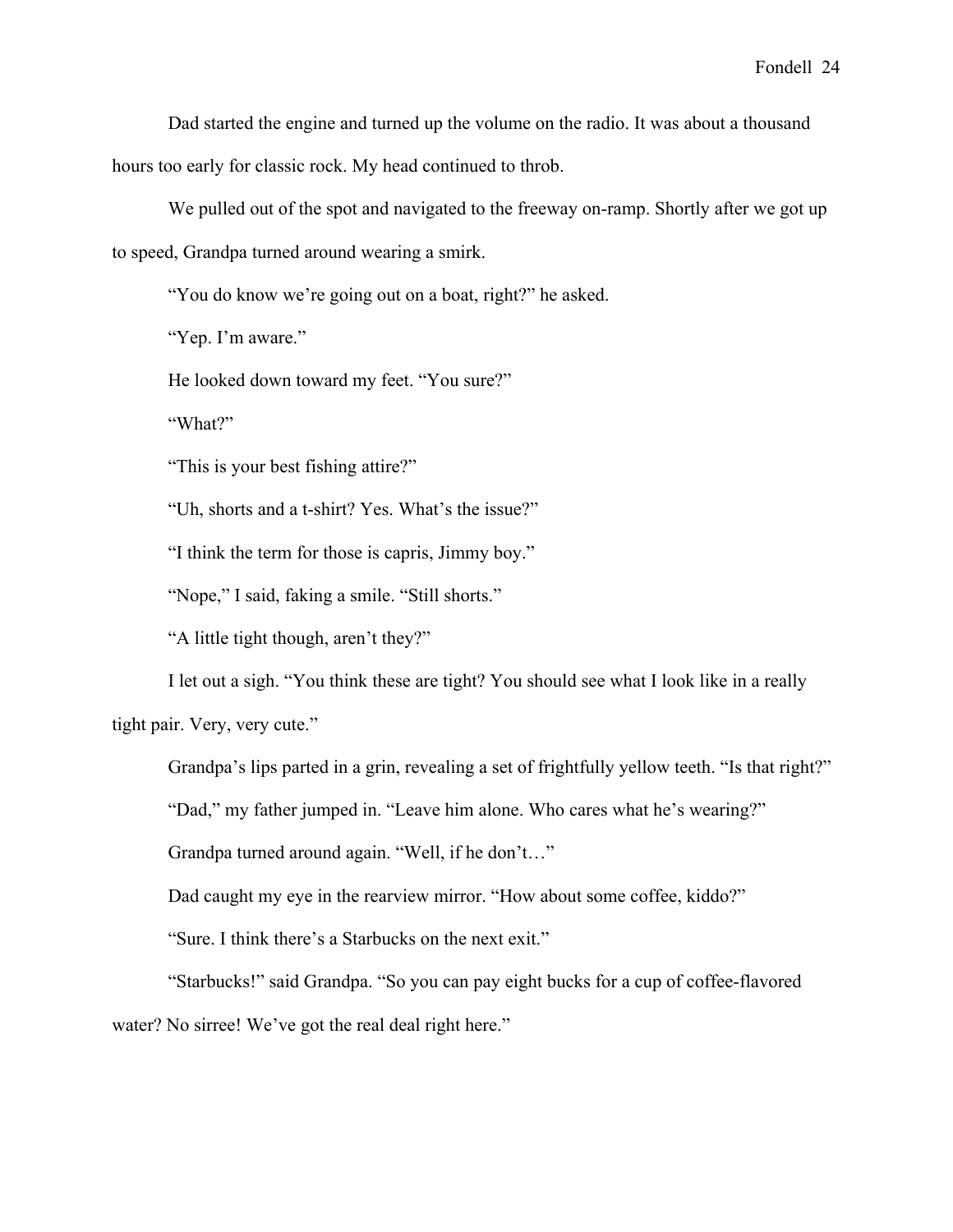He reached between his legs and found a pale green thermos with a metal cap that doubled as a cup. Before I could stop him, he untwisted the cup and filled it with steaming black liquid. The harsh odor of instant coffee seared my nostrils.

Turning in his seat, he offered me the cup. "Sorry—no cream or sugar. Reardan men drink it black."

I took the cup from him and tried to ignore the smudges around the rim. No doubt this cup had passed back and forth between both of them. The image of Grandpa's yellow teeth popped into my head, but I was desperate. I took a big slug and then grimaced.

"And?" Grandpa asked, turned in his chair so he could leer at me. "Whaddya think?"

"Mmm…" I said. "Tastes like a tin can."

The old man scoffed and turned back to face my father. "Millenials," he said. "If it ain't fair trade, non-GMA, it just ain't good enough."

My dad laughed.

"GMO," I said. "Not GMA."

Now both of them laughed. I pulled out my phone and texted Brent: *It gets better and* 

*better. Grandpa decided to join.*

A minute later he texted back: *Fun! I'm still asleep*.

*Wish you were here*.

*Still. Asleep*. And then, a few seconds later, a kiss emoji.

I tried to calculate how many hours would pass before I'd be back.

\* \* \*

The drive took just under two hours. The boat launch, though, was already swarmed.

Other fathers, other sons lined up in front of us. I counted four trucks and trailers.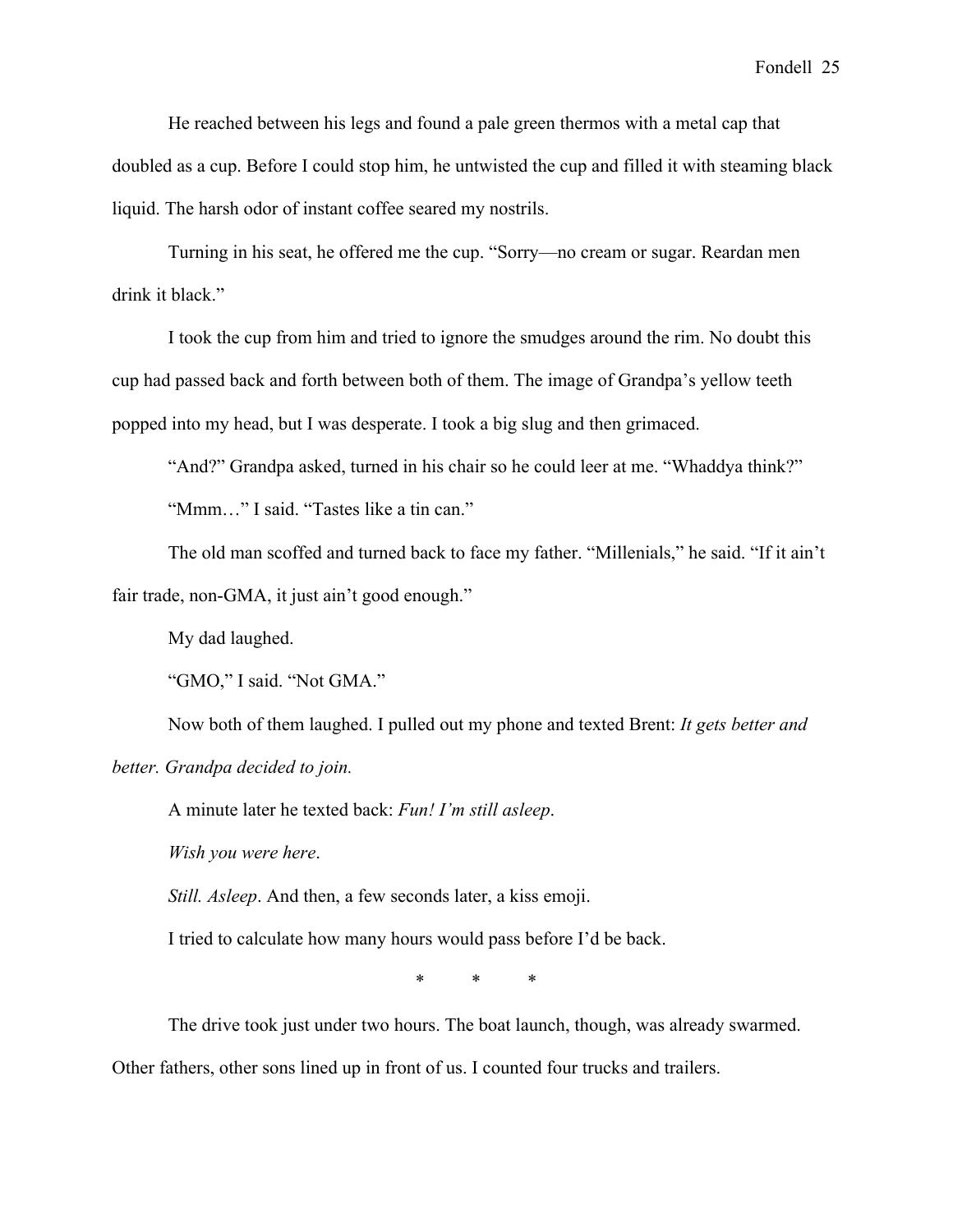"Gall dang it," said Grandpa. "This whole lake'll be cleaned out before we ever throw out a line."

"C'mon, Pop," returned my father. "You think these kids have even half of your angling expertise?"

Grandpa growled and reached for the cigarettes in the pocket of his t-shirt. Dad had long maintained a "no smoking" policy in the car, but I could tell the old man craved his cigarette far more than the sound of the boat motor. He'd made it seventy-two years on two packs a day. No sense slowing down now.

Watkins Lake was my father's favorite fishing spot. It measured about five miles in length and a half of a mile at its widest point. On a map it looked like a shriveled string bean. During my high school years, my dad and I had fished here almost every other weekend in the warm months. Back then, only a few ramshackle cottages dotted the shoreline. Now, not an inch of shoreline was undeveloped. The cottages had been swept aside to make room for three-story lodges accompanied by HGTV-quality landscaping. Each lot included a long permanent dock stabbing toward the center of the lake, and fastened to all those docks were kayaks and jet skis, sailboats and bass boats, bowriders and pontoons. But the locals weren't stirring yet. They seemed content to leave the lake to the parade of out-of-towners.

We waited twenty minutes for the ramp to clear. At the moment the last vehicle rolled away, Grandpa hopped out of the truck, unplugged the trailer lights, unclipped the straps, and frantically lit a cigarette as he walked toward the dock. Then, in a well-practiced maneuver, Dad backed the trailer halfway into the water. I was about to climb out myself, when he reached back and asked, "Hey, Jim?"

"What?"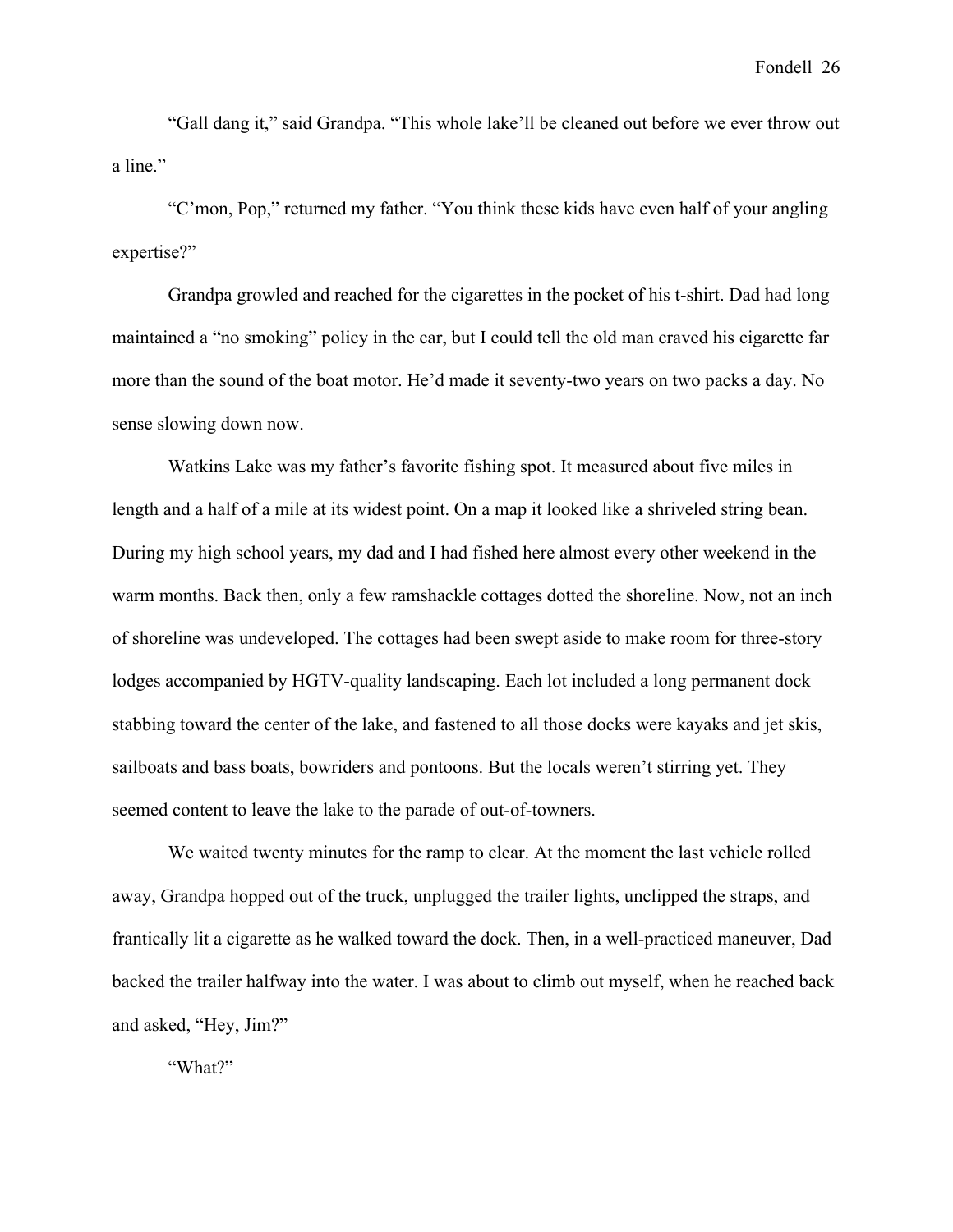"Do me a favor, will you? For Father's Day?"

"Sure, I guess. What?"

He glanced toward the phone in my hand. "Leave that in the car."

"Why?"

"I just want it to be us today. Is that okay?"

"How about I just turn it off?" I held down the power button and showed him the screen.

"Jim. Please. You know how your grandfather feels about technology."

"To be honest, Dad, I don't really care how he feels."

"Well what about me then?"

I shook my head. "What if there's an emergency? What if the boat springs a leak?"

A wide smile stretched across his face. "What could go wrong that we can't fix? We've overcome our fair share of obstacles, right?" He was practically giddy. "It's an adventure!"

"Fine," I said. "For Father's Day."

So I mimed dropping the phone in the pocket behind the driver's seat, and my dad turned around. "Thanks, kiddo," he said. Then, as I stepped out of the car, I slid the phone into my back pocket and pulled my t-shirt down to hide the evidence. The motor on the boat was over twenty years old, the boat itself was older than I was, and when I'd checked the forecast a few days earlier, it hinted at a thunderstorm. It would be the height of stupidity to leave the phone in the truck.

A few steps down the ramp, I stepped onto the tongue of the trailer, and from there climbed into the boat. "Okay!" I yelled. Dad backed the trailer in further and the boat buoyed up on the water. I scooted back to the motor, primed the gas, and gave the cord a yank. The motor chugged twice and then stopped.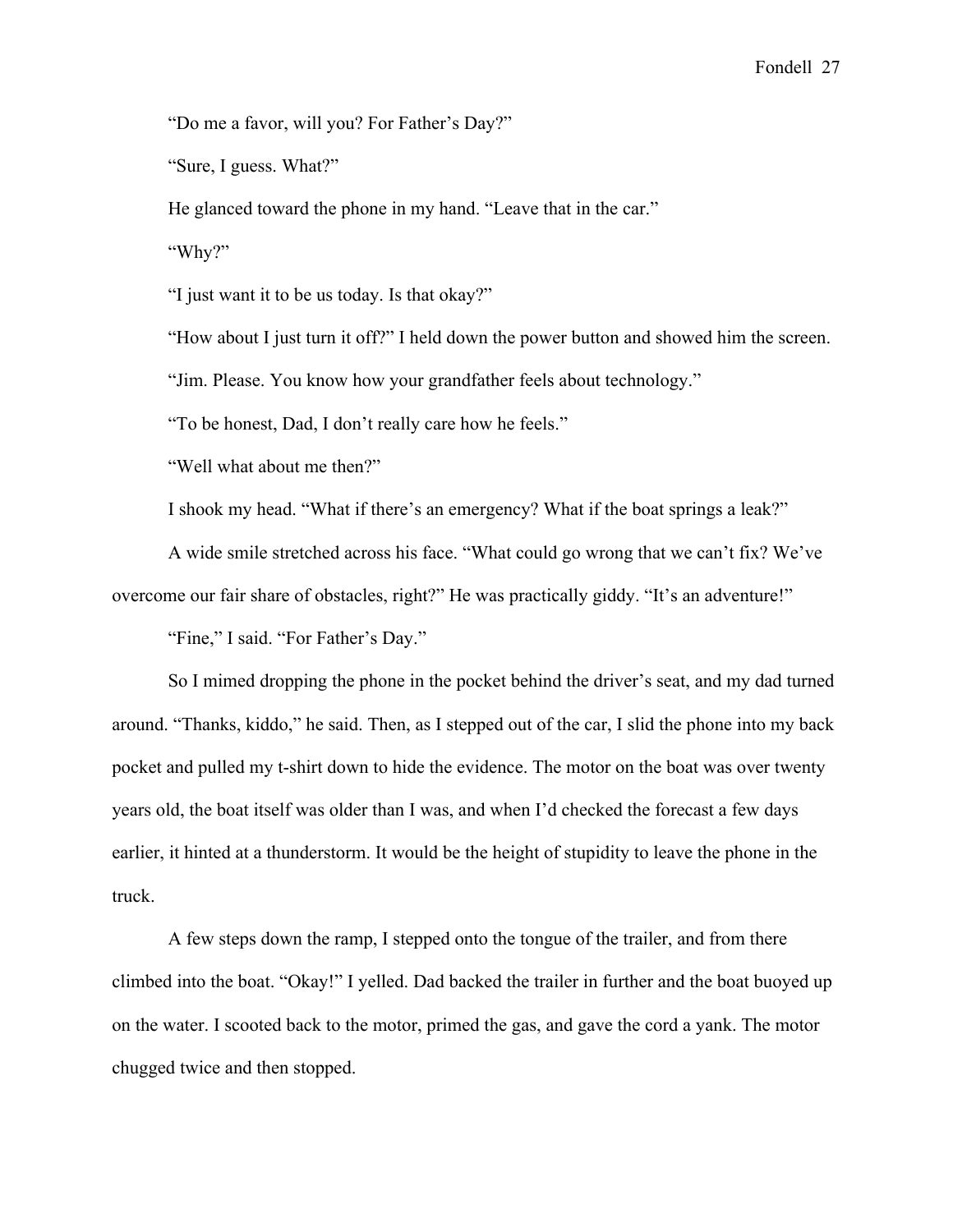Grandpa stood watching from the dock with his arms crossed. He exhaled a cloud of smoke. "You've gotta pull it, Jimmy boy," he said.

I yanked the cord again. Chug chug. Stop. I thought of the phone in my pocket. Validation.

"I said pull it, son! What do you call that?"

"Why don't you hop in and try it yourself?"

My dad stuck his head out the window of the car. "What's the matter?" he called.

"It won't start."

"He's being too gentle with it," said Grandpa.

"It couldn't be flooded, could it?" I asked.

"Try it again," said Dad. "Third time's the charm."

Gritting my teeth, I bent my knees and ripped the cord with a little extra *umph*. This time, the motor roared to life. Grandpa nodded his head and took another long drag on his cigarette.

I shifted into reverse and took the boat out about thirty yards from shore. Dad drove off for a parking spot and Grandpa lit a fresh cigarette with the last spark of the old one. For the first time all day, I felt a sense of calm. Years had passed since I'd last felt the urge to go fishing, but there was still something to be said for this part: skimming across the water, warm under the sun, a cool breeze running over my skin. I felt my hangover dissipating in the fresh, early summer air. Even Brent, who proudly spurned the Great Outdoors in favor of artificial convenience, would have to appreciate this environment. I pictured him lounging against the bow in his Ray Bans, dipping his fingers in the water, whistling a made-up tune.

"What are you waiting for?" yelled Grandpa, interrupting my moment of reverie. My headache snapped back into place.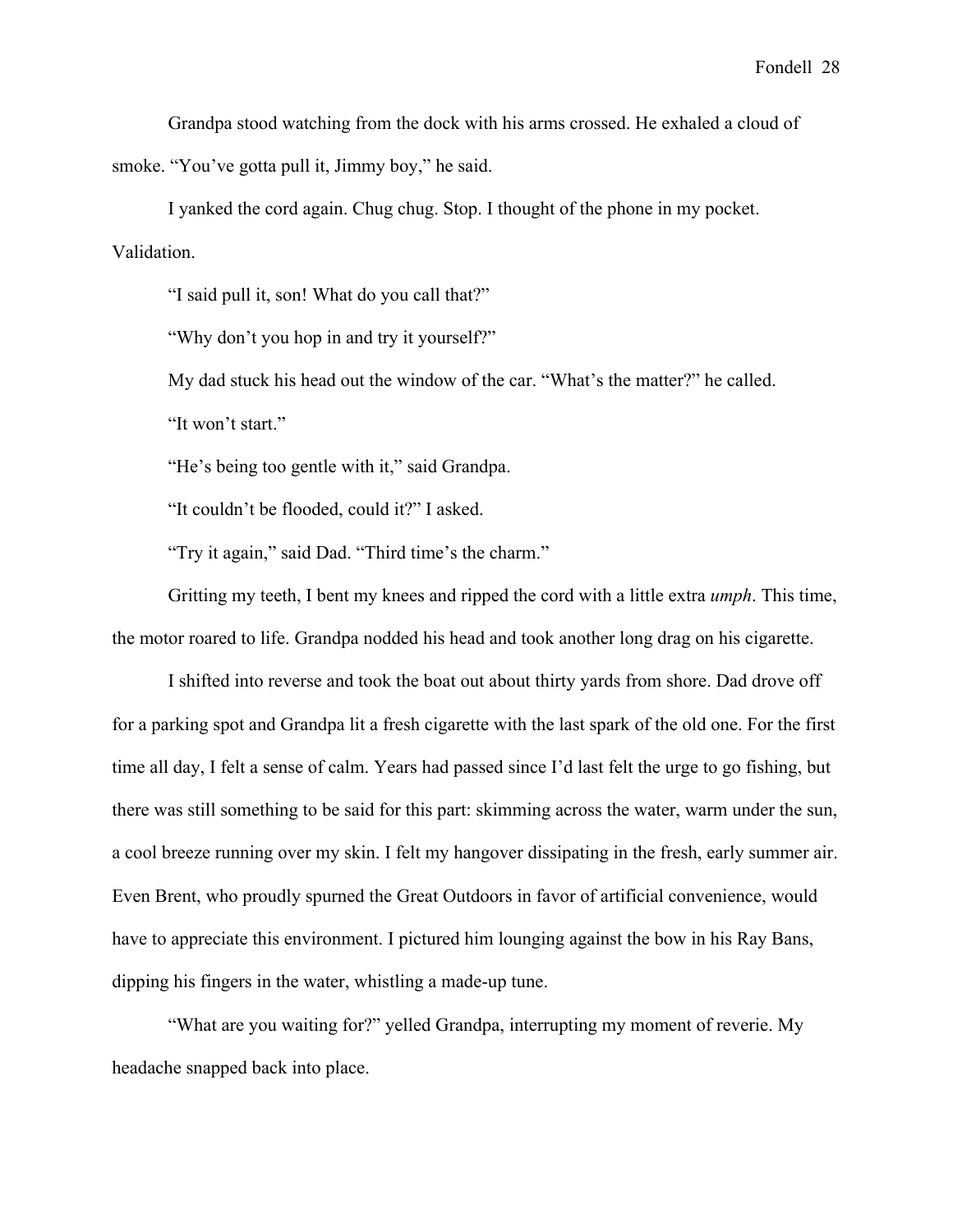Taking a deep breath, I shifted into first gear and steered toward the dock.

\* \* \*

We scoured the shore just a few hundred yards from the boat launch. Dad was convinced that the other boats had been so eager to jet across the water that they'd left this area untouched. After an hour, though, we hadn't caught anything except for lily-pads and milfoil.

Grandpa rammed his rod into a holder and looped the hook of his spinner bait through one of the eyelets. He pulled two cigarettes out of the pack, stuck one in his mouth, and held out the other in my direction.

"How about it, Jimmy boy? You want a smoke?"

"I'm all set," I said. I continued to spin my reel, but I could tell I was dragging a weed. "You're too healthy, kid."

"My cross to bear," I replied.

Grandpa laughed and flicked his lighter. He stowed the spare cigarette behind his ear. I hauled the weed out of the water and cleared the green tangle off my lure. Back at the boat launch, more than a dozen vehicles were waiting their turn. The lake was filling up quickly.

"Not even a nibble!" said my dad, sounding chipper in spite of our luck. "Who'da thunk it?" He'd switched to earthworms a while ago. His orange and black slip bobber rose and fell over the tiny peaks and valleys of the water's surface.

Over the years, my dad had cycled through countless hobbies. He built model airplanes, went geocaching, dried jerky, carved wooden decoys, collected antique hardware, learned to play the mandolin, and on and on and on. But fishing was his passion. It never got old for him. He'd hung three different fishing calendars on his office wall. He watched fishing shows, read fishing blogs, and subscribed to every fishing magazine he could find. No family vacation was complete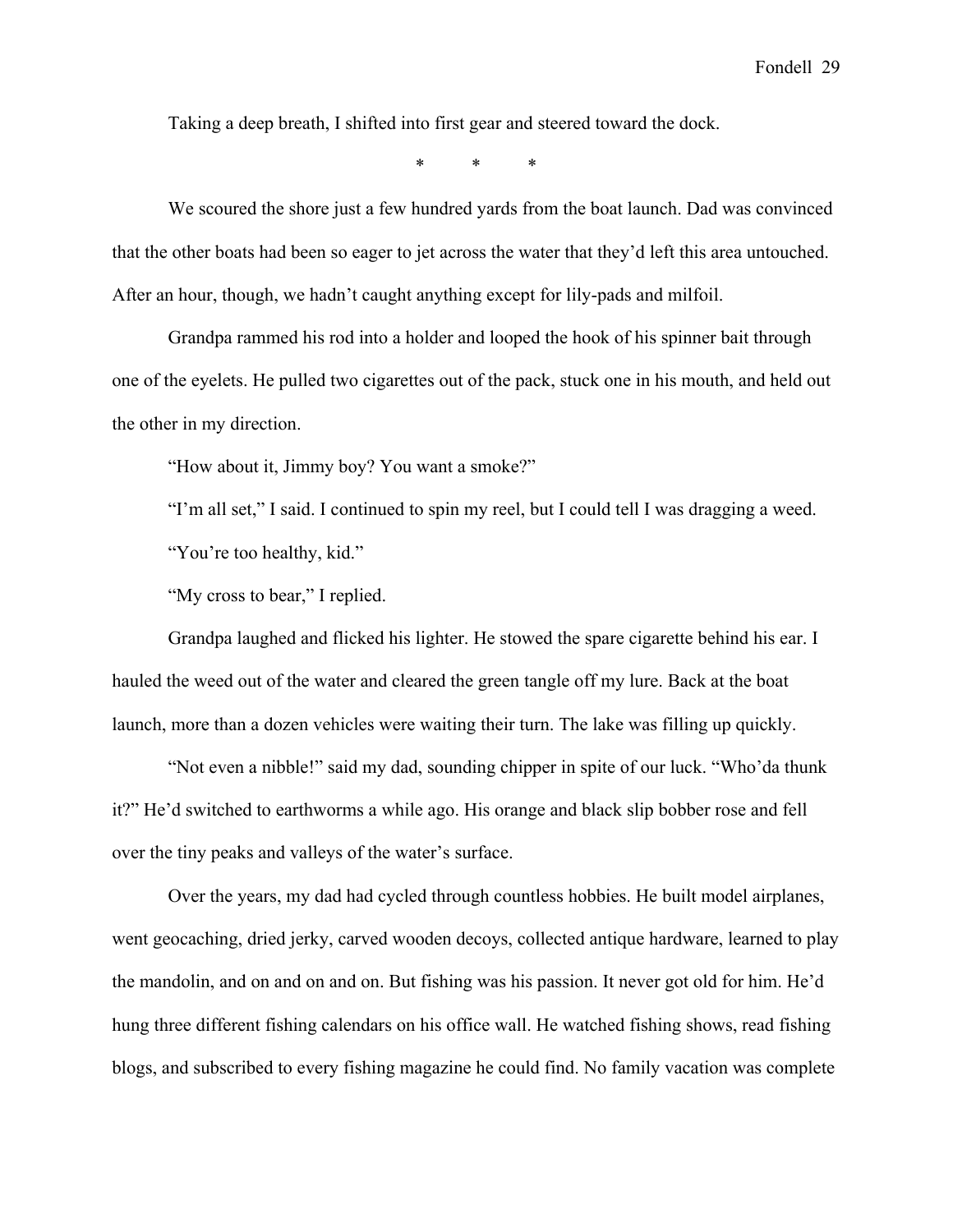without some sort of fishing excursion, and ever since I'd left for college, fishing had become the sole reason for vacation.

My mom established very early in their relationship that fishing was not for her. I never had that chance. As soon as I could grasp a rod, I was out on the boat in a lifejacket. Through the early part of my childhood, it was fun. I was never the athletic type, but fishing was something respectable—even masculine—that I could do with my guy friends. But then, right around my freshman year of high school, my enthusiasm dissolved. Dad kept taking me out with him, but it felt like a chore.

I'm not sure he ever noticed I'd lost interest. We never really talked. Even today, we hardly talked about anything.

After a few more minutes, Dad reeled in his bobber. He inspected his rig and saw the unlucky earthworm still squirming on the hook. Effortlessly, he plucked the worm off and flipped it into the water. "Well," he said, "who's up for trolling to the other side of the lake?"

"Fine by me," said Grandpa. "I'm starting to think this whole lake is empty."

"We'll see about that," said Dad. He dropped his rod in a holder and found his seat. "Fire up the motor, Jim."

I finished reeling in my last cast, set down my own rod, and turned back to the motor. I yanked the cord hard. The engine turned over for a moment and then shuddered to a stop.

Grandpa smirked. My dad said, "Give it another shot."

I tried again. A couple of coughs and then nothing.

"That's it," said Grandpa, slapping his knee. "Move aside, son." We switched places, I moving to the bow and he coming back to the stern. "Make way for a real man," he said.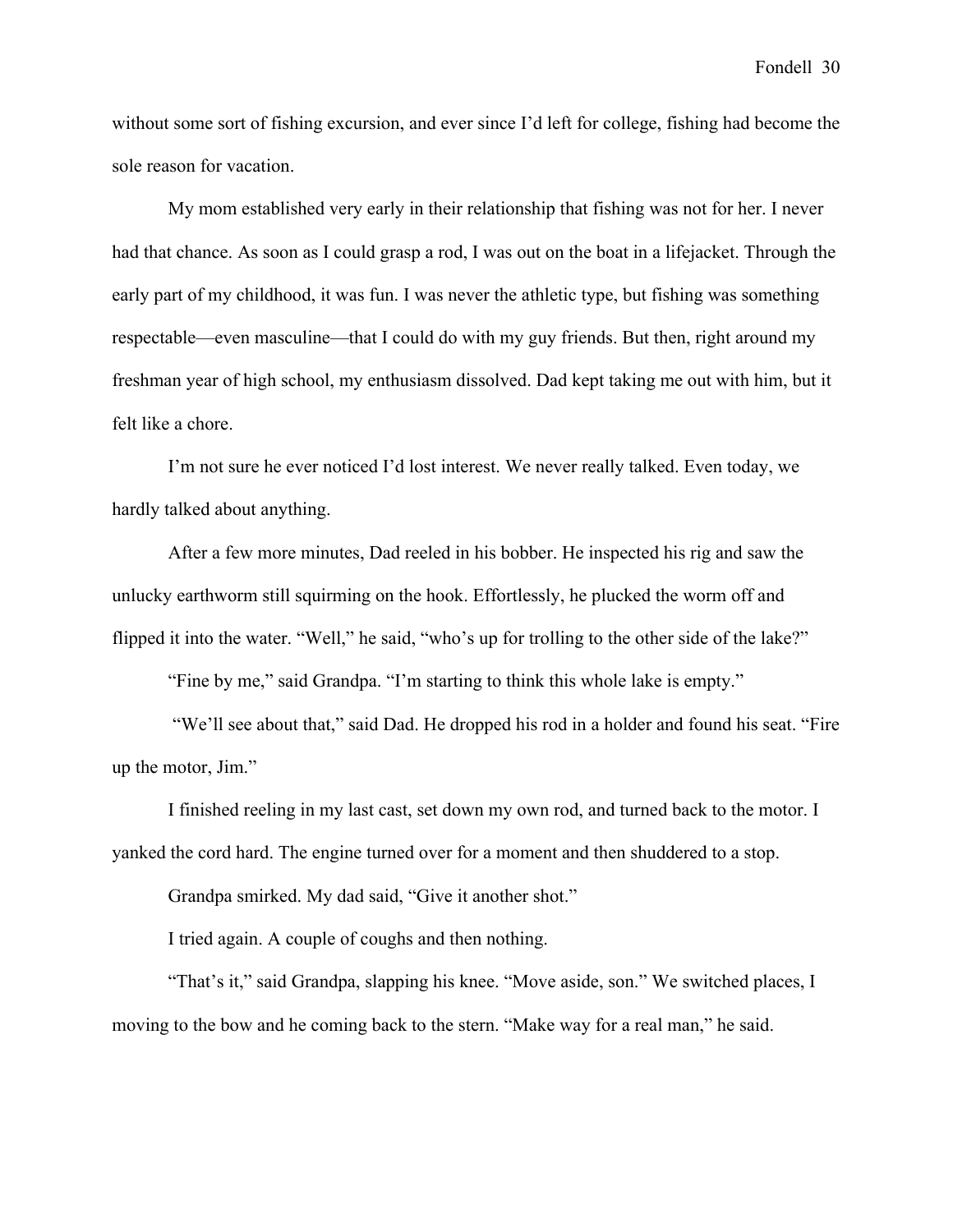Grandpa leaned over the motor and then jerked the cord. This time, the engine hardly made a sound.

"Maybe she needs some gas," he said. He squeezed the bulb in the fuel line and then prepared for another pull, this time with two hands. Chug chug. Stop.

The old man had plenty of vigor for someone his age, but his limitations were plain to see. My dad must have been thinking the same thing. "Jim," he said. "Will you give it one more try? Give it a bit of gas after it turns."

"Hmph!" said Grandpa. "Good luck!"

We sidled past each other again. I set my feet, grabbed the cord handle tightly in my right hand, and ripped the cord across my body. The engine started to turn and I twisted the grip on the throttle. The motor screamed for half a second and then settled into a gentle putter.

"There we go," said Dad. "Nice work, Jim." His posture relaxed as he turned his attention to the anchor line.

"Yeah, well, I warmed her up for you," said Grandpa.

"Sure you did, Pop," Dad replied. He winked in my direction.

\* \* \*

We trolled along the edge of the lake for about forty-five minutes. We each hauled in a few clumps of weeds, but no fish. If there were any living creatures in the lake, we had to this point observed no sign of their existence.

Trolling is among the most passive methods of fishing. Unless you're steering the boat, all you can do is sit and wait. Sitting and waiting was never one of Grandpa's strengths. After burning through a couple more cigarettes, he asked my dad to pass him the cooler. The sun was rising quickly and the humidity rose with it. I could understand the desire for a cold drink, but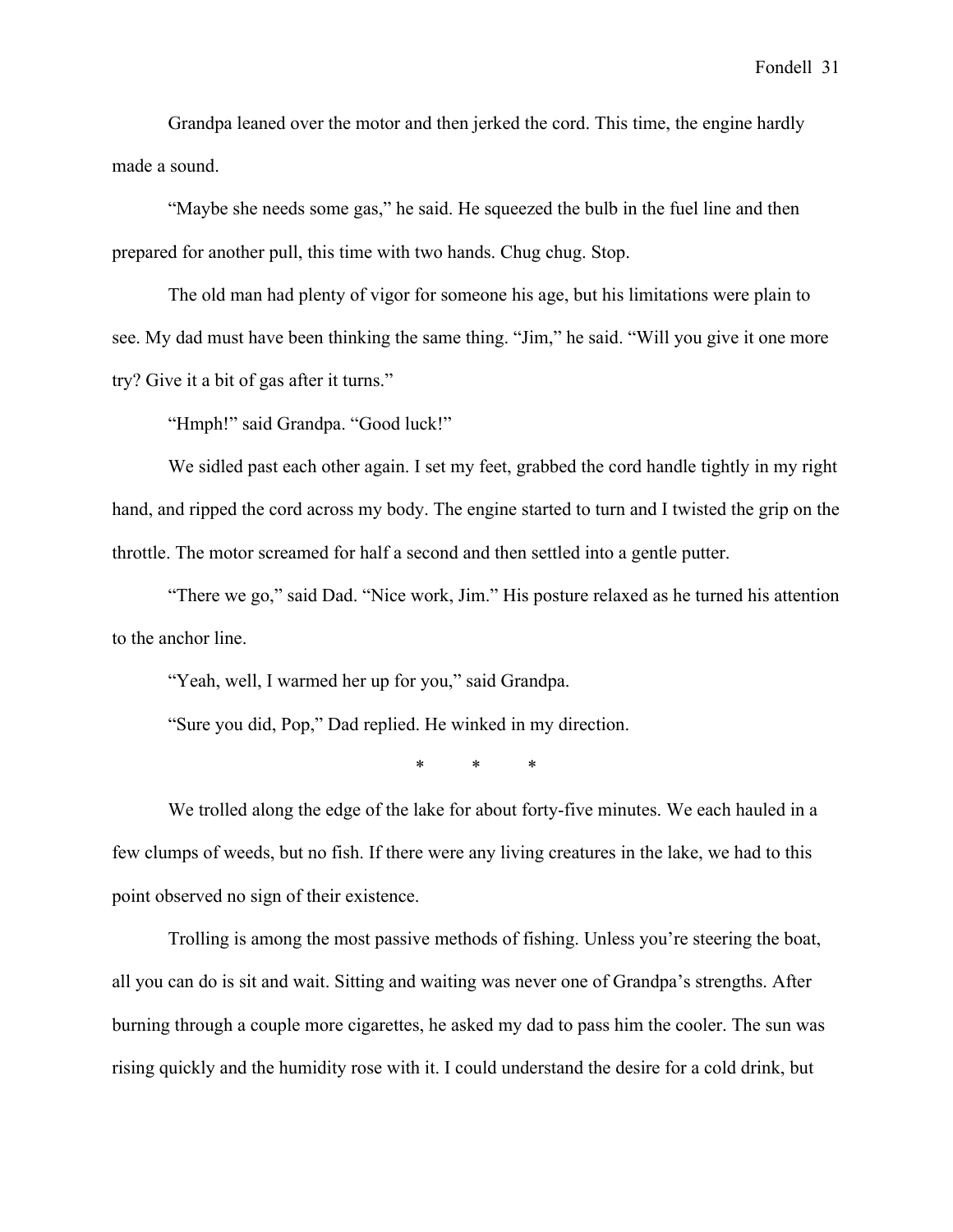had no interest in alcohol after the night I'd had. Besides, it was still the middle of the morning. I made a show of checking my watch.

"Really, Pop?" said Dad. "It's not even noon."

"Agh," Grandpa waved his hand dismissively. "It's noon o'clock somewhere."

I grinned and shook my head. *Noon o'clock?*

The old man must have noticed my reaction. He continued to stare at me as he popped open his Bud Light and took a long swig. His expression was unsettling. I turned my back on him and focused my attention on my line in the water.

In the years since I'd left the closet behind, I'd developed something like a sixth sense for detecting disapproval. The more I honed that sense, the more I came to see that disapproval comes in many forms. There is the principled disapproval of the staunch intellectual conservative. There is the pitying disapproval of the young but empathizing traditionalist. And then there is the aggressive disapproval that emanates from someone like my grandfather. His brand of homophobia was raw and unabashed. On the one hand, I despised him for it, but on the other hand, I took comfort in his extremism. At least I always knew where he stood.

I glanced over to my dad, who was now trying to change his lure and steer the boat at the same time. He looked fairly flustered, but he would never ask for help. The challenge was part of the fun for him.

I loved my dad, and I never minded spending time with him. That being said though, I could never be sure of his opinions. On the day I came out to him, he was sitting with Mom on the couch. I'd come out to her a few weeks earlier, but she wanted to be there for support. After I'd said everything I needed to say, Mom broke into tears, just as she had before. She pulled me into a tight embrace and said, "I love you, James." Part of me suspected she was trying to model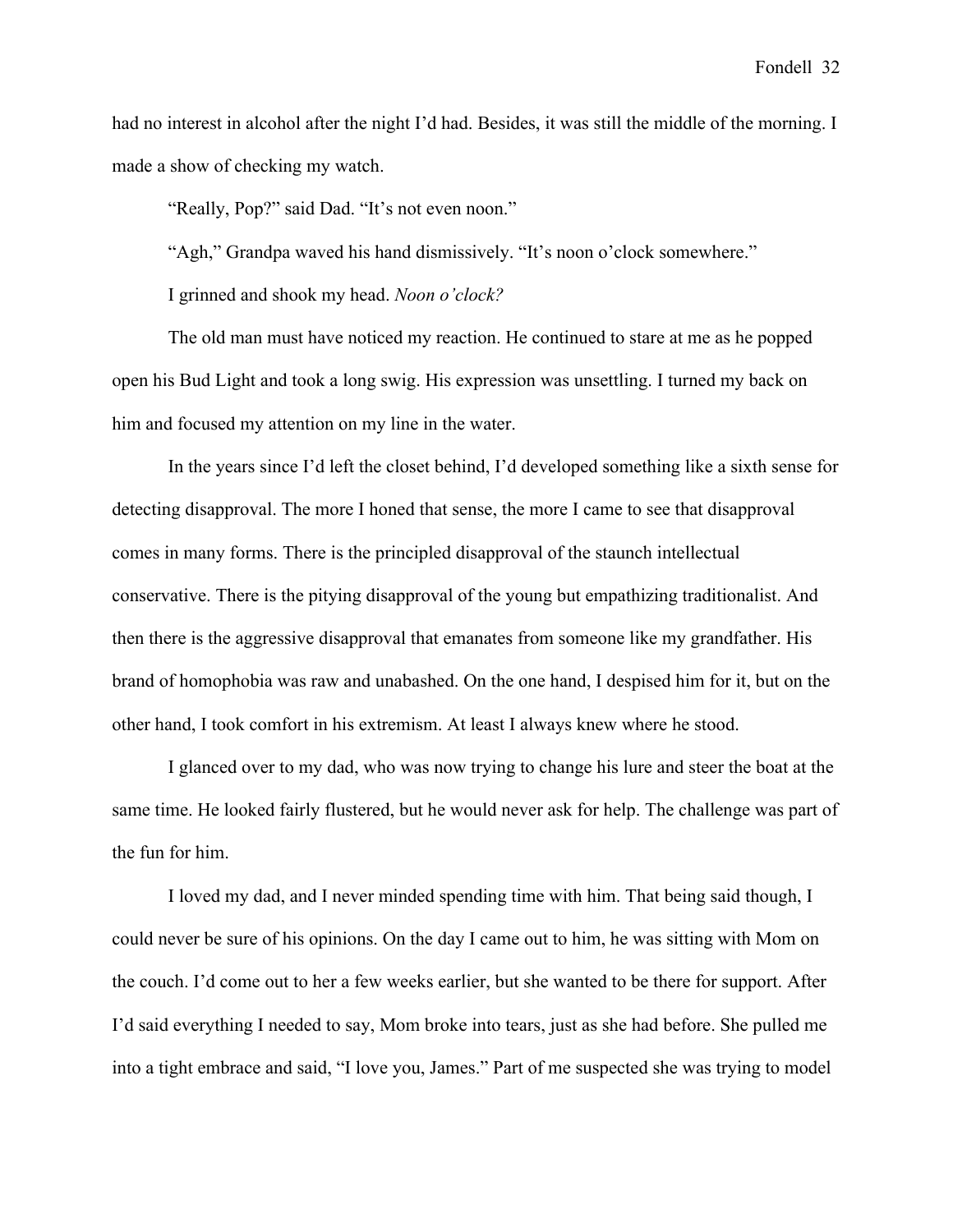an appropriate response for her husband, but he didn't pick up on her cues. Instead, he said nothing. He looked at me as if I'd just confessed to having cancer. Then he walked out of the room.

A month later, he invited me to go fishing. Thinking he'd want to clear the air, I agreed to join him. But the issue never came up. Not a single word on the topic. Seven years later, almost nothing had changed. Dad had to acknowledge my relationships with men. When I joined him and Mom for dinner, I would discuss my social life openly and honestly. Dad always seemed eager to change the subject.

By the time we gave up the trolling effort, the old man was cracking open a third can of Bud Light. We'd traveled about three miles down the length of the lake. I had long ago lost sight of the boat launch.

Dad killed the motor and stood in place. He stretched his arms over his head, pulled off his hat, and scratched his head. "Let's give this spot a try," he said. "I've got a good feeling about this."

I dropped the anchor and secured the line, and both Dad and I readied our rigs. The water was clear enough that I could see a forest of weeds swaying back and forth about four feet below the surface. On a bright day like this one, those weeds could give shelter to any number of shadeloving fish.

Dad equipped a plastic worm with a weedless hook, and I attached a noisy torpedoshaped lure that would ride on the surface of the water while draping a pair of treble hooks.

"What are you thinking, Pop?" my Dad asked.

"Nothin' much," Grandpa replied. He took another swig of his beer.

"You want me to set you up? Live bait, maybe?"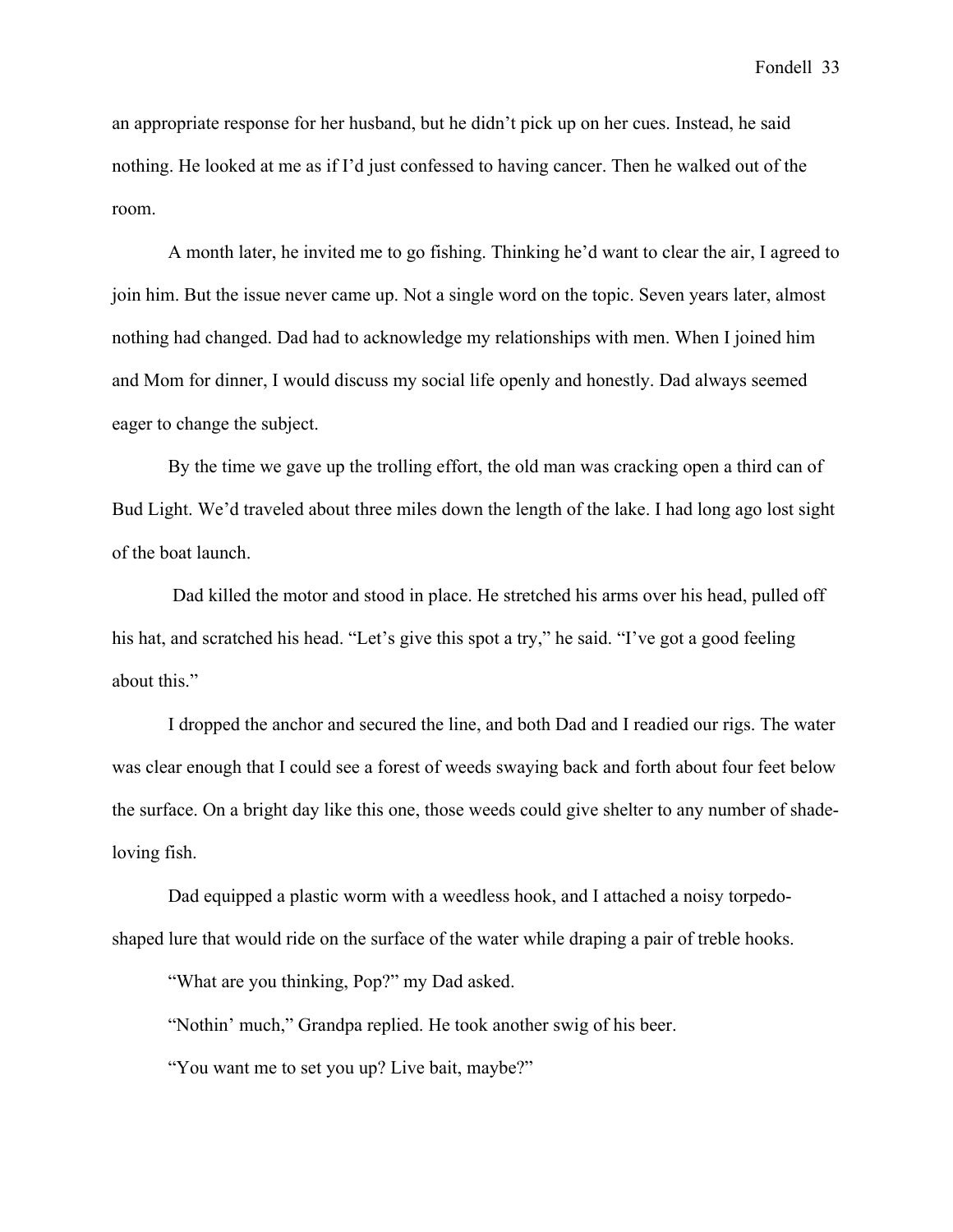Grandpa sighed. "I'm good for now, thanks."

"Suit yourself," said my dad. He threw a look my way. "More for us," he said with a chuckle.

The minutes wore on and the fish still refused to bite. Over our heads, the sun fell behind a colossal cloud that drifted like a zeppelin across the sky. I realized that all of the clouds seemed to be swelling in size.

Grandpa polished off his third Bud Light and popped open a fourth. Every time I turned in his direction, he seemed to have his eyes on me. He made me uneasy. I felt his stare boring into my back.

Since our Christmas Day confrontation, we not only hadn't seen each other; we hadn't spoken or corresponded at all. It was possible that my dad had filled him in on the developments that had taken place in my life, but it was equally possible that he knew nothing more about me than whatever he'd gleaned since I met him on the street near my apartment.

Normally, Wayne Reardan talked a mile a minute. He talked about himself—playing golf, playing the stock market, playing bridge. He talked politics and religion. He talked about other people—how they fell short of his high standards for personal conduct and associations. But today he'd been nearly silent, which only added to my growing apprehension.

The fish refused to bite. To ease my anxiety, I decided to break the ice with the old man. "How's Grandma?" I asked over my shoulder. I kept reeling in my line.

"She's doing just fine," Grandpa replied. "Nice of you to ask." And then, a moment later, "For once."

That caught me off guard. I stopped turning the reel and swiveled around to face him. "Sorry?"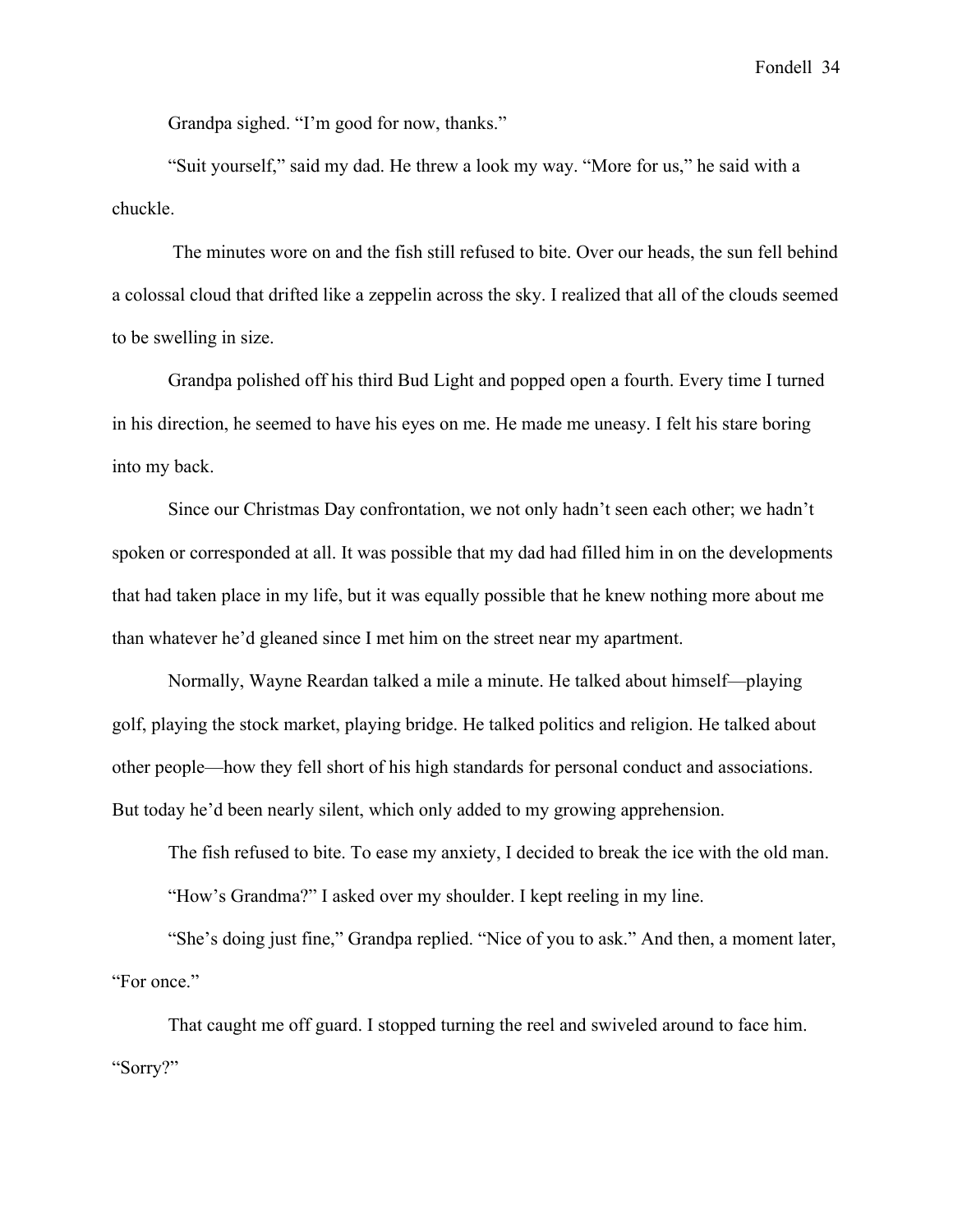My dad kept his eyes on his lure. He made no impression he'd heard our exchange.

"Well," said Grandpa. "It's been over three years, Jimmy. Not even a phone call? Your own grandparents?"

Dad tossed out his line again.

"I didn't realize you were waiting for a call," I replied.

"Of course we wanted a call! What? You go through a few changes, make a few new choices, and you think we stop caring about you? Sometimes it seems like you've completely forgotten your family."

I could feel my face turning pink, my pulse quickening. I reeled my lure in to the boat and jolted it out of the water.

"I'm sorry you've felt that way," I said. "I haven't forgotten you. Mom and Dad have kept me up to date on you and Grandma. I'm sure they've let you know what I've been up to, right?

"Well, sure. But that's not the same as talking to you in person."

"Again—I'm sorry. But you have my number, too."

Grandpa pulled his cigarettes out of his shirt pocket. "I'm afraid we haven't felt comfortable calling. Not really sure who's going to pick up." He lit one and stuck it in his mouth. Puffed a few times. "I mean, you haven't been to church. We haven't seen you for Christmas, Easter, Fourth of July. No birthday parties. No anniversaries. It was our fiftieth last summer. We sent you an invitation."

I thought about that for a minute. I couldn't remember receiving an invitation. "I don't think so," I said.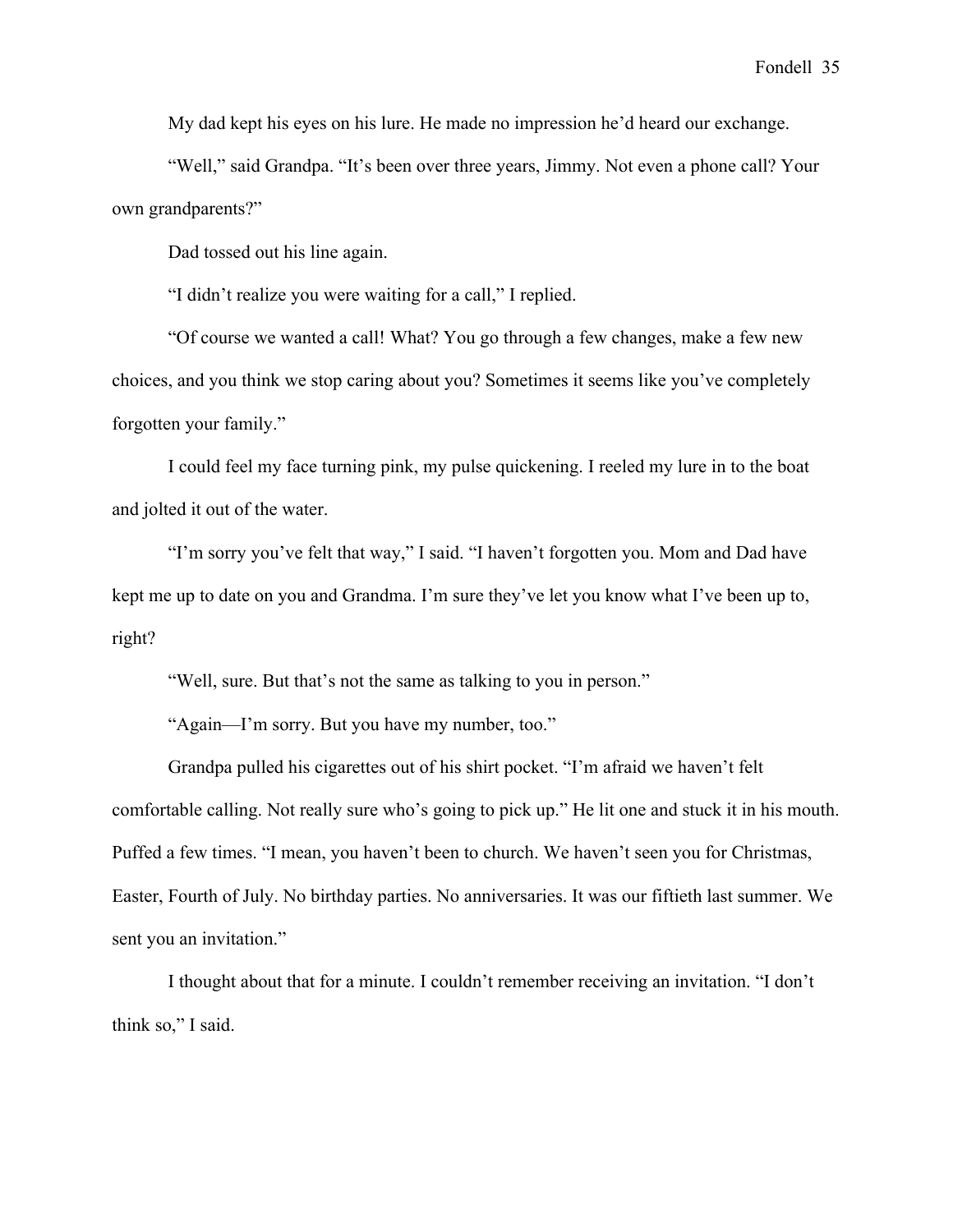"Well, sure! We gave it to your Dad so he could give it to you. It didn't make sense to pay postage for our own family."

"That's right," said Dad, finally chiming in.

I wracked my brain but couldn't come up with anything. I would have remembered a fiftieth wedding anniversary invitation. "Are you sure you gave it to me, Dad?"

"Of course!" he said. "I'm sure of it."

But his voice betrayed his words. I knew my dad well enough to recognize when he was speaking the truth, and, this time, I was sure he wasn't.

"Look, I'm sorry, okay. I'll try to do better."

"That's all we ask," Grandpa said.

"Good," said my Dad. For a moment, his expression looked strange. Then a wide smile stretched across his face again. He stretched over and patted me on the shoulder. He was acting as if we'd achieved something meaningful. "How about we try another spot?"

\* \* \*

I did my best to put the incident out of my head and help with the motor. Just like before, we struggled to get it going. After a few false starts, Dad pulled off the engine cap and monkeyed with the rip cord. When that didn't make a difference, he replaced the spark plug. Four pulls after that, I finally got it in gear.

"Are you not worried about this, Dad?" I asked. My Grandpa sniggered at the question, though I'm not sure whether he was amused by the sorry state of the motor or my concern over it.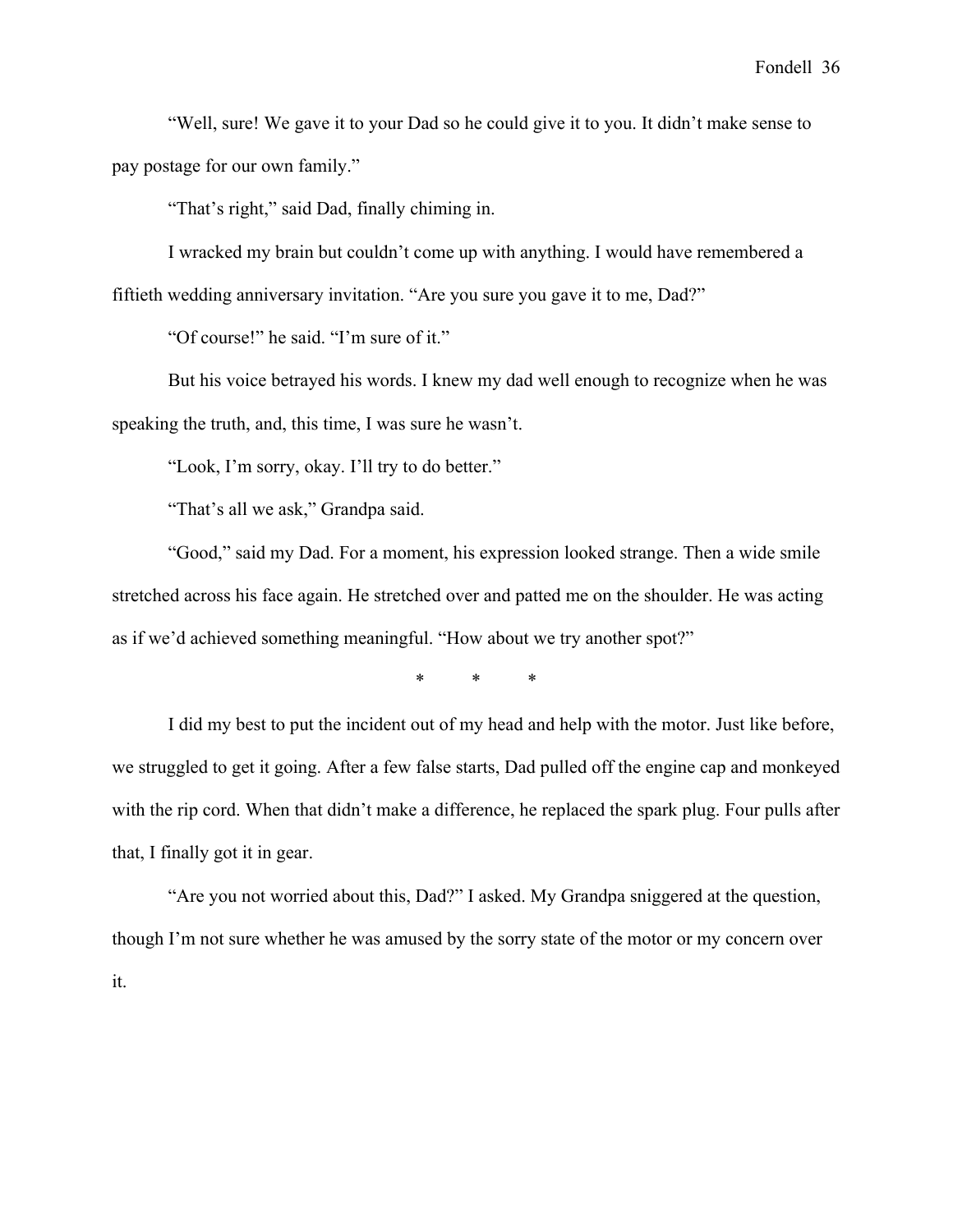"Twenty-three years I've had this motor," Dad said. "She's been in and out of the shop a few times, but I've never lost her on the water. We'll figure it out. We've got plenty of gas, a set of tools, and a handful of other spare parts. What's the worry?"

"Whatever you say," I said. Grandpa chuckled and shook his head. My thoughts turned again to the phone in my pocket. If this were the last time the motor started, at least we would have a way out.

Dad turned the boat toward the far end of the lake and dialed up the throttle. "Looks almost empty up there," he shouted over the noise of the motor. "That's where they're hiding!"

Empty was right. From what I could see, only four boats had gone further from the launch than we had. Of those four, two appeared to be motoring back the way we'd come.

I looked toward the sky. The clouds appeared to be growing still larger and some of them looked to have darkened.

"Dad!" I yelled over the motor. "Did you check the forecast?"

"Chance of a shower in the early afternoon," he yelled back.

"When did you check it?"

He smiled. "Uhhh…Wednesday!"

Suddenly, my Grandpa perked up. He pointed toward the nearest shore. "There!" he shouted. "Jumping fish!"

Dad whooped and patted me on the back. Had he not taken sides with Grandpa as the old man excoriated me, I might have found his enthusiasm endearing. But the truth was I now found myself all the more eager to return home. If the shower in the forecast became a storm, as I now thought it would, at least it might send us in early.

Dad eased the boat in close to the shore. "Here, Pop?"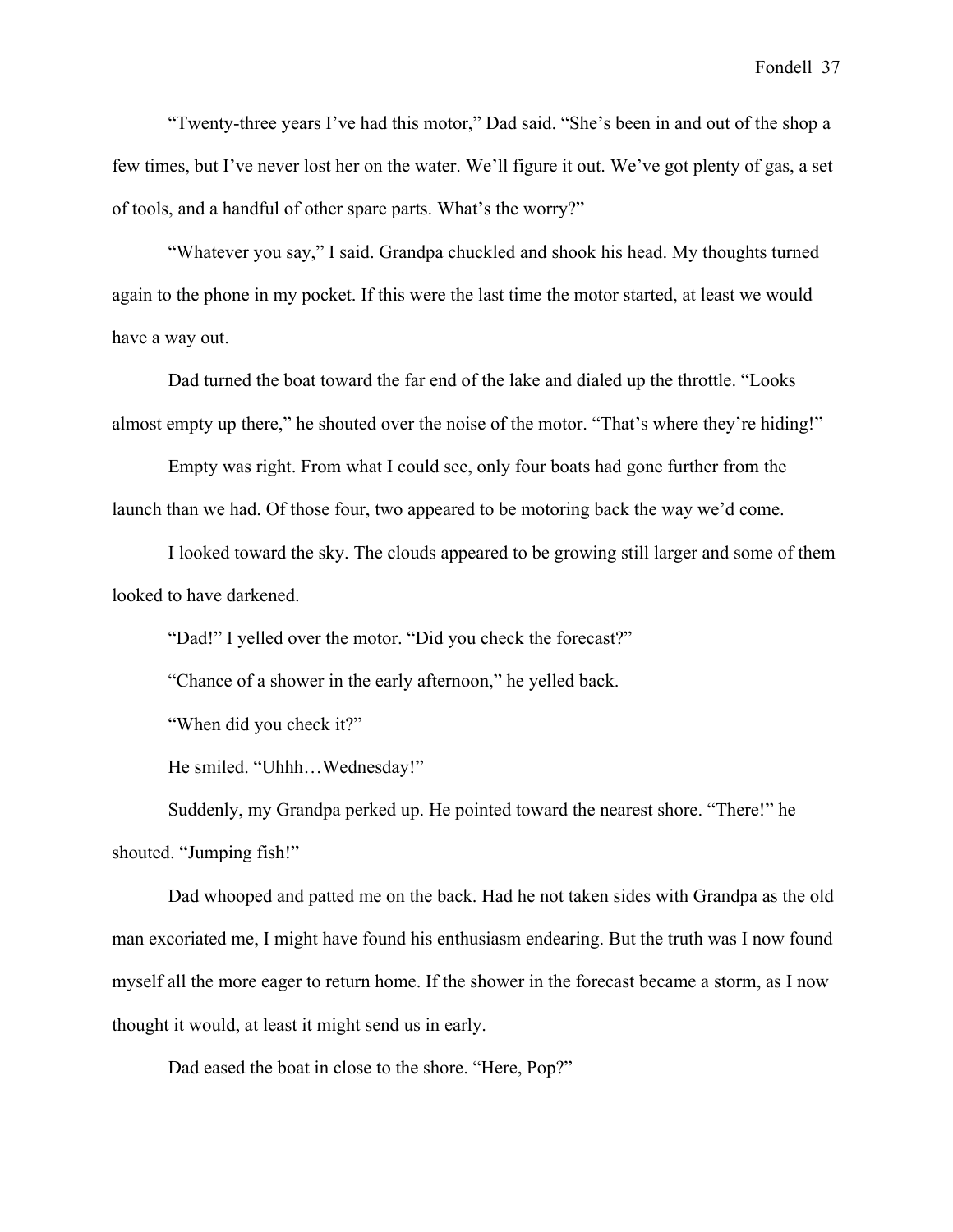"Perfect," Grandpa said. "Toss the anchor."

The motor almost seemed relieved to sputter out when Dad let off the throttle. I dropped the anchor over the side and Grandpa stood immediately.

"Move out of the way, son," he said, addressing my dad. "I've gotta take a leak."

Dad shuffled to the side and Grandpa stood next to the motor and unzipped his pants. I expected the sound of his stream hitting the water, but it didn't come.

"Gol dang prostate," he mumbled. "C'mon, Wayne."

Dad had been tying a knot around a fresh jighead when he abruptly stopped. "Wait a second," he said. "Did you really see a fish jump, Pop?"

"Ahhh," said Grandpa, finally managing a trickle. He craned his neck and looked at us with mischief on his face. "Sure I did," he said. "Big as a truck, it was."

Dad chuckled and I rolled my eyes. Now that we'd stopped, I realized the breeze was picking up speed.

"Feels like the rain's coming fast," I said. "The temperature's dropping."

"Good!" said Dad. He threw out his new rig. "The fish can sense it too, you know. They always get nice and hungry before the rain."

Grandpa shook himself off, zipped up, and went back to the bow. Instead of reaching for his pole, he pulled another can of beer out of the cooler. I wondered if he was done fishing for the day.

"You know what?" said Dad. "I'll take one of those."

"Jimmy," said Grandpa. "Get your father a beer."

Clenching my jaw, I did as I was told. Then, because there was no other way to pass the time, I picked up my pole and launched a cast as far as I could away from shore.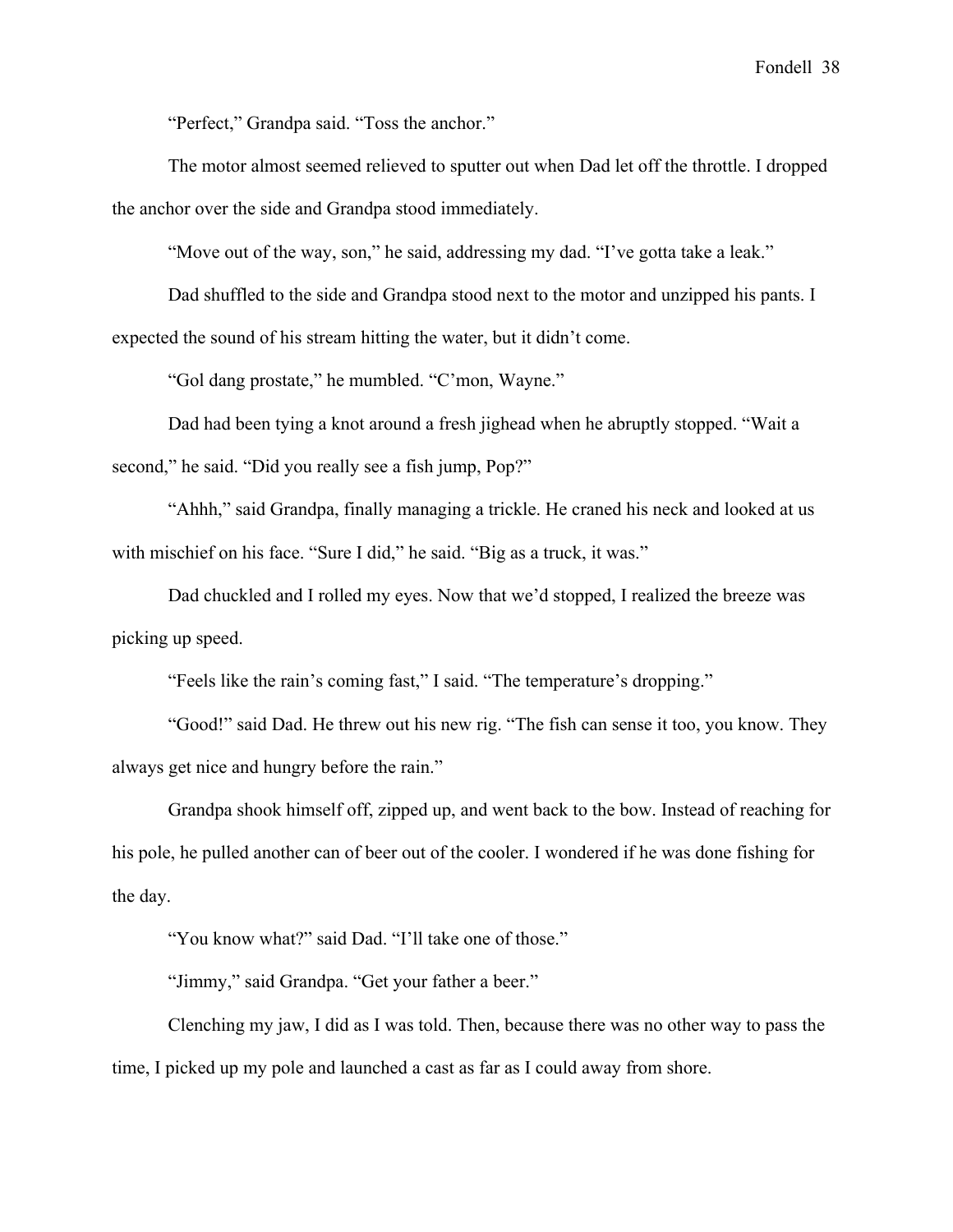We settled into our previous routine. Dad fished and I went through the motions of fishing. Grandpa watched and drank and smoke. The only difference now was the weather, which was changing at an urgent pace. The other two boats in the vicinity pulled their anchors and hurried back towards the boat launch. I guessed that their passengers had smart phones in hand. They could see what was coming and they were determined to avoid it.

We fished for another fifteen minutes. The breeze picked up to become a steady wind with occasional gusts that rolled the boat to one side. I was waiting to hear the distant sound of rainfall when the sound of crunching metal hit my ears. I looked to see Grandpa placing a flattened beer can into a plastic bag. Then he repeated the process with another can. And another. Six cans in all. I heard the flick of a lighter and smelled a fresh cloud of smoke in the air. In the growing humidity, the smoke hung over the boat like poisonous gas.

"Jimmy boy," Grandpa said. "Can I ask you a question?" The old man could hold his liquor better than just about anyone I'd ever met, but his last drink seemed to have put him over the threshold. His voice had become rubbery and needlessly loud.

"Yes?" I replied without turning.

"No," he said. I felt his hand on my arm. "Look at me." He twisted me back to face him and then sat down again. He wore an expression of grave concern. "This is important."

My dad finished reeling in his line and then lifted his rod. I let my own line sink and my rod fall limp at my side. The sky had grown black. Somehow I knew what was coming next.

"Jimmy," the old man said. "Be honest with me. Are you still living in sin?"

*Jesus*, I thought. *Not again*. I took a deep breath and squeezed the handle of my rod. "Aren't we all, Grandpa?"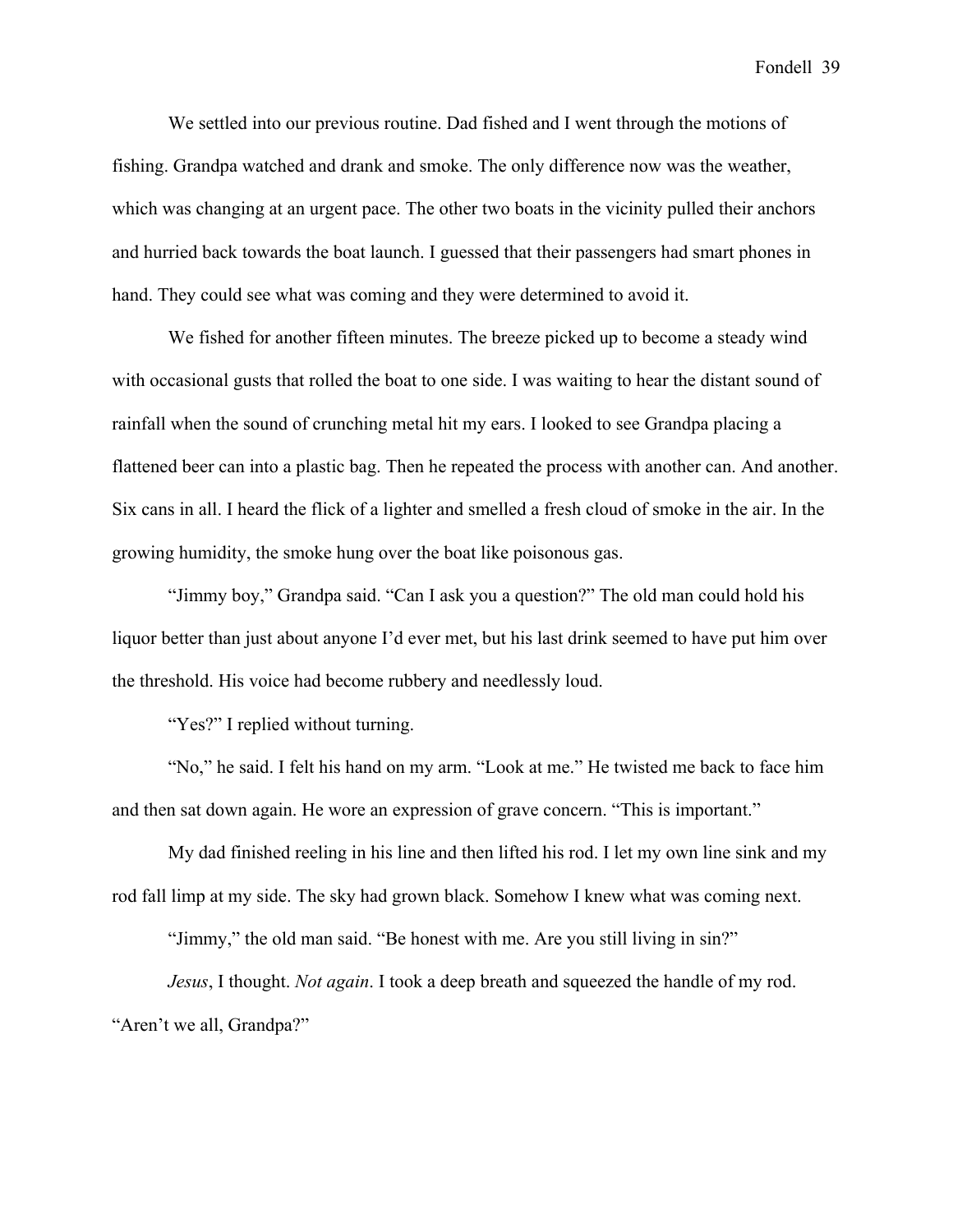"No, no, no," he said. "I mean it. Are you still engaging in sinful relations?" He paused as if to summon up the energy to continue. "With other men?"

I turned away and looked at my dad. He had to have known this could happen. Maybe he wanted it to. Maybe this was his way of talking to me. Letting his own father speak for him. But his face was blank.

"God is very clear on this, Jimmy," Grandpa continued. "Think of Sodom and Gomorrah. Remember what Paul said—"

"Dad," I said. I looked my father in the face and waited. "What do you think?"

He opened his mouth for a moment and then closed it. He looked at his feet.

"Jimmy," Grandpa said again. I ignored him.

"Do I embarrass you, Dad? Is that it? Are you ashamed of me?"

I could feel the lump forming in my throat. I didn't want to believe it, but every moment he remained speechless seemed to confirm my suspicion.

"Jimmy," Grandpa said.

"Dad," I said, my voice cracking. "Say something."

All at once, Dad collapsed. He sat down so hard I felt the hull of the boat vibrate beneath my feet. He shook his head. "I don't know," he said. "I don't know what to say."

"Jimmy," I heard behind me. I felt a hand on my shoulder. Thunder boomed overhead.

Without thinking, I whirled around and shoved the old man away from me. Maybe the wind was blowing hard, maybe a wave struck the broadside of the hull, or maybe I pushed him harder than I thought. No matter the reason, the next thing I knew the old man was overboard and Dad was shrieking, "Oh my God! Oh my God!"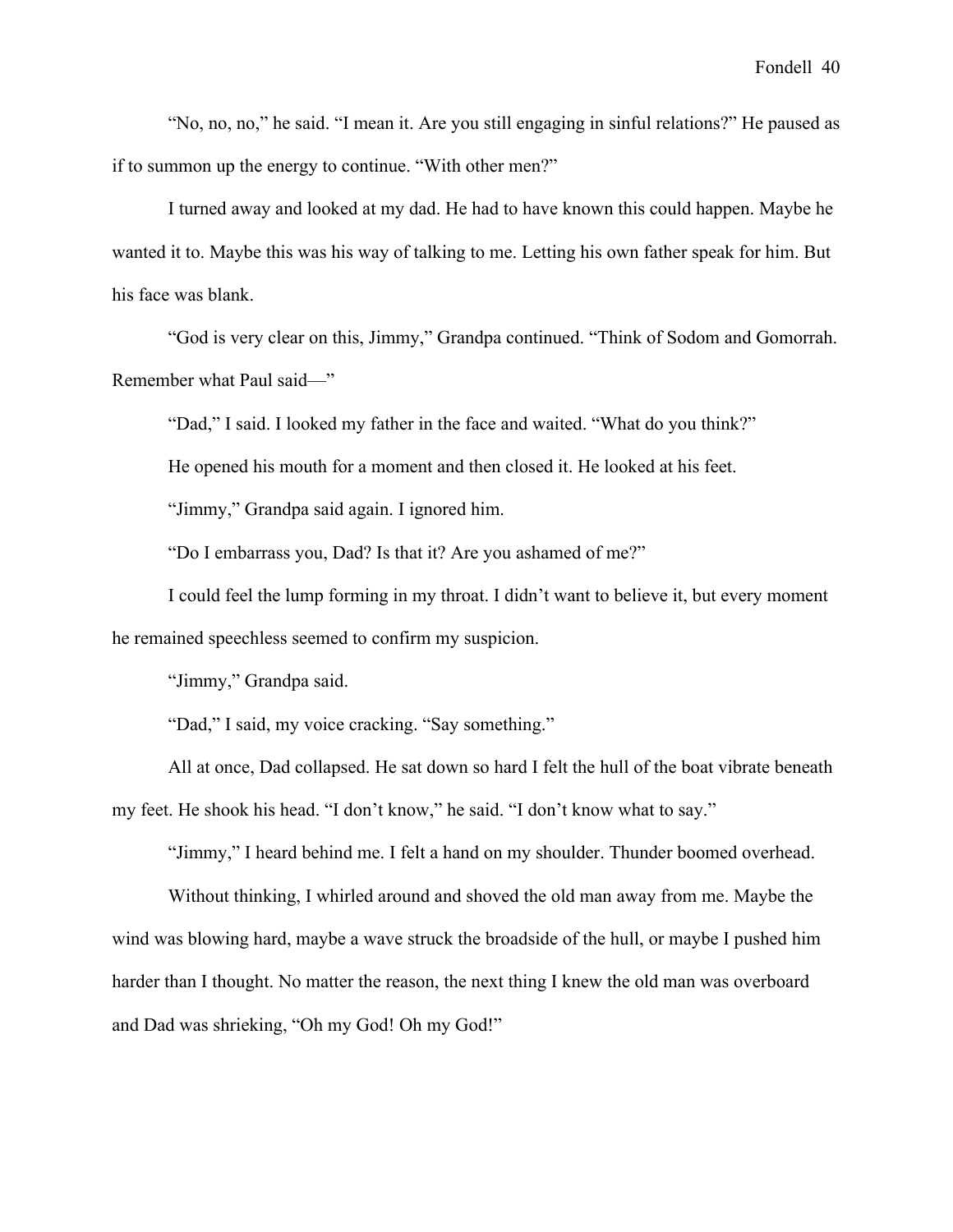Grandpa thrashed in the water until his head broke the surface. After gulping down a breath of air, he began to cough and hack on whatever water he'd swallowed. Dad leaned over the gunnel and reached for the old man's arms. "Help, Jim! Please!" he said to me.

I shook myself from my stupor and knelt down beside him. Together, we took hold of Grandpa and hauled him back into the boat. He was trembling violently and mumbling, "Cold. Cold. Cold." Another crack of thunder tore across the clouds.

Dad raised a seat and pulled out every towel stowed beneath it. The wind threatened to carry a couple of them into the middle of the lake, which had now become jagged with stormgrown waves. Fighting the gusts and the pitching of the boat, Dad quickly covered the old man and began to dry him off.

"I'm f-f-freezing," the old man stammered. "I think I'm g-g-going into sh-sh-sh-shshock."

And then, just as the towels were starting to do their job, the sky opened up. Raindrops the size of marbles came down by the million.

"Start the motor, Jim," Dad shouted. He had pulled an umbrella from beneath a bench seat and was struggling to open it. "Do it now!"

I stepped back to the stern, squeezed the bulb for gas, grabbed the handle on the pull cord, and then pulled with everything I had. The result was disaster. Not only did the engine fail to start, but the cord snapped at the very spot where it entered the engine cap to wind around the pulley. There would be no way to turn the cylinder without installing a new cord.

Lightning flashed and the wind caught Dad's umbrella and turned it inside out. Grandpa closed his eyes tightly as he continued to shiver.

"Dad!" I yelled. I held out the broken cord. "Do we have a spare?"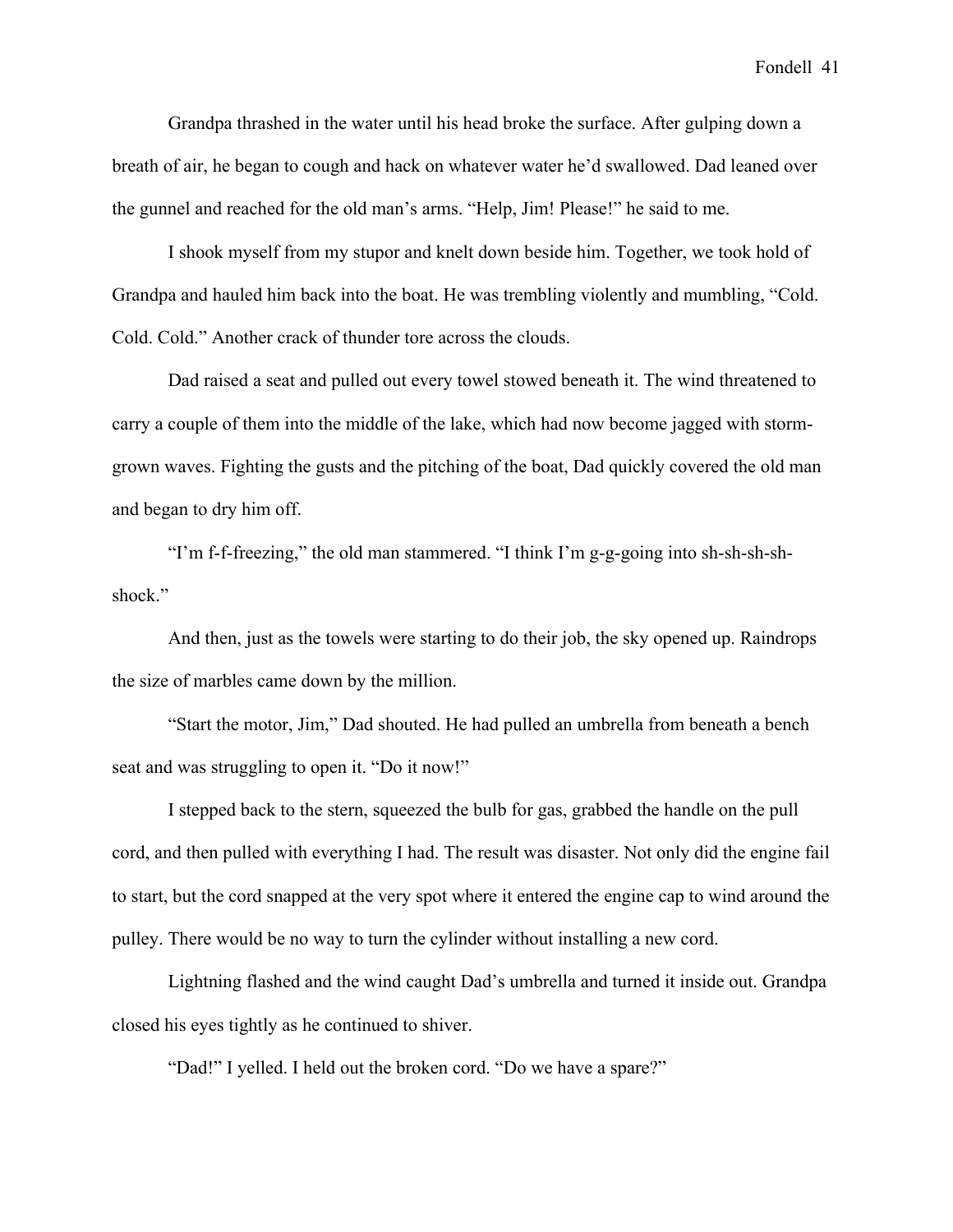Whatever color was left in his face drained out of it. "No!"

At that moment, anger displaced my sense of panic. *Fool*, I thought. He was a fool. This was all his fault.

"So what do we do now?" I yelled.

He looked back, his face a mess of angst and confusion. "I don't know!" he cried. He continued to wrestle the umbrella, as if that would help anything.

I kneaded my temples and tried to think. We were a hundred yards from shore. No other boats in the area. Should I get out and swim? Drag the boat with the anchor line? But what about lightning? I'd be electrocuted if it struck the lake. Did Dad have a paddle on board? How the hell had this happened?

I took a deep breath. Suddenly, I remembered: my phone. I felt its weight in my back pocket. We could call for help. The DNR could put a boat in the water within the hour and tow us back to shore. Relief coursed through me, but then the anger came storming back. If it had been up to my dad, I'd have left it in the car.

Furious, I turned on him. "It sure would be nice to have a phone, huh!" I yelled.

Dad spun away from Grandpa to look at me. A blast of wind caught the umbrella he'd been battling and sent it flying through the air. To my surprise, he paid it no attention.

"I said, 'What about an emergency?' Do you remember that?"

A spasm of frustration twisted his features. "Yes! Fine!" He shook his head, loosing a circle of raindrops from the rim of his hat. "You were right. I was wrong. So what?"

"Exactly!" I shouted. "I was right and you were wrong!"

"So what about it?"

I pulled out my phone and held it out so he could see it. "So I didn't listen."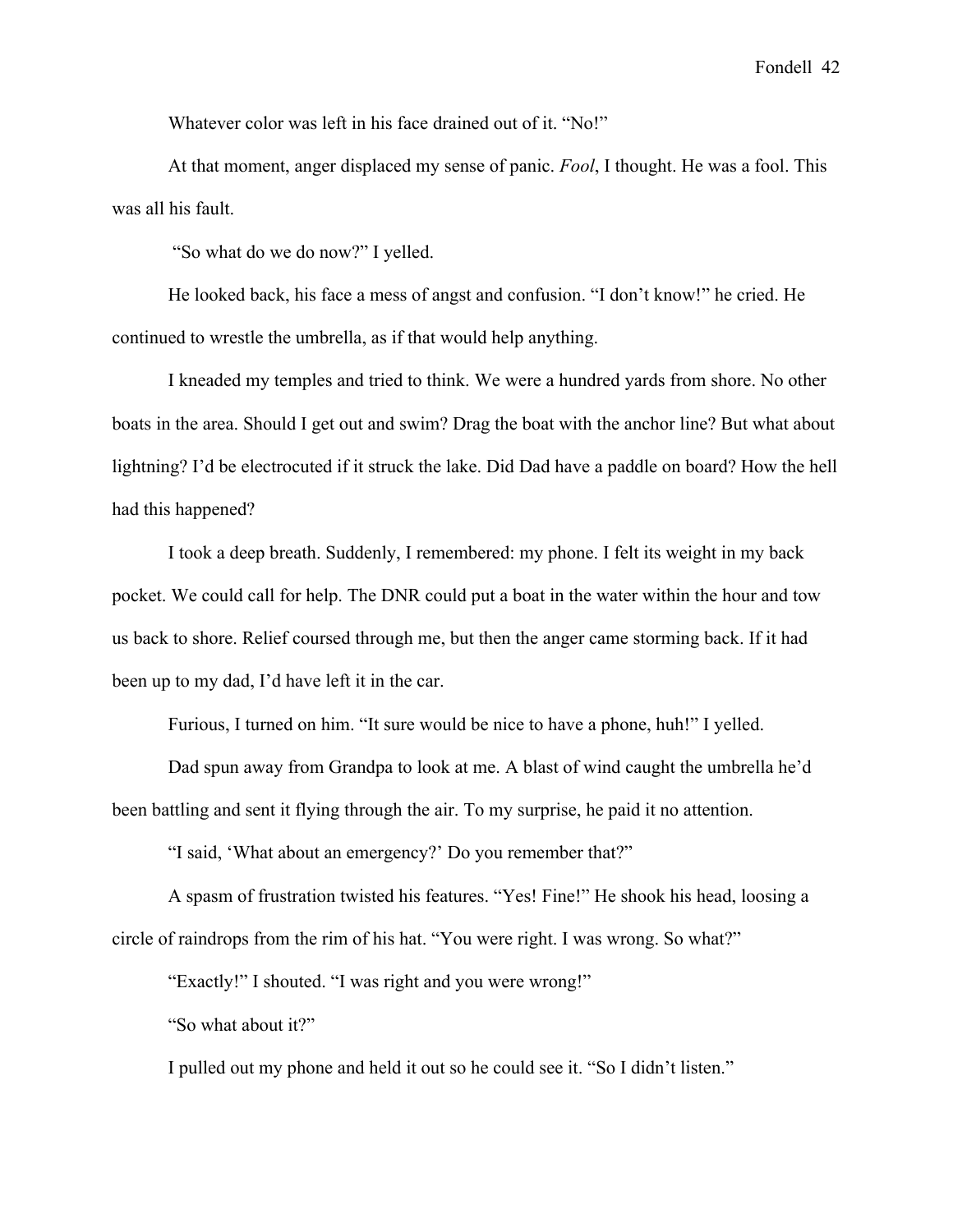Dad looked from the phone to me, back to the phone, back to me. He blinked hard and then found his voice. "Well, thank God for that!" he shouted.

"I'm done, Dad. I'm done listening. You don't tell me what to do anymore."

He stared at me with narrowed eyes, trying to comprehend, trying to accept the fact that something had changed between us. Slowly, he bowed his head. He began to nod.

"So should I use this?" I yelled. "Is this an emergency? Should I call for help?"

He kept nodding, but he refused to meet my eyes. He looked only at Grandpa, still shaking violently under sopping wet towels. "Yes," he said. "Please."

I shielded the phone screen from the pounding rain and checked for signal. Full bars. I navigated to the DNR website, found the number, punched it in. Raising the phone to my ear, I waited to hear the line ring.

"Oh, and one more thing, Dad," I yelled over the howling wind.

He lifted his head to face me. He was a shrunken man now, pathetic, his weakness visible to the entire world. Even so, I felt myself incapable of pity.

"I hate fishing. I've hated it for years."

He said nothing in reply. A fierce gust of wind rocked the boat. The storm raged on.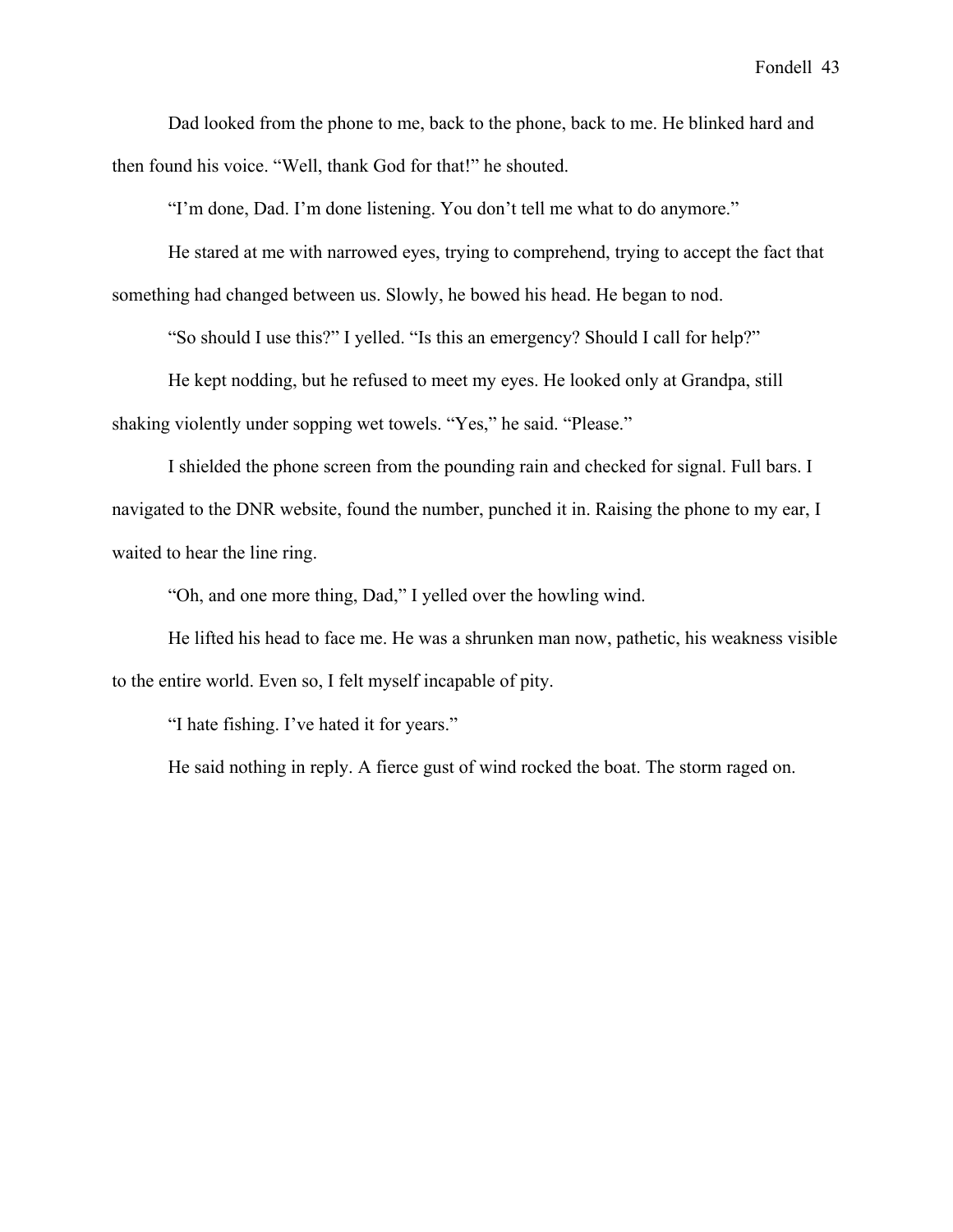## **The Pastor's Wife**

"You're sure you don't want company, Mom?"

Evelyn turned a weary smile toward her only son. She held his arm as he walked her across the St. John's Lutheran Church parking lot. The reception guests had finally gone home. Only a few vehicles remained in the formerly crowded lot.

"Really, dearie. I'll be fine."

"Mom, it's no trouble. Amy can take the kids after the clean-up crew finishes. We drove separately."

"Thank you, dear, but you should be with your family tonight."

"I'll be with them soon enough. It's you I'm worried about."

They reached Evelyn's car, a year-old Buick Century in bronze. She let go of her son's arm and looked him over. Though he maintained his usual erect posture and wore a neutral expression, his eyes were still puffy and his cheeks were streaked with tear tracks. The skin between his nose and lips was pink from tissue friction. He had always been such a sensitive boy. Evelyn could never fix that.

His appearance, though, was another matter. Adding to his haggard presentation, the silk knot of his tie had come loose from his collar. The blade and tail had come apart and fallen on either side of his shirt buttons. With a heavy sigh, Evelyn reached up to straighten him out.

"You're a good boy, Erik," she said, patting him on the chest. "My good and handsome boy."

"I'll make you dinner, Mom. We can watch the news together. And I can pick up a few of his things when I leave."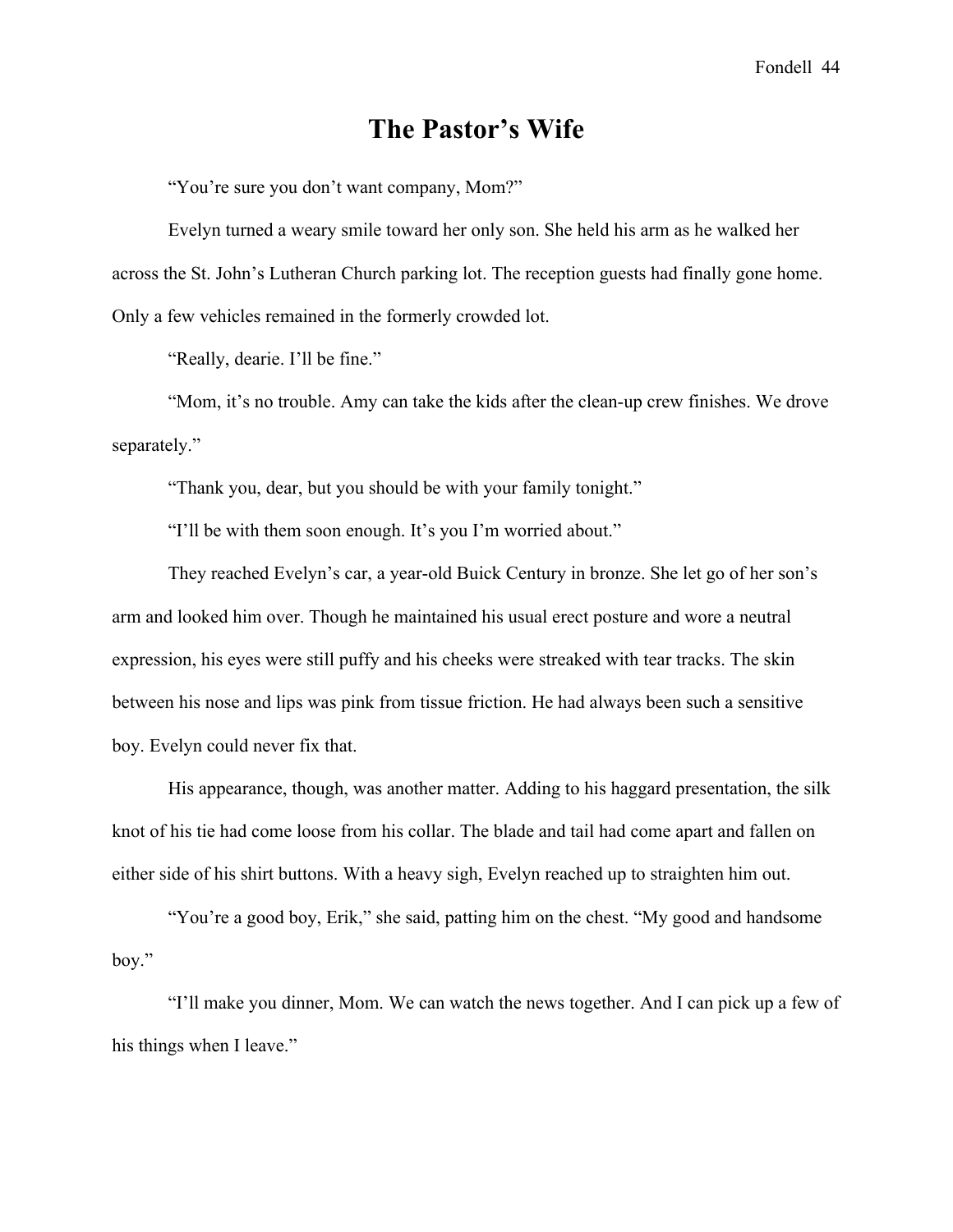"Some other time maybe. I know you don't believe me, but I *want* to be alone tonight. Really. I need to start getting used to it."

His eyes grew moist at that phrase. *Getting used to it.* She worried that he would never get used to life without his father.

He wiped his nose with his sleeve. "I'm gonna miss him, Mom."

"Yes, of course. We all will."

Evelyn had known he would take this hard. From the moment she'd pushed him into the world, he and his father had been practically inseparable. Richard never experienced the reluctance that plagues so many first-time fathers. He bonded with his baby boy in an instant and showered him with the affection that had once belonged exclusively to Evelyn.

Well, not quite exclusively. Richard had to reserve plenty of affection for his parishioners. As the senior pastor at St. John's Lutheran Church, he had appeared before half of the town every week for forty-two years. He had performed countless baptisms and weddings and funerals. Over three hundred people had shown up to mourn his passing. Many of them wept with such a perfect lack of self-awareness that Evelyn had to fight back the urge to giggle.

"He was a great father," she said. "Just like you are now. He lives on through you."

Her words had the desired effect. Erik pulled her into a hug and told her he loved her and he would see her soon. Evelyn kissed his cheek before climbing into the driver's seat. She gave her boy a final wave and drove out of the parking lot and onto the street.

Soon the steeple of St. John's shrunk to nothing in the rear view mirror. Finally, it was over. Evelyn exhaled. She felt her body relax. She unclasped her amber brooch, unpinned the black veil, and peeled off her thin gloves. Flipping down the sun visor, she glanced in the mirror. Somehow her mascara had survived the day. The blush on her cheeks had weathered the tender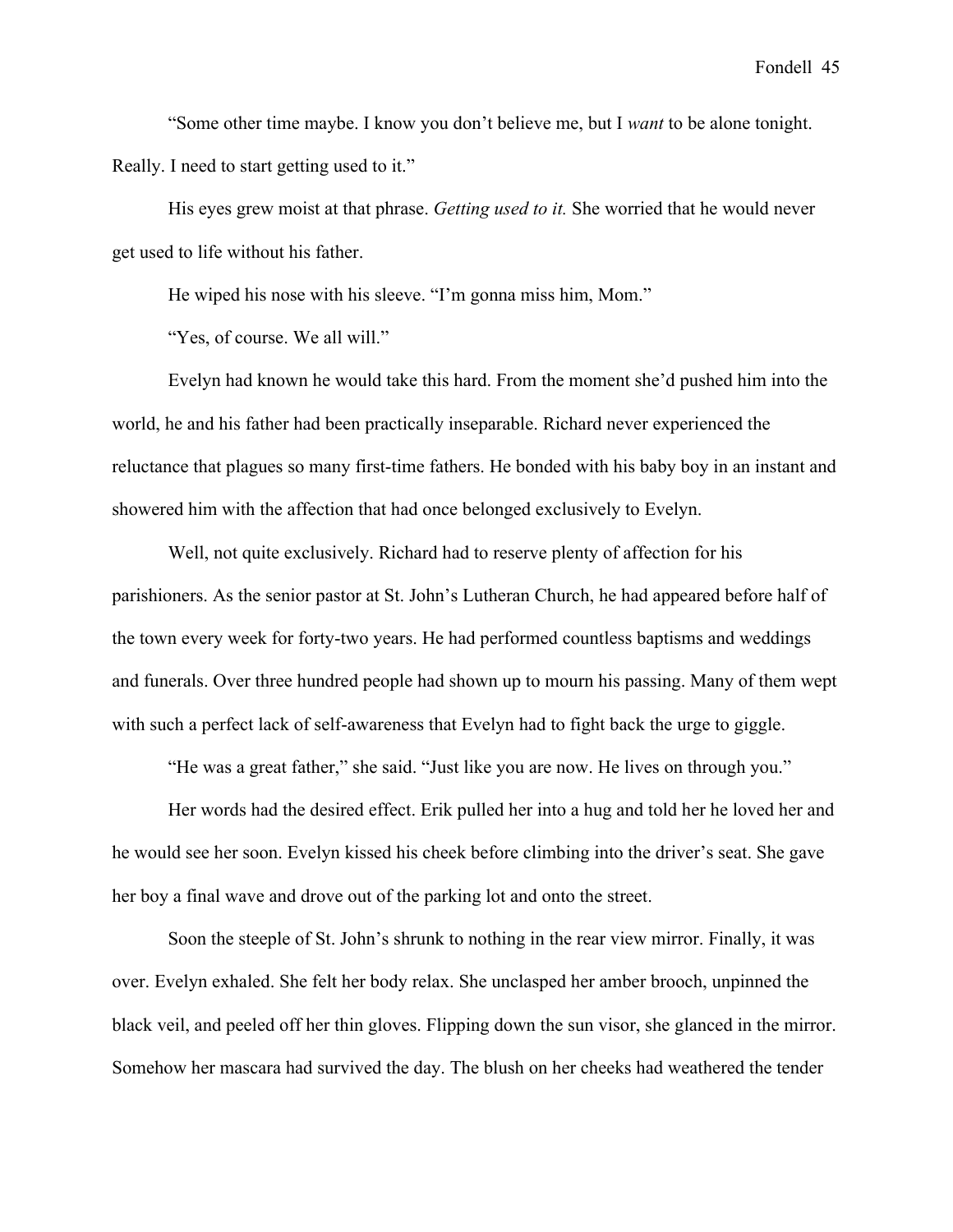kisses of her many friends and relatives. Even her lipstick, as pale as it was, remained primly affixed to her lips.

Smiling, she reached into her clutch and pulled out her phone. She held down the number "2" key to make a speed-dial call. After two rings, she heard a voice on the other end of the line.

"Oh, I'm alright," she said wearily. "Yes, really. It's been a long day, but I'm fine . . . I want to see you . . . Yes, now . . . My house. I need to get out of this awful dress . . . No, it won't be a problem . . . Okay . . . See you soon."

She ended the call and set the phone on the passenger seat next to her veil. She leaned back in her seat. The afternoon was passing into evening, but the sun was still bright and the thermometer on the dash still read sixty-four degrees. Evelyn figured it had not been this warm since the middle of October. And what a winter it had been! Even by Minnesota standards, this had been one for the record books. But now the gray snow banks were vanishing beneath the warm rays of the early spring sun. Streams of muddy water coursed down the gutter on the shoulder of the road. Evelyn lowered the window. She heard chickadees whistling from the branches of budding trees.

The drive home from church usually took twenty minutes, but Evelyn managed it a little bit faster today. Erik called twice while she drove. She let his calls ring out. He would think she couldn't figure out her phone again, which was just as well. What good would it do him to keep talking over the funeral with her? It would only make things harder. Erik would be better off with Amy and the kids.

Pulling into the Silver Birches Retirement Community, she let out a groan. Fred Ingersoll stood at the end of her driveway. He was clearing away slush with a metal-edged snow shovel. A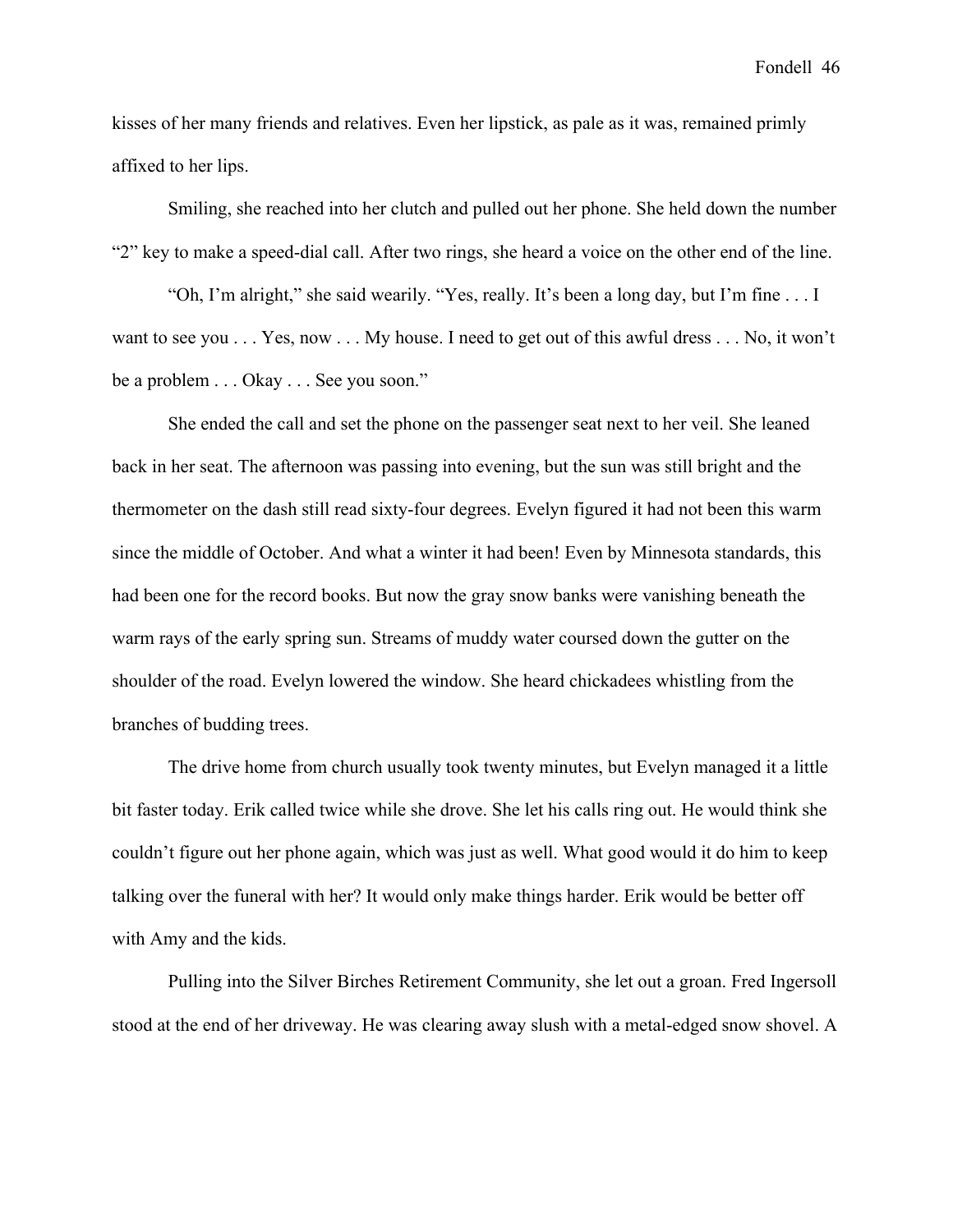black Lexus SUV with Michigan plates was parked a few yards up the asphalt. Evelyn rolled down her window and reluctantly greeted her neighbor.

"How're you holding up, Mrs. Nystrom?" He looked at her as if she was the one who had died. She stifled another groan. All day long, she'd been fending off those pitying looks. Had everyone forgotten that her husband had been fourteen years older than her when they married? Didn't they realize he was a fat, balding diabetic who had already survived two heart attacks? Hadn't most of them come to visit at the hospital? He had spent the better part of the last four months in a bed on the second floor. The last time she had been in a hospital bed, she had brought a screaming little boy into the world.

For what felt like the thousandth time that day, she forced herself to smile. "It's been a tough one, Fred, but I'm doing just fine. And thank you for this." She indicated the driveway.

He gave her a modest nod. "We're here for you, Mrs. Nystrom." Then, pointing at the out-of-state car, he added, "Looks like you have a visitor."

Evelyn could hear the twinge of intrigue in Fred's voice. She wondered if he had only decided to help when the Lexus arrived. A strange man shows up at the home of a widow on the day of her husband's funeral—what a juicy bit of gossip for the next evening at the Bingo Hall!

"Yes," said Evelyn, doing her best to conceal her exasperation. "His name is Paul Donovan. He's an old friend. He couldn't make it to the funeral, so I invited him to the house."

"Well he let himself right in. Went straight through the side door."

"Oh, good! I told him I left it unlocked. We live in a pretty safe neighborhood, don't you know."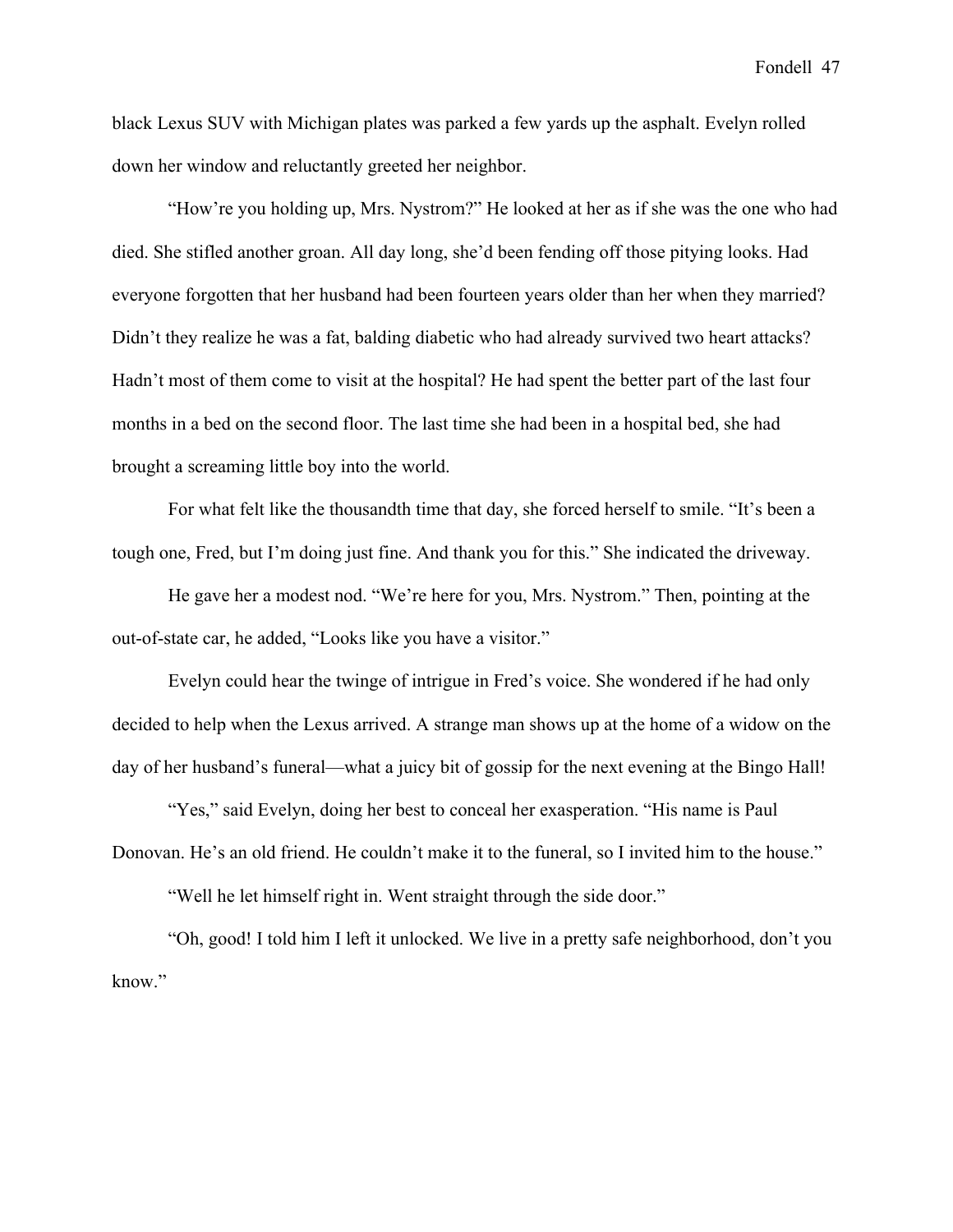Fred dropped the issue then. Evelyn could tell he was disappointed. His wife Brenda would be, too. Fred told Evelyn that he would come back the next day to finish up the driveway. She sincerely doubted it.

After parking, Evelyn went through the side door herself. "Hello," she called out in a bright, high voice. "Anyone home?" She heard movement in the living room. A moment later, a tall, slender man appeared in the hallway. He wore an olive green sweater that matched his eyes. His bronze skin radiated warmth. His thick, chestnut hair had been recently cut.

"Ahh, Evelyn," he said in his warm, throaty baritone.

She set down her clutch and hung up her coat, and then hurried across the linoleum floor to wrap herself around him. He kissed the top of her head. She inhaled his cedar-tinged cologne.

Without stepping back, she looked up to his face. He inclined his head to kiss her lips. When he pulled away, she noticed a brief wince flash across his features.

"Is it your knee, Paul? I see you're walking without the cane now," she said. He had endured a knee replacement surgery a couple of months earlier. As young as he looked, he too was gaining in years.

"It's nothing, love. Just a little bit stiff is all."

With an impish gleam in her eye, she pulled herself tighter against him. "Speaking of stiff," she said.

His eyes widened. "Aren't you a naughty girl!" She loved finding ways to earn that word. "And with Mr. Nystrom not yet cold in the ground!"

She stepped back and put her hands on her hips. "Oh, please, Paul. Not another mention of my dearly departed husband," she said. "I've heard quite enough about him for one day, thank you very much."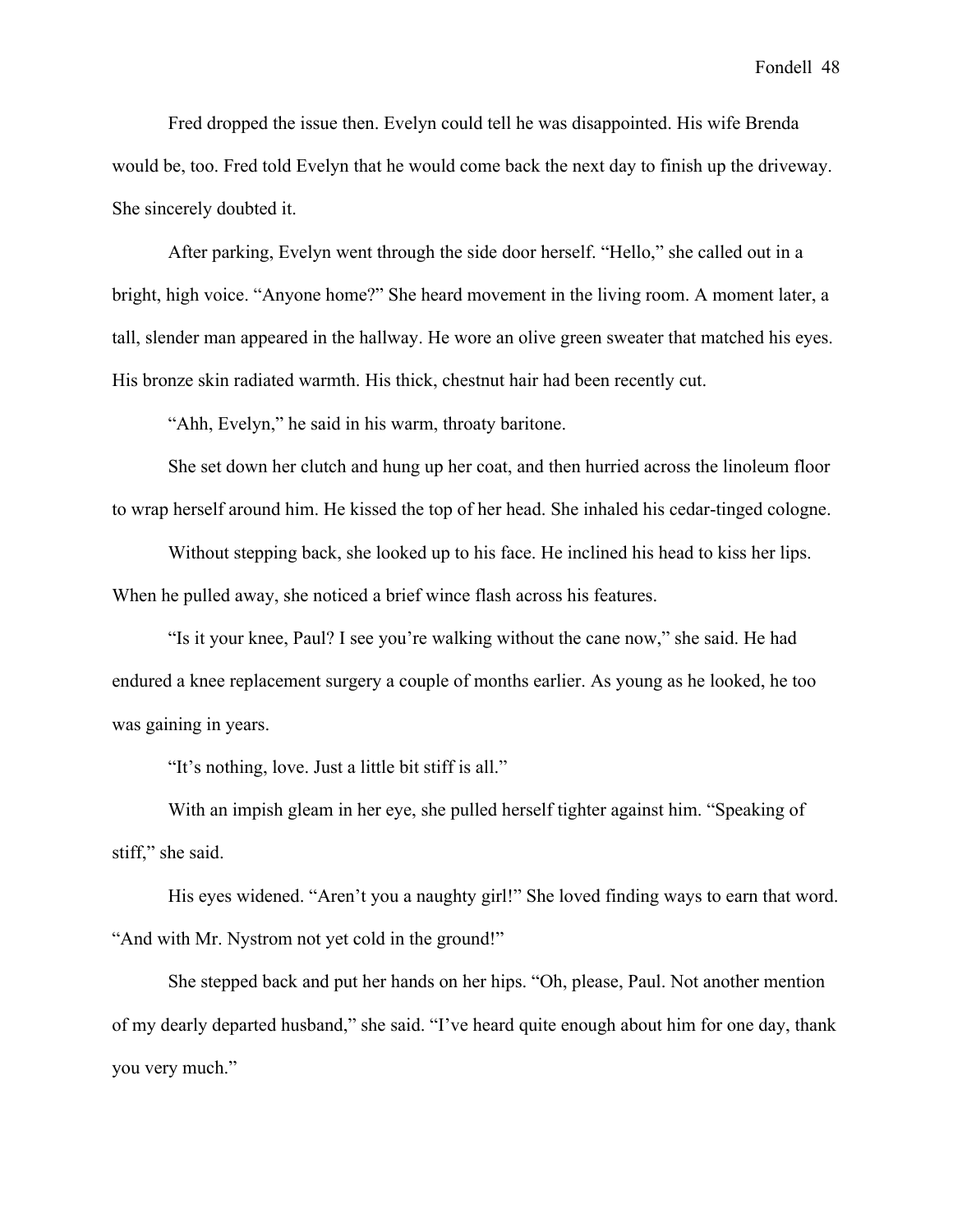"Of course, darling. Not another word from me then. May the bastard rest in peace."

She started to laugh and then found she couldn't stop. The laughter shook the remaining tension from her bones. She felt as loose as a feather in the wind. Paul, who rarely laughed at his own jokes, found he couldn't help himself this time. They were laughing together and then they were kissing.

When she was finally able to pull herself away, she poked his sternum with her index finger. "Now, you wait here, darling. Have a seat and find something to read. I'm going to slip into something more comfortable."

It was the sort of thing she'd heard in a movie some forty years earlier. It affected Paul exactly as she hoped. He limped off to the sofa, pulled a magazine off of the coffee table, and pretended to read. Of course, the magazine ended up upside down in his hands.

Laughing, Evelyn went to her bedroom and closed the door. She kicked her shoes into the corner, balled up her nylons, and lifted her damask-patterned dress over her head. The dress came off much more easily than it had gone on. In nothing but panties and a brassiere, she felt an unusual energy rush through her.

At her vanity, she exchanged her pearl earrings for diamond studs. Around her neck she hung a silver necklace. Silver, like her hair, she thought. She let it fall down to her shoulders. In the morning it had been gray, but somehow it looked brighter now. For a moment she imagined she had the hair of a fairy princess. Or at least a fairy queen.

After touching up her makeup, she faced the full-length mirror. What she saw there was not entirely disappointing. Yes, she had some age spots and spindly crow's feet spreading away from her eyes. But her spine had not yet curled her body into a constant hunch. Her belly was flat, her hips narrow, and her breasts had some roundness to them yet. For the first time in years,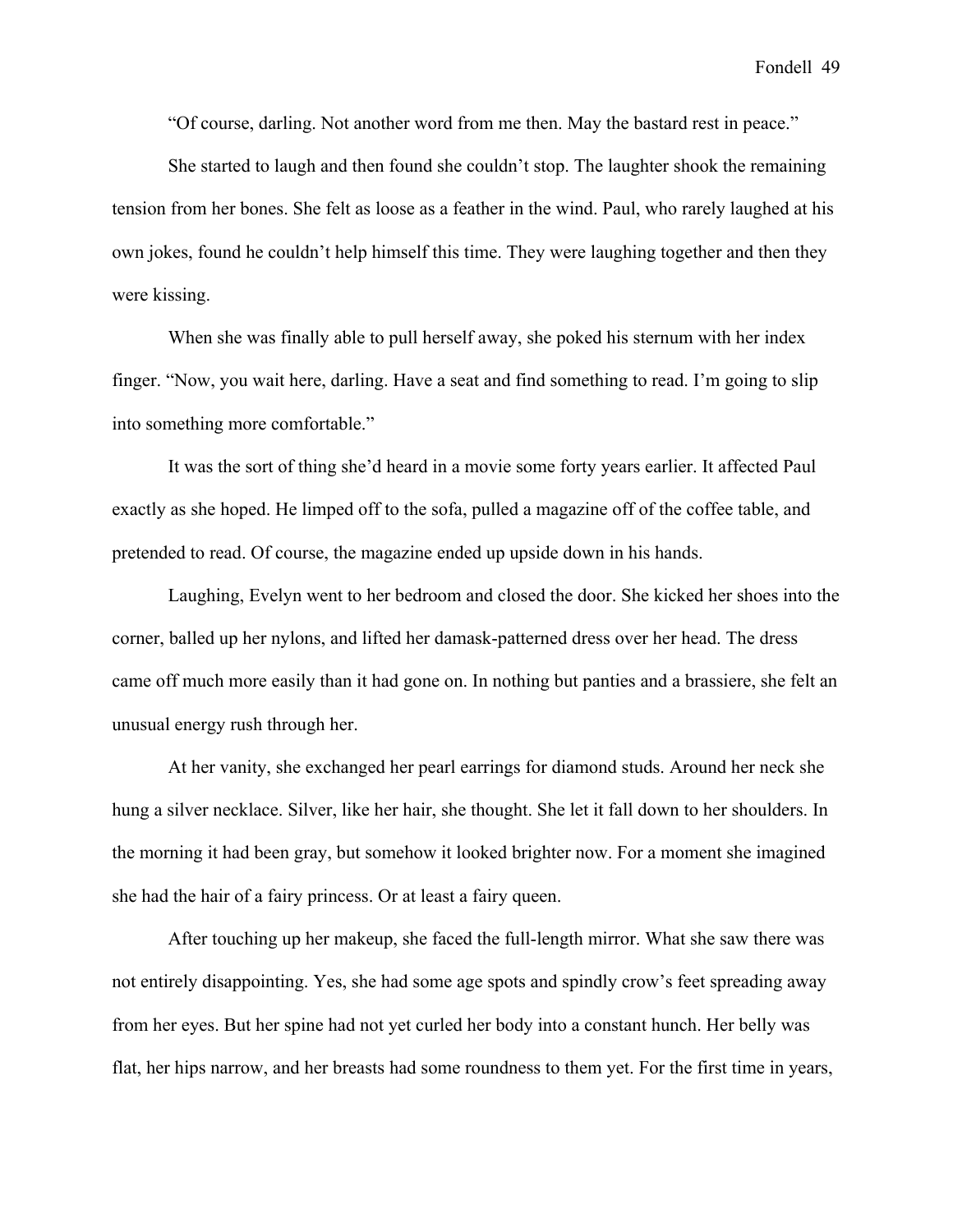she could remember how it felt to be a girl again. If she opened her mouth, she thought a giggle might escape.

She wondered if Paul would see her differently too. He had always told her she was beautiful, but she could never be sure he meant it. After all, he was nearly a decade younger, a lifelong bachelor with a restless energy. When they had first come together, she assumed he'd been enticed by the prospect of sampling a forbidden fruit—the pastor's wife in a small country town. But his subsequent invitations were more difficult to explain. Evelyn wondered at times if Paul had a long list of partners. She never asked. She was just grateful for the times they had had.

Today, though, she wanted to feel deserving of Paul's amorous intentions. She wanted to be wanted. Craved even. The way her husband had craved her when they first met.

With that thought in her head, she unclipped her bra, slipped out of her panties, and left her bedroom wearing nothing but a smile.

Paul's reaction was priceless.

Forgetting his bad knee, he rocketed to a standing position. "Sweet Jesus, Evelyn!" he said.

"Paul!" Evelyn returned, a wicked smile dancing on her lips. "That's the Lord's name."

His own lips stretched into a wide smile. "Oh, God! I'm so goddamned sorry, dearest." As he limped across the living room, he crossed himself and clasped his hands together in mock prayer. Evelyn laughed and then raised her palm, stopping him at arm's length.

"Would you close the curtains, Paul?" she asked.

His eyes grew even wider than before.

She smiled again. "Well, we can't let the neighbors watch, can we?"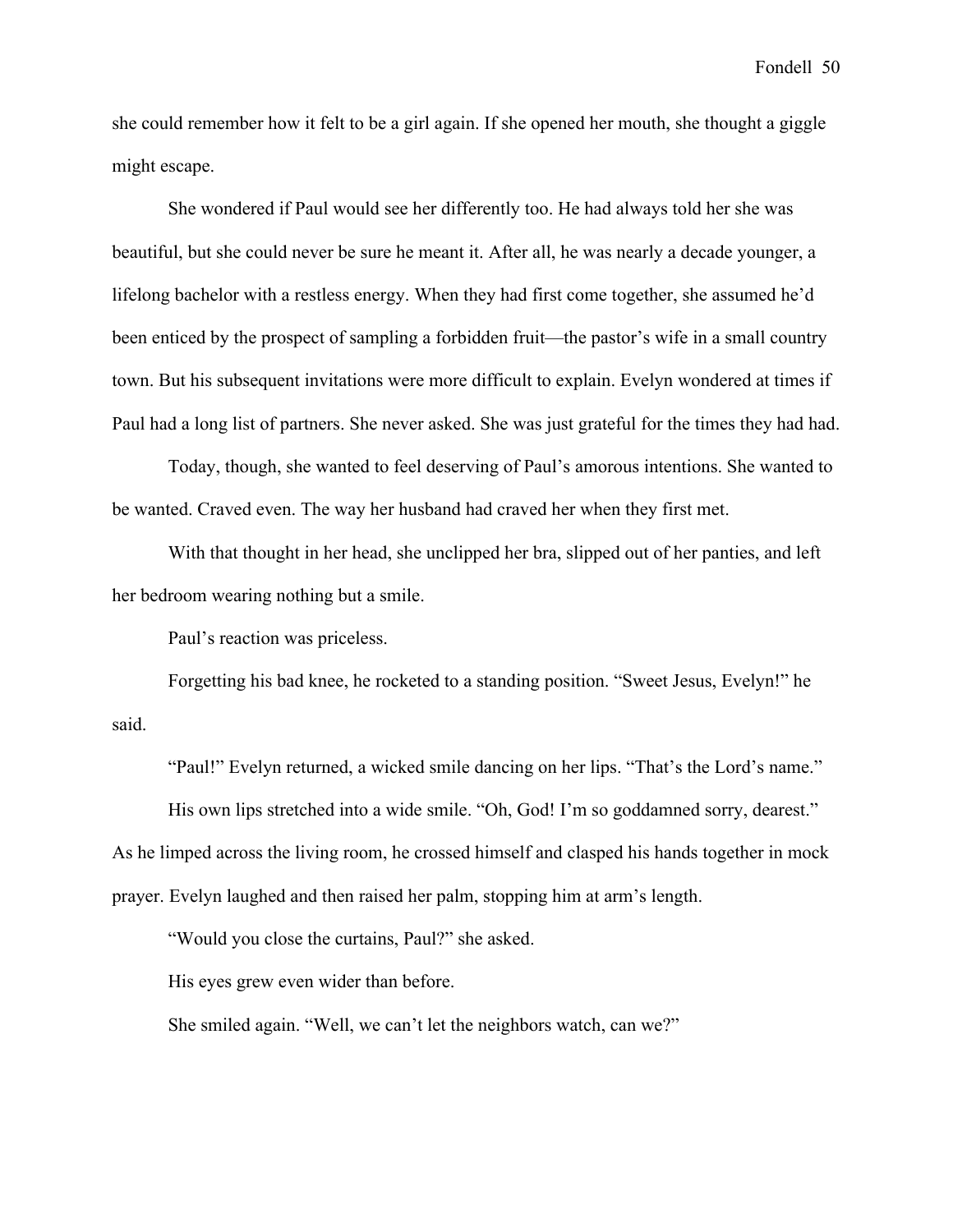Paul rubbed his palms together and moved toward the windows that looked out over the front lawn and the street. He looked practically boyish in his enthusiasm. Seeing him behave as he never had before, Evelyn felt positively giddy.

"While you're over there," she added, "could you crack a window or two?"

Paul looked back. "Isn't it a bit chilly out?"

"I want to feel a bit of spring air on my skin. And, you'll keep me warm, I'm sure." She gave him another coy smile.

Watching him crank open two windows, Evelyn tried to remember the last time she had been entirely unclothed anywhere outside of her bathroom. In her first year of marriage, she and her husband had made love in every room. But then came the pregnancy. That put an end to any sort of experimentation. It had been so long since then that this was almost a new sensation.

"One last thing, dear. Would you put on some music?"

Paul hurried to the stereo cabinet. "What would you like, love?"

"You choose," she said.

He pulled a record off the shelf and dropped it on the spindle. As he set the needle into the groove, the bouncy opening brass line of a Frank Sinatra tune shot out of the speakers. Paul, who was a bit hard of hearing in spite of his relative youth, turned the volume up even louder.

When Sinatra's voice emerged, Evelyn's laughter could be heard over the speakers. "You make me feel so young," the singer crooned.

Paul quickly joined in with his own dulcet tones. "You make me feel as though SPRING has SPRUNG." He began snapping his fingers as he limped toward her.

They met in the middle of the room. Evelyn lifted Paul's sweater over his head and began to fumble with the buttons on his shirt. Electricity coursed through her body as he kissed her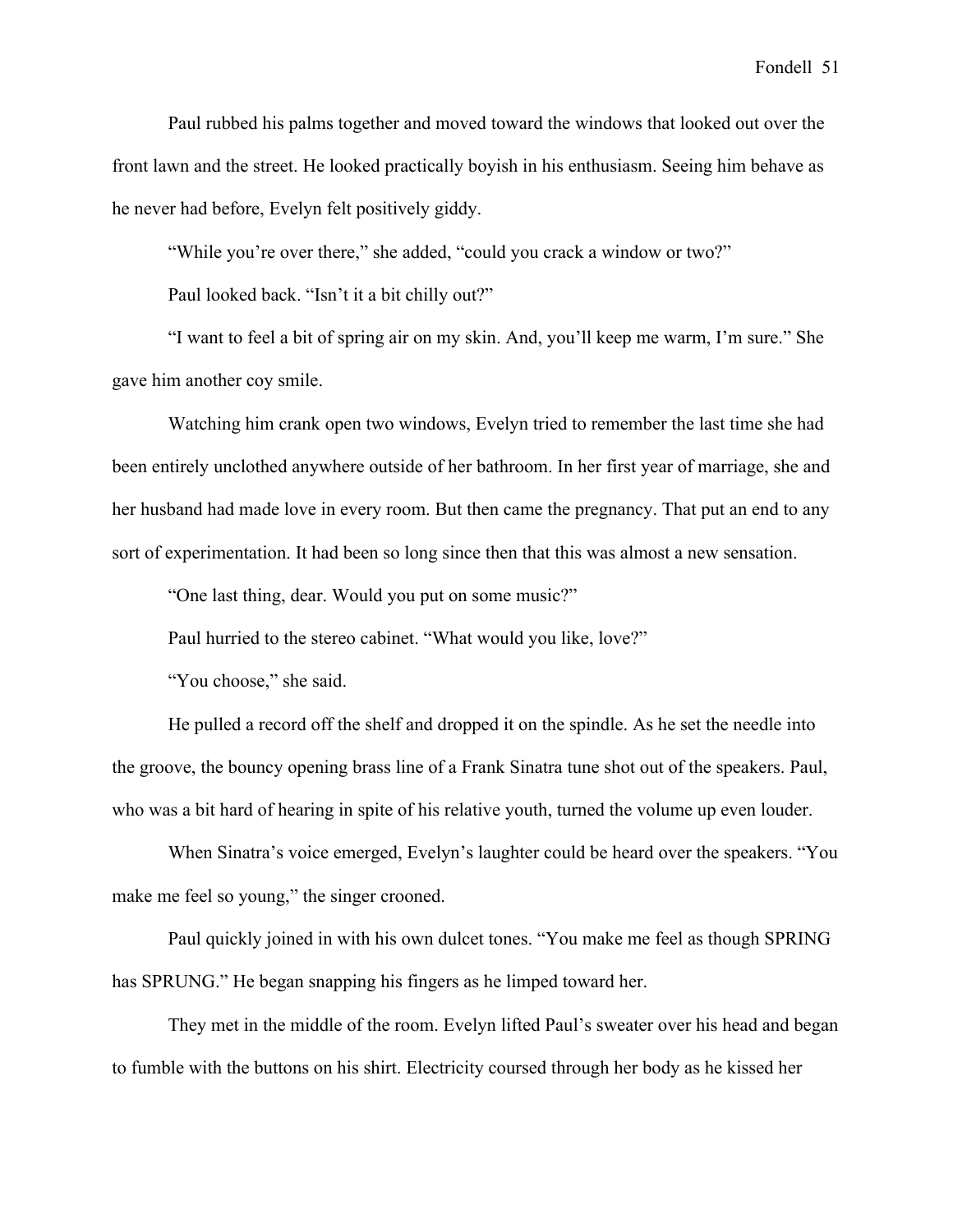neck and shoulders, as he followed her curves with his hands, as he squeezed himself against her, letting her feel his arousal.

Sinatra continued to blare through the room. The song was so loud that Evelyn did not hear the sound of a car engine puttering up her driveway. She did not hear the side door open and close. She did not hear the voice that called from the kitchen. It was not until the visitor had walked right to the edge of the living room that she heard anything but Sinatra.

"Oh my God!" cried the intruder. And then, louder: "Oh my God!"

The voice was terrifyingly familiar. Evelyn twisted suddenly, shoving Paul away from her. He cried out in pain and crumpled to the floor, but Evelyn didn't have time to be concerned. Covering herself with her hands, she tried to process the glimpse she had of the last person in the world she would want to see her like this: Erik, her one and only son, her good and handsome boy. She had never seen a look of such horror on his face.

"Oh dear me," she whispered.

"And EV-en when I'm old and gray," sang Sinatra. Erik went back the way he had come, into the kitchen. Evelyn heard the side door slam.

"Oh dear, oh dear, oh dear," she said breathlessly. She had to move fast. She yanked a blanket off of her dead husband's armchair and wrapped it around herself, pinching it in one hand above her chest. Then, after stepping over Paul—who was whimpering on the floor with his recently repaired knee in both hands—she rushed down the hall, out the front door, over the wet snow, and onto the driveway. Erik had just reached his car.

"Stop, Erik! Wait!" she cried.

He climbed into the seat and slammed the door.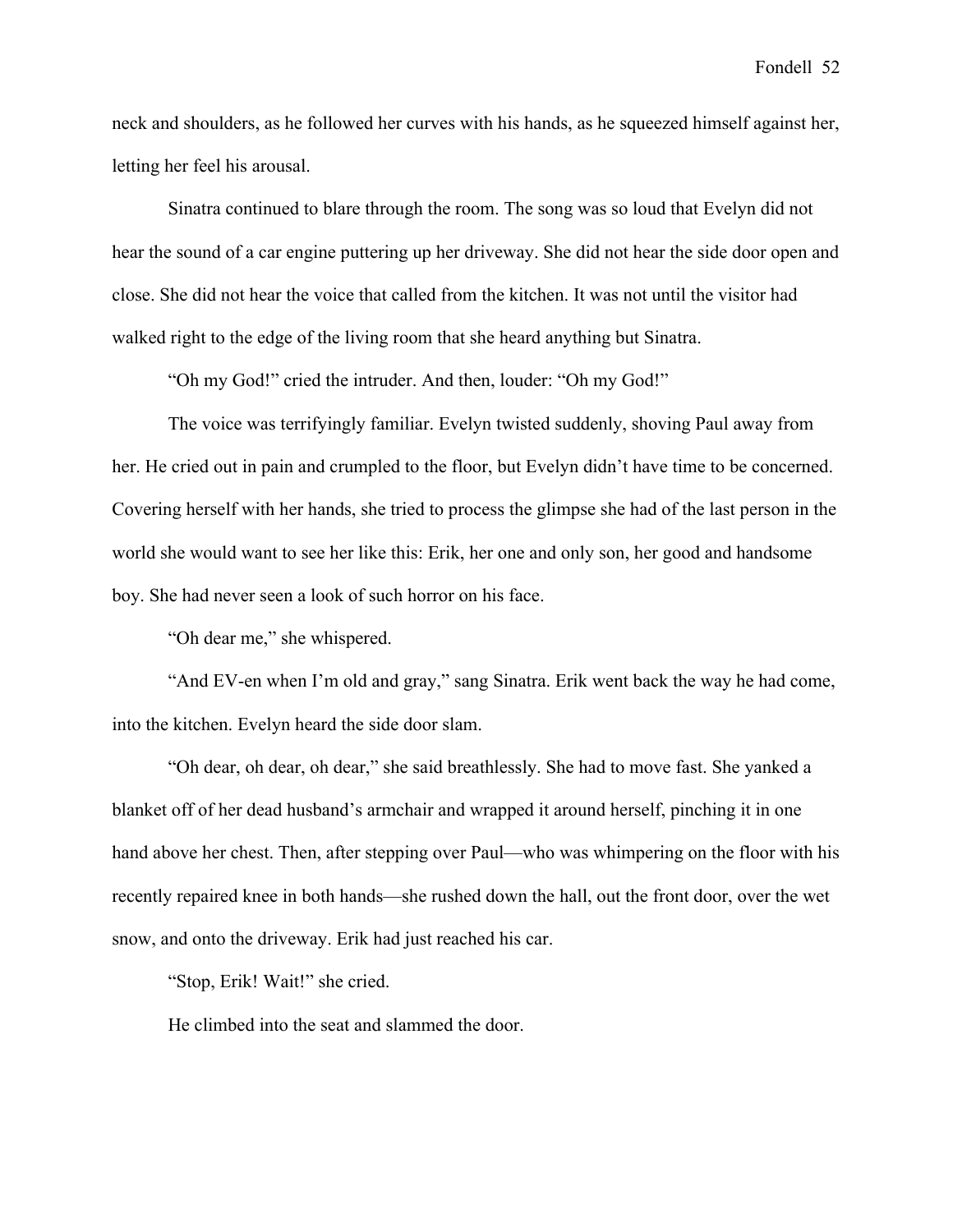"Erik!" she cried again. Still clutching her blanket, she reached the car and yanked the handle of the passenger door with her free hand. The door was locked. She rapped her knuckles on the passenger's window.

The engine fired up and, with a clunk, the car began to roll backward. Panicked, Evelyn played her last card. She dropped the blanket completely so that she could slap the hood of the car with both of her hands. The blanket fell unhindered and coiled on the asphalt. And there she was: Evelyn Nystrom, the pastor's wife, on full display, naked as a newborn.

Erik's car jerked to a stop and Evelyn saw her son's face go ghostly white behind the windshield. Overcoming the paralysis caused by his mother's lunacy, he mashed the horn and pointed frantically toward the discarded blanket with his free hand. Evelyn interpreted the gesture as well as she could. She lifted the blanket from the ground and wrapped it around herself again.

But as soon as she was covered, Erik swiveled his head around and hit the gas. The car zoomed backward into the street.

Desperate, Evelyn dropped the blanket again. She ran down the driveway, waving both hands and shouting, "Stop! Erik! Please!"

This time it was no use. After a brief squeal of tires spinning, Erik shot down the road and exited the Silver Birches Retirement Community pushing fifty miles per hour.

Evelyn blinked hard. She put her hands on her head and looked in the direction her son had gone until she was sure he wouldn't turn around.

"Well. Okay then," she said to no one.

For the first time since she had burst through her front door, Evelyn took a moment to consider the possibility that someone had witnessed this unusual scene. Sure enough, Fred and

Fondell 53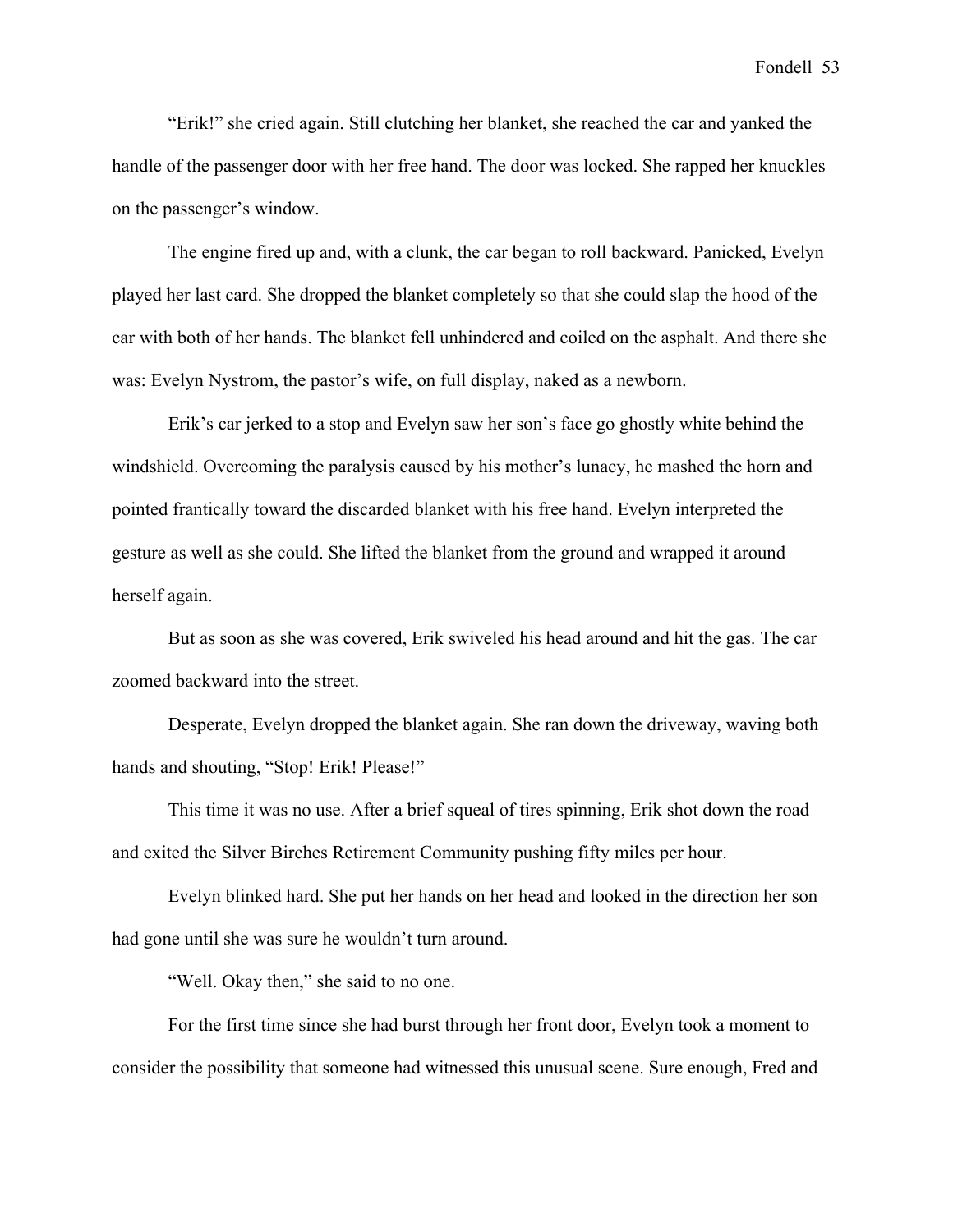Brenda Ingersoll were standing together on their front step. Brenda held her hand over her mouth. Fred's jaw hung down to his chest. But there were others watching, too. In the window of the house next door, Rod and Judy Hansen stared through their matching sets of bifocals. In the middle of the street, a car had stopped. Mildred Foley was gawking from the driver's seat. She appeared to be in no hurry to get to her destination.

Evelyn lowered her hands from her head and rested them on her hips. She adjusted her posture, throwing her shoulders back and straightening her legs. There was no sense hiding what had already been so abundantly revealed. To preserve her remaining dignity, all she had to do was act natural. So, instead of rushing back to her blanket, she closed her eyes and took a deep breath. She felt the sun and the crisp, spring air on every inch of her skin at once.

And, wait! Now that her senses were returning, she became aware of a pleasant noise emanating from a nearby source. She looked back toward her house. Yes! Music! How had she not heard it before? Another lively Sinatra melody was pouring out of her open windows. Paul had turned the volume up so high that the song could be heard on the street.

Evelyn heard the crooner's voice again. "Mere al-co-hol, doesn't thriiilll me at all, so tell me, why should it be true…"

Oh, it was one of her favorites! She just couldn't help herself. She filled her lungs to sing with Ol' Blue Eyes so the entire neighborhood could hear: "That I get a KICK—out of you!"

And then she was dancing. Her bare feet came to life on the asphalt. She shimmied and skipped up and down her driveway. Her fingers snapped. Her head bobbed. She twirled on her toe for an imaginary partner.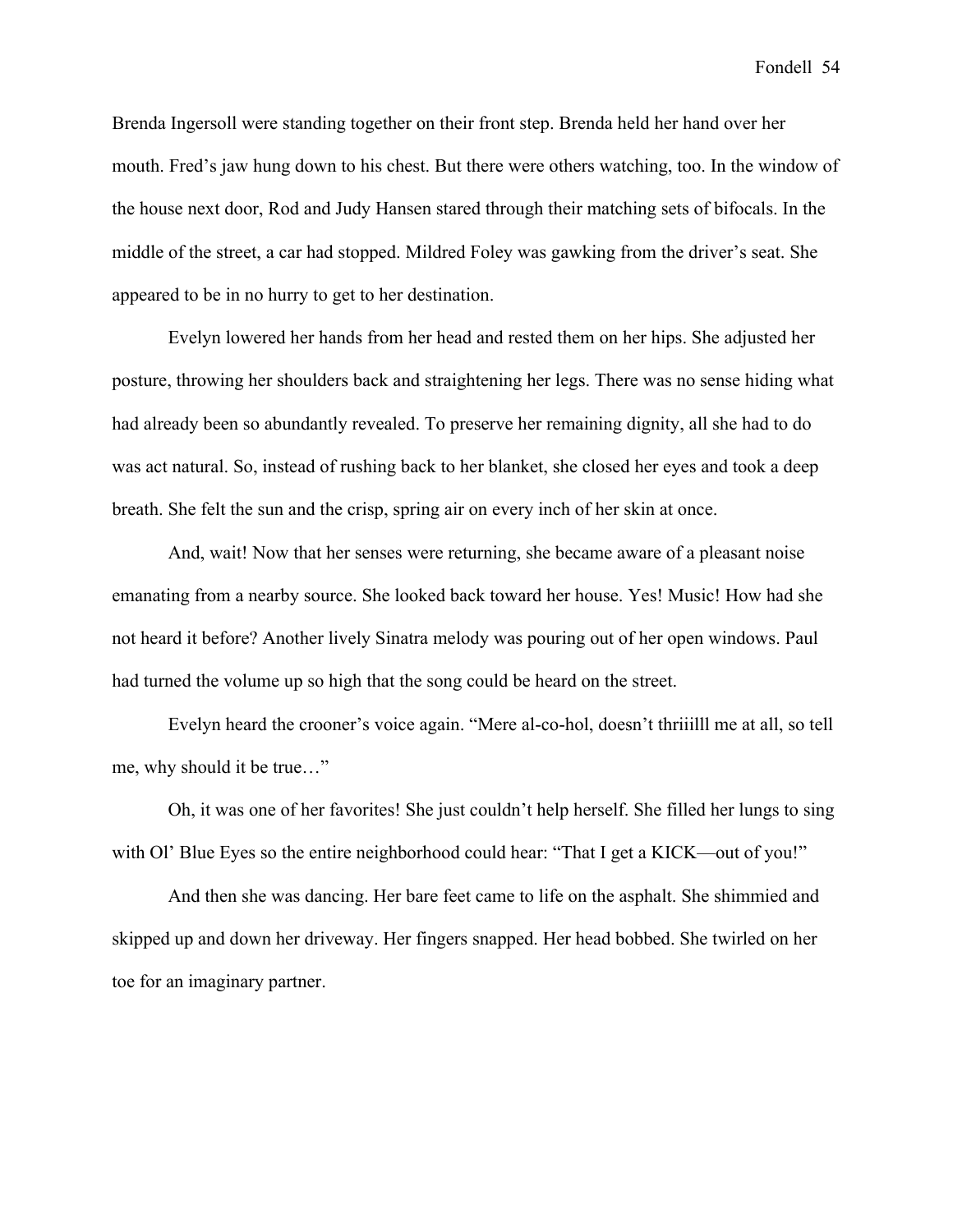## **Blue Orchid**

When the hands on his watch indicated quarter past the hour, the refrain in his head shifted from "she's running late" to "she's not coming." He pulled out his phone to check her message.

> *Let's meet at Blue Orchid around 7:00. I'll wear a big white hat so you can spot me at a distance. Looking forward to finally meeting you in person! xoxo Krista*

Around 7:00, she'd said. Maybe her definition of "around" differed from his. Maybe she'd hit some traffic. Or maybe Occam's Razor applied here. She simply wasn't coming.

He looked up and down the sidewalk for the hundredth time. Pedestrians came and went, but none wore a big white hat. A small throng of people mingled outside the door of the restaurant, all of them waiting for tables. Through the open windows flowed the incessant din of music, conversation, and laughter.

He checked his phone again. A few more minutes had passed. Still no response to his texts. No call. This was a first. He'd never been stood up before.

Then again, he'd never tried online dating before. Maybe this sort of thing was par for the course. There's no harm in standing someone up when you've never actually met him, never met anyone who knows him, and never have to worry about running into him somewhere down the road. Besides, she had seemed too good to be true. According to her profile, she was a 23-year-old office administrator at a tech start-up in Cambridge. Her pictures all showed blonde hair, blue eyes, high cheekbones. She liked rock climbing, fantasy football, and action movies. Her typical Friday night started with a couple of beers at a microbrewery followed by "just hanging out on a couch somewhere."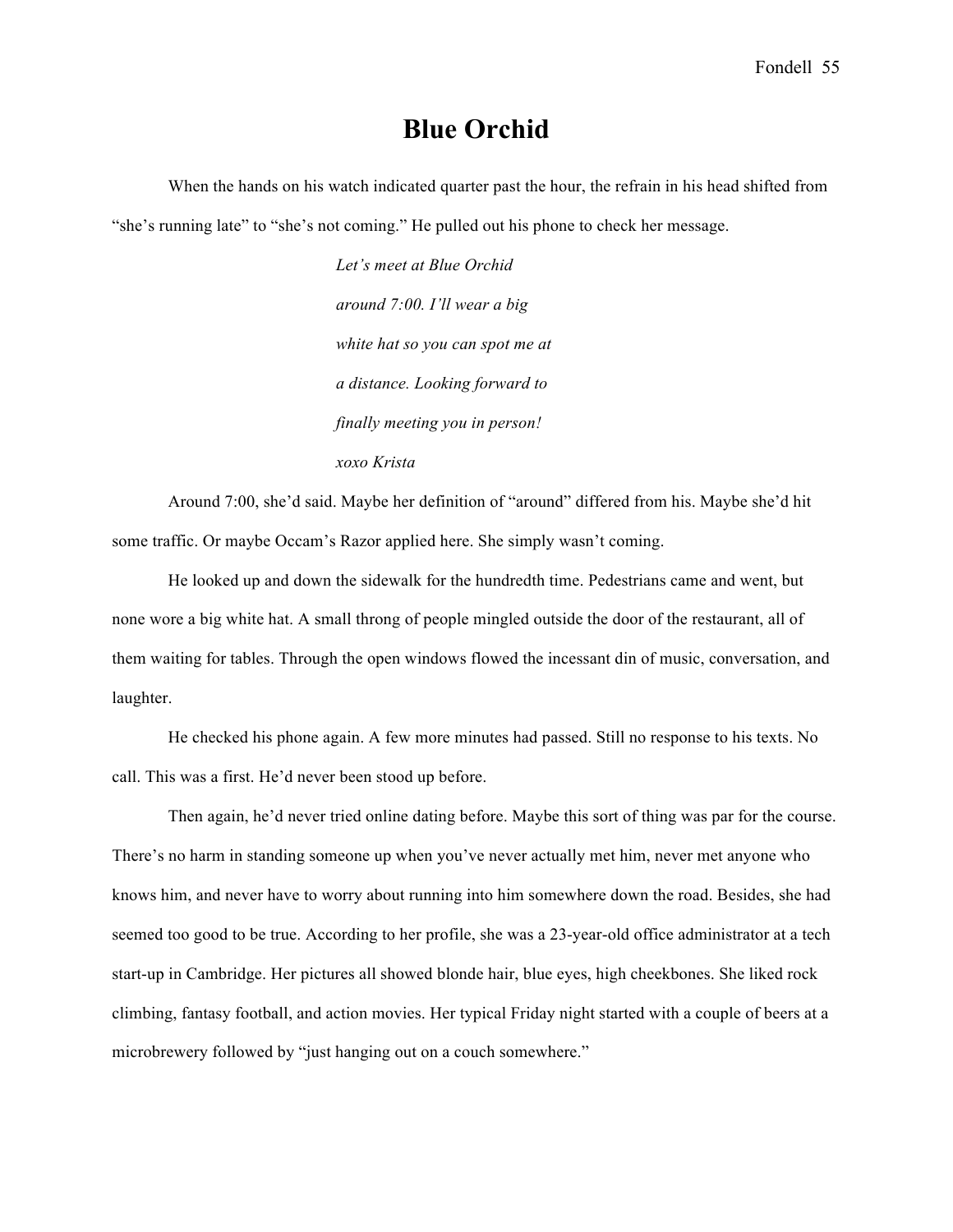If she was anything like what her profile suggested, he didn't deserve her. In just over a month, he would hit the big 3-0. And what did he have to show for himself? A mindless job as a cubicle drone, a studio apartment he could barely afford, a growing number of gray hairs? It had been almost four years since he'd broken things off with Amanda. His friends had set him up on a few blind dates, but none of them had gone well. He was starting to think he was losing his edge. He had no reason to expect this date to go better than any of the others.

His watch read 7:20. She wasn't coming. He slipped his phone into his pocket and turned in the direction of his parking space.

And then he heard his name.

"Eric?"

The voice was undeniably female, but it must have been the hostess. He had put his name in when he had first arrived, five minutes before 7:00. His table must have been ready. He kept walking.

"Eric!" The same voice.

He turned back and there she was. Below her white, floppy hat, she wore a short navy sundress with thin straps. She had a red JanSport backpack hanging off one shoulder. Her hair, spilling from the hat, looked darker than it had in her profile picture, though it was shot through with highlights. Her blue eyes were bright and her skin belonged in an ad for Hawaiian Tropic.

She looked even younger in person than she had in her photos. Could she really be twenty-three? He felt even older by comparison.

"I'm so sorry I'm late," she said before throwing her arms around him in a quick, friendly embrace. "Work was just a disaster. I literally couldn't get away."

He immediately forgot the time she'd kept him waiting. He smiled. "You must be Krista."

She laughed and pointed to her head. "Big white hat! Just like I said, right?"

He tugged on the left sleeve of his shirt and grinned. "Grey polo," he replied. "Should we head in?"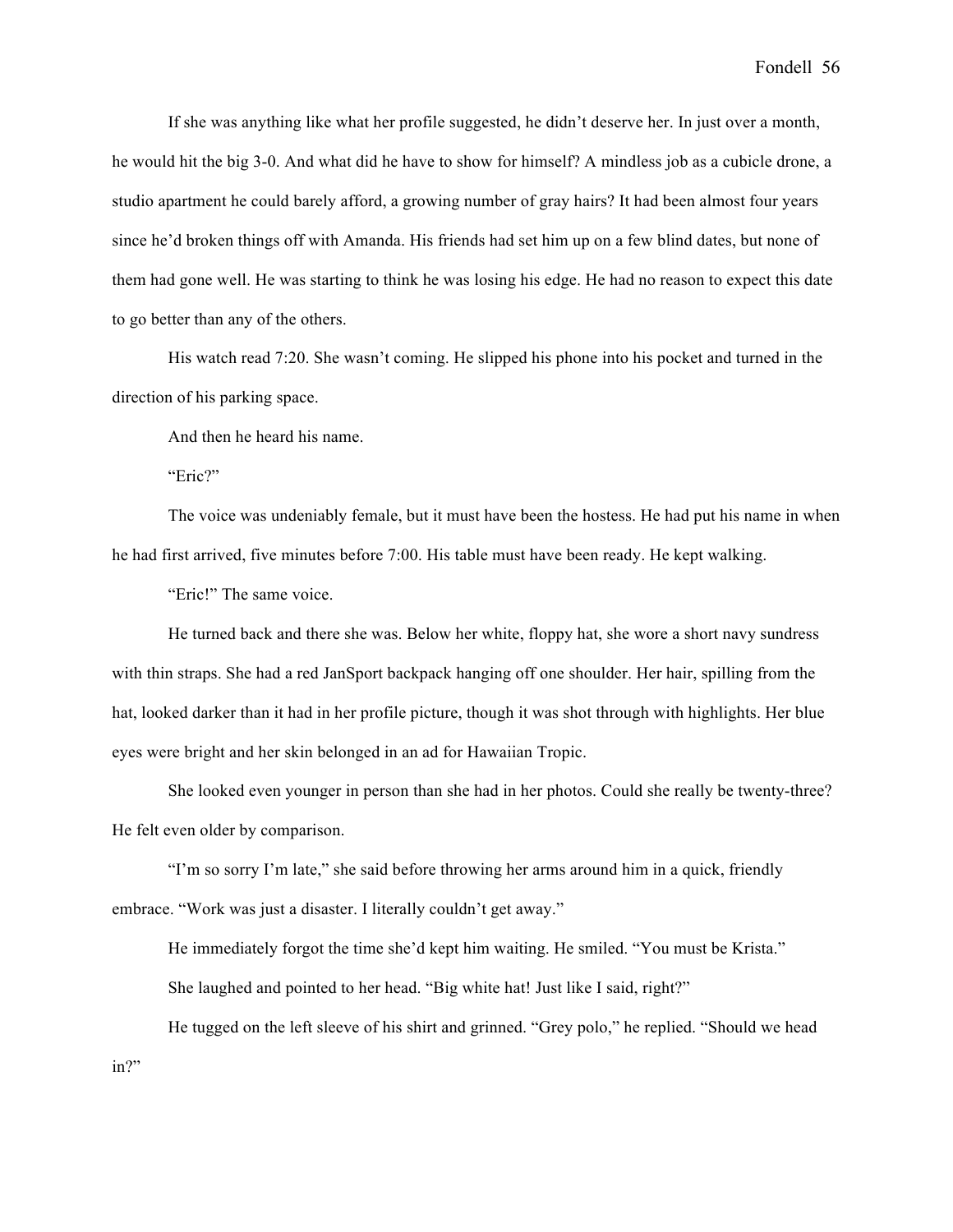She nodded and put her hand around his arm as they turned toward the restaurant. "Again, I'm so sorry I'm late." She spoke excitedly, her voice light and bouncy. "God, it's busy, huh? Did you happen to put our name in? Maybe we could get a drink while we wait?"

As he walked to the bar, Eric tried to shake off his sense of disbelief. Not only had she shown up, but she actually seemed happy to see him. And she was more than just selfie-cute. The guys at work would never believe this.

With drinks in hand, he returned to the hostess's podium. Krista had managed to find two open chairs in the waiting area and she gestured for him to join her. He handed her a gin and tonic—she had specified Tanqueray—and kept the IPA for himself.

"You have to change your profile," she said abruptly.

"Why's that?"

"You're, like, way better looking in person! Your profile pic is maybe a seven at best and it does nothing to show how tall you are. You really should mention your height. Or find some way to show it in your other pics. Most girls go crazy for tall guys."

He felt his cheeks grow warm. He'd never considered himself to be an attractive man. "Well, you might want to change your profile, too," he said, after a moment's hesitation.

"Oh, yeah?"

"Definitely. I mean, your pic was a ten and everything, but you're easily an eleven…maybe even a twelve."

Her smile grew wider. "I'm pretty sure the scale only goes up to ten."

"They need a new one for you."

It was a dumb line, and he felt a little bit corny for saying it, but she seemed to appreciate the

effort. Reaching out to pat his arm, she said, "Wow. Attractive *and* sweet. Looks like I hit the jackpot."

He felt himself blushing again. Was this really happening?

They settled into their drinks and conversation. Unlike most of the pretty girls he'd encountered throughout his life, she seemed to have little desire to talk about herself. Instead, she pummeled him with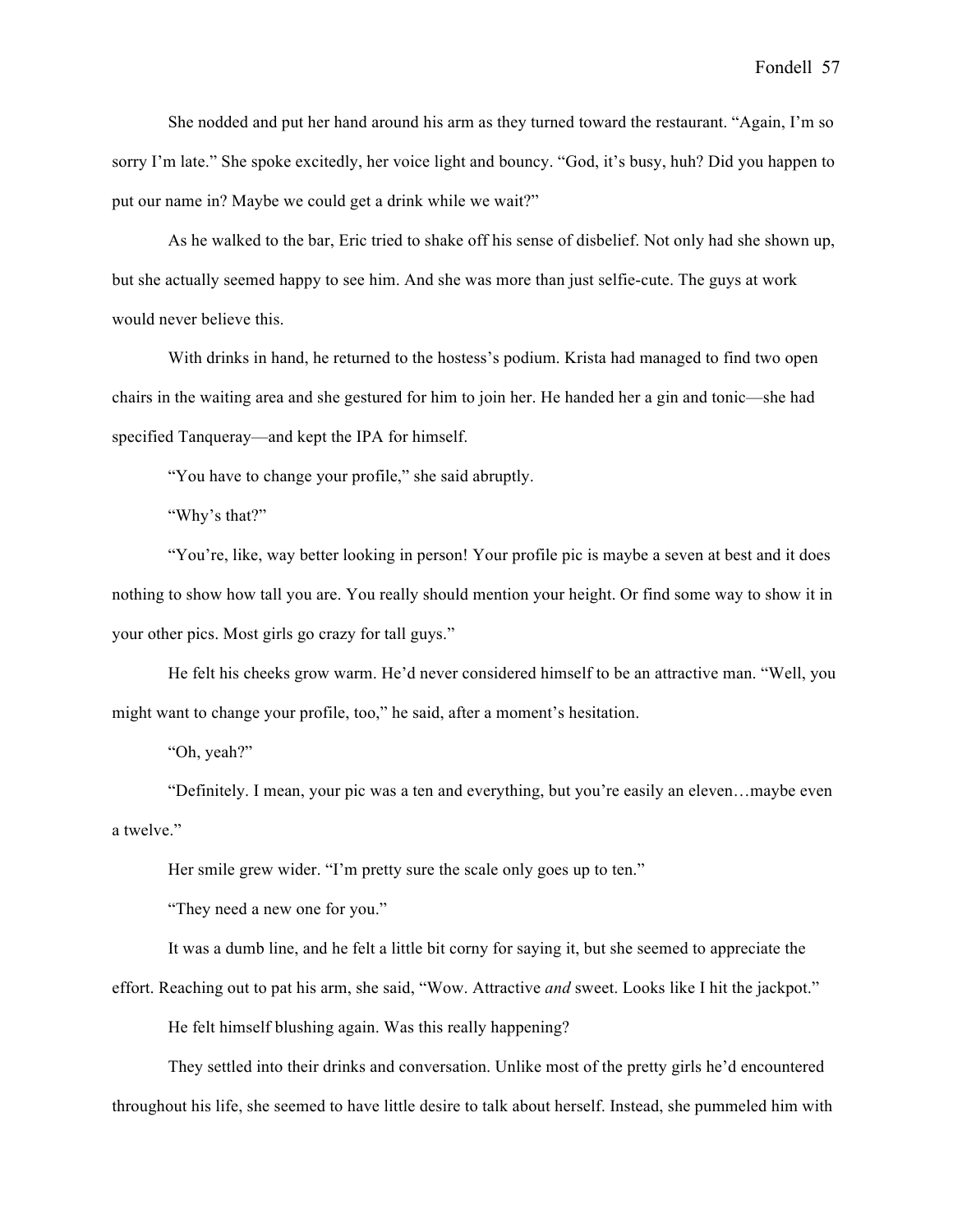questions. She asked about his work, about where he grew up, about what he liked to do in his free time. She seemed genuinely interested, even as he complained about the excruciating tedium that came with managing mutual funds.

On the rare occasions that he tried to question her, she quickly turned the focus back to him.

"What's it like working at Prismatech?" he asked.

"Oh, you know. It's really just like any other job. The hours are long, my boss is a jerk, and my coworkers are just, like, boring. Everyone thinks a tech start-up is nothing but fun and games, but I don't know how long I'll stay, really. What about you? Do you see a future for yourself where you are?"

And then he was off again, talking about his commute, his coworkers, his boss. She was so easy to talk to. It had been a long time since he had talked like this with anyone.

Eventually their table was ready. As they rose to follow the hostess to the back of the restaurant, Krista asked for another gin and tonic.

"I'm not the waitress," the hostess replied curtly.

"Oh, sorry."

"Thirsty?" asked Eric, giving her a grin.

Krista shook the ice cubes left in her glass. "I guess so," she said.

Arriving at the table, Eric moved to sit by the wall, but Krista slipped past him. She swung her backpack onto the padded bench. It landed with a *plumph*.

"Do you mind if I sit here?" she asked, reaching out to touch his arm.

"Of course not," Eric said, taking the chair across from her.

"Sorry. I like to look out at the restaurant."

The waitress came quickly and Krista ordered a second gin and tonic, this time requesting

Beefeater. Eric was impressed by her taste. He still had a third of his beer left, but he ordered another

anyway. He had to drive home, but he also didn't want to fall too far behind.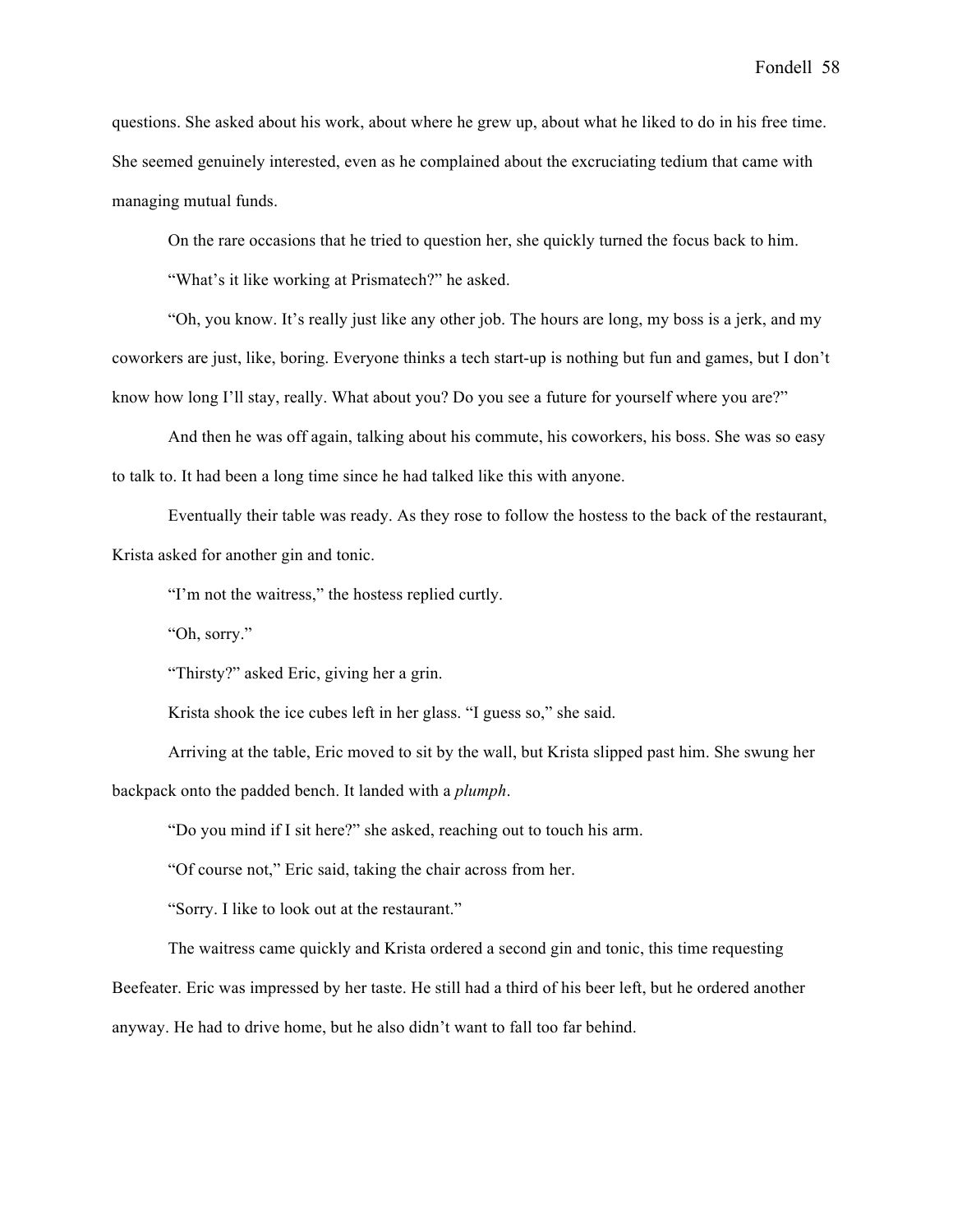The music was louder in this part of the restaurant, and the diners around them had raised their voices accordingly. Eric felt as though he had to shout to make himself heard. "I don't know about you, but I'm starving!"

"Me too. I haven't eaten since eleven this morning. And lunch was kind of gross today."

"Do they provide lunch at Prismatech?"

"Huh? Oh, no. I brought lunch from home."

"But it was gross?"

Krista laughed. "I guess it was, yeah."

Eric smiled. She had a great laugh. He opened his menu as Krista did the same with hers. A silence fell between them as they considered their options. Eric used this opportunity to study his date in more detail. By this point she had removed her hat and set it on the bench with her backpack. Her amber hair reminded him of melted caramel—shiny and warm. It rippled down to her shoulders, surrounding a high forehead, slender eyebrows, a dainty nose, and compact mouth. He could see now that her blue eyes took their brightness from the flecks of grey they contained.

"So, you've eaten here before?" he asked.

"Yeah. A few times. This symbol here," she pointed to a tiny flower next to an item on the menu, "means Blue Orchid favorite. Those are bound to be good." She hesitated. "I could really go for a steak myself."

She glanced up to meet his eyes. Her expression suggested she was asking permission. Clearly she expected that they would handle the bill the old-fashioned way.

"Go for it," he said. "I might order seafood myself."

The waitress returned with their drinks and took their orders. Pan-seared scallops for the gentlemen, and filet mignon for the lady. Eric was about to ask Krista about her fantasy football team when her phone rang. The ringtone shrieked over the commotion of the restaurant. The melody was familiar to Eric, but he couldn't quite place it. A pop song maybe?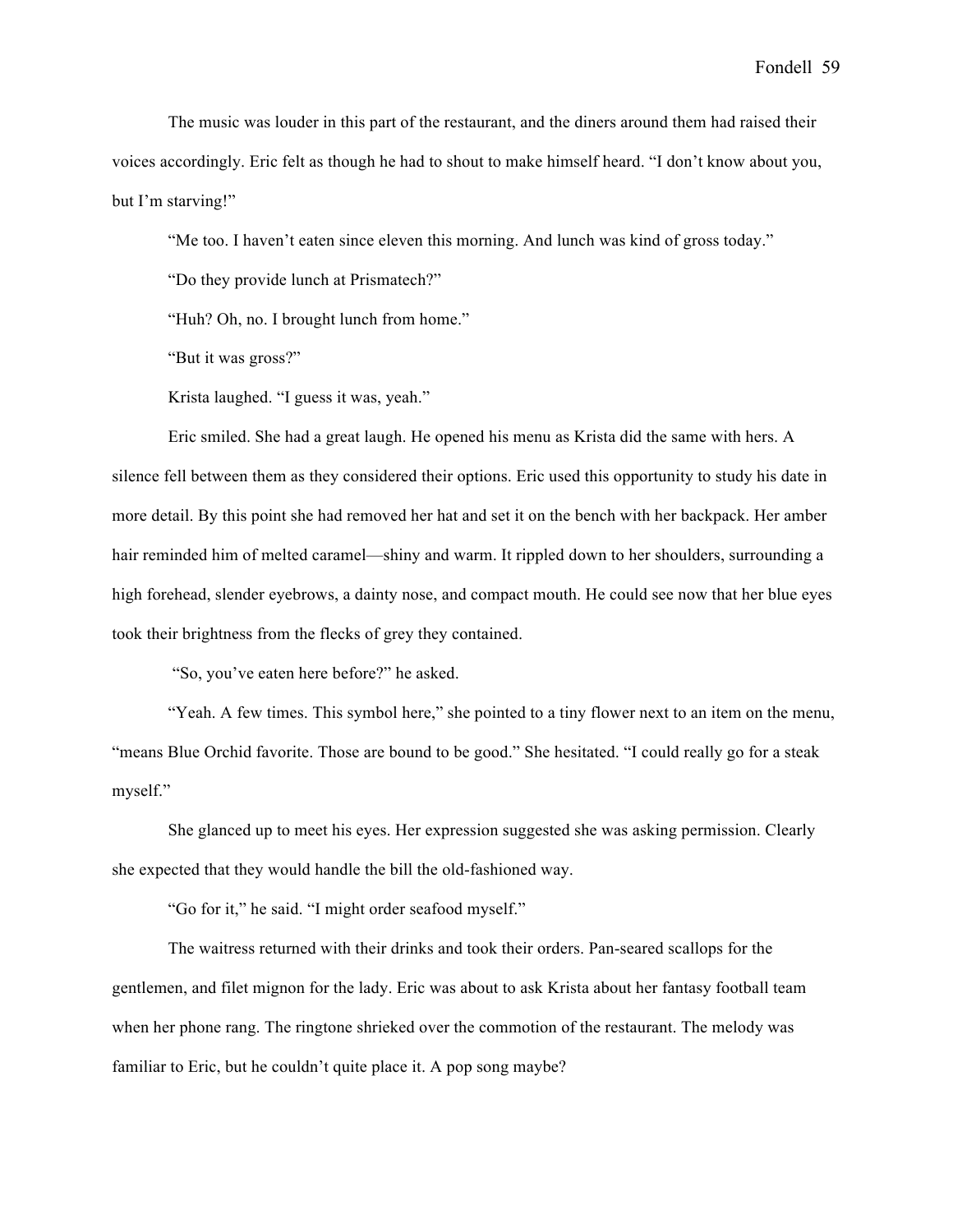Krista looked panicked as she reached into the front pocket of her backpack. Two yellow pencils and a set of keys emerged before her phone did. She glanced at the screen and then silenced the call.

"I'm really sorry," she said, looking around the room.

"I don't think anyone else heard it," Eric said. "It's pretty loud in here."

"Right." She gave a half-hearted laugh, but her face was still pale with embarrassment.

"Really, it's no big deal," Eric added reassuringly.

She continued to survey the restaurant. "Yeah. You're right. Sorry." She set her phone face down on the table and offered him a thin smile. He wondered who had called, but thought it would be rude to ask.

As their conversation slowly resumed, Eric became aware that something had changed. Now he was the one asking most of the questions. Her answers were friendly enough, but terse.

"So, you play fantasy, right?"

"Yeah. Just football though."

"Who do you have on your team?"

"Let's see…Aaron Rodgers…uhh…Tom Brady—"

"Wow! Both of them?"

"Yeah. Is that weird?"

"I mean, a little. Those guys are first-rounders. Both of them went for twenty-five bucks each in my league."

"Huh. I guess I got lucky then."

She didn't ask about his team. She made no comment about upcoming match-ups. She kept looking over his shoulder, looking toward the door. Was she losing interest in him? Did she want to leave? Was it the phone call? Who had called? Eric felt anxious. He became conscious that he might be tripping over his words.

Ten minutes later, her phone vibrated again. She flipped it over and ended the call, keeping the name on the screen to herself.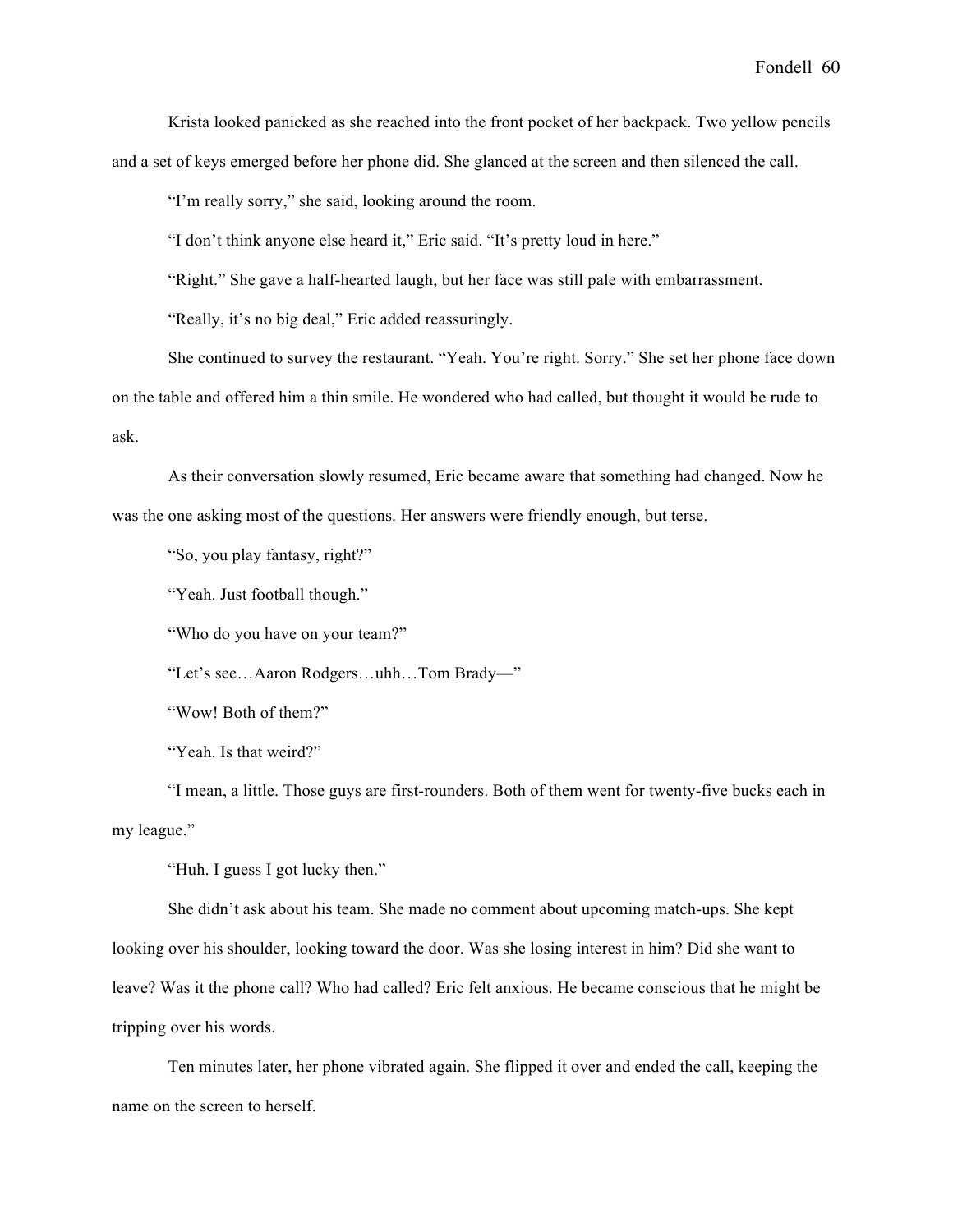"Sorry," she said, her face drained of color once again.

"No problem," replied Eric.

By the time their salads arrived, the conversation had grown even more stilted. Eric could barely catch Krista's eye. At times she watched the door as if she were in a trance. She downed her gin and tonic and ordered a glass of wine. Eric asked for water.

When the waitress brought their entrees, Eric had run out of ideas. He was grateful to the waitress for momentarily breaking the silence. After each of them had taken a few bites, the phone went off for a third time. Krista flipped it in a flash and then more or less slammed it back down on the table. The silverware jumped and an ice cube splashed out of Eric's water glass.

"Everything alright?" he asked her.

She sighed and looked down at her lap. "Look," she said. "I haven't been completely honest with you."

He waited for her to continue.

"The truth is I just—well, I just recently ended a relationship. About a month ago, actually. My boyfriend—sorry, *ex*-boyfriend—is, like, crazy or something."

"So he's the one who's been calling?"

"Yeah."

"Why would he be calling tonight?"

"I don't know. It's a Friday night, I guess." She sighed again. "He was really pissed when I told him it was over. He was a real possessive type, you know. I just feel like he's going to walk right through that door."

Eric felt oddly relieved to receive some explanation for her behavior. So she had a crazy ex. Big deal. That didn't mean she'd changed her mind about him. He didn't think so anyway. He could handle this.

"Well, first of all," he said, doing his best to sound sure of himself, "if someone comes through that door and goes after you, they'll have to get through me first."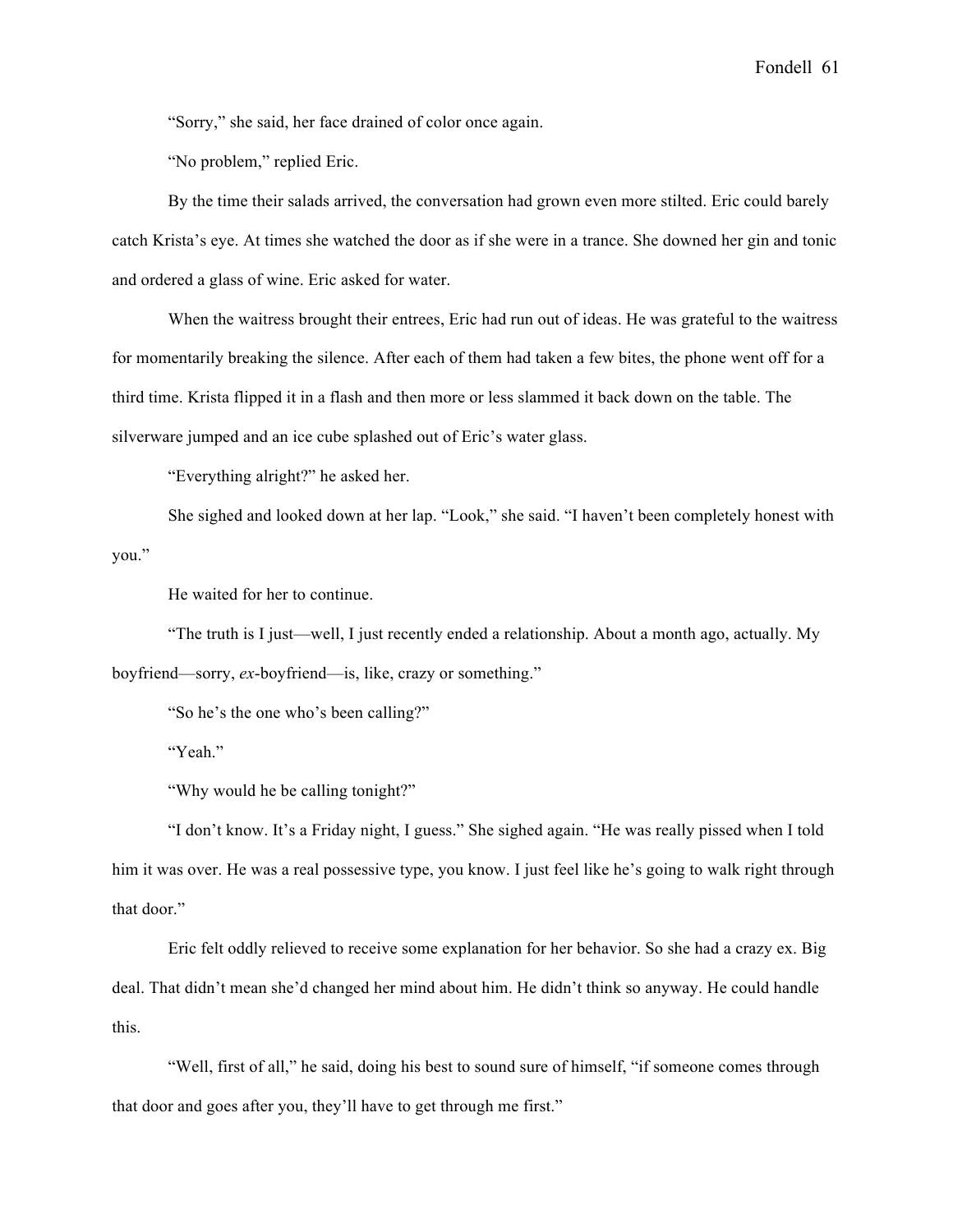The smile she gave him was only half-formed, but at least it was real. "I might not be the one who needs protecting," she said.

"Oh, you think he might come after me? Please! I know how to handle myself."

This wasn't remotely true. Eric had never even witnessed a fight, much less taken part in one. Still, this girl had awoken something inside of him. She made him feel like a better version of himself. This was his chance to be as tough as he wanted. He felt himself putting his shoulders back. He unconsciously tightened his biceps.

"Besides," he went on. "What makes you think he would look for you here? Was this a favorite spot of yours?"

"We came here once or twice, I guess."

"But you probably went to other places more often."

She shrugged and then nodded.

"So, the odds are pretty low that he'll come walking through that door, right?"

"I guess so."

"Then let's just finish our dinner, and we can head to a new place when we leave. Some place he doesn't know about. Does that sound good to you?"

She smiled at him—a wide, full smile this time. "That would be great."

The cloud had passed. They each lifted their forks and continued to eating. Between forkfuls, they resumed their conversations. It seemed as though traversing this moment of doubt had brought them closer. Soon they were joking and laughing with ease. He shared a few scallops with her, and she offered him a few bites of her steak and all of her broccoli. She said she wasn't a fan of vegetables in general.

Her phone rang once more before their plates were cleared. She stopped the vibration casually, but Eric noticed another quick glance toward the door.

"You could always turn it off, you know," he said.

She shook her head. "I wish."

Thinking that was a strange response, Eric probed for details.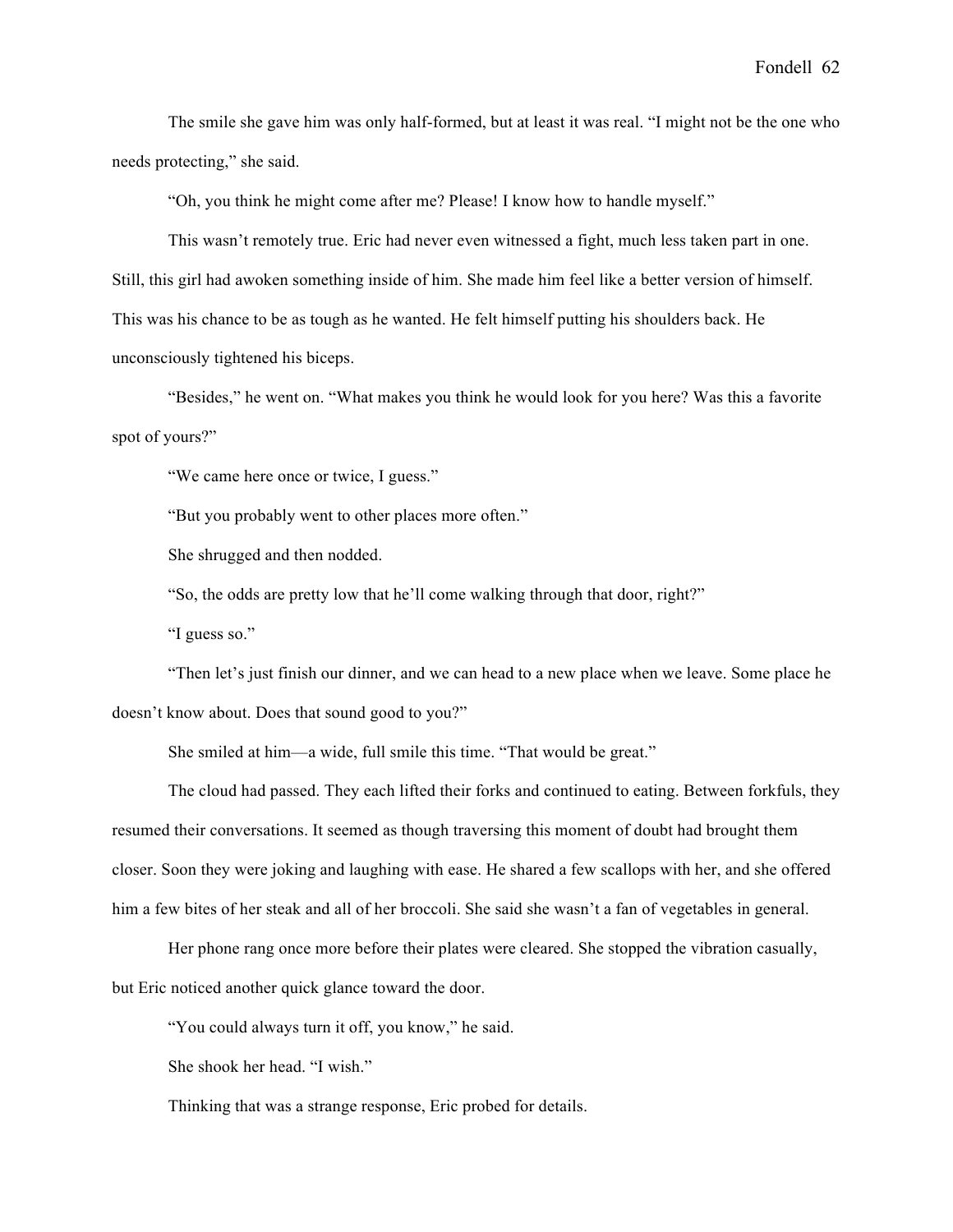"It's—well—I have some family issues I'm dealing with. If someone needs to get a hold of me, I need to be available." She looked off to the side. "I don't really want to get into it, if that's okay."

"Oh! Totally fine," Eric replied. "I didn't mean to pry. Sorry."

They finished their meals and agreed that they were too stuffed for dessert. When the waitress came with the bill, Eric sent her away with his Visa. Krista, to her credit, offered to cover the tip. Eric waved her off. "They're just numbers," he told her. "Totally imaginary."

After rising from the table and making their way out of the restaurant, Eric realized he was feeling the effects of his drinks, even after the food and the water. Krista, who had chosen boozier options, wobbled a bit as she walked. Her backpack hung heavily on her shoulders and her big white hat sat crooked on her head. Giggling, she put her arm through his and leaned against his side.

"Did you still have a new place in mind?" she asked him.

"Actually, I was thinking maybe you'd like to try my place?"

"Mmmm…" she replied, nodding her head. "That sounds perfect."

As he drove across the city, he considered how drastically his fortune had changed. At quarter past seven, he had begun resigning himself to another solitary Friday night, drinking cheap scotch and watching bad TV. Now, at just before nine, he was driving home after a great dinner with a stunning blonde reclining in his passenger seat. She was resting her feet on the dash. The skirt of her dress had slid down, leaving most of her upper legs exposed. A thrill of possibility ran down his spine.

His apartment was messier than he remembered. Dirty dishes filled the sink. Junk mail was spread across his kitchen table. He realized he should have at least folded his pullout mattress back into the sofa, but then he really hadn't expected company. And now, watching Krista stagger across the room to sit on the edge of the bed, he figured she might not be in a state to care about the mess. Those gin and tonics must have been strong.

"What can I get you?" he asked. He walked over to his pantry. "I'm afraid I don't have anything special. Beer? Smirnoff? A cheap scotch I found at Trader Joe's?"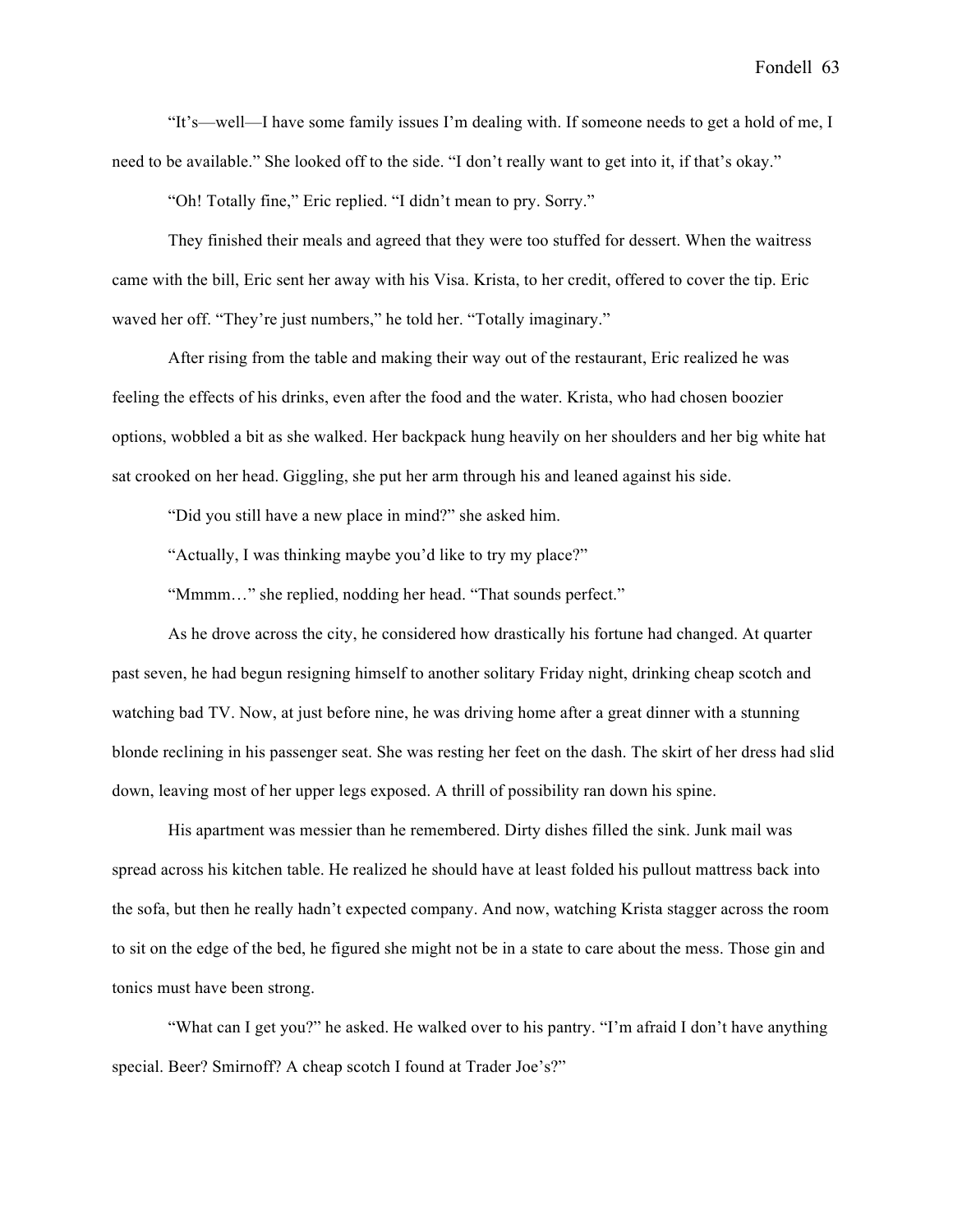She swung her backpack off her shoulders and let her body fall back onto his mattress. Her feet remained rooted to the floor and Eric couldn't help noticing the immodest spread of her legs. "I've never had scotch before," she said. "Is it good?"

"Only one way to find out."

He made two drinks, putting three fingers of amber liquid over ice cubes. She sat up when he handed her the drink, and he took his spot next to her.

"Cheers," he said, clinking his glass against hers.

She took a large gulp and winced. She expelled her breath violently. "What is this stuff?"

"That's what scotch tastes like—cheap scotch anyway."

"It tastes like poison."

He laughed. "Yeah, the cheaper the scotch the worse the burn. Do you want something else?"

"No, no, this is fine." She took a tiny sip. She cringed a bit, but did not cough. "I'll learn to like

it."

They sipped their drinks and talked. She told him she liked his apartment. She liked the posters on his wall and the lamp on his side table and the size of his TV. He told her he liked her hair and her dress and her shoes. She asked if he had any tattoos. He told her he didn't and then expectantly asked her the same question. She told him she wanted one, but she couldn't decide where to put it. She asked what he'd recommend. He grinned as his mind veered into lascivious territory.

After a few minutes, they heard her phone buzzing in her backpack. She pulled it out, killed the call, and studied the screen.

"Jesus!" she exclaimed. "He's called four more times."

Eric reached over and took the phone from her hand. He tossed it down to the other end of the mattress. "Maybe don't worry about him anymore," he said. Then, without thinking, he kissed her.

She pulled back for a moment, looking alarmed. Then she smiled. And then she pounced on him.

Suddenly, Eric's world was gone. He was only aware of her tongue, her hands, her hair, her supple body sliding onto his lap. They fell back onto the mattress, collapsing any remaining distance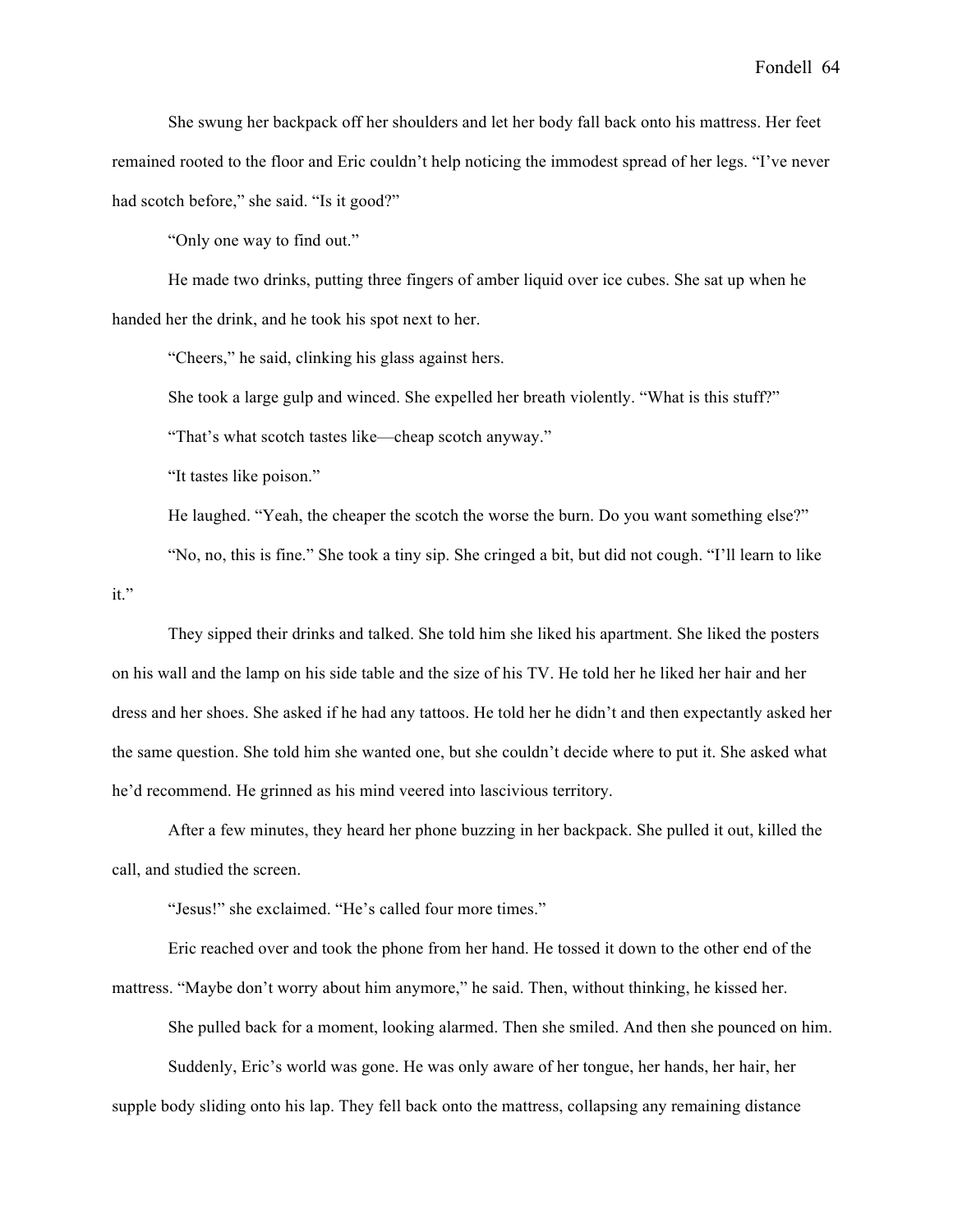between them. It had been a long time since Eric had done this. He couldn't imagine a woman who felt like she did. Electricity coursed through his veins.

It took him a moment to realize she was pushing him away from her. "Sorry, sorry, sorry," she said, climbing off him and finding her feet. "I really have to pee." She smoothed out her dress and ran her fingers through her hair. God, she was sexy.

He pointed to the bathroom and she rushed straight through the door, closing it firmly behind her. Through the thin walls, Eric heard the toilet seat smack down. He leaned back, closed his eyes, and waited.

He heard the toilet flush and the faucet turn on and then off. The door, however, refused to open. A minute passed. The bathroom was quiet. He wondered what she was doing in there. Maybe she was freshening up? Fixing her makeup?

At the other end of the mattress, her phone buzzed again. If he hadn't been drinking, he might have left it alone. He would have realized how it would look if she came out of the bathroom to see him staring at her phone. But he'd drowned his better judgment by this point.

He grabbed the phone and examined the screen. "Steven," it said. He ended the call and the lock screen appeared, showing a long stream of notifications.

Eric's heart, which had just begun to slow after the action on the bed, now began to accelerate.

Steven had called three more times, but he had also sent a series of text messages.

8:51. Where are you?

9:14. Please pick up.

9:27. Pick up your phone, Ashley. We're not doing this again.

9:48. Last chance.

10:03. Okay, Ashley. That's enough. I know where you are. I'm coming to take you home.

Eric heard the lock on the bathroom doorknob disengage. The door swung open and Krista stepped out with a mischievous look on her face. She had taken off her dress and was draping it in front of her body as if the straps were pinned to her shoulders. With a mischievous grin, she let it drop.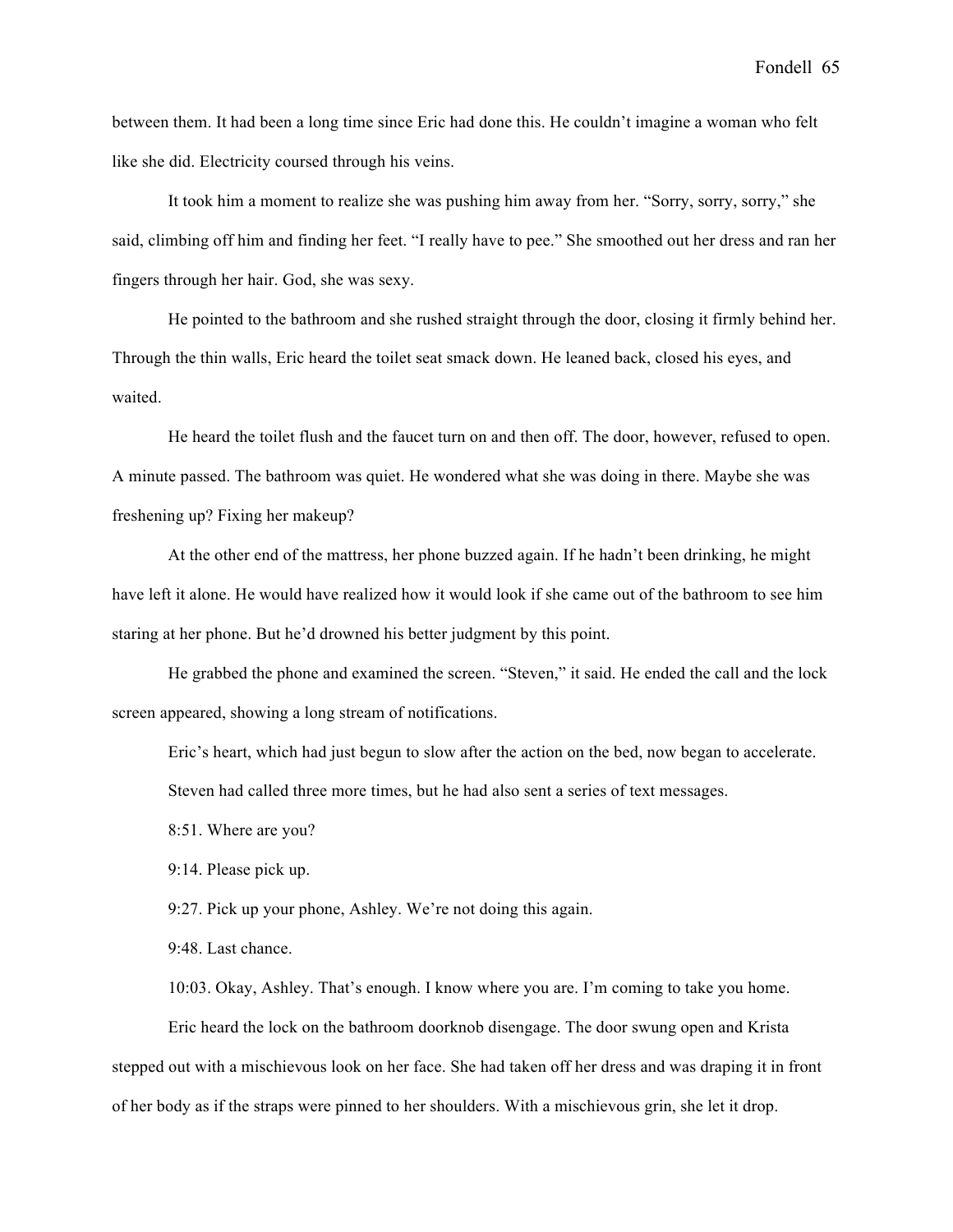And then she saw him holding her phone.

"Oh my god!" she cried. "What are you doing?" She rushed across the room and snatched the device from his hands.

"Who's Ashley?" he asked her.

"What?" she said, frantically swiping at the screen.

"I said, who is Ashley?"

She looked at him with terror in her eyes. "What else did you see?"

"He says he's coming. Steven. He says he knows where you are. Is that your ex's name? Steven?"

She punched in the code to unlock her phone and began pacing back and forth. "Oh shit, oh shit,

oh shit," she chanted under her breath.

"What am I missing here, Krista?"

"That bastard…" she muttered. "He didn't really do it, did he?"

A sudden pounding on the door turned them both into statues.

"Ashley!" A deep male voice in the hall.

Eric watched as Krista shrieked, ran into the bathroom, and slammed the door, leaving both him and her dress crumpled up at the foot of the bed.

The knocking grew more insistent. "Ashley! Open the door. I know you're in there."

Eric waited. No sound came from the bathroom. Ten seconds passed. Then the man in the hall

pounded the door four times. "Ashley! If you don't let me in, I will call the police. I'm not joking."

Something snapped in Eric. He stood, went to the door, and swung it open.

"You—" It was all he could get out before the man shoved past him and bowled into the apartment.

"Ashley! Where is she?"

Eric was stunned. The man pacing across his apartment wore a blue button-down soaked with sweat. He had tucked the shirt into his jeans, which led down to a pair of white, worn-out tennis shoes. He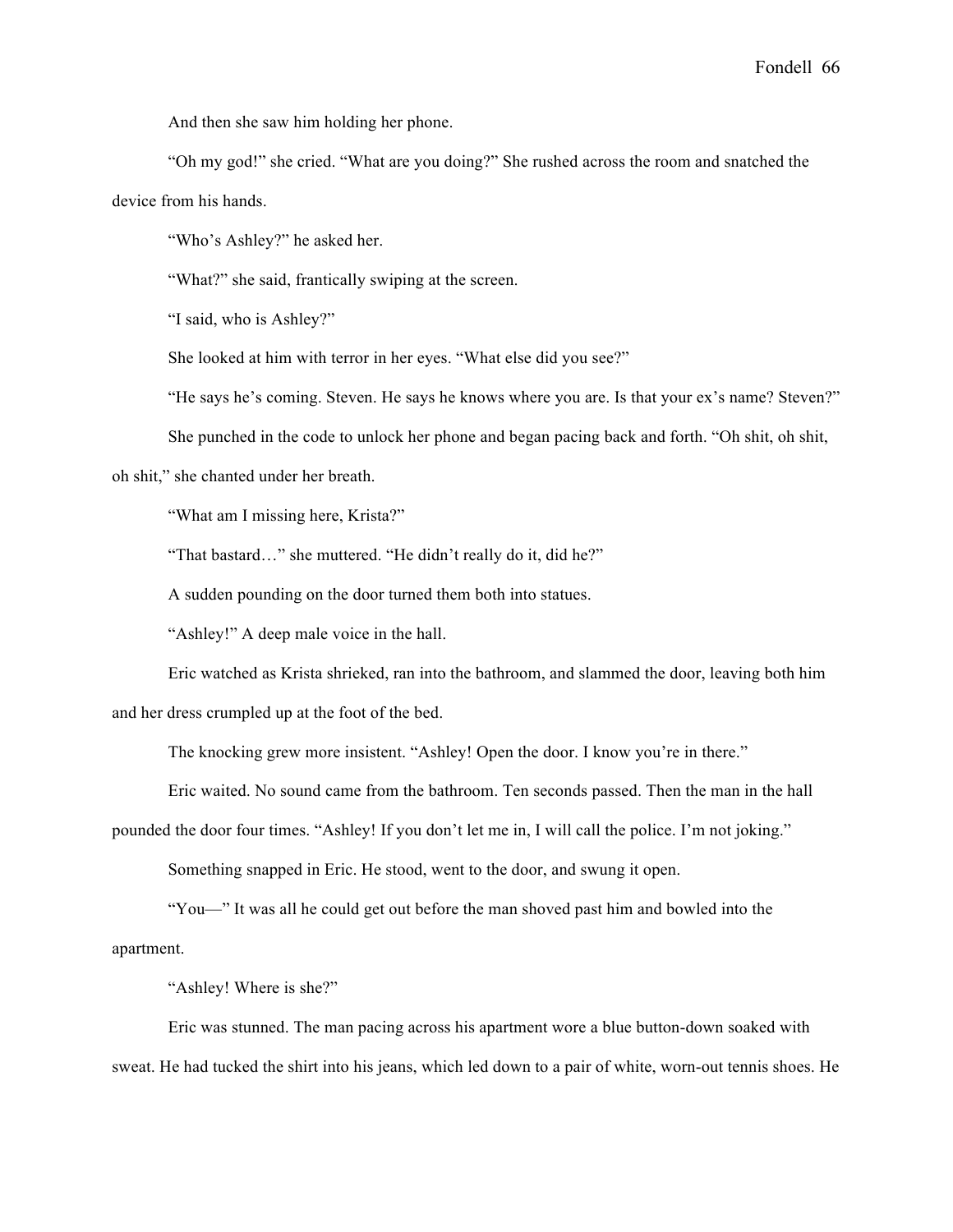was balding, and the circle of hair above his ears was silver. He had to have been at least fifty years old. Maybe sixty.

"Hey—" Eric started again.

"Where is she?" The man turned on Eric, grabbing two fistfuls of his shirt. "I know she's here."

This was not at all Eric was expecting. He had been picturing a burly football-player type with slicked-back hair and a leather jacket. He had been waiting for Danny Zuko, and Coach Calhoun had walked through the door.

"Look," said Eric, his voice a mixture of confusion and false confidence. "Let's take this outside. She doesn't want to see you."

This was not the answer the man was looking for. He shoved Eric towards the wall. Despite the fact that Eric stood a half-a-foot taller than the much older man, he showed no apprehension.

"Tell me where she is!"

"It's over, man. If you wanna talk, you can talk to me. Outside."

"Listen, son. I know she's here. Her phone is pinging at exactly this spot on my GPS. I already checked the other apartments. Just tell me where she's hiding."

Eric pushed away his confusion. He couldn't process who this guy was, but he wanted him out of the apartment. "I'll tell you whatever you want, pal. Outside."

The man shook his head. He went to the kitchen, pulled a chair out from the table, and sat. "I'm not leaving without my daughter.."

Eric's mouth fell open. He stumbled back to the wall and then slouched down against it. "Oh shit," he said.

A delirious cry came from the bathroom. The man rose from his chair and went straight to the bathroom door. Knocking insistently, he strained to keep his voice calm. "Ashley. That's enough, sweetie. I'm taking you home."

The answer was something between laughter and sobbing. "Ashley!" the man shouted loud enough to make himself heard.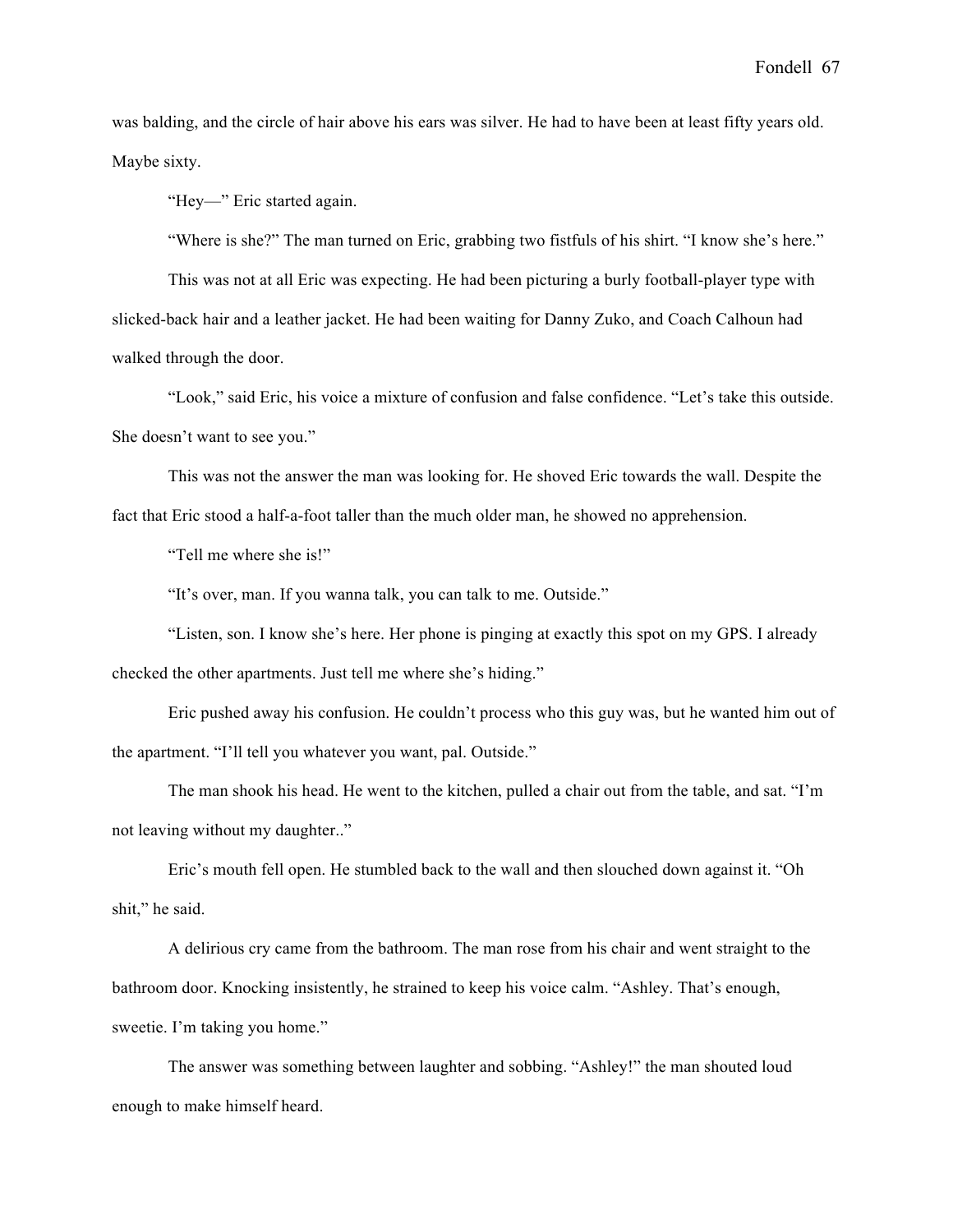Mirthless laughter behind the door. "I can't!" she exclaimed.

"Right now! I'm done playing games!"

"No, Dad. I really can't."

Something clicked in Eric's head. He knew why she couldn't come out. "Hey, uh, Stephen?" he said, getting the older man's attention. Reluctantly, he pointed at her dress, lying in a heap on the bed. He expected this man, who claimed to be the girl's father, to fly across the room and beat him to death. Instead, he leaned against the wall on the other side of the room, closed his eyes, and rubbed his forehead.

"Oh God," he said quietly. "I can't believe this is happening." He gave Eric a look filled with anguish and went back to the chair in the kitchen. He put his face in his hands. "Not again."

"Again?" asked Eric.

"We did everything,." The man seemed to be talking to himself. "We took every precaution."

Eric didn't understand what the man was talking about, but he tried to imagine what was going through his head. "Nothing happened," he said.

The man raised his eyes. They were shot through with streaks of red.. "I mean, for Christ's sake, son," he said in an anguished voice. . "She's fifteen! How can't you see that?"

Eric rose from the floor and went to the kitchen. He pulled out the bottle of scotch and poured himself a tall glass. Ashley's giggling could still be heard in the bathroom. "You want some of this?" he asked the older man.

The man shook his head. Eric watched as he went to the bed, gathered up the discarded dress, and carried it to the bathroom door. He whispered a few words and the door cracked open. A moment later, she came out with a broad smile stretched across her face.

"Well, Eric," she said brightly. "It's been quite a ride."

"Let's go," said her father. He gripped her arm like a police officer might.

"Thanks for dinner. Let's do it again sometime."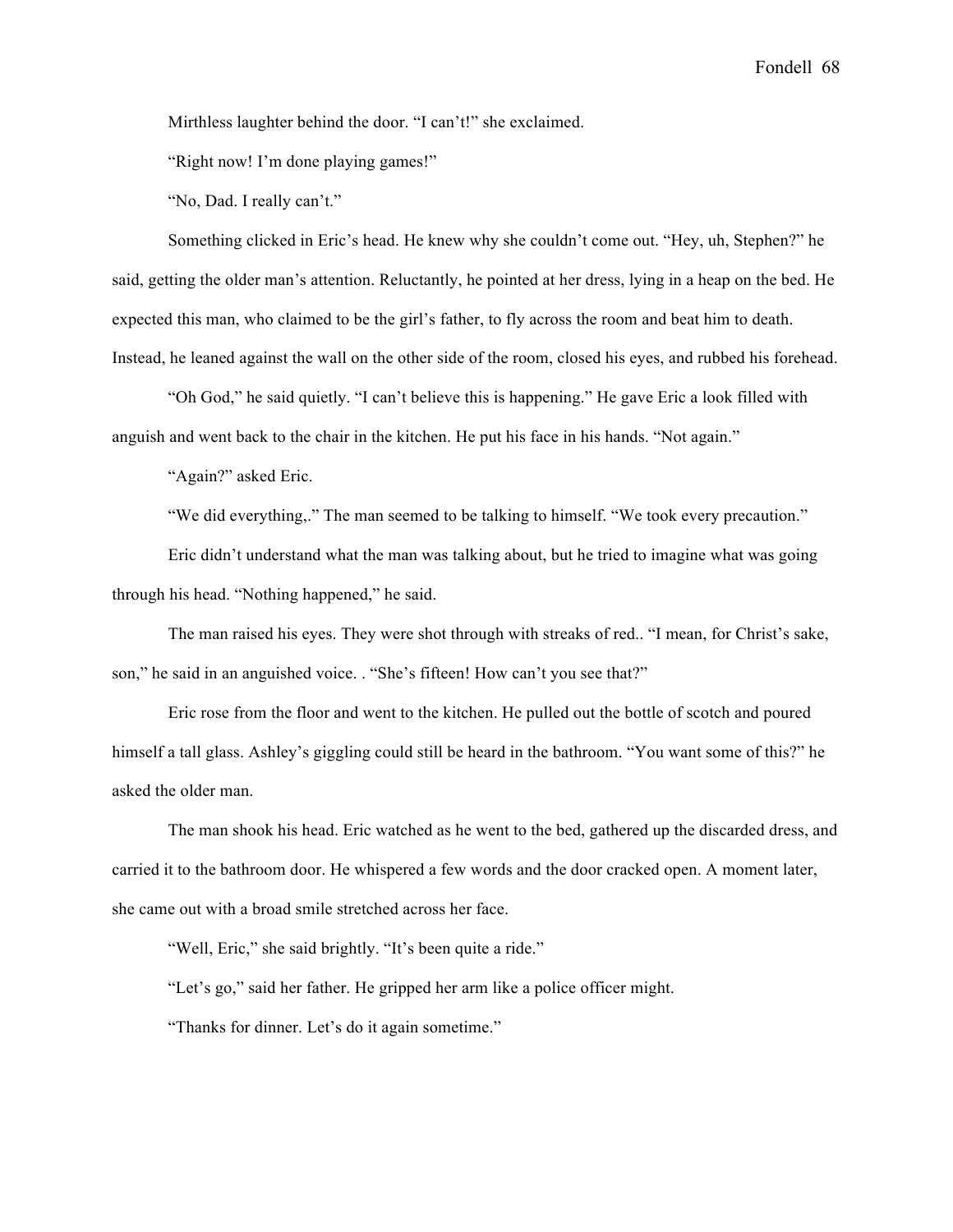Eric said nothing. Her father steered her to her shoes and her backpack., As she threw the bag over her shoulder, Eric realized how full it was. Probably full of textbooks—chemistry, algebra, American history.

After the older man ushered the girl out of the apartment, he turned to Eric one last time. "Sorry about all of this," he said.

"Me too," Eric replied.

Hours later, the bottle of scotch near empty, Eric tried to piece it all together. There must have been signs. There just must have. Was he really that desperate? Was he really that blind?

He was still interrogating himself as he crouched over the toilet, ejecting his expensive dinner. He wished he could purge himself of the memory, too. Even now he had trouble fending off incongruous ideas:. One minute found him questioning whether she really liked him. In the next he wondered what might have happened if her dad hadn't shown up when he did. At that thought, he felt sick again.

He groaned as he undressed and fell heavily on his mattress. He opened his dating app. The phone screen lit up with a rainbow of hearts and a sweep of smiling faces. He searched to find Krista's page. Looking at her pictures again, he noticed the signs of her deception—the heavy make-up, the fashion mag attire, the careful lighting, the unplaceable backdrops. He wondered if Prismatech was even a real company. He realized how perfectly her interests catered to the "cool girl" stereotype. And twentythree years old? It was just the right age. Not too old, not too young.

She'd thought of everything. It was an astonishing display of manipulation. But why? Why would she do it? And not only once, but twice? At least twice? He allowed the evening to play out in his head, but the scotch had addled his playback apparatus. Then that terrible comprehension struck him again. She wasn't twenty-three. She was fifteen. He had to stop thinking about her.

He took one last look at her face. She was a pretty girl—even without the makeup, she'd be pretty—but she was so plainly a girl. A teenage girl. "What is wrong with me?" he asked the empty air around him.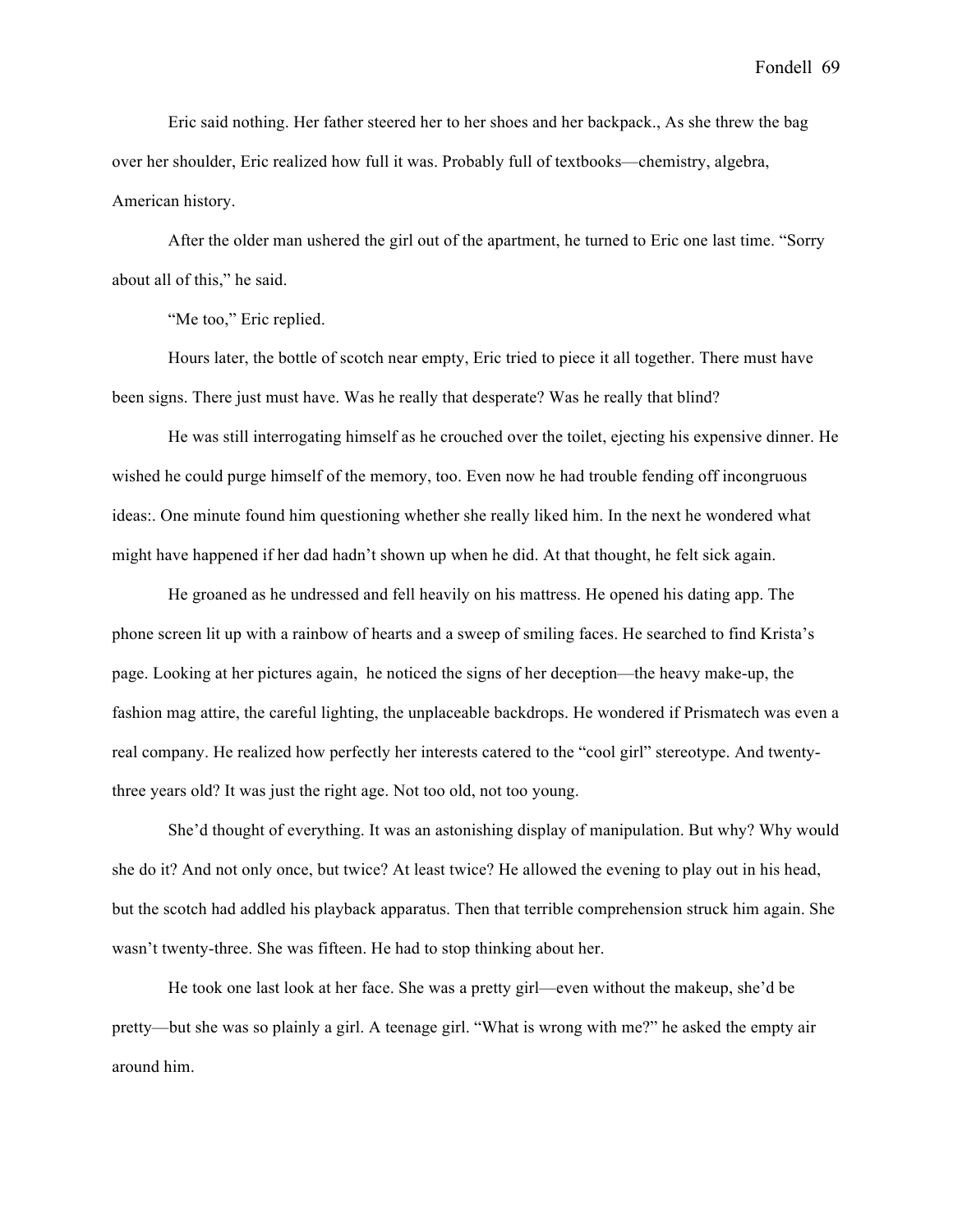Before closing the app, he navigated to his own profile, tapped into "Settings," and deleted his account.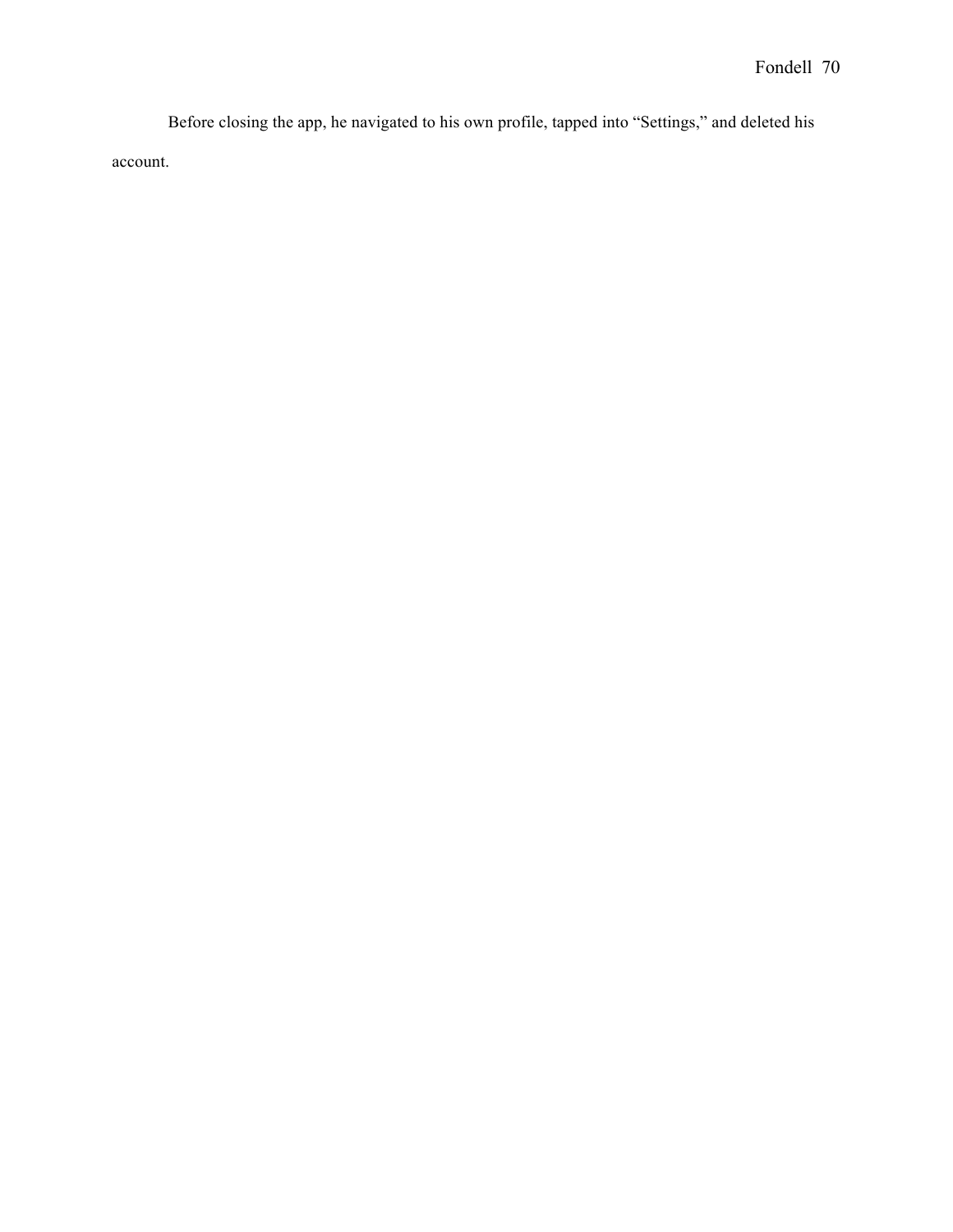## **Altar Call**

Kyle was staring daggers at his older brother Josh. Actually, daggers weren't good enough. It had to be something more destructive. Ginsu knives. Machetes. Chainsaws, for God's sake.

Since the moment they'd walked into the chapel, Kyle's eyes hadn't once left the back of his brother's head. Through all the praise songs, through the counselor's skits, even through prayer and silent reflection, he maintained his furious focus. It was a glare of unmitigated loathing. The epitome of a murderous gaze. His eyes had gone dry with the effort.

Pastor Chad cleared his throat, causing a hush to fall over his audience. As he delivered the opening lines of his sermon, all of the other campers relaxed into their pews. Even Josh settled into an angelic posture. But Kyle, standing by himself in the very back of the chapel, would never see his brother in that light again.

Over the last six days at Sandy Lake Bible Camp, Kyle had come to accept the truth: Josh was and always had been an asshole. Sure, he'd been a jerk before, but this was a new level of assholery. On Sunday night, he humiliated Kyle in a spontaneous wrestling match. On Monday, he poured orange juice into Kyle's bowl of Cocoa Pebbles. On Wednesday, he beaned Kyle in the face during a dodgeball game, even though he knew headhunting was against the rules, even though he knew their counselor, who they all called Uncle Adam, would see him do it. He had done it on purpose. Squinting through his inadvertent tears, Kyle saw his brother holding his hand over his mouth, trying to muffle a laugh.

Josh would go to any end to embarrass his little brother. Just before dinner the evening before, while Pastor Chad was saying grace, Josh had ripped a huge, resounding fart. Everyone in earshot tried in vain to muffle his laughter and Josh whispered as audibly as he could, "Gross,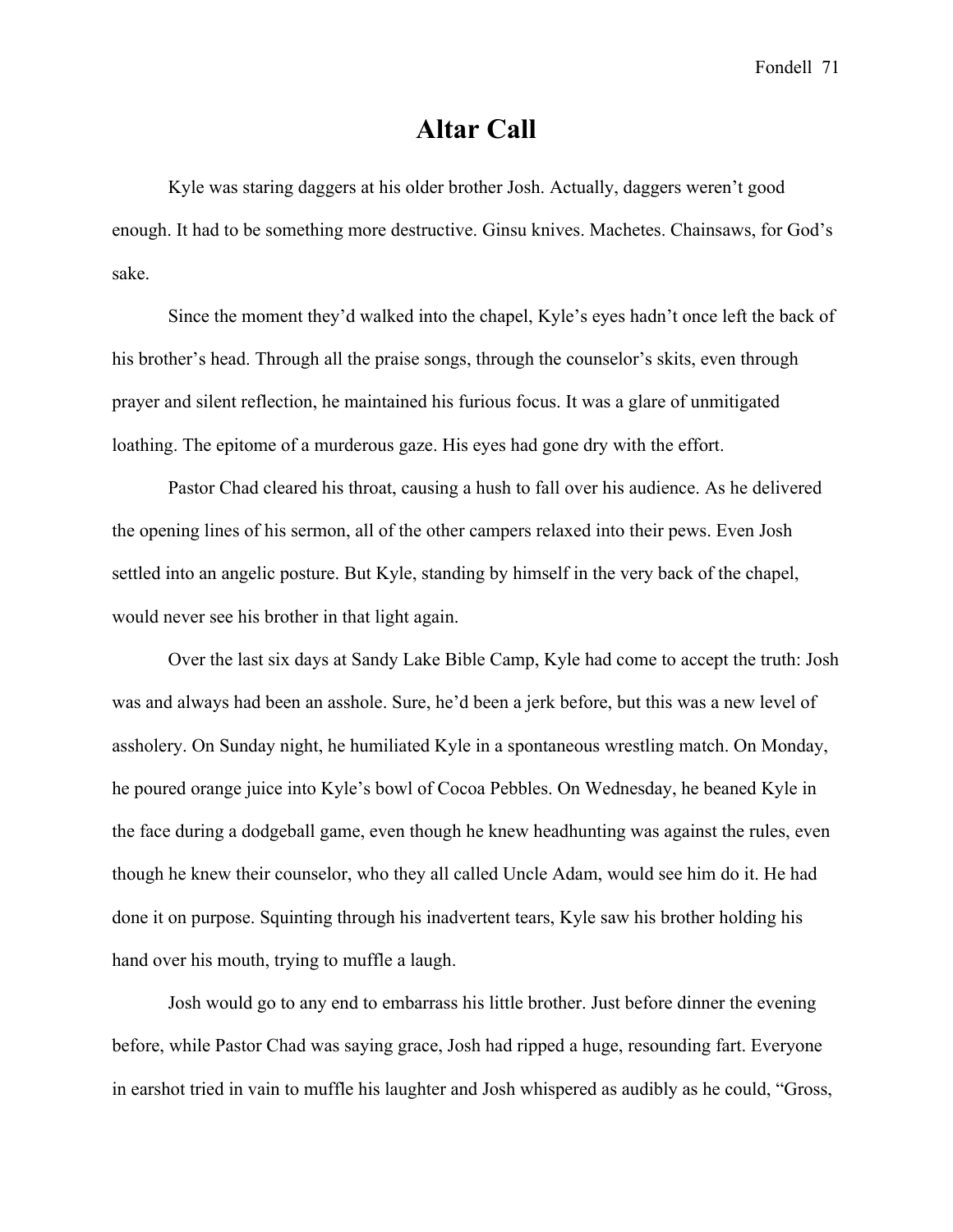Kyle." When Pastor Chad finished his prayer—which he managed to do without even a pause he gave the whole camp the "Guys, I really don't think that's funny" talk. Kyle felt 300 eyes turn toward his bright pink face. Afterward, he couldn't convince a single person that it wasn't him.

But that was yesterday. That was absolute peanuts compared to what Josh had done only a few hours before this chapel service began. This time, he had gone too far. Kyle felt his jaw tightening as his eyes continued to burn holes into the back of his brother's head. He wanted to grab a hymnal and knock his brother senseless. He wanted to pull the bandana off his head and strangle him with hit. He wanted to climb up the rafters to the peak of the chapel ceiling, cut loose the hanging light fixture, and watch it obliterate his brother below.

He was staring upward and imagining the logistics of that operation when a sudden swell of laughter brought him back to reality.

"That's the thing about guppies," said Pastor Chad. He strutted across the chapel stage, smiling as he spoke. "They're stupid. Like, the lights are on but nobody's home. But I guess my buddy Rocco didn't get that when he decided to set up the aquarium. Typical Rocco, right?"

The laughter faded into giggling and the giggling faded to silence. Kyle realized he had missed the joke. Why guppies? Who was Rocco? He cursed his asshole brother again. This was his fault, too.

Pastor Chad, in Kyle's opinion, was the coolest camp speaker he'd ever heard in Sandy Lake. He was a wiry 28-year-old who spoke and moved like his heart pumped Red Bull through his veins. He looked nothing like a pastor. His shock-blonde hair was buzzed on the sides of his head, and long on the top. He wore black-rimmed glasses, Weezer t-shirts, and a pair of tattered denim shorts covered in permanent marker doodles. And now, thanks to Josh, Kyle had missed half of his Friday night sermon, which everyone knew was the best talk of the week.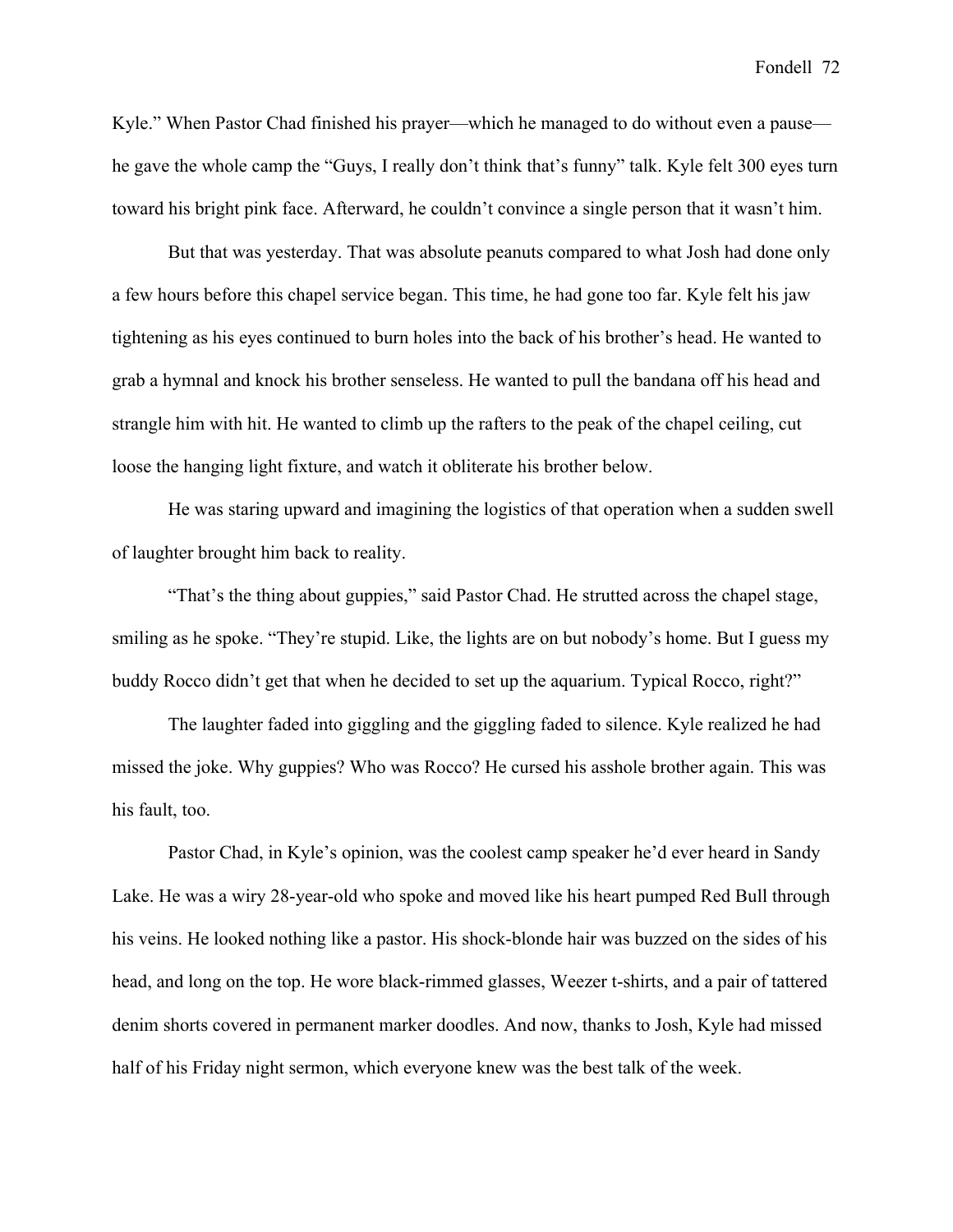Kyle tried to tune in, but at the instant his eyes drifted away from his brother, they fell on the girl sitting just a few yards away: Mary Caruso. Her dark, wavy hair was tied up in a ponytail, and a teal headband circled the bob. One of her bright pink bra straps had slid out from beneath her gray tank top. It stood out vividly on her sun-browned skin.

Seeing her there, sitting so close to Josh, rekindled Kyle's rage.

That morning, during the prayer and meditation hour that everyone called KBAR (Kick Back And Relax), Uncle Adam had to leave the cabin for a meeting. He told Kyle, Josh, and his other campers that he would be right next door, listening for noise. If he heard too much, there would be "consequences."

Kyle spent most of his KBARs writing in his journal. Outside of school, he never wrote a thing at home. But he liked journaling when he was at camp. It was just part of the experience.

That morning his jottings had turned toward Mary. He had met her at lunch on Monday when his cabin chose the table neighboring hers. He worked up the courage to talk to her and learned that she, like him, was a rising junior. Unlike him though, this was her first time at camp. She was just starting to get to know the girls in her cabin, but she hadn't really clicked with any of them. Seeing an opportunity, Kyle offered to show her around during free time. She told him she would enjoy that. They met up that afternoon, then again on Tuesday, and then again on Wednesday.

Mary had been his favorite thought all week long, and now that thought was spilling onto the page. He was writing about just what he would like to do with her during free time that afternoon when Josh's hand shot down from the top bunk and wrested the journal away.

Kyle sprung out of his bed and lunged at his brother. "Give it back!" he hissed.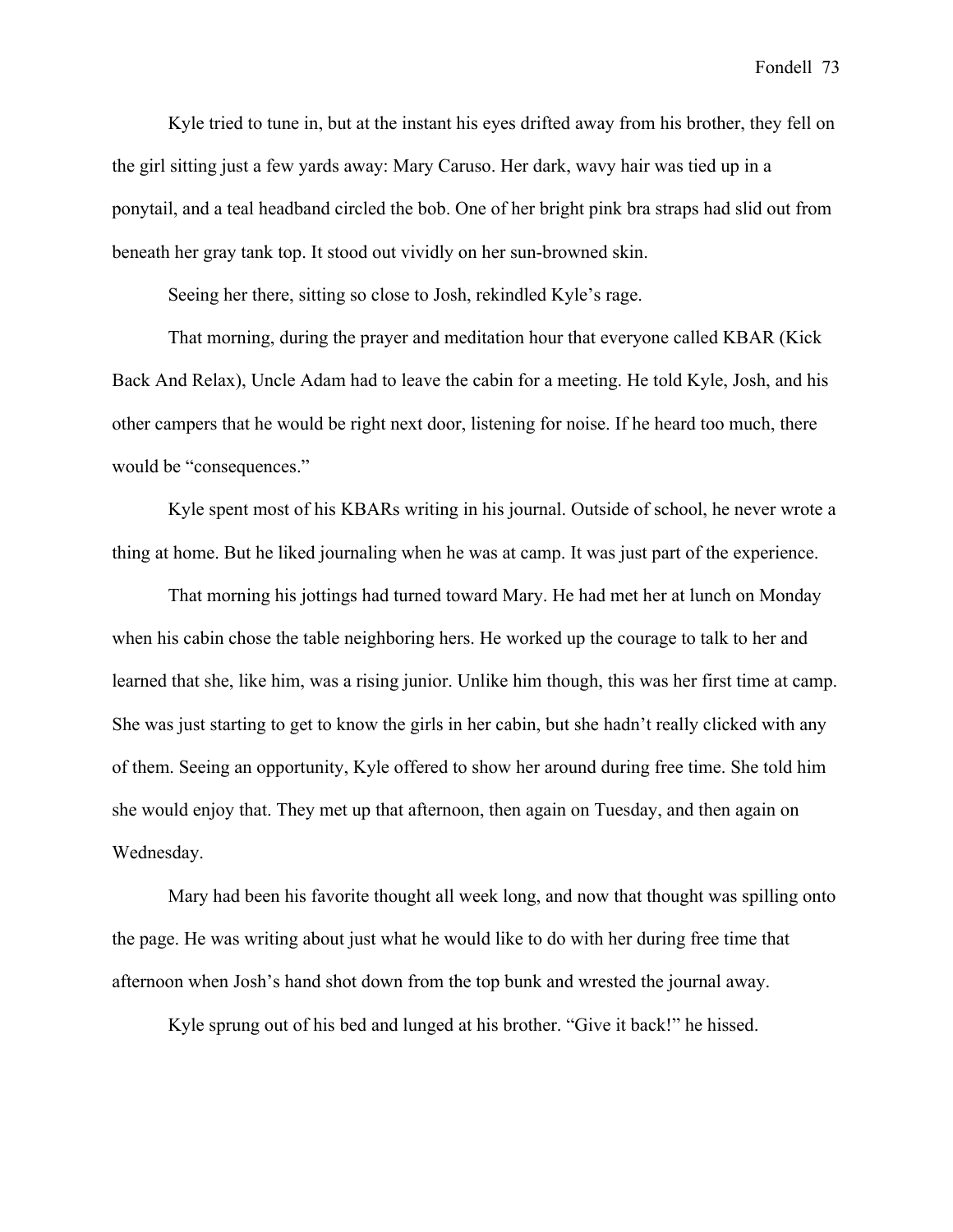"Let's see what you've been writing, huh?" Josh replied. Like the dinner debacle the day before, he whispered just loud enough for everyone in the cabin to hear. Seven other pairs of eyes turned to take in the spectacle. Josh used his feet to push his brother back.

"Give it to me, Josh!" Kyle's voice was rising to a straining shriek. "I'm serious!"

"Oooh, he's serious. Must be something good."

Josh had the book open. He was flipping toward the last page Kyle had written.

"Read it aloud, Josh," said Stephen Mercer, Josh's best friend.

Kyle watched in horror as his brother's eyes grew wide and a smile stretched across his

face. "'Mary isn't just beautiful,'" read Josh.

"Stop! No!"

"She's classically beautiful. Like a Greek goddess.' Whoa, Romeo! That's good."

The other boys were starting to giggle. Kyle tried desperately to scramble up the bunk past his brother's outstretched legs.

"Shut up! Shut up!"

"Her skin is as warm as sunlight. Her eyes are like blue stars.""

The laughter in the room was swelling. Where was Uncle Adam? Surely he had heard them by now.

"Stop it, Josh! Please!" Kyle cried. He felt a lump rising in his throat.

Josh lifted his voice to be heard over the rising commotion. "'Her lips are like rose petals, soft and sweet.' How romantic!"

Kyle gave up. He dropped his arms, stepped down from the frame of the bunk, and crawled onto his mattress. He knew what was coming next. He pulled a pillow over his head.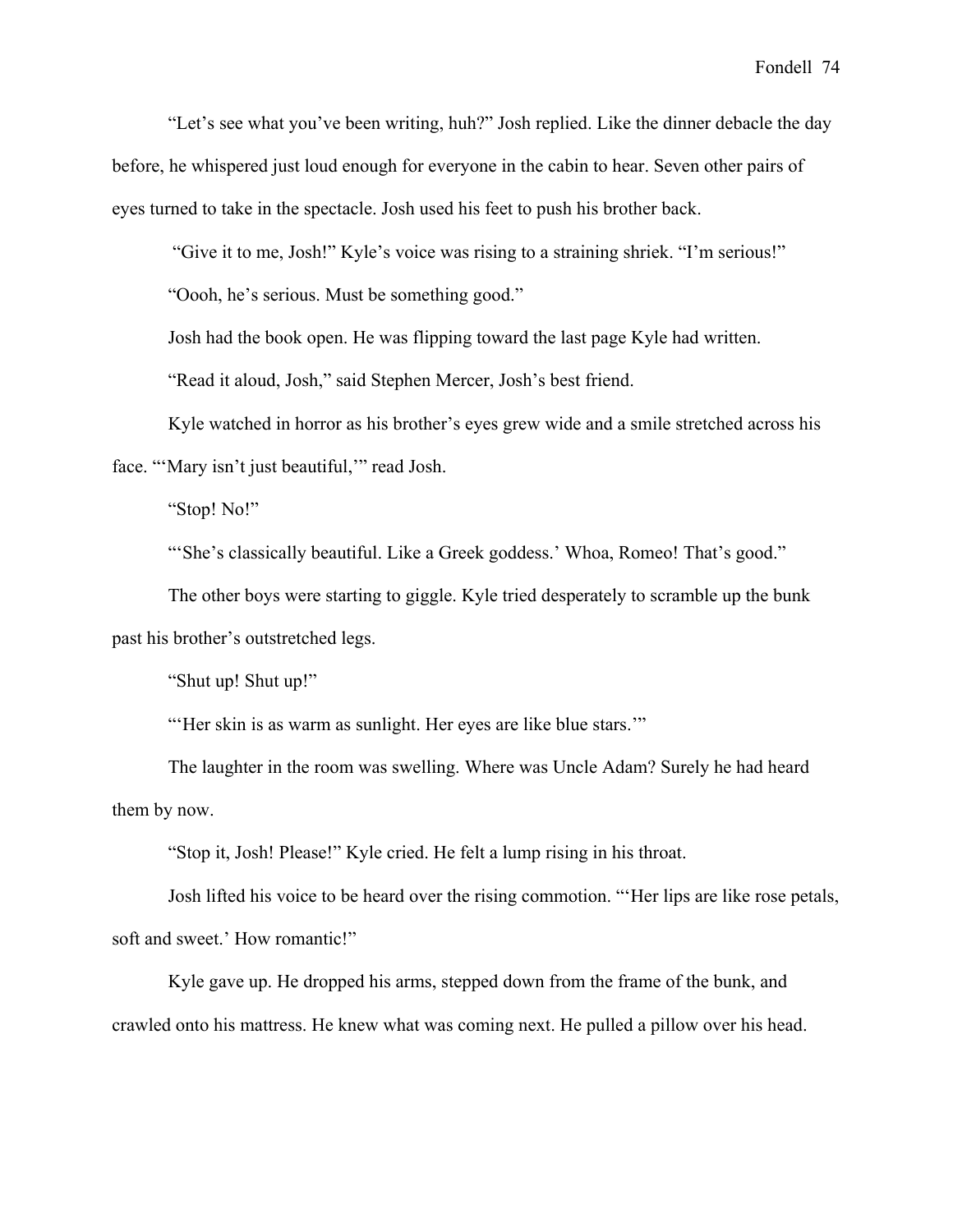"Oh my God!" shouted Josh to the others, before reading on. "'I'm afraid I may be falling in love.'"

The cabin exploded. Some of the other boys were laughing so hard that they had to clutch their stomachs. They were gasping for air.

"In love!" cried Josh, interrupting his own uproarious laughter. "With a girl?"

Kyle felt his tears spreading on the pillow case. He squeezed the pillow tighter around his ears.

The other boys were still laughing uncontrollably when the door of the cabin burst open. "Hey!" shouted Uncle Adam. "Excuse me! What in the heck is going on in here?"

Josh went on to deny that anything had happened, and Kyle, who had hurriedly tried to dry his face, said nothing. As a consequence for the commotion, Uncle Adam sentenced the entire cabin to twenty minutes of cabin arrest at the start of free time. Kyle realized that this would throw off his plans with Mary, and he felt as if the tears would come back. He hated himself for being so soft. He hated himself for ever thinking he could write something personal in his journal and get away with it. Most of all, he hated his awful goddamn asshole of a brother.

"That's the thing about guppies," said Pastor Chad.

The repetition brought Kyle back. At the mention of those stupid fish, Kyle expected to hear laughter. This time, however, there was a total silence. Pastor Chad was still pacing back and forth, but he looked unusually calm. He was speaking slowly. His tone was somber. Kyle wondered if he'd really been talking about stupid guppies the whole time.

"These poor little fish kept burrowing themselves under the volcano and getting stuck. Rocco would see their little tails sticking out, and he'd just completely lose his mind. The first few times it happened, he managed to reach into the tank and save the guppy. Then he would re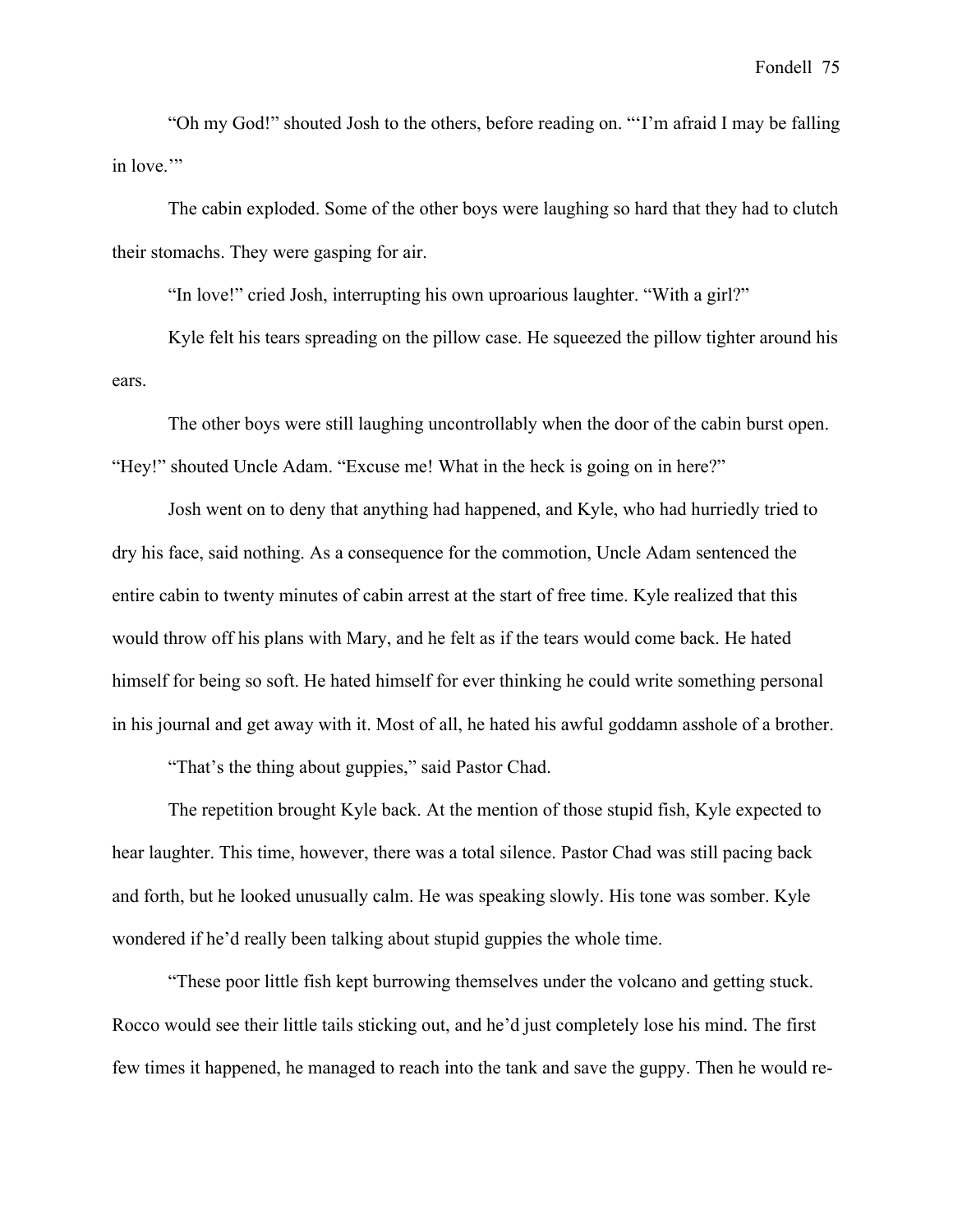spread the gravel, reposition the volcano, and hope for the best. But those little guys just weren't that smart."

Kyle's eyes had glazed over as he remembered the incident with the journal, but now they shifted back to his brother. A fresh surge of anger rushed throughout his body. Josh could have left things as they were. He'd embarrassed his little brother in front of the other guys; he got the laugh he wanted. But that wasn't enough. He had to take it one step further.

After KBAR had ended, Kyle had decided that everything could be salvaged if he could just find Mary during lunch. They could still spend free time together. They would just push back their meeting time by twenty minutes. No big deal.

After wolfing down his meal, Kyle walked across the cafeteria to the table where Mary was seated. She was facing the opposite direction, so he tapped her on the shoulder. She turned around and smiled.

"Hi, Kyle," she said. "Who's your friend?"

"Friend?"

Kyle looked behind him and the color drained from his face. There stood Josh with a wide grin on his face. Clearly, he had trailed Kyle to Mary's table.

"You must be Mary," said Josh. "I've heard so much about you."

"Oh, really?" said Mary. She raised an eyebrow and glanced at Kyle.

"Of course! I'm Josh, Kyle's older brother. Me and Kyle share everything together. Like most brothers, I guess. He tells me you two have been spending a lot of time together this week."

Kyle could feel his heart thumping like a piston in his chest.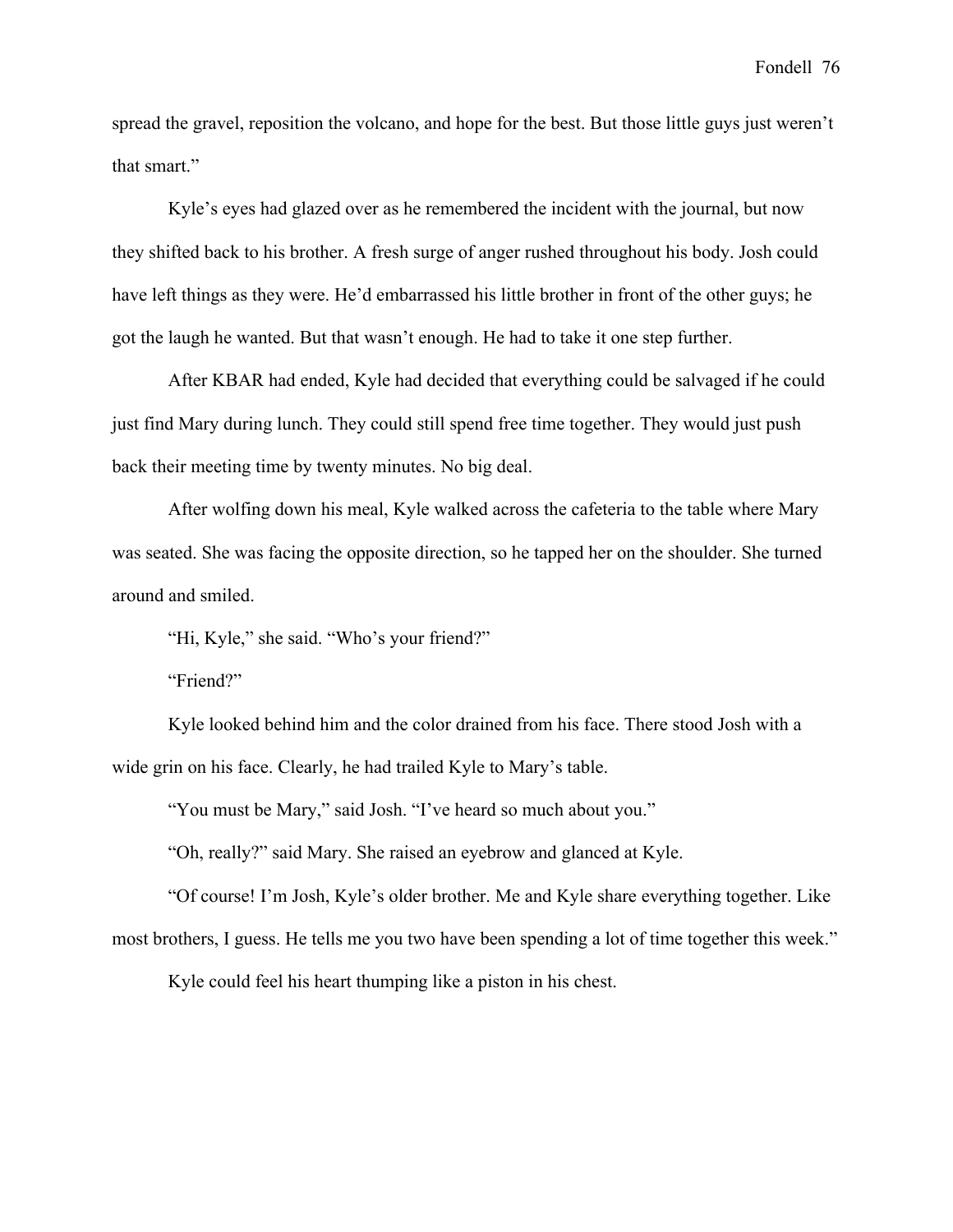Mary just smiled her beautiful, perfect smile. "Yeah, Kyle's been helping me to find my way around. It's my first year here," she said. She looked at Kyle and he tried to smile back, but his expression came across as a grimace. "Are we still planning on the beach today, Kyle?"

"Oh," said Josh. "About that." He threw his arm around Kyle's shoulders and shook his head dramatically. His own smile stretched from ear to ear. "Not sure he can make it. We got in a bit of trouble during KBAR."

"Oh no! What happened?"

"Oh, nothing too bad," Josh replied, with a meaningful glance at his brother. "We found a really funny book and I guess we laughed a little too hard."

Mary tilted her head to the side. "What were you reading?"

"Well—"

"Nothing!" Kyle yelped, finally finding his voice.

"Nothing?"

"Just—just a comic book."

Josh barked out a laugh. "Yeah," he said, "It was pretty comic."

Kyle's face had now made the full transition from stark white to bright red. Mary, for her part, looked confused.

"Anyway," continued Josh, "we have to sit in our cabin for the first twenty minutes of free time. Total silence. Uncle Adam can be a real dick sometimes, right Kyle? A real dream killer."

Kyle said nothing.

"Well, that's okay," said Mary, looking at Kyle. "Why don't you just come down afterwards? I've already invited Jessica and Chelsea to join us. Twenty minutes isn't that long."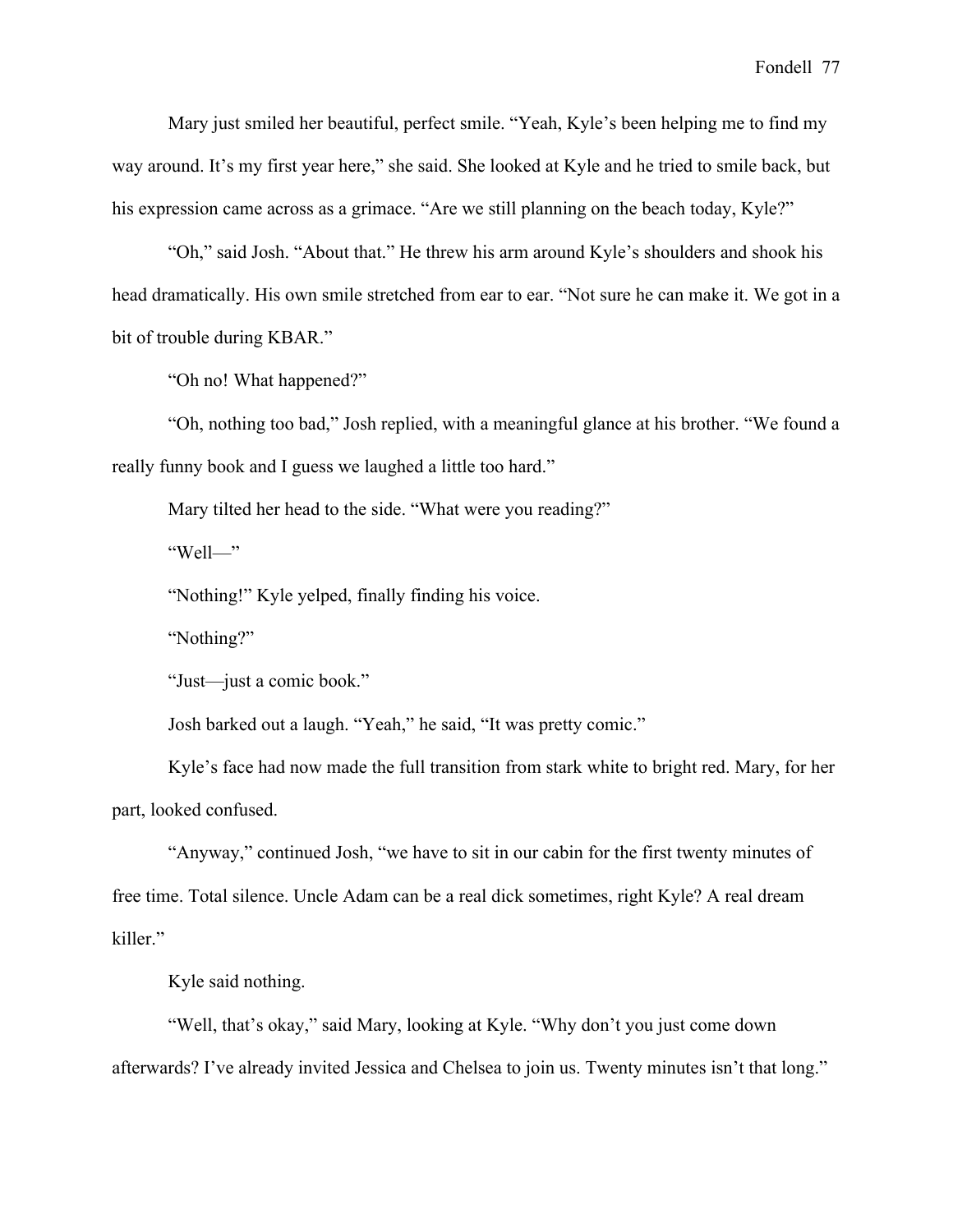Kyle brightened a bit. "Cool," he said.

Josh dropped his arm from Kyle's shoulders and clapped his hands together. "You know what? I could go for a dip myself. It's a hot one out there. Maybe I'll come, too."

"Sure!" Mary replied before Kyle could think. She looked back and forth between the brothers. "The more the merrier!"

Kyle kept his silence as he walked back to his table with his brother skipping ahead of him. He sat stone-faced as his brother reiterated the whole conversation to the other boys in the cabin. He didn't utter a single world as they laughed and laughed and laughed.

When free time came around, Kyle found himself unable to shake his dark mood. He crawled into his bunk and turned toward the wall. At the end of the twenty-minute punishment, Josh and all of the others put on their swimsuits and left for the lake. Kyle stayed put. Uncle Adam eventually talked him into going to dinner, but after watching Josh approach with Mary and her friends, he found he wasn't hungry. He sat in silence at the end of the table, his head in his hands.

After dinner, Kyle rushed back to the cabin while the rest of the camp prepared to play "Capture the Flag." He ripped the last page out of his journal, tore it into shreds, and then stayed right where he was all the way through evening snack. He nursed his anger and it grew until he could think about nothing else but the thought of causing his brother pain. Uncle Adam had to call in another counselor to help persuade Kyle to leave for the last evening chapel service.

And now Kyle became vaguely aware that another change had taken place in the chapel. The tranquility that had greeted the start of Pastor Chad's sermon was nothing compared to the stillness that had settled over the audience now. Though a choir of crickets could be heard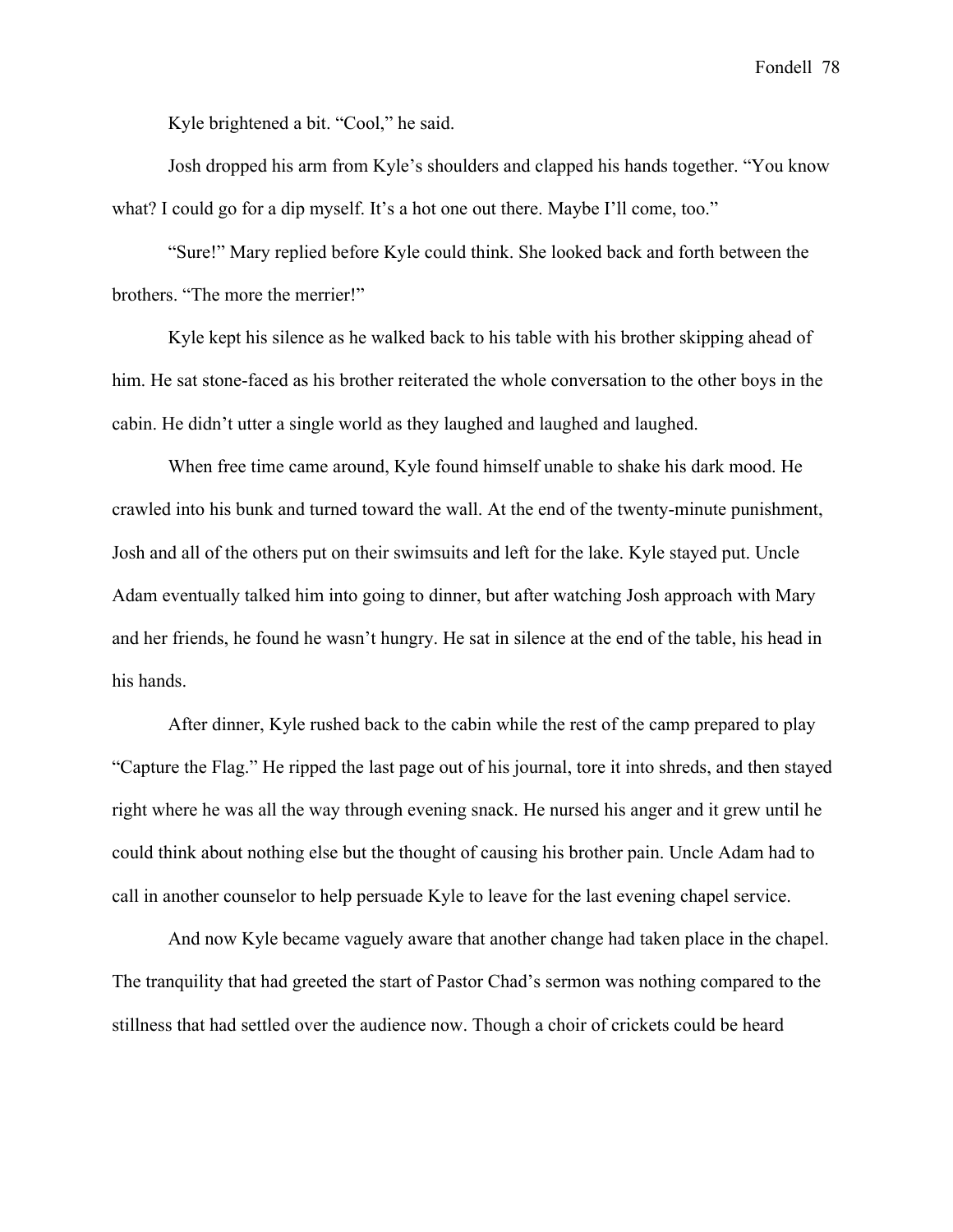through the window, the only sound in the chapel was the speaker's voice. The man in the Weezer t-shirt had put everyone under his spell.

Try as he might, though, Kyle couldn't make out a word of what Pastor Chad was saying. The silence of the room had somehow amplified the voices in his head. They were arguing with each other, all at once. What would he say to his brother? What would he do? As much as he wanted to cut him out of his life altogether, it could never happen.

So Kyle couldn't understand when the sound of sobbing broke the silence. He tore his eyes away from his brother and looked all around the room. Campers and counselors alike were wiping tears away from their eyes. Heads were bowed. A few hands were raised in the air. Then music began to play, a gentle guitar melody accompanied by a quiet piano. And, all of a sudden, campers began to stand from their pews and move toward the front of the chapel.

Kyle looked at Mary as she also rose. He could see that she was trembling. She moved forward with the others. She knelt on the floor and bowed her head.

For the briefest of moments, Kyle saw an opportunity. He could go forward and kneel down beside her. He wasn't sure why she was kneeling, but he could be there for her, maybe put an arm around her. She would trust him still. He knew she would.

But then, out of the corner of his eye, Kyle saw a figure draw close, a figure he knew all too well. He watched in horror as Josh dropped into a squatting position and then clumsily took a knee. He turned toward Mary and whispered something in her ear. She nodded gently and he put his hand on her shoulder and held it there.

Kyle tasted bile in his throat. He clenched his fists tightly and realized he was trembling as well. At any minute, he expected to see his brother turn around and smile at him.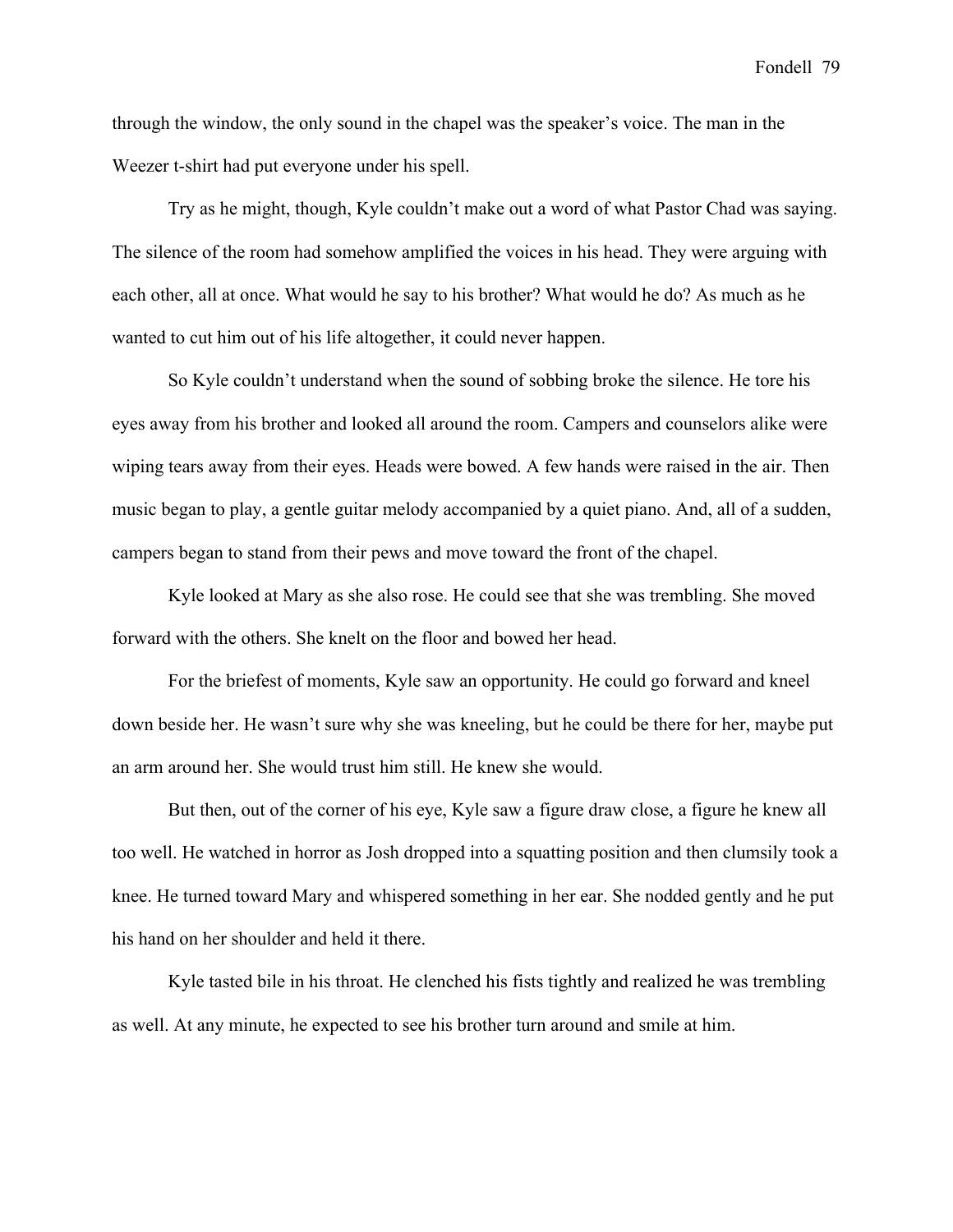This was it—the final straw. Before, his thoughts of revenge were little more than dreams and fantasies. Now he had to do something. Josh had crossed a line. He was half tempted to rush his brother right then and there, but he knew he would never make it. He would store up his anger for a little while longer. And then, when the moment was right, he would make Josh pay for what he'd done.

At a certain point, the music stopped. Pastor Chad bowed his head and spoke with his eyes closed. He spread his hands at the ends of his outstretched arms. The campers whispered back to him. Call and response. Kyle was deaf to every word.

Eventually, the campers returned to their pews. Josh and Mary went in different directions, but Kyle's eyes never left his brother.

Pastor Chad spoke again. He was smiling through his tears. The counselors left the chapel. There was silence. Then Pastor Chad spoke one final time. The campers stood up to leave.

Sensing his time had come, Kyle made a beeline to the door and squeezed out into the cooling summer air. He saw counselors spread along the path and out across the adjacent field. Each of them held a flickering candle. The little flames mirrored the stars in the sky above.

Kyle moved down the path at a brisk pace. The counselors were staring, but he paid them no mind. He would find a way to evade them and go forward with his plan. He would go back to the cabin and hide behind a tree just outside the door. The moment Josh passed him, he would pounce. He wasn't sure what would happen next. Maybe he'd claw out his brother's eyes. Maybe he'd choke him until he passed out. Maybe he'd pin him to the ground and beat his face into a pulp.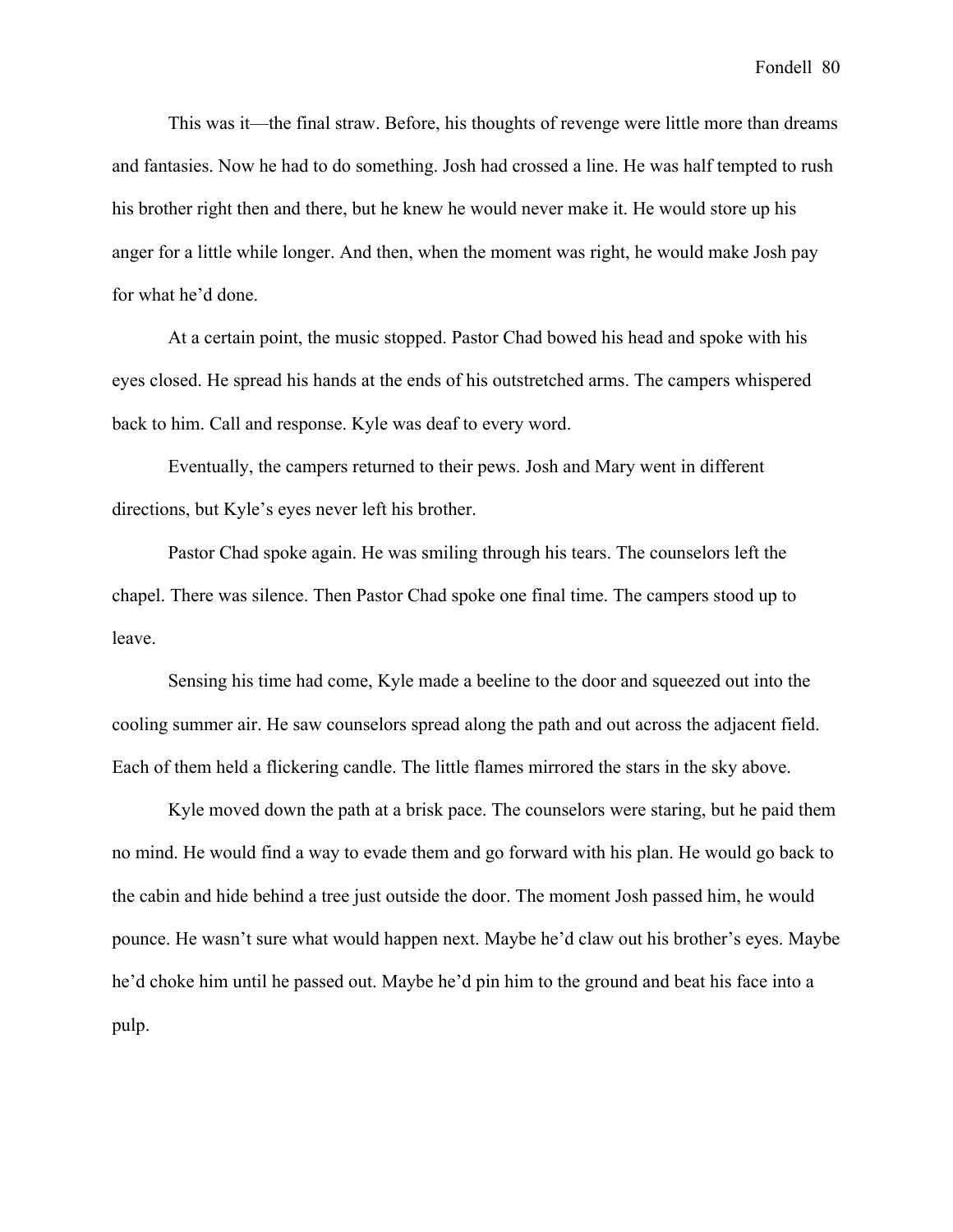He was about to dodge Uncle Adam, the last of the counselors in the field, when he heard an urgent whisper behind him.

"Kyle!"

A thrill ran down his spine. He turned around and saw his brother. And yet, the voice he heard was not his brother's. It was too timid, too soft. And something was off about his appearance. Even in the dark, Kyle could see that this figure's eyes were red and his cheeks were wet. He tried to remember if he had ever seen his brother cry before.

"Hey, man," Josh whispered, swallowing hard. "Can we talk?"

Kyle did not reply. He did not move. He stared at the ground as Josh stepped closer.

"Listen, Kyle, I know—I know I've been kind of a jerk this week."

The voice was tremulous and faint. Josh was struggling to keep it together. Kyle could tell that Uncle Adam was listening. He saw Stephen Mercer and a couple of other guys from the cabin approaching in Josh's wake. They stopped at a respectful distance.

"I haven't been the best of brothers," Josh continued, moving closer with every word. "I haven't been a good friend." He paused. "I'm really sorry."

Kyle could tell that his brother was now standing an arm's length away.

"Will you forgive me?" Josh asked.

In a single, fluid action, Kyle pulled back his fist and fired it into his brother's right eye. Josh went down hard.

"Jesus!" said Uncle Adam.

"Holy crap!" said Stephen Mercer.

A grin spread across Kyle's face as he turned away and started toward the cabin. "Sure," he said over his shoulder. "I forgive you."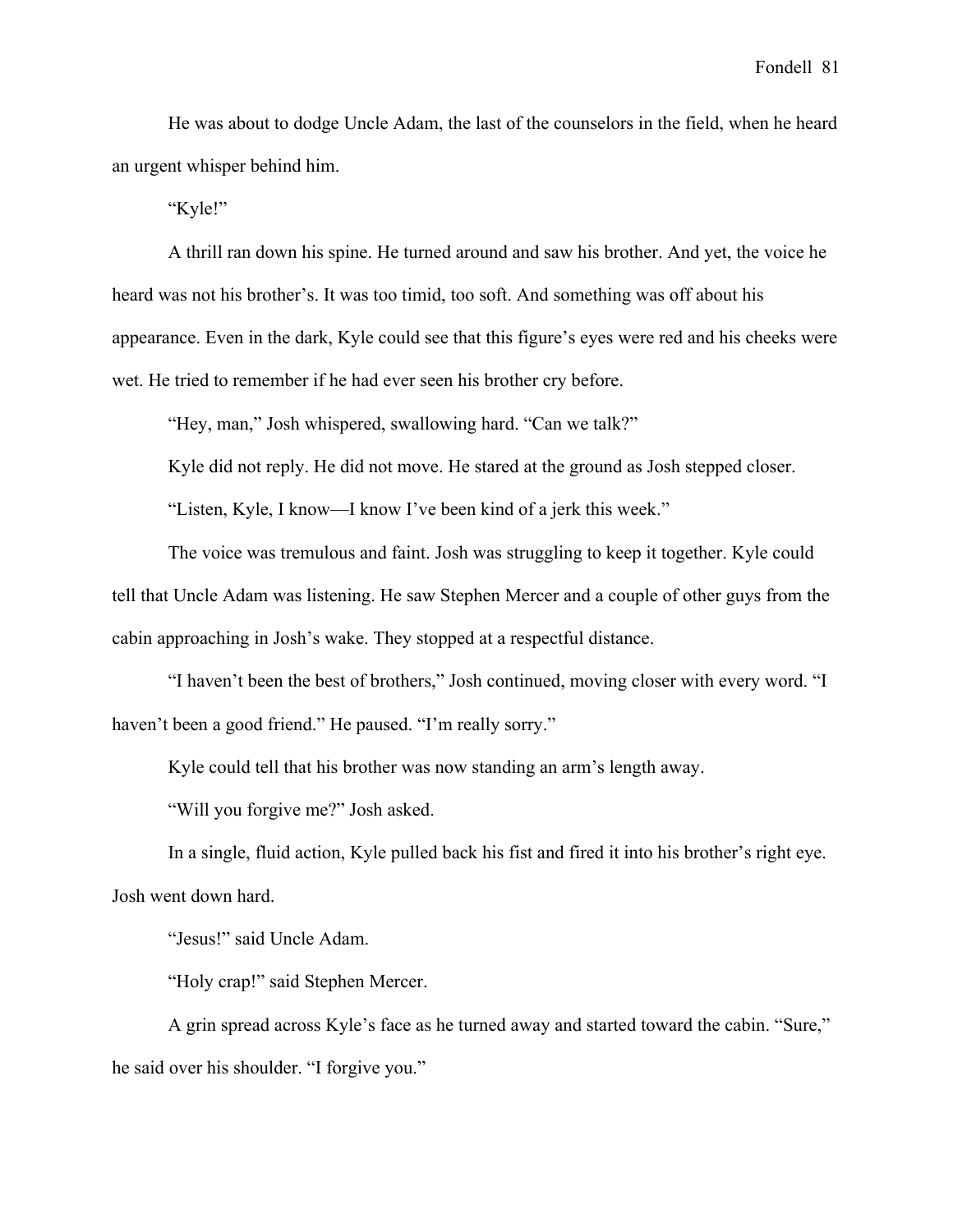## **The Bartender**

On any other night, I'd have found another bar. Some place with warmer lighting, better music, more on tap than tasteless domestics. A place where the glasses were freshly washed, where the servers were attentive, where laughter graced the air once in a while. But Morgan's had been made for nights like this one. At Morgan's I could do the two things I needed to do most: sit by myself in silence and down glass after glass of cheap, no-name whiskey.

Observing the amber hue of the grime-lacquered wood of the counter though the bottom of my second empty drink, my thoughts drifted randomly to a passage in *Frankenstein*: "I saw the dull yellow eye of the creature open." That's what I was becoming. One day I would wake up, walk to the bathroom, and see yellow eyes staring back at me. I would wake up and find myself transformed into some hateful thing—inside-out, my odious soul exposed. But I suppose that was Kafka, not Shelley. I was mixing up my high school English syllabus.

The last of the election results had come in shortly after midnight, just three nights before. All of our efforts—weeks canvassing Podunk neighborhoods, endless hours on the phone, thousands of letters sealed, stamped, and sent, speeches written, rallies attended, post after post on every social media site on the web—they'd all come to nothing. The bastard had won. In spite of everything. Everything! The thought still put bile in the back of my throat.

And tonight, I'd let it out on Lisa. What was it she'd said that set me off? Something about a "paradigm shift." How we all needed to be more "open-minded." Because that was what I needed: another analyst telling me how I'd screwed up.

God, I needed another drink. I waved down Carl, the grizzled ex-Marine who'd been manning the bar long before I'd first stumbled in some ten years earlier. He was bald, but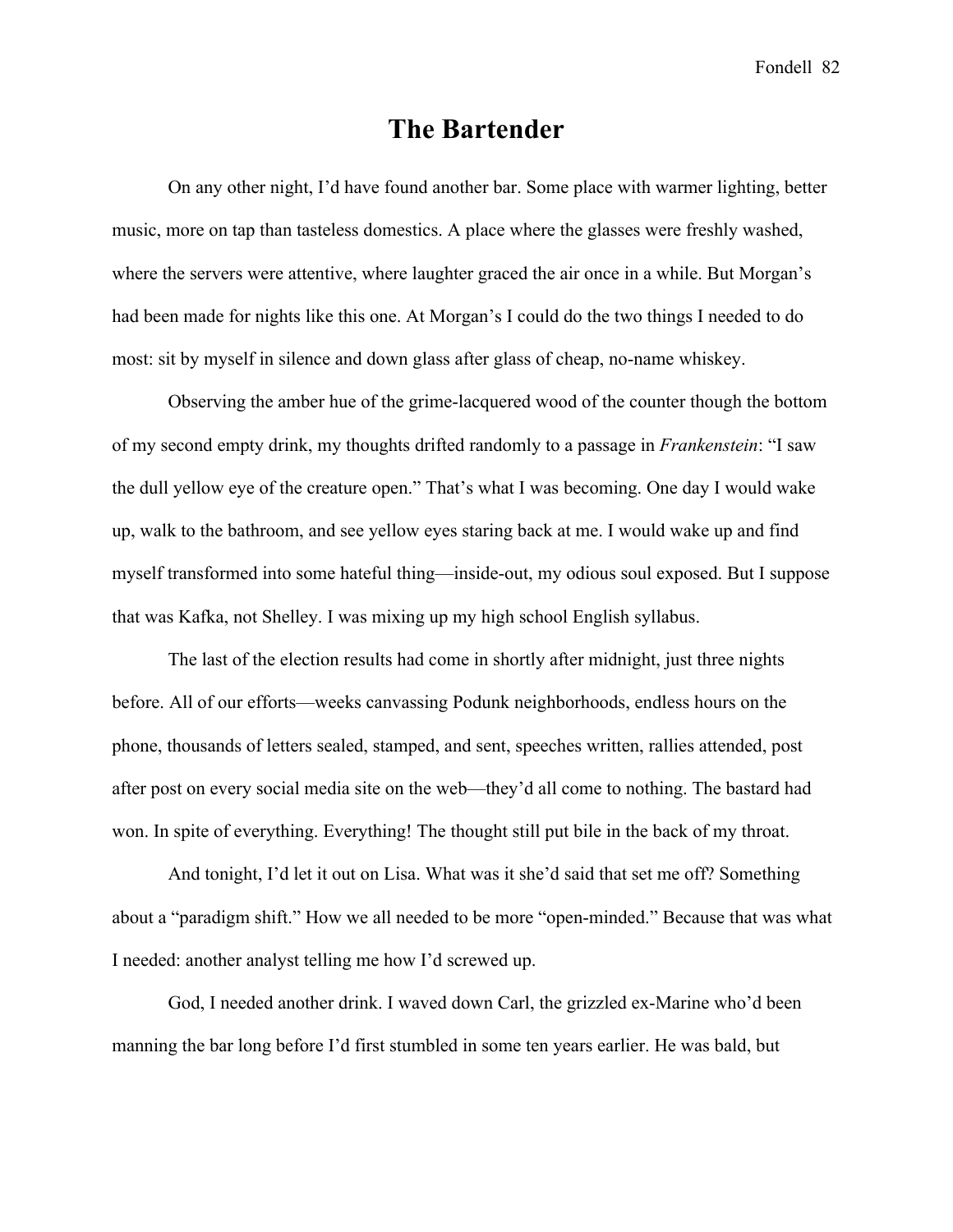bearded and easily pushing sixty. His belly, covered by a taut black t-shirt, rolled over the waist of his faded blue jeans. Without a word, he refilled my glass.

At the moment Carl turned away I heard the unmistakable piano riff of "November Rain" come through the ratty speaker overhead. Of all the shitty songs that could have played on that shitty night, that unrelenting deluge of maudlin melody and desperate lyrics had to have been the worst. I rested my left elbow on the sticky countertop and cupped a hand over my ear to shut out half the sound. With the other side of my head, I listened for anything other than Axl Rose. I closed my eyes and, in a few seconds, picked up the *thunk*-*thunk*-*thunk* of steel-tipped darts plunging into a fuzzy board. A group of college-aged guys was playing cricket, as they always did. College kids, drawn in by two-dollar PBRs, joined the loners and the old-timers to comprise the three major demographics served by Morgan's pub. There were just enough of all three put together that the place could float above the flood of gentrification that was sweeping through South Boston.

Interspersed with the *thunk* of the darts hitting the board was the usual babble of sports talk and dick jokes. One of the guys, for reasons unknown, let out a loud, orgasmic moan, followed immediately by another one. I swiveled on my stool and stared. The culprit was right in the ear of the kid standing on the line and trying to concentrate. The kid on the line waved the dart in his hand toward the board, waiting to stop shaking from his breathless, slap-happy laughter. The other two guys watched with smirks on their dopey faces. All four swayed where they were standing. Three of the four were dressed in flip-flops and shorts, seemingly ignorant of the climate of the northeast in mid-November.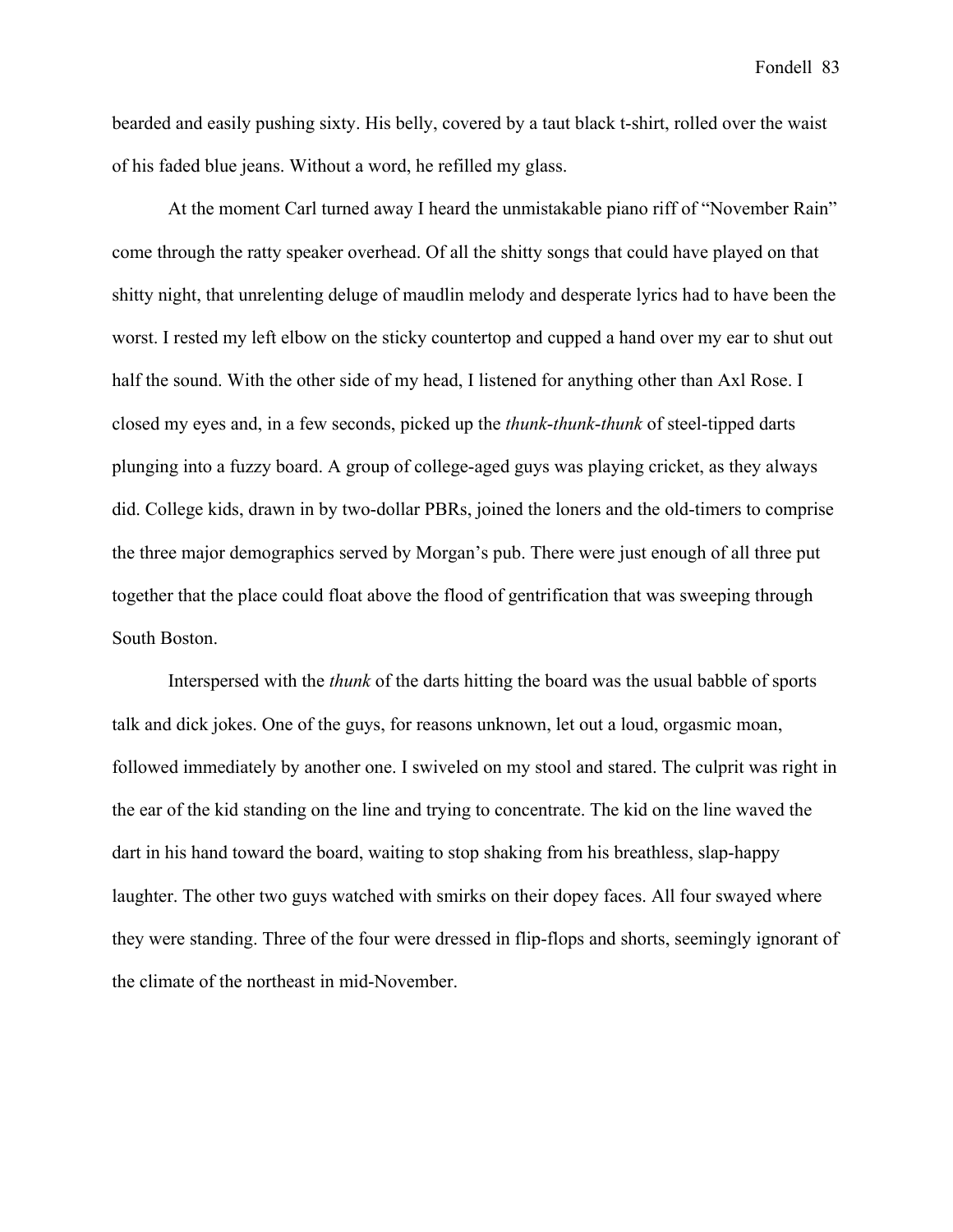I glared at them for awhile, but they never seemed to notice. They were caught up in their game and each other and the jubilant ignorance of youth. Repugnant as they were, I couldn't help but envy them. I tried to remember if I had ever had the luxury of being just that stupid.

I drained my third glass, winced at the burn, and turned back to the bar. "S'cuse me," I called after Carl. When he finally looked my way, I pointed at the empty vessel in my hand.

At the rate I was going, I might have forgotten everything that night. I might have stumbled into an alley and puked up my guts before riding a subway back to my crummy apartment with the expiring lease. I might have woken up the next morning, looked in the mirror, and saw a little more of the creature staring back at me.

But I never reached oblivion because of a lively young man who just then walked through the door. He had a green backpack hanging off his right shoulder and a ratty ballcap propped up on his mess of chestnut hair.

"Carl!" he cried, breaking into a half jog to cover the short distance between the door and the bar. "Carl, I'm so sorry I'm late."

Something about his voice in the dingy Morgan's atmosphere made it hard to accept as real. It seemed to dispel the haze that hung over every table and chair in the room. Even the college kids turned away from their game to determine the source of this incongruous sound.

Carl merely laughed. "Take a breath, Pete," he said. "You're fine." Without any prompting, he filled a glass from the middle tap and set it, foam spilling over its lip, on the counter.

Pete swung his bag from shoulder to floor. He half-stood and half-knelt on the barstool nearest to Carl and then began speaking at a rapid pace.

"Really, Carl. I am so sorry about this. The bus in Philly was late and—"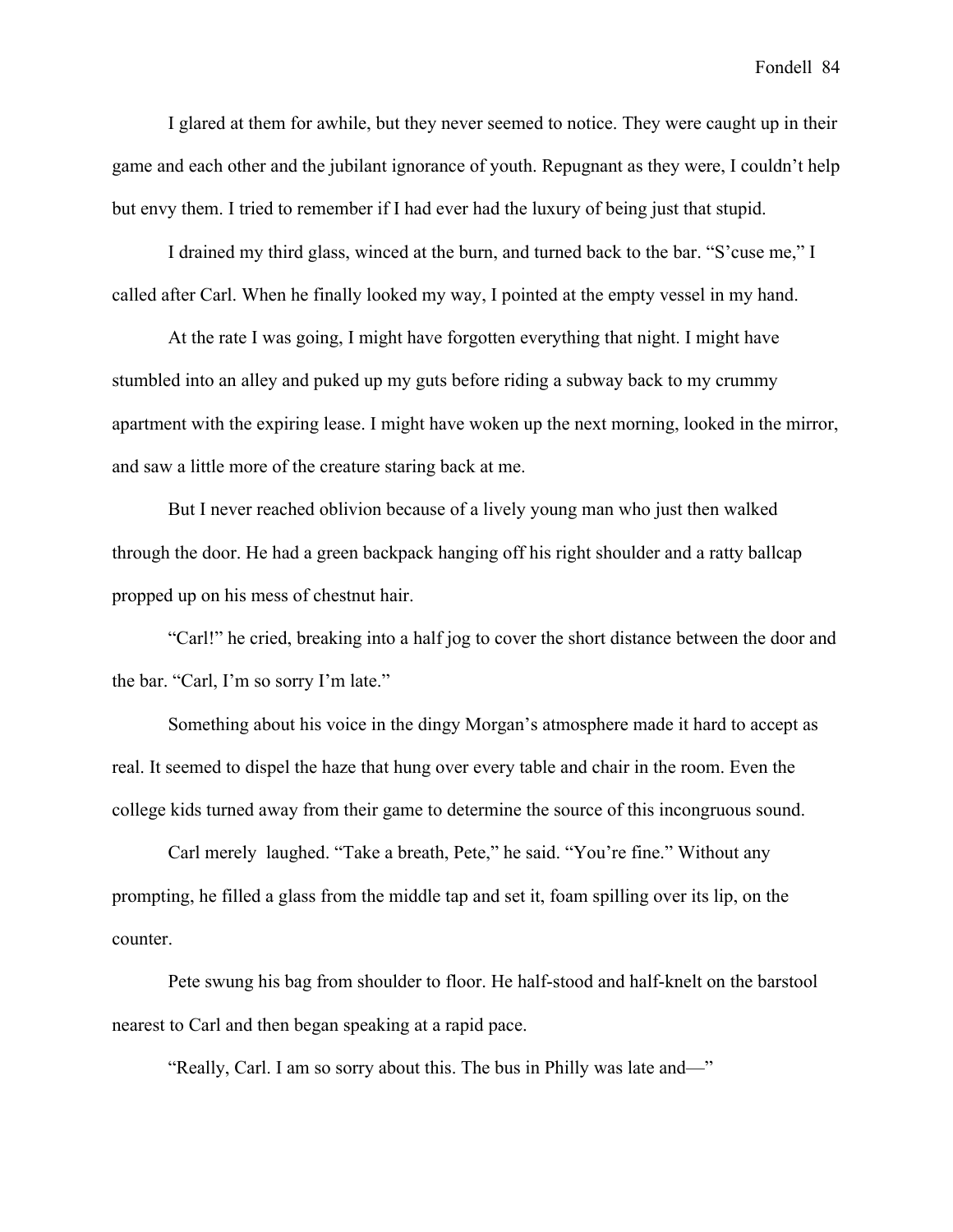"Relax," said Carl, cutting him off. "Have a seat. Have a drink."

Pete took the glass and raised it. "Cheers!" When he set it back down, a third of the liquid had vanished.

Carl laughed again. "Jesus. You don't need to chug it."

Pete used the back of his hand to muffle a burp. "Sorry. But I know we can't drink on the job and my shift was supposed to start at seven and you've gotta go home! You're acting all calm and cool about it, but you must be kind of pissed, right? I mean, I would probably be kind of pissed if I had to work overtime with no advance notice. You must have better things to do. Like, do you have a family? Or a girlfriend or something?"

Carl's belly jiggled a bit. He shook his head. "Slow down. Can you do me a favor and just breathe for a minute?"

Pete spread his hands across the bar and blew out his breath through pursed lips. He grabbed his beer, took another sip, and then stood for a moment to take in his surroundings. He nodded at a couple of old guys sitting at a high top, and he waved toward the group of college kids. He caught my eye, too.

"How's it going, man?" he said.

Carl looked in my direction. "Hey, what's your name, buddy?"

I raised my head. "Nick," I said.

Carl turned back to Pete. "Nick's having a rough night," he said.

"No, no," I said. "I'm fine."

Pete gave me a smile that showed just a hint of pity. I might have resented the look if he hadn't immediately looked off toward the speaker, which, in defiance of all logic, was *still*  playing "November Rain." Axl Rose was chanting his way through the interminable refrain.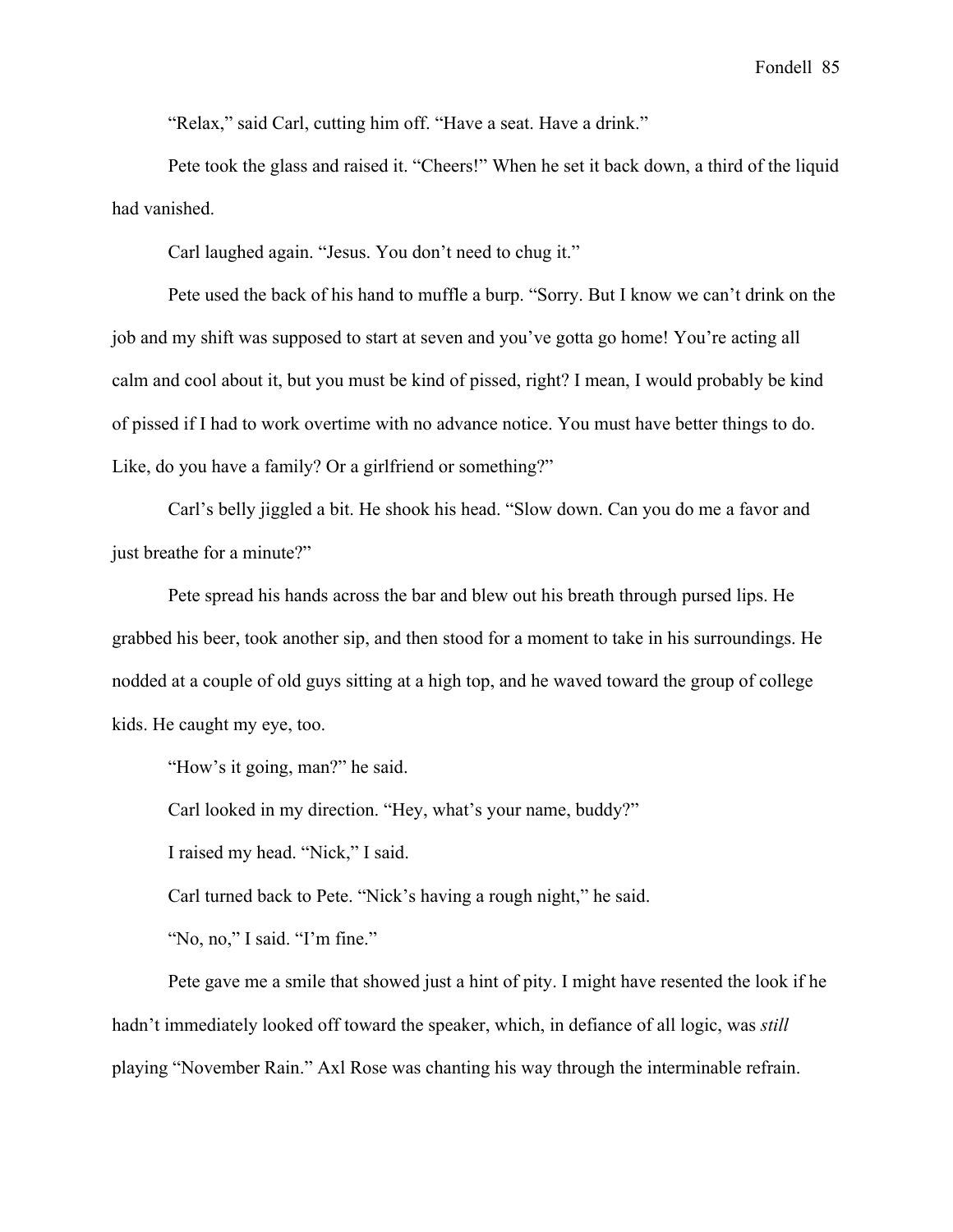"Dear Lord," said Pete. "What is this music?"

Carl had turned his back to Pete in order to clean a few glasses. "GNR," he replied over his shoulder. "It's almost over."

"Thank God," he said, sending a wink in my direction. "And this is is your iPod, right, Carl? What's next?"

"Uhh…'Stairway to Heaven,' I think."

Pete nearly choked on his drink. He wiped a bit of spittle off his chin. "Are you for real? What is this, the 'longest songs in the world playlist?'"

Carl turned back, grinning and drying his hands on a towel. "My shift, my music. You can play whatever you want when your shift starts."

"Oh yeah? And when does that happen?"

Carl looked at his watch. "Uhh…right now." The speaker popped as he unplugged his iPod. "Finish your drink and get back here."

Pete immediately drained the last two inches of his glass and let out a loud "Ahhh." Carl pulled on a brown leather jacket and walked out from behind the bar. They shook hands, exchanged a few quiet words, and then parted. Carl disappeared into the night and Pete became, in an instant, the new bartender.

I watched as the younger man made himself at home in the old man's former domain. He stuffed his backpack under the counter and hung his coat on a hook. He plugged his phone into the speaker cable and started a song I'd never heard before. Then, after dropping a few dirty glasses into the sink, he picked up a spray bottle and a rag and went to work rubbing down the bar.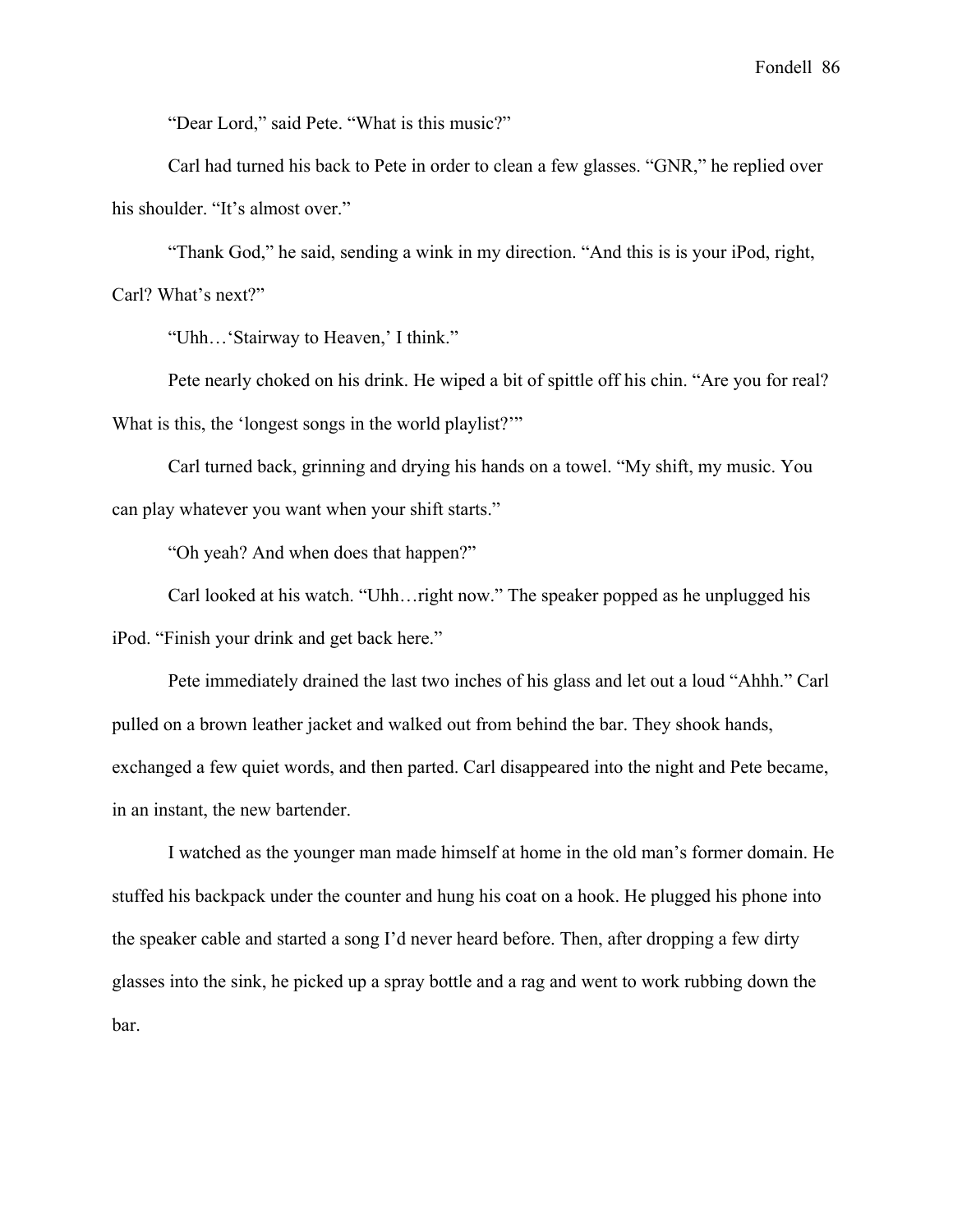"So, where you from?" he said. He wasn't looking in my direction, but I assumed he was talking to me. I was, at this point, the only person sitting at the bar.

"Dorchester," I replied.

"Not too far," he said. "What brings you to Morgan's? What's wrong with the Dorchester bars?"

"I don't know. Nothing I guess."

Pete grunted in reply. "This is just where you ended up, huh?"

I shrugged.

Pete gave me another smile. "I just got back from Philly myself."

I nodded slightly. Pete kept smiling.

"This is where you ask me why I was in Philly," he said.

Had it been anyone else telling me how to make conversation, I'd have answered with a middle finger—maybe two of them. But this guy, for whatever reason, was winning me over. I couldn't put my finger on why.

I asked him why he'd gone to Philly.

"My big sister just had a kid," he said. His smile grew wider as he lifted his phone off the bar and unlocked the screen. Taking care to keep the speaker wire in place, he turned the phone around and showed me a photo of a newborn in a striped blanket and a knit cap. "My first nephew," he said. "His name is Frank." And then he laughed. "Baby Frank! Do you believe that?"

I found myself smiling, just a bit. "I guess it's hard to imagine a baby named Frank."

"Well, there you have it," he said, laughing again and pointing to the screen. "He might be Francis on his birth certificate, but he's Baby Frank, alright."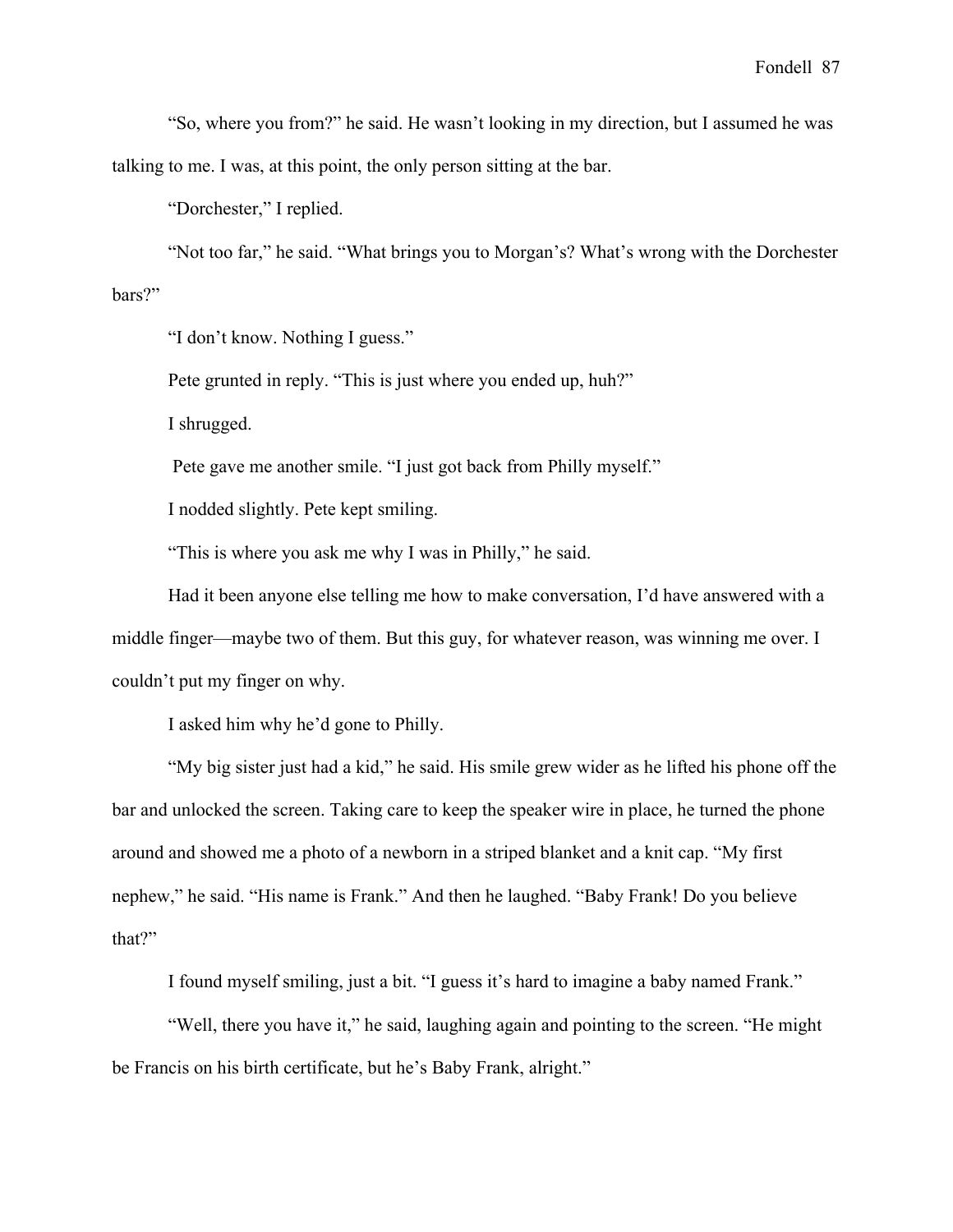"Sounds like a fun trip," I said.

"Oh, great trip," he said. "Great trip." Having finished wiping down the bar, he tossed his rag in a bucket and then turned on the sink so that he could start on the glasses there.

"Trip back was a doozy though," he said.

Clearly, Pete was born to be a bartender. "Why's that?" I asked him.

"Well, I took the bus, for one. Never done it before, but it only cost a fraction of what a plane ticket would have. And it beats driving myself. Between gas and tolls, it probably costs the same thing. You ever taken a long bus ride?"

I shook my head.

"You should try it, man. It's pretty smooth. But anyway, this trip back started at the  $30<sup>th</sup>$ Street Station in downtown Philly when I was sitting on a bench, just waiting for the bus and watching people, right?"

I nodded.

"At first, I'm just scoping out the honeys in the area, as any guy is liable to do. But it's November, right? Everyone's wearing twelve layers of clothing. It's honestly hard to tell dudes from chicks. So that gets old pretty quick.

"So then I decide to figure out who's waiting for a train and who's waiting for a bus. Because people wait for both buses and trains at  $30<sup>th</sup>$  Street and I have it in mind that I'd like to have a seat to myself on the bus. But that's only going to work if there are a limited number of passengers on the bus. So I start trying to figure out who's taking what, but it's hard now, because pretty much everyone just has their tickets on their phones—fortunately I printed mine or I would have been in trouble—"

I was surprised to hear myself chuckle.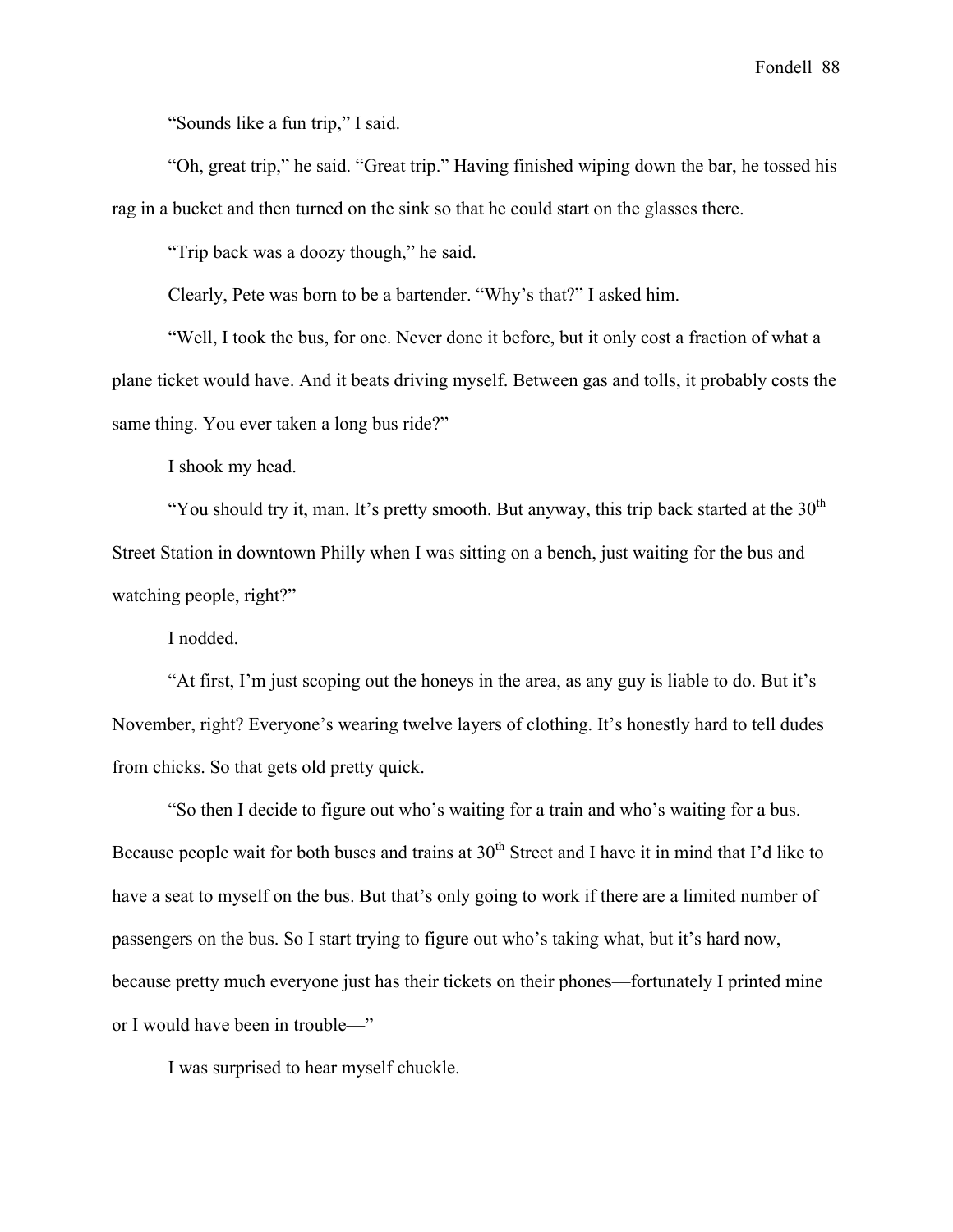"What?" Pete asked. He looked surprised himself.

"I'm sorry," I said. "But is this going somewhere?"

Pete laughed. "Yeah, yeah, I'm almost there. So, anyway, I have to give up the bus vs. train thing, and I've realized there are a crap-ton of people around no matter what, so I'm probably going to get stuck with someone next to me. So I came up with a new game. I decided to look for the person who I would most and least want to sit with. And, right away, I see this guy across the way who just looks like a grade-A asshole, you know."

I raised an eyebrow. "Oh yeah? How's that?" For as much as he talked in circles, I liked listening to him. It didn't seem to matter what he was saying.

"Well, first of all, he's wearing the MAGA hat."

I groaned. "Jesus."

"Right, right. And this guy is fat as hell, too. Like, if a beanbag chair grew arms and legs, it'd look just like this guy. And he's sitting on the bench yelling to no one in sight with one of those wireless-earbud-microphone things in his ear. He's got a bag of potato chips in one hand and a big bottle of Diet Coke—because of course it's Diet—in the other. His face is greasy with sweat, he's got this thick walrus moustache, and to top it all off, he's wearing a Dallas Cowboys jacket."

"What's wrong with the Cowboys? "

"Nothing's wrong with the Cowboys. It's Cowboys fans that are the problem. If you're wearing a Cowboys jacket you're either, A, a genuine Texan, or B, a bandwagon fan from their glory years in the '90s. And what grown man wears a Cowboys jacket anyway?"

"A lot of grown men where sports stuff." I found myself warming up to the story. "You're wearing a Sox hat. Not like Dombrowski's gonna call you up to the show, right?"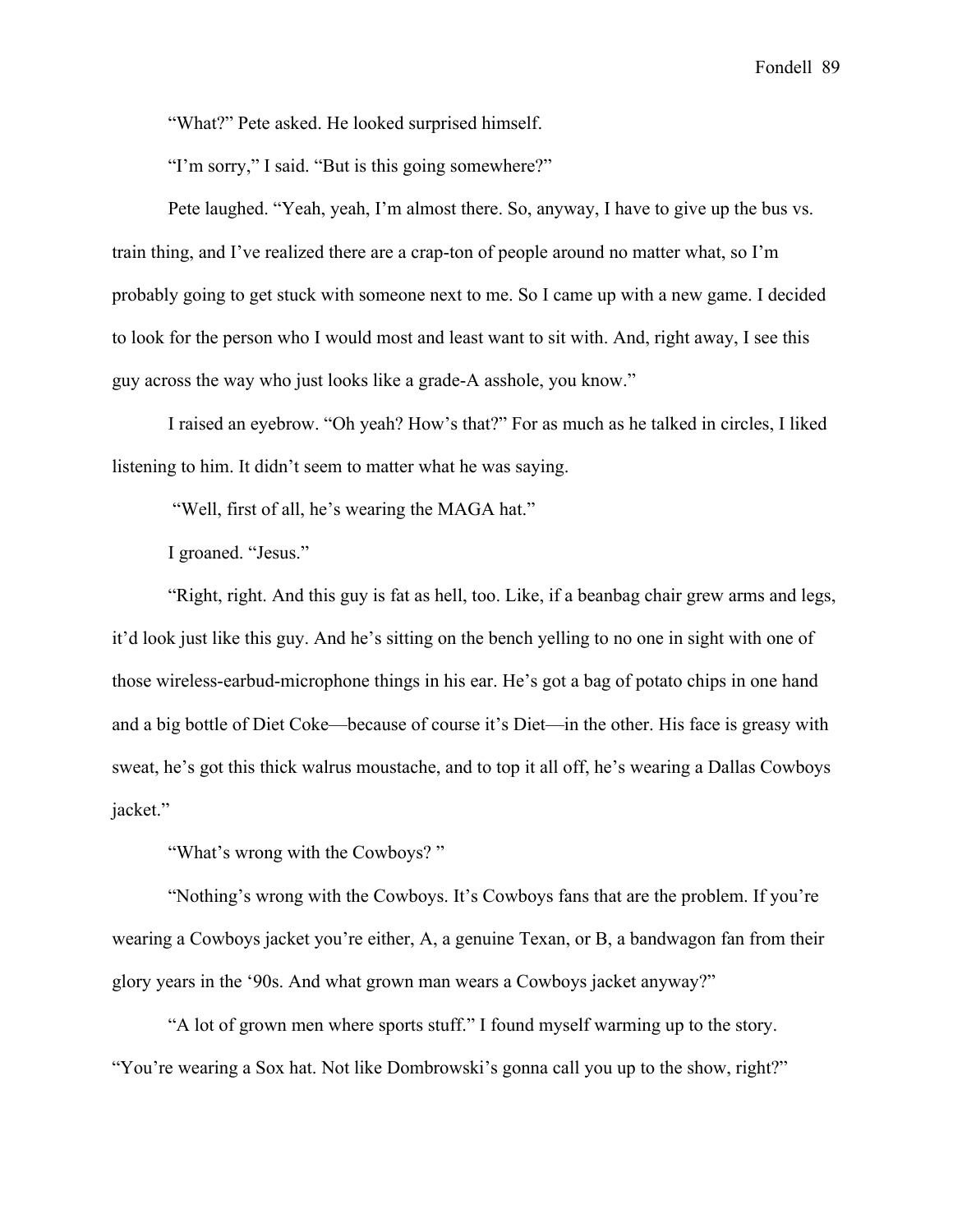"But you know what I mean, right?"

And then the conversation came to a pause. One of the college kids had come to the bar to order another round of PBRs for his "boys." As Pete filled the drinks, I sat in a bemused stupor. This bartender was a cartoon character come to life. When he talked, his hands danced through the air, and his head bobbed around like a balloon in the wind. He seemed to be bouncing perpetually on the balls of his feet. But most expressive of all were his eyes. Vibrant green and bright, they flashed as he spoke, sparking with every point of emphasis. Watching and listening to Pete tell his story, I had become unconscious of everything else in the bar. It was as if the atmosphere in the room had been charged, electrified, when he'd walked through the door. I wanted him to continue the story.

The college kid walked off holding a tray of beers above his head. Pete eyed him carefully. "So help me, if he drops that…"

We both watched until the kid set the tray down on a hightop to the side of the dart game. Pete breathed a sigh of relief.

"So, what about this guy? The Cowboys fan?" I asked.

Pete put both of his hands on the counter and locked his eyes on mine. "Nick," he said, gravely. "Have you ever had a premonition?"

I shrugged. "Not really."

"I've had a few in my life. Premonitions, that is. Some people call it a sixth sense. I tend to think it's just intuition, you know, just another side-effect of my ridiculously high IQ."

I laughed out loud.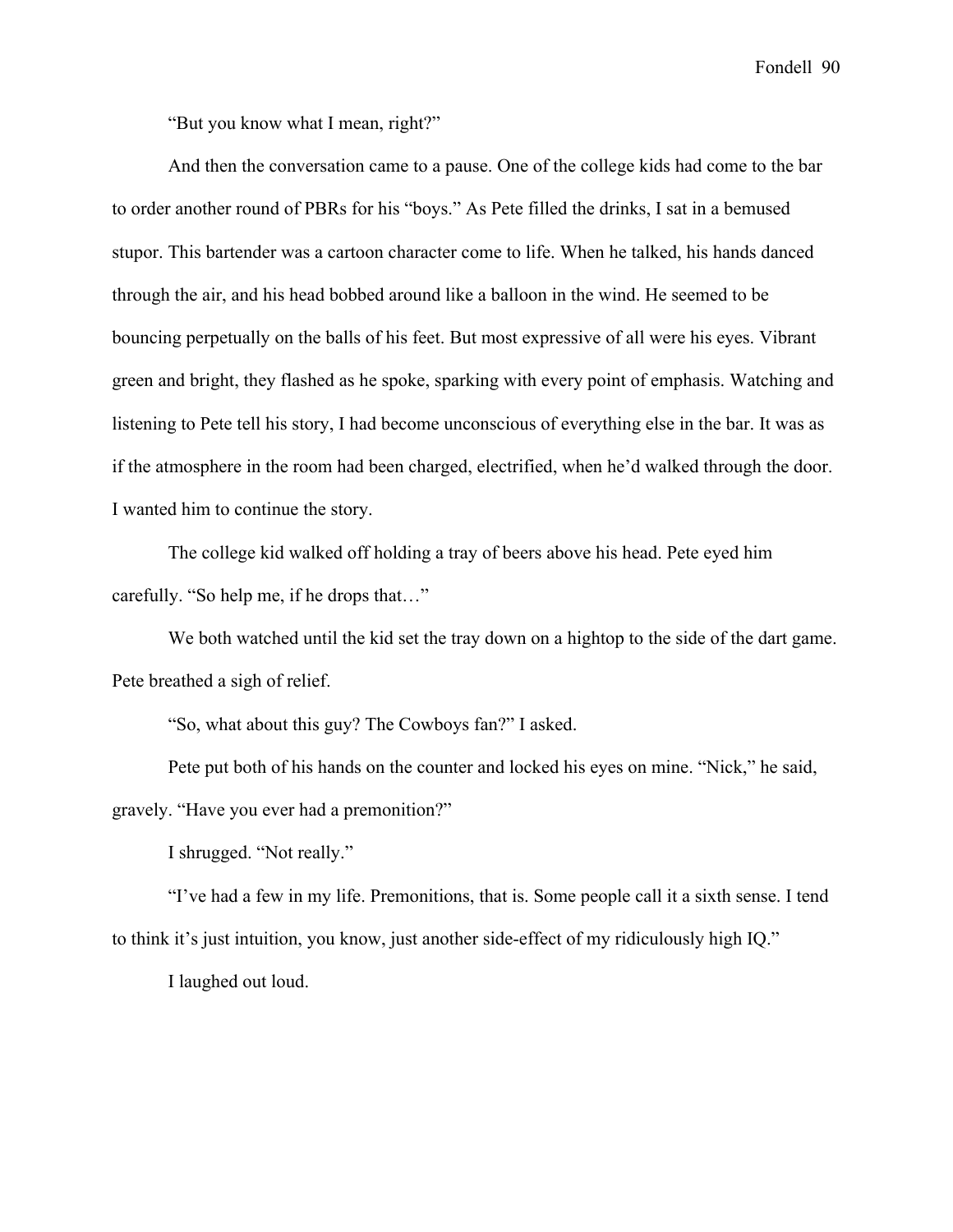"So, anyway. As I'm sitting on the bench, looking at this clown in the Cowboys jacket and the Trump hat, I had a vision like a lightning bolt., I thought: I'm gonna be stuck next to him for five friggin' hours on that bus ride."

Pete paused to pour himself a glass of water from the tap. He took a long drink, set the glass down, smacked his lips, and started nodding. His lip curled into a smirk as he let the silence lengthen.

Finally, I gave up. "Well?" I asked forcefully.

"Aha!" he said exuberantly. "You're into the story now. You want to see if my sixth sense is legit."

I shook my head and smiled. "Just get on with it."

"Alright, alright. So I go for the bus as soon as it arrives, which is probably forty minutes after it was supposed to. Everyone around me is pissed, but I wiggle past all of them to the front of the line. After handing the driver my ticket, I head halfway to the back, throw my bag on the inside seat, and sit on the outside. Sure enough, Cowboys is making his way on board. It looks like he's shoved past a bunch of people, too. When he gets to the driver, he gives the guy a hard time for showing up behind schedule, as if the guy was in any way to blame for the traffic, and then he starts coming back toward me. My heart's beating a hundred miles an hour, but there are a lot of empty seats around, so I figure I'm probably safe. The guy would have to be a real weirdo to ask me to move over at this point.

"I'm trying not to look at him, but I have to take some glances, just to see where he is. And right when he pulls even with my seat, he sees me looking at him. I tried to speak, but my mouth just fell open. And then he just gives me this nod and moves toward the back."

I burst out laughing. "So, that's it? He didn't sit with you?"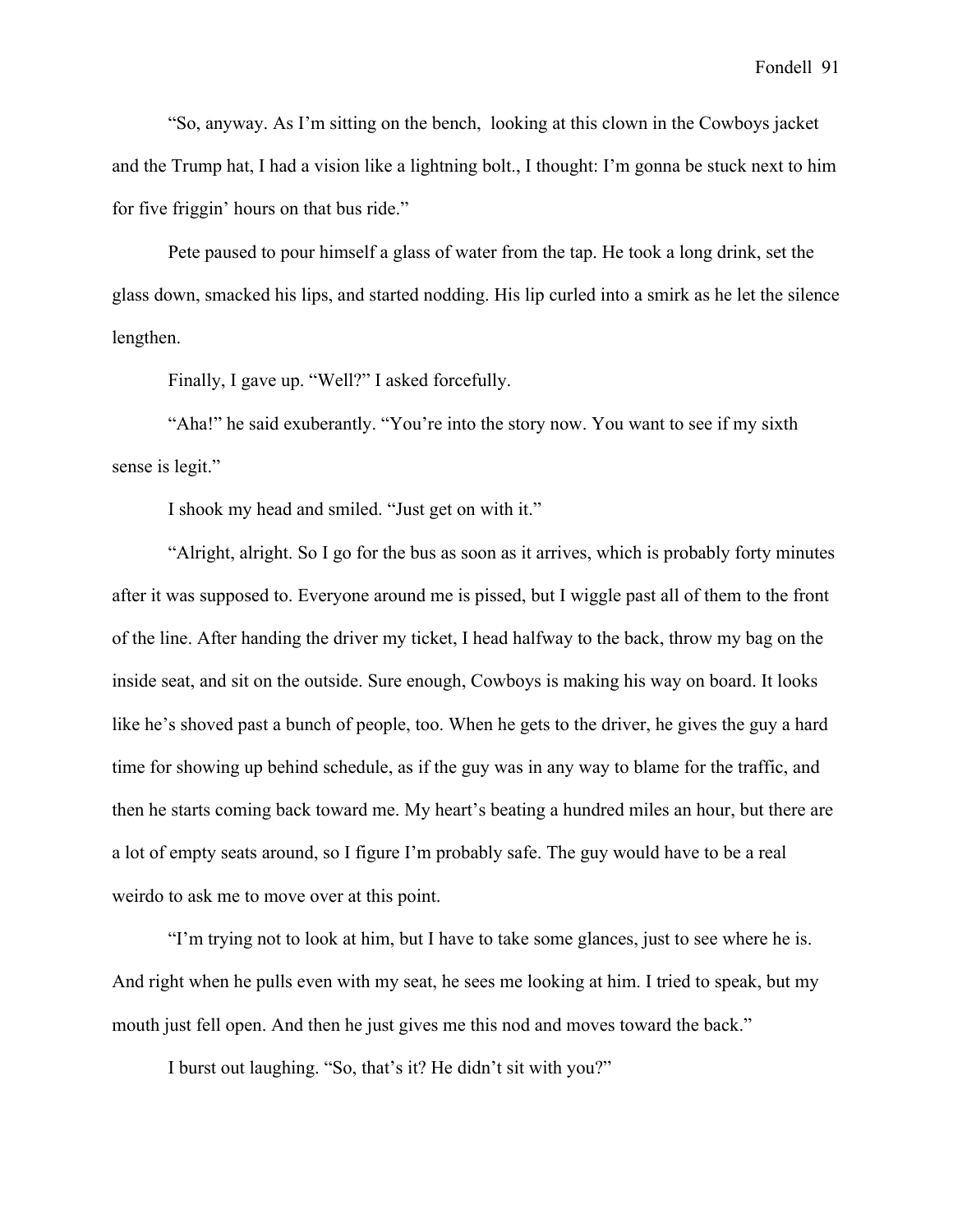"Oh, hold up! Story's not over. The bus keeps filling up, and I'm feeling pretty good, right? I figure if someone needs the empty seat, I'll shove over, but at least it won't be Cowboys I'm stuck with. So I put in my headphones, and little by little, the line of people dwindles, and it's looking more and more like I'm gonna have two seats to myself.

"And *then*, just when it seems like everyone is seated and the bus is starting up, I feel this tap on my shoulder. I turn around, and who do you think I see?"

"Umm…Cowboys?" I asked.

"No!" Pete replied, his eyes wide with excitement. "It's the driver!"

I let out an exaggerated sigh. "Dear Lord. I never should have asked for this."

"But! The driver leans down to tell me something. I take out my headphones and he says, 'Excuse me, sir. But this is a full ride. And this gentlemen gave up his seat so that a couple in the back could sit together.' And he gestures over his shoulder to reveal—you guessed it— Cowboys."

Then, abruptly, he stopped. "Oops," he said, looking towards his phone. "My playlist ended." I noticed that the speaker had, in fact, gone silent. I was surprised I hadn't noticed before.

Pete started up a new song. I still didn't recognize it, but it opened with a loud, catchy hook. One of the college guys turned around and shouted, "Nice, man! Turn it up!" Pete happily obliged. The song clipped along at a lively pace. It was good. My toes began to twitch in my shoes.

Pete looked at the glass in my hand. After all this time, it was still half full. "You good, man?" he asked.

"Yeah, I'm good," I said. "So what happened with Cowboys?"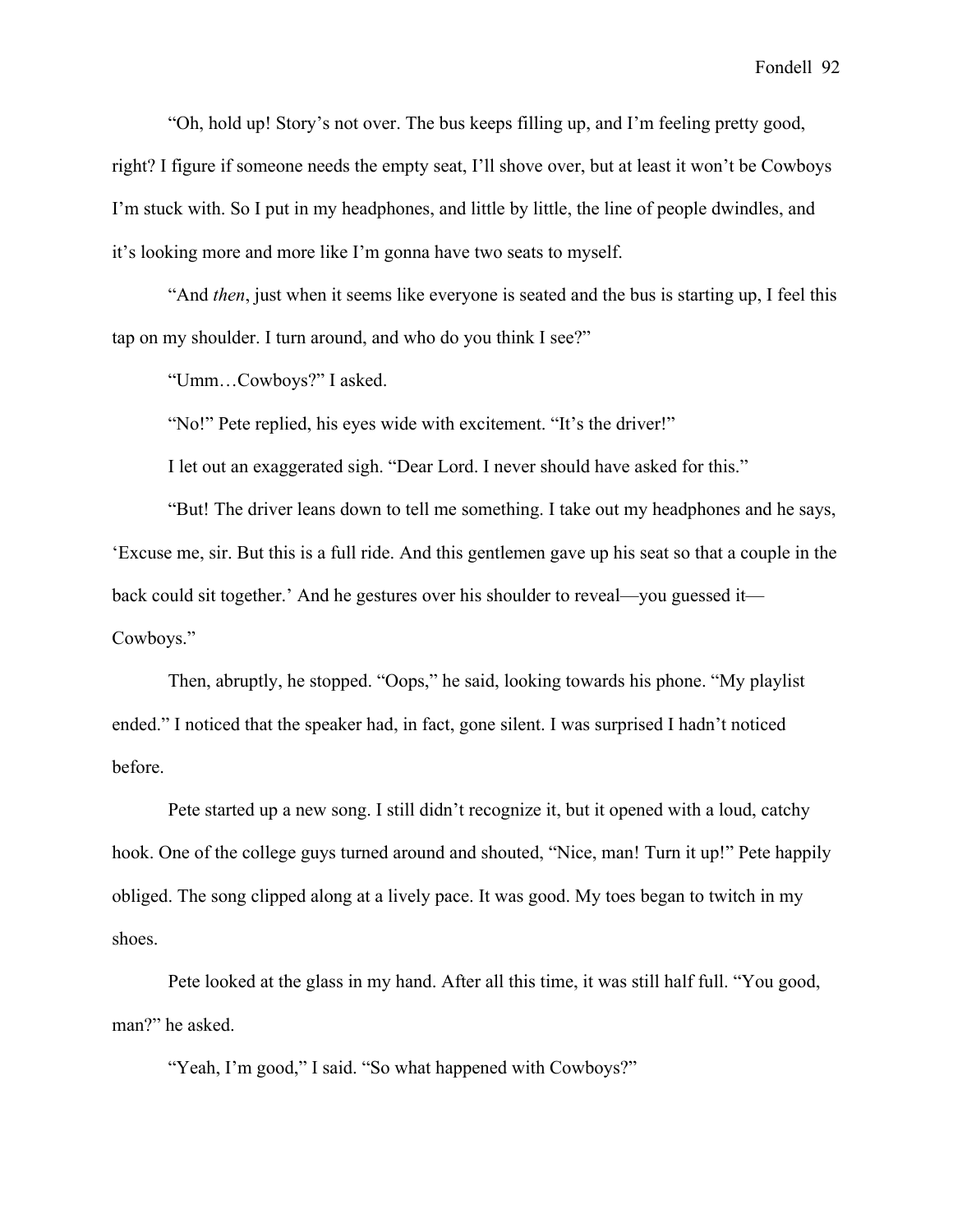"Well, that's just it," he said. "That's what made the trip such a doozy." And then his smile stretched as wide as I'd seen it all night. "He's on his way here."

"What?"

"Yeah. It turns out he wasn't half bad after all. I mean, he kind of overflowed into my seat. I had to squeeze against the window. And he had some of the worst B.O. I've ever smelled. But he was actually a nice guy. I told him I'd be working here tonight and he said he'd come by after he got settled in his hotel."

"You're serious," I said.

Pete laughed. "Totally. When he sat down, he reached a big meaty hand over to introduce himself—he's got a killer grip, this guy—and he says, 'I'm Dan. Dan Kravitz.' And I told him my name and then put my headphones back on. But he clearly wanted to talk, because he says, 'You from Boston?' So I tell him where I'm from and then he just starts talking about why he's heading to Boston, and how he'd never been before, and he asks me what he should try to see. And pretty soon we're talking about Faneuil Hall and Fenway and the Sox and the Pats and just one thing after another. He told me about his family. I told him about my girlfriend. We talked about high school. We even got into politics at one point, but it never got heated. We probably talked for two hours straight. It was only some nasty looks from across the aisle that shut us up. I think they were trying to sleep."

"You're kidding."

"Not at all. And before we parted ways, I invited him to the bar."

"Here? At Morgan's?"

He laughed. "I know, I know. Not exactly the crown jewel of the city."

I pushed my drink across the counter, leaving it unfinished. "Well, how about that."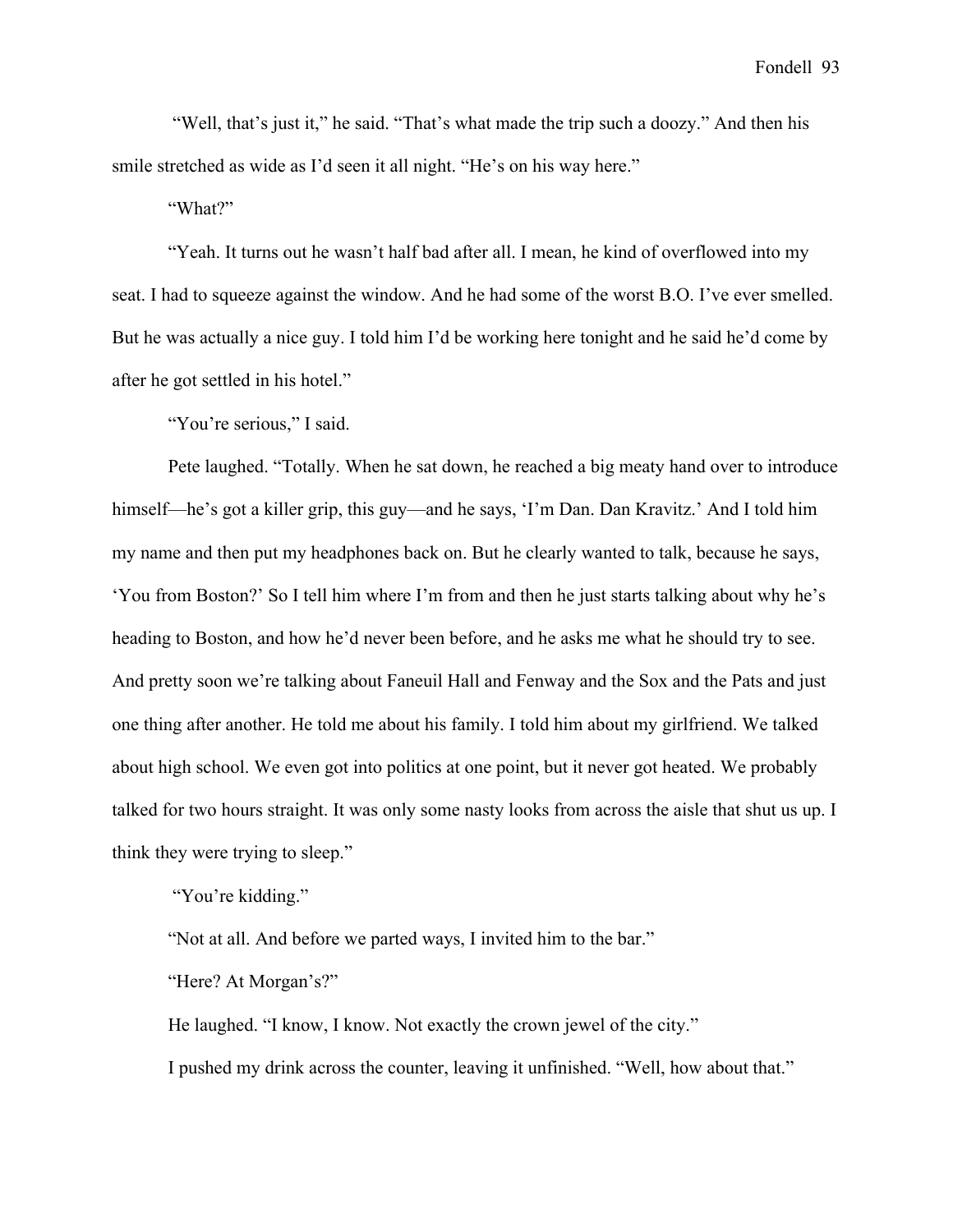"Yeah," Pete said with a shrug. He watched as I stood from my stool and pulled out my wallet. "You leaving?"

"I think so," I said. "I got what I came for." I dropped a pair of twenties on the bar.

Pete picked up the bills. At Morgan's prices, I'd left substantially more than the standard

tip. A smile stretched across his face. "So you bought the story, huh?"

I froze. "Wait, what?"

"I thought I might have stretched it a little too far in places. But I guess you've been drinking, so—"

"Hang on. Are you telling me—"

"That I made it up? Yeah. So what?"

I felt my stomach twisting into a knot. Pete kept smiling.

"But," I said, "why would you do that?"

Pete took my half-finished glass and started toward the sink. "Look," he said. "You got what you came for. You said it yourself. A few drinks, a little conversation. You're feeling better now. So who cares if the story's true? It ended like you wanted it to."

I shook my head. "I don't understand," I said.

Pete laughed the same rich laugh he'd used all night, and I cringed in response. It was such a genuine sound.

"So what do you get out of it?" I asked him. There was an edge to my voice that I hadn't expected.

Pete shrugged and grinned again. "Not about me, chief. I'm just here to satisfy the patron."

I staggered out of the bar into the cold night air, feeling anything but satisfied.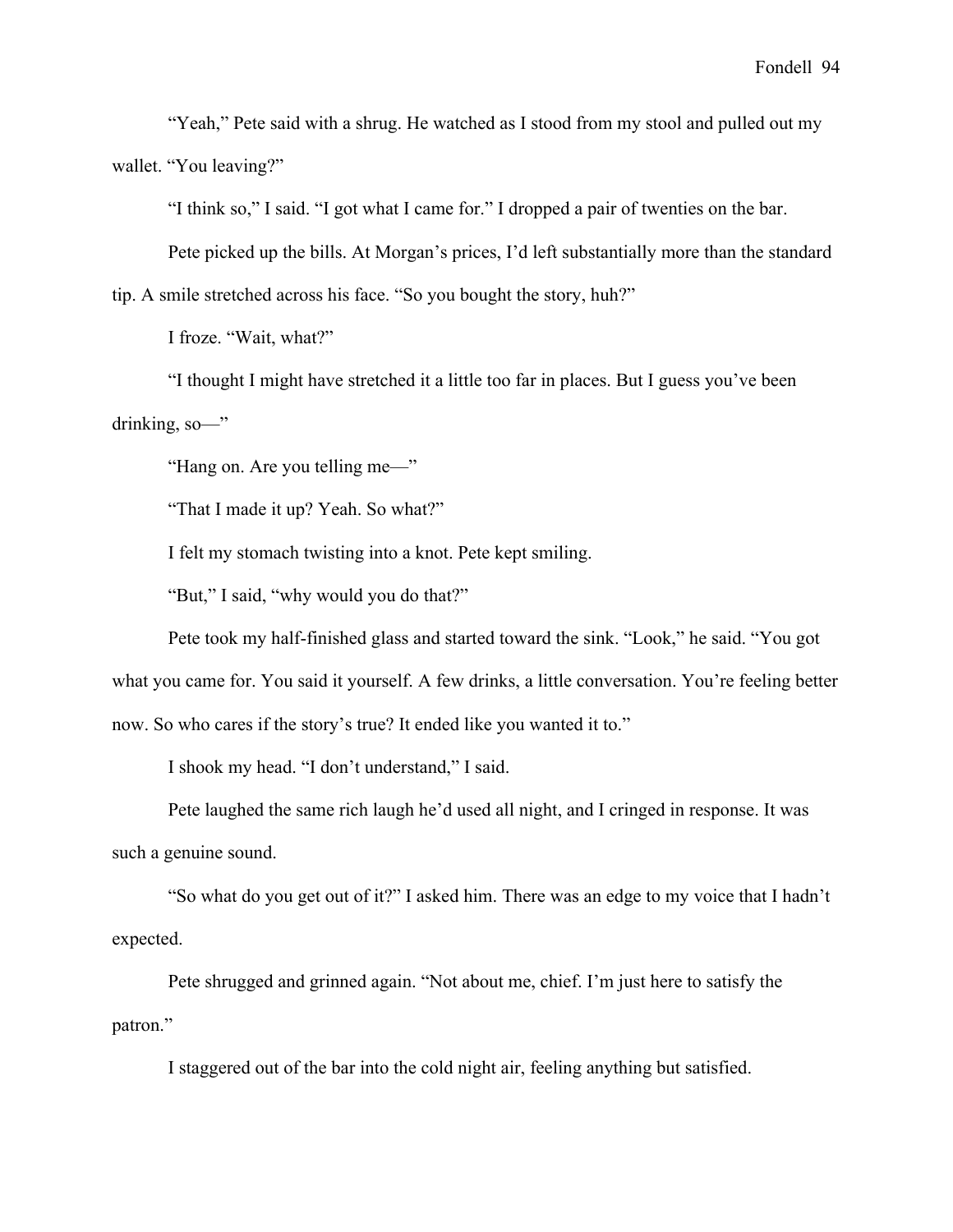## **Collecting**

When we got there, the dog was still alive. The morning sun coming through the pine trees cast its light on the still-wet blood that coated the pavement. The dog lay on its side, jaws spread wide, vomit speckled around its head, tongue plastered to the road, and short breaths rattling out of its obliterated rib cage. A few turns off Route 9 in the backwoods of South Jersey, everything was quiet except for that panting noise and the hum of the truck's engine behind me.

The dog was a yellow Lab with a pink collar around its neck. The vehicle must have clipped its hindquarters at a decent rate of speed to send it sprawling onto the side of the road. Then I guess the driver had somewhere important to be. Or maybe he just panicked. Whatever the reason, he was nowhere in sight.

I moved a few feet closer. The fur around the impact region was matted with purple blood. The lower section of the belly was ripped open so that a bundle of intestines dripped out like shriveled, pink balloons. In the three months since I'd started working as a collector for the Atlantic County highway department, I'd seen more guts than the average person does in a lifetime. This was the first time I'd seen them coming out of a dog.

A coil of hair fell in front of my face. I tucked it back behind my ear and took a deep breath. *Just an animal*, I told myself. *Just the first of the day.*

I went back to the truck and Jerry rolled the window down. "We've got a live one," I said, trying to keep my voice level. "Dog."

I expected him to cock his eyebrow and grin at me like he had a hundred times before. I waited for the same dumb line, which never seemed to get old for him: "This ain't woman's work, Joyce." Instead, he dropped his hands from the steering wheel and leaned back against the seat. He shut off the radio. "Well, shit," he said. And that was it.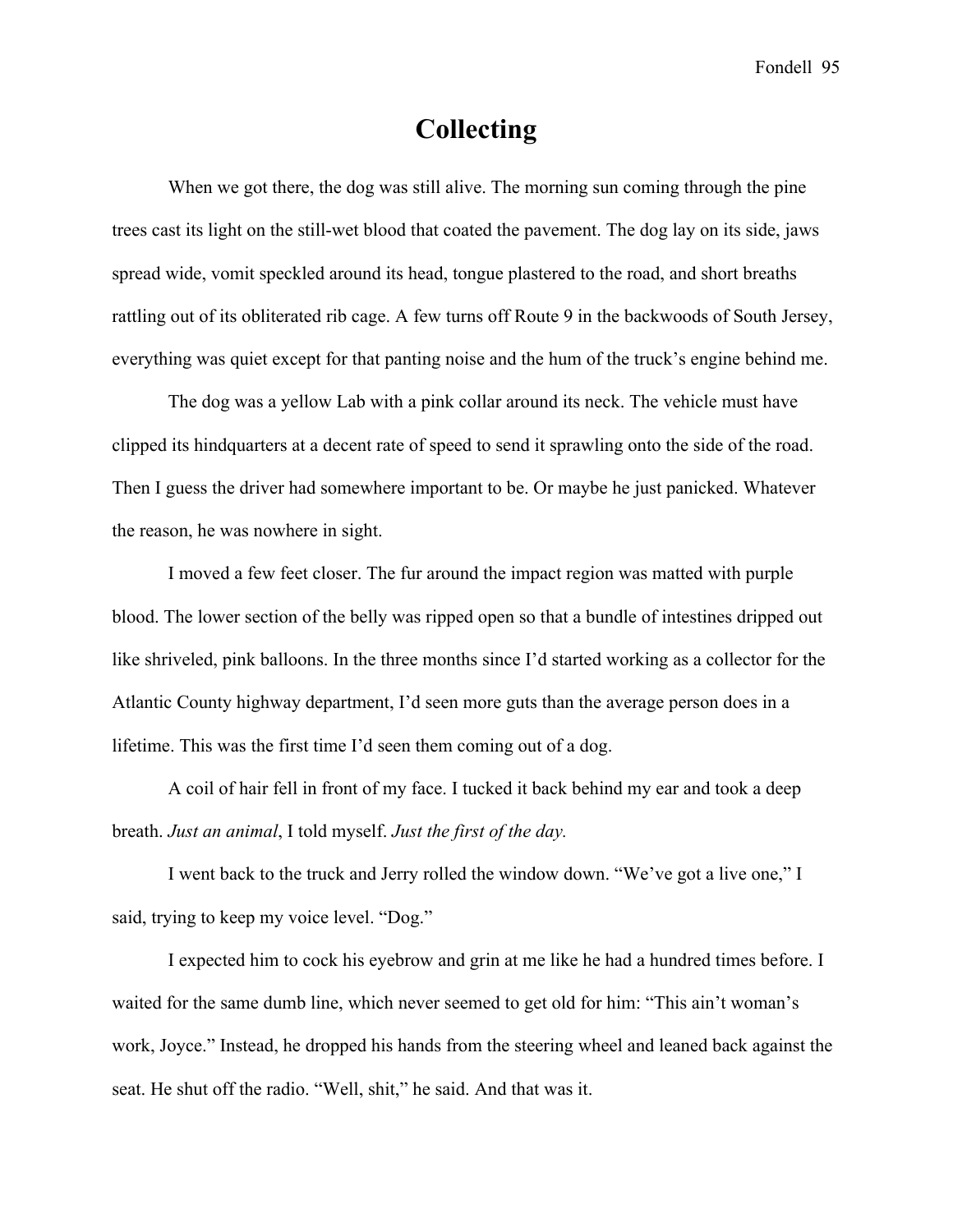I hesitated for a minute. Silence always makes me squirm. "I don't think it'll be very long," I went on. "Torn down the middle like that buck we saw last week. Looks like the bastard caught the tail-end of her."

Jerry flipped on the hazards and killed the engine. He left the truck and walked over to the dog. Bending his creaky knees, he lowered himself into a squat. Some wounded dogs will snarl or growl at you if you get too close. This one just let out a low whine.

"Shit," he said again. "She ain't coming back from this."

I looked at my shoes. After working this job for over thirty years, Jerry knew a goner when he saw one.

Still in his crouch, he lifted his ratty baseball cap off his head and used his free hand to brush back his greasy white hair. He tugged the hat down again and bent the brim into shape. When his hands weren't on the wheel, this was a compulsive gesture.

"Asshole," he muttered. "Who hits a dog and just fucking leaves?"

"Do you think it was the same guy who called?"

"Most likely, I'd say. They all succumb to the guilt and wait on folks like us to clean up the mess. Don't mean he's not an asshole."

"I guess he didn't have to call, right?"

Jerry spat a wad of saliva off to the side. Then he turned back to the dog. Cautiously, he reached out his hand to stroke the clean white fur below the animal's head. The dog responded by whining a little louder.

In the short time we'd been working together, Jerry had convinced me that tenderness was not a part of his nature. At the very least it wasn't a side of himself that he'd expose to a broad-shouldered country girl like me. This was a man who peeled chipmunks and rabbits off the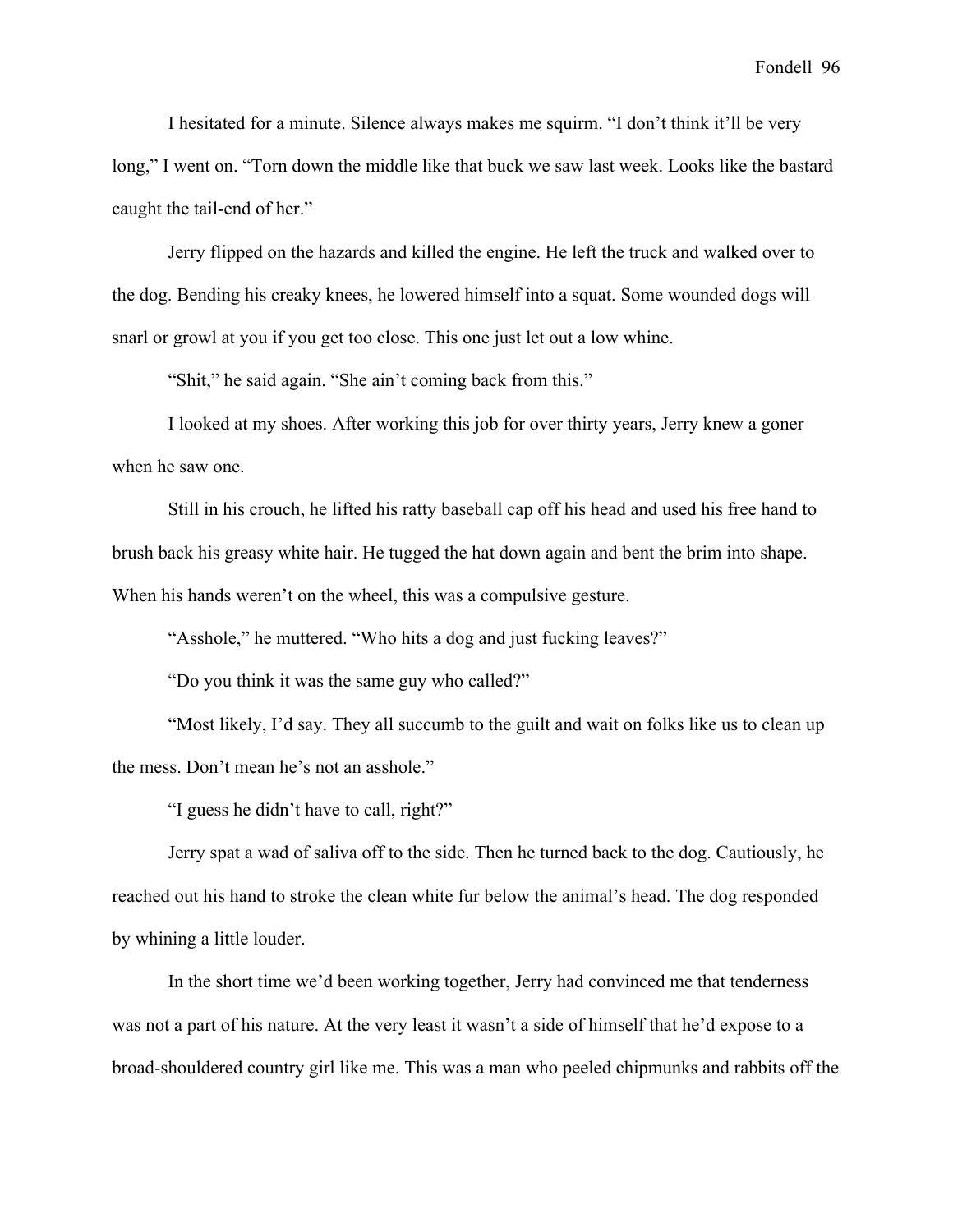road with the toe of his boot. He chucked squirrel parts into the woods like he was chumming for coyotes. When we happened on a live animal, most often a deer or a coon, his five-inch buck knife was in his hand before he opened the door. A lot of guys in that situation will call a state patrol officer. Jerry always dispatched the poor creatures himself. He did it without expression, as if it were just another part of the job. He may not have been a big man, and he certainly wasn't a young one, but he acted tougher than any man I've ever met. And yet here he was petting this broken dog and whispering, "Shhhh. It's okay, girl. It's okay. Shhhh."

Of course if it'd been me doing the same thing, he would've had words for me. Would've called me soft. Would've questioned, yet again, whether I was cut out for this gig. Jerry was pretty sure no woman was fit to be a collector. I was pretty sure I could prove him wrong. But this was a tougher test than the ones I'd faced before. A dog was different.

The silence was making me squirm, so I asked Jerry what we should do next.

He shrugged half-heartedly. "We wait."

"For what?"

"For the owner to come home. For the dog to die. Whichever happens first." He tilted his head in my direction. "It's a family pet, so that's policy, Joyce. You've read the handbook."

I suppose I knew he would say that. I had read the so-called "handbook." Really it was just eight pages of increasingly unlikely scenarios, each of them spelled out so carefully that even a straight-C student like me could get the picture. And, yes, one of those scenarios dealt with dogs, or, more precisely, 'canine housepets.' It said you couldn't leave a dog until an area resident claims responsibility. It said a living dog could not be dispatched without the actual dog owner's permission. It said questions of disposal must be put to the owner before action is taken. Dogs are considered property. That was their legal definition, anyway.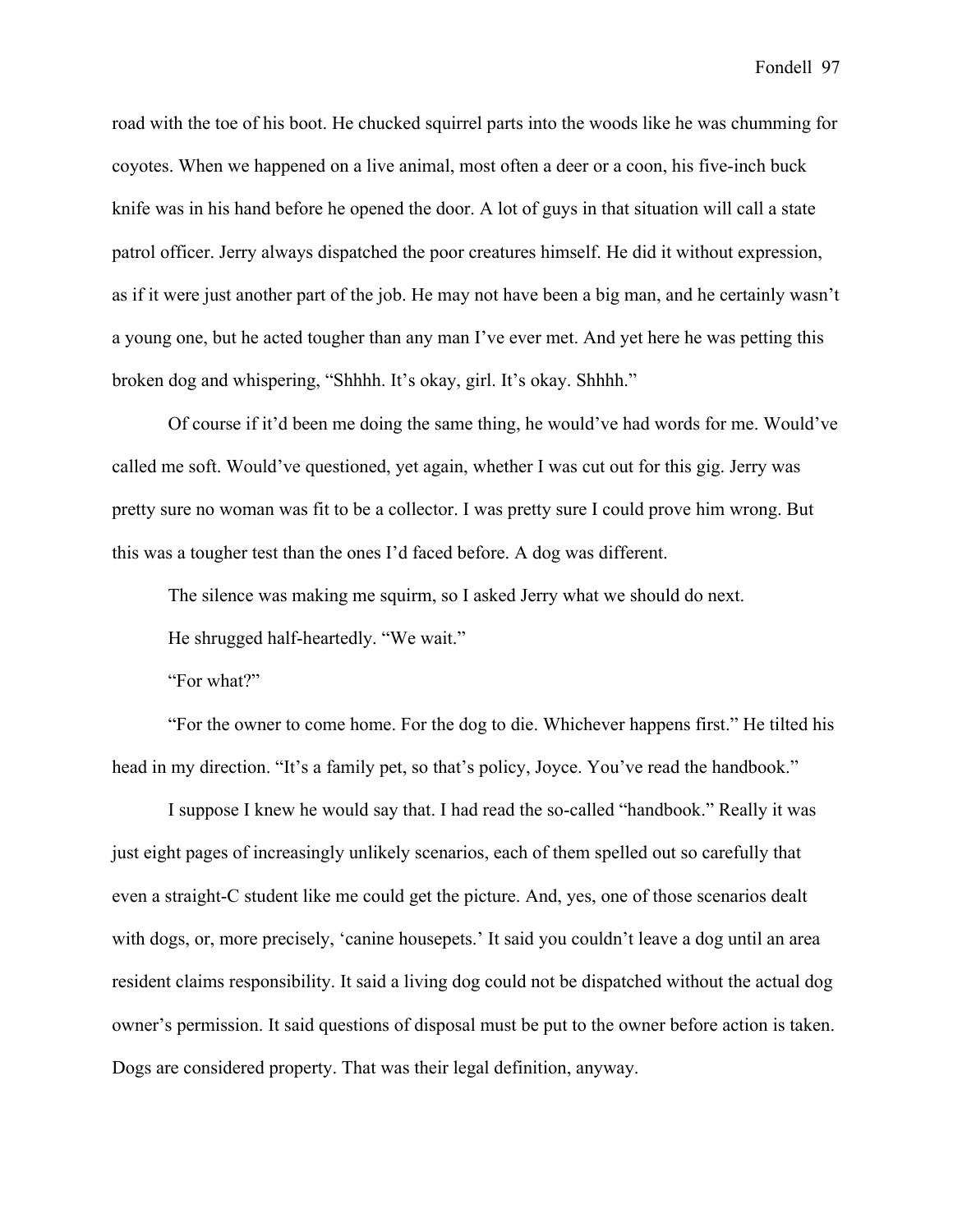I tried to think of a way around the handbook. "What about an animal shelter? The ASPCA or something?"

Jerry kept his eyes on the dog. "Rules are rules, Joyce. If a family gets word their dog was euthanized without permission, they could file charges."

"But she's suffering!" The words burst out of my mouth before I could stop them. I blushed at the tone of desperation in my voice.

Jerry shook his head. "Rules are rules," he said. He went back to petting the dog.

Tring to get a hold of my nerves, I studied the asphalt like some kind of forensic cop. A trail of pink-brown flecks led away from the dog to a wide splotch of purple-brown in the middle of the road. That, no doubt, was the site of the collision. Beyond the spot was a pair of black, swerving tire tracks. As soon as I saw them, the hint of burnt rubber in the air finally caught my nostrils. God, this was fresh. We must've pulled up fewer than ten minutes after the event.

For a fleeting second, I was struck by the disbelief that so often accompanied these incidents. Why here? And how? But that was stupid. Three months on the job had taught me this sort of thing could happen anywhere. Even still, this road was one of those sleepy, desolate, residential streets you find every which way in the Pine Barrens. From where I stood, I could only see two houses. Not a single car had passed us since we'd arrived. It just didn't feel like the right place for this.

The dog's low whine caught my ears again. I looked back at the mess. "What's on the collar?" I asked Jerry.

He bent down and rolled the pink nylon strip around the animal's neck so he could see the tags. "Name. Address. No phone number. Looks like it's had its shots. That's it."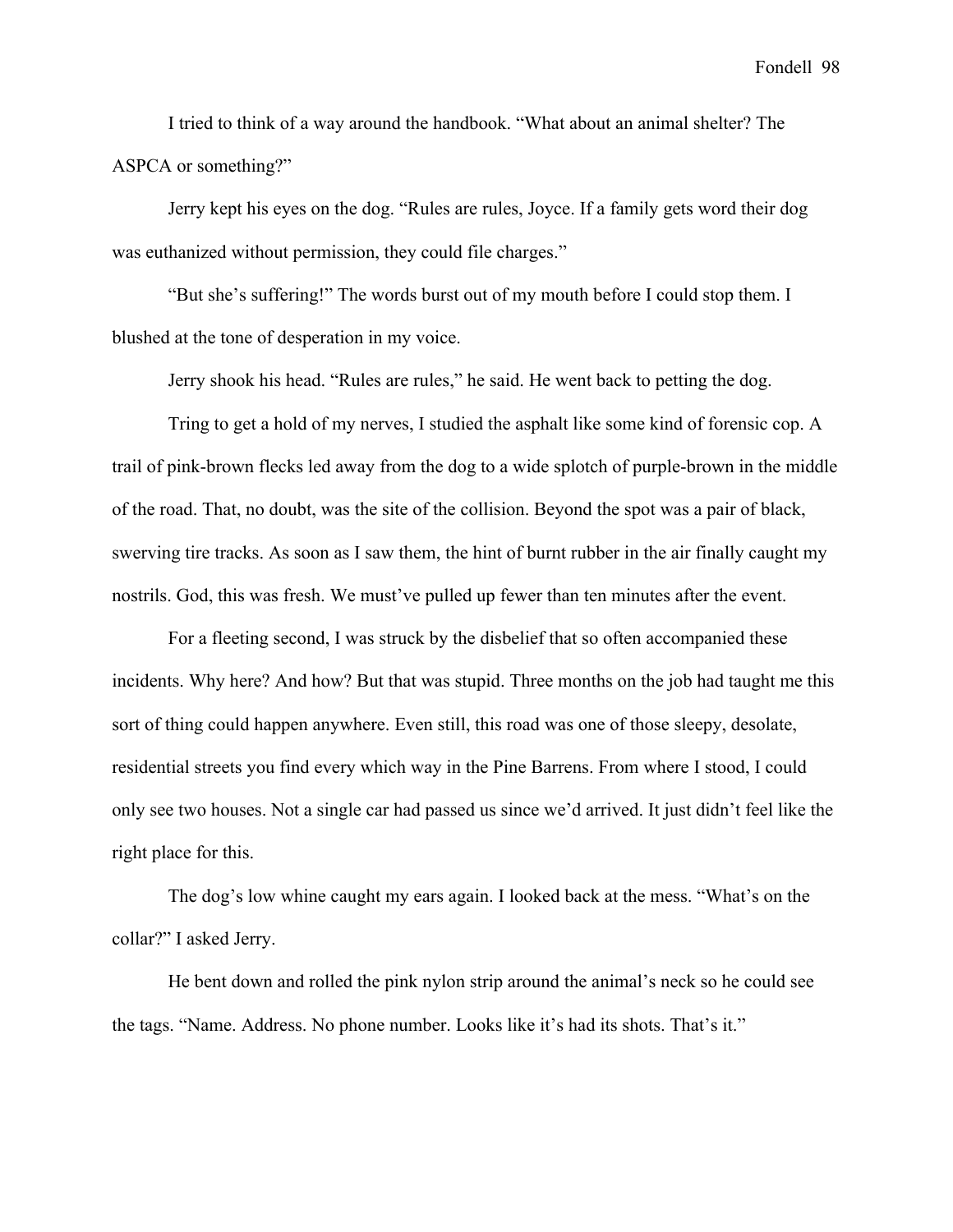I wondered what its name was, why he didn't say it aloud. I thought to ask, but decided to ask about the address instead.

Jerry stood and squinted at the nearby mailboxes. "Looks like it's that one," he said, pointing toward the other side of the road. The house was visible behind a copse of trees: a white, two-story Cape with a detached garage and an empty driveway.

Jerry got back into his crouch and resumed his behavior, stroking the dog's fur. "I doubt anyone's home at this time of day, but you could go check."

I paused and thought about it. "What do I say if someone answers the door?"

"You'll figure it out."

"Well, what would—er—what do *you* say?"

"Jesus, Joyce, ain't you supposed to have woman's intuition or something? Just be real sweet and apologetic. 'I've got some bad news' and all that. You'll figure it out."

The edge in his voice took me by surprise. He spoke as if I'd done something wrong. As if it was my fault there was a dying dog on the side of the road. I started toward the house.

Jerry had been less than pleased when the DOT had paired him with the first female collector in Atlantic County history, but he'd never really taken his frustration out on me. Sure, he made his opinion known through a few sneering jabs, but it became clear pretty quickly that there was a line he wouldn't cross. And when he found out that I could do the work—that I wasn't worried about breaking a nail, that I wasn't squeamish with blood or guts, that I could grab a 4-point buck by the hooves and swing it into the truck bed without help—at that point I think he accepted that I'm not like other girls. He admitted he was grateful to have me around, and I determined that, though we'd probably never be friends, we could at least get along.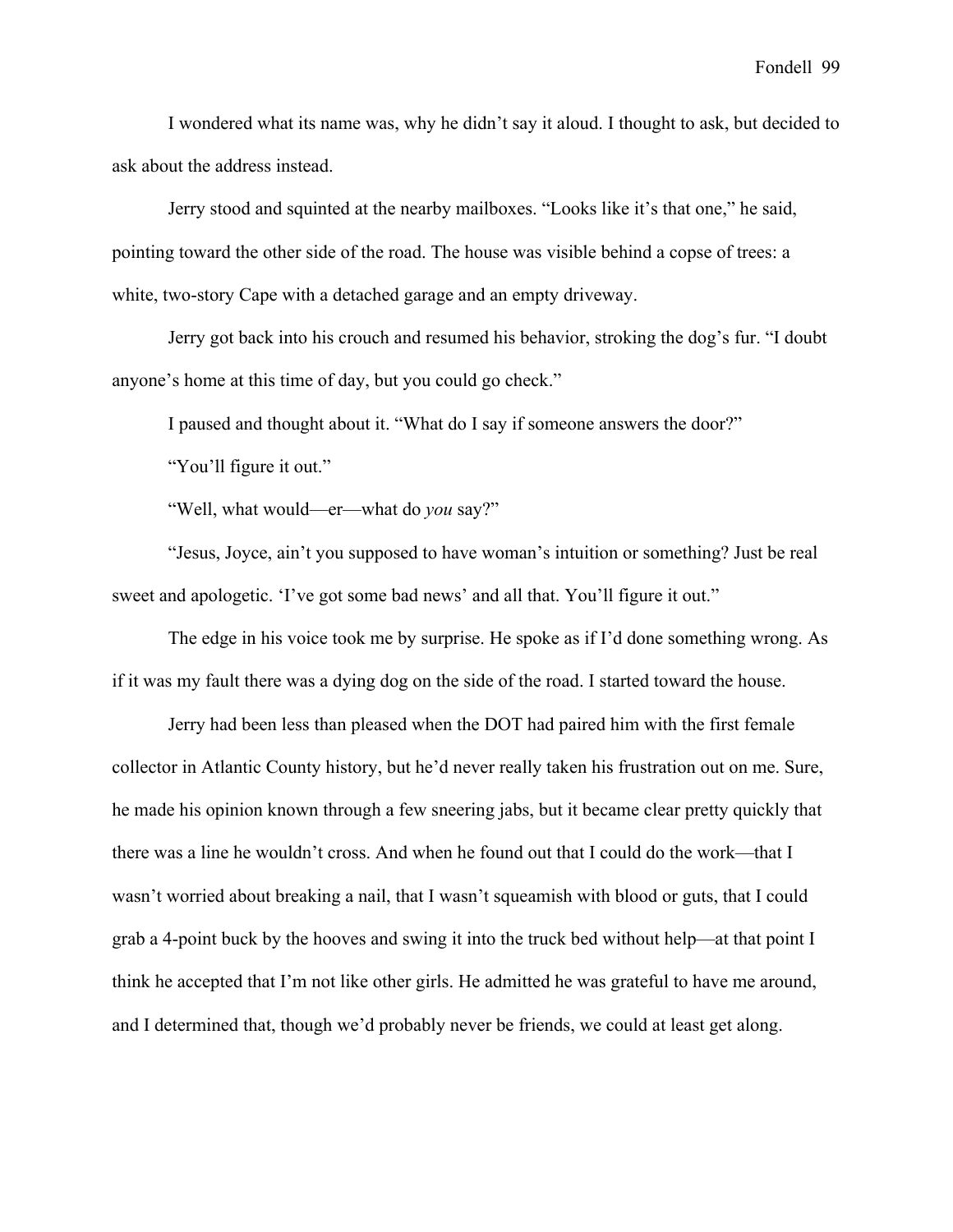At the end of the driveway, I recognized part of me was hoping no one would be home. I had it in my mind that a man would be there, but more likely it'd be some doe-eyed housewife in a bathrobe and hair curlers. That would just make everything worse.

I took a peek through a window in the garage door. I saw cardboard boxes, a lawn mower, and yard tools, but no vehicle. I went to the side entry, which looked more welcoming somehow. The door itself was open by about a foot-and-a-half. The damn dog must have waltzed right outside and right into the road.

I pressed the button for the doorbell, but heard nothing. It must've been broken. "Hello!" I yelled. "Anyone home?" No response. It was a quarter past nine on a Tuesday morning. Why would anyone be home?

For some reason I found myself feeling inexplicably nosey. I took a glance through the door into what must have been a mudroom. I saw a row of jackets hanging on hooks. I saw a bench with a pile of shoes beneath it: men's shoes, women's shoes, and a few pairs of tiny, neonbright sneakers. My stomach clenched at the sight of those little shoes.

I had to think about whether I should shut the door. Hadn't the damage already been done? But what would they think when they turned in the driveway and saw the open door? They'd forever blame themselves or blame each other. Well, that was assuming that they ignored Jerry and me and a wide stretch of blood-stained asphalt. Geez, I couldn't keep my thoughts straight. *The hell with it*, I thought. I pulled the door shut and returned to the road.

Jerry was still kneeling by the dog, still stroking its head. The dog was still letting out that same low whine broken up by raspy breaths. The smell it was starting to give off was both familiar and new at the same time.

"No one home," I said.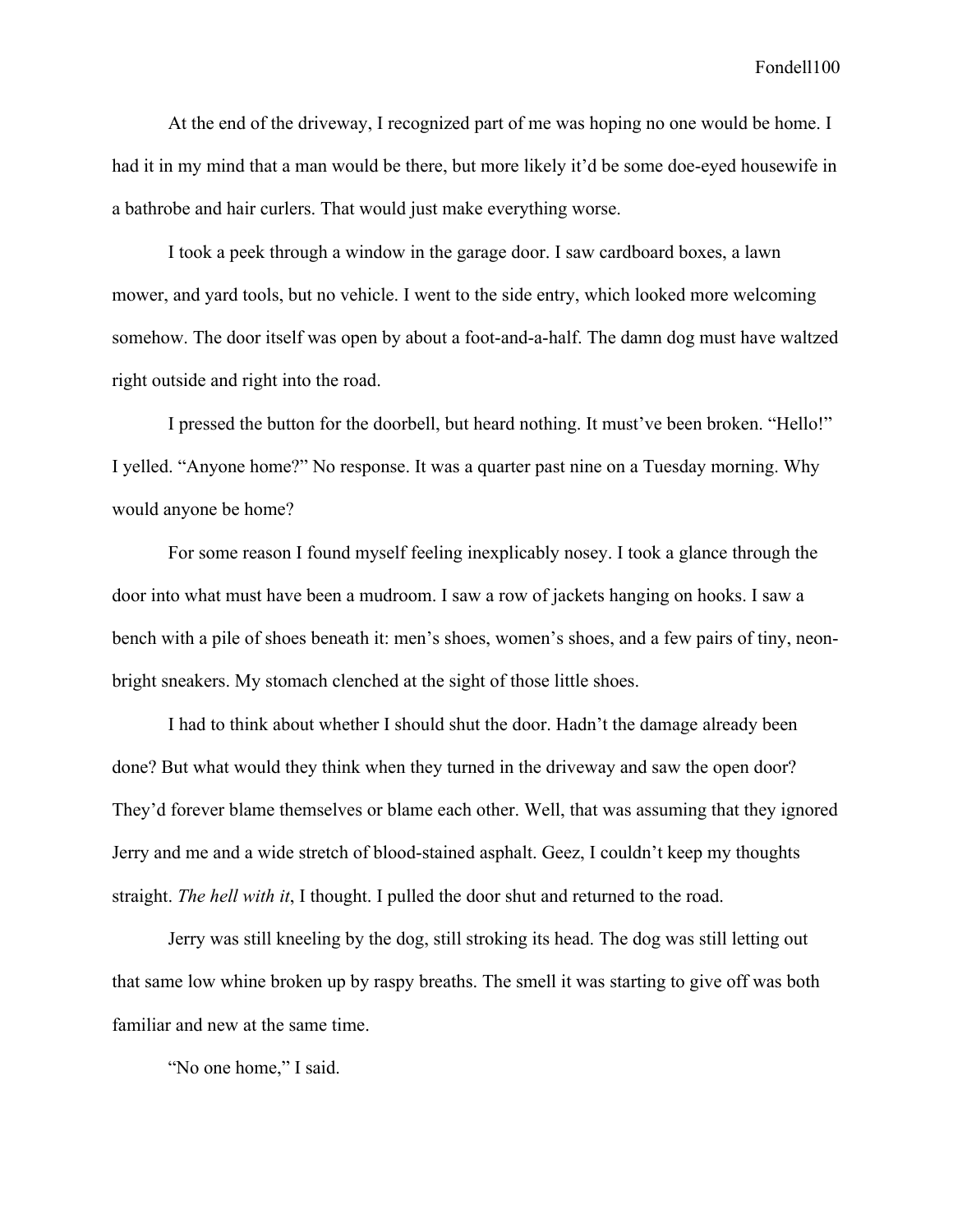Jerry nodded. He kept his eyes down.

"So what do we do?" I asked him.

"I already told you."

"It's nine o'clock. We could be here all day."

"Yep. That's how it is, Joyce."

I was trying not to look at the dog, but I couldn't look at Jerry without seeing both of them. I walked a few little circles, kicked a pebble down the road. In all this time, I still hadn't seen a single car drive by. Maybe one had passed while I was at the house.

"Should we call a vet?" I asked.

"She's not gonna make it. They don't do organ transplants for dogs."

"Should we call anyway?"

Jerry sighed and shook his head. "Let's think it through, Joyce. If we call the vet and he sends a car, nine out of ten times there's a bill that needs to be paid. If the customer refuses, then what? The department won't pay it. I sure as hell won't pay it. Do you have a couple hundred bucks to spare for a dog that's as good as dead already? Even if some Samaritan wants to work for free, as soon as you move that dog, she's gone."

I walked over to the truck and leaned against the grill. "What about the other calls we get today?"

"I radioed in while you were gone. In these situations, they'll send another truck."

I wished another truck would come by right then. I felt uncomfortably alone with just Jerry out here. The noise of the dog set my teeth on edge. Jerry seemed somehow oblivious to it. He just kept stroking that fur. It occurred to me suddenly that this was part of the job. Maybe he was just following protocol, some unwritten rule that all of the vets followed.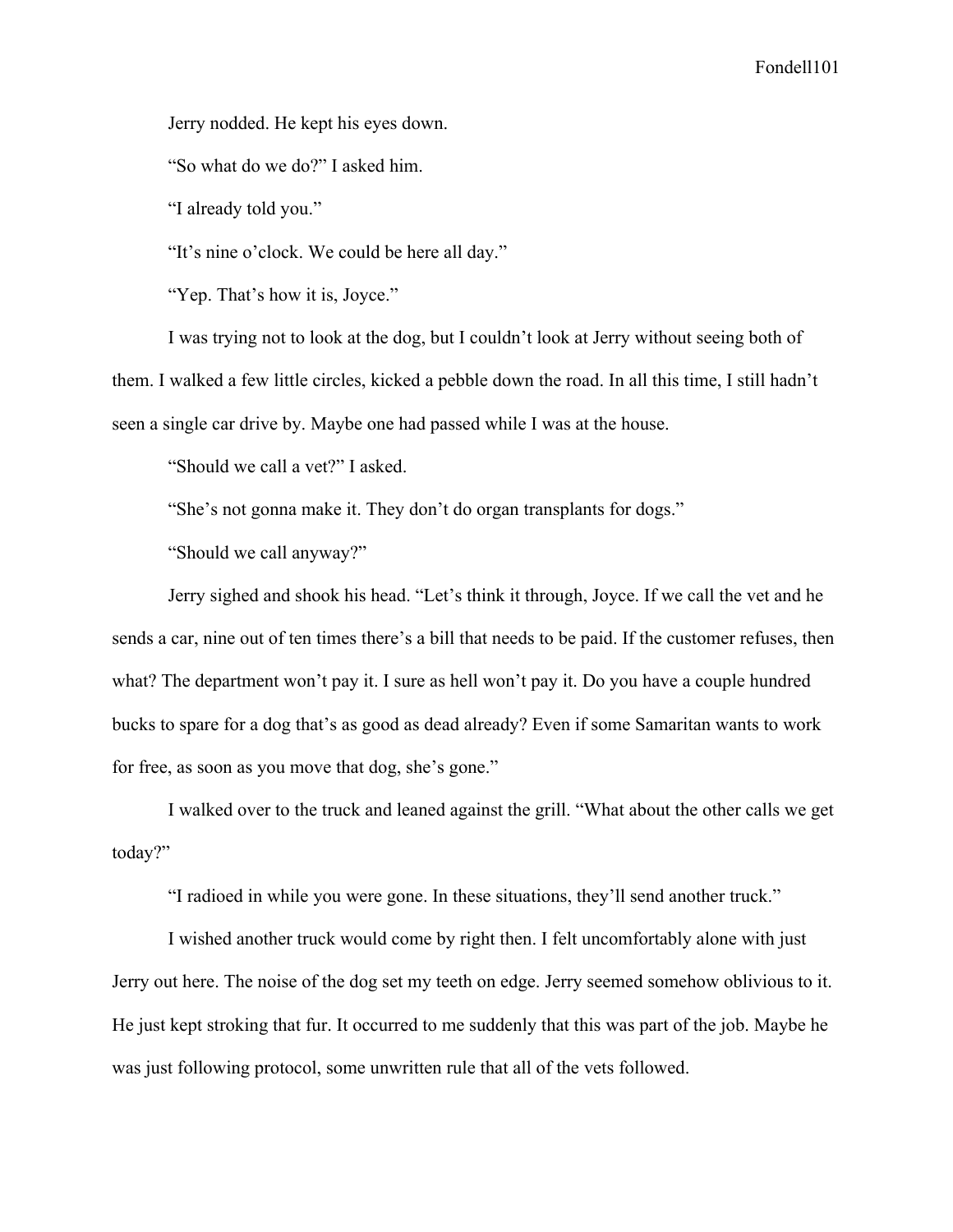Five minutes passed. Then five more. The weatherman had called for temps in the 60s, but there was a chill in the air that the bright sun couldn't quite dissolve. I looked into the woods, which looked just like every other stretch of woods in this part of the state. Tall pines towered over scraggly briar bushes and feeble saplings. Eventually my eyes drifted back to the road and the splatter of blood now almost completely dry in the middle of it. I examined it as if it were a Rorschach blot. I couldn't see anything other than some alien creature with tentacles extending in all directions.

"How long will it take?" I asked Jerry.

"What?"

"You know," I said, gesturing toward the dog.

Jerry yanked his cap off again and put his hand in his hair. "Hard to say. A few years back Steve and I ended up in basically the same scenario. It was a little spaniel mix that time, probably in slightly worse shape than this one." He paused and looked toward the tops of the trees as his cap returned to his head. "I suppose he held on for almost four hours."

I swallowed. The dog in front of me still had his eyes wide open. It was still churning out breaths, still giving off that low-pitched whine.

"That spaniel," I said, "did he whine like this one?"

"Kind of. He was a nasty thing at first. Snarled and snapped at my hand when I came near him. But once the whining started, it kept up right to the end."

I tried to picture the dog on the side of the road snapping at Jerry's hand now. The image just didn't fit. This was a Lab, for god's sake. This was a dog that let little kids yank its ears and climb on its back and wrestle it to the ground. This dog would just lap at their faces with its big wet tongue. It would lose its damn mind at the sight of a tennis ball. That tail—the same tail that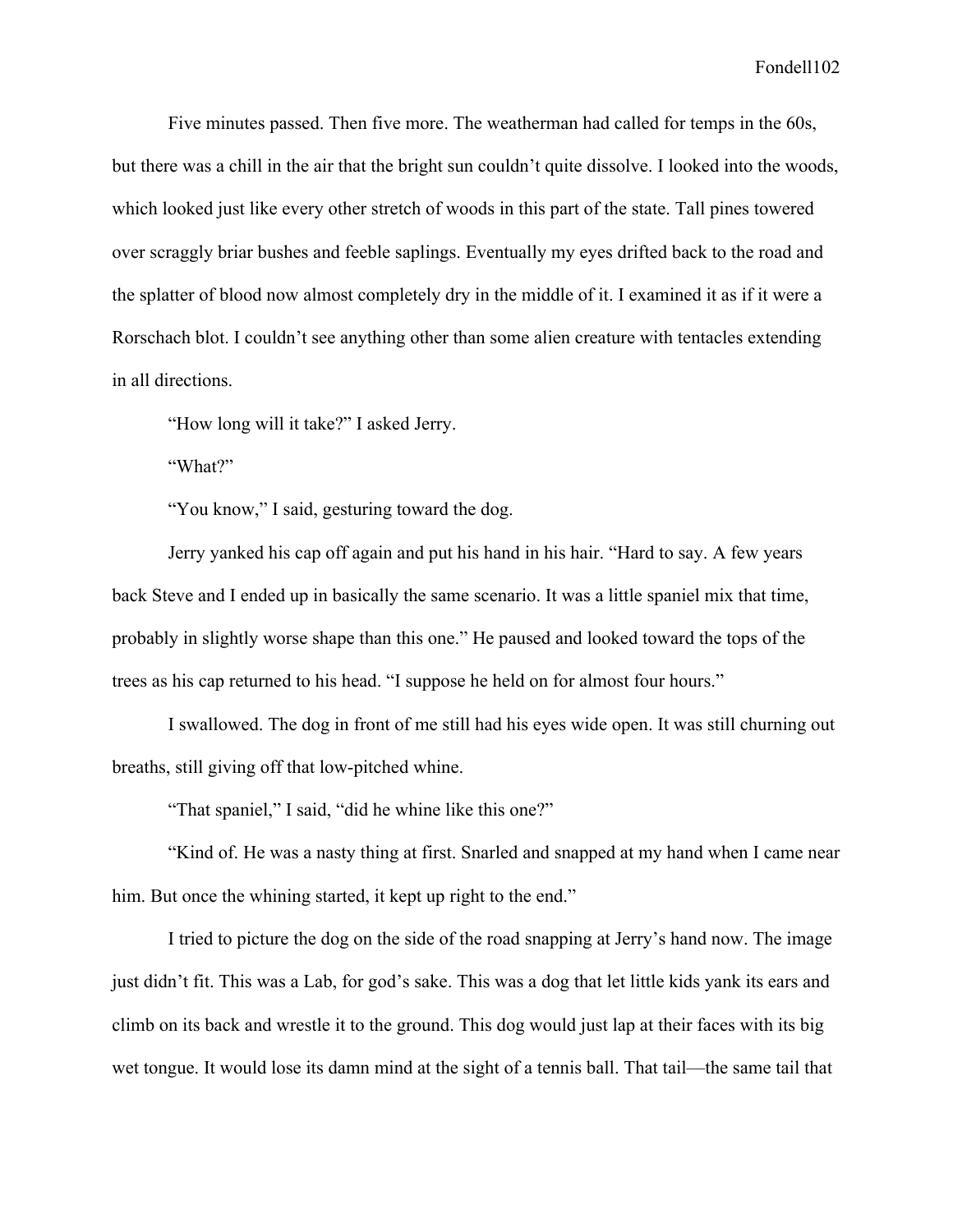now lay as lifeless as a hunk of thick rope—that tail would have wagged a million times since the day that dog was born.

My mom had never allowed a dog in the house. My step-dad had wanted to get one that he could take with him on his hunting trips, but my mom had held her ground. I'd had friends with dogs though. One of my friends in sixth grade had had a Golden Retriever who gave birth to eight tiny puppies. I remember going over to her house and seeing them even before their eyes opened. They were just these round little furballs with pink noses.

"Did you ever have a dog, Jerry?" I asked. I was pretty sure he didn't have one now. If he did, it hadn't come up.

"When I was a kid, yeah."

I waited for a second. "What kind?"

"Lab," he said. "A lot like this one, actually."

I thought that would be it, but then he kept going.

"His name was Chester. Got him when I was about five and had him until right before high school graduation. Chester stuck with me through my parents' divorce. He was there when my mom started hitting the bottle. Good dog. He was a real good dog."

Silence fell again and began stretching out in an uncomfortable way. I was starting to feel pretty lousy as the minutes kept crawling along. My stomach felt tight. The muscles in my shoulders were knotted as though I'd been lugging a heavy pack. I pressed my fingers deep into the tissue above my clavicles. I rolled my neck in both directions. None of it made any difference. And all the while, that dog kept making noise. Its unsettling smell was spreading through the air. I looked at my watch and was discouraged by the time.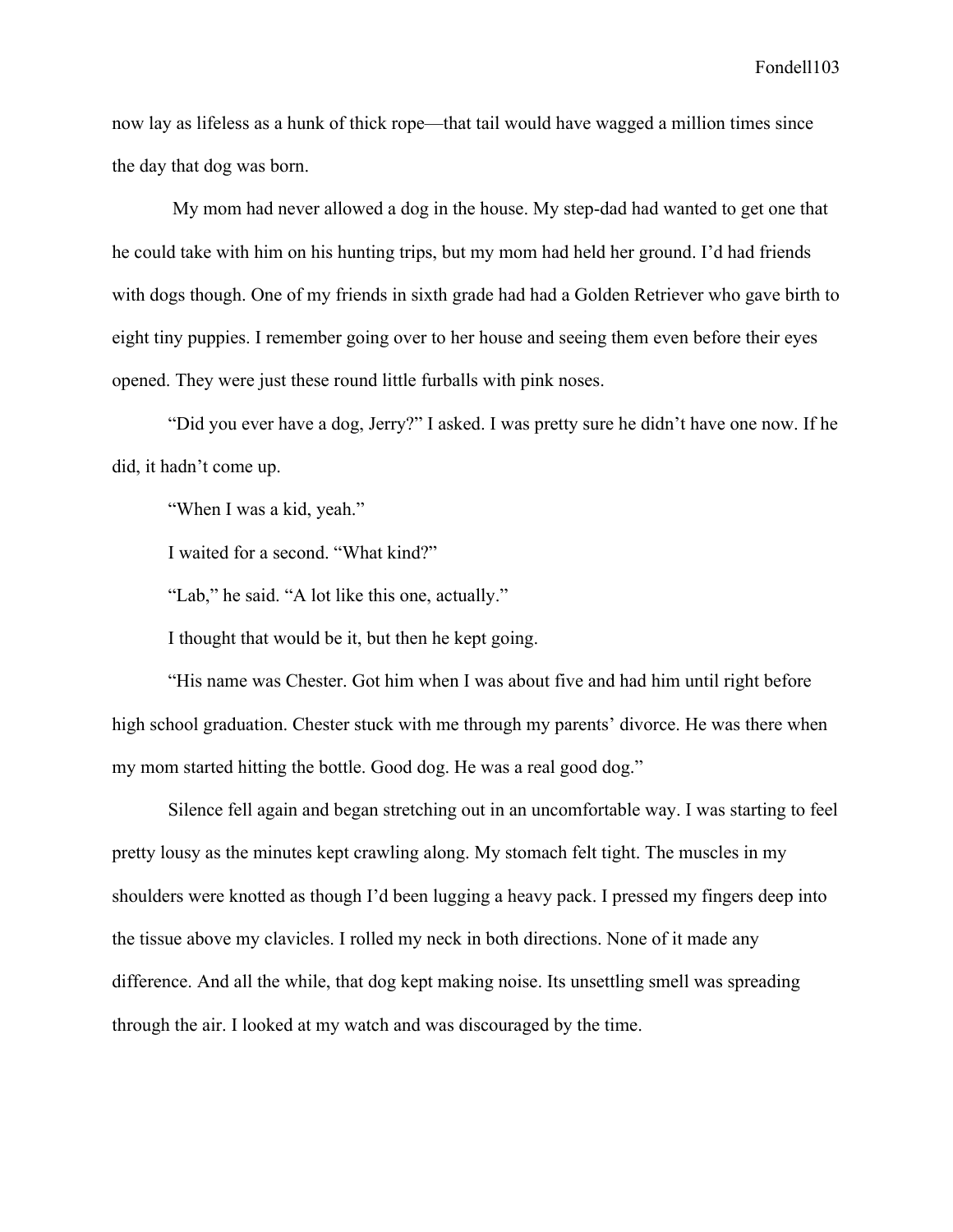Jerry just kept petting the dog. Every few minutes he adjusted his cap or shifted his posture, and then his hand would go back to its task. Any other dog would have fallen asleep, soothed by the steady, hypnotic gesture. This one stayed impossibly alert.

I thought about asking Jerry if I could take a turn. I could relieve him of duty for a few minutes. But then maybe it wasn't a job to him. Maybe he wanted to do it. Maybe he needed to.

But what was I supposed to do? I mean, really, what the hell was I supposed to be doing? Because doing nothing was killing me. Listening to that damned dog was killing me. That smell filling my nostrils was just fucking killing me.

I had my own buck knife in my pocket and I pulled it out now. I flipped it open and then snapped it closed. I did it again. Open and closed, open and closed, open and closed. I had bought the thing at Wal-Mart on the second week of the job, but I hadn't had any reason to use it yet. Now I found its weight in my hand was a comfort. Open and closed, open and closed, open and closed. I tried to focus on the snick of the blade entering the handle.

Eventually, Jerry turned toward me so I could see his annoyance. I stopped fidgeting while the blade was in the open position. I went to press my thumb against the blade to feel its sharpness, but I didn't account for how much my hands were shaking. The metal edge slipped through the skin near my thumbnail.

"Shit," I whispered.

Jerry looked at me. I showed him the thin streak of blood running toward my wrist. "Quit playing with the damn knife," he said. "Stop being such a kid."

He stood up, shaking his head. He turned away from me and the dog and the truck and started walking down the road. "I've gotta take a piss," he said over his shoulder.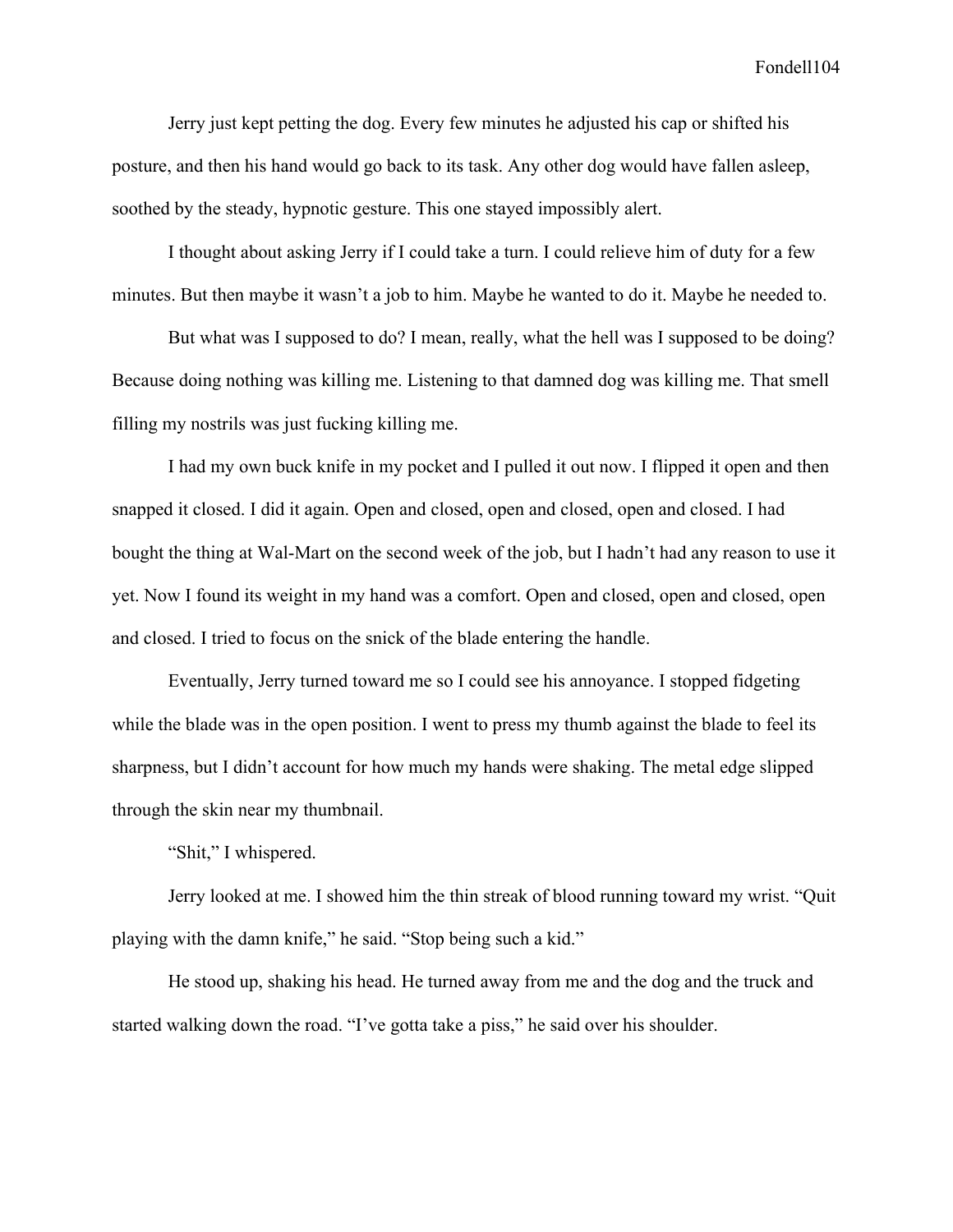I had discovered in the last three months that Jerry always went to great lengths to ensure his privacy. Maybe he wouldn't have done this if I wasn't a girl, but I kind of thought it was just his way. He would walk for a quarter mile if he thought it necessary. He could be gone for ten, fifteen, maybe even twenty minutes.

I decided not to waste any time. When Jerry reached a bend of the road, he turned out of sight. Immediately, I went to the dog, knife tight in my dominant hand.

I knelt down and turned over the tags. "Lucy," I read. Her eyes rolled sideways in my direction. I lifted her head so that she could look at me. "Lucy," I said gently. When her eyes met mine, they were full of everything I expected to see: pain, fear, and desperation. It hurt to look at her. My heart pounded against my chest. I squeezed the handle of the buck-knife. *Yes*, I thought. *Yes*.

As I dragged the blade through the thick white fur of Lucy's throat, I held her gaze. I pushed it deep, just like I had seen Jerry do a few dozen times before. The blood that spurted out was bright on that fur. It felt warm and sticky on my hands. The dog jerked three times and then laid still. Before the light left her eyes, I saw a glimmer of relief. I found peace in the silence that resulted. I did not squirm.

For the first time in over an hour, my stomach unclenched. I stood from the spot as the tension evaporated from my shoulders. Calmly, I walked back to the truck. I cleaned my knife and then dried my hands with a rag. It would take much more than a rag to remove the stains, of course. My hands remained pink except for the bright red still running down my thumb. I retrieved a Band-Aid from the First Aid kit and wrapped it around the self-inflicted wound.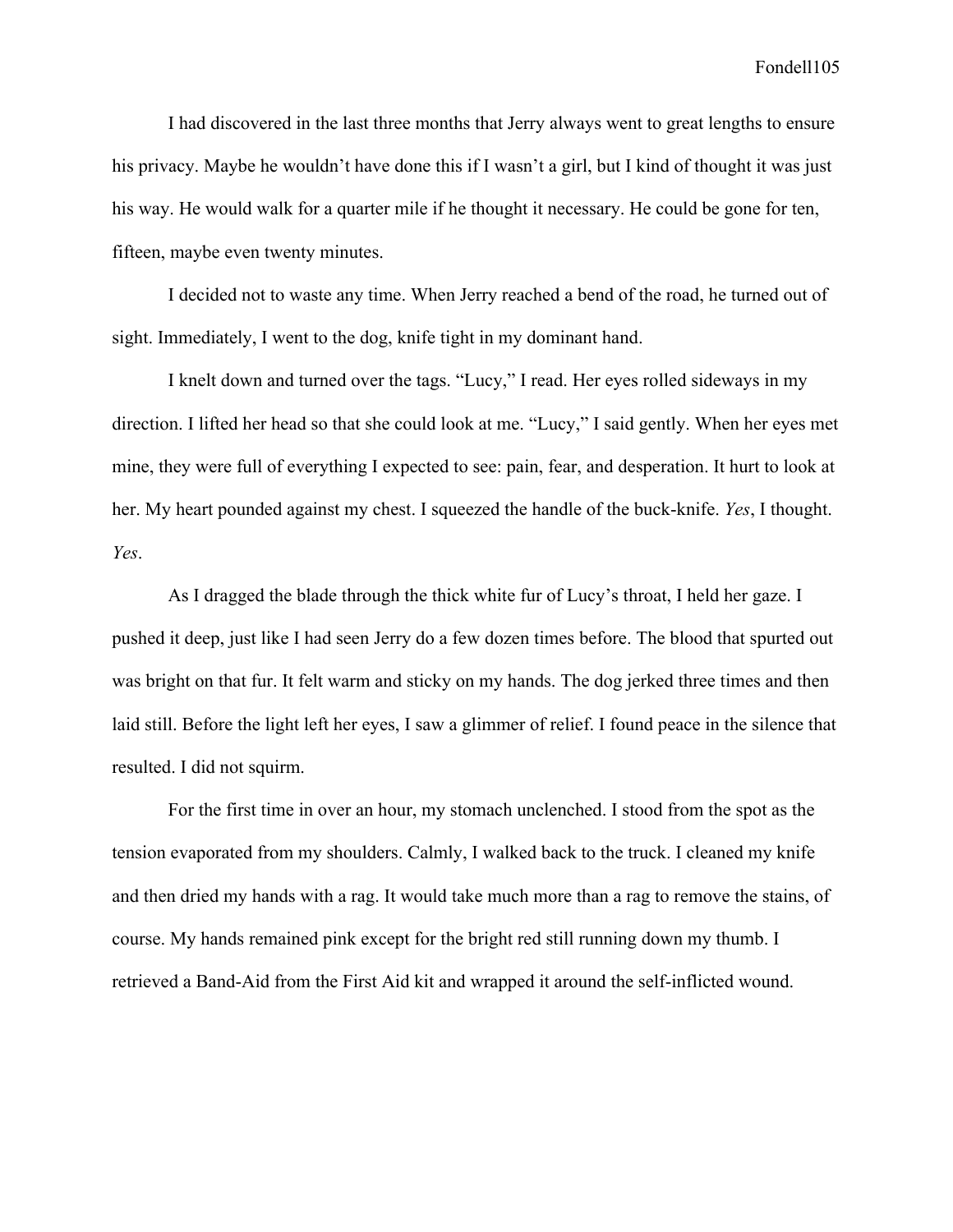The sound of an approaching car broke the silence. I remember thinking, *Okay. So* 

*they're home*. *I'll have to confess. That's fine. I can live with that. If they thought what I'd done was wrong, so be it.*

But it wasn't them. The car slowed briefly as it passed me and then carried on its way.

Another five minutes passed before Jerry returned. When he realized what I'd done, the color drained out of his face. He took his cap off and then fumbled it onto the asphalt. It landed only a few feet away from the gore. He looked at Lucy, then me, then Lucy again.

"What in the hell…" he whispered, still looking at Lucy. "What the fuck, Joyce?"

I held up my bright-red hands. "I did what you told me," I said.

Jerry stared at me with his mouth hanging open.

"I quit playing with the damn knife," I said.

Raising his hands, he rubbed his face. He pressed his eyeballs deep into their sockets.

"Jesus Christ," he said. He turned, took three quick paces, and then turned back. "If anyone found about this—"

"I know."

"Have you lost your goddamned mind?"

I shrugged. "Maybe."

And then Jerry did something I wasn't expecting. He started to cry. He sat down next to the dead dog and let big, heavy sobs shake his wiry frame. His tears flowed through the spaces between his fingers. He reached a wet hand out to pat the dog's fur.

For a minute, I gave him his space. Then, because he didn't seem to be recovering, I crouched down next to him. I thought about putting a hand on his shoulder, but realized some of the blood on my hand might not be fully dry. So I just stayed close.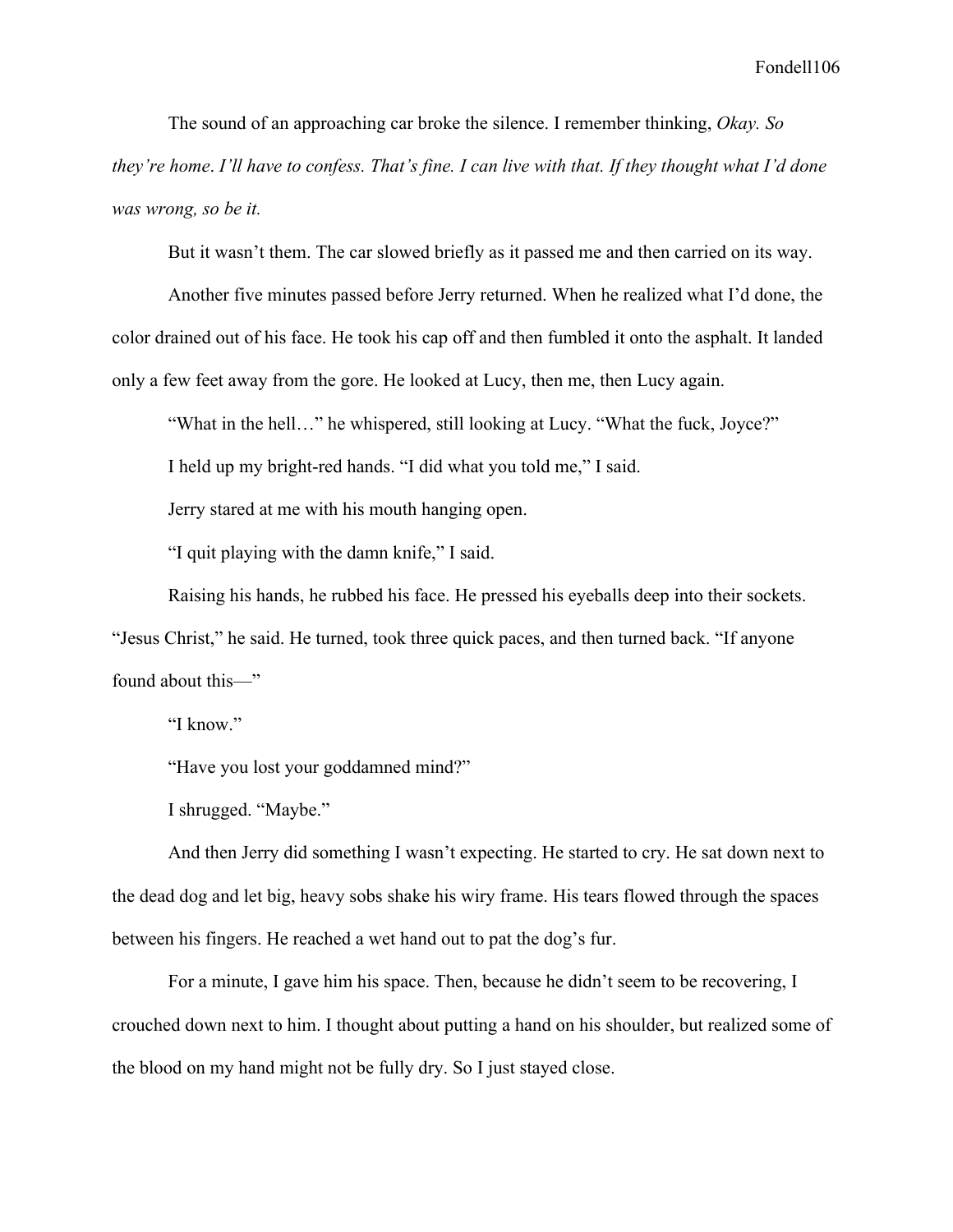After another minute, Jerry's voice cracked into speech. "I'm sorry," he said, wiping his cheeks. "I'm sorry, Joyce—I just—" He paused to collect himself. He took a deep breath and turned his face toward mine. "Thank you," he said softly.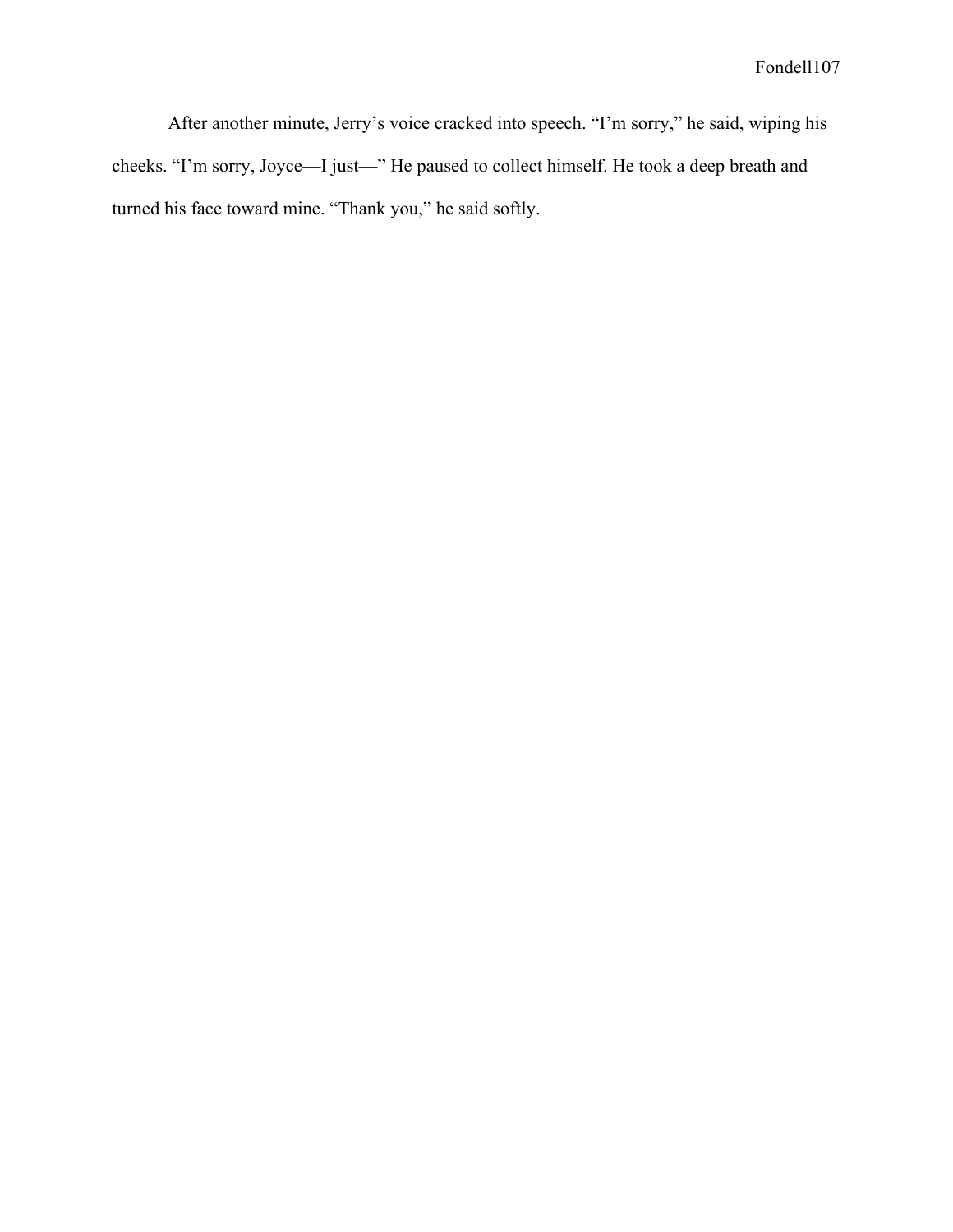## **Poolside**

*Vega*, he thought, squinting at one of the brightest stars in the sky. *That must be Vega*.

He raised the chart above his head and tried to align the dots of ink with the points of light behind them.

*Or…maybe it's Arcturus…which would mean…*

He lifted the chart again, scrutinizing the angles, spinning it one way and then the other. Frustrated, he set it down on the mottled-glass tabletop next to his vinyl-strapped lounge chair. He let out a sigh.

Too few dots, too many stars. The sky was too clear. That was the problem. With the moon taking a night off and the nearest hub of light pollution over two hundred miles away, the stars were innumerable and not one seemed brighter than any other. In an hour of searching, he hadn't distinguished a single constellation from the mind-boggling array.

It had seemed like a worthwhile venture when the last call was made at the hotel bar. It was a warm, midsummer night, and he had no interest in sleep. After draining his last drink, he had visited the printer in the hotel "business center" and then wobbled to the pool deck with his chart in hand. In no time, he spotted what he thought was the Big Dipper. He decided it would make a good reference point. The legs of the lounge chair made a terrible noise as he dragged it into the ideal orientation. He stretched out and scanned the sky. Yes, there it was, the Big Dipper, and near it the Little Dipper, and a little further off, Polaris, the North Star. But then, before he could even consider his chart, he noticed what looked like the Medium Dipper, the Tiny Dipper, the Short-Handled Dipper. And, come to think of it, Polaris shouldn't be found in the east. Good thing he wasn't a sailor. He'd never find his way home.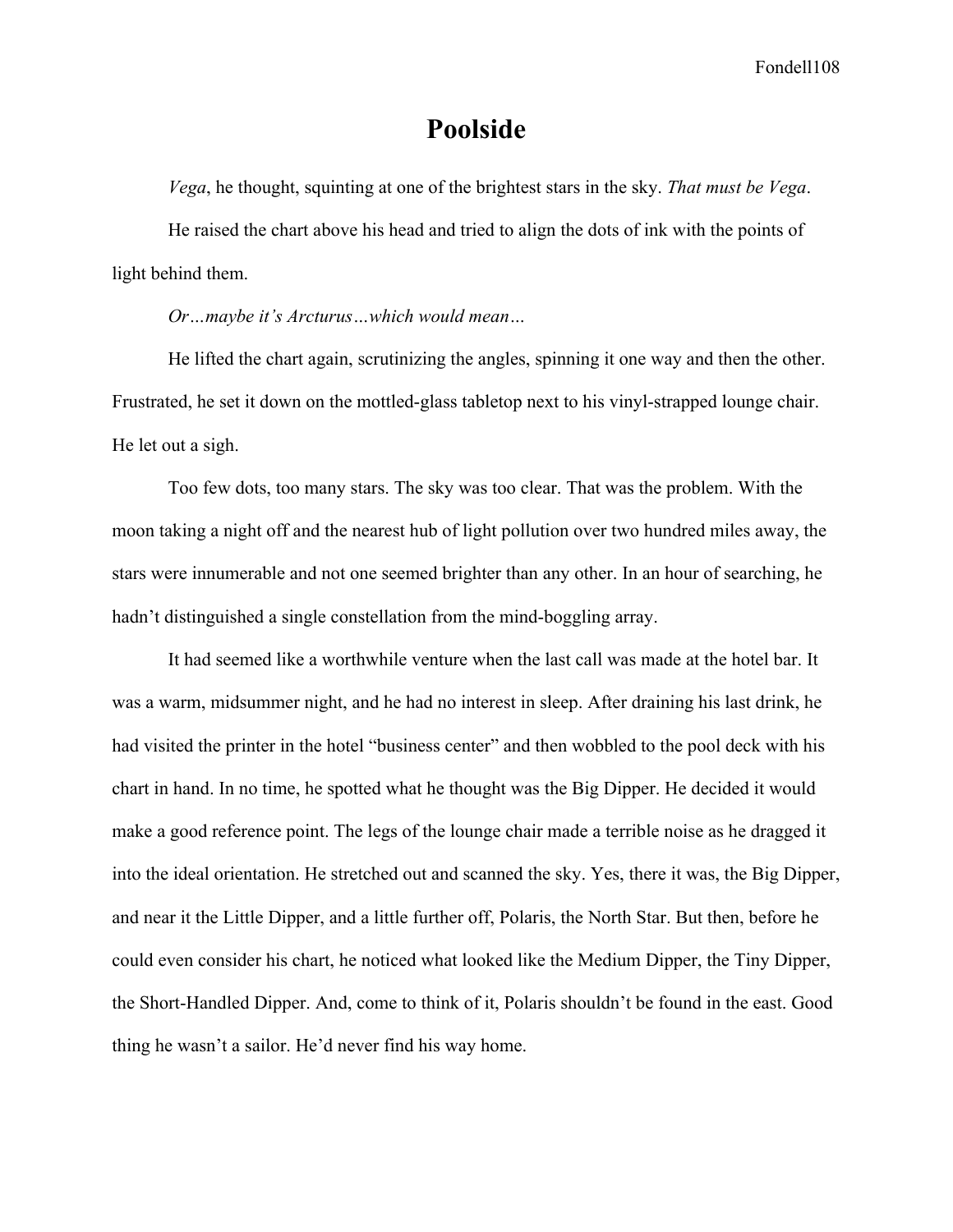Now, as he evaluated the difference between Vega and Arcturus, the alcohol in his blood had thinned significantly. Even so, when he stood from his chair, the stars spun like rhinestones on a dancer's skirt. He steadied his legs and his stomach before making his way to the restroom.

When he returned to his spot, he was no longer alone. A woman had materialized on the far side of the pool. She had short dark hair, a petite figure, and a cigarette burning between her lips. As late and as dark as it was, she wore sunglasses. They covered nearly half of her face.

He glanced at her with what he thought was an excess of caution, but she never once seemed to be looking back. Soon he was quite openly staring as she sat on the edge of her own deck chair and clumsily stripped off her jeans. Then, somehow keeping her cigarette in her teeth, she pulled her tank top over her head. All that remained was a black, one-piece swimsuit, so tight that it might have been painted on her skin. Beneath the inverted Lycra triangle, her long, white legs reflected the rippling, turquoise light of the pool.

She rose from her chair and turned her head in his direction. He scrambled to pick up his star chart and made a show of giving it his full attention.

Over two hundred miles away, Sharon would be sound asleep in their queen-size bed. She'd have all of the covers to herself. He wondered whether she'd thought of him as she pulled the sheets around her. He wondered if she had taken even a moment to wonder about him. "Pack your things and leave," she'd said. So that's what he'd done. He zipped his suitcase, slammed the car door, and drove north. This was the third night they'd be sleeping apart. He'd checked his phone relentlessly through the whole of the first day and most of the second, waiting for a call, a text, anything really—maybe an email. By this point, he was forcing himself to ignore it. He didn't even have it with him now. It was back on his nightstand. He'd left it there before he'd gone to the bar. That was hours and hours ago.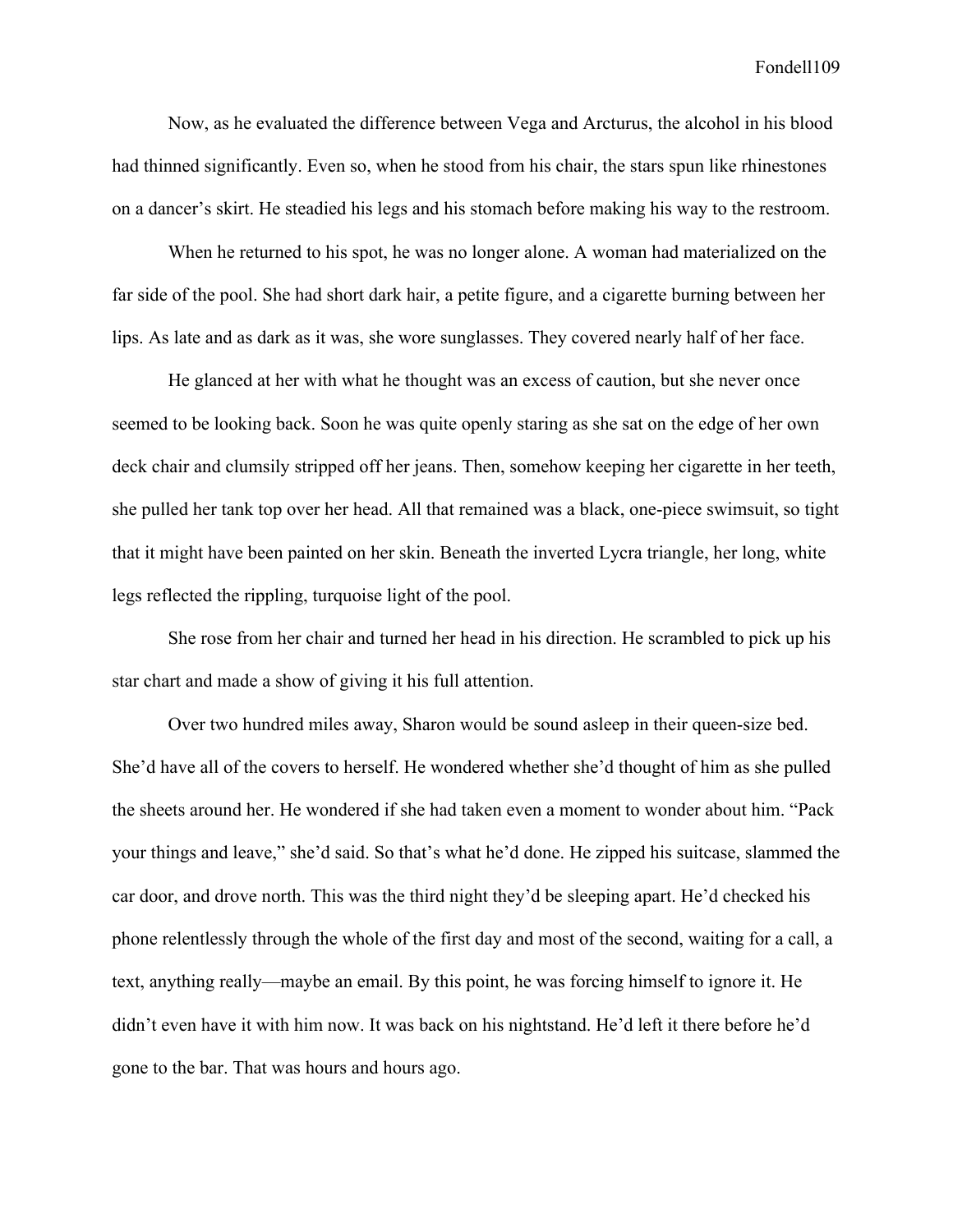The star chart turned in his hands, but he'd lost his concentration. He lowered the paper. The stars behind it flew together and apart simultaneously. The grouping he thought was Scorpius lost his tail. Cygnus shed her wings.

Across the water, the woman rose from her chair. She walked along the pool deck to snatch a glass off a patio table so she could smother her cigarette. She then carried the makeshift ashtray back to her spot, pulled a pack of cigarettes out of a large, floppy handbag, and rummaged through her discarded jeans for a lighter. Sitting on the end of her lounge chair, facing in his direction, she crossed her long legs and lit a new cigarette.

As far as he could tell, she was staring directly at him. When she caught him glancing her way, she lifted a hand and waved with just her fingers. The gesture reminded him of the way Sharon would wave at a baby. He nodded in the woman's direction and, as he did so, noticed a 'No Smoking' sign attached to the chain link fence behind her.

*Huh*, he thought.

Her gaze remained steady as she puffed on her cigarette. The smoke obscured the patch of sky above her. Feeling a bit uneasy, he feigned a renewed interest in his star chart.

Eventually, out of the corner of his eye, he saw her stub out her second cigarette in the ashtray. She stood once again and stretched her arms over her head with her hands clasped together. She took off her sunglasses and corralled her long hair into a ponytail, securing it with an elastic band she'd been wearing on her wrist. When she turned back toward the pool, he could make out her face more easily. It looked strangely asymmetrical with one side appearing darker than the other. At a distance, though, he couldn't determine what accounted for the contrast.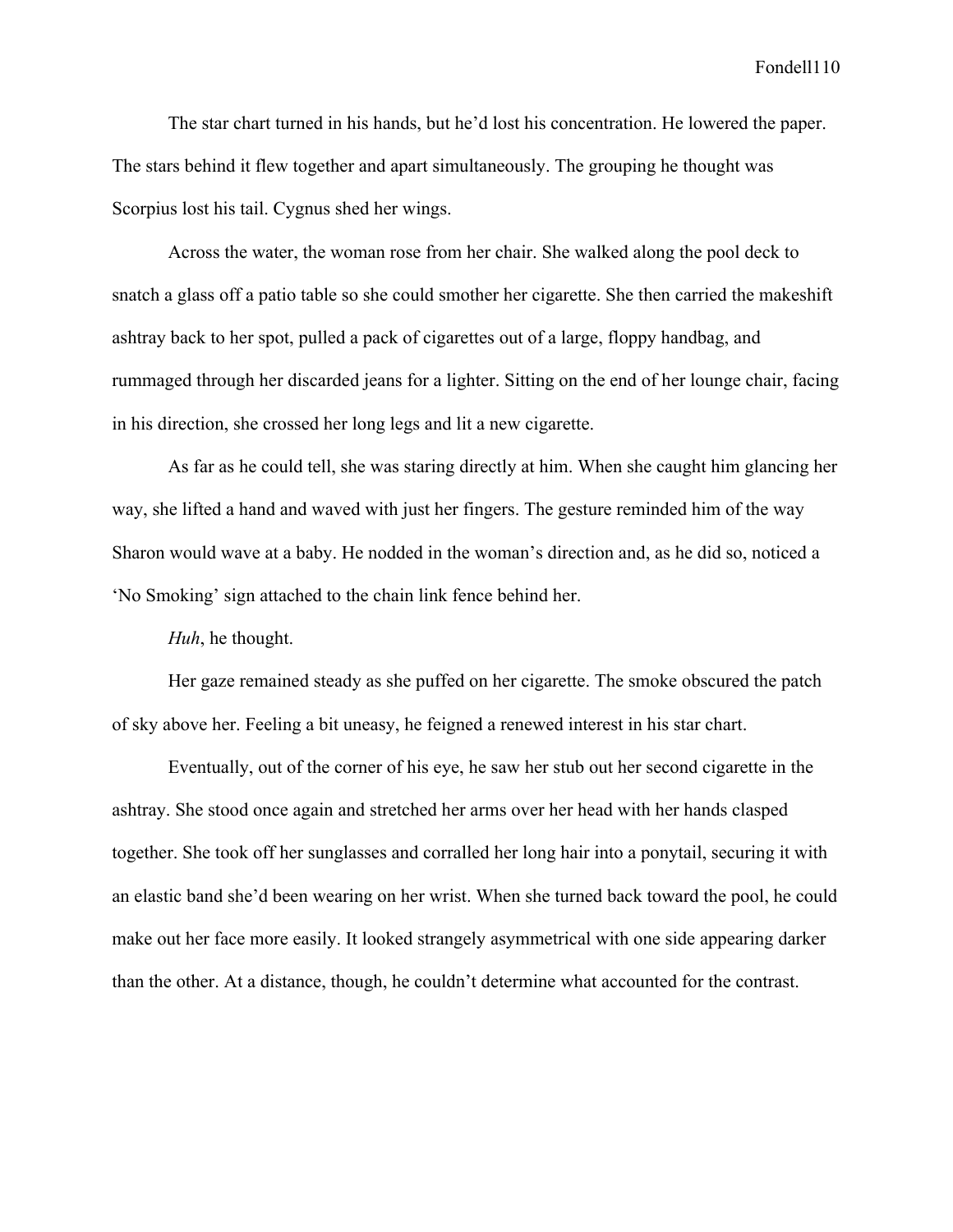She stepped toward the pool and sat at the edge. Then, in a single, soundless motion, she slid into the water. Her head disappeared beneath the surface and he watched as the blur of her body sank to the bottom of the deep end.

She stayed down for longer than he expected. A lot longer. Long enough that he grew concerned.

He stood from his chair. Surely several minutes had passed. The blur of her body remained motionless as he took a few steps toward the pool. He was right on the verge of shouting something when he saw her move. She bobbed back to the surface and inhaled a big breath of air.

After wiping the hair off her forehead, she looked straight at him with a wild smile stretching from ear to ear.

He felt inexplicably embarrassed. "I thought…" he said quietly.

He could see her face more clearly now. The lopsided appearance was caused by a pinkish, gray bruise that had formed over her left eye. It was shaped like an apostrophe.

"You thought what?" she replied, still smiling.

He shook his head. "Never mind." He turned away and started back toward his chair.

She started to swim, back and forth from one end to the other. The pool hadn't been designed for swimming laps—it measured no more than twenty-five feet at its longest point—but she appeared to have no interest in exercise anyway. Her strokes were long and lazy. She alternated from her belly to her back. If she used her legs at all, she kept them beneath the surface. She made very little noise as she moved through the water, as graceful and sleek as a seal.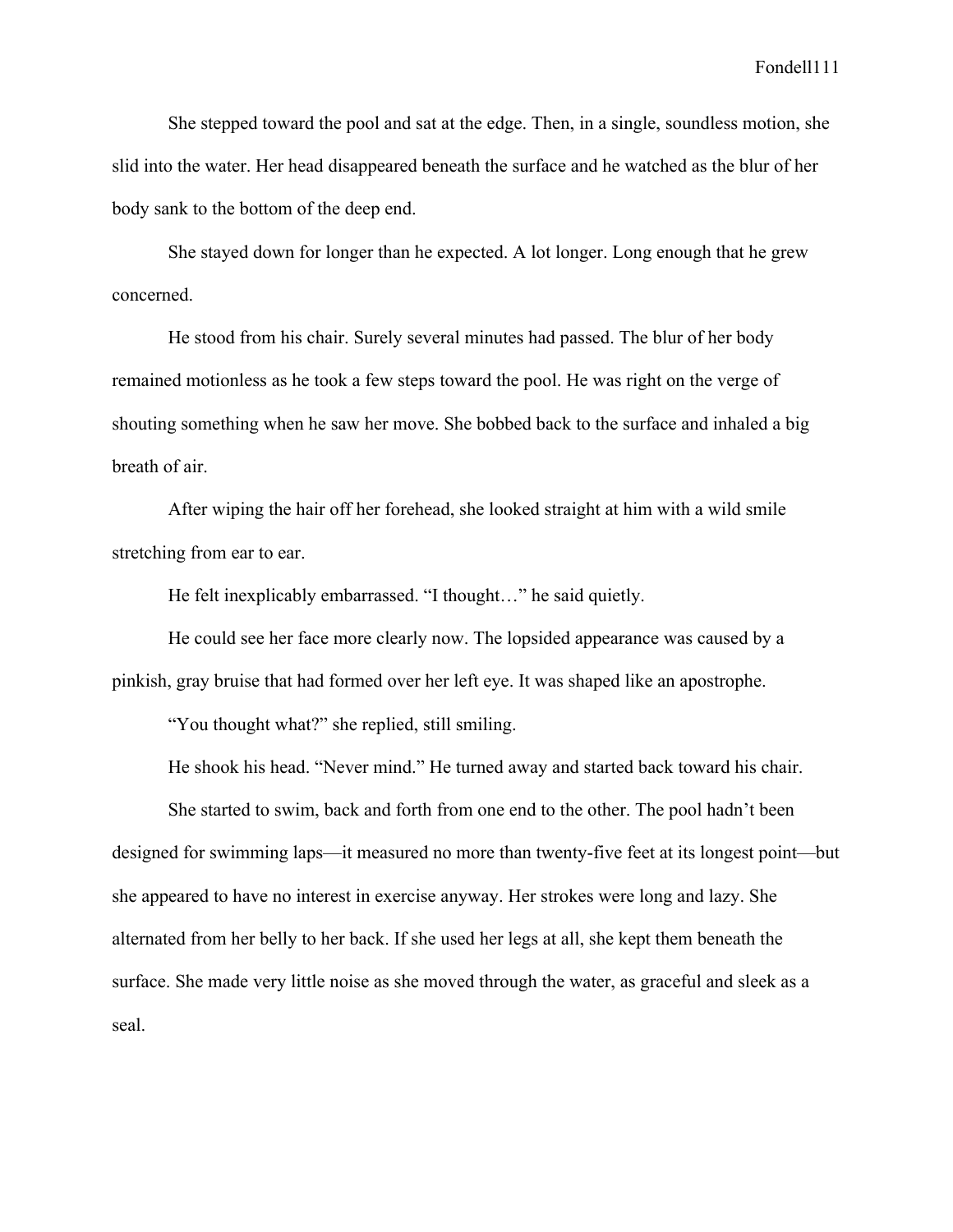As he watched her slender body his thoughts turned back to Sharon. She was a field hockey star when they'd met in college, and she had the lean, sturdy frame to prove it. But her stature had begun to change almost as soon as her last game ended. Everything grew wider. Every item in her college wardrobe made its way to the donation bin. Even her face had filled out, prompting an alteration of her hairstyle. She'd always worn her wavy blonde hair in long tresses that fell down her back. Then, about ten years ago, she'd cut it into a bob that flipped out at the ends. One day, he'd accidentally used the phrase "mom cut" to describe it. She'd made him pay for that.

It is hardly uncommon for a middle-aged woman to be sensitive about her looks, but her sensitivity was intensified by the fact that his appearance had changed so little. In two decades, his metabolism had barely slowed. His weight had hovered resolutely within a ten-pound range. He was still tall, still broad-shouldered, still thin-waisted. If anything, the passing years had improved his appearance. His face had become more taut, exposing sharper cheekbones and a firmer jawline. The flecks of gray in his hair and beard made him look swarthy and experienced, but not necessarily old.

In her weakest moments, she told him how much she hated going out in public together. Every time they did, she saw dozens of women sneaking glances at him while not a single man looked her way. He, of course, would tell her she was wrong. He told her he would always love her because she was beautiful and she would always be beautiful because he loved her. He swore it was true and, for twenty-odd years, that was enough. She was enough for him and he was enough for her. Until one day he wasn't.

He looked up at the sky. The stars were fading and the night had grown darker. Either that or the whiskey was wearing off. It was very late. A glance at his watch told him the exact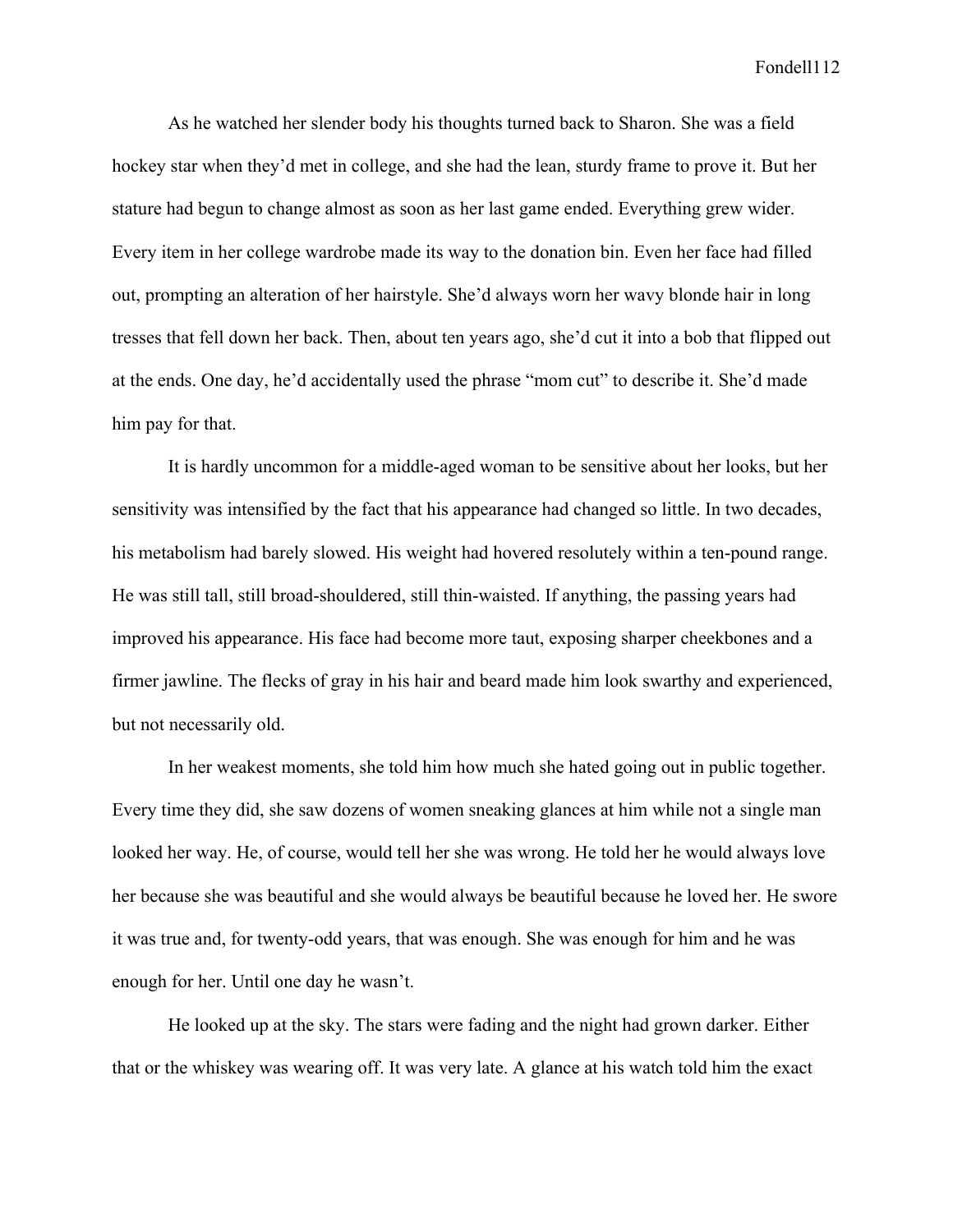time. He could count on his hands the number of occasions he'd been awake at this hour. His mattress beckoned. It had been far too long since he'd last checked his phone.

A sudden splash brought his attention back to the pool. At the other end, the woman was clambering out. She sat on the edge and squeezed a quart of water out of her ponytail. Then she rose and walked toward her chair. The slap of her feet on the cement echoed off the hotel windows. Relative to her grace in the water, she seemed clumsy and awkward on land. She picked up her towel and bent away from him to dry herself off.

His eyes traced the lines of her body. Her thin ankles gave way to calves as round as softballs. The contour of her hip called to mind the edge of a scimitar. Everything was tight and smooth and limber.

He blinked hard and scolded himself for noticing these things. In a manner of speaking, he'd only had eyes for Sharon for as long as he could remember. His gaze had never lingered like this on any other woman. He made himself look away. Back to the star chart.

A minute or two passed before the sound of her slapping feet stole his attention again. Now she was walking toward him with her towel wrapped around her hair. She had draped her handbag over her shoulder so that its strap ran between her breasts. In her hand, she held the makeshift ashtray, which he could see now was actually a stubby whiskey tumbler. She was older than he thought previously. Mid-thirties. Maybe even forty.

Her swimsuit, he realized, was purple, not black. The wet material squeaked on the vinyl straps as she sat on the chair next to his. She leaned forward with her hands on her knees and looked up and down his body before settling on his face. He did his best to hold her gaze. Up close, he could see some yellow in the apostrophe that covered her eye. It looked painful.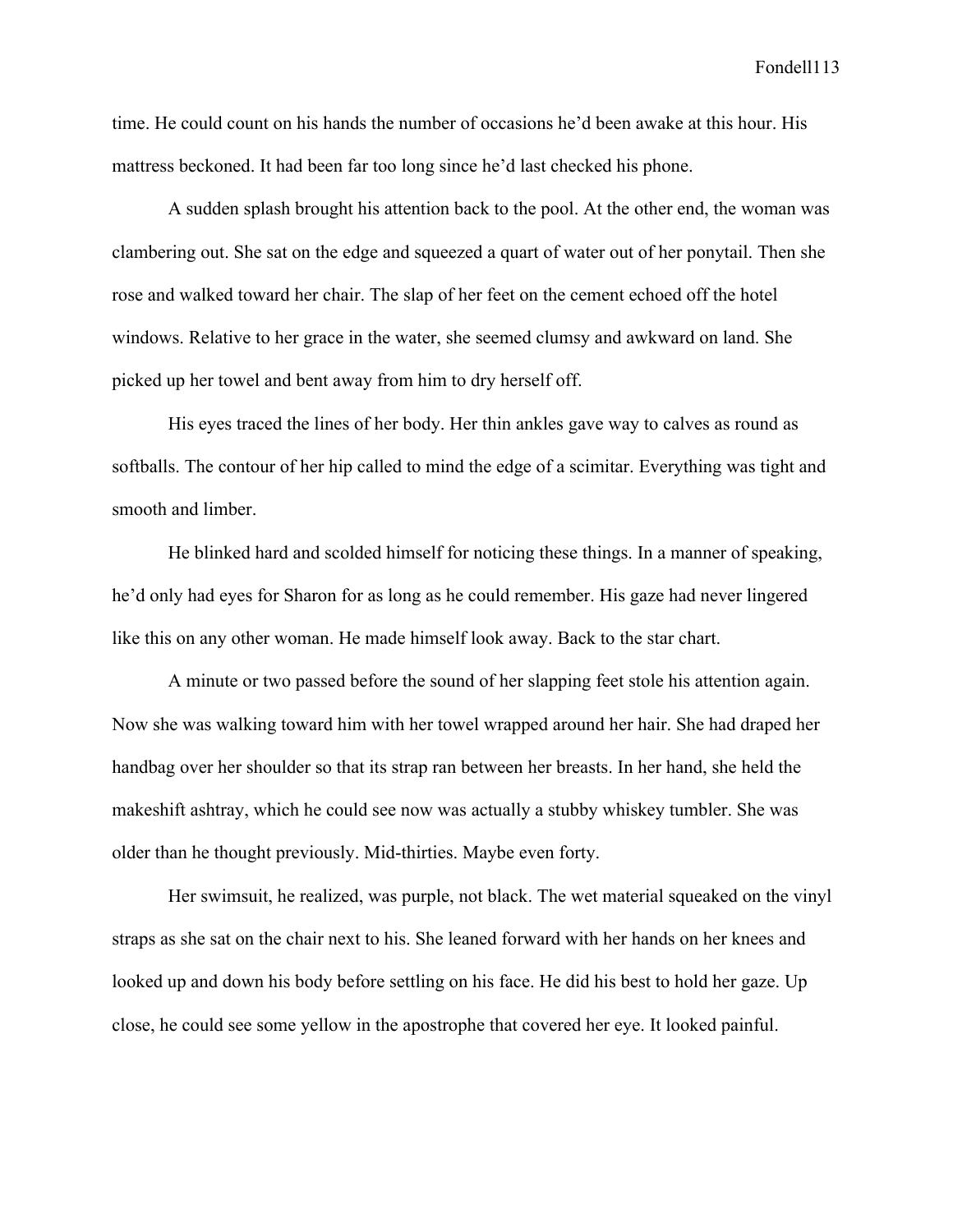Silently, she inspected him. Then, evidently satisfied, she sat back and crossed her legs.

Her bare foot hovered inches away from his elbow. She pulled her cigarettes out of her bag, lit one for herself, and then offered one to him. He shook his head.

She blew a stream of smoke out of the corner out of her mouth. "So," she said. "Are you still drunk?"

"Sorry?"

"I saw you sitting at the bar. I was in a booth behind you with a friend of mine. You were there for quite a while."

Her voice was luscious. She was careless with its volume.

"I probably shouldn't get behind the wheel," he said.

She nodded a couple of times and reached into her bag to pull out a silver flask. The cap came off easily. She took a swig and then extended the vessel in his direction. "Have some," she said.

Warily, he took it from her. "What is it?" he asked.

She sighed impatiently. "What the fuck do you care?"

He tipped a mouthful of liquid down his throat. It burned like gasoline. When he grimaced and coughed, she smiled.

She received the flask from him and drank from it again. She pointed at his lap, where his star chart lay. "What's with that?"

He handed it to her. She looked it over.

"Is that why you're here? Do a little stargazing? Get in touch with the universe and shit?" "Something like that," he said.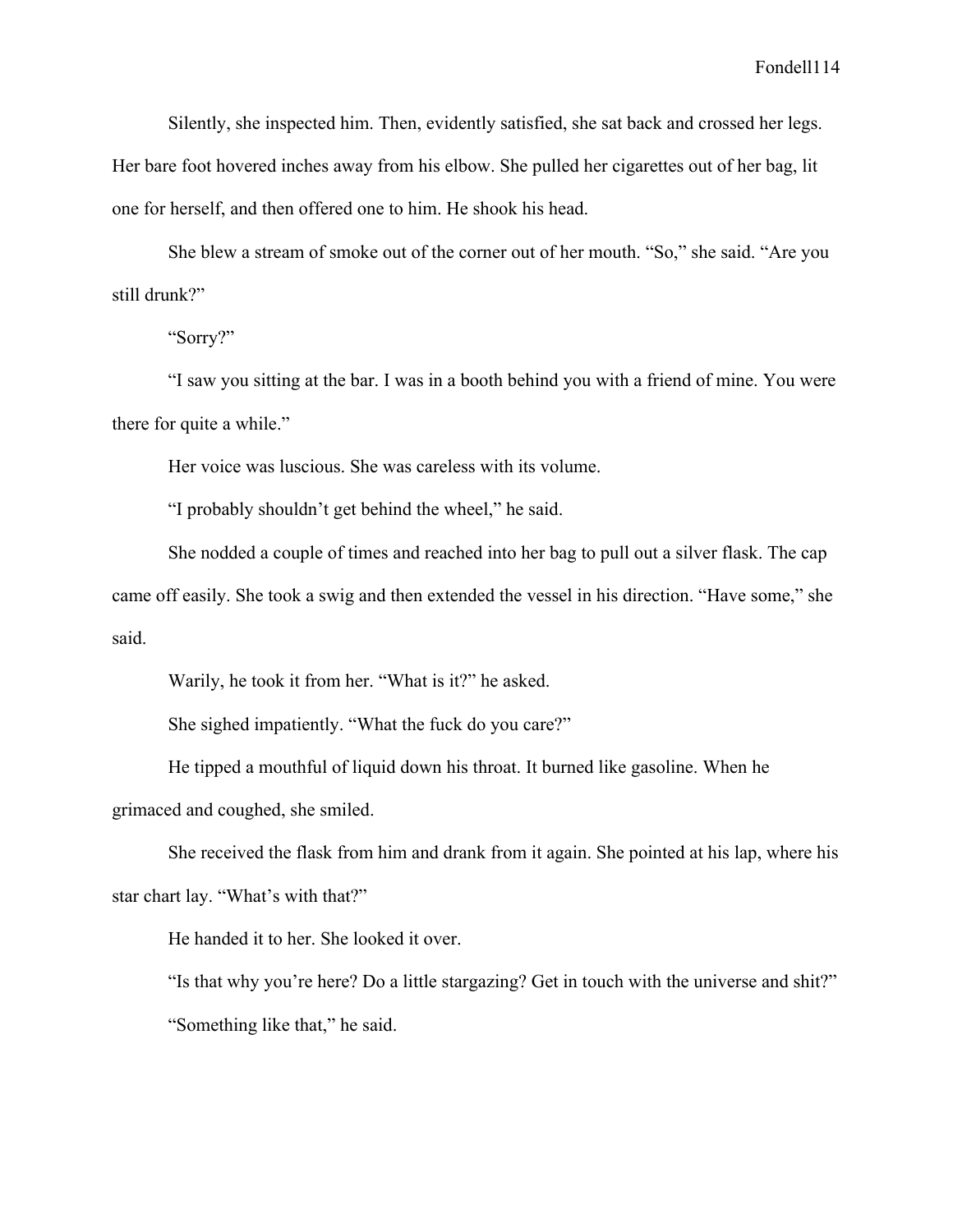"Sure," she said, her impish grin returning. "And getting loaded at the bar helps that

process, I bet." She took a long pull on her cigarette and blew the smoke over her shoulder. "Are you rich?"

He couldn't help grinning. She didn't mess around. "No," he replied, shaking his head.

"But you can take off and find time for stargazing in the middle of the week?"

"I can work wherever there's WiFi."

"What do you do?"

"Inbound marketing."

"Sounds awful."

He shrugged and then narrowed his eyes, still grinning. "What about you? What brings you to the north country?"

"Me?" She sucked her cigarette hard and blew the smoke in his face. "I'm the owner. I own this whole fucking place."

"Really?"

"That's right." She held out the flask again. "Don't you believe me?"

He took a smaller sip this time, but still couldn't help wincing. He ignored her mocking smile. "Is that why you can break all the rules?"

She considered the cigarette in one hand. "You mean this little thing?" Then she gestured toward the flask. "Or this?"

"And I'm pretty sure the pool closes at ten," he said.

She laughed. "Well, it's like I said. No one tells me what to do."

They passed the flask back and forth again. Feeling emboldened by the heat of the drink, he gestured toward her eye. "How did that happen?"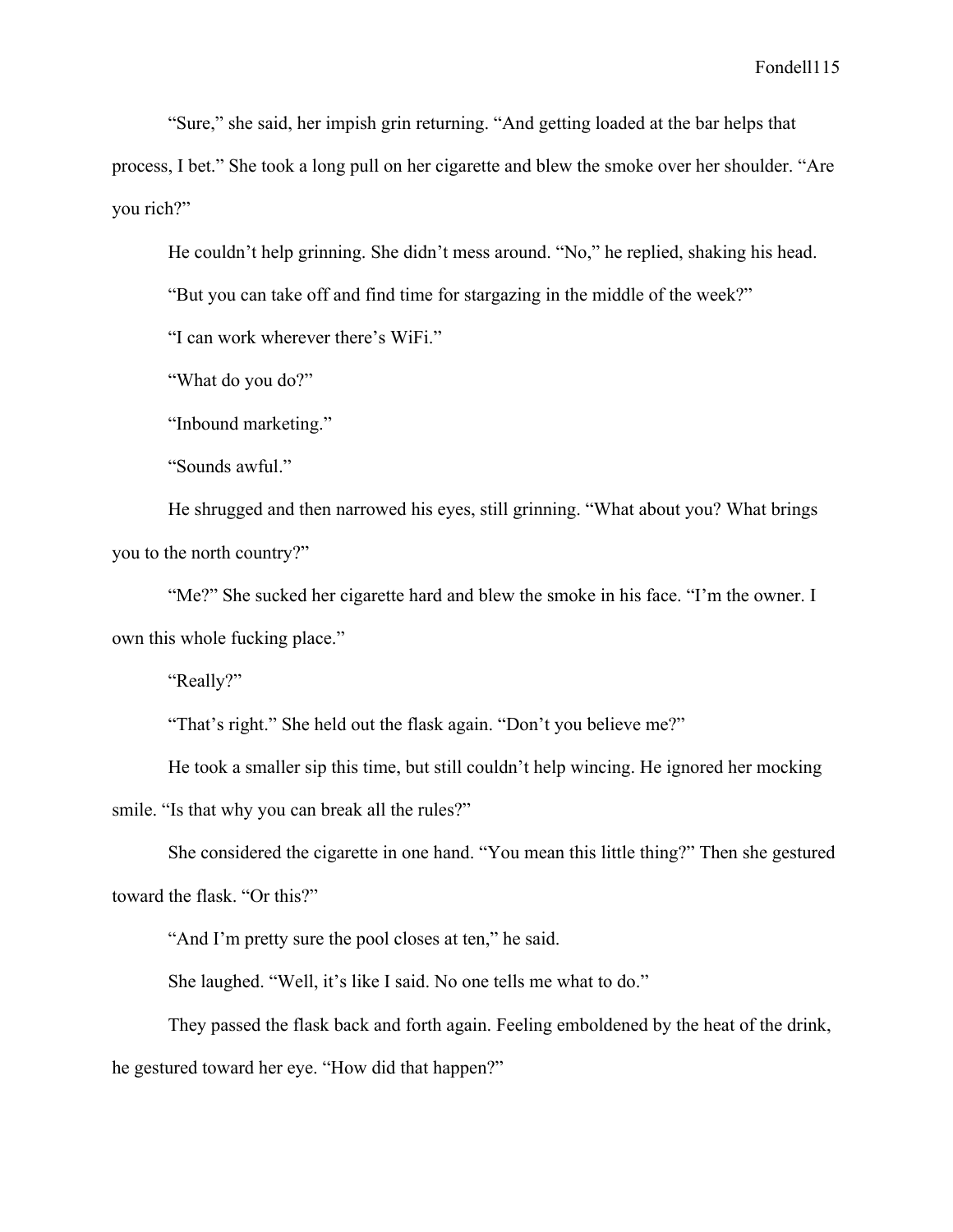"Oh," she said. "So you noticed." As if anyone wouldn't. She leaned back and sent a cloud of smoke billowing upward. "Boyfriend," she said.

He watched the smoke for a moment and then pressed further. "Ex-boyfriend now, I hope?"

"Nah," she said. "I deserved it." She turned back toward him. "I was being mouthy."

He considered that for a moment. "That doesn't sound—"

A bout of laughter cut him off. "No, no," she said, regaining her composure. "Trust me. I deserved it."

She pulled the towel off her head and undid her ponytail, holding her cigarette in her teeth. She shook her hair loose and brushed it down to her shoulders with her fingers. Then she uncrossed her legs and leaned toward him. She seemed closer this time. He was conscious of the gap between her legs.

"You ever hit your wife?" She stabbed her cigarette towards the ring on his left hand.

"No," he said abruptly. Here he'd thought she'd been blunt before. "Absolutely not."

"Thought about it?"

"Never."

She leaned in even closer. Her lips parted to reveal a thin row of straight white teeth. "So where is she now?"

He shifted backward and raised his eyebrows. He shook his head slightly.

"Oh come on," she said. "No one comes this far north for business. If you had family in the area, you'd be staying with them, and married men don't vacation alone. Unless you're one of those sad divorcees who still wears the ring. Please tell me that's not the case."

"No."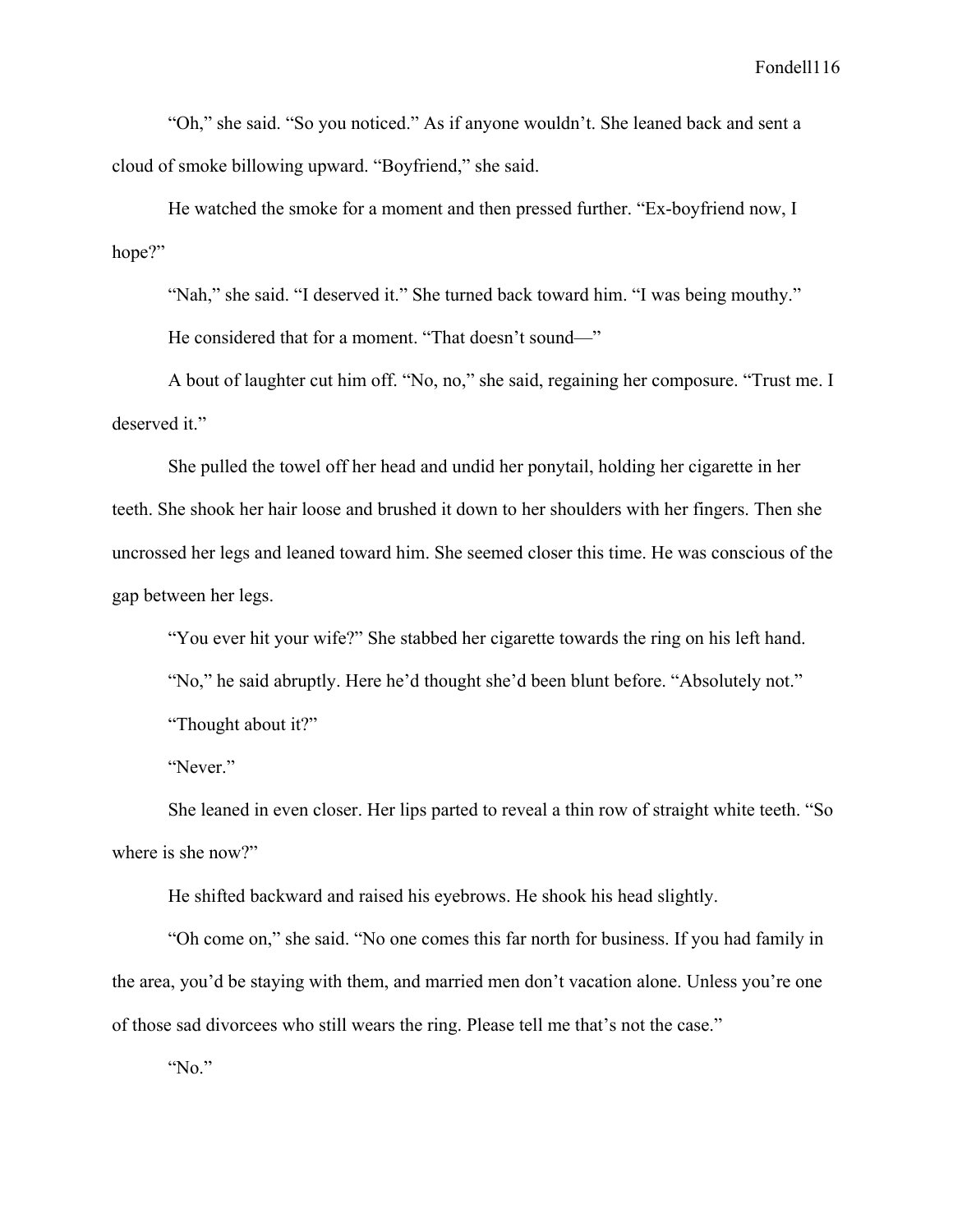"So what then?"

He looked up at the sky and focused on a single star. *Vega? Arcturus?* It was impossible to know. "We had a fight," he said. "A bad one."

She nodded and settled back into her chair. She tried to take another drink, but found the

flask was empty. She sighed and then glanced back toward him. "You don't have to get into it."

"No, it's fine. She told me to leave, so I left. I packed a bag, and I left."

"Right. I know that part. You left for the middle of nowhere, decided to take up stargazing."

He shrugged. "We wanted to have kids. We tried for a year or so before we decided to get testing done. It turns out—well—it turns out the problem was me."

"You're sterile?"

He nodded. The stars were a blur from one horizon to the other.

"And that's what started the fight?"

"Well, indirectly, I guess. It's kind of a long story…"

"What a bitch!"

Startled, he whipped his head in her direction. "Excuse me?"

She started to giggle. "Sorry," she said. "Sorry, sorry, sorry." She kept laughing.

He didn't know what to say. Who did she think she was, using that term for his wife? Sure, he'd spent most of the last three days calling her far worse names in his head, but he'd never given voice to any of those thoughts. Even in the heat of their final shouting match, he'd restrained his tongue.

He waited for her to stop laughing and pondered what to say. But she spoke first.

"I told you I was mouthy."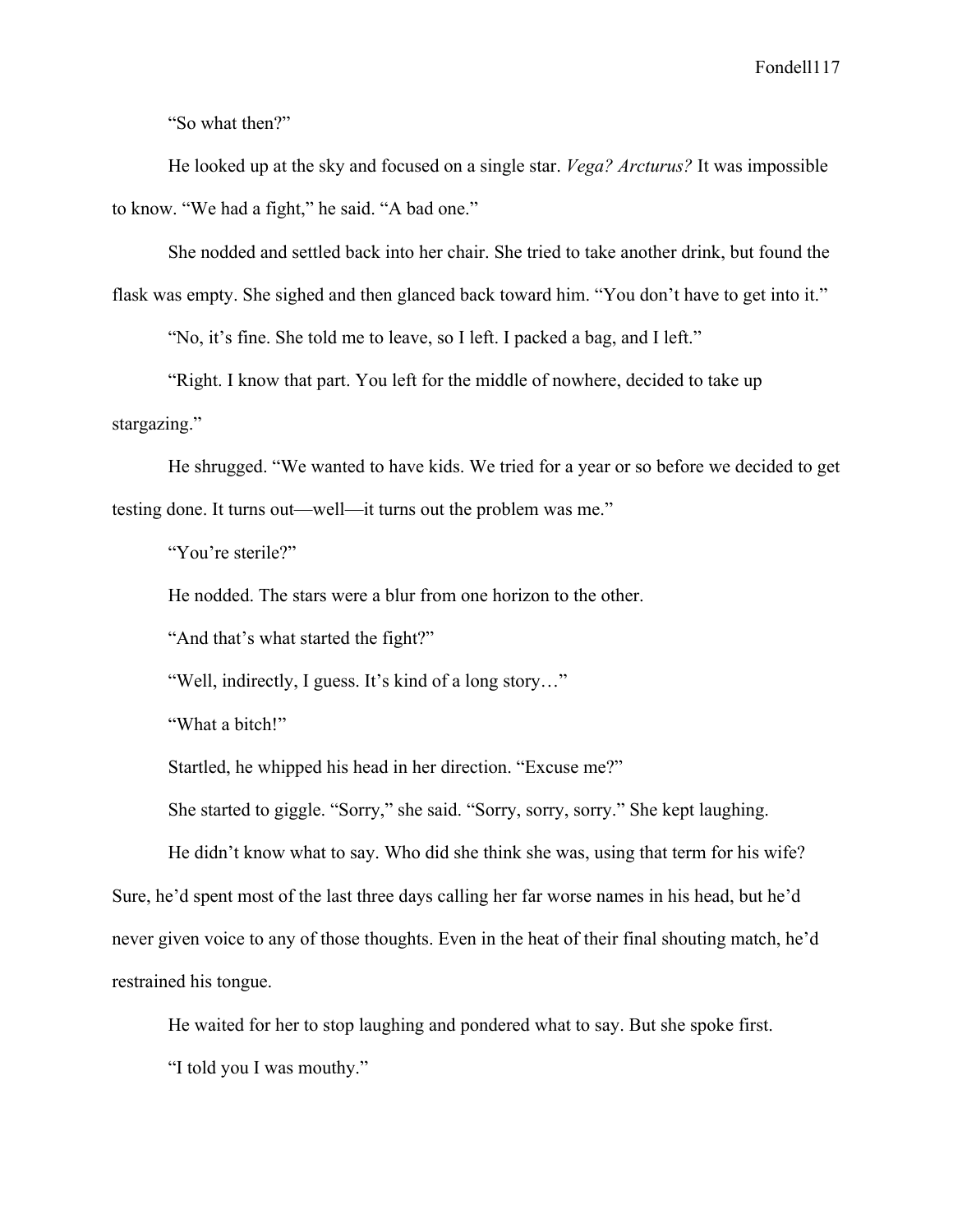He glanced at the bruise over her eye. "It's just not that simple," he said.

"That's fine," she said. "I don't really care. It doesn't matter."

He narrowed his eyes. He felt more disoriented now than he had with the star chart over his head.

She turned onto her side. Her impish grin was back. "So, you're sterile, but that doesn't mean you're, you know…" She waved her hand toward his lower half.

He guessed at what she meant. "Oh," he said. "No."

She made a clicking sound with the corner of her mouth. "Gotcha," she said. She lay back on her chair.

Silence held for a moment. Crickets sang over the hum of an A/C condenser. The light of the pool continued to ripple across the pool deck. They looked up at the stars together as the woman smoked her cigarette down to the nub. When there was nothing left but the filter, she mashed it into the ashtray and reached into her purse. For a second, he wondered if—hoped that—she had a second flask in there. But she just pulled out her pack of cigarettes. After locating her lighter, she stuck another one in her teeth. Soon, smoke streamed from the end of the stick like water from an inverted faucet. She swung her legs toward him again and scooted herself closer.

"You know what I think?"

"What's that?"

"I think you need to get further away."

He gave her a questioning look. "What do you mean?"

She raised a finger in the direction of the pool. "Let's go for a swim together."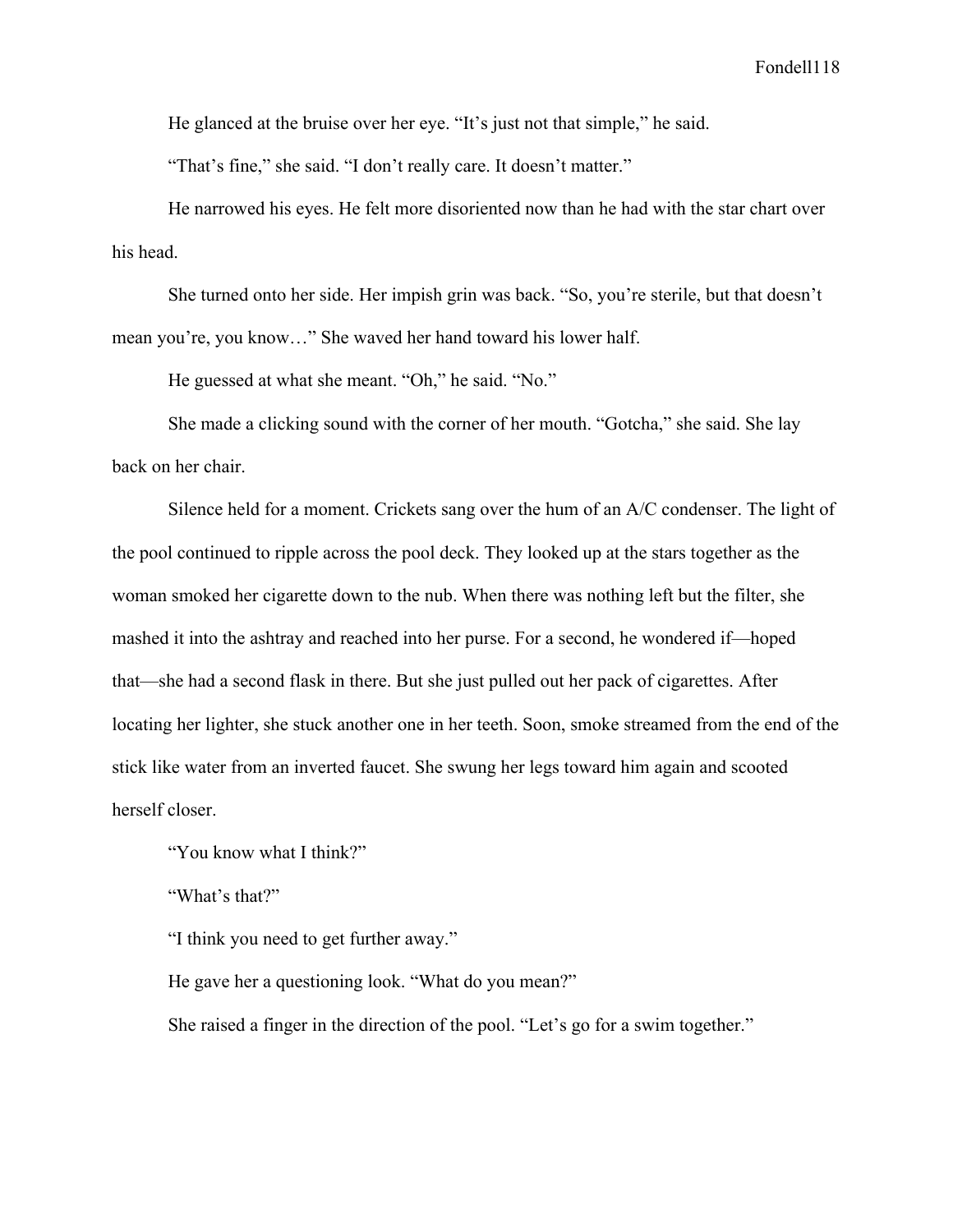He looked at her face for some sign that she was joking. Her smile was more wicked now than it had been all night. Her eyes gleamed in the soft light. Even with the bruise, she was spellbinding.

He landed on the most practical response he could think of. "I'm not wearing a bathing suit."

Her smile grew wider. "Who says you need one?" She stuck the cigarette in her teeth and slipped one strap of her suit off her shoulder. She reached toward the other strap and held her hand in place. "We'll just take a little skinny dip." She started to lower the strap. "I make the rules, remember?"

His head was spinning. He swallowed hard. "What about your boyfriend?"

She laughed a quick, scoffing laugh. "Fuck him," she said. "He doesn't need to know. Besides, look what he did to me." She indicated her eye.

"But there are windows," he said. "The hotel."

"Ugh," she said, rolling her eyes. She fixed her straps and popped up into a standing position. "I'd tell you to grow a pair, but that might hit too close to home."

He was taken aback—not only by her remark, but also by the speed of her movements. Suddenly, she seemed to be in a great hurry. She mashed her half-smoked cigarette into the whiskey glass. Then she snatched her handbag and began to dig through it. "I'm kidding, of course," she said curtly.

When her hand emerged from the bag, it held a white, plastic card. "Here," she said. She flipped the card to him and he caught it by reflex. "Room 102. Owner's suite. If you won't swim in the pool, we can swim in my sheets. The name's Lizzy, by the way."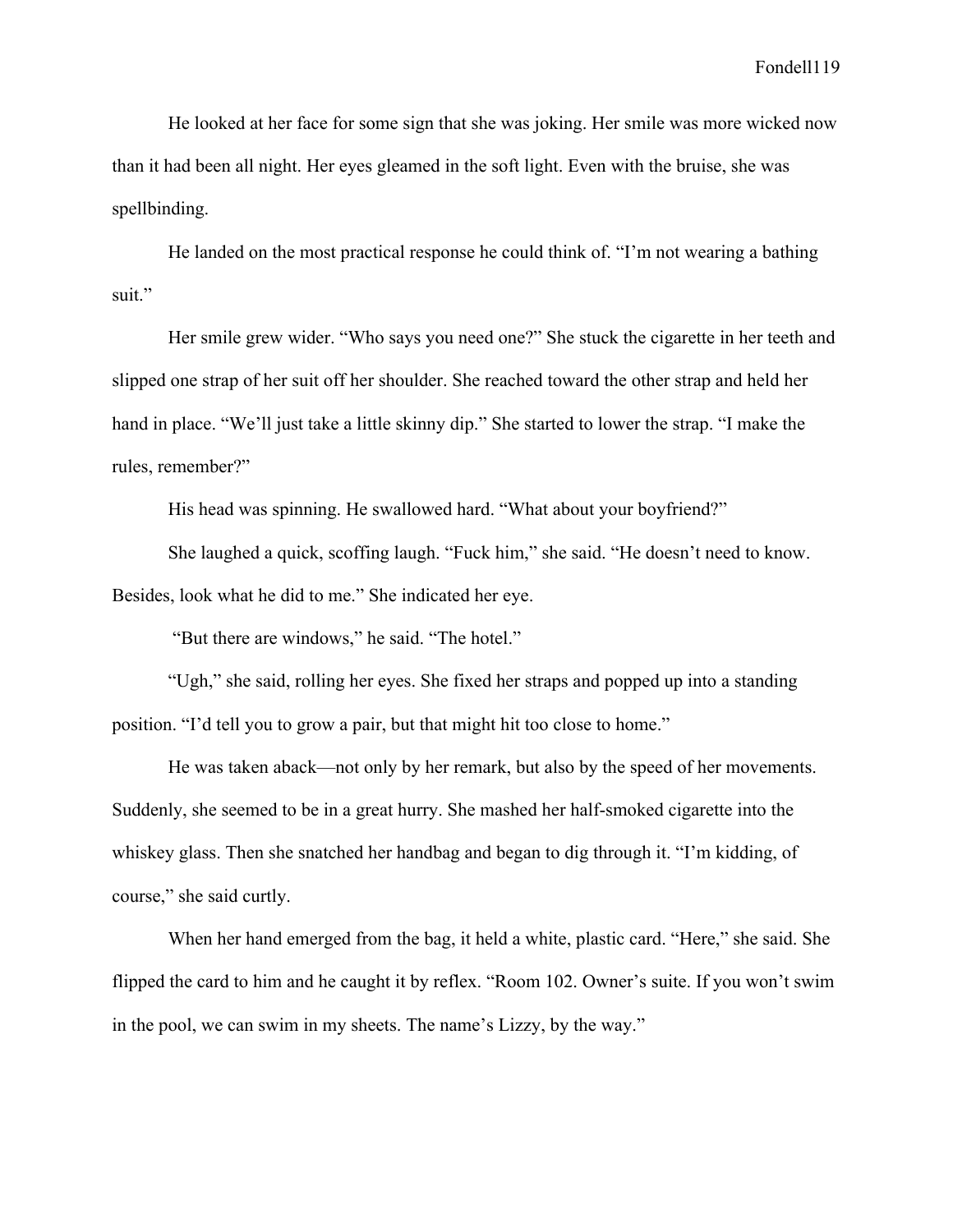He turned the card over in his hand. It was marked on one side with a black stripe near the edge. The other side showed the hotel name and logo. It looked exactly the same as his own room key.

"I'm going to go slip out of this suit," she said. She turned on her heel and took a few steps toward the entrance to the building. Then she stopped and turned back. "And do me a favor, will you? Grab the rest of my clothes when you come?"

The door closed softly behind her as she disappeared inside the building.

Alone again, he tried to get a hold of himself. He was almost too dizzy to stand. He thought of Sharon sleeping over two hundred miles away—Sharon who wanted a child he couldn't give her—Sharon who'd sent him away. He pictured her face as he'd seen it last, her eyes red with anger and her cheeks streaked with tears.

And then he pictured Lizzy stepping out of her swimsuit.

He rose from his chair and walked to the other side of the pool. He gathered up her t-shirt and hooked a finger around her sunglasses. When he lifted her jeans, a phone tumbled out of a pocket. He thought of his own phone on the nightstand in his room. It had been so long since he'd checked it. Maybe there was a message waiting for him. Maybe there wasn't. He put Lizzy's phone in his pocket, the same pocket that held her room key. He returned to his original spot.

The star chart lay face-up on the table. A few dozen stars formed a few constellations. It all looked so simple on paper. He raised his head to make one last inquiry of the endless night sky. All he could see was a blur.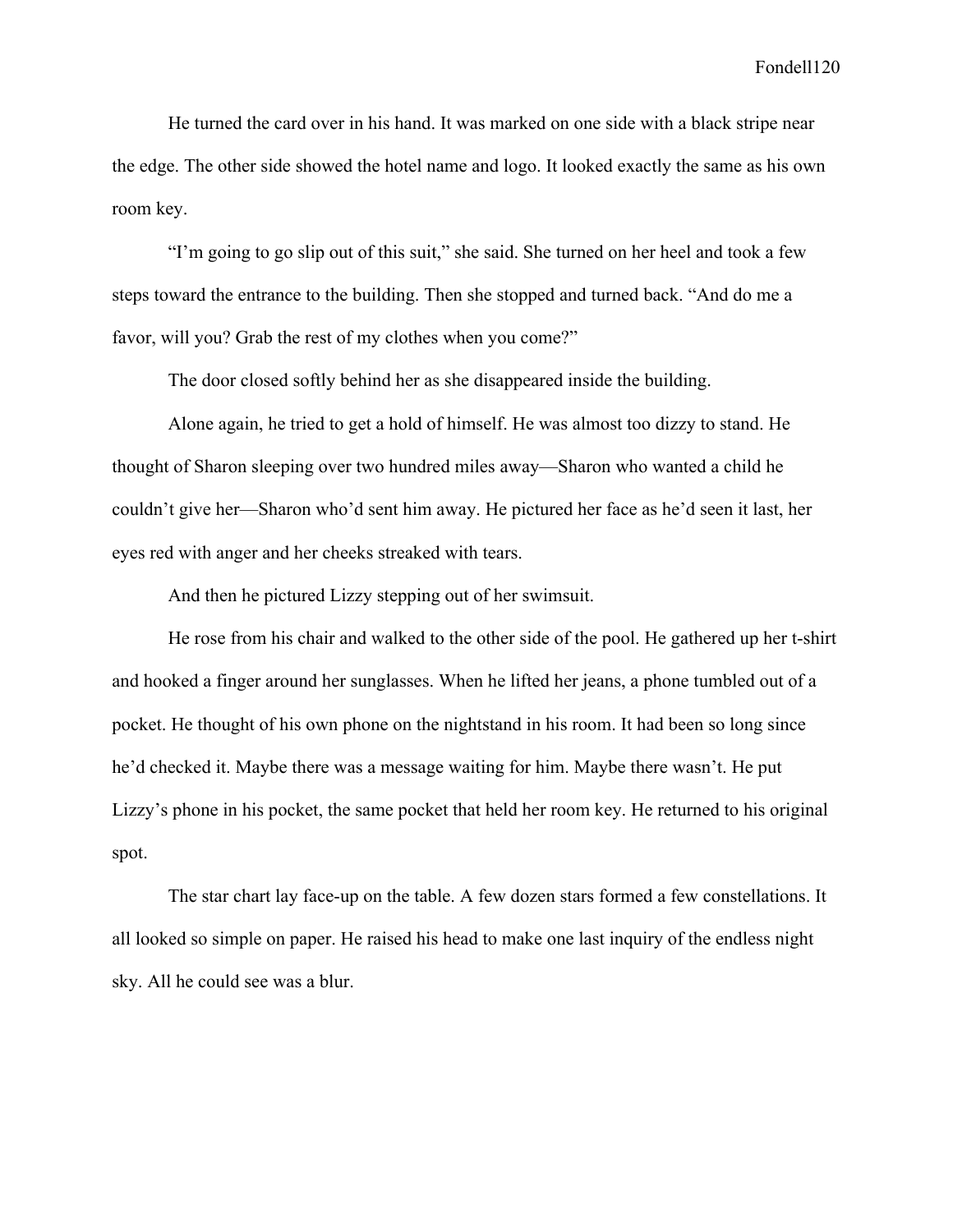## **Ocean City**

Even from a distance, it was plain as day: Stacy's roommate was a knockout. A smoke show. The hottest chick in Ocean City by a landslide. So far out of my league I felt like laughing.

Donnie and I watched Stacy and her supermodel companion head up the 9<sup>th</sup> Street ramp from the opposite side of the boardwalk. The crowd was as thick as you'd expect on a Saturday evening in July, so our view was almost constantly interrupted, and they hadn't spotted us yet. For a few precious seconds, I was free to stare without feeling like a total creep.

When Donnie had told me she was a nine, I didn't believe him. No way a nine would go slumming with a couple of lowlifes like him and me, even if Stacy was just dragging her along. Now I could see that he'd sold her short. If she wasn't a ten, no one was. Those legs, those hips, that golden blond hair, that taut honey skin, those physics-defying curves. This girl could make the cover of Maxim. Imagining the centerfold made me nervous as hell. How was I supposed to talk to this girl? A girl like her would strike me speechless.

I leaned back against the railing and my thoughts turned to the nips I'd pocketed in my shorts before we'd left. Thank God I'd brought them. I could handle myself after a drink or two, but I made an ass of myself around girls when I was sober. Hopefully I could avoid embarrassment until the nips could make their appearance.

When they made it to the middle of the boardwalk, Stacy stopped and made a full rotation, standing on her tiptoes to try to see through the crowd. Donnie, his face lit up by a big stupid grin, threw his hand into the air and shouted, "Yo, Stace!"

Stacy turned and finally caught sight of her boyfriend. "Baby!" she squealed. She skipped through the crowd and jumped into Donnie's open arms. They kissed like they were trying to swallow each other.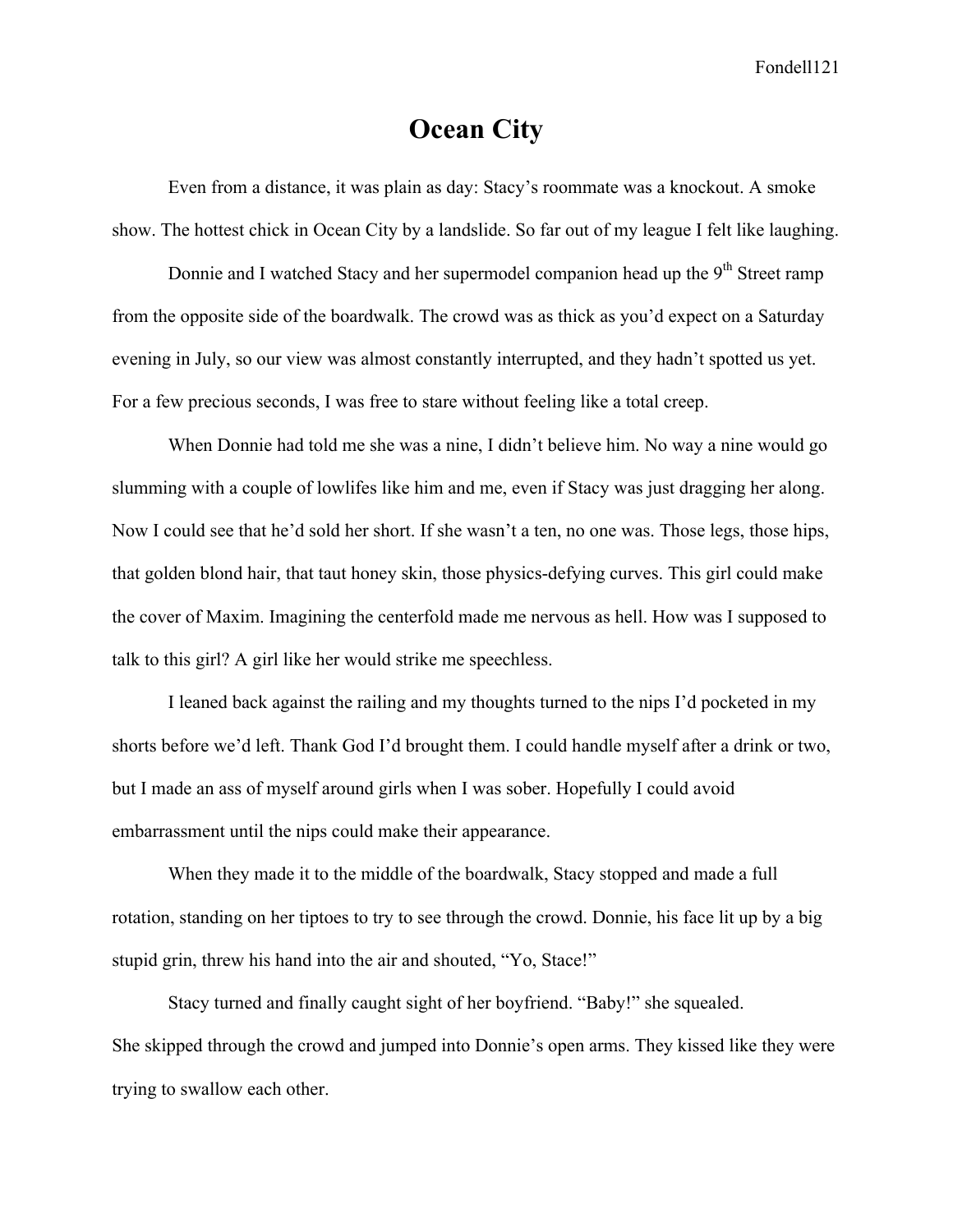The roommate stepped over to join us.

"Christ," I said, gesturing toward the lovebirds. "Get a room, am I right?"

The roommate smiled. "Well, she only talked about him the whole way here," she said.

Even her voice was beautiful. "I guess she couldn't wait any longer."

"Still. Let's keep it PG, am I right?"

The roommate forced a laugh. *Damn it*, I thought. *I just said the same thing twice*. *I'm already fumbling over myself.*

Donnie put Stacy back on her feet and they looked into each other's eyes like a couple of sad puppies. You never would have guessed they'd been together for over three years.

"So, I'm Kailey," said the roommate. "And your name is…?"

*Shit! Now I'd forgotten to introduce myself!* "Max," I said abruptly, thrusting out my hand.

When she took it, I noted how warm and smooth her skin was. I worried that mine felt clammy and gross. "Just Max?" she asked.

"Oh, right. Burke. Max Burke," I said. *God, I sounded so stupid!*

She hesitated and cocked her head to the side. "Bond. James Bond," she said with a smile.

"Yeah," I said tentatively, wondering why she'd said that.

Donnie, who had finally turned away from Stacy and was now eavesdropping on our exchange, laughed out loud. He threw his arm around my shoulders and put his other hand up like he was trying to tell the others a secret. "Sorry, Kailey. You'll have to forgive my friend here. He's a little slow."

"Screw you," I said, giving him a hard shove.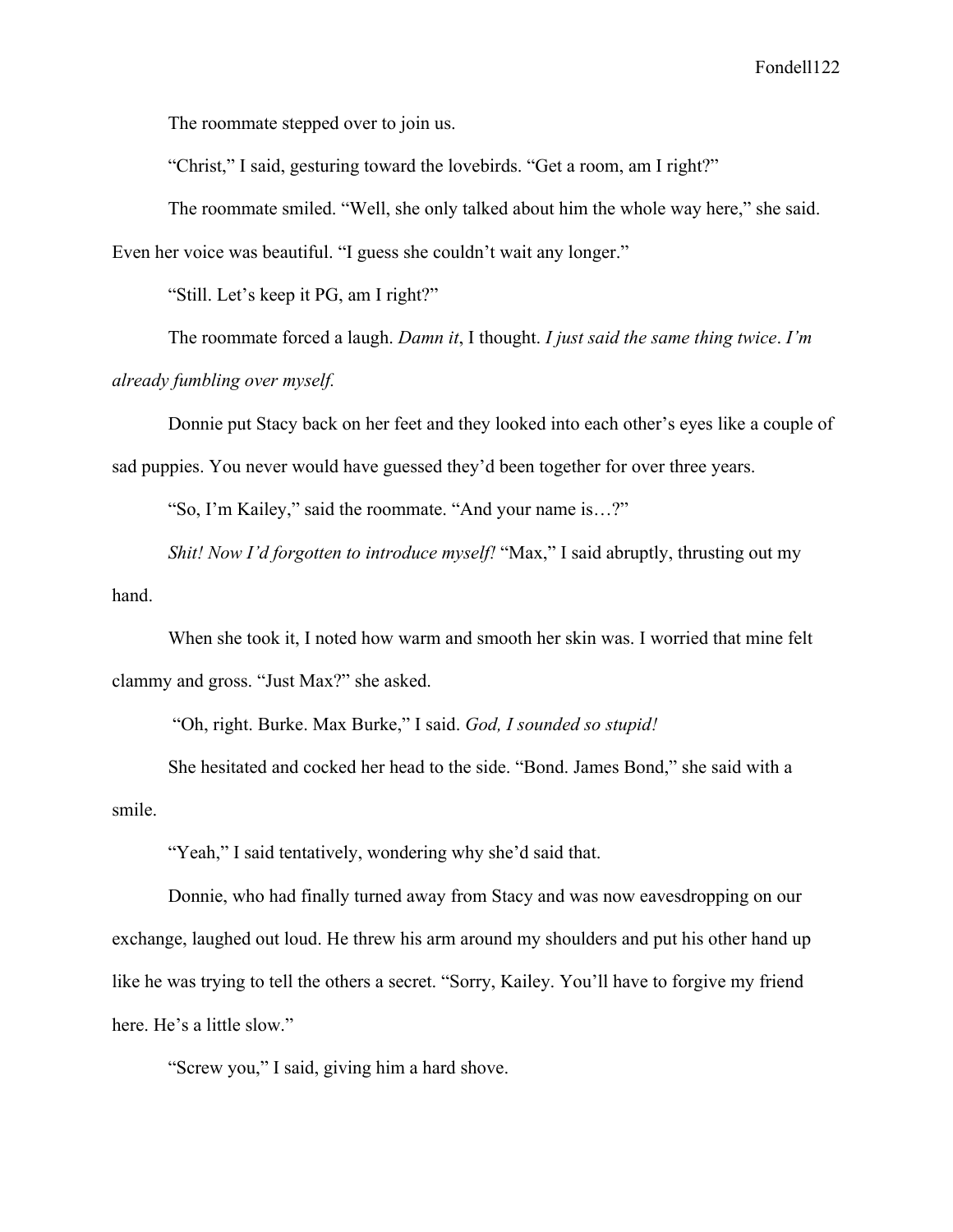"Max!" said Stacy. "Watch the language! There are kids around."

"Good to see you, too, Stace."

"Seriously, Max," said Donnie, dropping his voice to a plainly audible whisper. "Watch your fucking mouth." I shoved him again and he laughed like the goon he was.

As much as I hate to admit it, Stacy wasn't wrong. There were a ton of kids on the boardwalk. Ocean City, being a dry town, catered to the under-twenty-one crowd. The sun would be setting soon, which meant the little kids would be leaving and the teeny boppers would be dropped off by their parents so they could wander around for a couple hours like packs of rabid Chihuahuas. They were all a bunch of rich tourists from New York and Pennsylvania pretending like they owned the place. I guess they might as well. I lived only a few towns away, but I never felt like a local in Ocean City. The only reason we'd come here was that Stacy wanted to give Kailey a "real shore experience" while she visited for the weekend. She'd invited her gorilla of a boyfriend along, and Donnie'd invited me so that, in his words, they could avoid a "third-wheel situation." That's what he said anyway. I'm guessing he also wanted to take advantage of my birthdate and legal ID. Donnie was still twenty and Stacy and Kailey were both nineteen. It came as no surprise when Donnie pulled into the liquor store across the bridge on our way over. At least he gave me cash this time.

We started moving down the boardwalk and Donnie tried to make small talk. "So, Kailey—Stacy tells me you're from somewhere out west."

"Well, the Midwest at least," said Kailey. "I grew up in Minnesota."

"How does a girl from Minnesota end up at Nova?"

Stacy gave an exaggerated sigh. "Babe, you know that people outside of the mid-Atlantic region know about Villanova, right?" Stacy never missed a chance to remind us all that she went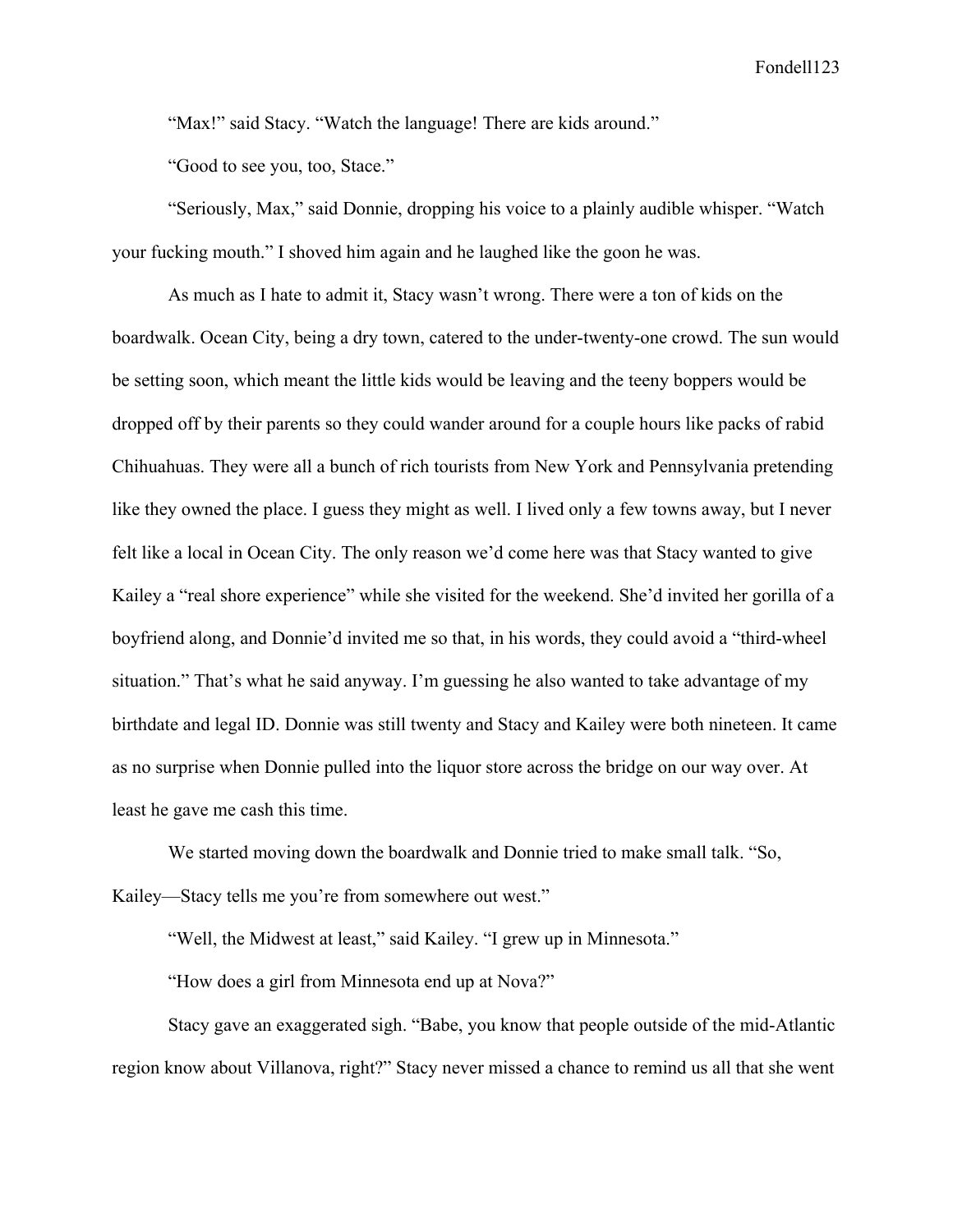to a big, important college. You would think no one from Jersey had ever earned decent grades before.

"Actually, I might not have heard of Nova if not for March Madness," Kailey said with her little half smile. "My dad's a big college hoops fan."

"Of course, Kailey could have gone to any school she wanted," said Stacy. "She scored a 1560 on her SAT. *And* she plays the violin. *And* she writes for the Villanovan. And, on top of all that, she's absolutely gorgeous."

"That's for sure," I mumbled—and then was horrified to see Kailey's eyes go wide. She'd heard me! Her face turned pink and I immediately looked away. Stacy, who thankfully had missed my remark, wrapped her arm around Kailey's waist and pulled her against her hip. I snuck another glance at Kailey's face turned pink. She wasn't looking at me, but at least she was smiling.

"A 1560!" said Donnie suddenly. "Holy shit! I don't think I even scored a fifteen." That got a laugh out of the girls. Then he gestured toward me with his thumb. "Still better than this retard though."

"What are you talking about?" I said. "I never even took the SAT."

"See!" Donnie laughed.

"You don't have to be smart to *take* the test, dumbass."

To no one's surprise, Stacy took offense. "Max!" she hissed. I rolled my eyes.

"Are you going to school, Max?" Kailey asked.

"Nah. I'm not exactly the scholarly type."

"Ha!" said Donnie. "You couldn't even spell scholarly."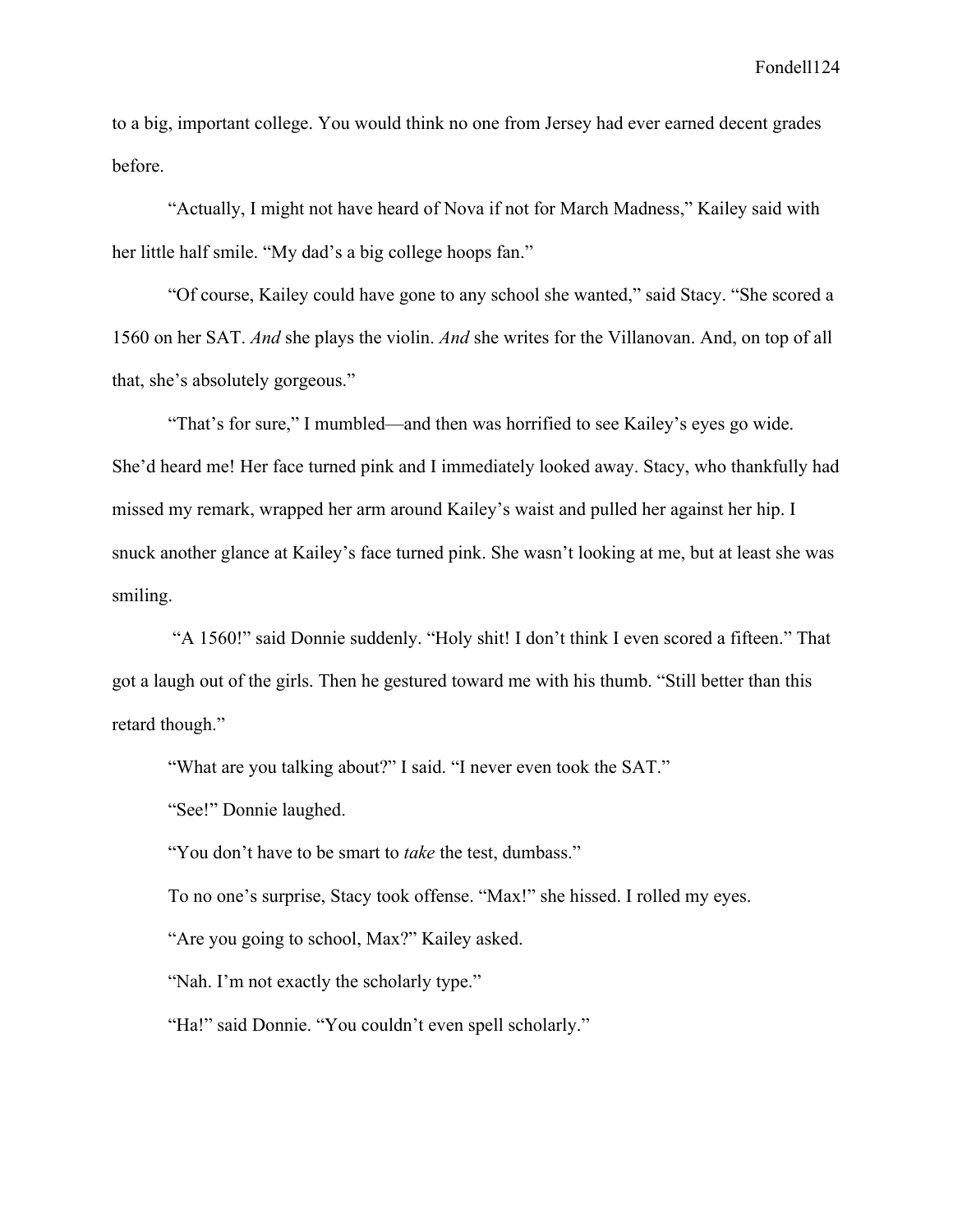"Well, Kailey's about as smart as they come," said Stacy, taking the conversation back. "The whole reason she stayed out east this summer is so that she can work on a research project at the Children's Hospital in Philly. She's pre-med, and her professors love her."

Stacy kept babbling as we made our way down the boardwalk. Pretty soon she was telling Kailey every single thing she knew about Ocean City. What the different lanes meant, where to get the best pizza, something about the lifeguard contests. Donnie piped up every now and then, but I kept to myself, still embarrassed by what I'd let Kailey overhear.

But maybe she'd been flattered? It was an awkward thing to say, for sure, but maybe she thought it was kind of sweet or something. I played with that thought as I fell a few steps behind the others. It was no surprise that Kailey looked almost just as good from behind. At some point Donnie glanced back and caught me staring. "Staying with us, Maxine?" he said.

"I'm good, man. Just walking."

"More like stalking, dude. You're creeping us out."

I stepped forward so we were lined up four across. "Did you guys want to do something?" I asked.

"We are doing something, Max," Stacy said. "We're talking."

Stacy got on my nerves sometimes. "As far as I can tell, you're the only one talking."

She wrinkled her upper lip and looked to Donnie, who obediently thumped my chest with the back of his hand.

"Hey," he said. "Be nice."

"Look," I said, ignoring Donnie, "I'm just saying we could actually *do* something. There's more to the boardwalk than walking and talking."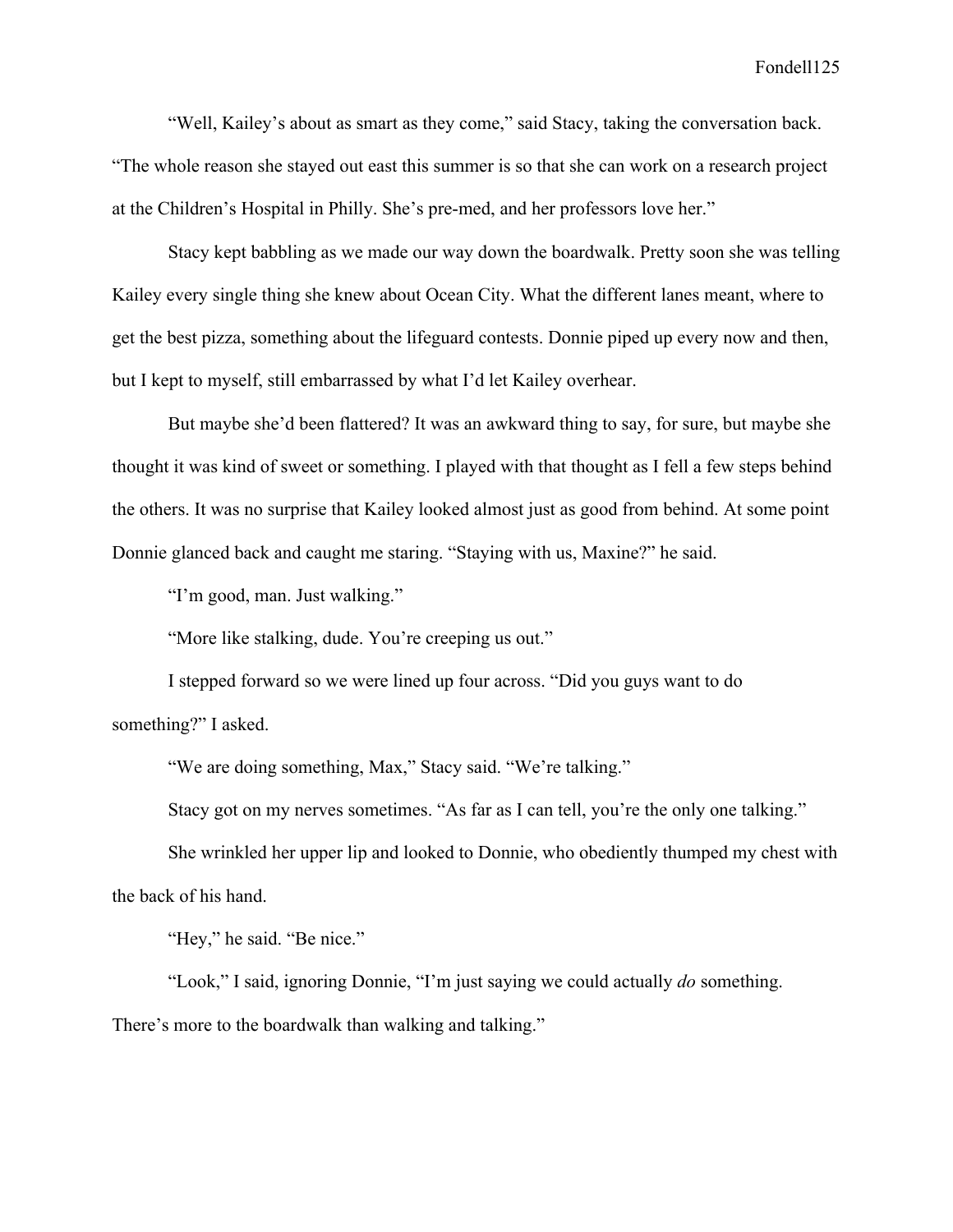Stacy blew out this big, overdramatic sigh, and Donnie, following her lead, shook his head like something tragic had happened.

"Actually," Kailey said. "Could we go down to the water? I've never touched the Atlantic Ocean before."

"There's a thought!" said Donnie, clapping his hands together. He was always clapping like that, the big galoot. The noise from his humongous mitts echoed in the air.

We left the boardwalk at the next stairway and kicked our flip flops beneath the last wooden step. The sun was falling fast behind us. We followed our shadows across the sand to the edge of the water. The waves were pretty tame this evening, and, though a few heads still bobbed in the water, the lifeguards had left their posts hours ago.

When we reached the water, I stepped into a receding wave while the other three stayed back. Donnie and Stacy turned to look at Kailey. I looked, too.

"Are you ready?" Stacy asked. Another wave was rising towards us.

A wide, toothy smile spread across Kailey's face. She had beautiful teeth, straight and white as a picket fence. "Three...two...one..." she said. She hopped forward and both feet splashed into the ankle deep water.

"Ahhh…" she sighed. The foamy water swirled around her feet as they sank into the wet sand.

"Well, what do you think?" Donnie asked.

"It's still so cold!" she replied.

I laughed. "Cold? This is just about as warm as it gets!"

"I'm used to lakes," Kailey said. "We have ten thousand of them back at home."

"No shit!" I said. "Ten thousand? All in one place?"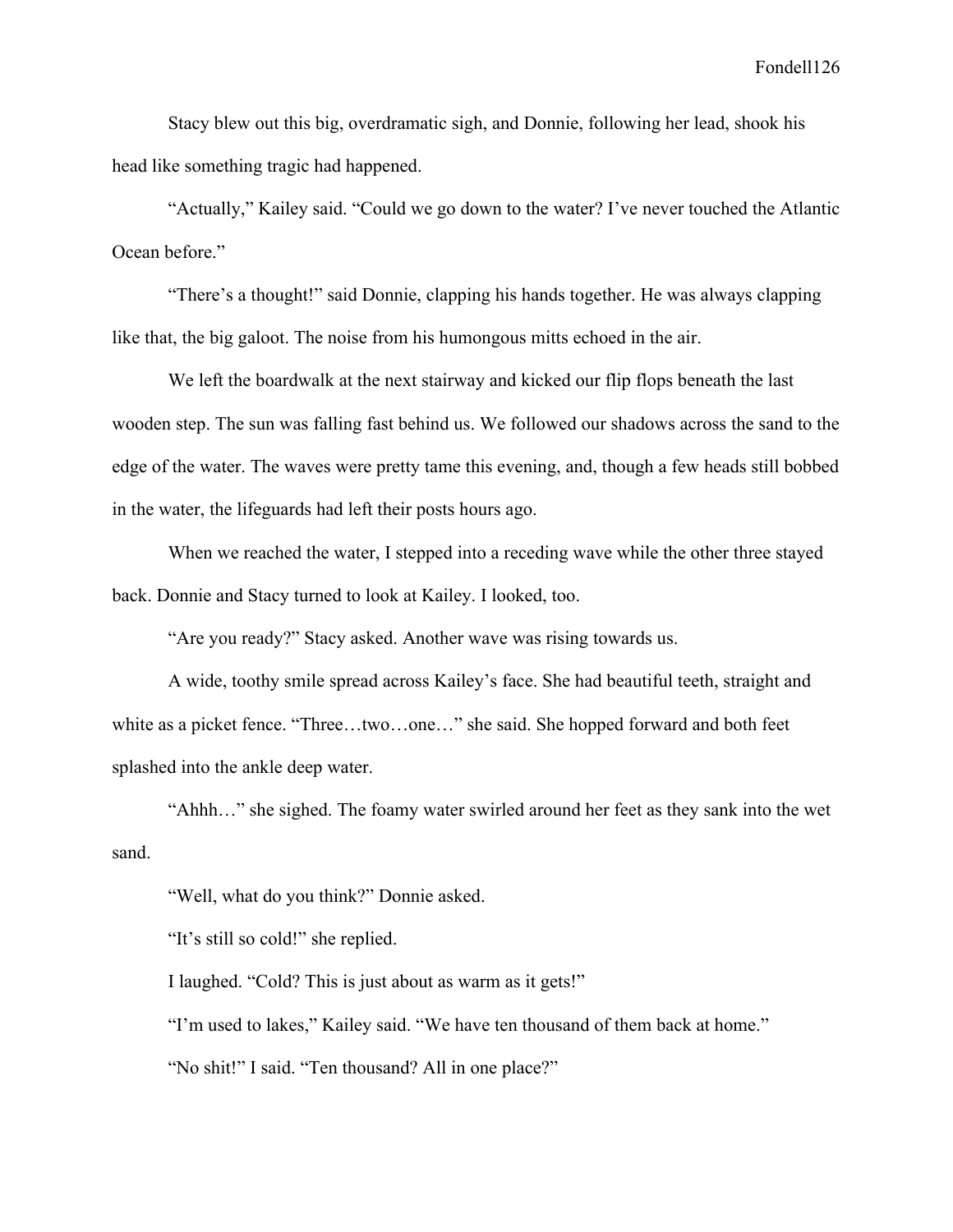Kailey laughed out loud, a carefree, joyous sound that made me feel warm.

"It's the state motto, moron," said Donnie. He put his hands on his hips, proud to know this piece of trivia. "Minnesota. Land of Ten-Thousand Lakes."

Kailey tilted her head back and forth. "Actually," she said. "It's a slogan for the state. The official motto is *L'Étoile du Nord*. Star of the North."

"Who's the moron now?" I said. Kailey smiled and Donnie shrugged his shoulders before clapping his hands together again.

"Alright!" he said. "First time in the Atlantic. How about we celebrate? Max?"

I reached into my pockets and pulled out the nips—four tiny bottles of José Cuervo.

"Ooh, nice!" said Stacy, before turning to Kailey. "Ocean City is a dry town, so you have to smuggle it in."

"Let's drink to Kailey's big step," said Donnie.

I passed a bottle to Stacy and one to Donnie, but when I offered one to Kailey, she shook her head. "Thanks, but I'm all set," she said. "Tequila turns my stomach."

"You sure?" said Donnie, looking a bit disappointed. I felt a little disappointed myself. I didn't peg her as a sober girl. The way she looked there was no way she didn't get invited to parties in high school. And, not to jump too far ahead of myself, but on the handful of occasions when I'd gotten laid in my life, there'd been alcohol on both sides of the equation.

"No, please! Don't worry about it! I'll drink with you in spirit," Kailey said. She raised an imaginary nip bottle and gave Donnie a big smile.

"And I'll drink for her!" I said, uncapping the extra bottle and lifting them both. I still felt the need to calm my nerves. Donnie shrugged as Stacy glared at me.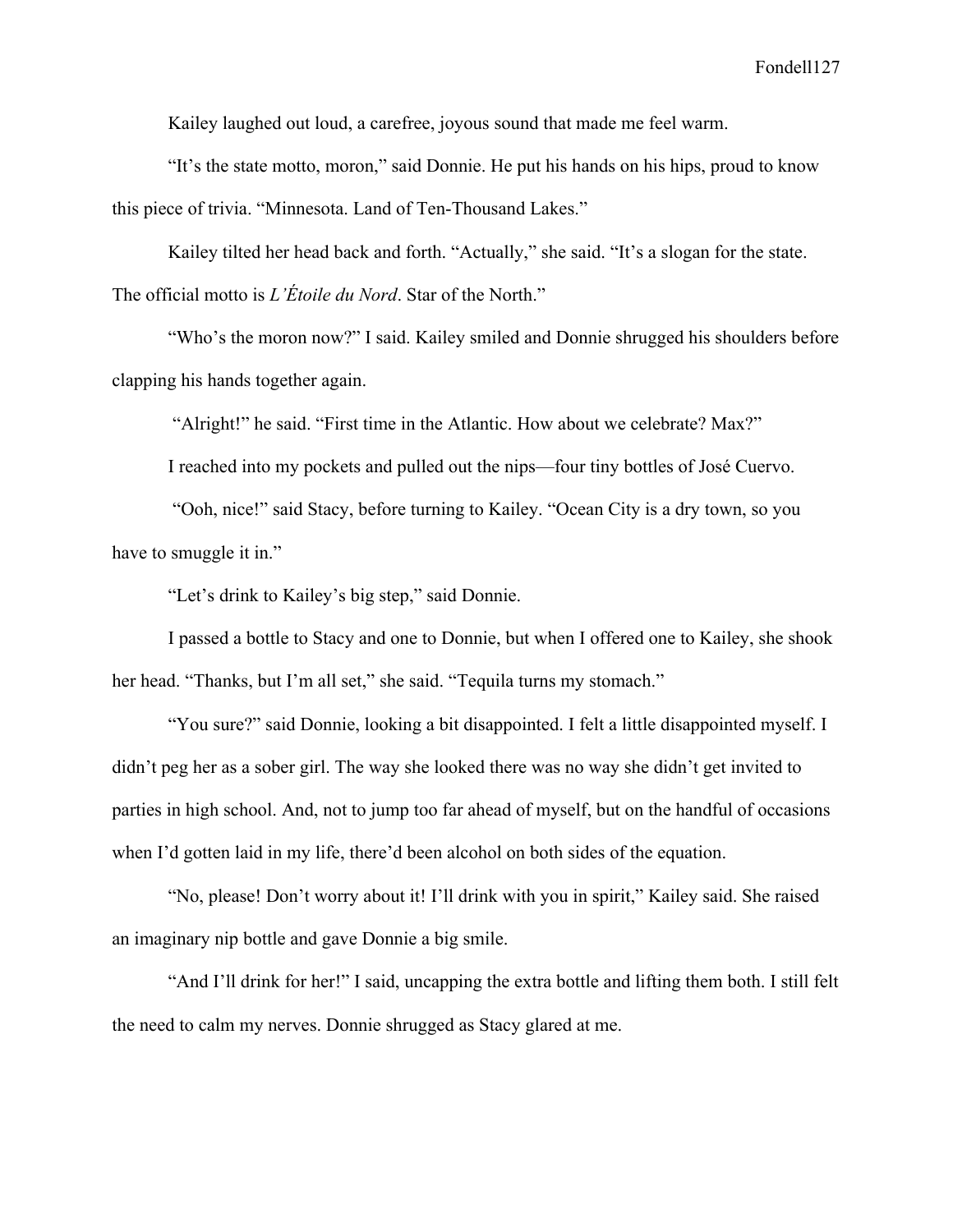"Cheers," said Donnie. We drank. Donnie laughed at Stacy for taking her bottle in two separate sips. I took down both bottles at once. Kailey gave me a smile.

Donnie exhaled theatrically and then, in a single motion, he stripped off his shirt and tossed it onto the dry sand behind us. "Who's up for a dip?" he asked. The dude was ridiculously chiseled, and he took every chance to show off. At 6'3" and two-hundred pounds, he had been an All-State tight end for our high school football team. Stacy whistled at him, and I watched Kailey's eyes settle on his washboard abs. For a second, I thought about taking my shirt off, too, but I wasn't sure what Donnie was playing at. He had a wild look in his eye, and he hadn't made any move toward the water.

Instead, he stepped toward Stacy and said, "What do you think, babe? Wanna take a swim?"

Stacy's eyes widened and she took a step backward. "What? No, I'm not—"

Then Donnie lunged. Stacy turned to run, shrieking, "No no no no no no…" But Donnie was quicker. He scooped her up and threw over his shoulder. She shrieked and pounded on his back as he marched off into the gentle waves. The shoreline was shallow at Ocean City, so he went about twenty yards before the water reached his knees. She screamed as he tossed her over his shoulder, but he caught her again right before she hit the water. Then he rolled her into his arms and started to kiss her again.

Kailey was smiling. "They're cute," she said.

I became aware that we were alone together. "Yeah," I said. "They've been like this since junior year."

"That's great. It's not easy making long-distance relationships work."

"Well so far they've pulled it off."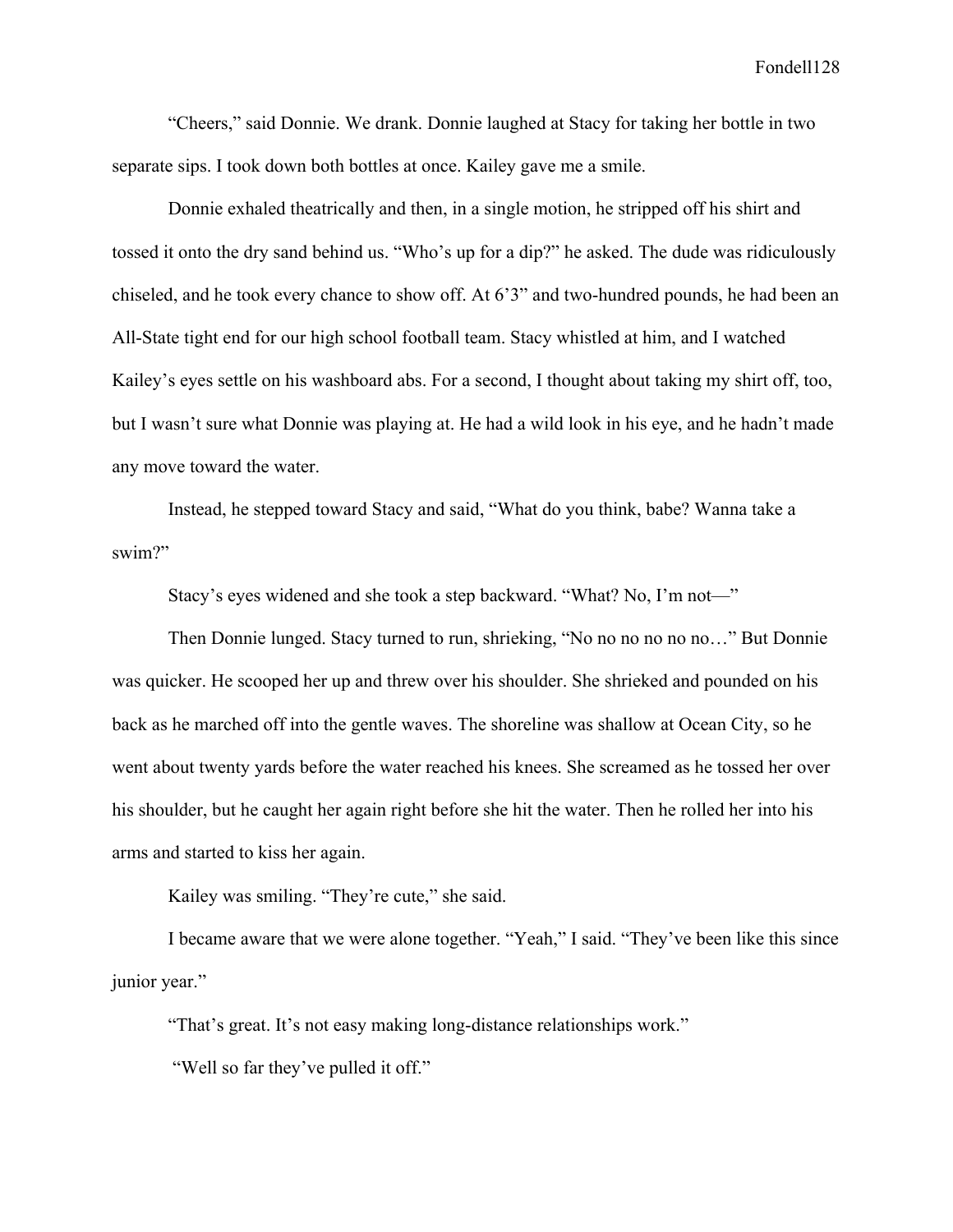Kailey turned to look at me. Donnie and Stacy were still going at it. I fantasized about scooping up Kailey and doing the same thing.

"Stacy says Donnie is a waiter at some seafood place," Kailey said. "Are you working this summer?"

That was a tough one. I'd been working for my uncle's flooring company last fall, but when business slowed down in the winter, he'd let me go. I'd done a few odd jobs here and there, but nothing steady. If I told her the truth, I would have to tell her I was unemployed.

"I work in an auto shop," I said. Then, thinking that Stacy might have told Kailey I was out of work, I added, "Just started last week."

"Really? My cousin's a mechanic," Kailey said. "What kind of work do you do in the shop?"

*Shit*. *Why did I say auto shop? I didn't know anything about cars.*

"Pretty much whatever they need me to do. I work on the foreign cars mostly. German. Japanese. British."

She smiled. Her expression was hard to read. I thought maybe she'd bought it.

I looked back at Donnie and Stacy, and Kailey did the same. I couldn't believe my luck. Maybe she really was interested. The light of the setting sun shone through her hair, which waved in the ocean breeze. I know it's corny as hell, but she looked like some kind of angel or goddess or something. Like she was in a perfume commercial.

"Do you spend much time in Ocean City?" she asked.

"Nah. I kind of hate this place actually."

"Really? Why?"

"It just feels fake. The people who live here, the tourists—they all seem fake."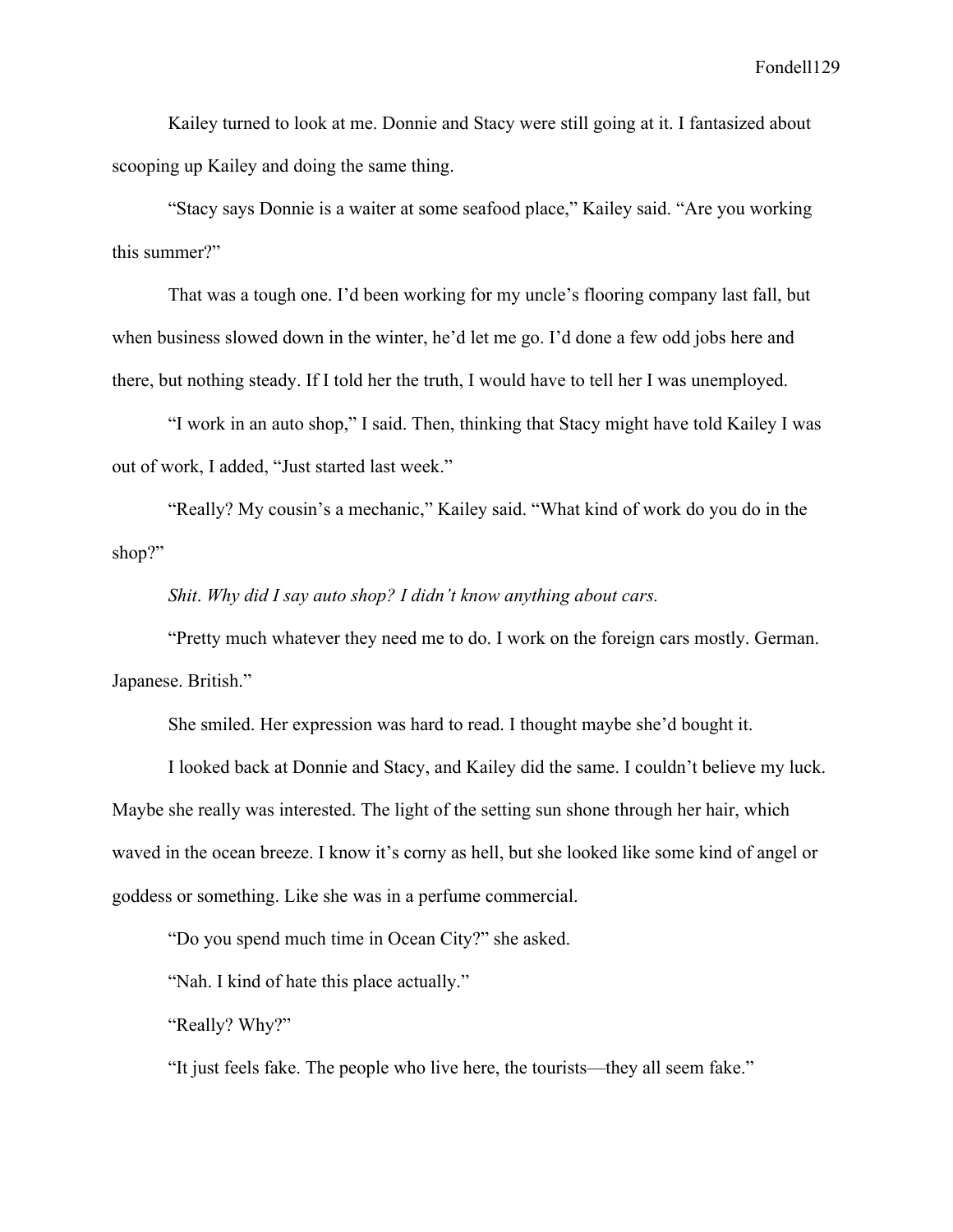"Oh." She used her toe to draw a circle in the wet sand. She kept her eyes on Donnie and Stacy. Donnie had set Stacy down, but they were just talking now.

I figured I should say something. "Do you have any tattoos?" I asked before immediately wishing I hadn't. Clearly she didn't have any visible tattoos. Her arms and legs were bare.

"No. Not me. I don't think I could ever decide on just one," she said, turning toward me again. "But they do look good on some people. It looks like you're pretty pro-tattoo."

"Yeah, you could say that," I said. She was looking at my arms now, and I felt a little bit self-conscious. "To be honest, it hurts like hell. Some people can't handle the pain."

She smiled at that and focused her attention on a tattoo on my right forearm. It was a man-like creature with wings on its back and tentacles covering its mouth.

"What's this one about?" she asked.

"Oh, yeah. Scary, huh? That's one of my favorites. Got it about a year ago. I went into the tattoo parlor and saw it on the wall. It just looked fucking badass, I guess. I've always called it Octo-Man in my head."

That made her giggle for some reason. I couldn't tell why.

"What?" I asked her.

"Nothing," she said. "I like it. It's a good name."

I couldn't tell why she was laughing. Did she think the name was silly? Did she think I was trying to be funny? I wasn't sure. "I mean, now that I'm hearing myself, it sounds a little bit like a comic book or something—like Ant-Man or Iron Man."

"Did you ask the artist what it was called?"

"No. Why?"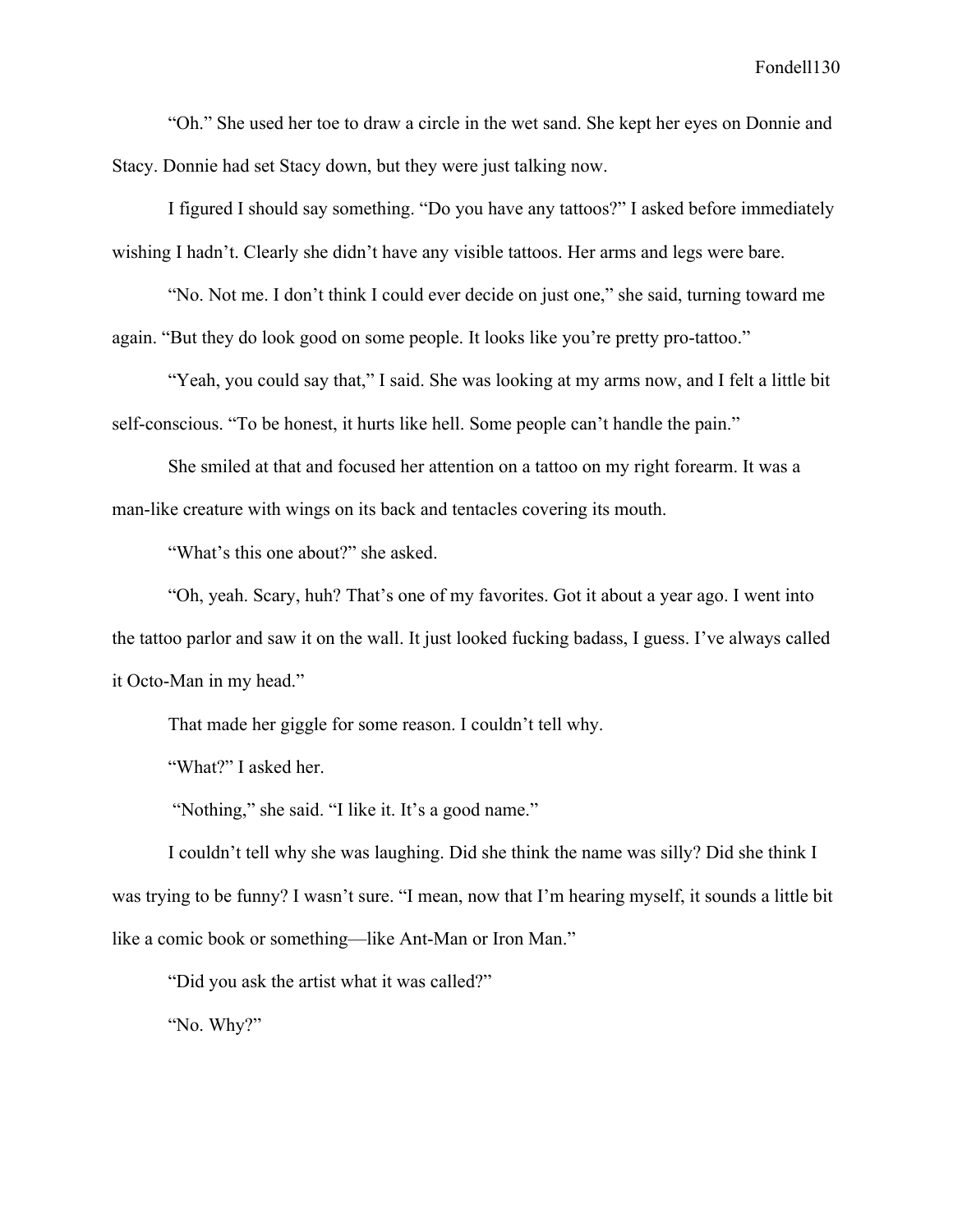She turned to look at the lovebirds again. Donnie was walking back now. He'd picked Stacy up again and was carrying her like a princess. She looked tiny in his big arms.

"Well, it does have a name," Kailey said, turning back to me.

I raised my eyebrows. "Really? What is it?"

"It's called Cthulhu. It's a monster invented by a writer named H.P. Lovecraft. I wrote a paper on Lovecraft in high school."

"Chooloo?"

"Ka-thool-oo."

"God bless you."

She laughed hard at that and she was still giggling a bit when Donnie and Stacy joined us again. Donnie asked, "What's so funny?"

"Kailey explained my tattoo. Donnie, meet Ka-thool-oo." I looked at Kailey as I pronounced the word.

"Very good," she said. She patted my arm. Her touch sent a chill down my spine.

By this time, the sun had dropped below the horizon, though its rosy pink glow continued to illuminate the western half of the sky. We left the water's edge, retrieved our sandals, and rejoined the crowd on the boardwalk. If anything it had gotten even busier since we'd left. There were fewer little kids and fewer parents, but the mobs of high schoolers had multiplied. I was feeling a gentle buzz from the two shots of Cuervo. The lights on the boardwalk seemed loud and the sounds were unusually colorful.

Stacy looked half-ready to start flapping her gums again, so I made a move to give us some sort of agenda. "Yo, Donnie! Let's get some popcorn!"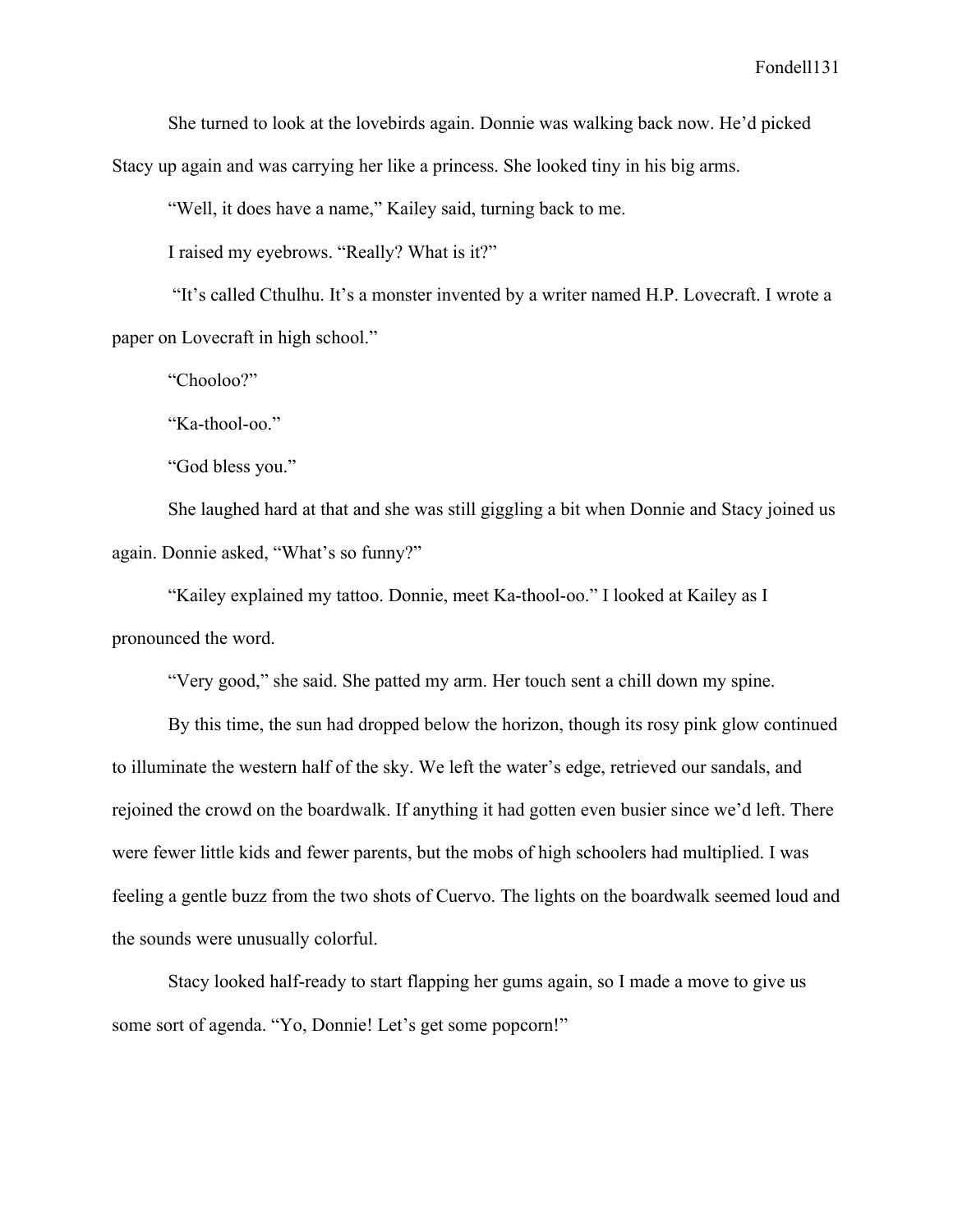Donnie loved Johnson's popcorn, this famous boardwalk kettle corn, so he readily seconded my suggestion. Stacy whined a little bit about the calories, but it was probably just for show. The last time we were here, she'd eaten nearly a whole pound of fudge.

As we walked to the shop, Donnie tried to explain to Kailey what made Johnson's popcorn so good.

"It just sounds like caramel corn," Kailey said.

"No, no," said Donnie. "They make it in these big metal drums and serve it up hot."

"Yeah…that still just sounds like caramel corn. We have that at the Minnesota State Fair."

"No way! It's way better than caramel corn."

Upon arrival, we had to wait in line for a few minutes before we could order. When we made it to the counter, I asked for a medium bucket, no lid. The kid behind the register filled a bucket to overflowing and then dropped it into a plastic bag with the lid beside it. Then he dumped in another big scoop for good measure. Donnie paid for the popcorn and we all grabbed a handful.

"You're right," Kailey said through a mouthful of kernels. "This is good."

We resumed our aimless stroll along the boardwalk. Stacy linked arms with Kailey on one side and Donnie on the other. Then she went right back to chattering away about the dullest subjects. The sound of her voice set my teeth on edge. How could I get close to Kailey when Stacy kept monopolizing her attention? I could hardly believe it, but things had actually seemed to be going well. I looked at the tentacle monster on my forearm. Ka-thool-oo.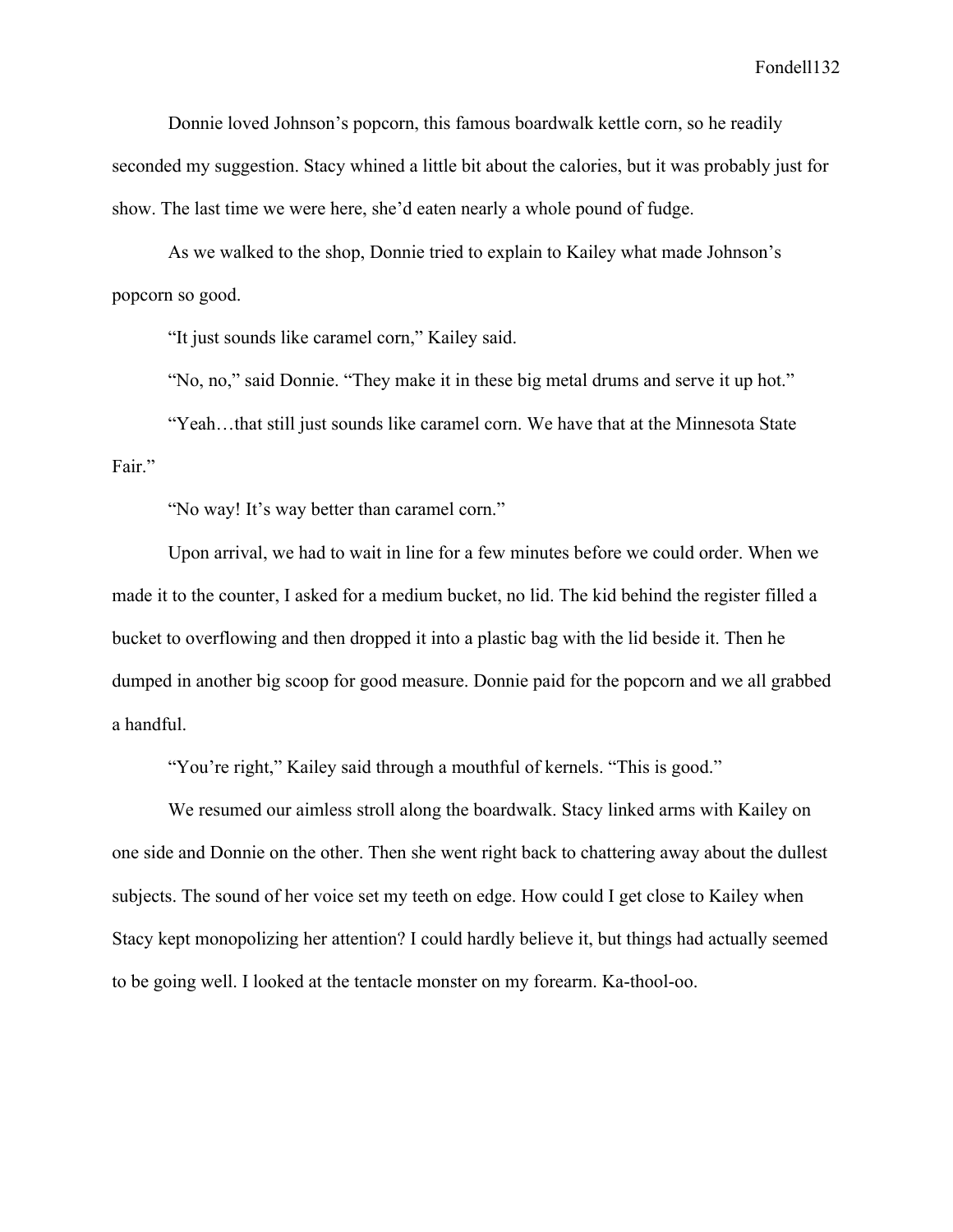After a little while, I fell behind the group, keeping the popcorn to myself. Then a small flock of seagulls fell behind me. That's the problem with popcorn—it always brings the seagulls close. New York has rats, and Ocean City has seagulls. They're basically rats with wings.

The best thing to do when seagulls start following you is to duck inside a shop. If you can't do that, then you have to put the food away. Most of the time I did whatever I could to avoid these garbage birds, but tonight I decided to encourage them. I knew it would piss Stacy off, and maybe I could win Kailey's attention back.

I took a few popped kernels from the bag and tossed them into the air. They fell on the planks of the boardwalk, and the seagulls snapped them up. They started squawking all at once.

"Max," said Stacy, sensing the commotion behind her. "What are you doing?" Donnie and Kailey turned back with her.

I ignored her question and threw another kernel into the air. This time a seagull swooped down and caught it in his open beak. The others cried and wheeled in his direction. Kailey's mouth fell open as she watched. I wondered if she'd seen many seagulls in her life.

"Ugh!" said Stacy. "Please don't feed the birds. They're dirty and gross."

I threw another kernel high into the air. Three seagulls rose after it. The first one there bounced it off his head, and the second one snatched it before it could fall.

Stacy gave Donnie a pleading look.

"Max," he said. "Knock it off."

He reached for me and I stepped to the side. Clearly Donnie and Stacy weren't amused, but Kailey continued to watch carefully.

"It is impressive though," she said. "They have great reflexes."

I threw another kernel. Another acrobatic catch.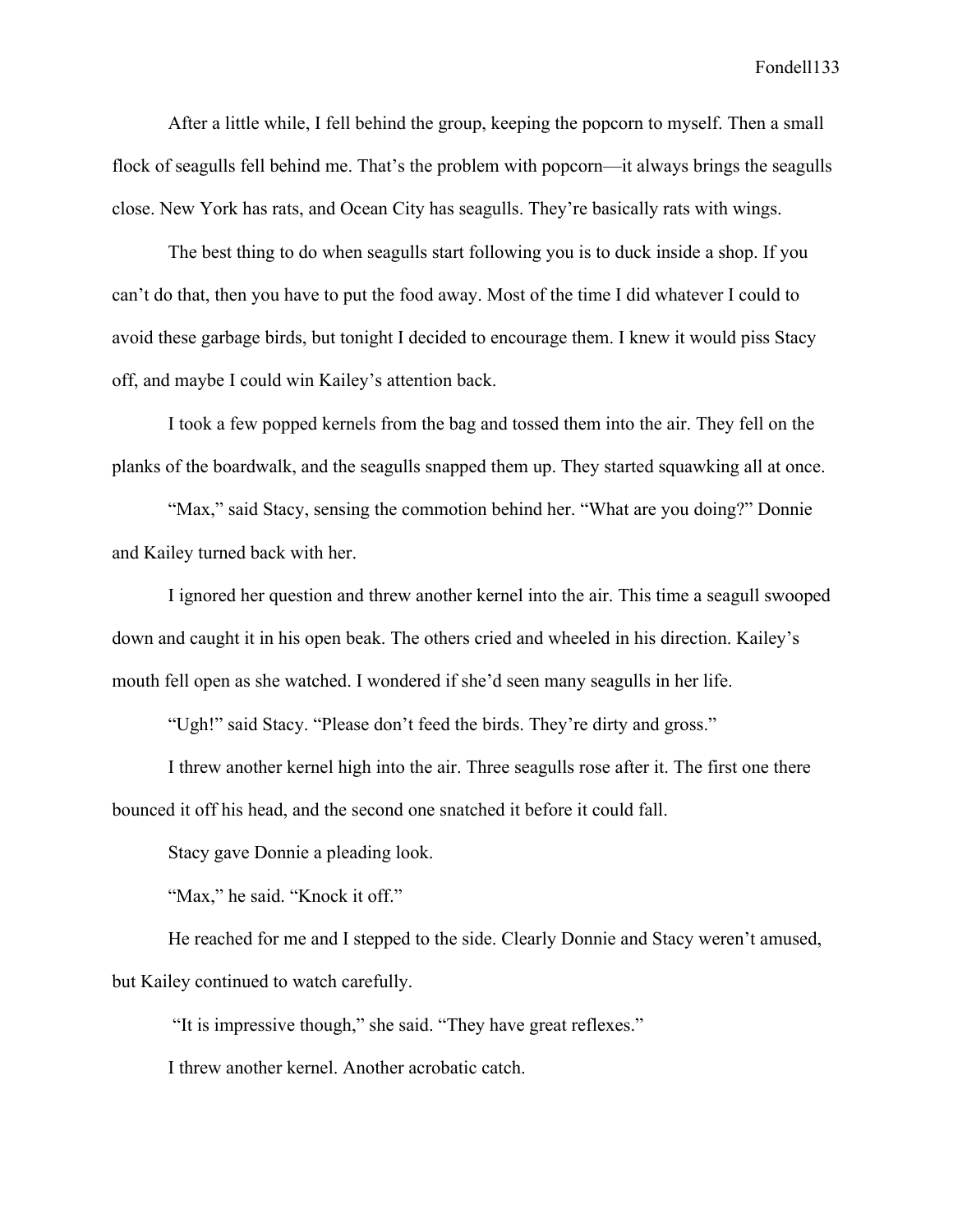"Alright, Max," said Donnie, taking a step in my direction. "We don't need every bird on the boardwalk to join us." Sure enough, there were now nearly a dozen birds fluttering over our heads.

"Fine, fine," I said. I closed the bag. Then I glanced at Kailey and gave her a sneaky smile. "But watch this."

Reaching into my pocket, I pulled out a cap from one of the tequila bottles. I tossed it into the air. Sure enough, a seagull snatched it out of the air and swallowed it whole.

I laughed and Donnie joined me. Kailey shook her head with a half-smile on her face. Stacy, though, looked livid. She stomped over and hit my chest with the back of her hand. I dropped the bag of popcorn, and kernels shot out of the top.

"Don't do that, Max! You're going to kill it."

"So what?" I said. "It's a fucking seagull. You just called them dirty and gross." I gestured angrily at the birds still hovering overhead, and then down toward the spilled popcorn. "Look what you made me do!"

"One: watch your language. Two: a seagull is still a living thing. There's no need to torture it."

"Jesus Christ, Stacy. It was a piece of plastic."

She gave me a big exasperated sigh. "Could you please grow up, Max?"

"Grow up? Who do you think—"

And then I felt something wet hit my neck. I was furious, but this weird sensation pulled me out of my rhythm. "What the hell?" I touched my neck with my right hand. There was definitely a little moisture there, but nothing that I could see. Was it starting to rain? I looked up and saw only a few floating seagulls in front of a black, moonlit sky.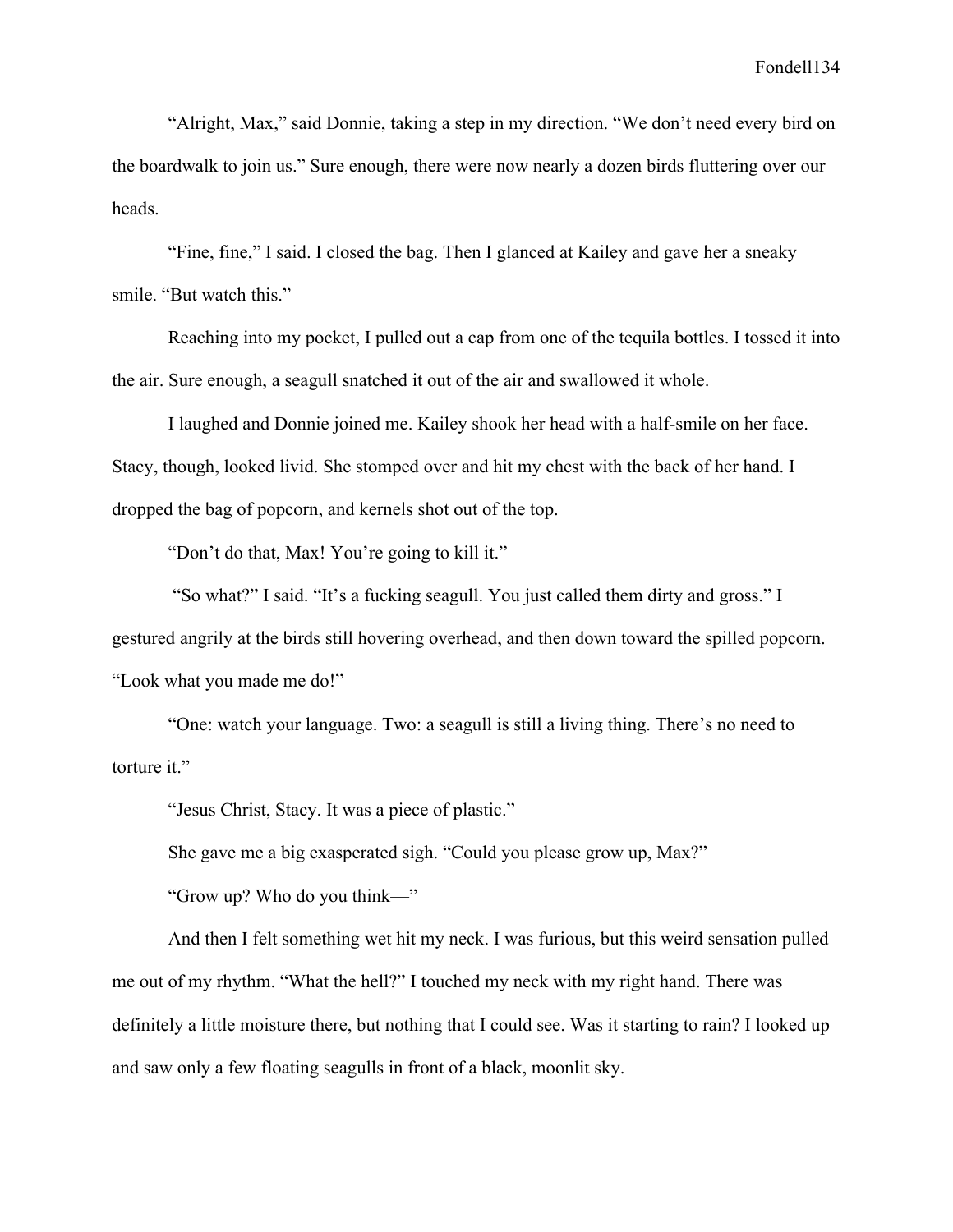"Did you guys feel that?" They were all looking at me funny.

"Feel what?" Donnie asked. A weird smile had spread across his face.

"I don't know. Raindrops or something. You didn't get wet?"

"What are you talking about, man?"

"I just felt something wet on the back of my neck."

"I didn't feel anything, dude. But turn around and let me look."

I spun slowly, showing the others my back for a few seconds. I tried to look over my

shoulder, tugging at my shirt, but I couldn't see anything but the grey of the fabric.

"What is it? Do you see anything?" I turned back to face them. Stacy had her hand over

mouth. Kailey's eyebrows were raised. Donnie's stupid smile had only grown wider.

"What is it?" I asked.

"There's nothing, man." He couldn't stop smiling.

"What are you smiling about?"

"I think you're imagining things. Were those nips a bit much for you? You've always been a lightweight."

"I'm not making this up. I felt something."

Stacy removed her hand from her mouth. "Maybe some kid spit on you. Maybe he didn't like your bad language."

"Oh, ha ha. You're a fucking riot."

Donnie clapped his mitts together again. He was still smiling like an idiot, but he looked like he wanted to move on. "Alright," he said. "Let's not let Maxine's nervous breakdown get in the way of Kailey's first Ocean City experience. What next? Max? Why don't you decide?"

I gritted my teeth. "You're an asshole. I don't care what we do."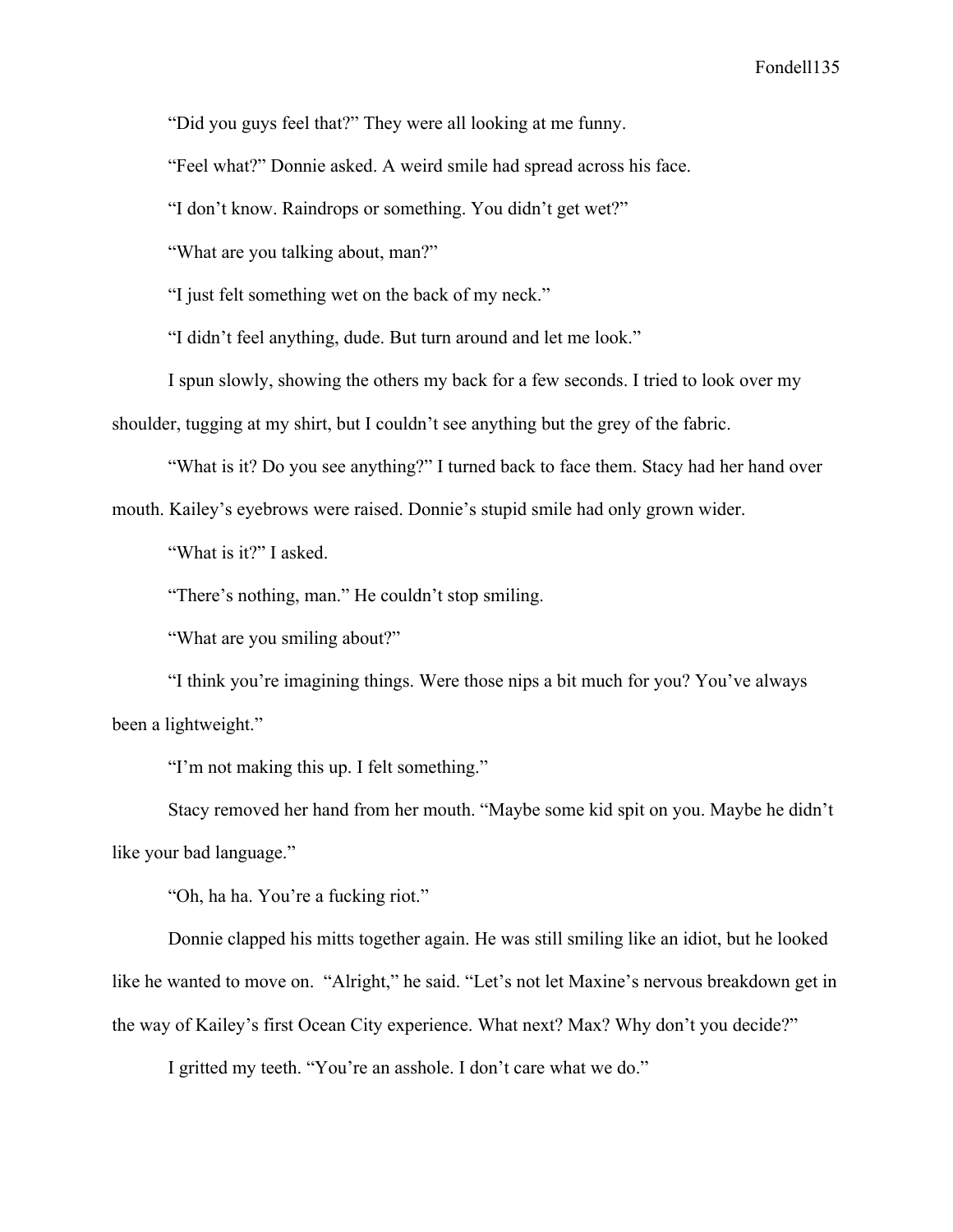I felt embarrassed again, and I didn't even know why.

"Okay then! Well, my vote is arcade. Stacy and I have a long-lasting skeeball rivalry. Anyone else? What do you think, Kailey?"

"Do they have pinball?"

"Um, yeah. I think so. Only one way to find out."

Donnie and Stacy started to walk away and I bent down to pick up the now half-empty popcorn bag. If it weren't for Kailey waiting for me, I might have left the boardwalk altogether. But maybe my chances were improving. Maybe now that Kailey had seen the abuse I took from my so-called friends, she was feeling sorry for me. There was nothing wrong with a beautiful girl feeling sorry for you.

"I think that seagull will be alright," she said. "I'm sure they eat worse things on the boardwalk."

"God, yeah. It'll be totally fine."

"I guess Stacy can be a little sensitive sometimes."

"You're telling me. Though sensitive isn't the word I would use."

We walked in silence for a while. I really was starting to think she was at least open to the possibility of someday being kind of interested in a guy like me. But the more I thought about it, the less I could think of to talk about. What did beautiful girls want to talk about? Now that I had her to myself, I had nothing to say.

Eventually, she broke the silence. "So, aside from coming to the boardwalk, what do you like to do for fun?"

"Actually, I don't go to the boardwalk that often. Especially not during the summer. Tourists drive me nuts."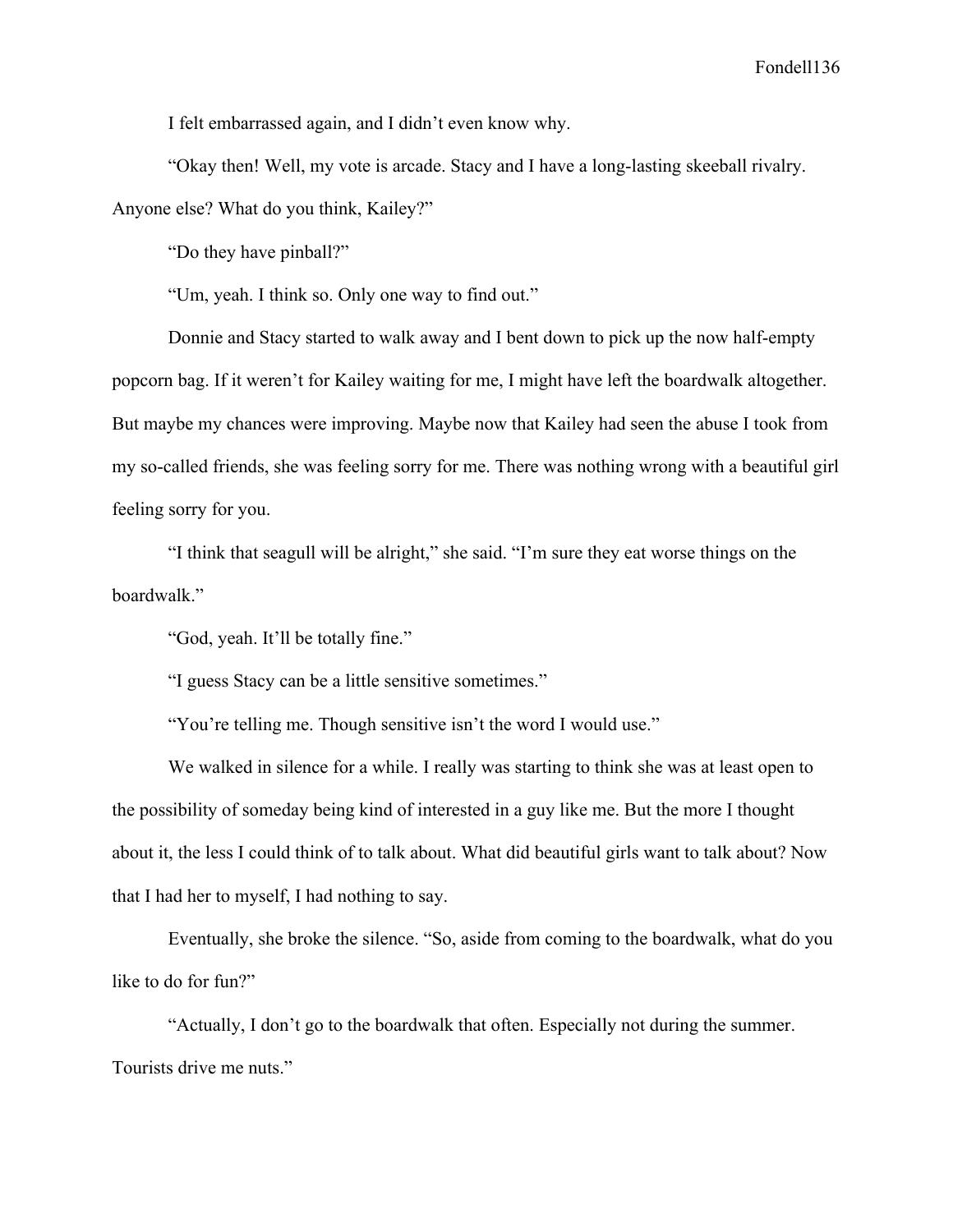"I know," she said, smiling again. "You mentioned that earlier."

"Oh, right," I said. *Stupid*. "I guess I do what most guys my age do for fun. Drink, drive around, watch TV."

She nodded.

"I also spend a lot of time at the gym," I went on. "Lifting weights, little bit of cardio."

"That's good." She seemed to be glancing at my arms again. I crossed them over my chest to make my biceps look bigger.

"Yeah, Donnie and I go together every day during the week."

"That's great," she said. "I wish I had more time to get to the gym."

"Yeah. We've always competed against each other, ever since football in freshman year. Donnie's got the good genes, so he can definitely rack up the reps, but, just between you and me, he's pretty lazy. If he didn't have me pushing him, he probably wouldn't leave his house most days. Donnie would never admit that, but it's true."

"You really go every day?"

"Oh yeah. You've got to. Some days I'll go twice. Morning and afternoon." That last part wasn't really true, but I figured she would buy it.

"And your boss at the shop is okay with this?"

*Shit*. I'd forgotten about the auto shop story.

"Yeah, sure. My manager is a really easy-going guy. He knows I can do twice the work when I'm on the clock anyway."

"Oh. Cool," she said.

When we arrived at the arcade a few steps behind Donnie and Stacy, they made a beeline for skeeball. Kailey took a look around the place for a few seconds, looking past the shooter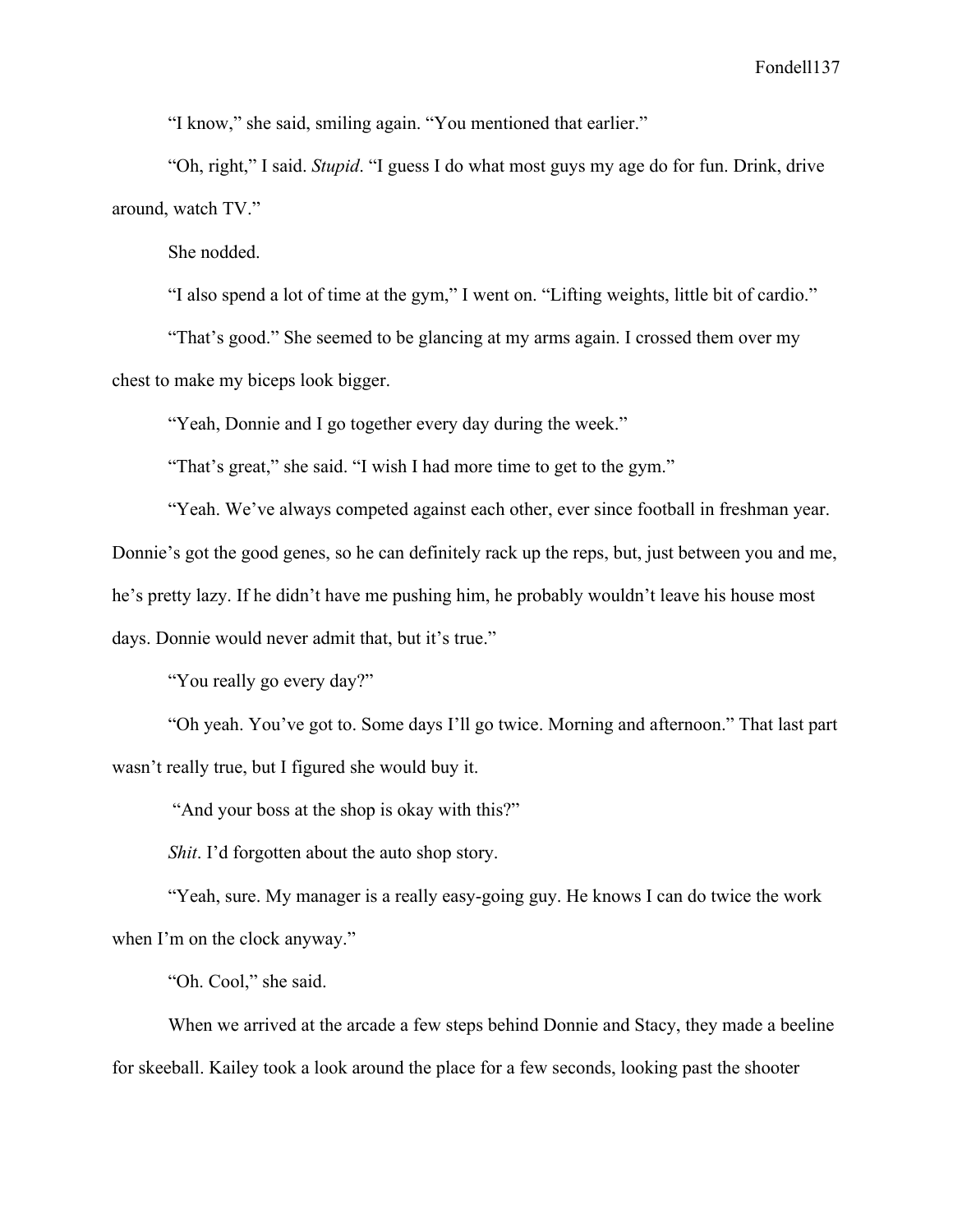games and the racing games and the fighting games. Eventually, she found the pinball machines. There were two aisles of machines at this arcade, and Kailey walked up and down both before she stopped and threw her hands in the air.

"No way!" she said.

"What?" I asked.

"They have Medieval Mayhem!" She grabbed my shoulders. Her eyes were wide with excitement.

"What's Medieval Mayhem?"

"Ha! Only the best pinball machine in the world!" She walked over to a nearby change machine to trade in a dollar. "In the summer before my sophomore year of high school, I went to a pinball expo in Chicago. They brought in something like six hundred machines in this massive convention hall. I played dozens of them: Frankenstein's Monster, London Bridge, Fire and Ice. The winner though? This one right here."

"Medieval Mayhem?"

"Medieval freaking Mayhem," she said, heading back to the machine. I couldn't believe how excited she was. She was practically glowing.

"Cool," I said. "I guess."

She gave another full laugh for some reason.

"I know, I know, it's really not cool," she said. "In no culture is an obsession with pinball cool. 'Pinball Wizard' became a hit song because it was ironic. The best pinball player in the world is still a loser. Pinball is super geeky. But, God, I just love it!"

It really was pretty geeky. Could it be possible that the hottest girl I'd ever met was actually a geek?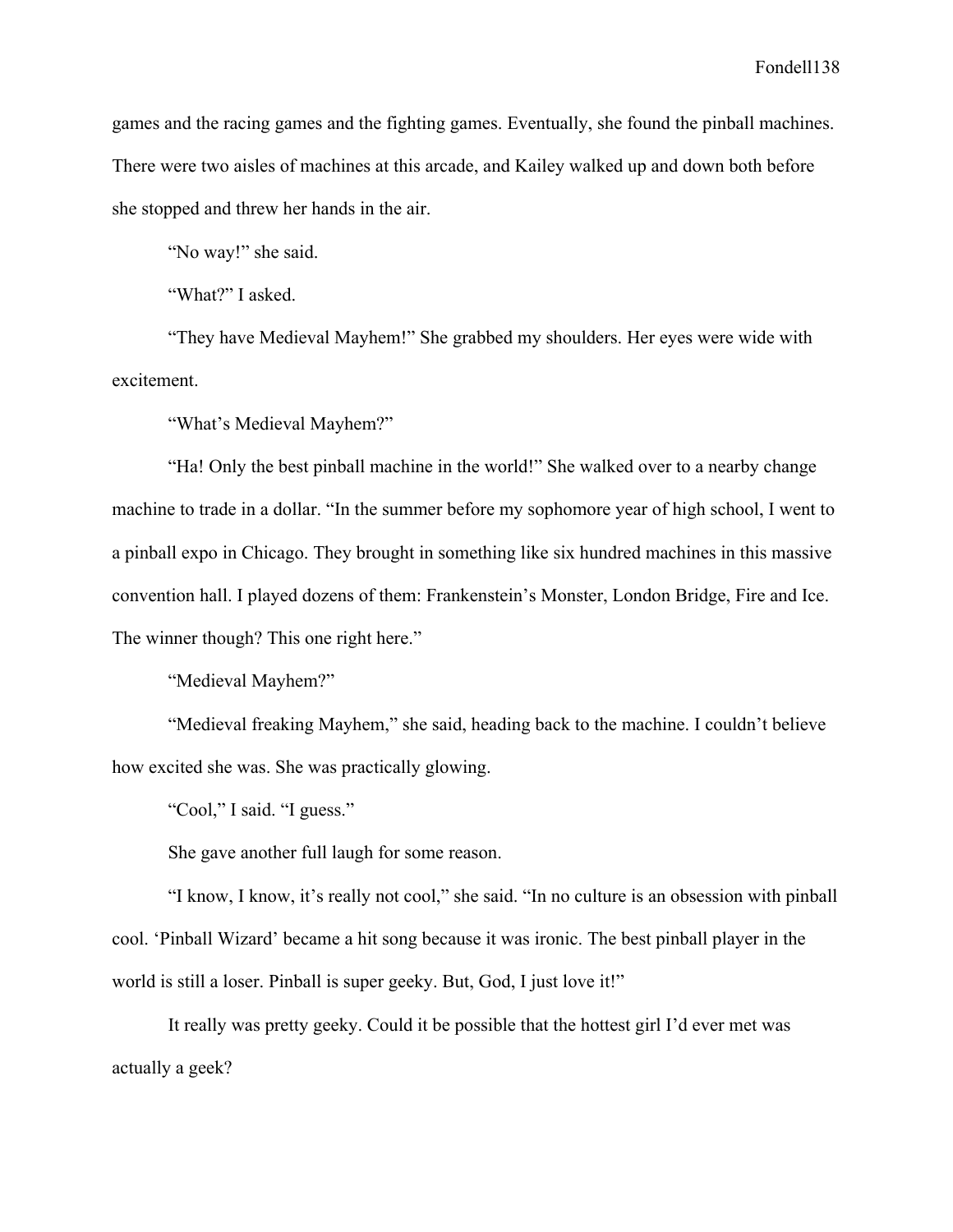As I watched her slide a quarter through the slot of the machine, I said, "I still think you're pretty cool."

She laughed again, and said, "Well, that's very sweet of you."

The machine lit up and trumpets blared through the tinny speakers. A funny British voice announced the beginning of the contest. She clapped her hands in a flutter across her chest.

I didn't realize someone could be good at pinball, but she definitely was. Her eyes darted after the ball and she licked her lips with concentration. A few beads of sweat formed on her forehead. Everything she did, she did with intensity—releasing the plunger at just the right point, hammering the buttons with sudden force, watching the ball clang all over the table. Occasionally she thrust her body against the machine to shift the ball on its track.

I was starting to feel pretty shifted myself. I could smell that fragrant deodorant that girls wear. Even standing a couple of feet away, I could feel heat radiating off her skin. When the ball dropped through her flippers, she would groan. When she set a new score or unlocked a new bonus, she would cry, "Yes!" She was making me dizzy.

After losing the second of her last three balls, she stepped back from the machine. She wiped away a strand of hair that had fallen across her face, and turned to me. "Here," she said. "You play this one."

I laughed. "No. I'm happy just watching." She had no idea how much I meant that.

"No, please! It's bad luck to play your last ball. It's good luck to pass it to someone else." "That can't be true."

"It is! I've always played that way. You have to pass the last play. Please."

"Well," I said. "If you're really sure…"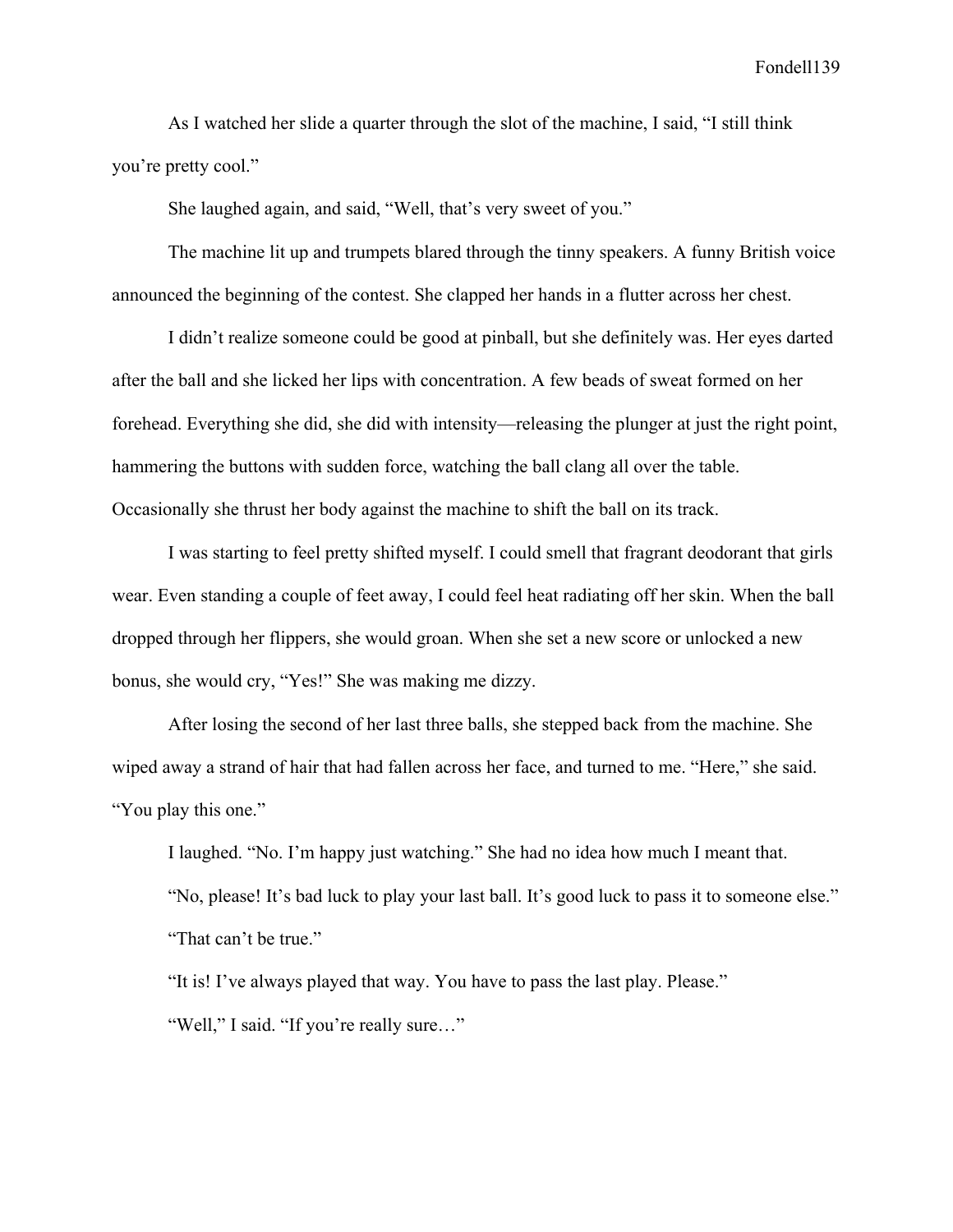She moved aside and I stepped up behind the table. I slapped the flippers a couple of times and then pulled the plunger. The ball shot to the top and clanged around the bumpers. Then, just as quickly as it had gone up, it came flying back down, straight through my flippers, straight down the drain. I didn't even have a chance to hit it. Game over.

"See!" I said. "I suck."

"That's okay," said Kailey, patting my shoulder. "You win some, you lose some."

A few minutes later, we met up with Donnie and Stacy. By now it was almost 9:30. I was so absorbed in making it work with Kailey that even her horrible roommate couldn't dampen my spirits. Donnie was back to his usual, happy-go-lucky self. He acted like the seagull incident had never happened.

After a bit of discussion, Stacy invited us back to her family's house on the other side of the island. She said her parents weren't around, and then she put on a shameless smile to ask if I'd make a liquor store run. I swallowed the retort that popped into my head and simply said, "Sure." Maybe Kailey would be up for something that wasn't tequila.

I was just about to turn toward the parking lot when Stacy demanded a trip to the bathroom. She said it couldn't wait.

The closest bathrooms were at the Music Pier, which is an old concert hall that juts out over the water. The crowd was starting to thin as we walked down the boardwalk, though the amusement parks were still busy and there were still long lines for custard and water ice.

When we arrived at the bathrooms, Stacy hurried in one direction and Donnie went in the other. For the third time that night, Kailey and I were alone. In fact, this time we were really alone. The south side of the Music Pier features a long, open pavilion made of pillars and arches. Tonight it was empty.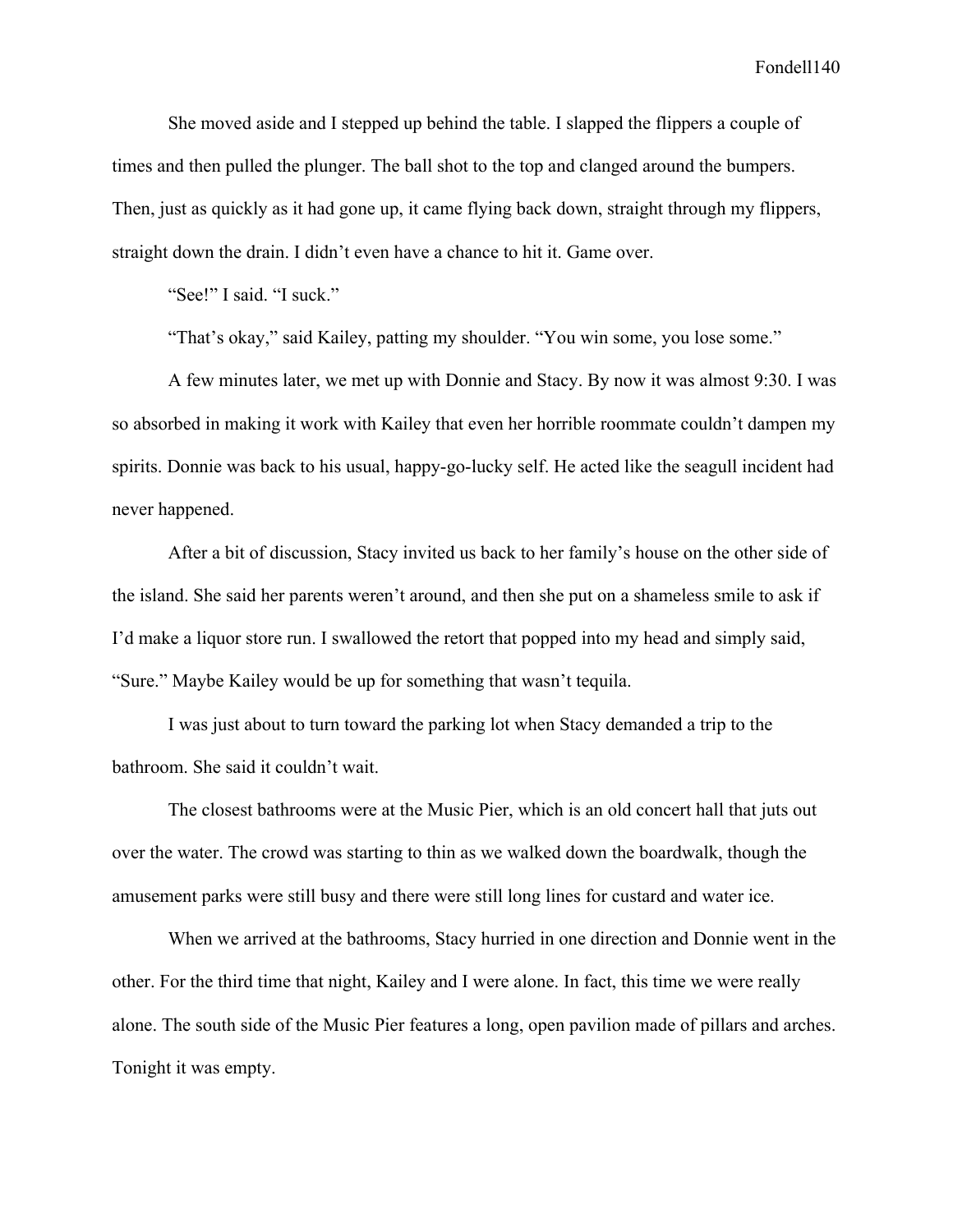"Hey," I said. "Want to see something cool?"

"Sure," she said.

I started walking down the pier, under the roof of the pavilion. Kailey stayed close. I

don't think there was a darker location on the boardwalk.

When we reached the end of the pier, I realized this was my chance. As Kailey stopped to look over the railing, I drew in close.

"Kailey," I said. "Can I be honest with you?"

She turned to look at me, but she didn't say anything. A little grin spread across her face.

She looked like she'd been waiting for this moment, too. I dug deep to find the courage I needed.

"I know this might sound crazy, but you are the most beautiful girl I've ever met."

"Oh," she said, her face turning bright red. She stepped away, and I stepped closer.

"Like, your face belongs on a magazine."

"Max," she said. "That's really nice of you to say, but—"

"I know we just met, but—"

"Max, you've got the wrong idea—"

"But I just can't help it."

I couldn't wait any longer. I moved in close and pressed my lips against hers. But then, almost simultaneously, I felt a pressure against my chest. She pushed me away—hard.

"Max!" she said, holding me at arms' length. My eyes flew open. She looked stunned. "You've *got* to be kidding me." And then she dropped her arms and started to laugh.

I stepped back. In the times I'd played out this scenario in my head, I'd never imagined that she'd laugh. My stomach twisted into a knot.

"I have a boyfriend!" she said.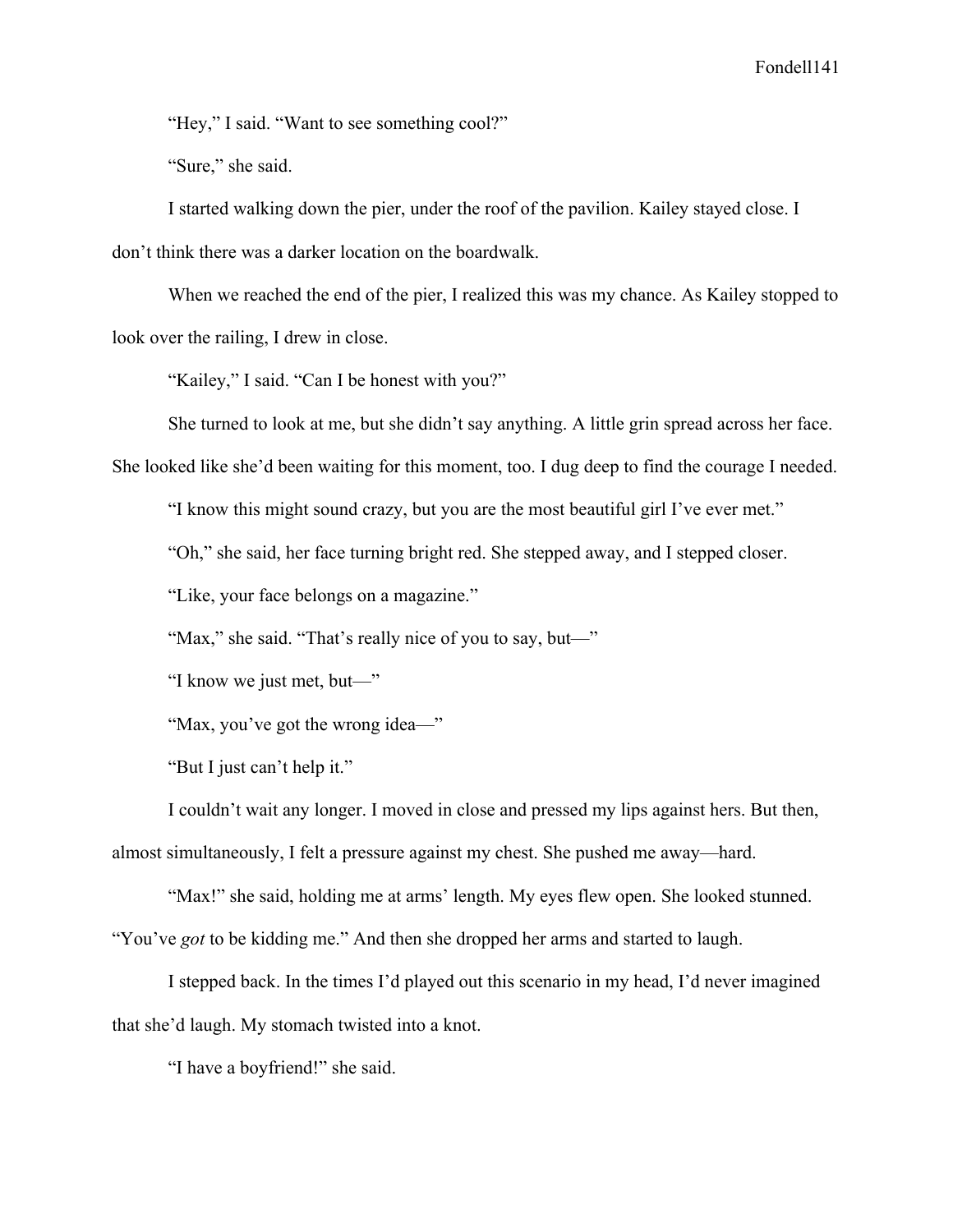Panic, nausea, shame—all flooded my body in an instant. I felt a sudden urge to run away.

"But you never—" I stammered. "You never said anything."

"And why would I? It's not like you bothered to ask." She cocked her head and squinted her eyes. "You don't really ask questions, do you?"

"What?"

She put her hand over her mouth to stifle another laugh. "You thought this"—she gestured back and forth between us—"could actually happen?"

I glanced over the railing toward the gentle waves below. If I jumped from this height, I'd be fine, right?

"Sorry, sweetie," she said. "You're really not my type. I mean, look at yourself. The 'badass' tattoos, the spray tan, the aviator shades."

Couldn't she see my embarrassment? Wasn't that enough?

But she kept going. "And, let me guess," she said. "You don't really work at a garage, do you?"

I raised my eyes. She was standing with her hands behind her back like a drill sergeant or a cop.. I slowly shook my head. Her mouth curled into a pitying smile.

"Did you even finish high school?"

I turned away from her completely and looked out over the water. I swallowed hard. She already knew the answer. Somehow I knew that she knew. She'd probably pegged me for a dropout the moment she saw me.

"Okay," she said. The tone in her voice had changed. "It's fine. You just—" She paused. "Just—you can't kiss a girl you just met."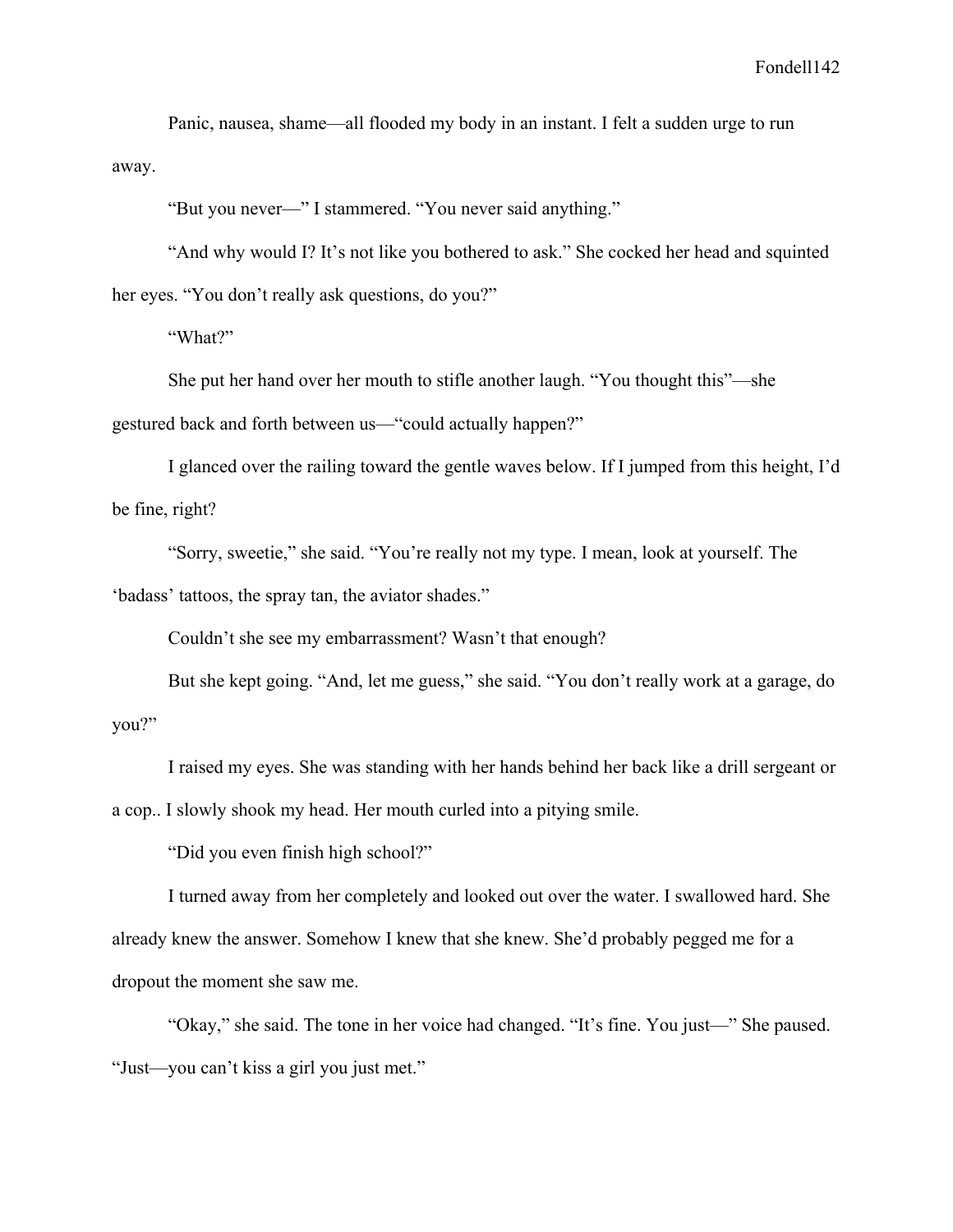I said nothing. I kept my eyes fixed on the dark line where the sky collided with the sea. "Really," she said gently. "It's fine. Do you want to head back to meet the others?"

I bowed my head and refused to look back in her direction. A lump had risen into my throat.

"Max," she whispered. I felt her hand graze my shoulder.

"Don't," I said. "Please don't touch me." My voice cracked just enough to make my humiliation complete.

The sound of her footsteps faded as she left me alone. When I could no longer hear them, I turned to look at her one last time. Her body was a dark shadow under the neon lights of the boardwalk. Even as a silhouette, she looked too good to be true.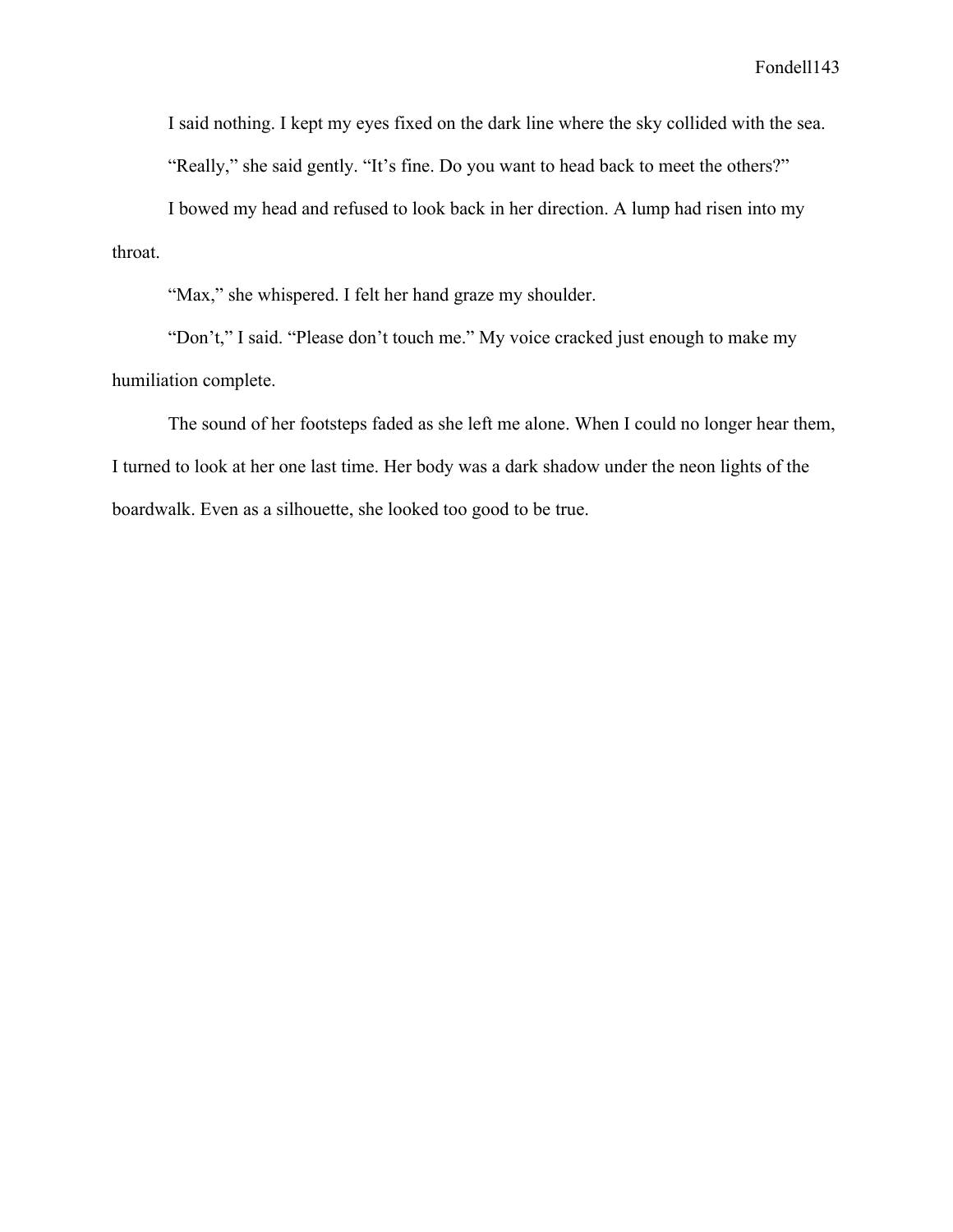## **Limited Time Offer**

The clock on my nightstand read 2:13 and the TV in the living room was still blaring out the unmistakable strains of an infomercial. Through the closed door and down the hall, I heard an enthusiastic male voice trade off with a peppy female one and the whine of a power tool cutting through something—wood, metal, maybe a hedge. Soon enough, the man and woman on screen was telling everyone watching to "Act now!" "Only six easy payments of \$19.99!" "Call in the next five minutes for a free gift!"

I realized I was grinding my teeth and my hands were shaking again. Mike must have fallen asleep. It had been a long while since I'd heard him moving. He'd probably finished his last beer and then passed out drooling on the sofa cushions.

I considered taking my bag and making my move. But if he happened to be awake, I couldn't be sure what would happen.

A few months earlier, near the end of July, I'd asked him to move in with me. We'd been dating for over six months at that point, and he was spending most nights in my apartment anyway. Before that, he was eking out his existence as another jobless couch-hopper with a law degree. He'd mentioned finding his own place a few times, but his tone was always tentative. It was clear what he wanted, and, at the time, I wanted it too. Besides, as soon as he found employment, he could help out with the rent. My salary was just barely enough to make ends meet. It seemed like a logical arrangement.

He moved in on a Saturday. Just as we started unloading his car, thunder crackled through the clouds and the sky opened up. We were soaked and miserable by the time we finished the job. I suppose I should have taken that as an omen, but we were still generally satisfied in those days.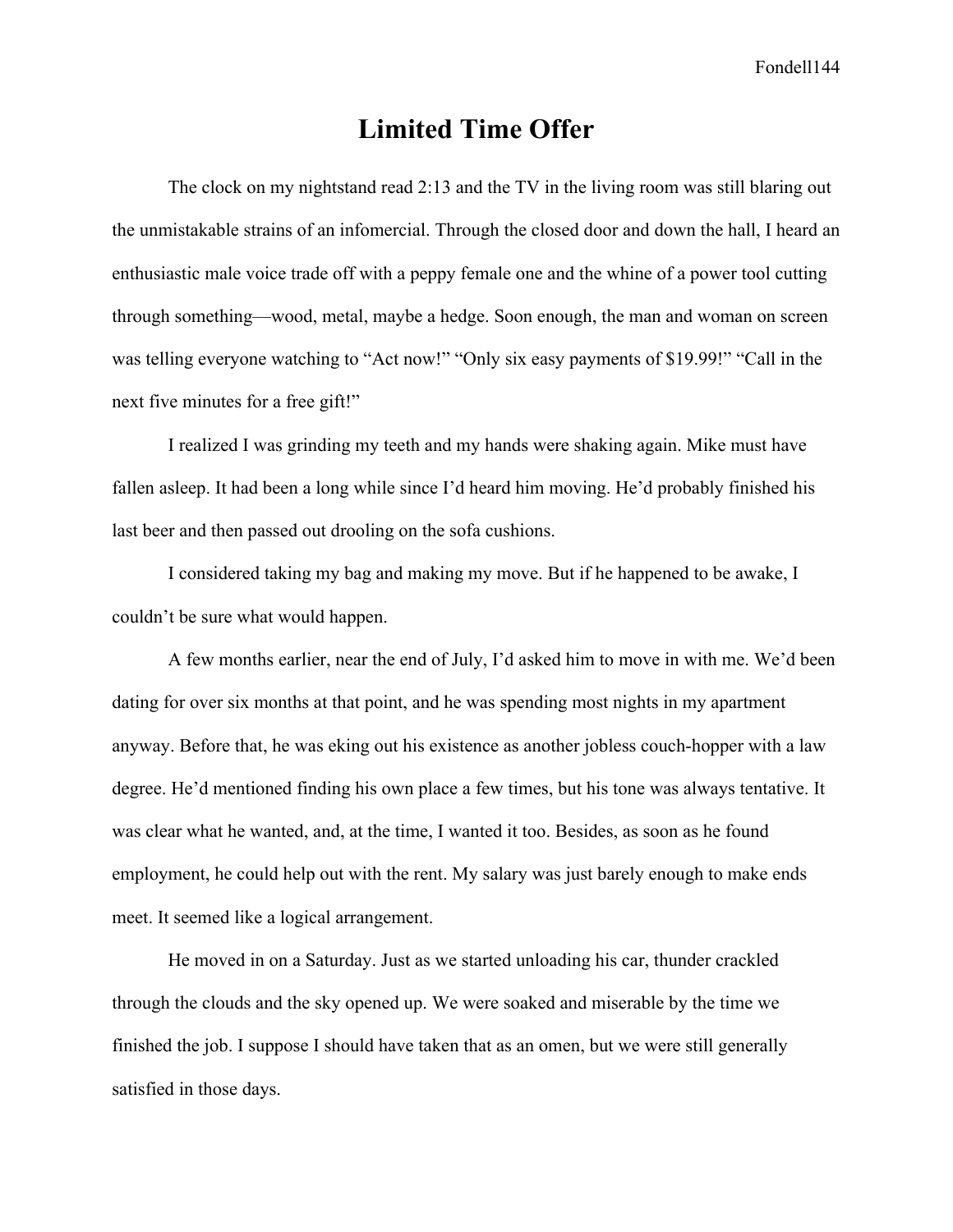That night, the first of our official cohabitation, we ate a creamy pesto lasagna that I had prepared and frozen a few weeks before. Mike provided a nice bottle of prosecco and a storebought tiramisu. After dinner ended, he pulled a wrapped box out of one of his bags.

"Just a little token of my gratitude," he said.

I tore off the paper to reveal a nine-inch German chef's knife. Grinning, I said, "Is this your way of saying you expect me to keep cooking for you?"

He laughed "C'mon, Kate. Is that what you think of me?" He walked around the table and kissed me. "We'll cook together," he said.

A week or two later, he assented to taking a temp job at Grover & Ernst. The agency guaranteed him six weeks of work and pointed out that this particular firm had offered several former temps long-term positions. Mike went out of his way to make a good impression with every mindless administrative task he was assigned. He was up every morning at the first note of his alarm. He kept his face clean-shaven, dressed sharp, and put an extra shot of espresso in his Starbucks to ensure high energy performance.

For those six weeks, our life together was everything we'd wanted it to be. With Mike's first paycheck in hand, we went to Ikea and bought a new dresser. We stayed up late playing Scrabble, and, true to Mike's word, we cooked together. On the weekends, we went hiking or drove to the shore. And then, in spite of Mike's best efforts to land one of the firm's full-time job openings, his temp gig expired and it was back to square one.

On the evening after his last day, I came home to find him in a sour mood. He sat at the kitchen table, using his arms as a pillow for his head.

"Did you contact the agency?" I asked him.

"They've got nothing for me. All open positions have been filled."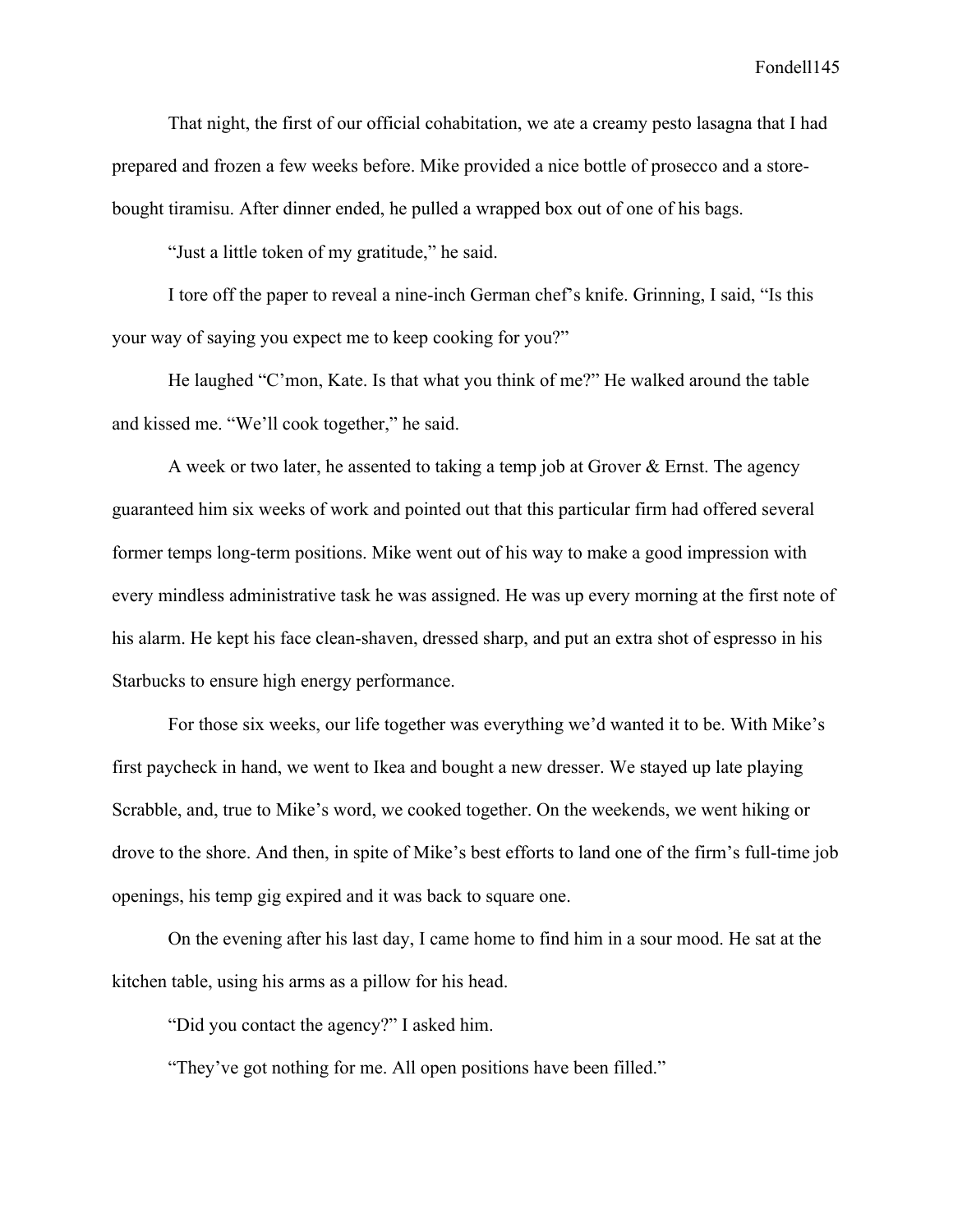I walked to his side and ran my fingernails across his shoulders. "You'll find something," I said.

He responded with a grunt. "Easy for you to say."

"I know. But you have to have patience."

He sat up and turned to face me. "It's been eight months, Kate. Eight months since graduation. There's not a firm in the city that hasn't seen my résumé."

"I know—"

"Do you? Do you really know? How long did you have to wait to find your job? A month? Maybe two?"

I stepped back, a bit startled. In the time we'd been together, he'd never raised his voice like that. "Look," I said. "I'm sorry. I know this is hard."

He said nothing. He shook his head and stared in the direction of the oven.

"You just have to keep at it—"

"Alright!" he said, cutting me off. He stood so quickly that his chair nearly toppled. "I don't need a lecture." He went to the fridge, grabbed a bottle of beer, and left the room. *That's fine*, I told myself. *Just a moment of frustration*.

Over the next couple of months, though, that frustration would accumulate into a perpetual surliness. Mike told me he spent hour after hour trolling through job sites and sending out applications. He told me he contacted the temp agency on a daily basis. Then one week, he heard back from three different firms. After phone conversations, one offered him an in-person interview. He followed up promptly. In the end, he remained unemployed.

The temp job money evaporated. He decided to sell his car. He said it was the only way he'd be able to keep up with his student loans, and it would help to lose the insurance payment.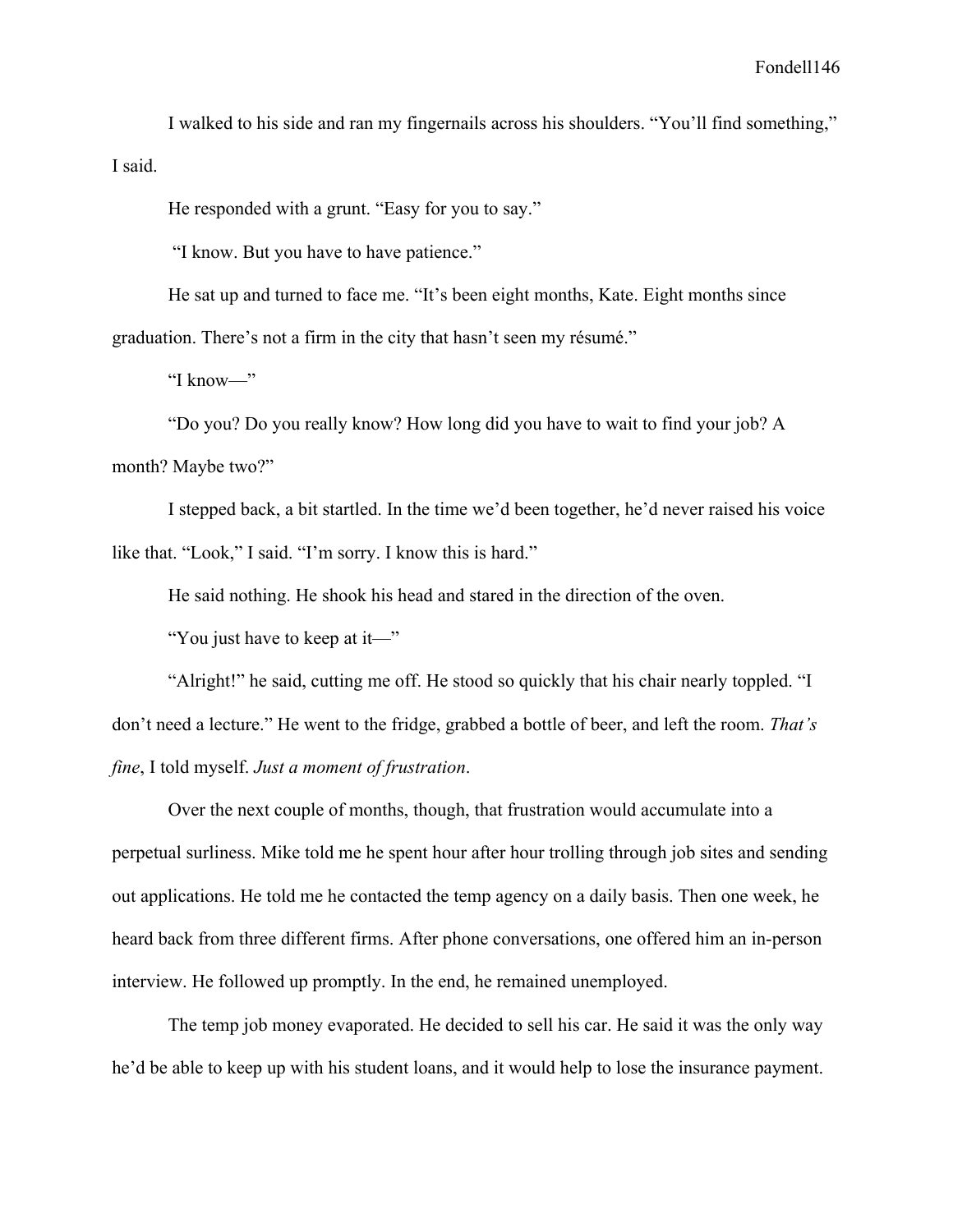He said we could get by with one car between the two of us, and I reluctantly agreed. His reasoning seemed sound, but I suspected ulterior motives when he went out for a case of beer on the same day he'd made the sale.

One night I came home after a long day of work to find him playing video games. He'd pulled out his old Playstation and hooked it up to the TV. He was so absorbed in some kind of shooter game that I wasn't sure he'd noticed me come through the door.

"Any luck today?" I asked over the sound of explosions and gunfire on screen.

"Oh, hi to you, too," he said, without turning.

The coffee table was littered with several empty bottles. "I'll take that as a 'no,' then," I muttered.

I thought I'd kept my voice below the volume of the TV, but somehow he heard me. He paused his game, banged his controller down on the table, and turned around.

"You know what, Kate? I don't need your judgment."

"I wasn't judging anything. I just asked how your day went."

"Oh, please. You think I don't see the way you look at me now?"

I sighed. His voice suggested he had a pretty good buzz going. "How's that?"

"Like I'm—I don't know—like you're ashamed of me."

His face twisted as he said it. I couldn't be sure whether he was going to cry or scream. I stepped forward and rested my hand on his arm. "Mike," I said softly. "I am *not* ashamed of you."

But somehow hearing his own words come back to him set him off. He brushed my hand off his arm and turned away from me. Then, a second later, he turned back, completing the graceless pirhouette. His face was flushed.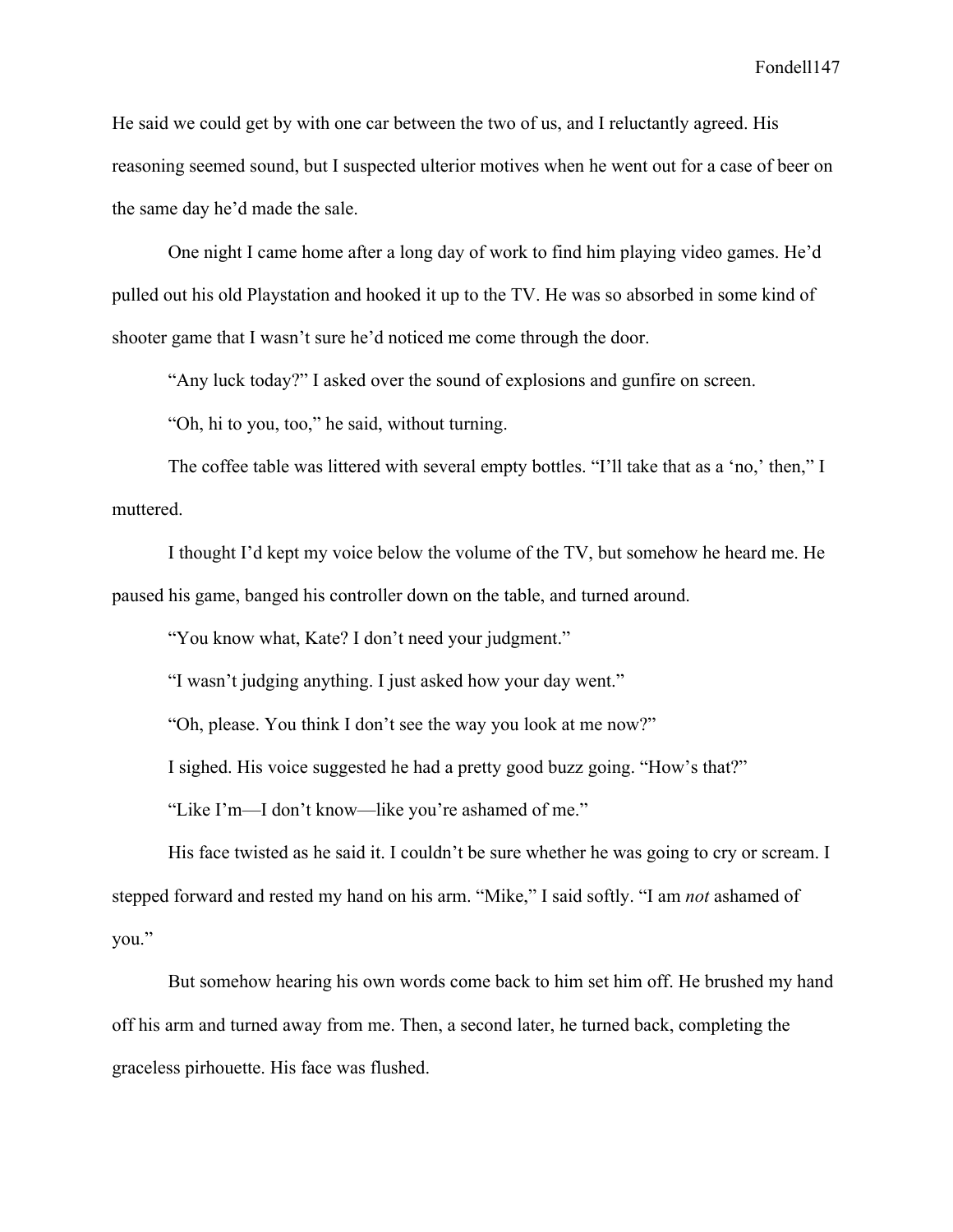"Just drop it, won't you? I don't want your pity either."

And now I felt myself growing hot. "Fine. You want to be left alone?" He turned away again. "That's just fine. But don't make me the bad guy here. If you want to hang your head and feel sorry for yourself, go ahead. But don't take it out on me."

"Okay, Kate," he said calmly. He looked me in the eyes. "No need to be a bitch."

Without thinking, I slapped him.

For a moment, we were both stunned. Then he lunged forward and grabbed me by the arms. His fingers squeezed down so hard I could feel them against my bones.

I cried out and he let me go. He stumbled backward. The fire in his eyes faded away as he turned them toward the floor. "I'm sorry," he whispered.

I retreated to the bedroom and shut the door behind me. While I waited for my heart to slow, my eyes filled with tears. I sat on the bed and touched the places where he had grabbed me. I could feel bruises forming beneath the skin.

This had to end. I would not be part of one of those relationships. No way.

But fifteen minutes later, he came into the room and sat on the floor near my feet. "I'm so sorry, Kate," he said. "I don't know what came over me. That's not who I am." He was on the verge of tears himself. Against my better judgment, I gave him a second chance. He was drunk and depressed. This wasn't the real Mike. That's what I told myself.

He made all sorts of promises, and, for a little while, he lived up to them. He boxed up his Playstation, vacuumed the carpets, and cleaned the bathroom. Aside from a beer or glass of wine with dinner, he stopped drinking.

A few days later, the temp agency called to offer him another position. He accepted it at once. He shaved nearly three months of growth off his face, got his hair cut, and took almost his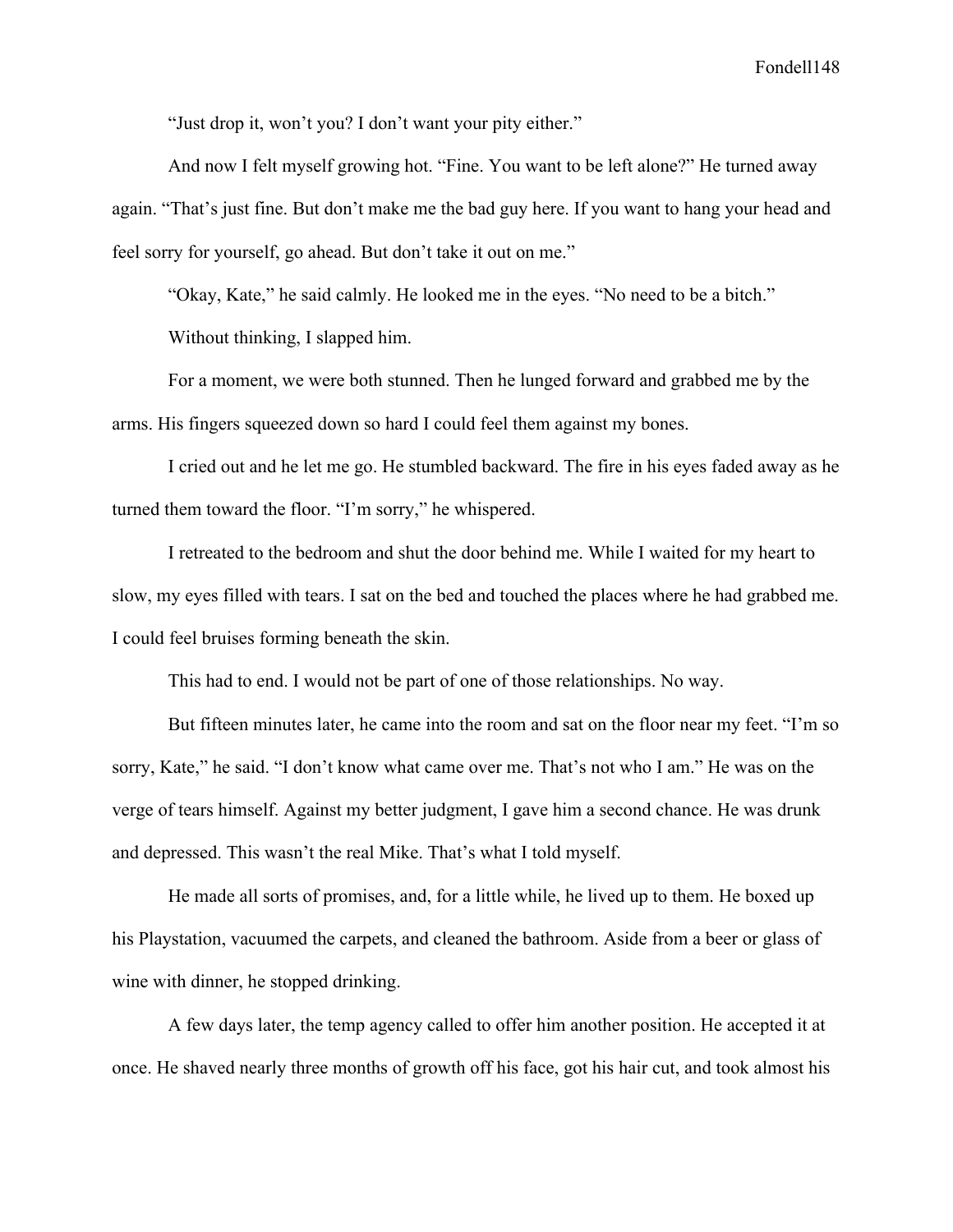entire wardrobe to the dry cleaner's. The work ended up being even more monotonous than his previous gig—way below his qualifications, little more than data entry—but he embraced the opportunity.

We fell back into the old routine. Mike went back to telling jokes, and I went back to laughing. We played music. We ate breakfast and dinner together. A shared future once again seemed possible.

Then that temp job ended just as the first one had. As before, Mike had been unable to convince the firm to hire him on full time. As before, the temp agency had nothing else to offer. He tried to keep his spirits up as well as he could, but by the end of his first week back at home, he was just as moody and recalcitrant as before.

I'd learned my lesson the last time. I left every morning before he woke, and, when I returned from work, I left him to his own devices. The Playstation re-emerged. I went back to cooking for myself. I made plans with old friends on the weekends.

Days would pass with scarcely a word between us. On the rare occasions we needed to speak, I could tell he was itching for a fight. I knew better than to ask about his job search, but he could twist anything I said into a reproach.

"Did you pick up the mail today?" I asked him one evening.

"Was I supposed to?"

"No, I just—"

"What else do I have to do, right? I just sit around all day."

"Mike," I said, trying to conceal my exasperation. "It was just a question."

"Just ask me to get the mail, Kate. Don't patronize me." He turned back to his video game.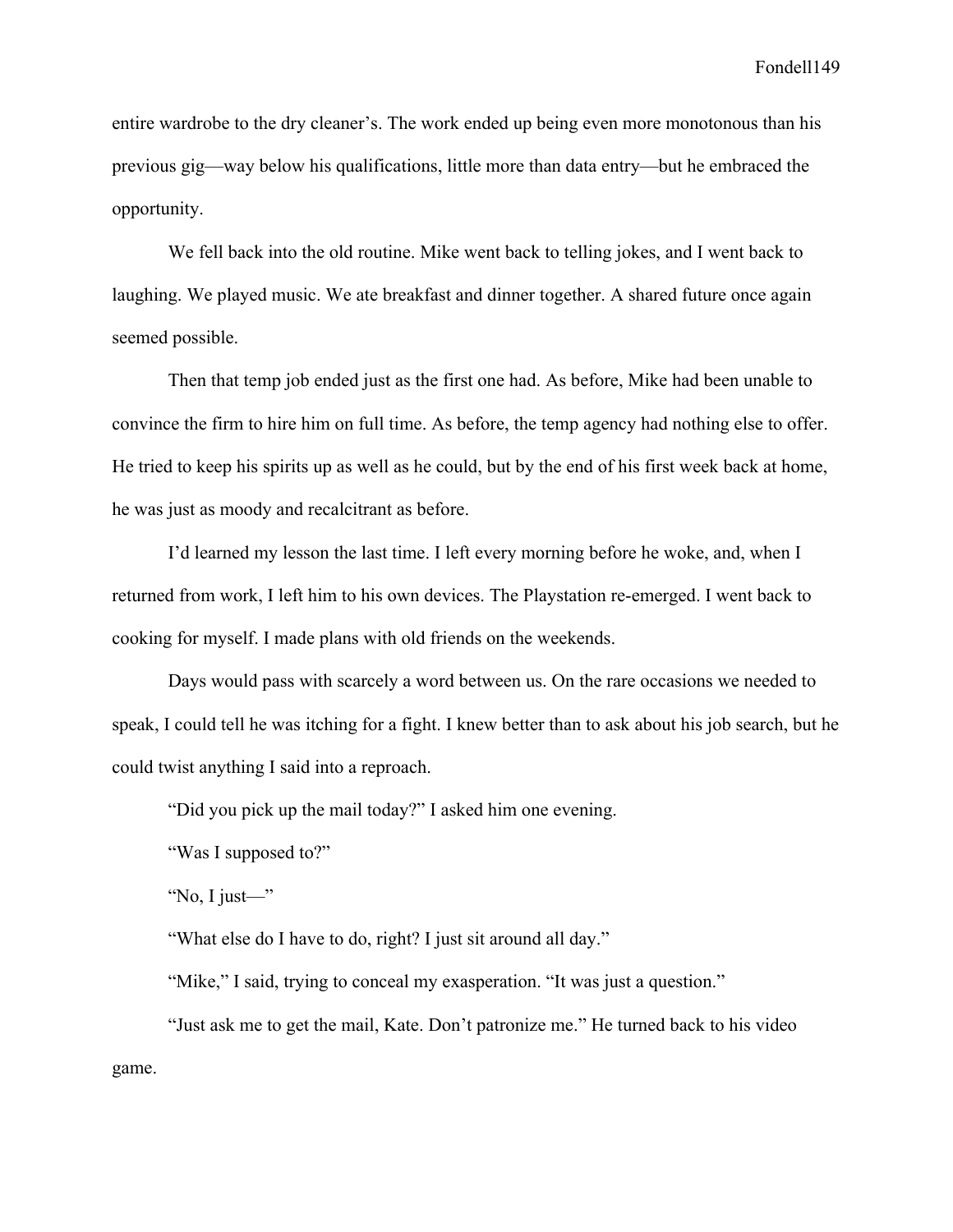I started to think more seriously about ending things, but I couldn't imagine how I'd start the conversation. He was already at the end of his rope. I feared his reaction. Though the skin had healed, his fingers left their imprint on my bones. I shuddered to remember how powerless he'd made me feel.

Things were always bound to come to a head, and tonight they finally did. I came home later than usual. After a long week of work, I'd gone out for a couple of drinks with coworkers. By the time I came through the door, it was after eight o'clock.

Mike was in the living room with a man I didn't recognize. They were both playing the same shooter game that Mike so often played by himself.

"Hey, hon," Mike called. It had been weeks since he'd greeted me and longer still since he'd called me 'hon.'

I took off my coat and set down my purse before making my way into the living room. The action on the screen continued and neither of the two men averted their gaze. I counted at least a dozen bottles on the coffee table.

"Who's this?" I asked.

"This is Chuck," Mike said without turning. "We were pals in college."

"Nice to meet you," said Chuck. He didn't turn either.

I went to the kitchen for a glass of water. The sink was overflowing with dirty dishes. When I opened the cabinet to retrieve a glass, I found that it was empty.

I looked back at the sink. Several of our glasses were visible on the surface of the pile, which rose to and even past the mouth of the faucet. The German chef's knife Mike had given me jutted out at a frightful angle. The trash can had Chinese take-out boxes stacked on the lid.

"Was someone else here?" I called toward the living room.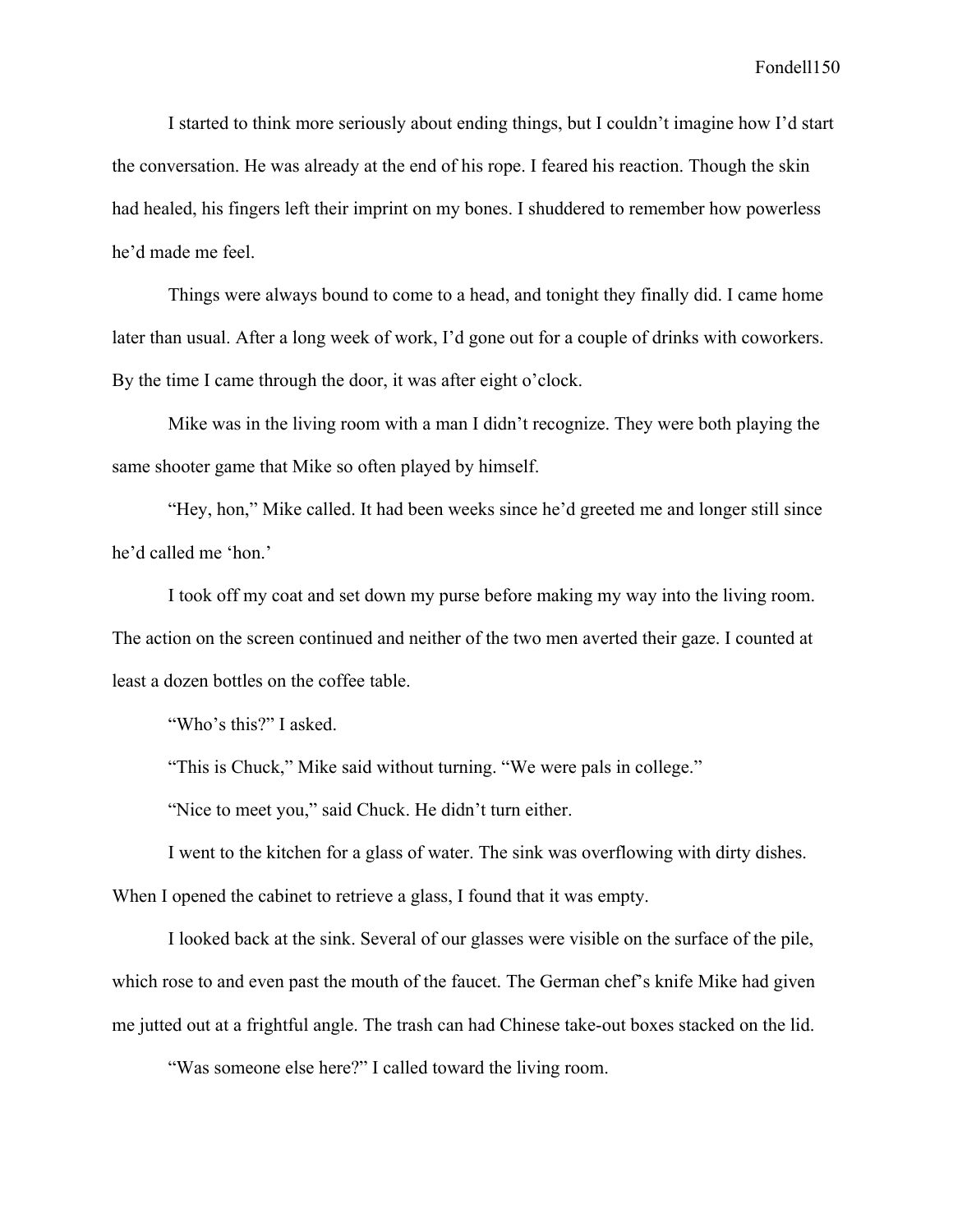No answer.

I moved a few steps closer. "Hello! Was someone else here?"

The TV went quiet. Mike had paused the video game.

"Did you say something?" he asked.

"Was it just the two of you today?"

Mike yawned and stretched, still holding his controller in one hand. "No. There were, uh,

five of us, I guess. Chuck, Rob, Jason, Kevin, and me. All college friends. They came over for

dinner." He turned back to Chuck. "Ready?" he asked.

Chuck nodded. The game resumed.

"The sink is full," I announced over the noise of the TV.

Mike hit pause. He turned to face me. "Okay," he said brusquely. "I'll deal with it later."

"I'd like a glass of water," I said. "But all of the glasses are dirty."

Mike chucked the controller onto the coffee table and rose from his seat. "I said I'll take care of it," he said, narrowing his eyes.

Chuck looked back and forth between us, and then he stood up too. "I'm gonna head out," he said.

"You don't need to go," said Mike. "It's fine."

But Chuck was already gathering his jacket from the back of the couch. "Naw, it's cool.

I've got work tomorrow." He put on his shoes and went to the door. "See ya, Mike. Nice to meet you, um—yeah." It occurred to me that he'd never learned my name.

I watched the door shut behind Chuck and then looked back at Mike. His expression remained unchanged—cold, spiteful. "Thanks for that," he said.

I took a deep breath. "I can't do this anymore," I said.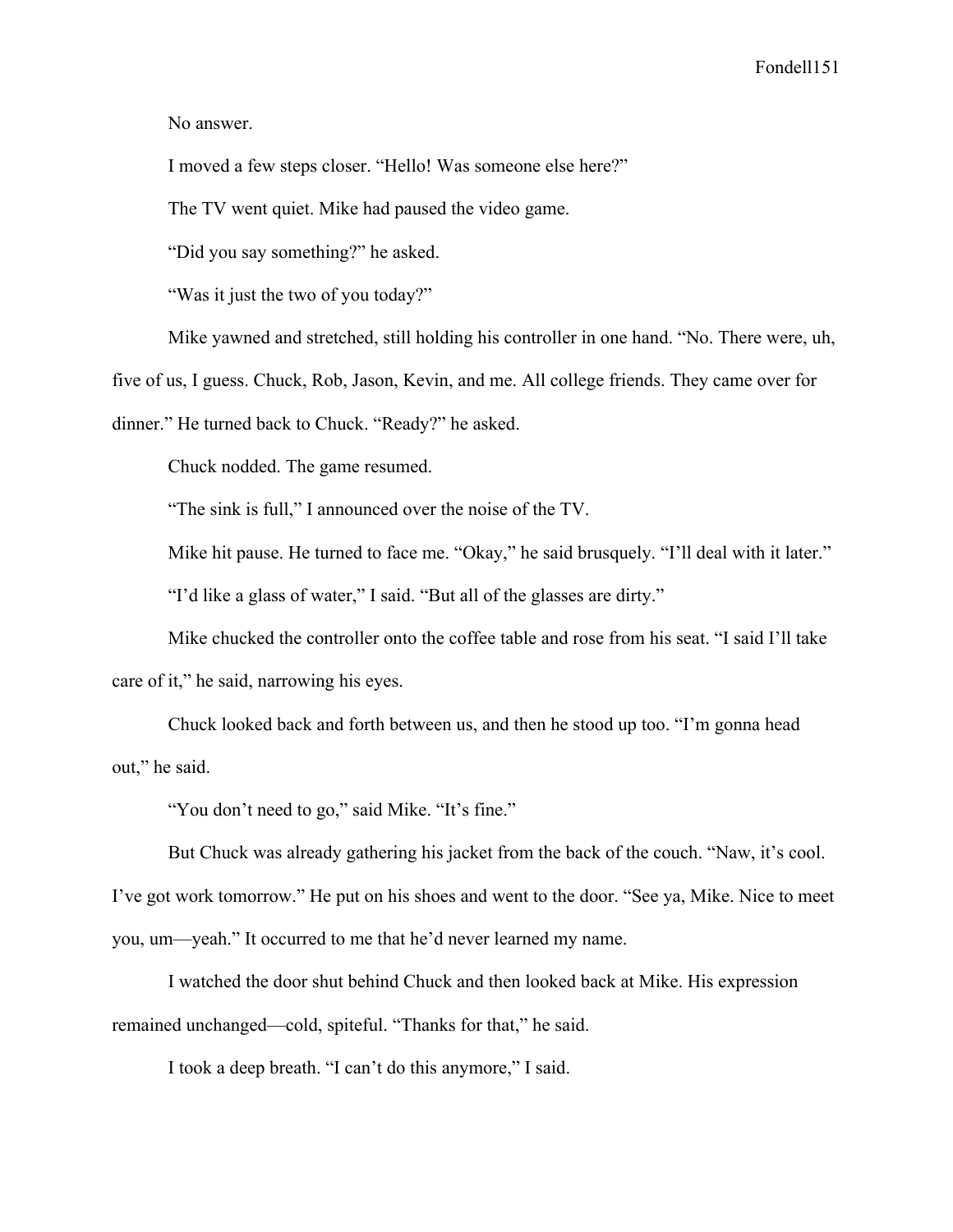He stepped toward me. "Do what exactly?"

"Live like this," I said. "I can't work all day, every day of the week, and come home to this." I gestured broadly.

Mike took another step in my direction. I held my ground. "Why don't you say what you mean?" he whispered.

"Fine," I said. "It's you, Mike. I can't deal with you. The video games, the drinking, the wasted—"

And then I felt the back of his hand smash into my cheek. I fell to the floor.

"What else, Kate?" he yelled. "What else?" He stood rigidly above me.

When he raised his hand again, I threw my arms over my head. Then—nothing. When I looked up again, he had stepped back. His head was bent forward as if he were praying. I scrambled to my feet and rushed to the bedroom, shut the door, locked it.

I stood with my back against the door, breathing hard, half expecting to feel him pound on the slab and twist the knob. I waited for I don't know how long. Eventually, I heard the TV come back on. Not a video game this time. Some sports program. I went to the bed and collapsed. Only then did I become calm enough to cry.

I touched my wet cheek to determine the extent of the swelling. I imagined an angry mark spreading from my chin to my ear.

This had to end. I had to end it. But first, I had to leave.

I went to the closet and pulled out some clothes, shoved them into a bag. But what then? I'd trapped myself by coming in to the bedroom. My phone was in my purse back in the kitchen. Until he fell asleep, there was no escape.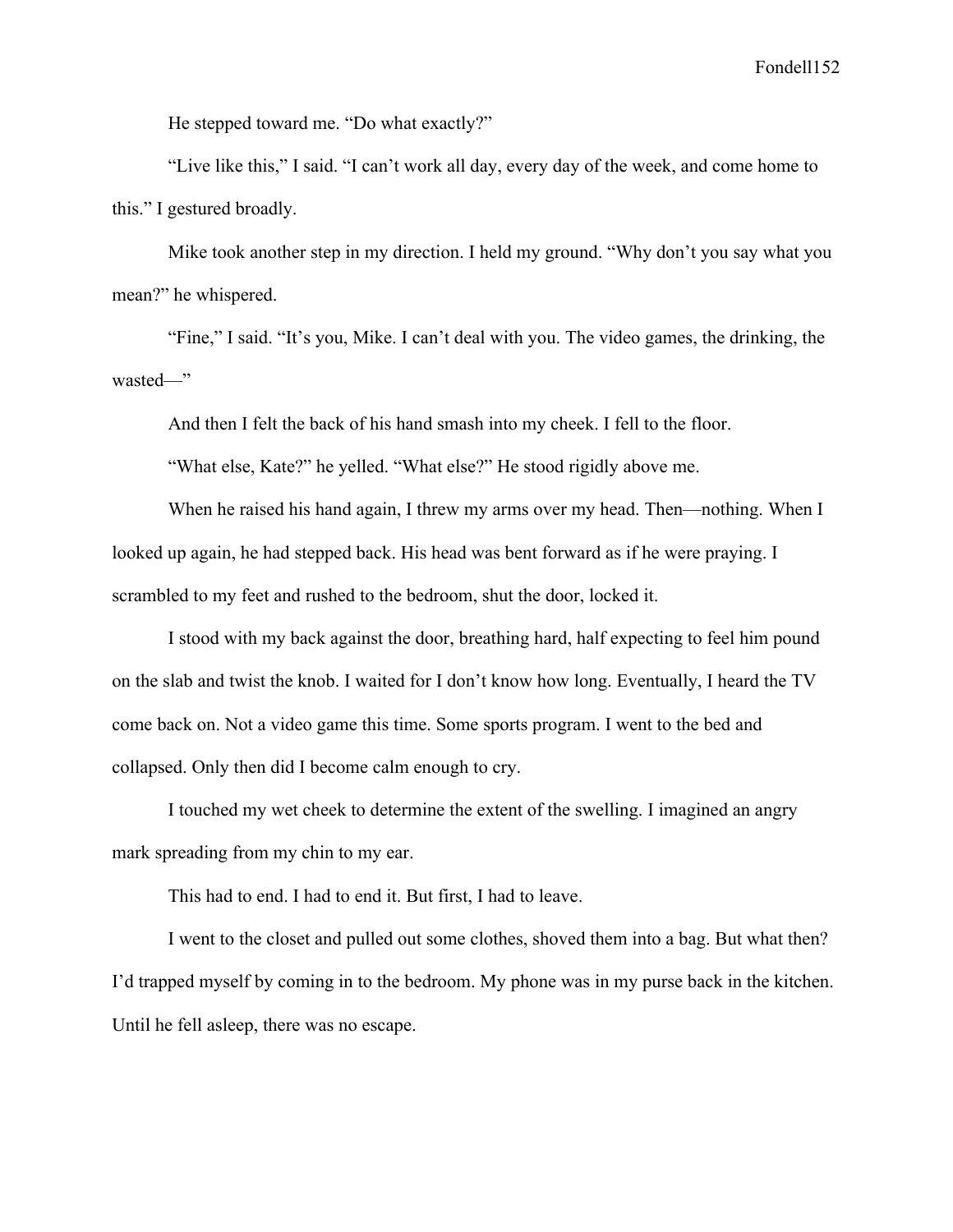I set my bag by the door and stretched out on the bed. I focused my attention on the sounds beyond the door. With the TV volume as it was, I couldn't imagine I'd be able to hear anything else. Still, I listened as well as I could.

Minutes stretched into hours. On a few occasions, I was able to hear a few sounds in addition to the TV: footsteps, the sound of the fridge door closing, a toilet flushing, water running in the bathroom sink. At some point, I let my eyes close.

It was the infomercial that woke me.

The pitchman and pitchwoman were driving toward the closing of their appeal.

"Whatever you do," I heard the woman say, "Do. Not. Wait."

"That's right," said the man. "This is a limited time offer. The clock is ticking."

"So pick up that phone," the woman cut in. "And call 1-888—"

And then the TV snapped off. A second later, I heard the clatter of glass bottles knocking against each other on the coffee table. I heard the couch creak and then footsteps on the floor. The fridge door opened briefly and then closed. I heard a voice—Mike mumbling something that I couldn't make out. Silence. Then, the sound of dishes—plates, glasses, utensils—being placed on the granite countertop. The kitchen faucet came on.

I sat up and swung my feet to the floor. The faucet kept running. I heard the occasional clinking of a dish against the basin or against another dish. The sound of the faucet shifted slighty as the stream was diverted, but it never stopped.

*What the hell is he doing?* I thought.

My heart began to beat faster. I went to the door, grabbed my bag, turned the knob. Praying that the hinges wouldn't squeak, I opened the door and stepped through it. The hallway was dark. The kitchen was lit only by the glow of the streetlamps through the windows.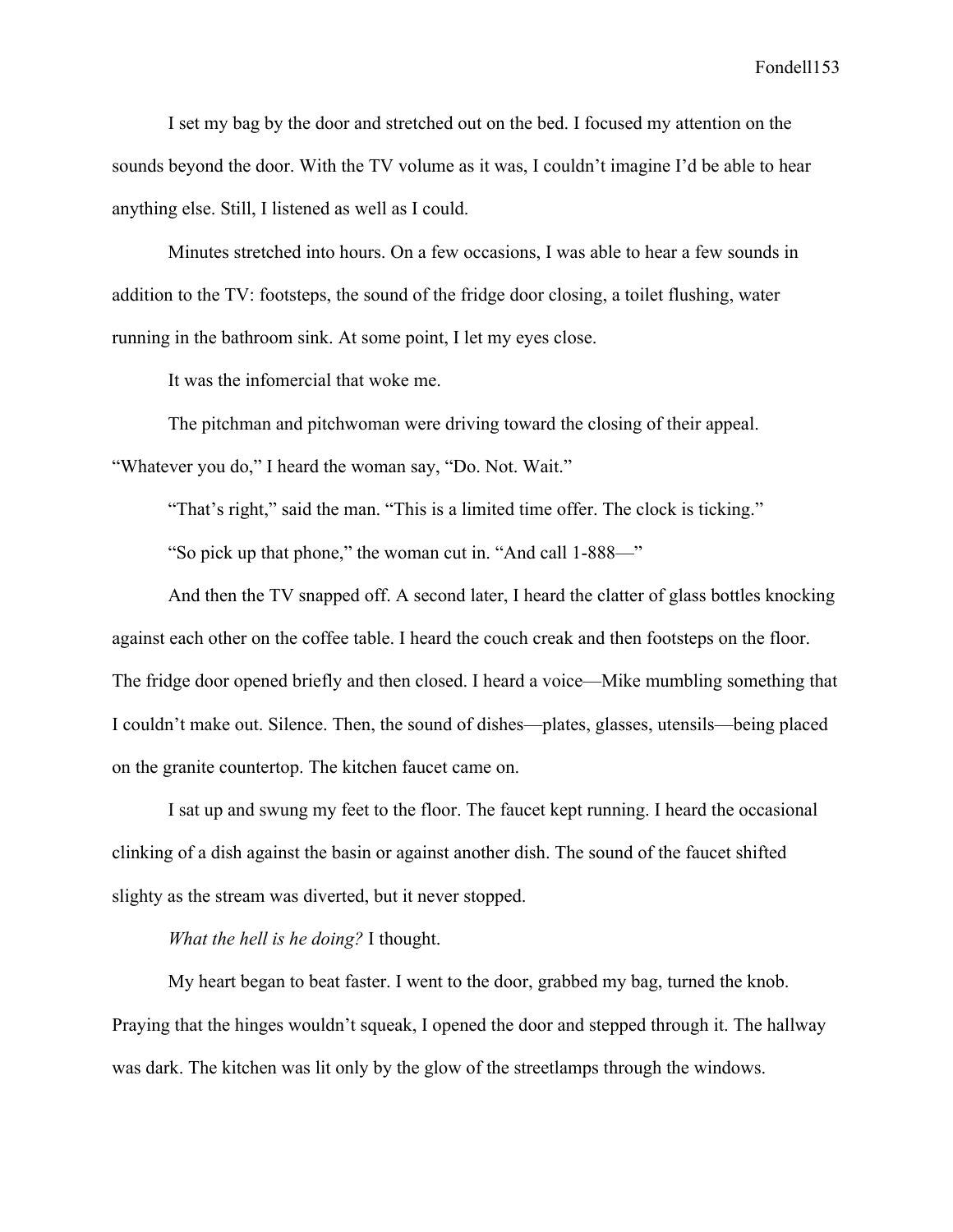On tiptoes, I crept silently down the hall. I peeked into the kitchen. Mike stood at the sink with his back to me. The entry door stood beyond him. I couldn't make my escape without him noticing me.

I reached for the light switch and decided to take my chances. I flipped the switch.

At the moment the light came on, Mike's entire body jolted and then, a split second later, he yelped as if something had bit him. I expected him to turn to face me, but he didn't. The faucet kept running. He stared at his hands in the sink.

"Mike," I said.

"Jesus Christ," he replied, his voice strained.

"Mike—what the hell are you doing?"

When he turned around, he was clutching a long knife in his right hand. The chef's knife, in fact. His left he held open in front of his face. A dark liquid dripped from it in globs. A red streak gleamed on the edge of the knife.

"Oh, shit," I whispered, comprehension dawning. I found myself anchored to the spot as if ice had frozen suddenly around my feet.

Mike dropped the knife and it clattered across the floor. He wrapped his right hand around his left. In no time, blood ran over both of them. He lifted his head. He was trembling. His eyes were wide. The color had drained out of his face.

*He's going to kill me*, I thought.

"Kate," he said. "Please."

The sound of his voice sent a shiver down my back. His tone was as desperate as his expression, but I'd misjudged his aspirations. He was afraid. Terrified, even.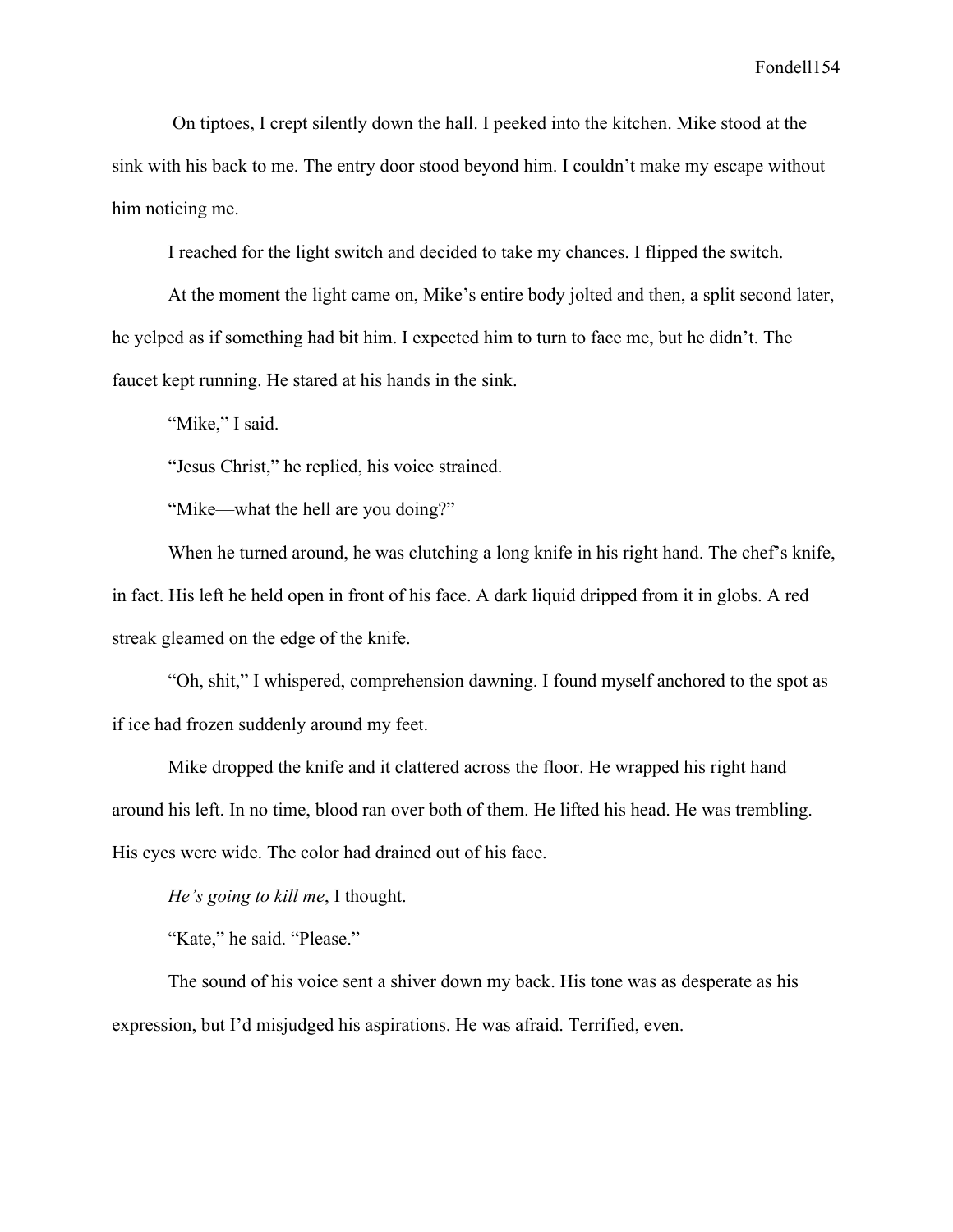"What do I do?" he said. His voice was strangely childlike. Hot water continued to pour from the faucet behind him. Clouds of steam rose toward the ceiling. Blood dripped erratically from his hands.

Taking a deep breath, I took a step toward him. And then another. The kitchen floor had never seemed larger. A few more steps brought me within reach of his arms. I waited on him to do or say something. His breathing was slow and steady, his eyes disturbingly calm.

"Can I see?" I asked.

Mike's shoulders stiffened. He shifted backwards. He inhaled audibly through his nose. Then he exhaled. His body relaxed. He held out his injured hand.

Beneath the dark blood, the supple flesh between his thumb and index finger had been neatly split by a deep, two-inch gash.

Suppressing the urge to gag, I pulled a handful of paper towels off a nearby roll. I wet a few of them in the hot water and then shut off the faucet. As I touched his hand, I felt the warmth of his blood on my fingers. Another shiver descended the length of my spine, but I shook it off and steeled my nerves. I proceeded to wipe the blood away.

Once the wound was as clean as I could make it, I wrapped several dry towels around his hand and then secured them with a long piece of masking tape. I used a few other towels to quickly mop up the mess on the floor. Then I picked up the red knife and dropped it in the sink. He stood motionless through all of this.

"You're going to need a few stitches," I told him. "That won't close without them."

"I'm sorry," he said softly.

"Does an urgent care facility stay open this late?" I said, looking at the clock. "Or do you need to go to the hospital? Might as well head to the ER."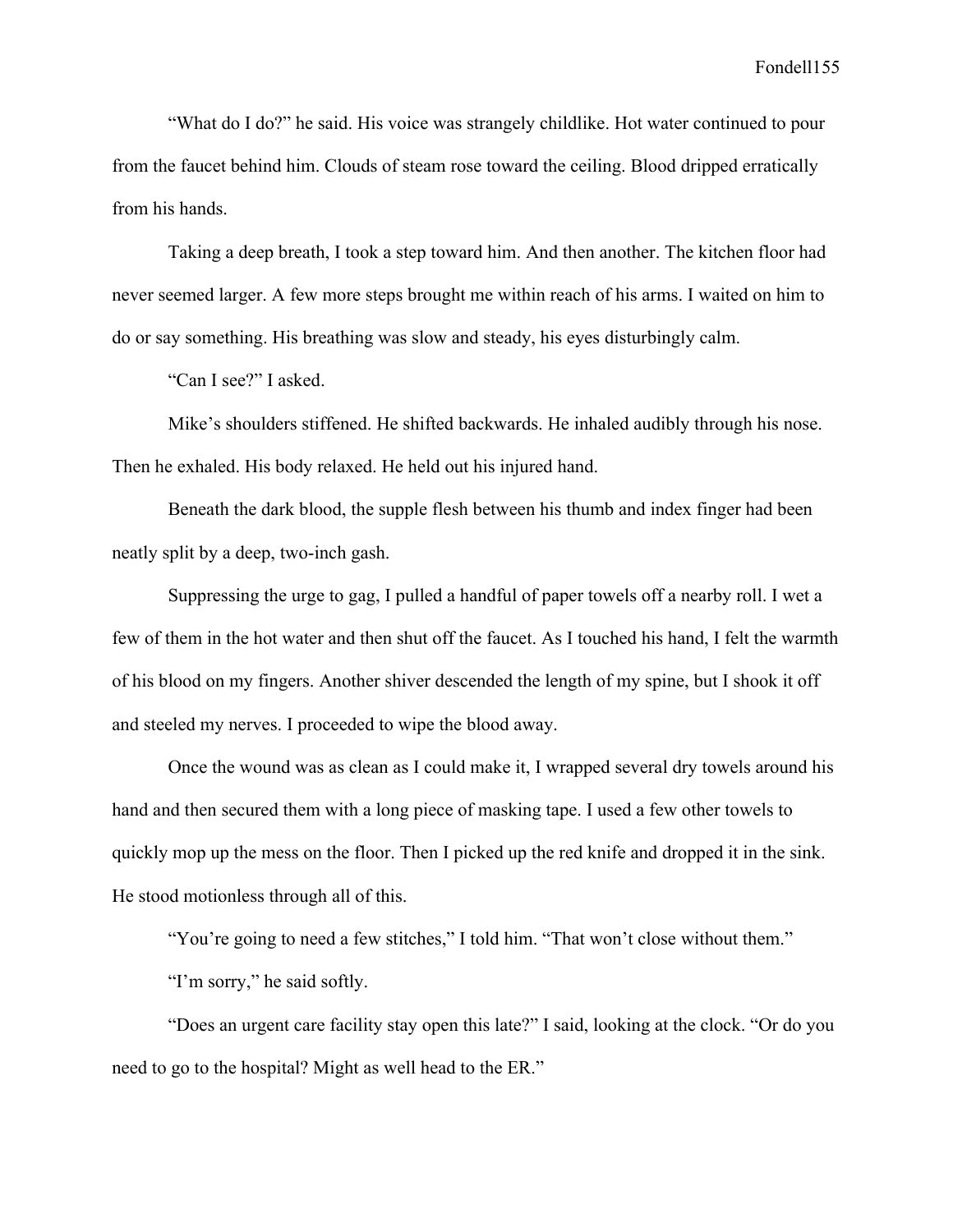"I'm sorry," he said again.

"I'm going to get you some clothes. Just wait here for a minute. Keep putting pressure on your hand."

"Kate," he said. I looked at him. "I'm sorry."

"Yes, I heard you," I said. I knew what he was trying to say. I didn't care. He was drunk. He'd sliced his hand open. None of it mattered. I held only one thought in my head: I wasn't going to leave—he was.

"This is all my fault," he said.

I shook my head, picked up the bag of clothes off the floor, and made my way to our bedroom. I dumped the bag on the bed and began filling it instead with his clothes, a few items from each drawer.

"I don't just mean my hand," he called down the hall. "Not even the dishes. I mean everything! It's all been my fault." The more he spoke, the more clearly I could make out how badly he was slurring his words.

I shoved a last fistful of his t-shirts into the bag, marched down the hall, and pushed the bag into his arms.

"Do you have your wallet?" I asked him.

"Yeah," he said, reaching instinctively to his back pocket.

"Do you have your phone?"

He nodded.

"What about your key? To the apartment?"

"It's on the hook."

"Good," I said. "It's time to go."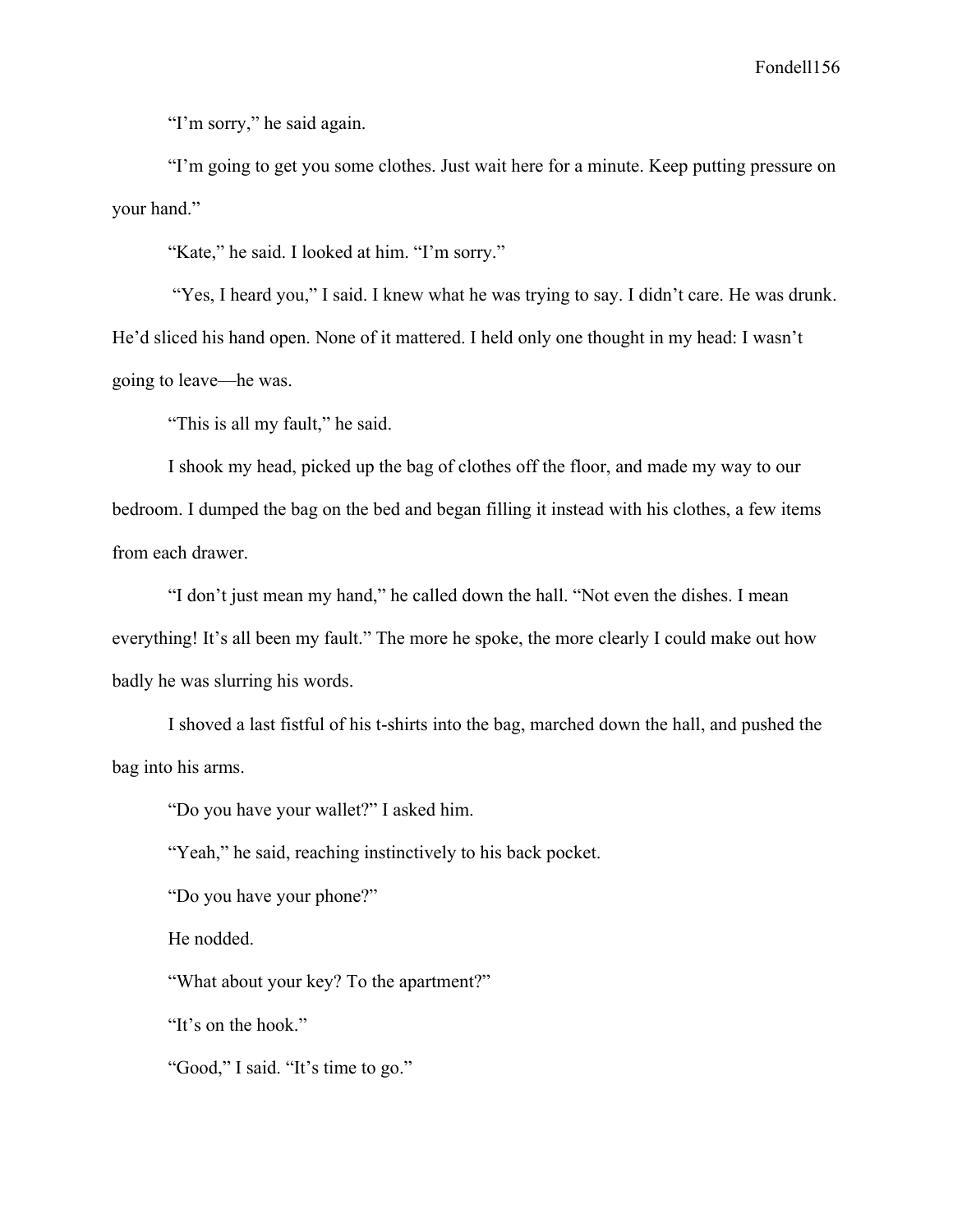"Do I need the key?"

I opened the entry door and pointed to the exterior hall. "Leave it," I said.

Mike stood still in the middle of the kitchen. I could see the wheels spinning in his alcohol-addled brain.

"What's happening?" he asked.

"Let me spell it out for you," I said. "You're leaving. You're going to call a cab. You're going to tell the driver to take you to the hospital. Once you get stitched up, you'll find somewhere else to stay."

His mouth fell open. He looked around the room and then back at me.

" $But$ "

"No, Mike. It's over."

His eyes glazed over. "But, Kate," he said pitifully. "I love you."

"Ha!" I said. "That's just too bad.". I pointed out the door. "Time to go."

He took forever to cross the kitchen. He shuffled his feet and trained his pleading eyes on my face. But he at least knew me well enough to understand the way I made decisions. Once my mind was made up, nothing could change it.

When he passed over the threshold, he turned around one last time. I shut the door just as he was opening his mouth. After throwing the deadbolt and twisting the lock on the knob for good measure, I breathed in, breathed out, and dissolved into the exhilarating silence of my very own apartment.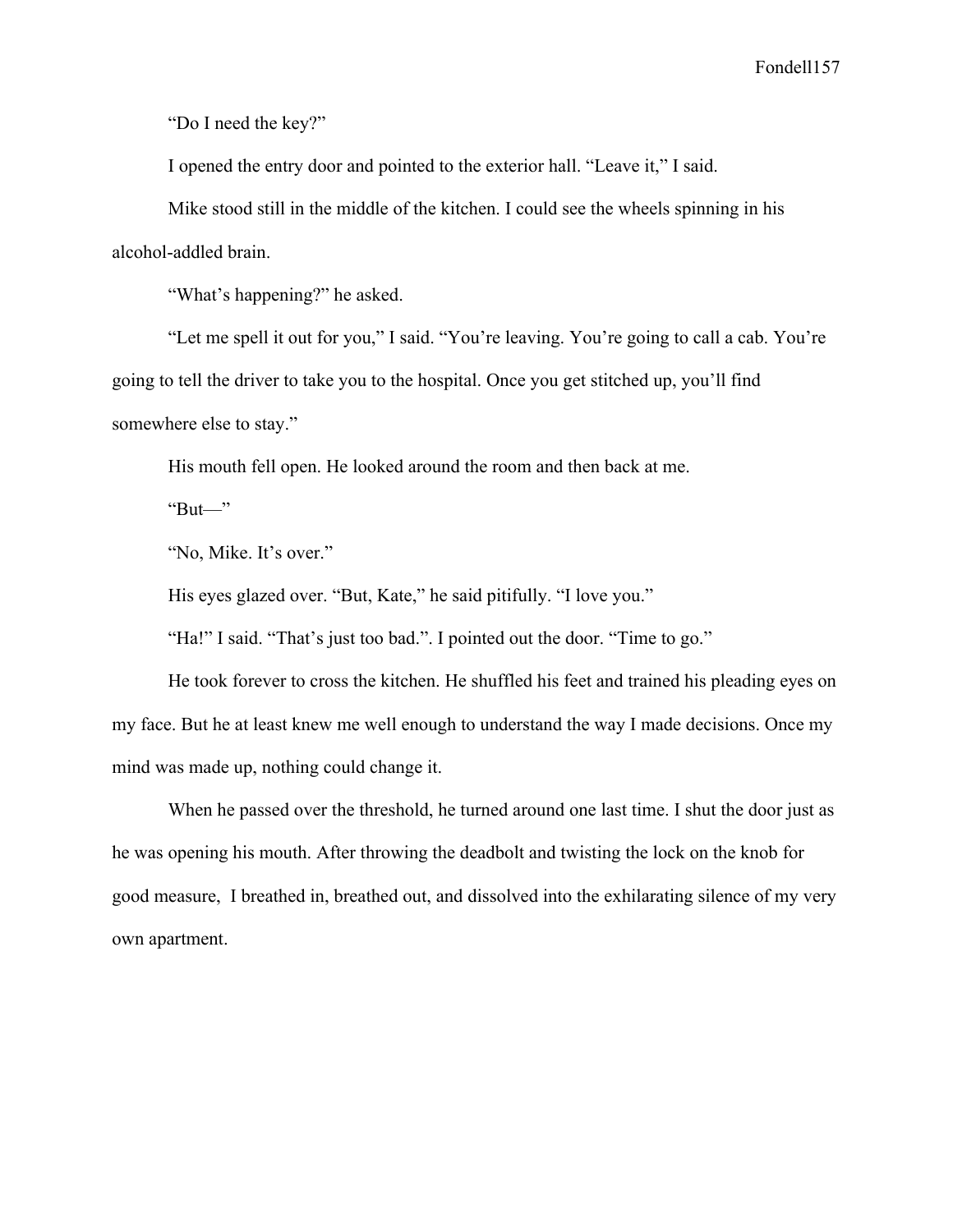## **Yellow**

Charlotte was born with yellow eyes. They were the first things I noticed about her. Only seconds after the doctor placed her on my chest, her eyelids parted just enough to reveal two black orbs floating on glossy egg yolks. Her body was trembling, her head still damp and caked with chalky vernix, but all I could see or think about was yellow.

"Her eyes," I said to my husband. He was crouched at my side with one hand on my shoulder and the other stroking Charlotte's matted hair.

"Look at that," he said. His voice was full of a tenderness I'd never heard before. "Open already. Hello, sweetheart."

"They're yellow, Brian," I said.

"Oh," he said. He squinted for a closer look. "Only a little bit?"

A nurse standing near the end of the bed stepped toward us and knelt by my side. Patting my arm, she said, "It's nothing to worry about. Just a touch of jaundice probably. Very common in pre-term babies. We'll have Dr. Moran take a look."

Jaundice? I knew I'd read about that somewhere. It sounded terrible. Every time I looked at her, my chest tightened. I wanted to take my thumb and scrub the yellow away. It needed to be gone—immediately.

This was all a terrible mistake. She wasn't supposed to be here yet. My due date was still three weeks away. This never would have happened if she'd stayed where she was, safe in my body. The more I looked at her eyes, the yellower they appeared.

\*\*\*

The medical staff, after cleaning and weighing and measuring my little girl, passed her on to the pediatrician. He frowned. She cried as he turned her from front to back, prodding her skin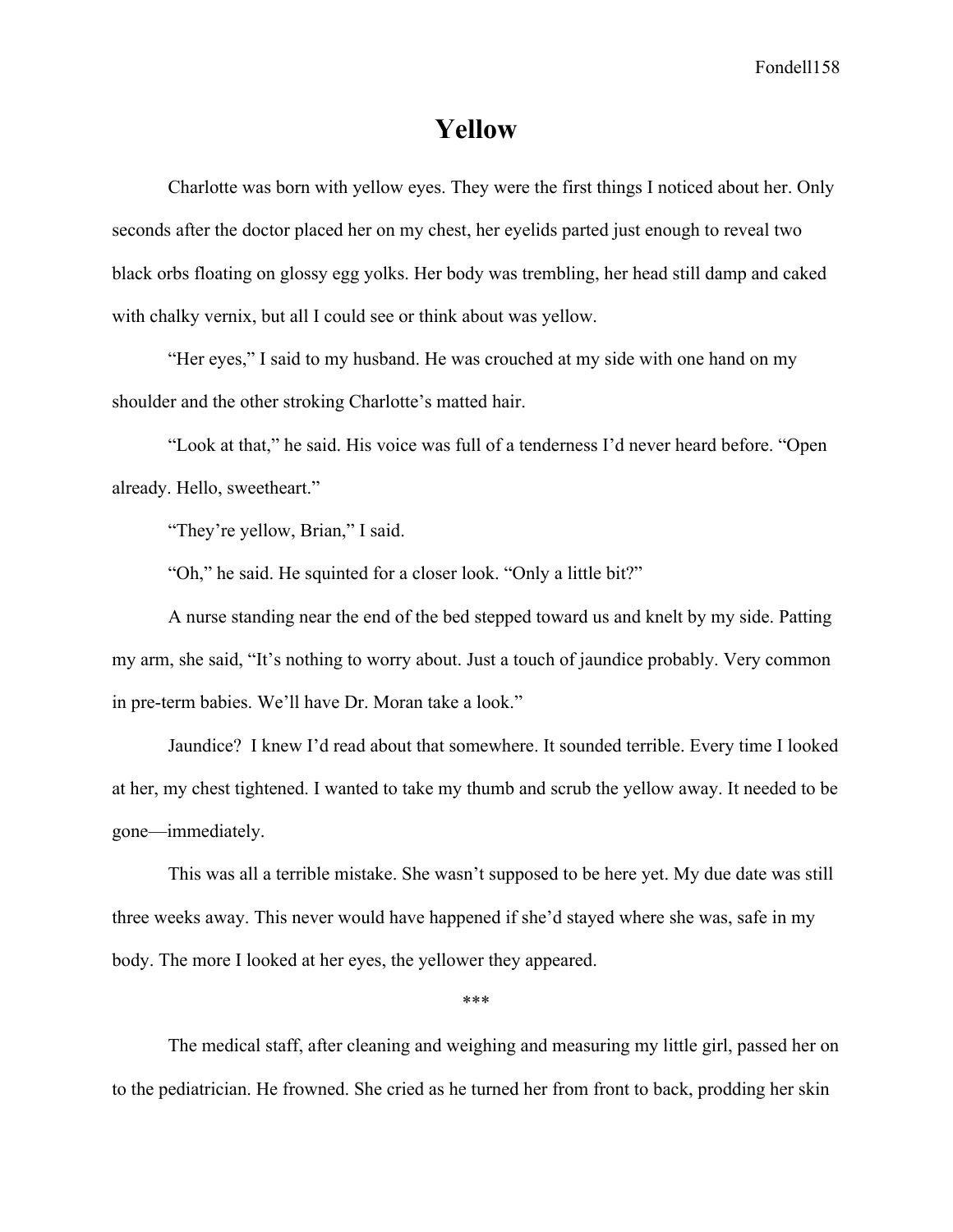with his fingers. He pressed the bell of his stethoscope against her bare chest and then forced a smile as he passed her back to me. With his hands free, he began scratching down notes on his pad.

"What's wrong, Dr. Moran?" I asked. Charlotte continued to wail in my arms. It wasn't only her eyes that were discolored. Her skin was orange. Before, I'd thought it was just the lighting in the room. But when I pressed on her little arm, I saw a bright orange splotch appear.

"On the whole, your daughter is perfectly healthy," he said. "She's at a normal weight for her gestational age. Her heart sounds strong. Her lungs seem to be clear. But the jaundice is rather pervasive, and we don't usually see it this early."

Brian spoke up. "And what does that mean exactly?"

"We'll need to take a few precautions. Unfortunately, you might need to extend your stay. She'll need phototherapy and maybe an intravenous transfusion—an IV."

Brian crouched down beside me and squeezed my hand. "It's going to be fine, sweetie," he said. "No need to worry."

It was the right thing to say, but I wanted to hit him. I nodded fiercely and tried to hold my tears back.

\*\*\*

The precautions Dr. Moran mentioned kept us in the hospital well past the discharge day we'd hoped for. Charlotte spent the majority of that time in the infant ICU. They stripped her down to nothing but a diaper and a blindfold, locked her in a plastic container, and blasted her with blue-green light. In the Isolette, her skin turned violet instead of orange. When I closed my eyes, I could see her skin transmogrify across the color spectrum—violet, orange, pink, green, purple, gray. But her eyes were always yellow.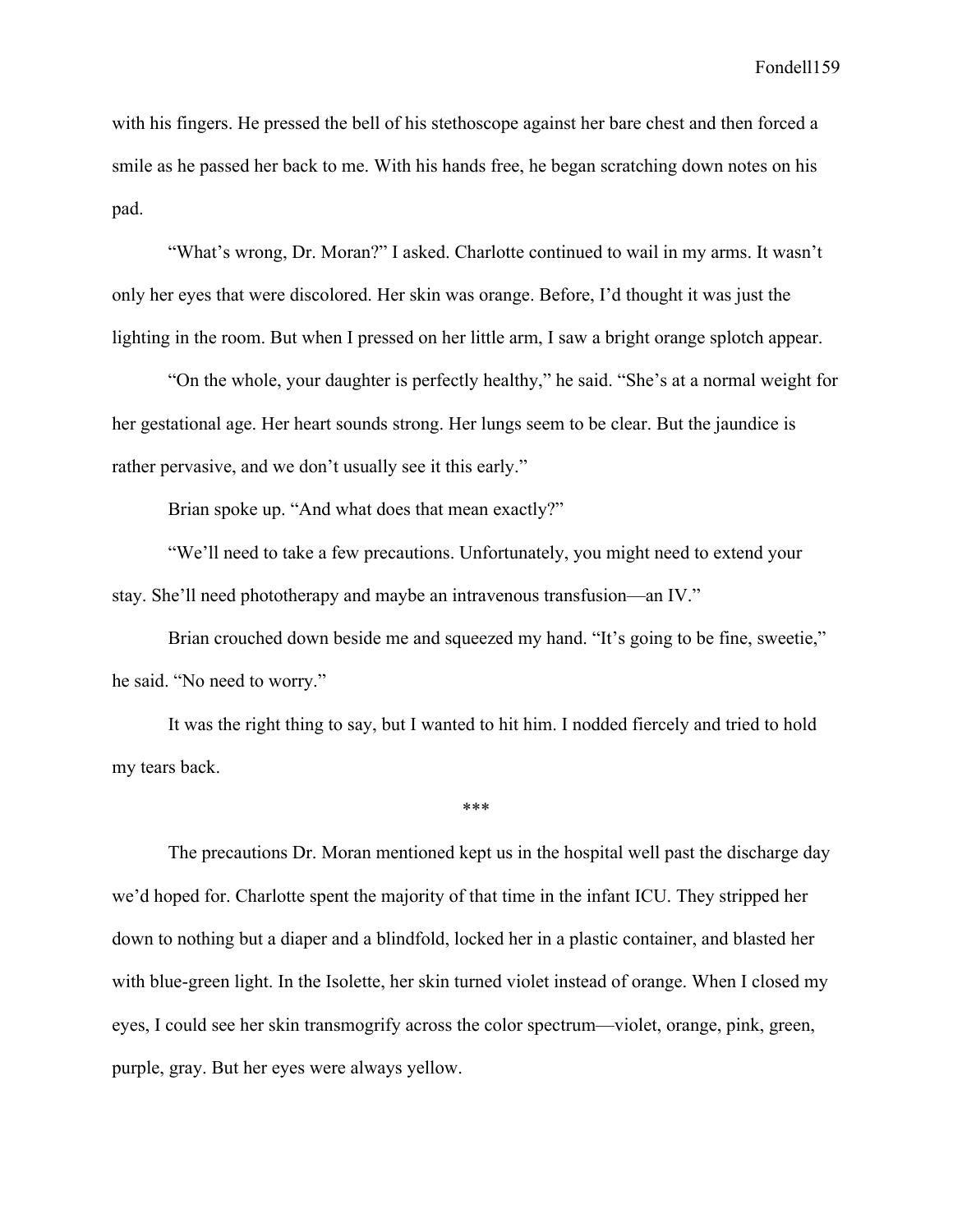They took her out of her cage to change her diaper, and they allowed me to hold her for as long as I would try to feed her. The doctors told us she needed to expel the toxins in her blood through digestive processes. The only way she could do that was to feed regularly. But, despite my best efforts, she would not latch. According to the lactation specialist, my milk had come in quickly, but Charlotte continued to express aversion. She actively resisted my breast, thrashing in my arms and shrieking with every ounce of air in her tiny lungs. Then, as if a switch had been flipped, she would go limp—fast asleep. Lethargy, evidently, was a common symptom of jaundice. The condition was designed to prevent its own cure.

We tried a new trick every time they let me have her. Nothing worked. She rejected the bottle they gave her. They tried to tempt her with some saccharin formula, but she turned that down, too. Eventually, they had to put her on an IV to get some fluids in her system. A second IV introduced an immunoglobin to her bloodstream. They discussed the possibility of a full transfusion. Upon hearing the phrase "high-risk procedure," I broke down completely.

Brian did his best to be supportive and encouraging, but he was wired differently than I was. He could compartmentalize anything. He responded to stress by shifting his focus. While Charlotte was quarantined in the ICU, his biggest concern seemed to be his sleeping arrangement. He complained constantly about the bar in the middle of his convertible chair.

"Would you mind if I went home tonight?" he asked on the second evening. "I haven't slept a wink on this torture machine."

"Oh, sure," I said. "You go home and have a nice long rest. I'll stay here and just keep our daughter alive on my own."

"I think she's in good hands, Heather."

"And you're not worried about the blood transfusion?"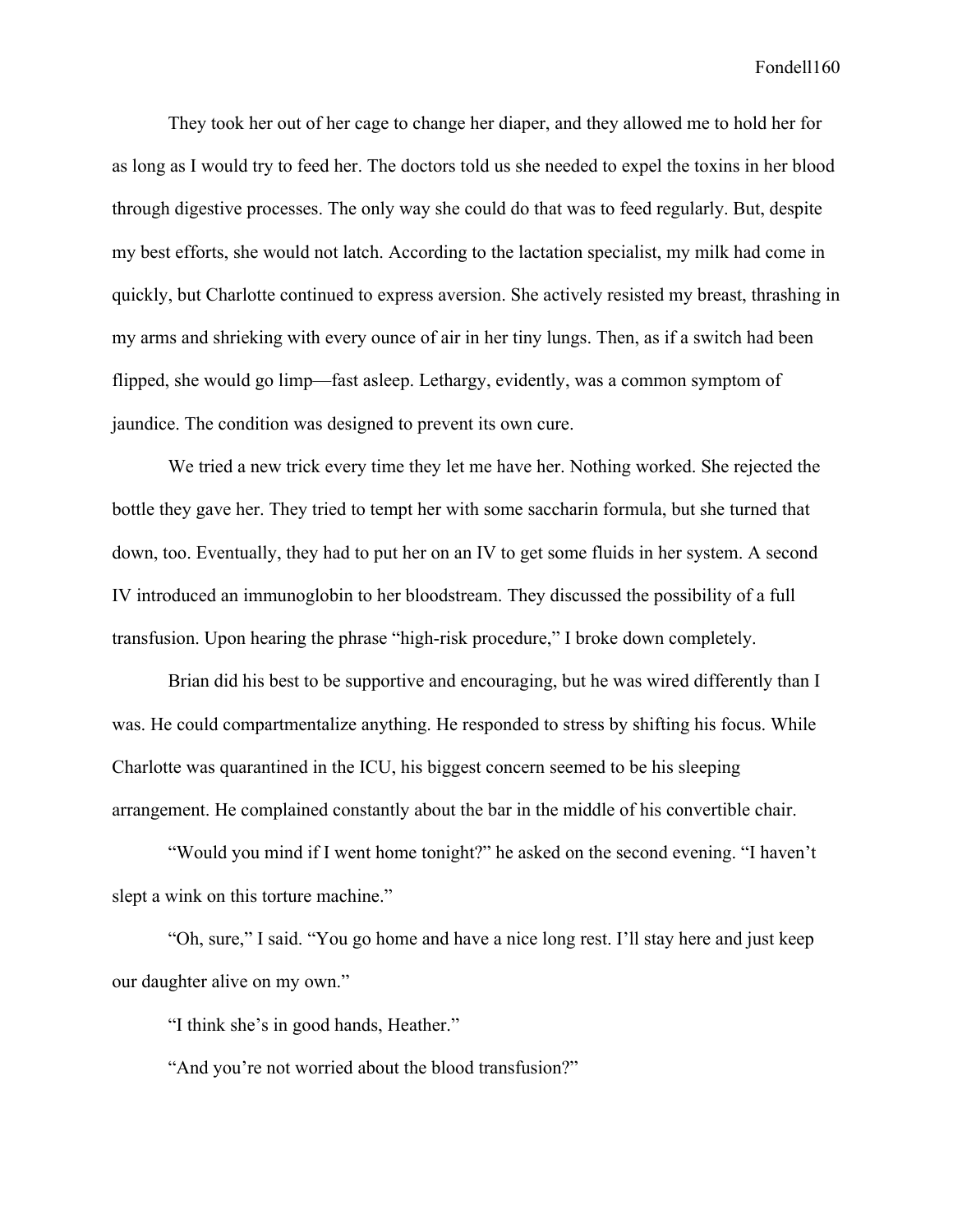He shrugged. "They said the odds are only one in ten that she needs it."

"What? That's not enough for you?"

He sat down and folded his hands in his lap. "Maybe I should stay here and you should head home for awhile."

"Great idea. And I suppose you'll pump milk for her, too?"

"Right, right. Forgot about that. I'm sorry, hon. I can stay."

"No. Just go."

"No, it's fine. I'll be fine. Maybe I can find some cushions somewhere."

"If you don't want to be here, I don't want you here. Please. Just go."

"Heather," he said.

"I'm serious, Brian."

I was hoping he would need more convincing. But that was it. He shrugged his shoulders and left.

## \*\*\*

The next morning, they took Charlotte off of her IV. After a few full diapers, her bilirubin count had dropped to a safe level. They'd had to supplement the breast milk I'd pumped with formula and rice, but she was starting to feed from a bottle, at least. Another day under the lights and we'd be able to take her home. I tried to point out that her color hadn't changed, that her eyes were still yellow. They said it might take some time. I shouldn't worry. Of course not. Why on earth would a first-time mother worry about her yellow-skinned daughter?

Brian waltzed back into the room sometime after ten o'clock. He had flowers in a vase and an apology on his lips. He begged me to forgive him, and then proceeded to tell me how he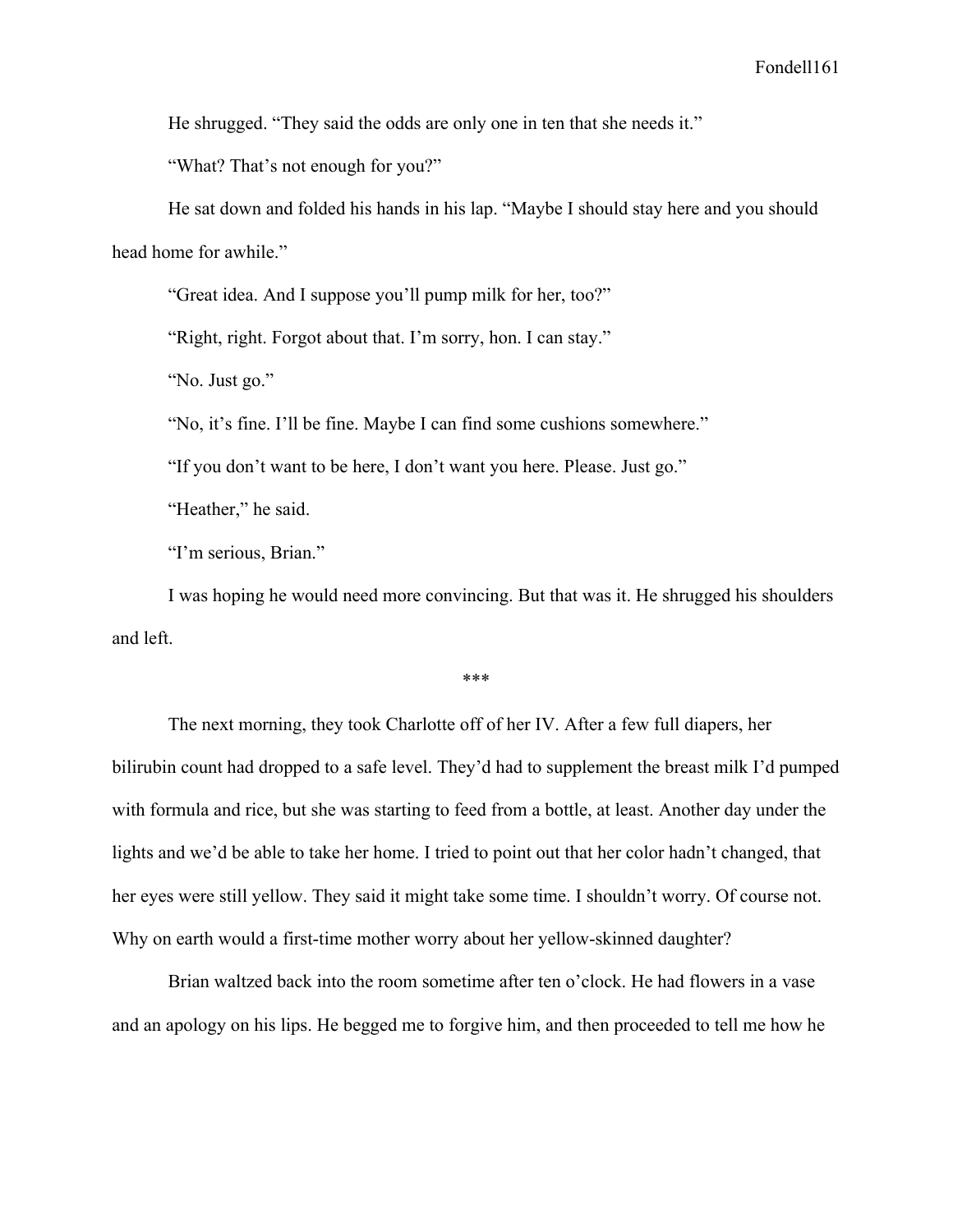had slept better that night than he had in years. Somehow he didn't think to ask how I was sleeping. The truth was I hadn't really slept since the night my water broke.

That afternoon I was compelled to try feeding Charlotte again. Her lethargy had diminished somewhat, but she was determined to apply all of her extra energy to an oral presentation of her anguish. I couldn't fathom how such tiny vocal chords could produce such ear-piercing volume.

With the help of the lactation specialist, we tried three different positions to achieve a latch, but each one only served to make the baby angrier and louder. She raked my skin with her tiny hands and kicked my arm with both feet. I caught another glimpse of her eyes as she contorted herself to face me. The color made me think of the pus that had flowed from a poison ivy rash I'd had two summers earlier. My own daughter disgusted me.

"What's the point?" I said, lifting Charlotte to my shoulder a little more roughly than I should have.

The lactation specialist, a petite woman with graying hair, offered me a benevolent smile. "It can be challenging once a baby attaches to a bottle. Sometimes they won't imprint on more than one nipple. An artificial one can be easier."

"So what then?"

"Well, we can always keep trying. But she also needs to eat to get through her little issue. So you'll have to compete with the bottle for a little while."

"And what if she never figures this out."

I received another small smile. "If you want to continue with breast milk—which is the best option for your little one, as you know—then the pump might be your only choice."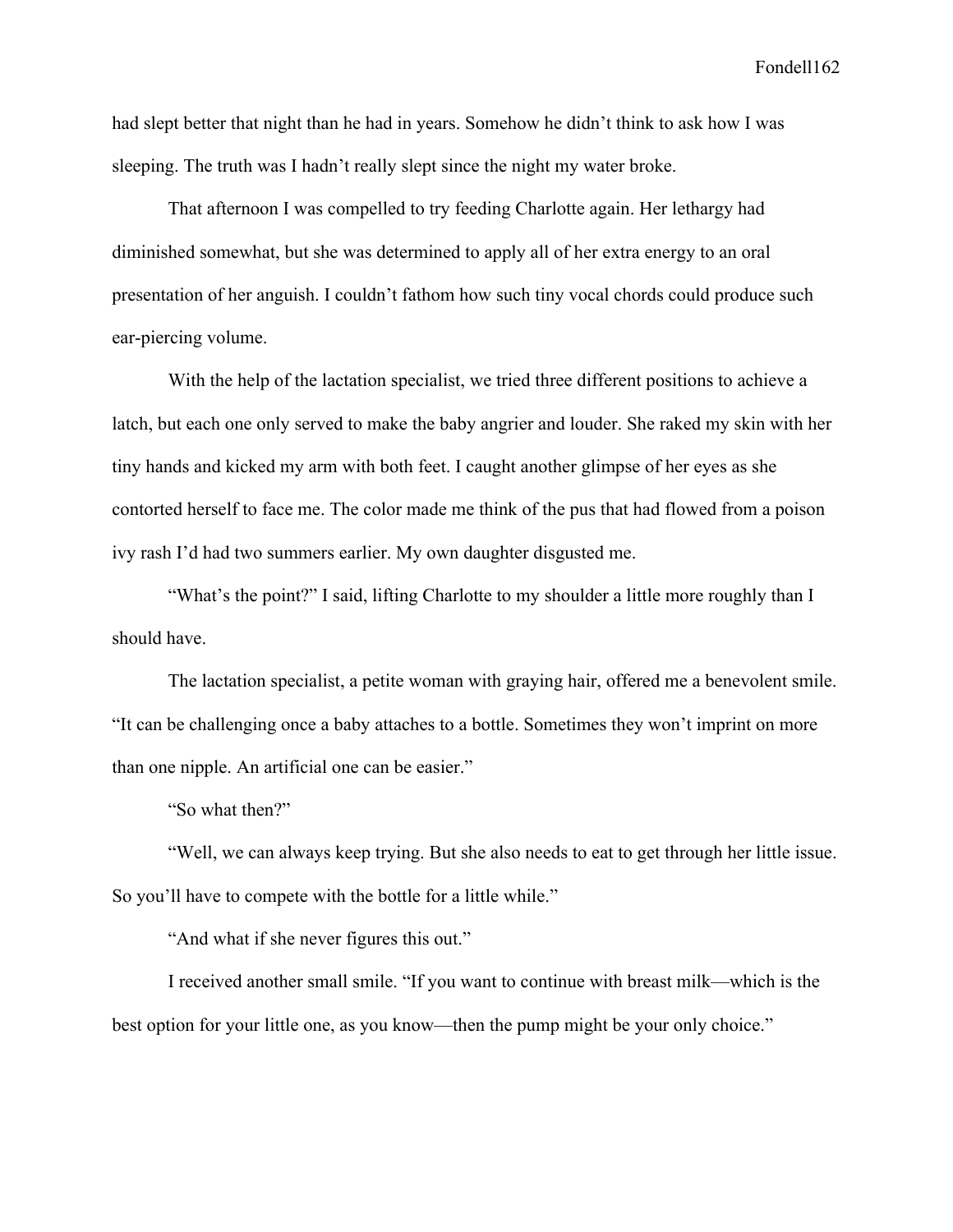I looked toward Brian. He was sitting in his chair with a magazine on his lap. "Sorry," he mouthed.

Charlotte continued to cry.

\*\*\*

We all went home four days after the delivery. Charlotte still looked yellow to me, but her pediatrician told us she could finish her recovery at home.

The first week was a nightmare. Brian worked as a junior producer for the Channel 4 evening news, and he returned to the station after just one day at home. He left me at eleven and stayed at work until after nine.

If I had thought Charlotte was difficult in the hospital that was nothing compared to what she was at home. During the day, she never slept for more than thirty minutes at a time. At night, she slept in two-hour stretches. I tried and tried, but she would not take my breast. Whenever she went down, I hooked myself up to the machine, feeling all the while like a cow on a dairy farm. When I finished pumping, I washed pump parts and bottles, did the laundry, emptied the diaper pail. And then she would wake again, always crying like the world was ending. If I put her on her tummy, she would cry. If I put her on her back, she would cry. The only way to keep her happy was to hold her in my arms and bounce her up and down and up and down and up and down.

Brian tried to be helpful at first. He learned how to change a diaper and, though he had always been a deep sleeper, making him more than capable of snoring through her 2AM scream sessions, when I nudged him awake at night, he would give her a bottle and put her back down. But on more than one occasion, he alluded to the fact that his interrupted sleep was affecting his job performance. He wanted me to feel guilty for waking him, but I just grew angry instead. In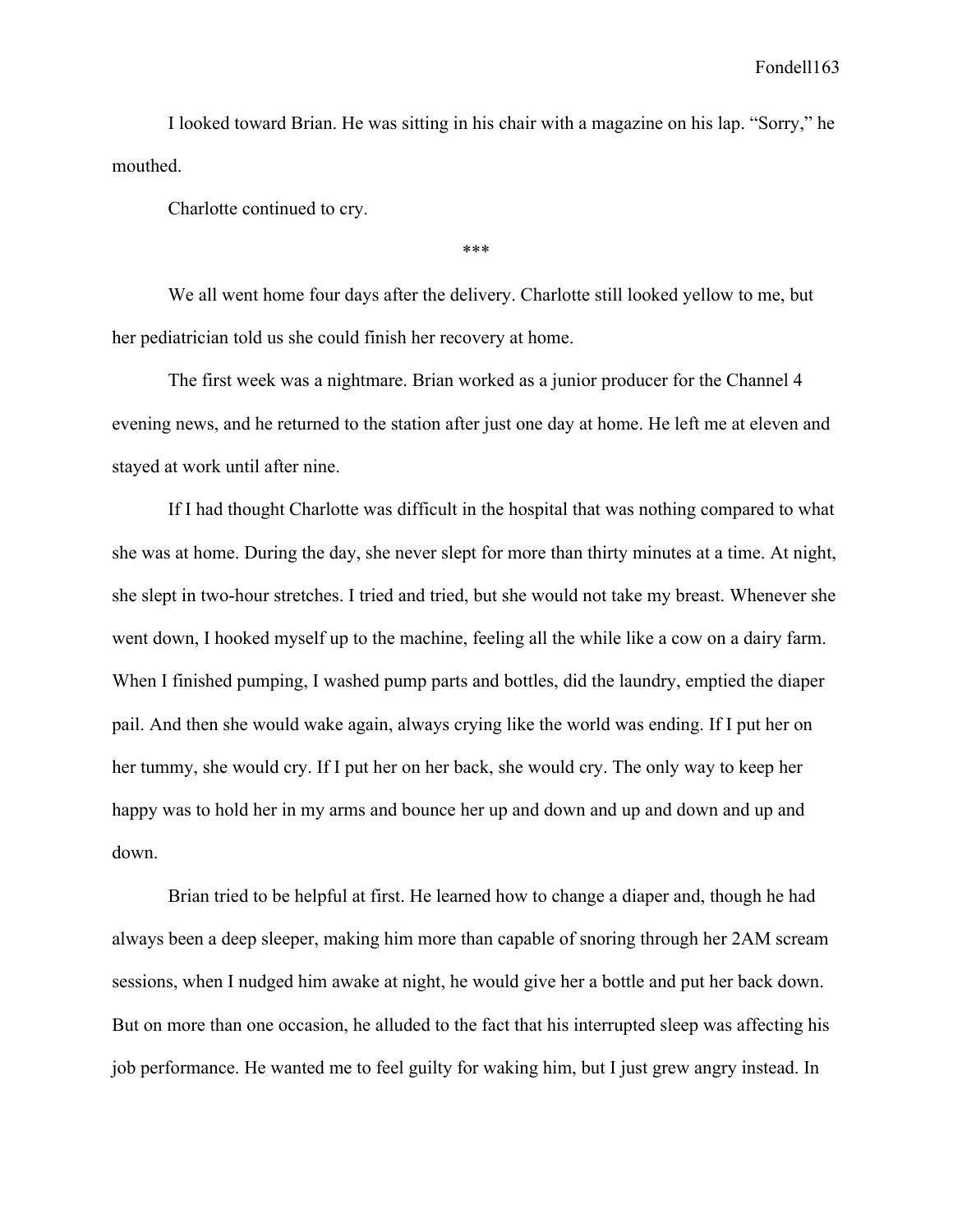the end, I decided that lying in bed and nursing my anger while he took his turn was just as bad as waking up myself. So I stopped waking him. He got what he wanted.

On the ninth day, Charlotte refused to nap. Every time I put her down, she screamed as if someone had scattered invisible tacks across the surface of her mattress. When Brian pulled in the driveway at a quarter past nine, she had been up for almost sixteen hours straight.

"We have to take her in," I told him. Her head rested on my shoulder, but her eyes remained as wide as they had since she woke up at six in the morning.

"What's wrong?"

"She hasn't slept all day. Everything I've read says that newborns should be sleeping fourteen hours a day."

"Does she have a fever?"

Somehow, I hadn't spent my quota of tears for the day. "Please, Brian. Something isn't right." I must have looked truly pathetic, because Brian agreed to call the pediatrician's office and go through the emergency line. The nurse on call told him that a lack of sleep could signify some sort of condition, but it was usually accompanied by a fever or some additional symptoms. Still, she said if we wanted to take her in to urgent care, we could.

I could sense Brian's reluctance. He must have thought I was nuts, yet he drove us to the hospital anyway. We met with a nurse practitioner after twenty minutes in the waiting room. She checked Charlotte's temperature, her pulse, her blood pressure, her ears, and her throat.

"Well," she said. "It's always best to be safe instead of sorry—you're right to come in anytime you're afraid something's wrong. We would rather have that than the alternative. That being said, all of her vital signs are in a normal range."

"What about her eyes?" I asked.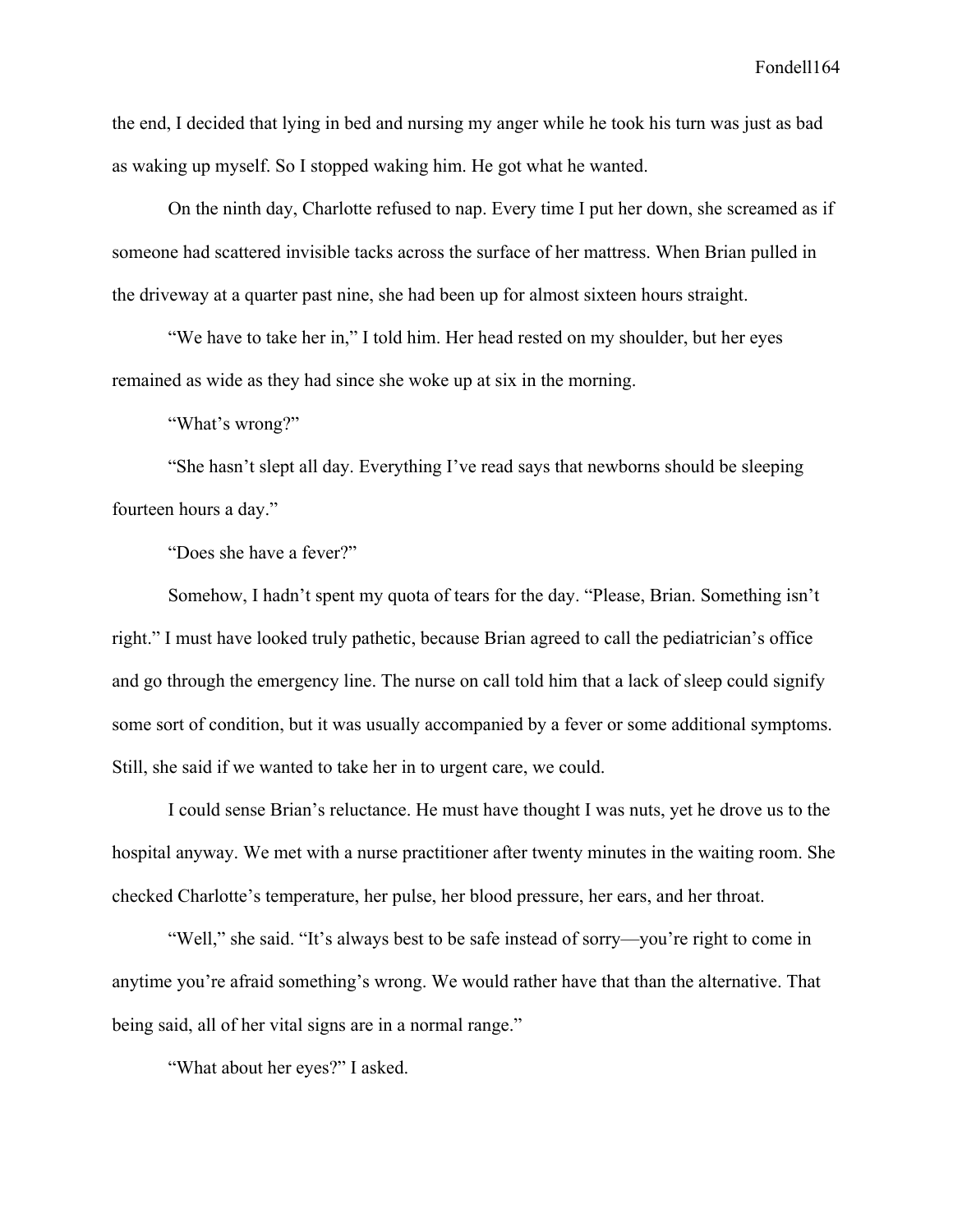She gave me a queer look, as did Brian.

"Do they look yellow to you?"

She lifted Charlotte's eyelids one by one and then turned back to me. Her expression conveyed her misgivings. "Maybe just a little bit," she said. "Did she have jaundice?"

I nodded.

"There could be some residual discoloration. But I don't see anything that concerns me." Charlotte fell asleep on the ride home.

For a few weeks, things were better. Or maybe they weren't better, but I adjusted. And then, abruptly, everything became worse.

\*\*\*

Charlotte decided that one of the few activities that could make her happy was actually a form of torture. She developed reflux. She began spitting up after every feeding, sometimes fullon vomiting. Soon she came to associate the bottle itself with pain. When I offered it to her, she closed her mouth and turned her head. At least two bottles a day, bottles of my own precious breast milk, would go right down the drain. Her naps grew even shorter than they'd been before. Putting her back down at night was an hour-long battle every time.

Some evenings, she cried for nearly two hours straight. I invested in a pair of noisecancelling headphones. Even while I wore them, her cries set my teeth on edge.

I put her symptoms into several health websites. The same answer kept coming back: colic. She exhibited every symptom listed. I contacted Dr. Moran to tell him my suspected diagnosis. He thought colic was likely, but it could be an allergy. He recommended a change in my diet—no dairy, soy, gluten, or eggs. I cut everything out and for two weeks ate nothing but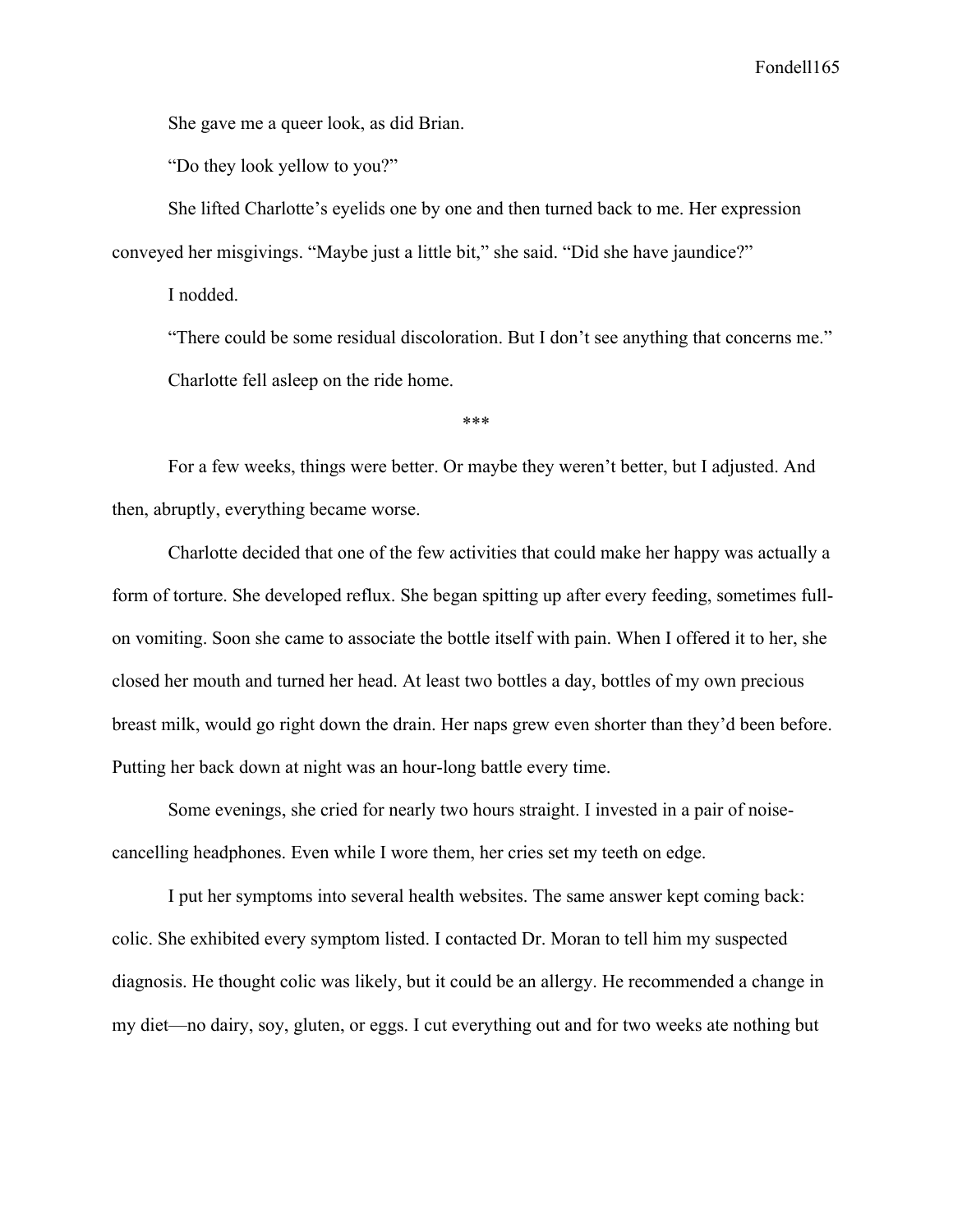salad and rice. Charlotte continued to cry. Dr. Moran recommended a handful of reflux remedies. Nothing changed.

I became aware of dark thoughts creeping through my brain. To shut them out, I tried to think of myself as a robot. My routine became mechanical: Wake when baby cries. Change baby. Warm bottle. Attempt feeding. Clean rejected milk. Bounce baby with headphones on. Onehanded laundry. Put baby down. Attempt sleep. Repeat. Repeat. Repeat. Repeat.

\*\*\*

Brian's solution to this crisis was to remove himself from it. He took Charlotte for short periods in the mornings, and I resented how much better she seemed with him. But otherwise he kept his distance. He refused to involve himself in the nighttime rituals. He stopped making me breakfast. If I was awake when he came home, he would kiss my cheek and then head to bed. He claimed he was looking ahead to the second quarter sweeps week. Stress, pressure, blah blah blah. He made his half-hearted apologies and then receded into the backdrop.

One night, he asked if I could be a little bit quieter when I came back into our bedroom after being up with Charlotte for an hour. I went after him with my balled up fists and shouted until he left the room, which of course woke Charlotte again. I went in to her nursery to console her. He spent the rest of the night on the couch.

At some point it got bad enough that we stopped talking to each other. Days would go by without a word passing between us. I tried to imagine what he saw when he looked at me. A shrew with sunken eyes and a sagging body. A revolting slob who showered once a week, never wore make-up, never did her hair. A wraith drifting slowly through her pitiful, animal existence.

Even his efforts to lighten my mood turned sour. Before leaving for work one morning, Charlotte lay on the living room floor sucking on her pacifier and staring at the ceiling. By some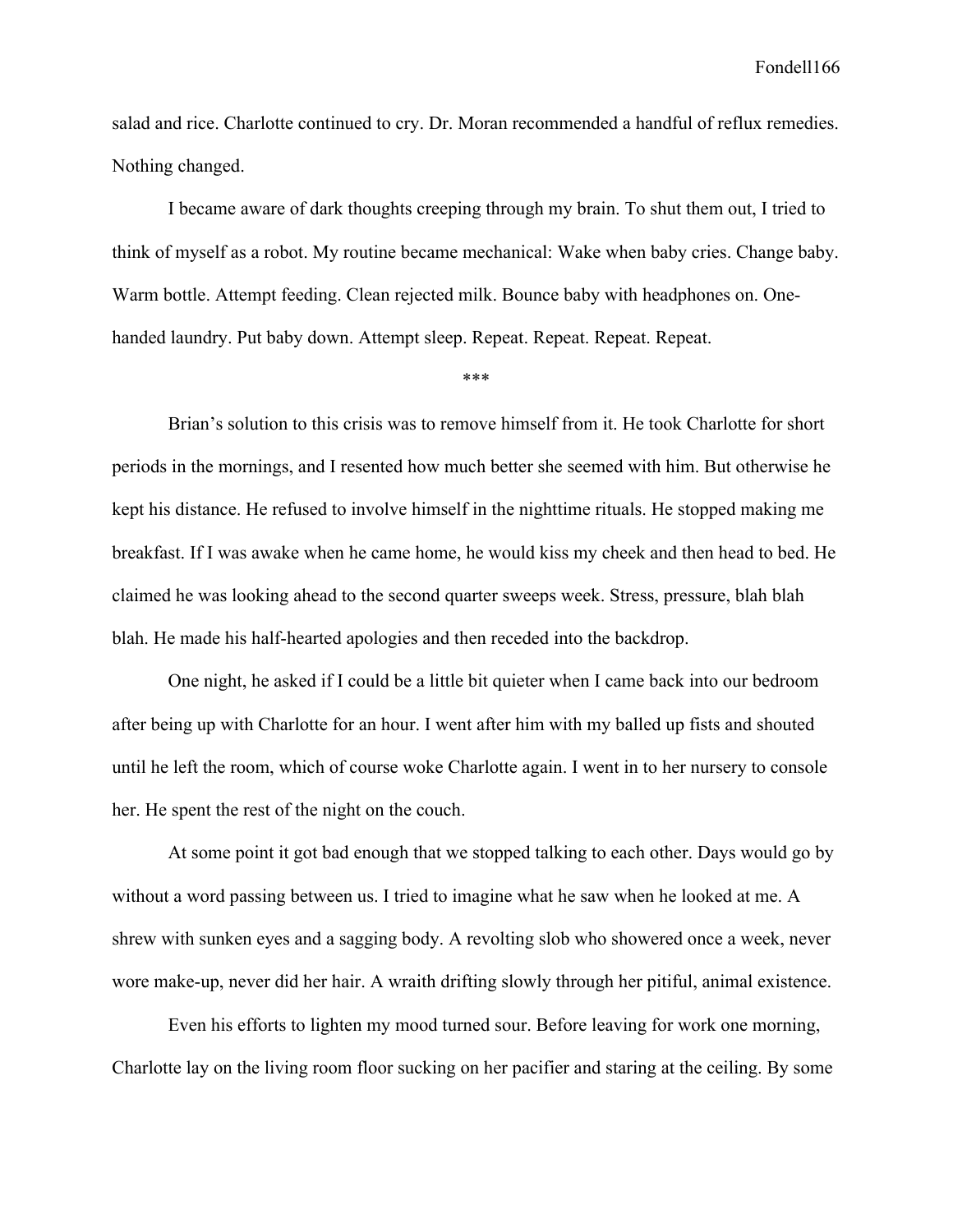miracle, she wasn't crying. Brian sat next to her in his work clothes with a bowl of cereal in his hands.

"She's starting to look like you," he said.

I was standing at the kitchen sink washing bottles and pump parts. "Ha!" I replied. "I certainly hope not."

"What do you mean?"

I turned away from the sink to face him and waved my hand along the length of my body. "I look terrible."

"What? No you don't." To his credit, he didn't miss a beat. He rose from his spot on the floor and crossed the room to put his arms around me from behind. "You'll always be beautiful to me."

I laughed. "Even so. She doesn't look like me."

"And why not?"

"I don't have yellow eyes."

Brian put his hands on my shoulders and turned me around so we were face to face. His brow was wrinkled with unease. "Neither does she."

"Oh, really? And how would you know?"

Brian sighed and walked over to Charlotte. He lifted her above his head and lowered her face within inches of his. "I don't see any yellow, Heather."

"It's there, Brian. It comes and goes."

\*\*\*

My mother came to stay with us shortly after Charlotte entered her fourth month. When I picked her up at the airport, we tried to talk over the din of Charlotte's crying in her car seat.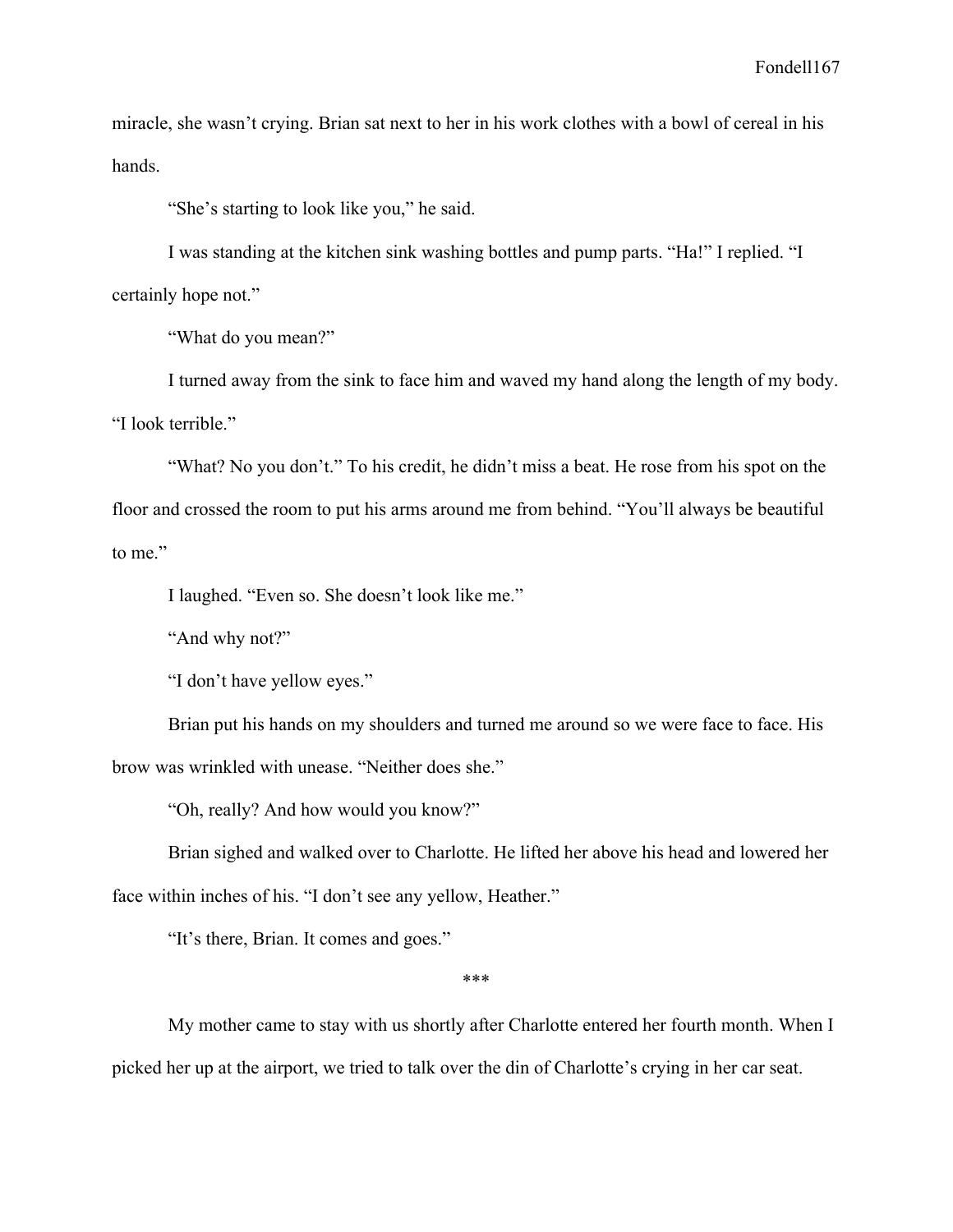"The poor little dear," she said. "What baby doesn't like a ride in the car?"

"She doesn't like anything, Mom."

She turned around the passenger seat and reached over the car seat to stroke Charlotte's head. Somehow, that only served to intensify Charlotte's displeasure. "You always loved the car," she said. "And so did your brother and sister. Some nights, when I couldn't calm you down, we'd just hop in the car. You'd be asleep by the time we left the driveway."

"Well, Charlotte's just special, I guess. Lucky me."

Mom reached over and squeezed my free hand. "I'm sorry, honey. I know it's been hard."

I didn't say anything.

"You just let me take over. Let me give you a few days of peace."

I forced myself to smile. "Thanks, Mom."

For the five days of her visit, I tried to focus on the upsides—a few hours of uninterrupted sleep, someone to help with dishes and laundry, dinners that hadn't been frozen or canned—but I couldn't help begrudging her the delay. Charlotte was her third grandchild. When my sister's oldest was born, she hopped on a plane and came straight to the hospital. She would go on to visit what seemed like once a month for the entire first year. Her second received almost the same level of attention. We only lived a four-hour drive away, and yet for Charlotte, though she had made phone calls and asked for pictures, she otherwise claimed she couldn't get away from work. She couldn't find the time.

Even when I watched her with Charlotte, I couldn't help thinking that she was less engaged than she had been with her other grandchildren. She seemed to give fewer hugs and kisses. She took fewer pictures. When Charlotte woke from a nap, she seemed to drag her feet on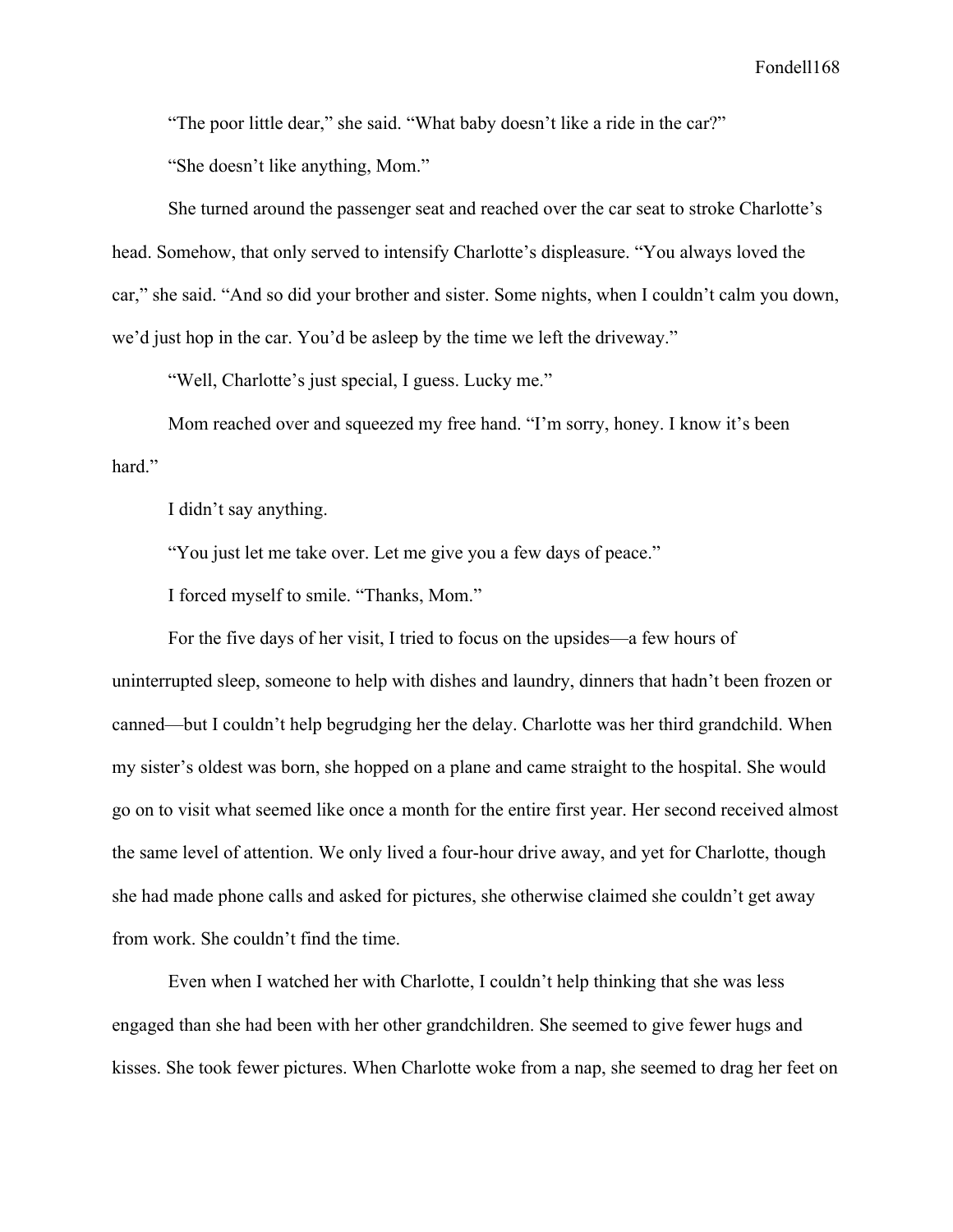her way to the nursery. For the first few days, she offered me plenty of unsolicited advice, confident that her wealth of experience raising three kids could provide answers to Charlotte's problems. "Let's try this," she said. "Perhaps this would help." But nothing did. By the fourth day of her visit, she had given up.

Try as I might to dismiss those thoughts from my mind, they played into my deepest fear: that there was something wrong. I supposed I loved Charlotte on some biological level, but that was it. And now her own grandmother was relieved to be leaving.

There was something wrong with my baby. I couldn't put my finger on it, but I knew it to be true. She was defective somehow—some mistake in her genetic code. Or maybe she was haunted. Maybe that awful color in her eyes was the sign of something else.

\*\*\*

A week or two after my mother flew back to Michigan, Brian and I engaged in a shouting match after he returned from the news station. I don't recall what started it, but I know that it ended with him packing a bag and leaving for a motel. In six years of marriage, that was a first.

After he left, I sat in the baby's nursery and sipped a glass of Brian's Johnny Walker as she cried in her crib. I knew that I was ruining my breast milk. The next time I pumped, I would need to pour my output down the drain. I didn't care.

I let her cry for twenty minutes. I watched the clock. Her voice would rise and fall, but she never stopped. The baby book I'd read before my delivery said that allowing a child to cry uninterrupted for any longer than twenty minutes could do "permanent psychological harm." So I picked her up at the twenty-minute mark. She continued to cry in my arms until she finally fell asleep.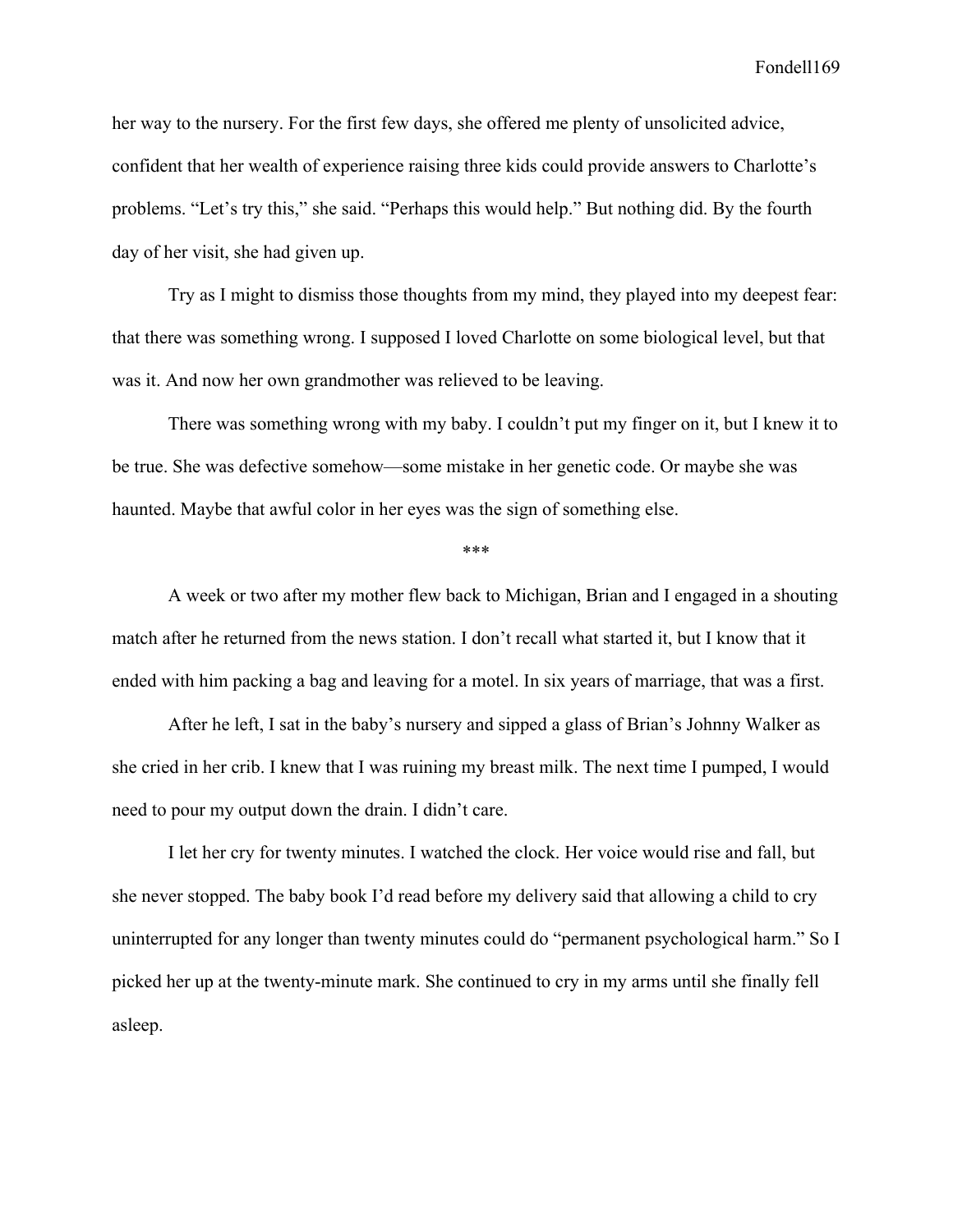Brian was gone for three or four days. When I heard the keys in the door, it was early in the morning. The baby was asleep, and I was on the couch, staring at the TV without really watching it.

"Did you run out of clothes?" I asked him.

He walked across the room and took a seat on the armchair across from me. "I've been doing a lot of thinking, Heather. I want to make some changes. I know I haven't been the best husband lately. I've hardly been a father at all. I need to do better."

"Great. So do better."

"That's not all though," he said. "I want to see a counselor. I feel like I don't know you anymore. I don't recognize the woman I married."

"Ha!" I said bitterly. "That makes two of us."

Brian offered me a pitying smile. "So will you go with me?"

With a sigh, I lifted myself into a sitting position. "Be honest. You just want me to go.

You want me to figure out what's wrong with me. You think I'm the real problem."

"Heather," Brian replied, shaking his head. "That's not what I'm saying at all. I want to work on us."

"No, no. You just want to fix me. You want me to go back to the way I was."

Brian shook his head. His eyes were filling with tears. He'd never before been the type.

"Please, Heather. We need to make this work."

The sound of a crying baby came from the nursery. I stood up. "So make it work then. I'm not going to see a shrink."

I went to the nursery to pick up the child.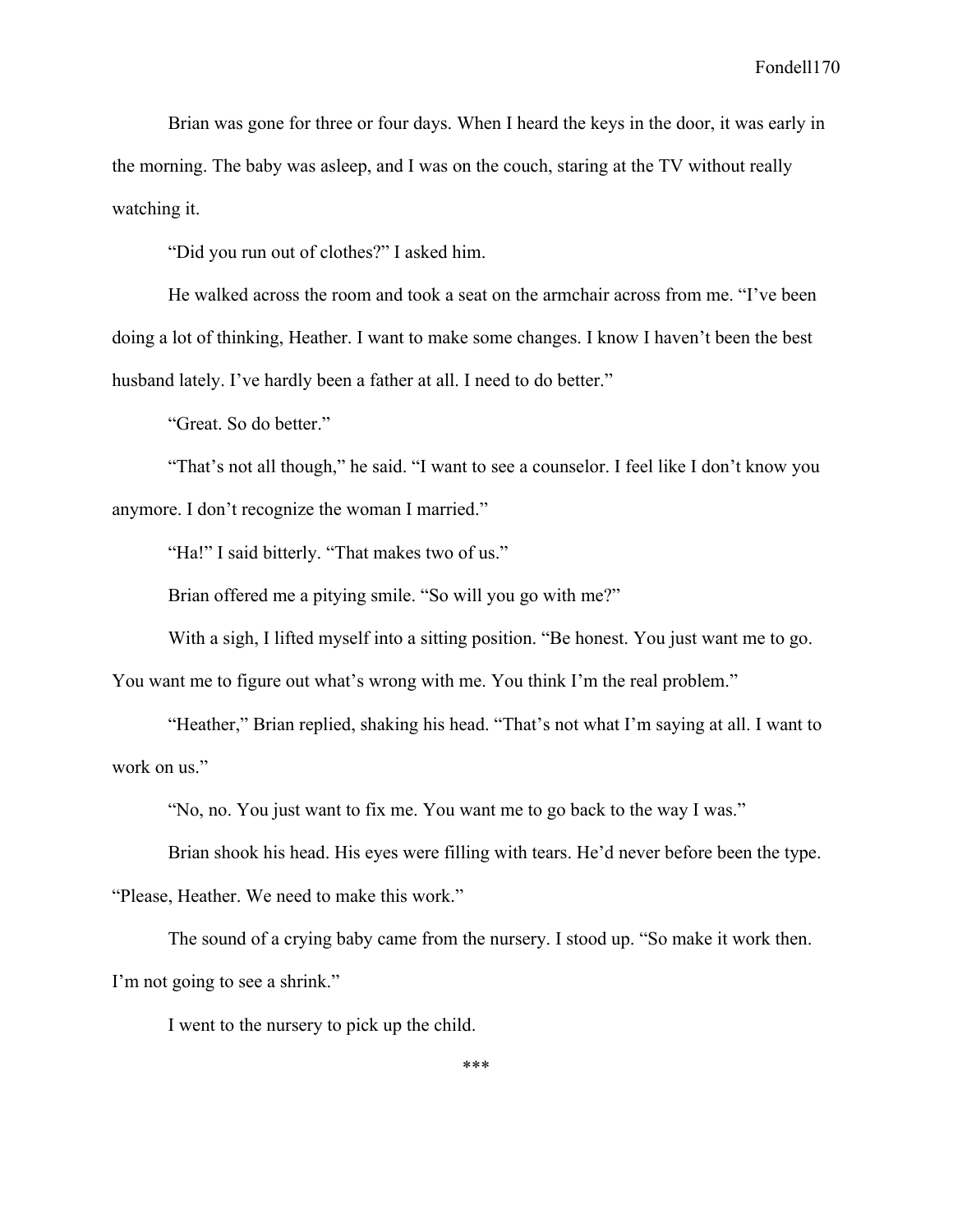For a little while, things were better. Brian used a few of his personal days to stay home and lend a hand. He changed more diapers in two days than he had in the past two months. He cooked me dinner. He let me shower in the morning and sleep at night.

But, in the end, he had to go back to the station. Just like my mother, he looked relieved to return to his usual life. And in a short span of time, he fell back into his usual habits. Arguments led to long stretches of silence. I went back to eating frozen meals or nothing at all.

The baby got sick. Her nose started running and her breathing began to sound ragged and uneven. The yellow in her eyes gave way to red.

One night, she started screaming at a new pitch. She sounded as if someone were stabbing her. When I walked into the nursery, she was tugging on her left ear. I tried to feed her, but she refused the bottle. I rocked her to calm her down, but every time I returned her to her crib, she would quickly go back to screaming. When I noticed that the sky out the window was beginning to brighten, I gave up. I walked into our bedroom and dropped her on Brian's chest. He woke with a start and then rose to his feet.

"What are you doing?" he cried. "What do you want me to do?"

I ignored him. I went to the couch, lay down, and immediately fell asleep.

#### \*\*\*

Dr. Moran diagnosed her with an ear infection. So, on top of everything else, now I had to force an antibiotic down her throat three times a day. It was exactly the disaster I expected it to be. She probably spit up more than she swallowed. A week after we ended the regimen, her temperature spiked again, and again she pulled at her ears. Another infection, another round of meds.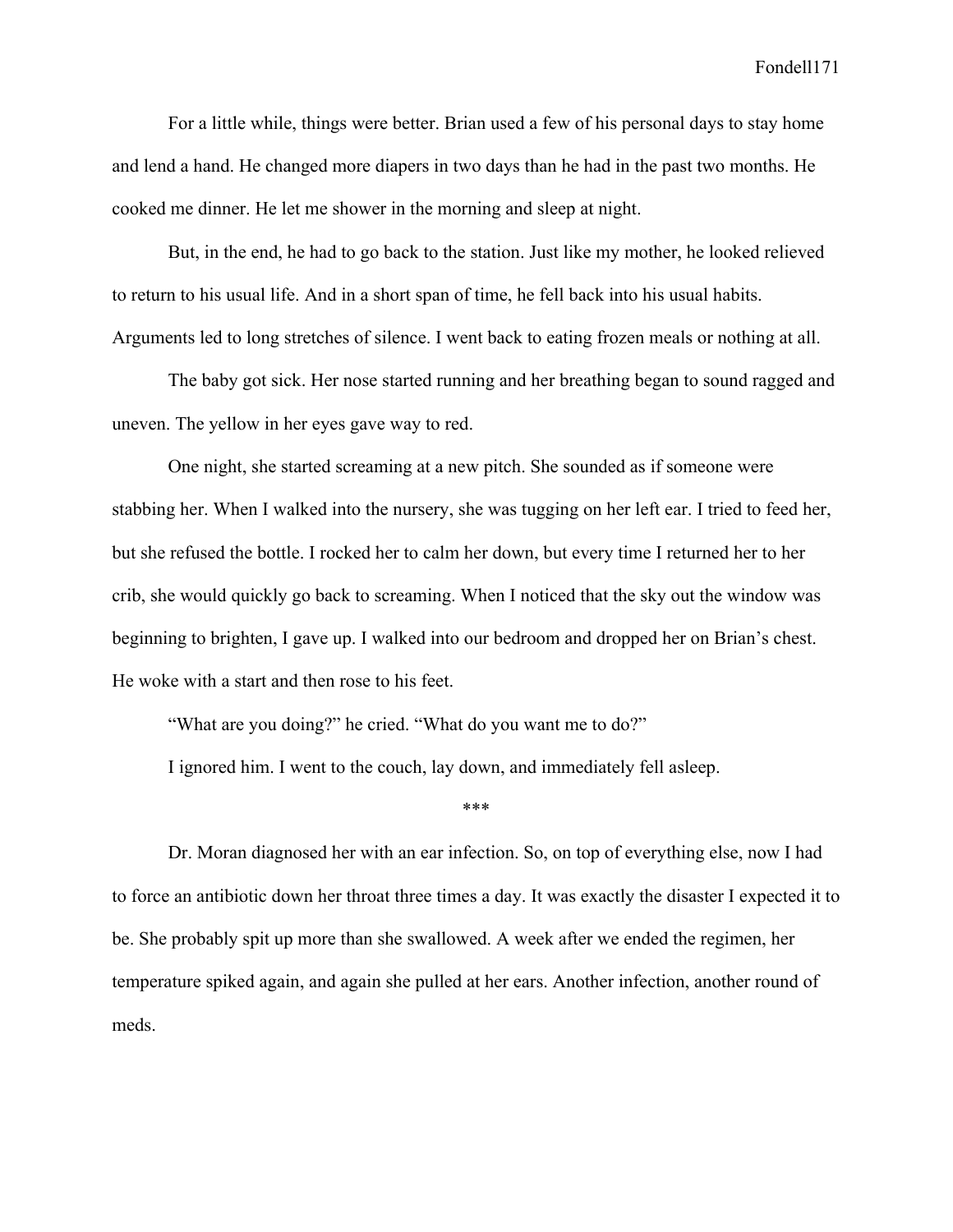Brian left again. He packed a larger suitcase this time. As implausible as it seemed, I came to accept the fact that he might not come back.

Numb. I had become numb. I was no longer disturbed by the dark thoughts in my head. Now I embraced them. I whispered them to Charlotte as I bounced her. She was a monster. She had ruined my life. How could I possibly love her? How could I love anything anymore?

I wanted it all to end.

### \*\*\*

When Brian finally returned, I didn't hear him coming through the door. I was dozing in the big armchair when I heard him shout at me..

"Heather!" he said. He stood just a few feet away. I groaned and opened my eyes. "What are you doing?"

"Mmm," I sighed. I smiled at him and stretched my arms over my head, spreading my fingers into stars. "You're home. I missed you, sweetie."

"How long has the baby been crying like that?"

"Hmm?"

"I said, how long has the baby been crying?"

I cocked my head and cupped a hand over my ear.

"I don't hear anything."

"Really? And I suppose that has nothing to do with it?" He pointed at the side table,

which, for some reason, held a near empty bottle of some off-brand whiskey.

"How did that get there?" I said. I gave him another smile.

"That's it, Heather. I'm taking Charlotte." He stomped away.

*Isn't that nice*, I thought. I closed my eyes again.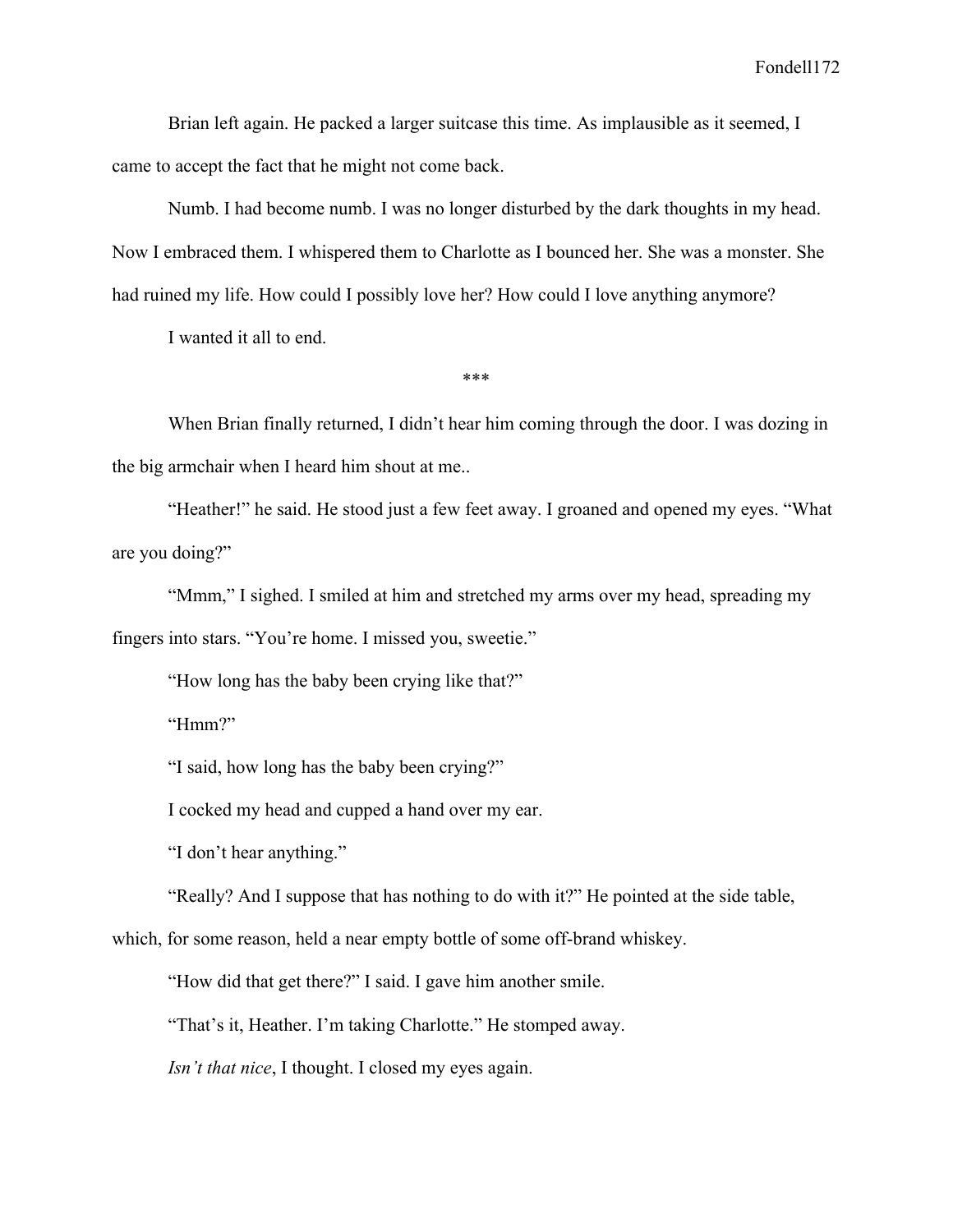From the end of the hall, I heard a cry. Not a child's cry, but a man's. "Oh my God," he said. I kept my eyes closed. I needed to sleep.

"Heather!" he shouted. I opened one eye. He had reappeared in front of me with a baby in his arms. The child was half-dressed with a onesie draped over one shoulder. One arm had found its sleeve, but the other was dangling outside of it. The arm was bent into a jagged shape. The child's face suggested it was screaming, but I couldn't hear a sound.

"What the hell happened?"

"Stop shouting," I said.

He held out the child. "Look what you did to your baby!"

"That's not my baby," I whispered. "My baby has yellow eyes."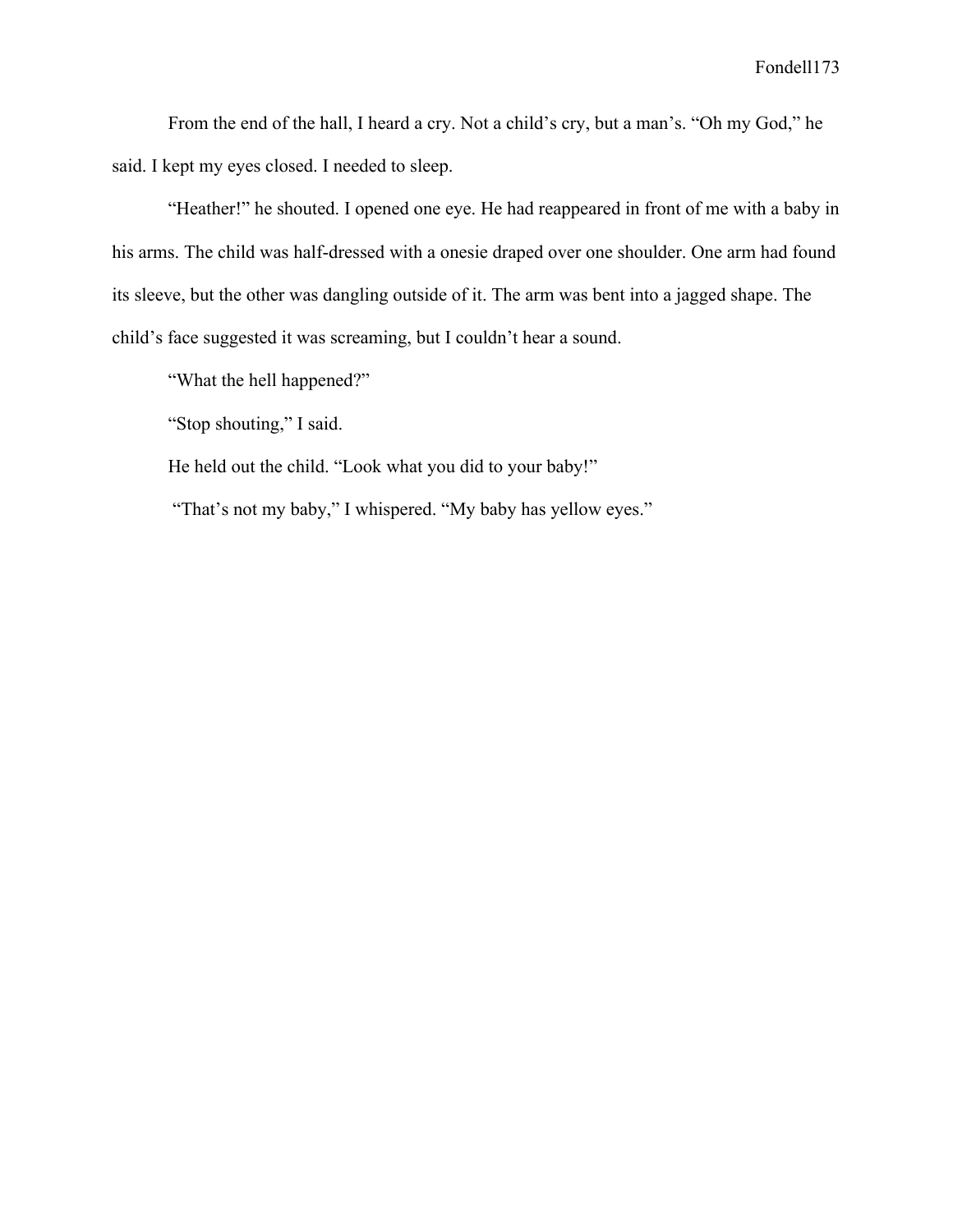# **Sugarcoating**

The boy in the hospital bed lifted himself into a seated position and looked toward the door. The pain on his face gave way to a wide, crooked smile.

"Rev!" he said. "What's up, homes?"

Tom Halsted, tall, wiry, and blond, stepped through the door and took in the room: a narrow window trimmed with vertical blinds, yellow lights overhead, and a dimly-lit monitor pulsing with inscrutable information. Tom had never felt at ease in a place like this, but he did his best to mirror the boy's expression. "Dion! What's happening?"

"Not much, man, not much. Just hangin,' ya know."

"That's good," Tom said. "That's real good. And how's the food in this joint?"

"Yo, I'll be honest with you." Dion glanced to his left and right before winking. "I probably coulda bounced this morning, free as a bird, ya know what I mean? But, with food like this, I'm'a extend my stay, you know what I mean?"

Tom laughed. "Is that right?"

"Aw yeah, dog! I'm all about gaming the system, right? I mean look at this." Dion waved Tom to the side of his bed. He lifted the cover of his food tray to reveal two Jello cups, one red and one blue.

"No way!" said Tom. "*Two* flavors?"

"Two! They keep asking me what I want, and I keep saying, 'Whatever you got, I'll eat.' Last night for dinner I had two flavors of ice cream *and* a cookie."

"Whoa, man. That's crazy."

Dion palmed his forehead and sighed. "No, Rev. Not cra-*zy*. Just cray."

"Cray?"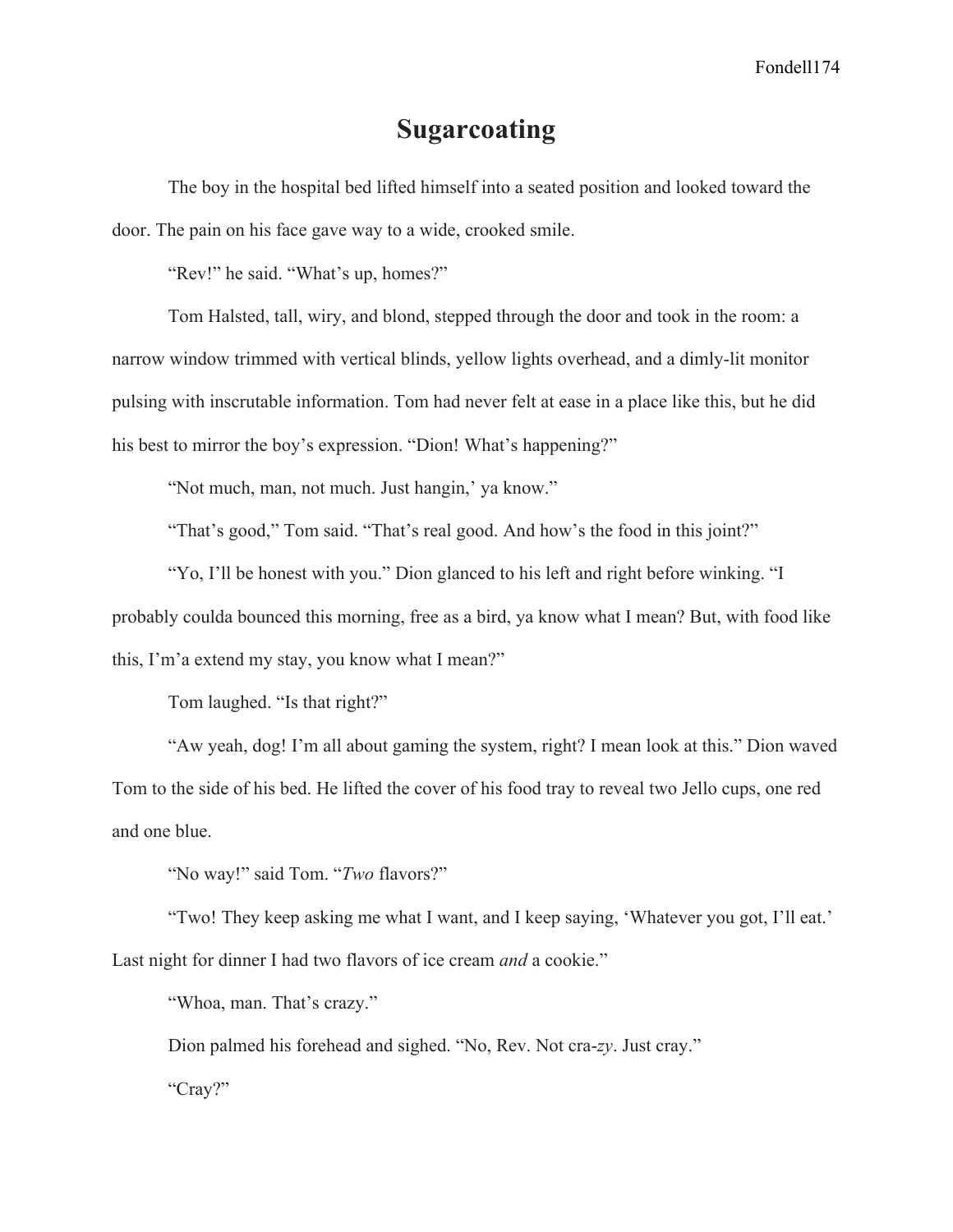"Yeah, dog. Cray. You in the hood now. You gotta start acting like it."

"Look at me, Dion," said Tom, gesturing at his outfit: khaki pants, Oxford shirt, penny loafers. "Do I look like the hood to you?"

A bark of laughter burst out of Dion's mouth and then died just as quickly as he clutched at his abdomen and took a few deep breaths. A quiet beeping in the room, which Tom hadn't noticed before, now grew faster, more insistent. One of the lines on the boy's vitals monitor had become dramatic, jagged.

Tom pulled up a nearby chair and sat down. For a second, he considered reaching out his hand and resting it on Dion's arm. Then he thought better of it. He looked toward the door. A nurse walked past without a single glance into the room. The beeping began to slow.

In a minute or two, the boy's color returned. "Ya know what, Rev?" he asked. His voice was quiet. "I really 'preciate this. You making the effort. Not every white dude gets in his car and makes it through some bad parts of town. That makes you more g than most of your people."

"My people, huh?"

"Yeah, your people." The boy's crooked smile appeared again. "You know exactly what I mean."

"Okay, fine," Tom said. "I know what you mean."

He put a smile on his face, but Dion's comment had given him pause. He wasn't convinced he really was any better than any other of 'his people.' After hearing the news of the incident, he had put off the visit for three full days. Initially, he had heard that Dion was in critical condition. He told himself he shouldn't intrude. But by the second day, when he learned that the boy's condition was stable, he found himself hoping and praying that the boy would be discharged quickly so he could see him back at church the next time his Aunt brought him down.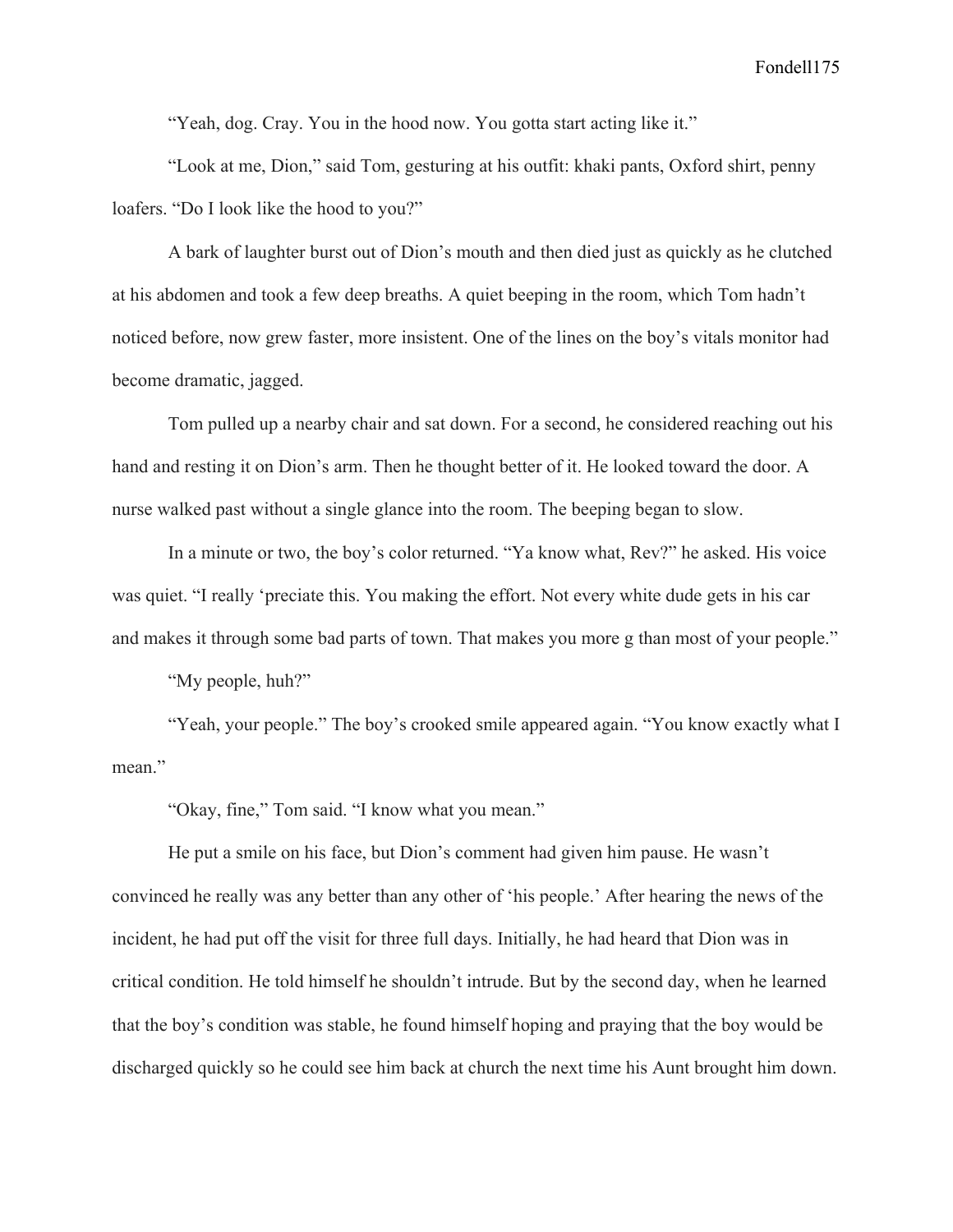That would be easiest, no question. But it was worse than just taking the path of least resistance. In his heart of hearts, he had entertained the notion that no one would expect him to make this visit anyway. Yes, Dion had shown up for youth group three or four times, but that hardly made him a regular. And Tom was only filling an interim position. He'd taken the job under the assumption that the search committee would find a full time youth pastor in a month or two. His only real qualifications for the job were his relative youth, three summers spent as a summer camp counselor, and a lack of better options. No one who knew him well would think twice about his decision not to tiptoe around such a difficult situation. He wasn't cut out for this sort of thing.

Over the last few years, his doubts had multiplied—and not only regarding his vocation. He had grown up in the church. His father had been the senior pastor at Calvary Community Church since before he was born. He'd attended Sunday School and youth group every week, and he'd even gone on to a Christian college. But somehow that Christian education had chipped away at his faith. He had been challenged by his professors to ask hard questions, but he'd graduated before he could find sufficient answers. In his state of uncertainty, he could hardly affirm some of the most critical tenets of his religion.

When the occasion required it, he could still play the part of the 'good Christian.' He did just that for roughly two dozen high school students every Wednesday night. The questions they asked could be brushed aside with rote responses. Then it was right back to foosball and music and a circle of predictable prayer requests.

Someday, he knew, his blasphemous ideology would be exposed and he would be compelled to have some hard conversations with the people he had deceived. But the prospect of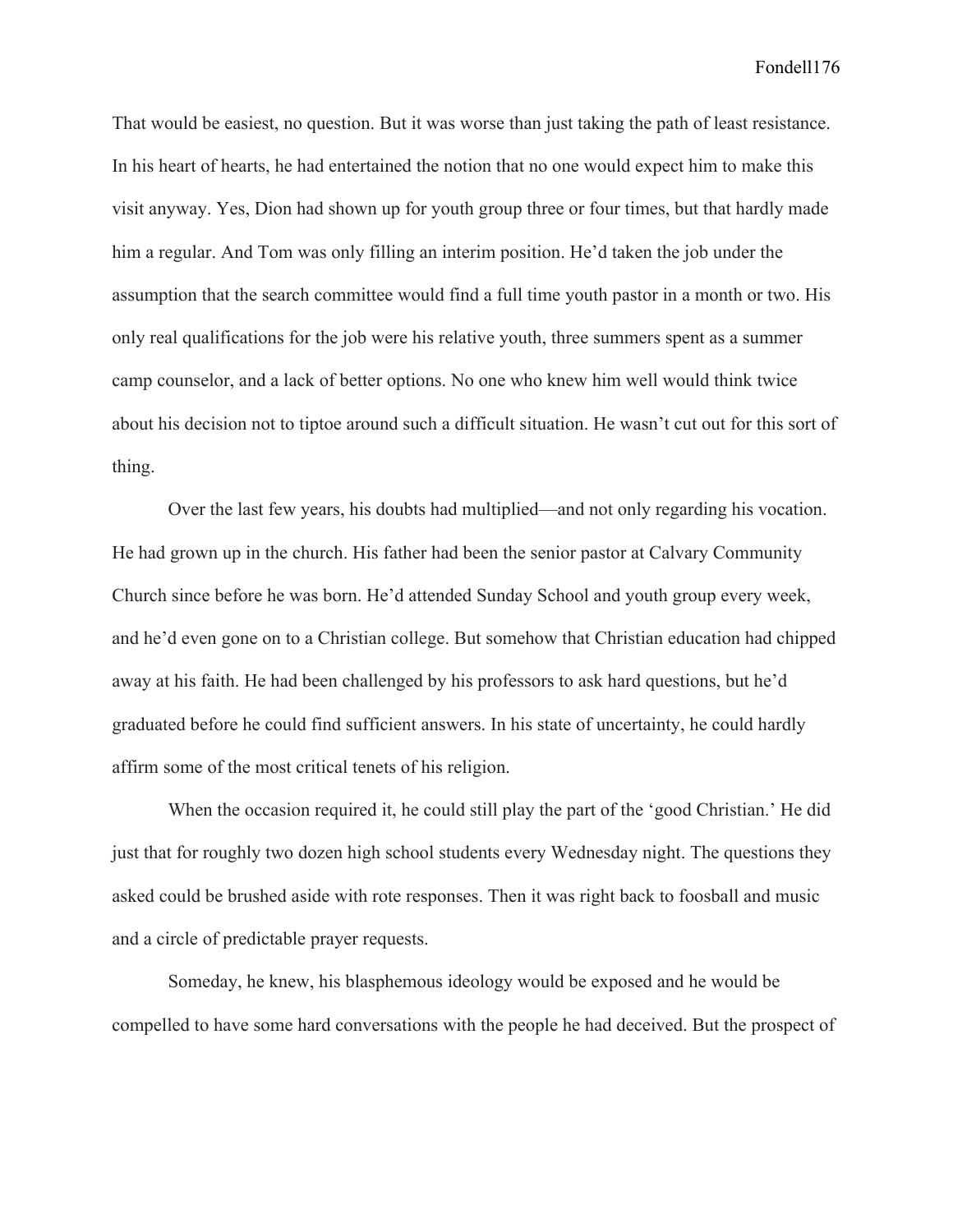that calamity didn't seem half as daunting as the concern that was now rattling through his brain. Was he really any better than 'his people?' Or, in Dion's words, was he really 'more g?'

For his part, the boy who had instigated Tom's existential quandary had turned his attention elsewhere. He was picking at one of the strips of tape holding the IV tubing on his arm. Trying to straighten it out, he now lifted it off his skin and then tried to stick it back down, but it had clearly lost its adhesiveness. Frustrated, he pulled the whole strip off, which, of course, caused another two strips to wrinkle and fold. The needle looked like it might pull right out.

"Man, that doc lady really fucked this up," Dion muttered to himself before remembering that Tom, the righteous youth leader, was sitting close by. "I mean, messed up. She messed this up."

Tom ignored the curse word. "Do you want me to go get someone?"

"Nah. Someone comes in every ten minutes or so. It's no big."

"What's it for?" Tom gestured toward the bag of clear fluid hanging on the pole.

"Pain," said Dion. "I can squeeze this pump anytime I need more."

"And have you? Been needing the pump?"

"Rev. You know I took four shots to the chest, right? Someone must've told you that."

Yes, someone had told him. Dion's aunt had called the church office in hysterics while Tom was acting church secretary. He hardly knew what to say in response. Obviously he'd never dealt with this sort of situation. In the end, he just let her talk. He told her he'd pray for her nephew, and lied about visiting as soon as he could. He felt his face grow warm as the guilt rose up again.

"Sorry, man. I guess it was a stupid question."

Dion smiled. "A little stupid, yeah."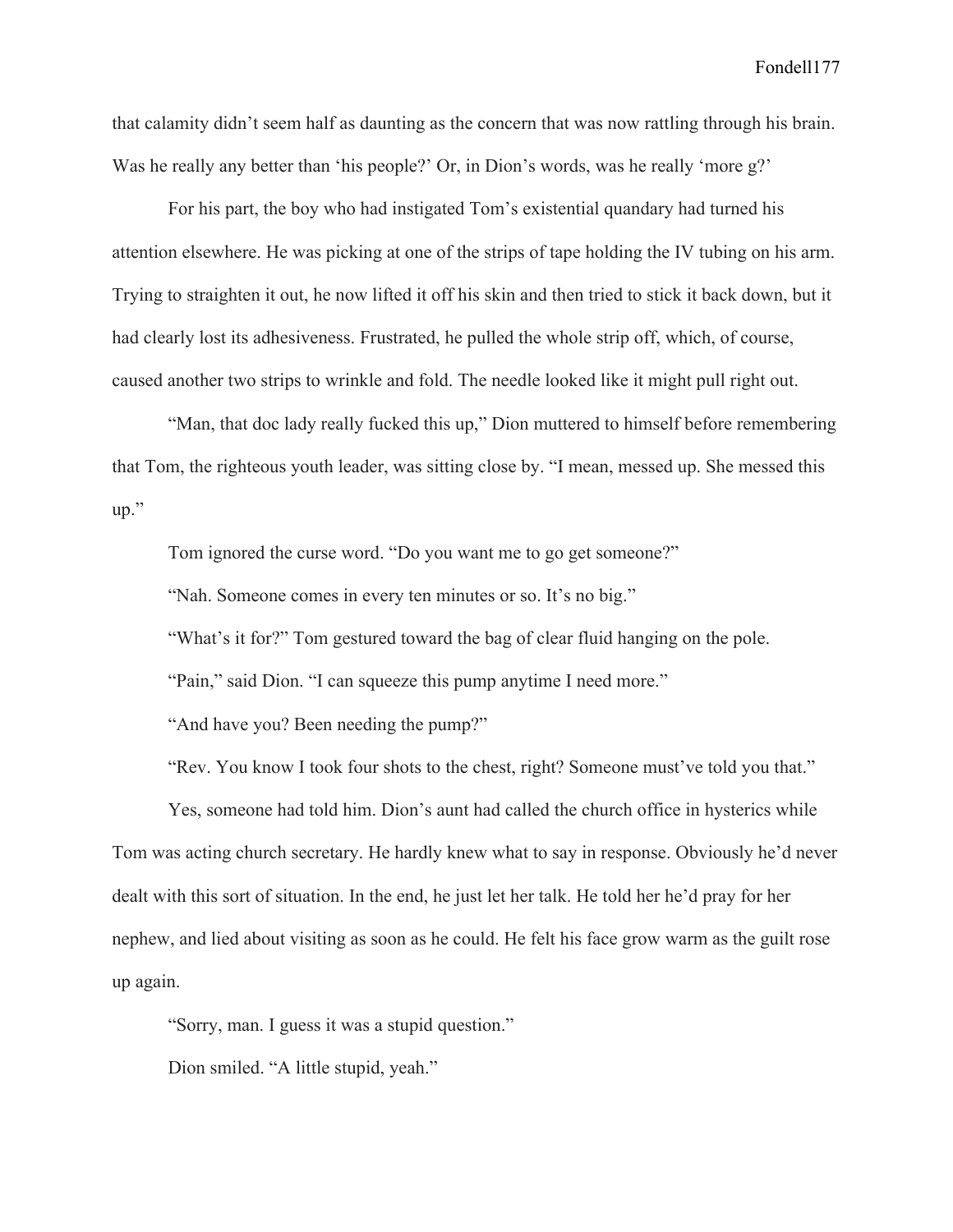"I wasn't thinking."

"It's cool, Rev," Dion replied. He stretched out his arms and let his hands fall heavily on his knees. "I'll get through. It hurts like hell, but this pump does a lot of good. I'll get through."

The room's temperature hadn't budged from its clinical seventy-two degrees, but Tom felt warm. He could feel a bead of sweat running down his lower back. For the second time since entering the room, he found himself at a loss for words. A handful of platitudes came to mind, but none of them seemed right.

Finally, the silence was broken by two taps on the door. A male nurse in what looked to be his late twenties walked into the room and went straight to checking Dion's instruments. "Hey, big guy," said the nurse. His tone came across as patronizingly gentle. "How's our bravest patient feeling this evening?"

Because the nurse had his back turned toward his patient, he missed Dion's exasperated eye roll.

"See, Rev. I told you. They come by all the time."

At the mention of another person in the room, the nurse turned to face both Dion and Tom directly.

"I'm sorry, Dion. I didn't realize you had a visitor."

"Sure do, Carl. This is Pastor Tom from my Auntie's church. Rev, this is Nurse Carl."

Carl offered his hand to Tom before returning his attention to Dion's monitors. Tom, knowing full well that he was speaking more to Dion than the preoccupied nurse, said, "Actually, it's just Tom. I'm not really a pastor."

Over his shoulder, Carl quipped, "And I'm just Carl. I *am* really a nurse though." Dion squinted at Tom in a look of confusion. "Wait, hold up. What you mean, Rev?"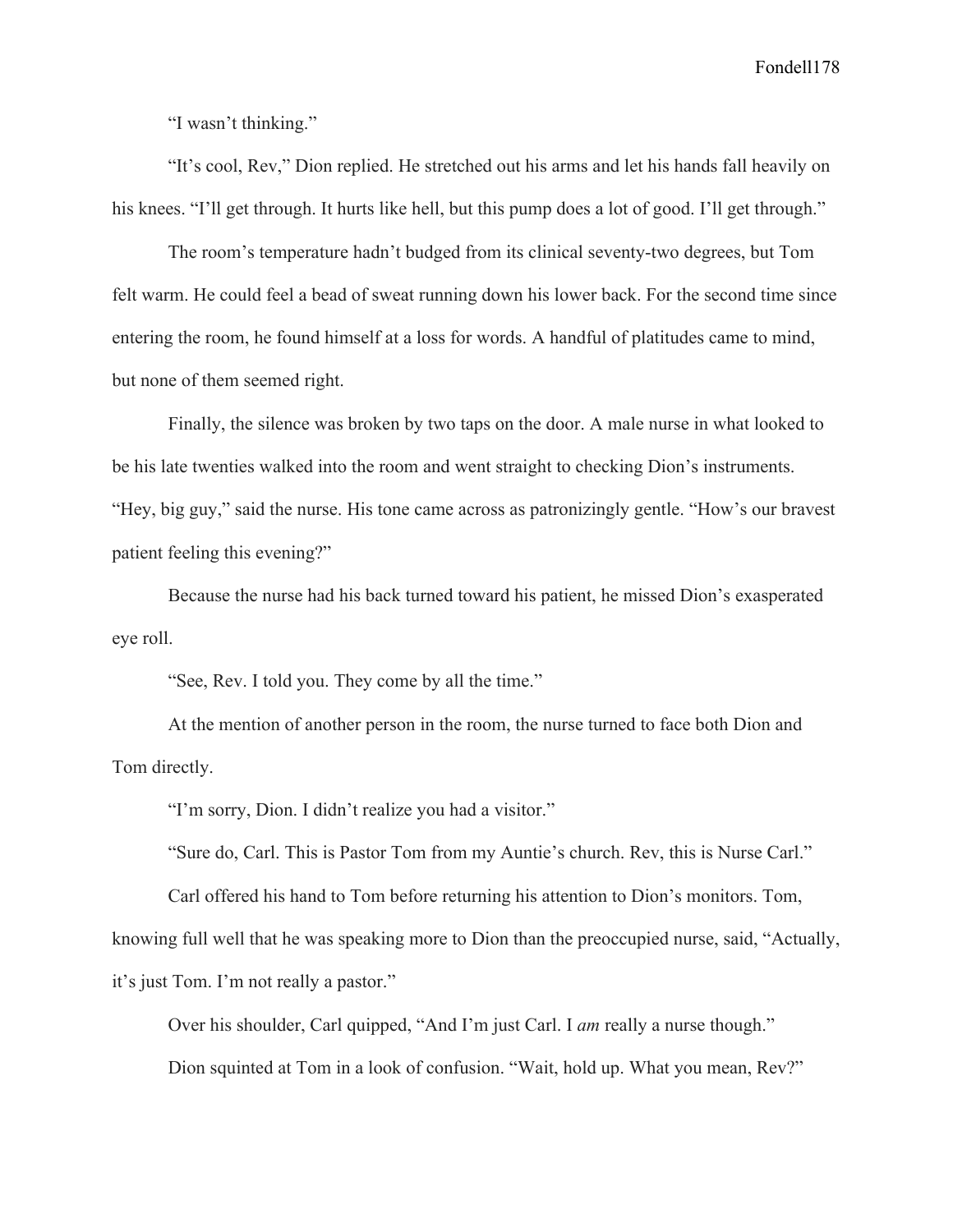Tom sighed. "Dion, ever since we met, you've called me 'Rev,' but you do know I'm not a reverend, right? I haven't been what's called 'ordained.'"

"Yeah, but you work at the church, right?"

"I do, but that doesn't make me a pastor."

"But you preach and shit. You play guitar, read the Bible, do the prayer circle and everything."

"That's true, but my title is youth *leader*, not youth pastor. And this is really just a temporary thing. I'm an intern."

Dion shook his head. "Yo, hold up, Rev. If I make art, I'm an artist, right?"

Tom nodded.

"And if I get in a boat and go catch some fish, I'm a fisherman. I drive in a cruiser with a badge and a gun, I'm a cop. You spend your time doing pastor shit—err, stuff—so you a pastor in my book."

Carl, who had finished replacing Dion's IV bag, turned to face Tom. "I'd say he's got a point."

Triumph gleamed on Dion's face. "Yeah, Carl. That's right I got a point. I just owned you, Rev!"

"Actually, Dion," said Carl, "maybe your pastor friend could go lick his wounds in the hall? Your doctor has requested a private conversation. Is your mom close by?"

Dion's triumphant look faded. He looked down at his lap. "Nah. She ain't here. She had to go back to work. Her shift ends at eight."

"Okay," said Carl. "What about your aunt?"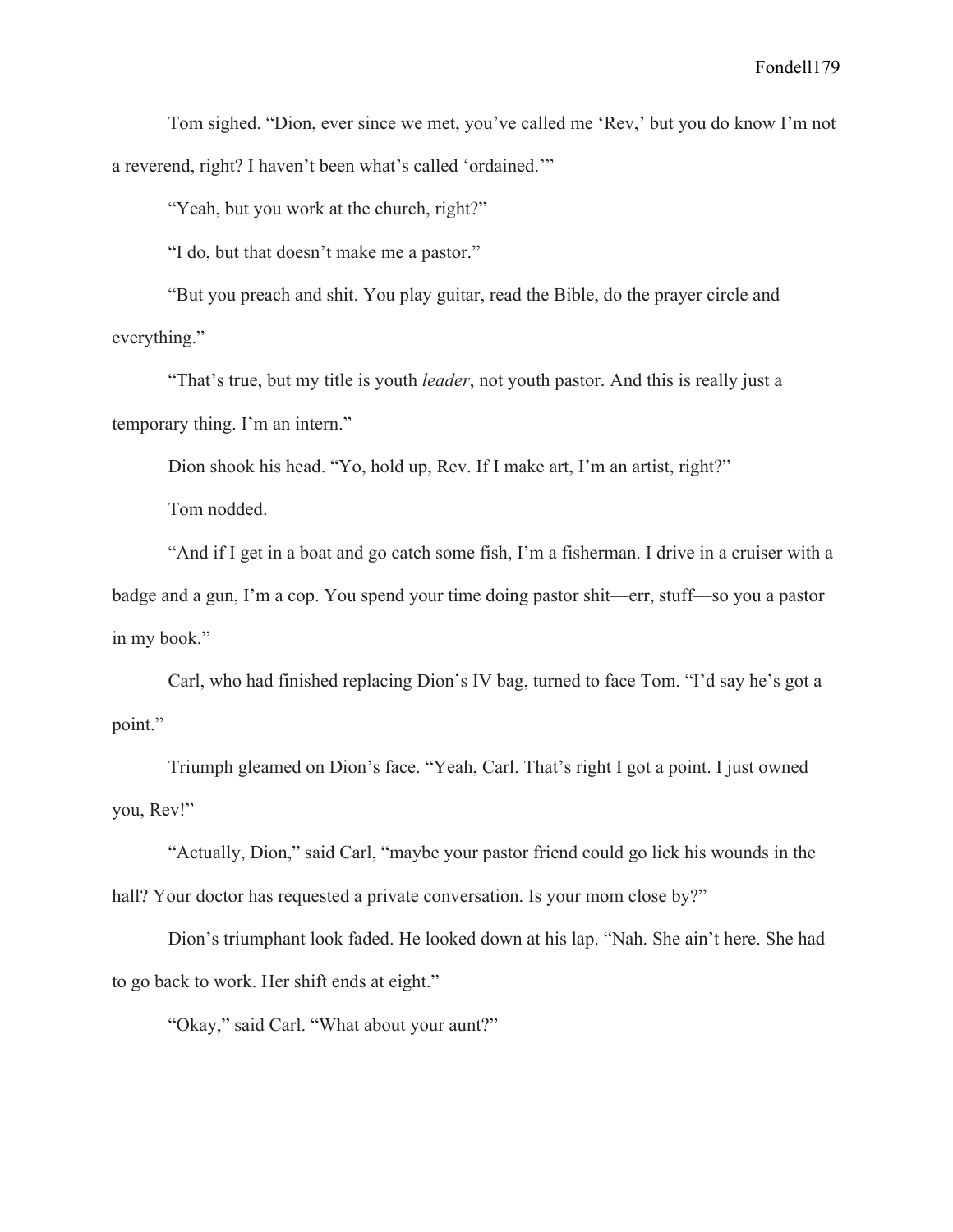"Nah. She's got her own kids to watch in the evening." He glanced over at Tom. "Rev, can you stay?"

Tom felt himself clench up at the thought. "Totally up to you," he replied. "Assuming the hospital permits it, that is." He was trying to stay calm, but his thoughts were anything but.

"Yeah, " said Dion. "I don't want to do this alone."

The nurse looked at the boy and back toward Tom. "We can probably make that work," he said. "I'll let Doctor Kate know you're ready."

After retaping Dion's loose IV tubing, Carl left the room and Tom felt his panic increase to a new level. This wasn't how this visit was supposed to go. Did hospital policy even allow for this? Weren't there confidentiality concerns? What if the doctor had bad news to share? What then?

"Dion," Tom said quietly. "Are you sure you want me to stay?"

"I'm sure, Rev." Then he paused. "I just…I don't know. Sometimes I don't know what the doc is talking about."

For the first time since he'd walked through the door, Tom realized that Dion was scared. It was a startling realization. Dion had always been such a tough kid. He talked as tough as anyone, and Tom had always been lead to believe that living in tough circumstances had justified the talk. But now, seeing him slouched in the hospital bed, looking toward the window, Tom saw him for the kid he was. He was scared. Who wouldn't be in his position?

Doctor Kate entered the room about five minutes later. She was younger than Tom expected her to be—mid-to-late 30s, maybe— but her straight-to-business demeanor lent her a reassuring air of authority. The smile she gave Dion was warm, but brief. Tom heard alarm bells in his head.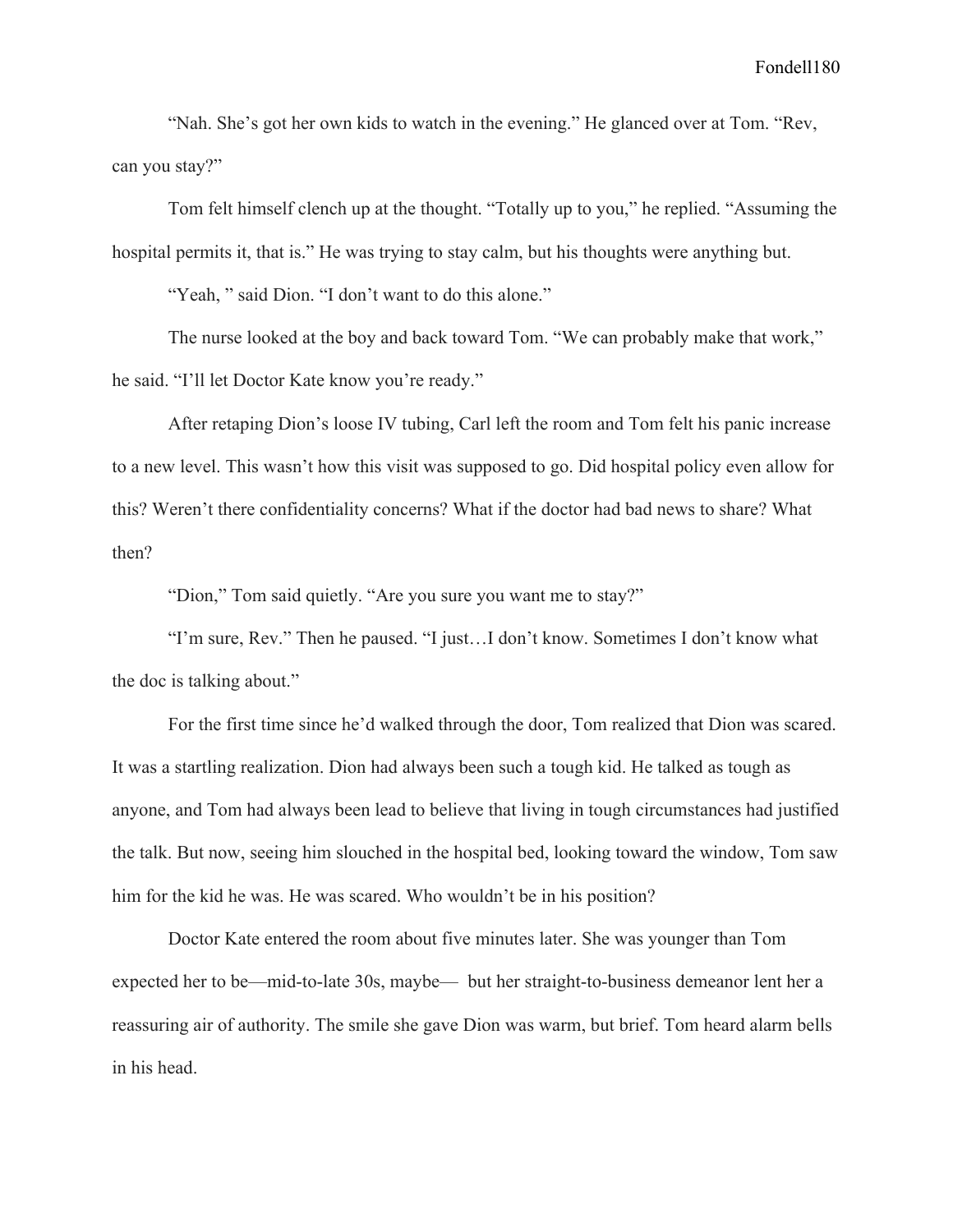Dion introduced Tom as his pastor, and Tom didn't bother correcting him this time. Doctor Kate shook hands with the visitor, and then turned her attention back to Dion.

"Alright, Dion," she said. "I have to ask you some questions, and a few of them are a little bit personal. Are you sure you're okay with a non-family member being present at this time?"

"Yeah, Doc. It's cool." The timidity of Dion's response made his apprehension even more fully apparent.

Doctor Kate made a note on her pad and then launched into a series of questions. She asked Dion about his pain level, his energy, his digestion. She asked him about any history he had recovering from cuts or bruises. She asked him if he was feeling ill in any way.

Dion responded honestly and openly while I stared at the floor between my knees.

For a moment, Doctor Kate paused to scratch a long list of notes on her pad. Then she pulled up a chair and sat at Dion's side on the other side of the bed. She took a deep breath.

"A long time ago," she began, "I made up my mind that nothing good comes of sugarcoating. I decided the best way to respect my patients is to be completely honest with them. To speak straight. Are you okay with that, Dion?"

Dion appeared to swallow a lump in his throat. Slowly, he nodded.

"Your most recent blood test gave us a cause for concern. Compounded by your sicklecell trait, your red blood cell count is dangerously low. Your white blood cells aren't receiving the help they need to do their job, and their numbers are also falling. This suggests two possibilities. First, that the hemorrhaging in your abdomen is not slowing and may actually have intensified since the surgery. And, second, that the damaged regions may become infected, if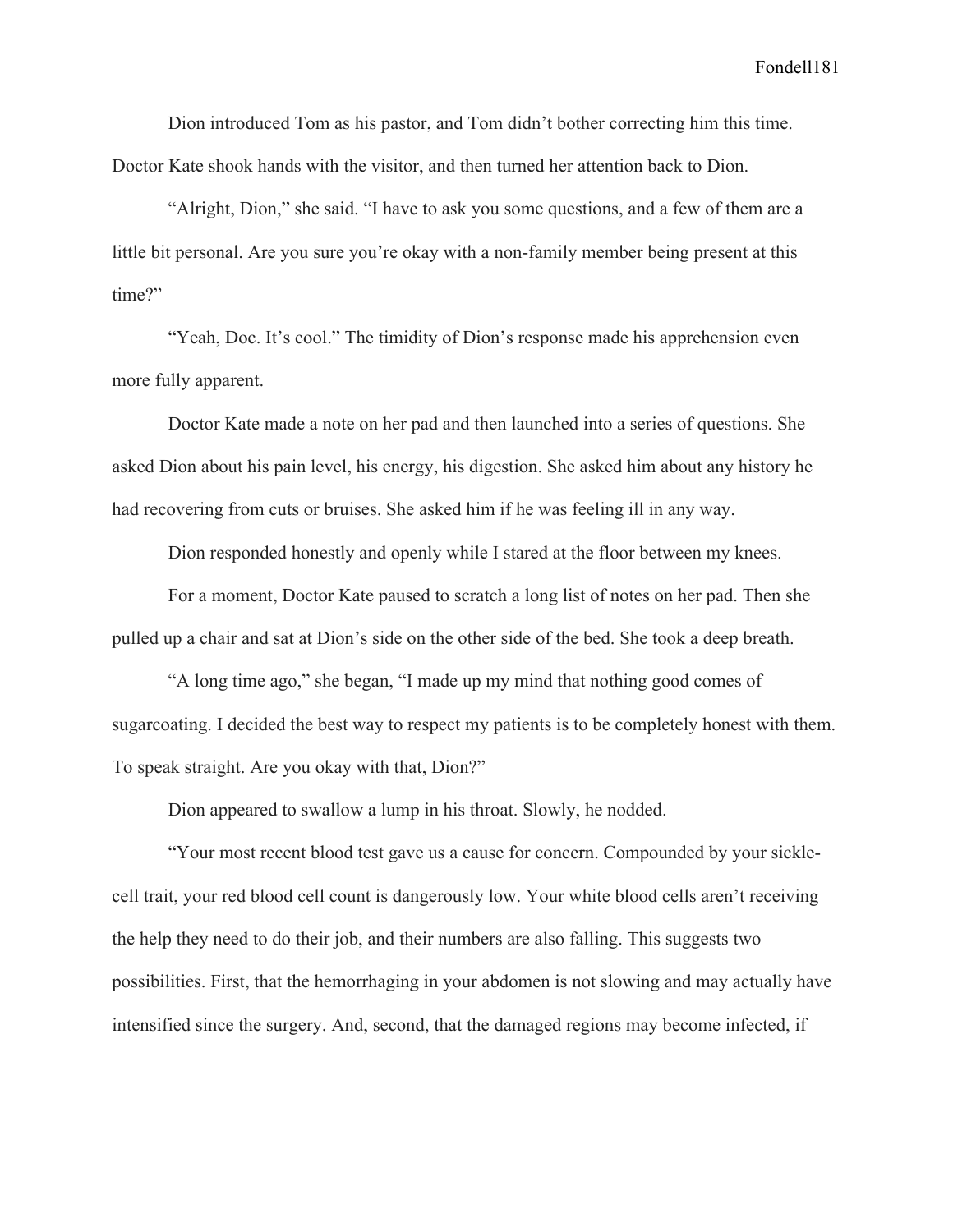they aren't already. If infection sets in, your body will have trouble fighting it due to your depleted white blood cell count, and any infection in or near critical organs is dangerous."

Dion swallowed again. "So what then?"

Doctor Kate responded quickly. "We've scheduled you for a scope procedure—a surgery whereby we can assess the status of the damaged areas. During that procedure, we will do everything we can to stop the bleeding and address any infection we see."

"And what if you can't stop the bleeding?" Dion asked.

"We'll set up a blood transfusion that will keep your systems functioning until we find a way to manage the situation."

"But what if you can't?" Dion's voice had risen to a high pitch. Tom felt a shiver run down his back.

Doctor Kate opened her mouth for a second and then closed it. Her lips stretched into a thin smile. "We'll do everything we can," she said.

Dion tightened his jaw and looked down at his hands. He nodded twice. It was clear that he understood.

The atmosphere in the room had become oppressive. Tom wanted to run, but he knew he couldn't. His heart raced as he sat and listened to Doctor Kate telling Dion when he could expect to go to the operating room. She told him that the hospital staff had been trying to reach Dion's mom, but they hadn't been able to get a hold of her. She asked if there was anyone else Dion wanted them to call. Dion said nothing. Not a word. He was still staring at the same spot as Doctor Kate left the room.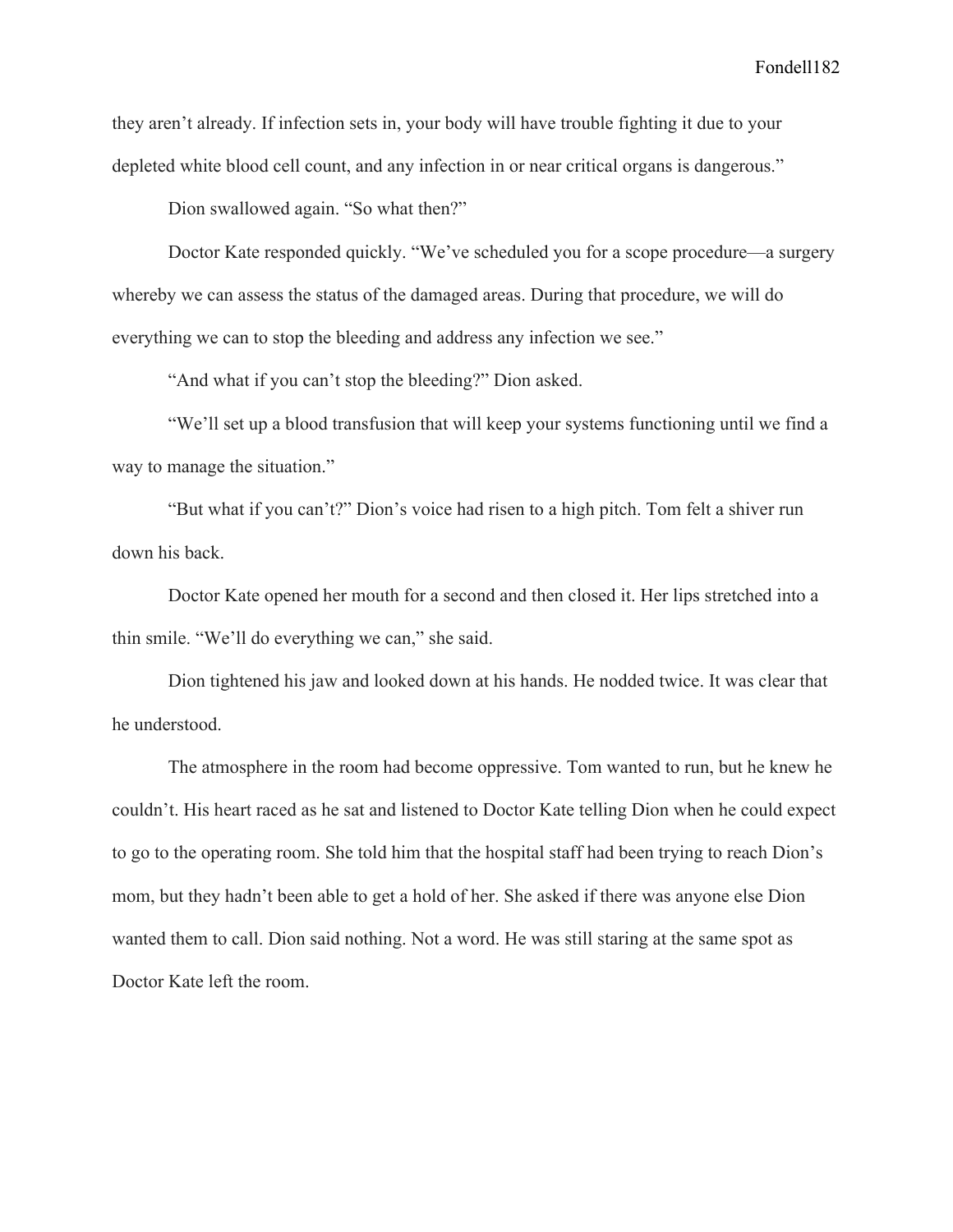For what felt to Tom like an hour, there was silence. Again and again, he glanced at Dion and then looked away. The boy wasn't crying. He wasn't trembling. Instead, he had become a statue. Aside from blinking and breathing, he was utterly motionless.

Eventually Tom accepted that he had to break the silence. In a voice barely louder than a whisper, he said, "I'm so sorry."

Dion inclined his head by a single degree.

"Do you want me to stay?" Tom asked.

"No," the boy replied.

Tom's thoughts turned to his father. Pastor Halsted had made thousands of hospital visits throughout his career. What would he do now? Surely he'd know what to say. Tom racked his brain for inspiration, and finally it came.

"Would you like me to pray for you?" he asked.

Dion turned his face and a flicker of light came into his eyes. With great effort, he twisted his mouth into a thin, half-formed smile. "Rev. Can I ask you something?"

"Sure, Dion."

"Do you think I'm going to hell?"

Tom blanched. His heart, which had never quite slowed since Doctor Kate had left the room, now came quite close to stopping.

"I don't know. I guess that…" He trailed off. A half-dozen prepackaged responses jumped into his head, but he rejected them all. How could he give this boy anything less than sincerity? He thought back to the way Doctor Kate prefaced her diagnosis. *Nothing good comes of sugarcoating*.

"You know what, Dion? If I'm totally honest, I really don't know."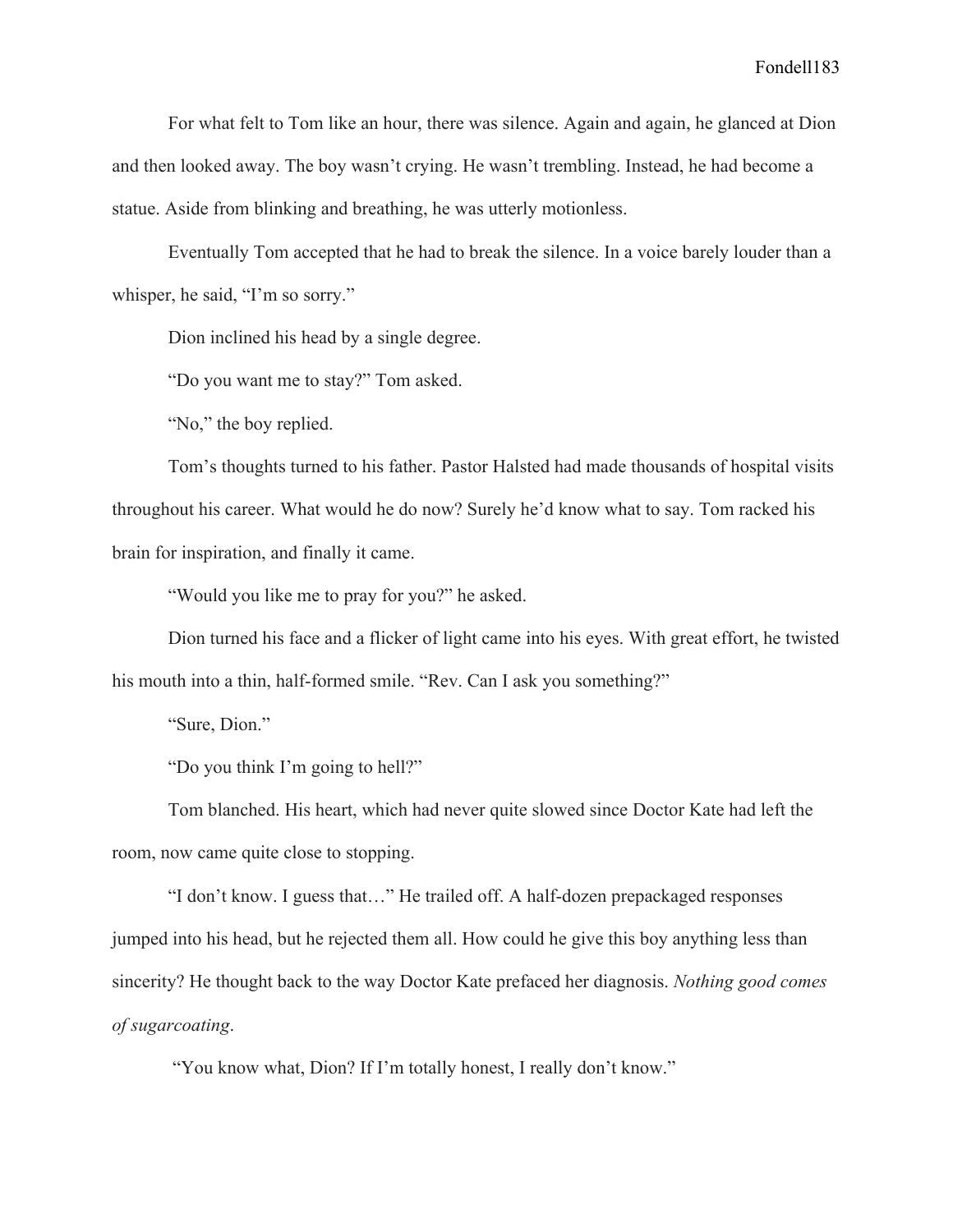"What you mean, Rev?"

"I mean just that. I mean I don't know. I don't believe anyone can know for sure where we go when we die."

Dion shifted into a slightly more upright position. For the moment, he had allowed himself this distraction. "But what about you? You're not sure you're going to heaven?"

Tom shrugged. "I don't know. I hope so, but I'm not certain of anything."

"For real? But you a pastor!"

Tom smiled. "Not technically."

Dion did not seem to appreciate the joke. He shook his head.

"All my life, at every church Aunt Kendra's dragged me off to, everyone's always gone on and on about, 'Do you know where you gonna go?' Like it's the only thing that matters. Like it's the whole point of even going to church in the first place."

Tom nodded.

"But you're saying you don't know, and you're acting like it don't even matter."

"I guess so."

Dion squinted his eyes, giving Tom a hard look. "Rev. Do you even believe in heaven and hell?"

Tom leaned back and put his hands behind his head. "Well," he said. "I guess…I guess I don't know that either."

Dion looked at Tom harder, like he was trying to bore holes in Tom's forehead. "Every youth night, you and all of y'all talk about heaven basically nonstop. What're you saying?"

"Well," said Tom. "There are a couple of schools of thought on heaven, actually. It's kind of hard to explain."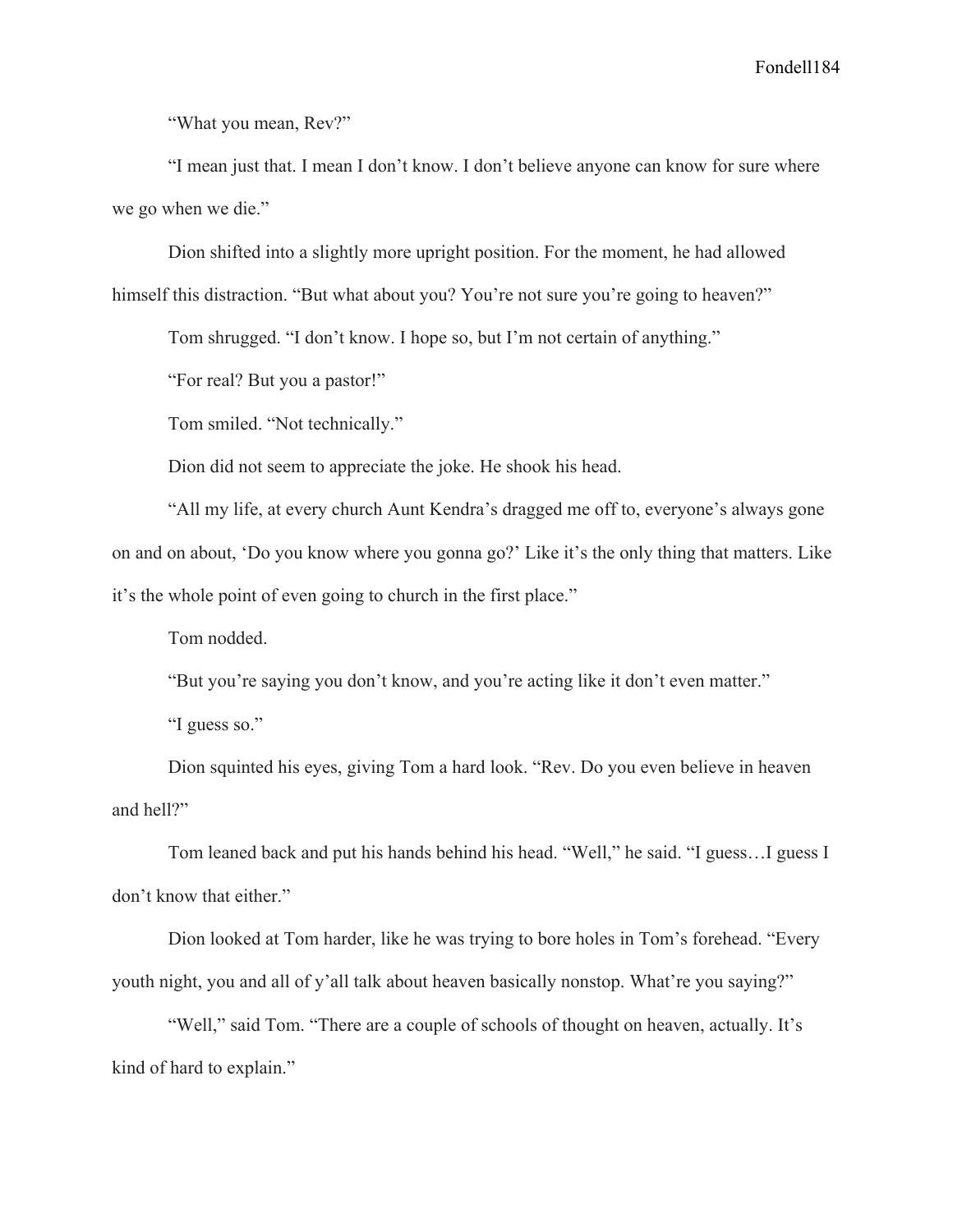Dion continued to stare, but Tom was beginning to feel more comfortable—even in spite of the circumstances. He'd had this conversation many times with his college roommates. He knew his way around this topic. "Most people think heaven is a place we go when we die," he said, leaning forward as he spoke. "But some biblical scholars believe that when Jesus talked about the kingdom of heaven, he was talking about bringing heaven to earth."

"The fuck?"

The blunt force of the interjection, with no apology or correction, surprised Tom. "I know, I know," he continued. "I told you this was hard to explain. Essentially these scholars say that Jesus's teaching was meant to convince people to live so selflessly that they could *create* the kingdom of heaven right here—on earth."

Dion began to shake his head back and forth, back and forth.

"You're not buying it, huh?" Tom hadn't expected this reaction. "Okay. So do you know the Lord's prayer?"

Dion continued to shake his head. He was smiling—though his expression was a long way from benevolent.

"Thy kingdom come, thy will be done," Tom said. "'On earth as it is in heaven.' That line is about bringing the kingdom of heaven to earth."

Dion now laughed out loud. A bitter laugh. "And you believe that?" he asked.

"Sometimes," said Tom. "I guess I don't know for sure." The look on Dion's face was unsettling.

"I hate to tell you this, Rev. But that's some *bull shit*."

Tom felt his stomach lurch. "I'm sorry?"

"I said, that's *bull shit*, man. *Bull shit*."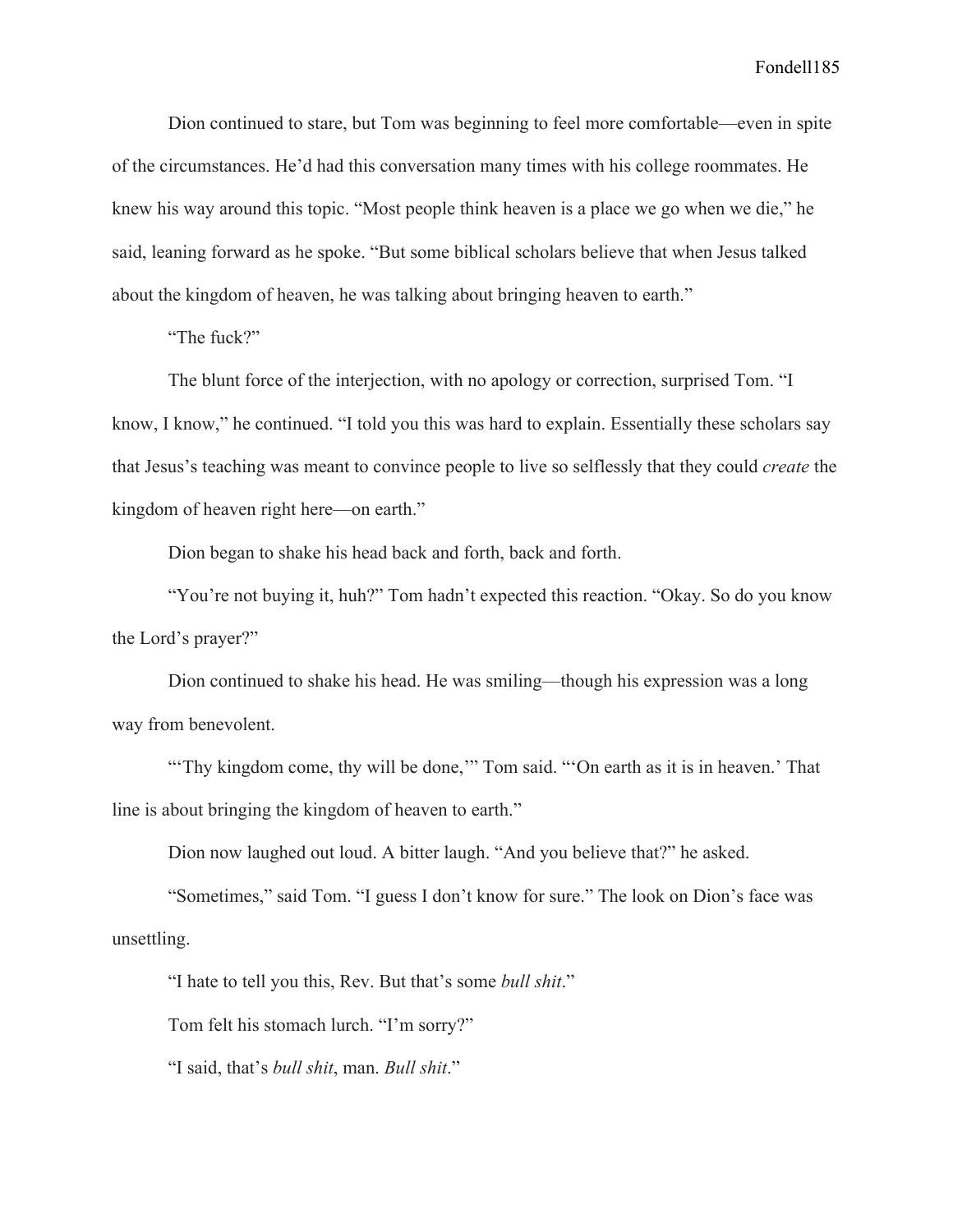"Okay, Dion," Tom said quietly. He remembered that Dion had good reason to be in a volatile emotional state. "You asked my opinion."

"And that's your opinion, huh? Man, I thought you was smart."

Tom gave Dion a look of apology, but that only seemed to upset him further.

"Yo, look," he said, his voice a few ticks louder than it needed to be. "How long has the church been around? Thousands of years, right?"

Tom nodded.

"Thousands of years people been reading the Bible, reading all about this kingdom of heaven on earth and whatever."

"Right."

"So where is it?"

"Where is what?"

"Where's heaven? This heaven on earth? Do you see it? Is it heaven out in the suburbs, man? 'Cause it sure the hell ain't heaven 'round here."

"Well, we—"

"Well what? Does this seem like heaven to you? What the fuck kind of heaven lets a kid like me get shot when all I was doing was minding my own business?"

Tom noticed the line on Dion's monitor had grown glaringly jagged. The numbers were rising. "Dion," he pleaded. "I don't know—"

"What the fuck kind of heaven gives me a genetic condition so I can't get better—even with all the doctors in the world working on me? What the fuck kind of heaven leaves me to die alone—no family, no friends? Does that seem like heaven to you?"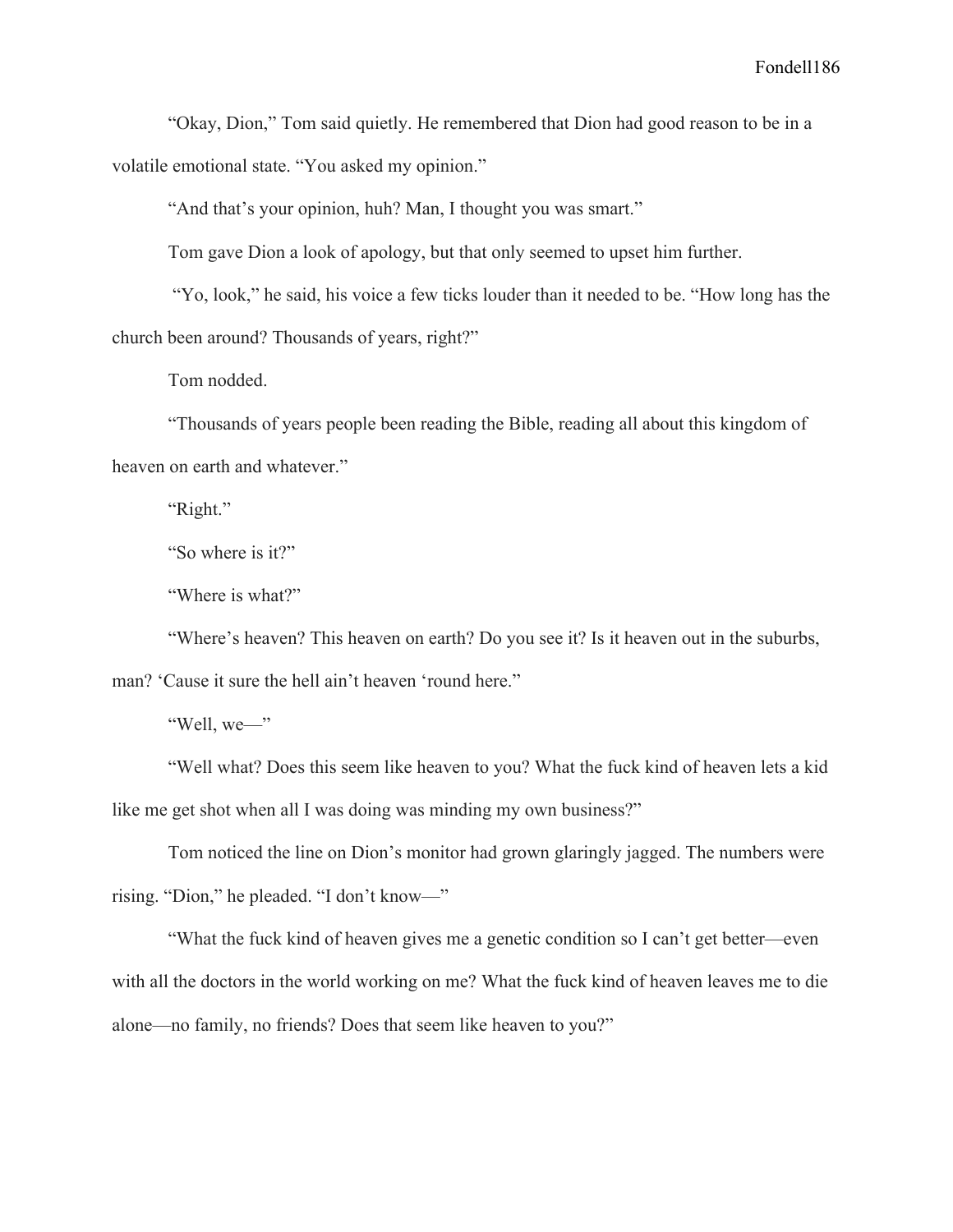Tom could see that Dion was trembling. In fact, he looked as though he was trying to hold back tears. Tom wondered when the monitor would alert Carl or some other member of the medical staff to come check on their patient.

Dion twisted the hospital sheet in his fist. He seemed to be struggling to catch his breath. Finally he said, "You don't even fucking care."

"I do care."

Dion looked into his lap and spoke in a whisper. "No you don't. You don't want to be here. You never wanted to visit. You don't give a fuck."

"That's not true," Tom said. He shifted forward in his chair. "Dion, that's not true." But it didn't matter. Dion's whole body was shaking now. "Get the fuck out of here." "Please. I'm sorry. Please."

"I said, get out!" As he screamed, he pounded his thighs with his fists and then immediately buckled over. His hands shot from his legs to his belly. He was shouting every obscenity he could think of and contorting his face in pain. Tears streamed down his face. One of the instruments in his room emitted a high-pitched alarm sound.

Acting on a sudden impulse, Tom leaned over the bed, trying to reach the boy's pain pump. Looking down, he could see blood spreading purple on the hospital gown beneath Dion's hands.

At precisely that instant, Carl and three other staff members burst through the door. Immediately, two of them grabbed Tom by the arms and pulled him out of the room. Tom did not remember what they asked him, nor did he remember his answers, if he gave any at all. He did not remember passing through the halls, taking the elevator to the main level, and finding his